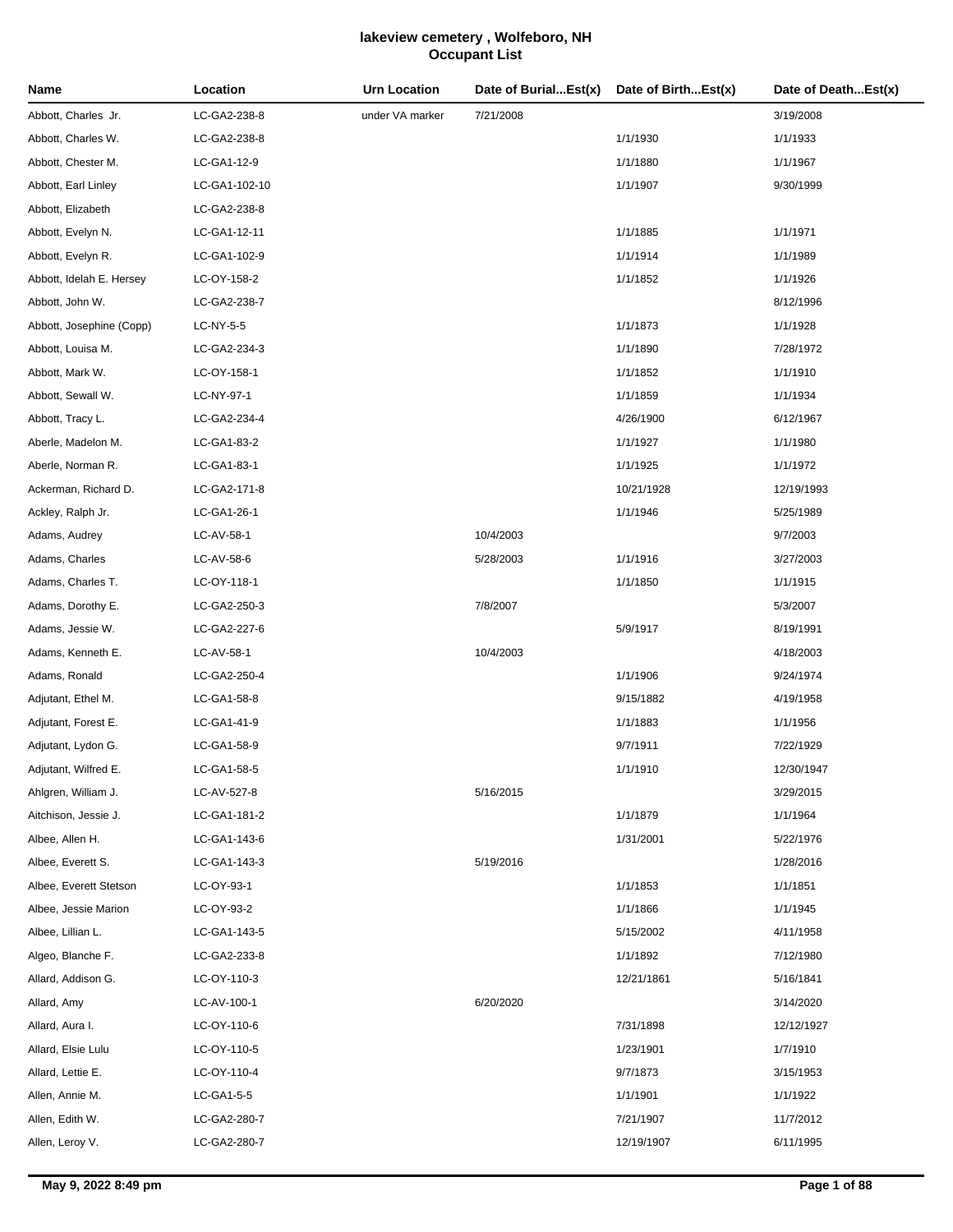| Name                         | Location     | <b>Urn Location</b> | Date of BurialEst(x) | Date of BirthEst(x) | Date of DeathEst(x) |
|------------------------------|--------------|---------------------|----------------------|---------------------|---------------------|
| Allen, Leroy V.,Jr           | LC-GA2-280-7 |                     |                      | 7/31/1932           | 7/17/1992           |
| Aloise, Brian                | LC-GA2-304-2 |                     |                      |                     | 7/23/1977           |
| Ames, Charles J.             | LC-GA1-42-7  |                     |                      | 1/1/1854            | 1/1/1924            |
| Ames, Grace P.               | LC-GA1-42-9  |                     |                      | 1/1/1882            | 1/1/1915            |
| Ames, Hattie M.              | LC-GA1-42-8  |                     |                      | 1/1/1848            | 1/1/1915            |
| Anderson, Carl V.            | LC-AV-17-2   |                     | 6/9/2003             | 1/1/1914            | 5/30/2003           |
| Andrews, James R.            | LC-NY-39-10  |                     |                      | 1/1/1873            | 1/1/1932            |
| Andrews, William T.          | LC-GA1-68-1  |                     |                      | 2/22/1877           | 6/3/1956            |
| Antonucci, Richard A.        | LC-GA1-70-4  |                     |                      | 1/1/1970            | 1/1/1970            |
| Appleton, Carol              | LC-GA2-325-4 |                     | 6/21/1997            |                     | 6/16/1997           |
| Appleton, Paul M.            | LC-GA2-325-3 |                     | 6/20/2009            |                     | 12/14/2008          |
| Argersinger, Hyacinth Krauss | LC-GA1-172-5 |                     |                      | 3/12/1883           | 10/24/1958          |
| Argersinger, Roy Edwin       | LC-GA1-172-6 |                     |                      | 6/28/1879           | 11/9/1970           |
| Armour, Charles J.           | LC-GA2-341-5 |                     | 12/7/2011            |                     | 11/29/2011          |
| Armour, Mary                 | LC-GA2-341-6 |                     | 4/30/1998            |                     | 4/24/1998           |
| Armour, Susan J.             | LC-GA2-341-3 |                     |                      | 7/3/1963            | 11/19/1978          |
| Armstrong, Carl & Violet B.  | LC-GA2-190-7 |                     |                      |                     | 4/27/1999           |
| Arnold, Sarah L.             | LC-GA1-127-2 |                     |                      | 1/1/1892            | 1/1/1972            |
| Arnold, William H.           | LC-GA1-127-1 |                     |                      | 1/1/1882            | 1/1/1945            |
| Arsenault, Frank             | LC-GA1-48-7  |                     |                      | 8/5/1890            | 12/16/1926          |
| Atwater, Constance L.        | LC-NY-49-6   |                     |                      | 12/3/1897           |                     |
| Austin, Elizabeth B.         | LC-GA2-297-4 |                     |                      | 1/1/1911            | 5/6/1988            |
| Austin, Robert H.            | LC-GA2-297-3 |                     |                      | 1/22/1909           | 3/3/1996            |
| Avery, Alonzo F.             | LC-GA1-2-1   |                     |                      | 1/1/1867            | 1/1/1942            |
| Avery, Augustine D.          | LC-OY-35-3   |                     |                      |                     | 11/10/1903          |
| Avery, Belle                 | LC-OY-35-14  |                     |                      | 3/27/1866           | 10/20/1931          |
| Avery, Dudley Libbey         | LC-OY-35-13  |                     |                      |                     | 6/24/1874           |
| Avery, Elvira Zulauf         | LC-OY-193-4  | next to marker      | 10/10/2006           | 11/25/1907          | 4/11/2006           |
| Avery, Gordon Grant          | LC-AV-53-6   |                     | 6/1/2013             |                     | 3/28/2013           |
| Avery, Helen M.              | LC-OY-35-9   |                     |                      |                     | 11/2/1922           |
| Avery, Howard C.             | LC-OY-193-3  |                     |                      | 10/28/1904          | 2/6/1968            |
| Avery, J. Clifton            | LC-OY-35-10  |                     |                      | 6/1/1874            | 12/31/1953          |
| Avery, Jane                  | LC-OY-3-5    |                     |                      |                     | 5/17/1804           |
| Avery, Joseph L.             | LC-OY-35-8   |                     |                      |                     | 12/25/1911          |
| Avery, Joseph William        | LC-OY-35-15  |                     |                      |                     | 10/16/1867          |
| Avery, Lillian A.            | LC-GA1-2-2   |                     |                      | 1/1/1872            | 1/1/1946            |
| Avery, Mary C.               | LC-OY-35-2   |                     |                      |                     | 3/6/1876            |
| Avery, Mary Chapman          | LC-OY-35-7   |                     |                      | 7/2/1865            | 6/9/1937            |
| Avery, Mary Chapman          | LC-NY-54-3   |                     |                      | 1/1/1865            | 1/1/1937            |
| Avery, Mary Elizabeth        | LC-OY-35-5   |                     |                      |                     |                     |
| Avery, Maurice H.            | LC-GA1-2-6   |                     |                      | 1/1/1893            | 1/1/1916            |
| Avery, Minnie H.             | LC-OY-35-11  |                     |                      | 7/20/1875           | 7/6/1945            |
| Avery, Nathaniel             | LC-GA1-2-7   |                     |                      | 1/1/1899            | 1/1/1971            |
| Avery, Nathaniel F.          | LC-GA1-2-3   |                     |                      | 1/1/1839            | 1/1/1917            |
| Avery, Samuel                | LC-OY-35-1   |                     |                      | 5/9/1885            | 10/5/1958           |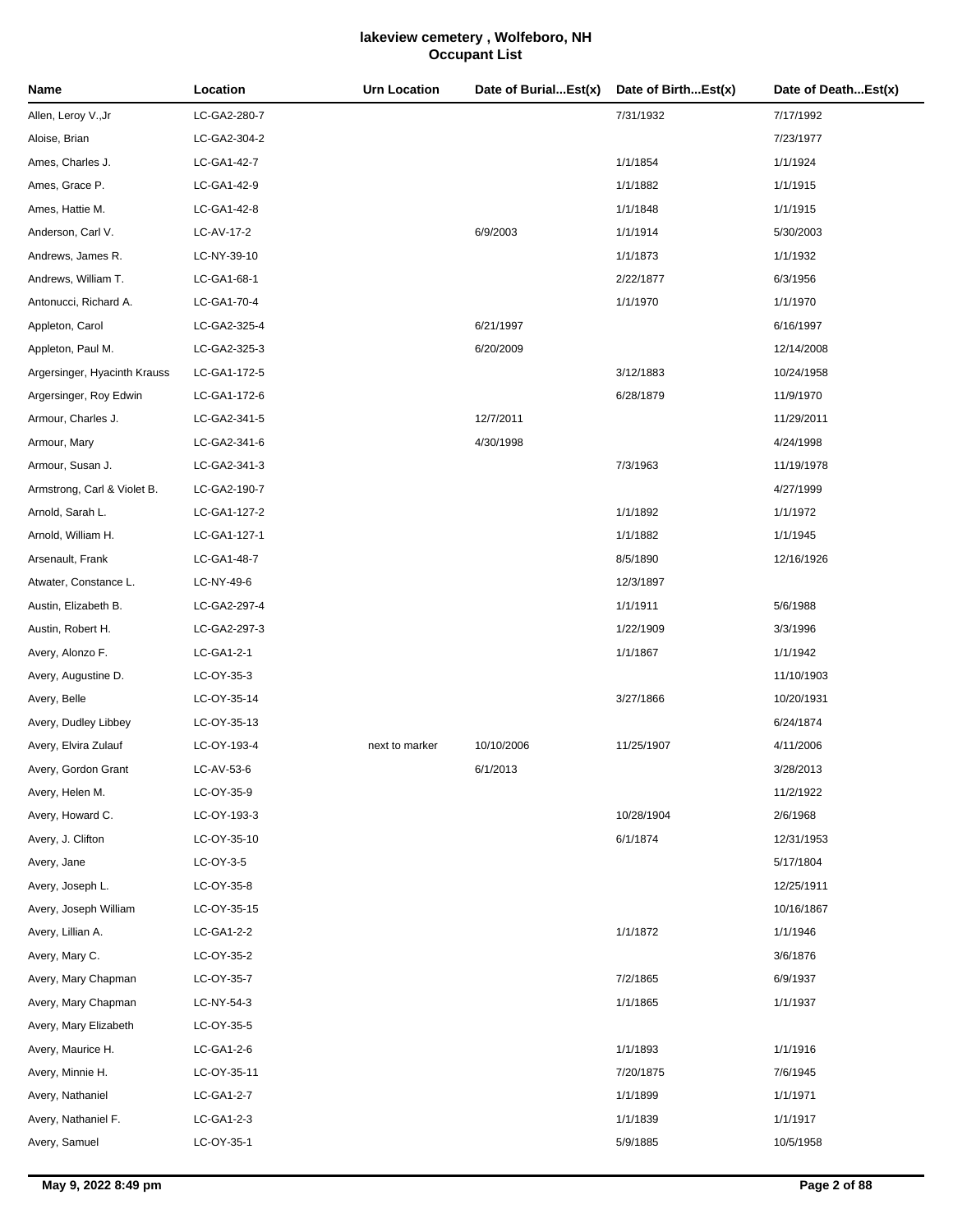| Name                     | Location      | <b>Urn Location</b> | Date of BurialEst(x) | Date of BirthEst(x) | Date of DeathEst(x) |
|--------------------------|---------------|---------------------|----------------------|---------------------|---------------------|
| Avery, Samuel            | LC-OY-35-6    |                     |                      | 3/14/1862           | 10/2/1940           |
| Avery, Samuel            | LC-NY-54-4    |                     |                      | 1/1/1862            | 1/1/1940            |
| Avery, Samuel Augustine  | LC-OY-35-12   |                     |                      |                     | 8/29/1861           |
| Avery, Sarah E.          | LC-OY-35-4    |                     |                      |                     | 9/9/1915            |
| Avery, Vina M.           | LC-GA1-8-6    |                     |                      | 1/1/1864            | 1/1/1920            |
| Ayers, Barbara           | LC-GA1-45-11  |                     |                      | 7/12/1950           | 7/12/1950           |
| Ayers, Catharine         | LC-OY-78-7    |                     |                      |                     | 12/13/1847          |
| Ayers, Charles           | LC-OY-182-4   |                     |                      |                     | 3/18/1847           |
| Ayers, Charles I.        | LC-NY-120-5   |                     |                      | 3/27/1852           | 2/11/1905           |
| Ayers, Helena A.         | LC-GA1-45-5   |                     |                      | 1/1/1882            | 1/1/1948            |
| Ayers, John J.           | LC-GA1-45-4   |                     |                      | 1/1/1880            | 1/1/1935            |
| Ayers, John T.           | LC-OY-78-11   |                     |                      |                     | 6/3/1864            |
| Ayers, Joseph            | LC-GA1-45-12  |                     |                      | 7/3/1957            | 7/3/1957            |
| Ayers, Josephine M.      | LC-GA2-328-2  |                     |                      | 11/11/1923          | 6/14/1995           |
| Ayers, Joshua            | LC-OY-78-1    |                     |                      |                     | 8/13/1875           |
| Ayers, Levi L.           | LC-GA1-80-1   |                     |                      | 1/1/1891            | 1/1/1961            |
| Ayers, Lydia C.          | LC-OY-78-10   |                     |                      |                     | 5/15/1864           |
| Ayers, Mary Ellen        | LC-NY-120-4   |                     |                      | 1/14/1882           | 9/4/1963            |
| Ayers, Mary J.           | LC-OY-78-2    |                     |                      |                     | 11/25/1891          |
| Ayers, Mary Lizzie       | LC-OY-78-3    |                     |                      |                     | 5/19/1863           |
| Ayers, Ruth E.           | LC-GA1-80-2   |                     |                      | 1/1/1910            | 1/1/1988            |
| Ayers, Stephen           | LC-OY-78-8    |                     |                      | 6/26/1815           | 7/22/1899           |
| Ayers, Tamson            | LC-OY-78-9    |                     |                      | 11/22/1817          | 4/19/1900           |
| Ayers, Thomas            | LC-OY-78-6    |                     |                      |                     | 9/30/1850           |
| Babalis, Martha G        | LC-GA2-193B-5 |                     | 4/18/2021            |                     | 1/30/2021           |
| Bagge, Frances Durgin    | LC-GA1-85-5   |                     |                      | 1/1/1881            | 1/1/1961            |
| Baggs, Alice Alkazin     | LC-GA2-231-2  |                     |                      | 11/18/1900          | 8/13/1986           |
| Bailey, Allan Erick      | LC-GA2-210-4  |                     |                      | 8/3/1906            | 1/22/1966           |
| Bailey, Alta May         | LC-OY-161-1   |                     |                      | 1/1/1878            | 1/1/1956            |
| Bailey, Marion Copp      | LC-GA2-210-3  |                     |                      | 2/12/1906           | 8/7/1990            |
| Baisley, Madeleine       | LC-NY-50-16   | in buried crypt     | 5/30/1992            |                     | 4/20/1992           |
| Baker, Burnham           | LC-AV-93-1    |                     | 11/17/2021           |                     | 11/11/2021          |
| Baker, Eunice            | LC-OY-1-2     |                     |                      | 10/9/1797           | 9/30/1878           |
| Baker, Gordon S.         | LC-GA2-340-1  |                     |                      | 1/1/1908            | 9/1/1982            |
| Baker, Helen M.          | LC-GA2-340-2  |                     |                      | 1/1/1914            | 1/1/1989            |
| Baker, Ida K.            | LC-GA1-138-10 |                     |                      | 1/1/1877            | 1/1/1975            |
| Baker, William F.        | LC-GA1-138-9  |                     |                      | 1/1/1874            | 1/1/1954            |
| Baldauf, Kent            | LC-GA2-302-5  |                     |                      |                     | 11/24/1987          |
| Baldauf, Richard E.      | LC-GA2-302-4  |                     |                      | 11/23/1918          | 3/21/1987           |
| Baldauf, Richard K.      | LC-GA2-302-6  |                     |                      | 1/1/1944            | 1/1/1980            |
| Ballard, Ila A.          | LC-GA2-218-7  |                     |                      | 1/1/1907            | 2/23/1975           |
| Ballard, John            | LC-GA2-218-8  |                     | 4/27/2003            | 1/1/1910            | 12/31/2002          |
| Ballentine, Allan D.     | LC-GA1-127-6  |                     |                      | 1/1/1860            | 1/1/1953            |
| Ballentine, Joseph B.    | LC-GA1-127-3  |                     |                      | 1/1/1889            | 1/1/1944            |
| Ballentine, Robert Henry | LC-GA1-127-5  |                     |                      | 1/1/1924            | 1/1/1944            |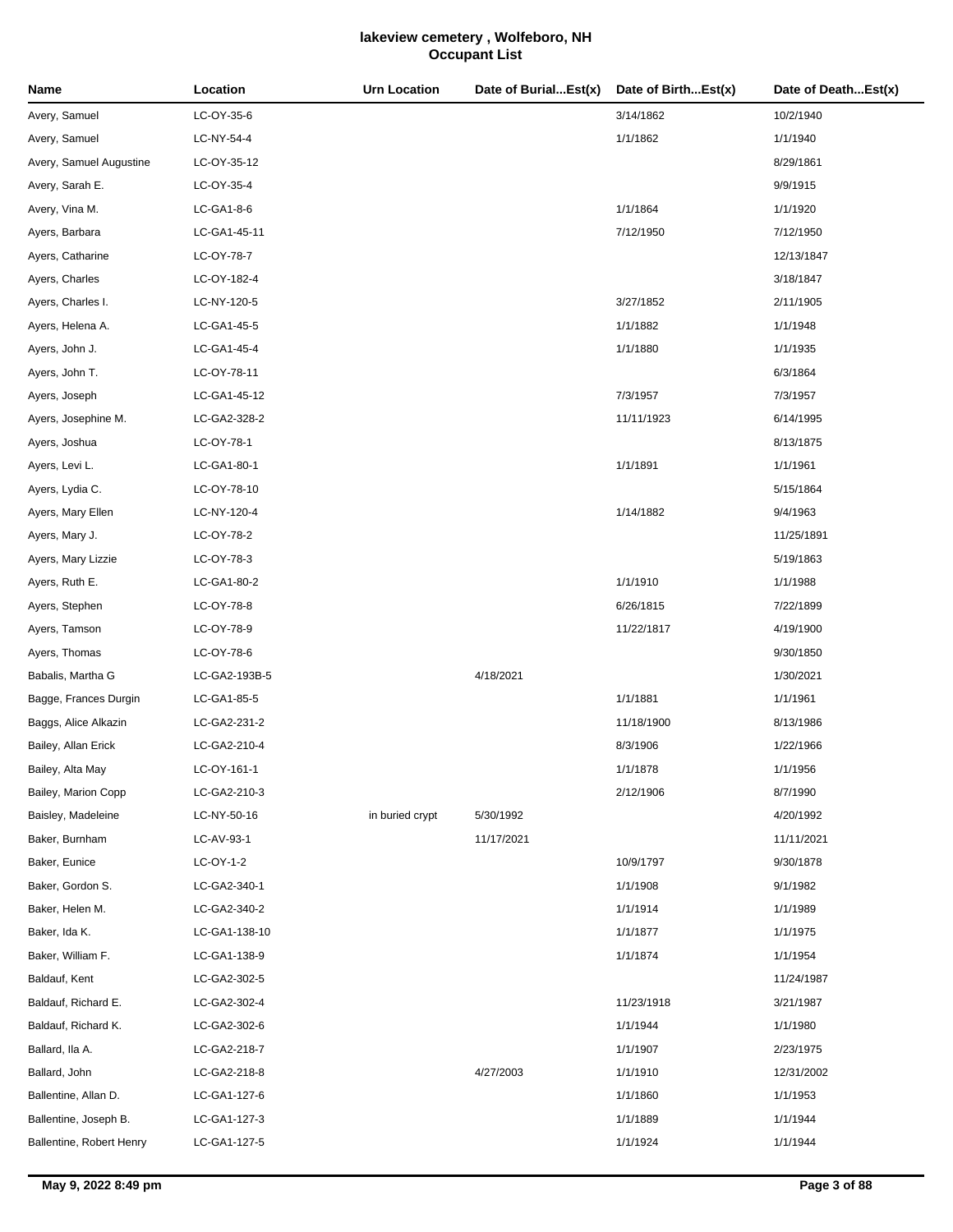| Name                    | Location     | <b>Urn Location</b>                                                                                    | Date of BurialEst(x) | Date of BirthEst(x) | Date of DeathEst(x) |
|-------------------------|--------------|--------------------------------------------------------------------------------------------------------|----------------------|---------------------|---------------------|
| Ballentine, Winifred    | LC-GA1-127-4 |                                                                                                        |                      | 1/1/1900            | 1/1/1987            |
| Ballintine, Mary        | LC-GA1-127-9 | right, back of base stone                                                                              | 9/11/2012            |                     | 4/12/2012           |
| Banfield, Edith C.      | LC-NY-54-7   |                                                                                                        |                      | 1/1/1870            | 1/1/1903            |
| Banfield, Everett Colby | LC-NY-54-1   |                                                                                                        |                      | 9/19/1828           | 11/12/1887          |
| Banfield, Herbert I.    | LC-NY-70-9   |                                                                                                        |                      | 1/1/1869            | 1/1/1952            |
| Banfield, Ira           | LC-NY-70-3   |                                                                                                        |                      | 1/1/1820            | 1/1/1913            |
| Banfield, Laura         | LC-NY-70-10  |                                                                                                        |                      | 1/1/1875            | 1/1/1972            |
| Banfield, Nathan F.     | LC-NY-54-8   |                                                                                                        |                      | 1/1/1860            | 1/1/1926            |
| Banfield, Richard       | LC-NY-54-5   |                                                                                                        |                      | 1/1/1855            | 9/13/1920           |
| Banfield, Rose          | LC-NY-70-7   |                                                                                                        |                      | 1/1/1892            | 1/1/1978            |
| Banfield, Stanley M.    | LC-NY-70-2   |                                                                                                        |                      | 1/1/1890            | 1/1/1966            |
| Barker, Arthur T.       | LC-GA2-207-8 |                                                                                                        |                      | 1/1/1887            | 1/14/1969           |
| Barker, Florence A.     | LC-GA2-343-3 |                                                                                                        |                      | 1/1/1894            | 1/10/1996           |
| Barker, Thaddeus M.     | LC-OY-119-1  |                                                                                                        |                      |                     | 7/3/1867            |
| Barnes, Alice B.        | LC-GA1-75-5  |                                                                                                        |                      | 12/24/1910          | 10/24/1988          |
| Barnes, Bertha M.       | LC-GA1-80-8  |                                                                                                        |                      | 1/1/1884            | 1/1/1952            |
| Barnes, Clarence W.     | LC-GA1-80-7  |                                                                                                        |                      | 1/1/1858            | 1/1/1938            |
| Barnes, Everett M.      | LC-GA1-73-7  |                                                                                                        |                      | 11/6/1917           | 7/9/1972            |
| Barnes, Virginia Smith  | LC-GA1-73-8  |                                                                                                        |                      | 12/26/1916          | 1/1/1991            |
| Barrett, Wilmer C.      | LC-GA1-61-3  |                                                                                                        |                      | 8/3/1874            | 4/7/1952            |
| Barry, Sarah H.         | LC-GA1-76-10 |                                                                                                        |                      | 1/1/1881            | 1/1/1954            |
| Barry, William H.       | LC-GA1-76-8  |                                                                                                        |                      | 1/1/1876            | 1/1/1938            |
| Barry, William H. Jr    | LC-GA1-76-11 |                                                                                                        |                      | 1/1/1919            | 1/1/1919            |
| Bartlett, Della G.      | LC-OY-32-3   |                                                                                                        |                      | 1/1/1888            | 1/1/1969            |
| Bartlett, Franklin L.   | LC-OY-32-2   |                                                                                                        |                      | 1/1/1885            | 1/1/1974            |
| Bassett, Abigail        | LC-OY-165-13 |                                                                                                        |                      |                     | 11/8/1838           |
| Bassett, Blanche L.     | LC-GA1-65-7  |                                                                                                        |                      | 8/25/1883           | 8/29/1952           |
| Bassett, Carrie E.      | LC-OY-80-8   |                                                                                                        |                      | 9/18/1868           | 12/16/1929          |
| Bassett, Charles S.     | LC-GA1-65-3  |                                                                                                        |                      | 2/24/1850           | 10/1/1935           |
| Bassett, Cynthia        | LC-OY-141-3  | <side 11="" 2004<="" 9="" co="" monumentrt="" of="" td=""><td></td><td></td><td>10/13/2004</td></side> |                      |                     | 10/13/2004          |
| Bassett, Daniel         | LC-OY-165-12 |                                                                                                        |                      |                     | 5/27/1861           |
| Bassett, Ellen R.       | LC-OY-73-4   |                                                                                                        |                      |                     | 4/5/1833            |
| Bassett, Emma P.        | LC-OY-80-6   |                                                                                                        |                      | 8/22/1860           | 2/19/1941           |
| Bassett, George W.      | LC-OY-80-4   |                                                                                                        |                      | 3/28/1829           | 10/14/1906          |
| Bassett, James A.       | LC-OY-80-7   |                                                                                                        |                      | 10/19/1856          | 1/5/1925            |
| Bassett, James A.       | LC-OY-80-3   |                                                                                                        |                      |                     | 5/13/1852           |
| Bassett, Jane           | LC-OY-73-3   |                                                                                                        |                      |                     | 3/11/1884           |
| Bassett, John           | LC-OY-165-15 |                                                                                                        |                      |                     | 3/14/1811           |
| Bassett, John           | LC-OY-80-1   |                                                                                                        |                      |                     | 5/5/1867            |
| Bassett, John N.        | LC-OY-73-1   |                                                                                                        |                      |                     | 12/31/1879          |
| Bassett, Lydia          | LC-OY-73-2   |                                                                                                        |                      |                     | 12/20/1864          |
| Bassett, Lydia A.       | LC-GA1-2-4   |                                                                                                        |                      | 1/1/1846            | 1/1/1880            |
| Bassett, Roancy D.      | LC-OY-80-5   |                                                                                                        |                      | 1/2/1828            | 4/28/1911           |
| Bassett, Ruth           | LC-OY-165-16 |                                                                                                        |                      |                     | 9/1/1821            |
| Bassett, Ruth           | LC-OY-80-2   |                                                                                                        |                      |                     | 2/1/1874            |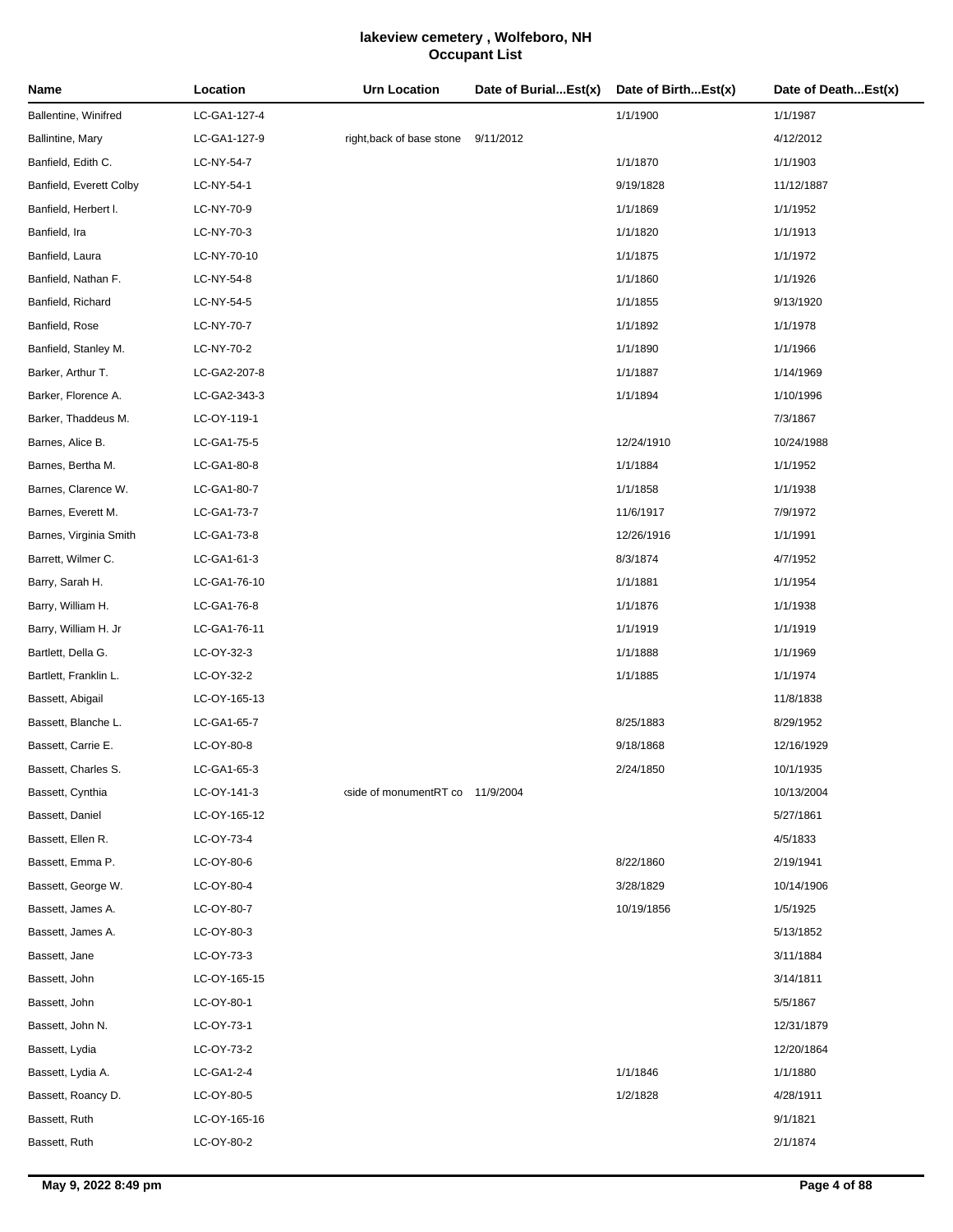| Name                           | Location      | Urn Location    | Date of BurialEst(x) | Date of BirthEst(x) | Date of DeathEst(x) |
|--------------------------------|---------------|-----------------|----------------------|---------------------|---------------------|
| Bassett, Susannah J.           | LC-OY-165-14  |                 |                      |                     | 9/5/1849            |
| Batchelder, Zachariah          | LC-OY-160-1   |                 |                      | 2/3/1796            | 5/11/1869           |
| Battles, Frank                 | LC-GA2-272-1  |                 |                      | 1/1/1910            | 1/1/1976            |
| Bauer, James V.                | LC-GA1-4-12   |                 |                      | 1/10/1927           | 5/11/1965           |
| Beach, Clarence M.             | LC-GA1-92-7   |                 |                      | 1/1/1902            | 1/1/1940            |
| Beach, Hazel I.                | LC-GA1-92-8   |                 |                      | 1/1/1902            | 1/1/1985            |
| Beach, Mildred A.              | LC-GA1-92-9   |                 |                      | 1/1/1924            |                     |
| Beach, Muriel L.               | LC-GA1-92-1   |                 |                      | 1/1/1927            |                     |
| Beacham, Fronie P.             | LC-NY-98-5    |                 |                      | 1/19/1846           | 1/26/1931           |
| Beacham, George A.             | LC-OY-193-2   |                 |                      | 1/1/1865            | 1/1/1929            |
| Beacham, Hannah P.             | LC-NY-101-5   |                 |                      | 3/16/1833           | 5/8/1908            |
| Beacham, Herbert M.            | LC-GA1-112-12 |                 |                      | 8/23/1898           | 3/13/1951           |
| Beacham, John H.               | LC-NY-98-6    |                 |                      | 5/14/1842           | 2/27/1913           |
| Beacham, John L.               | LC-NY-98-3    |                 |                      | 11/18/1867          | 12/29/1941          |
| Beacham, Lillian E.            | LC-OY-193-1   |                 |                      | 1/1/1868            | 1/1/1950            |
| Bean, Arlene                   | LC-GA2-199-2  | under headstone | 6/16/2013            |                     | 1/28/2013           |
| Bean, Arthur G.                | LC-GA1-54-8   |                 |                      | 1/1/1889            | 1/1/1967            |
| Bean, Doris M.                 | LC-GA1-54-9   |                 |                      | 1/1/1902            | 1/1/1986            |
| Bean, Edgar                    | LC-GA2-210-1  |                 |                      | 4/29/1892           | 2/17/1966           |
| Bean, Ida Belle                | LC-GA1-160-4  |                 |                      | 1/1/1869            | 1/1/1960            |
| Bean, Iris Mae                 | LC-GA1-54-10  |                 |                      |                     |                     |
| Bearce, Ellen Bradford         | LC-GA1-56-7   |                 |                      | 2/11/1876           | 6/19/1972           |
| Bearce, Ralph King             | LC-GA1-56-6   |                 |                      | 4/29/1875           | 7/9/1935            |
| Bearce, William Bradford       | LC-GA1-56-8   |                 |                      | 9/25/1905           | 11/24/1909          |
| Beardsley, Alonzo H.           | LC-OY-75-2    |                 |                      | 1/1/1886            | 1/1/1933            |
| Beardsley, George B.           | LC-OY-75-1    |                 |                      | 1/1/1855            | 1/1/1925            |
| Beattie, Elizabeth A.          | LC-NY-71-5    |                 |                      | 8/1/1855            | 5/6/1888            |
| Beaulieu, Hildreth F.          | LC-GA2-257-3  |                 |                      | 1/1/1926            | 9/29/1975           |
| Beaulieu, Judith Lynn          | LC-GA2-356-6  |                 | 6/2/2002             | 1/1/1965            | 5/28/2002           |
| Beaulieu, Lenwood Hildreth, Sr | LC-GA2-212-6  |                 | 5/20/2011            |                     | 3/2/2011            |
| Beaulieu, Lois (Colby)         | LC-GA1-109-5  |                 |                      |                     | 8/19/1998           |
| Beaulieu, Ludgar/Bruce         | LC-GA1-161-3  |                 |                      | 1/1/1888            | 1/1/1980            |
| Beaulieu, Mary L.              | LC-GA2-257-4  |                 |                      | 1/1/1926            | 1/24/1970           |
| Beaulieu, Rosie B.             | LC-GA1-161-4  |                 |                      | 1/1/1894            | 1/1/1973            |
| Beemer, Mary Alice             | LC-NY-87-2    |                 |                      | 1/1/1924            | 1/1/1980            |
| Beers, Mildred J.              | LC-GA2-198-7  |                 |                      | 1/1/1916            |                     |
| Beers, Stanley J.              | LC-GA2-198-8  |                 |                      | 1/1/1909            | 3/11/2003           |
| Belknap, Maude A. F.           | LC-GA1-104-4  |                 |                      | 11/9/1877           | 10/28/1959          |
| Bell, Geraldine C.             | LC-GA2-190-3  |                 |                      | 1/1/1917            |                     |
| Bell, Hugh Chalmers            | LC-GA2-190-4  |                 |                      | 3/22/1915           | 4/11/1963           |
| Bell, Judith Anne              | LC-GA2-190-2  |                 |                      | 1/1/1943            | 10/19/1999          |
| Bennett, Amos W.               | LC-OY-166A-1  |                 |                      | 1/1/1876            | 1/1/1943            |
| Bennett, Brian D.              | LC-GA2-324-5  |                 |                      | 9/9/1972            | 7/27/1989           |
| Bennett, Eleanor R.            | LC-OY-166A-2  |                 |                      | 1/1/1884            | 1/1/1975            |
| Bentley, Bradford M.           | LC-GA1-128-3  |                 |                      | 12/8/1913           | 7/20/1982           |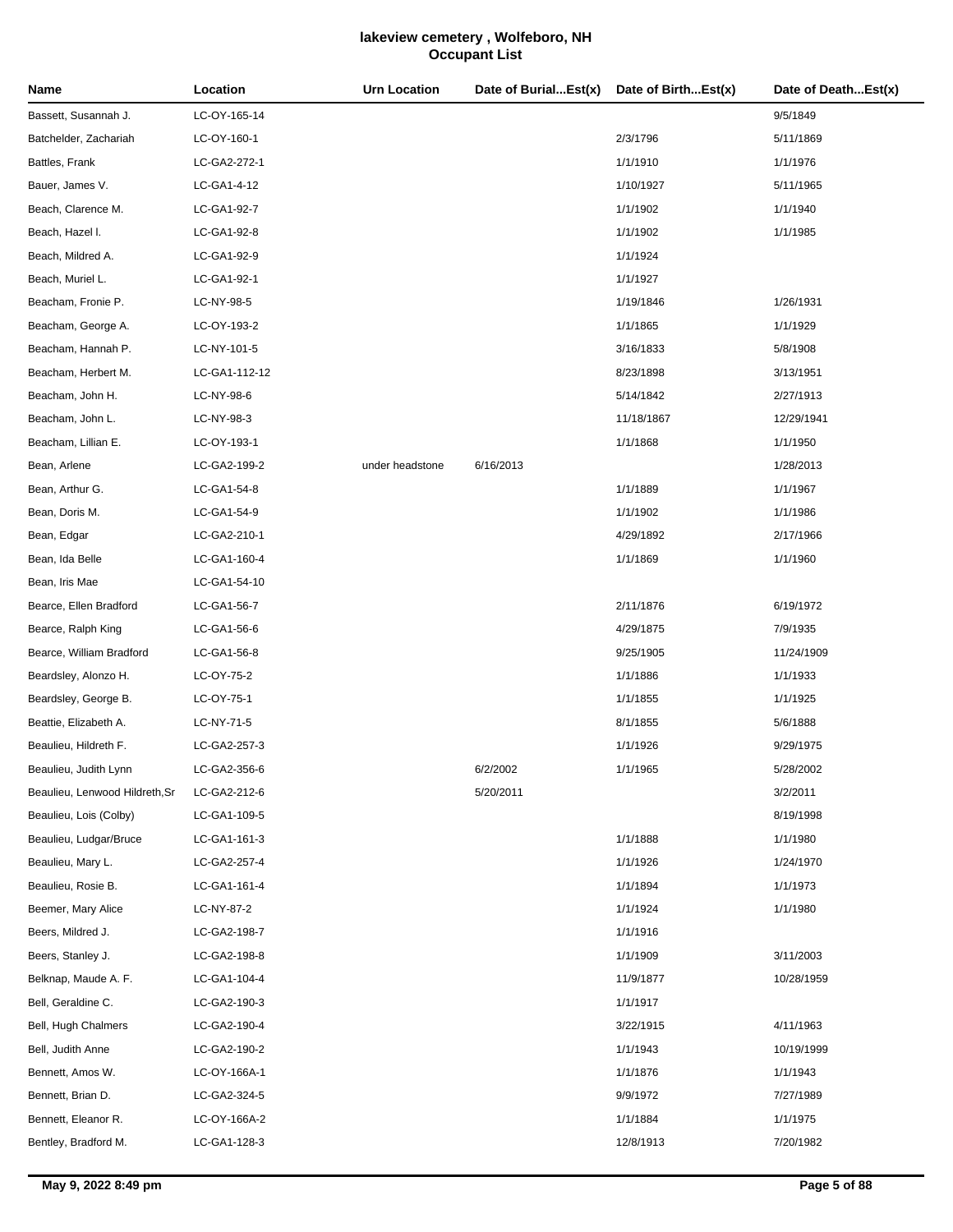| Name                    | Location     | <b>Urn Location</b> | Date of BurialEst(x) | Date of BirthEst(x) | Date of DeathEst(x) |
|-------------------------|--------------|---------------------|----------------------|---------------------|---------------------|
| Bentley, Edna           | LC-GA1-128-2 |                     |                      | 12/12/1921          | 9/18/1996           |
| Bentley, Harriet M.     | LC-GA1-128-4 |                     |                      | 7/1/1886            | 3/18/1973           |
| Bentley, Walter H.      | LC-GA1-128-5 |                     |                      | 5/24/1878           | 1/30/1945           |
| Berenbach, Anne Danila  | LC-AV-54-7   |                     | 12/28/2006           |                     | 12/22/2006          |
| Berenbach, Eugene Louis | LC-AV-54-8   |                     | 6/8/2007             |                     | 6/1/2007            |
| Bernice, Florence E.    | LC-NY-5-3    |                     |                      | 10/24/1879          | 6/11/1886           |
| Bernier, Doris E.       | LC-AV-68-1   |                     | 12/11/2009           |                     | 9/6/2006            |
| Bernier, Roger          | LC-GA1-180-4 |                     |                      | 1/1/1920            | 1/1/1984            |
| Bernier, Yvonne         | LC-GA2-258-7 |                     | 11/19/2018           |                     | 11/14/2018          |
| Berry, Ada B.           | LC-GA1-138-1 |                     |                      | 1/1/1878            | 1/1/1955            |
| Berry, Aileen C.        | LC-NY-115-11 |                     |                      | 1/1/1893            | 1/1/1962            |
| Berry, Albert O.        | LC-GA1-138-3 |                     |                      | 1/1/1903            | 1/1/1989            |
| Berry, Albert O.        | LC-GA1-38-8  |                     |                      | 1/1/1876            | 1/1/1936            |
| Berry, Alcide F.        | LC-GA2-212-8 |                     |                      | 1/1/1920            | 1/13/1971           |
| Berry, Ann Church       | LC-NY-115-2  |                     |                      | 1/1/1869            | 1/1/1955            |
| Berry, Aries P.         | LC-NY-115-1  |                     |                      | 1/1/1839            | 1/1/1911            |
| Berry, Barbara L.       | LC-GA2-348-1 |                     | 10/10/2006           |                     | 10/7/2006           |
| Berry, Charles P.       | LC-NY-115-3  |                     |                      |                     |                     |
| Berry, Clarence G.      | LC-GA1-109-4 |                     |                      | 2/23/1900           | 7/18/1971           |
| Berry, Dorothy M.       | LC-GA1-181-3 |                     |                      | 3/20/1907           | 11/30/1990          |
| Berry, Fanny            | LC-GA1-38-9  |                     |                      | 1/1/1912            | 1/1/1994            |
| Berry, Frank C.         | LC-NY-115-10 |                     |                      | 12/5/1917           | 10/29/1971          |
| Berry, Frank Jones      | LC-NY-115-7  |                     |                      | 1/1/1893            | 1/1/1957            |
| Berry, George W.        | LC-GA1-82-7  |                     |                      | 1/1/1914            | 1/1/1970            |
| Berry, George W.        | LC-GA1-82-6  |                     |                      | 12/28/1870          | 1/1/1953            |
| Berry, Grace E.         | LC-GA1-109-2 |                     |                      | 5/20/1899           | 10/18/1944          |
| Berry, Hosea G.         | LC-GA1-109-1 |                     |                      | 1/1/1873            | 1/1/1959            |
| Berry, Irene B.         | LC-GA2-212-1 |                     |                      | 1/1/1931            |                     |
| Berry, Janet            | LC-GA1-120-2 |                     |                      | 3/18/1926           | 1/31/1997           |
| Berry, John E.          | LC-OY-126-1  |                     |                      | 11/3/1830           | 6/1/1913            |
| Berry, Kenneth          | LC-GA1-82-4  |                     |                      | 1/1/1902            | 1/1/1964            |
| Berry, Lois             | LC-GA1-109-3 |                     |                      |                     |                     |
| Berry, Olive M. Chesley | LC-OY-126-2  |                     |                      | 8/11/1848           | 12/5/1883           |
| Berry, Raymond J.       | LC-GA2-212-2 |                     |                      | 4/25/1926           | 12/30/1987          |
| Berry, Rose Valley      | LC-GA1-114-5 |                     |                      | 1/1/1885            | 1/1/1970            |
| Berry, Ruth H.          | LC-GA1-138-2 |                     |                      | 1/1/1899            | 1/1/1976            |
| Berry, Ruth T.          | LC-GA1-114-3 |                     |                      | 12/23/1916          | 5/1/1986            |
| Berry, Thaddeus         | LC-GA1-82-12 |                     |                      | 1/1/1908            | 1/1/1986            |
| Berry, Theodore F.      | LC-GA1-114-6 |                     |                      | 1/1/1871            | 1/1/1947            |
| Berry, Wilfred T.       | LC-GA1-114-4 |                     |                      | 6/9/1918            | 2/10/1975           |
| Berry, William H.       | LC-GA2-348-2 |                     |                      | 1/1/1916            | 7/12/1990           |
| Beyer, George           | LC-GA1-155-2 |                     | 8/25/2006            |                     | 8/2/2006            |
| Beyer, Gertrude         | LC-GA1-155-2 |                     | 8/1/2016             |                     | 12/1/2015           |
| Bickford, Abiah S.      | LC-OY-10-11  |                     |                      | 1/1/1822            | 7/14/1879           |
| Bickford, Ada J.        | LC-NY-10-5   |                     |                      | 1/1/1876            | 1/1/1899            |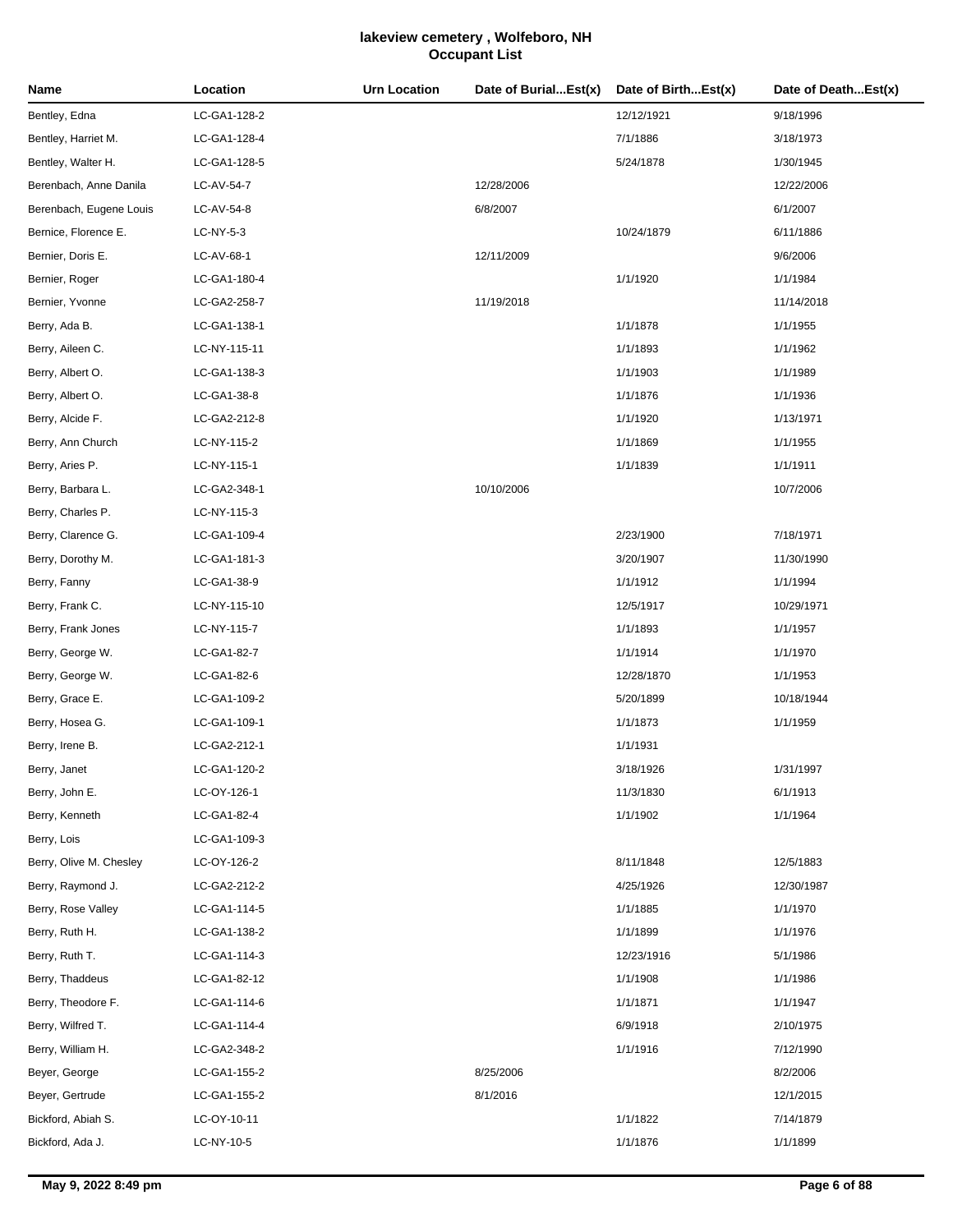| Name                       | Location     | Urn Location          | Date of BurialEst(x) | Date of BirthEst(x) | Date of DeathEst(x) |
|----------------------------|--------------|-----------------------|----------------------|---------------------|---------------------|
| Bickford, Amanda J.        | LC-NY-10-3   |                       |                      | 1/1/1857            | 1/1/1931            |
| Bickford, Andrew I.        | LC-NY-10-2   |                       |                      | 1/1/1848            | 1/1/1888            |
| Bickford, Andrew Jackson   | LC-GA1-50-7  |                       |                      | 9/10/1877           | 9/21/1949           |
| Bickford, Blanche I.       | LC-GA1-125-4 |                       |                      | 9/25/1907           | 7/31/1999           |
| Bickford, Carroll F.       | LC-GA1-125-5 |                       |                      | 1/1/1904            | 1/1/1964            |
| Bickford, Carroll F. Jr.   | LC-GA1-125-6 |                       |                      | 4/26/1936           | 7/27/1944           |
| Bickford, Charles E.       | LC-OY-9-4    |                       |                      | 1/1/1848            | 8/7/1849            |
| Bickford, Charles H.       | LC-OY-198-3  |                       |                      | 1/1/1834            | 1/1/1870            |
| Bickford, Clark Godfrey    | LC-GA1-163-6 |                       | 6/27/2008            |                     | 6/24/2008           |
| Bickford, Elise M.         | LC-GA1-29-4  |                       |                      | 2/12/1890           | 9/20/1966           |
| Bickford, Elizabeth        | LC-OY-197-2  |                       |                      | 1/1/1794            | 1/1/1874            |
| Bickford, Everett J.       | LC-GA1-29-3  |                       |                      | 1/1/1907            | 1/1/1969            |
| Bickford, Helen J.         | LC-GA1-163-2 |                       |                      | 1/3/1899            | 2/20/1964           |
| Bickford, Helen L.         | LC-GA1-50-9  |                       |                      | 7/21/1913           | 7/12/1965           |
| Bickford, Idella           | LC-OY-9-1    |                       |                      | 4/7/1852            | 7/5/1901            |
| Bickford, Jackson S.       | LC-GA1-163-1 |                       |                      | 11/20/1922          | 6/22/1969           |
| Bickford, John             | LC-OY-197-1  |                       |                      | 1/1/1797            | 1/1/1860            |
| Bickford, John H.          | LC-GA1-163-3 |                       |                      | 6/4/1903            | 6/22/1965           |
| Bickford, John W.          | LC-OY-10-10  |                       |                      | 1/1/1822            | 3/18/1866           |
| Bickford, Leona            | LC-GA1-43-9  |                       |                      | 1/21/1916           |                     |
| Bickford, Marcia Maud      | LC-GA1-50-8  |                       |                      | 8/1/1880            | 5/10/1933           |
| Bickford, Maurice R.       | LC-GA1-50-10 |                       |                      | 1/1/1915            | 1/1/1980            |
| Bickford, Mehitable P.     | LC-OY-9-3    |                       |                      | 1/1/1820            | 10/23/1897          |
| Bickford, Nellie E.        | LC-NY-10-4   |                       |                      | 1/1/1878            | 1/1/1878            |
| Bickford, Nellie M.        | LC-OY-10-12  |                       |                      | 1/1/1854            | 3/8/1870            |
| Bickford, Norma J.         | LC-GA1-163-6 | under her marker      | 6/15/2018            |                     | 5/20/2018           |
| Bickford, Thomas C.        | LC-OY-9-2    |                       |                      | 1/1/1819            | 1/11/1879           |
| Bigelow, Eleanor Saunders  | LC-AV-44-6   | head of grave         | 11/15/1998           | 10/4/1916           | 10/26/1998          |
| Bilodeau, Dorothy V.       | LC-GA2-207-3 |                       |                      | 1/1/1902            | 9/27/1995           |
| Bilodeau, Joseph D.        | LC-GA2-207-4 |                       |                      | 1/1/1898            | 8/12/1973           |
| Birmingham, Cornelia & Ken | LC-AV-46-5   |                       |                      |                     |                     |
| Bixby, Sarah Cate          | LC-OY-134-7  |                       |                      | 1/1/1866            | 1/1/1924            |
| Bixby, William A.          | LC-OY-134-6  |                       |                      | 1/1/1858            | 1/1/1907            |
| Black, Cecil A.            | LC-GA1-93-10 |                       |                      | 1/1/1881            | 1/1/1951            |
| Black, Gordon R.           | LC-GA1-93-6  |                       |                      | 1/1/1909            | 1/1/1955            |
| Black, Nellie M.           | LC-GA1-93-9  |                       |                      | 1/1/1867            | 1/1/1947            |
| Black, Robert              | LC-AV-15-5   |                       |                      | 1/1/1921            | 5/4/2002            |
| Black, Shirley             | LC-AV-15-5   | 3' from foot of grave | 5/8/2002             |                     | 2/9/2002            |
| Blackhall, Bernice         | LC-GA1-137-6 |                       |                      | 11/10/1908          | 6/16/2001           |
| Blackhall, Chester J.      | LC-GA1-137-5 |                       |                      | 11/14/1907          | 12/29/1991          |
| Blackington, Ella          | LC-GA1-161-6 |                       |                      | 5/16/1881           | 2/22/1968           |
| Blaisdell, Betty A.        | LC-NY-3-4    |                       |                      | 4/25/1838           | 11/25/1913          |
| Blaisdell, Cyrus           | LC-OY-111-2  |                       |                      |                     | 8/29/1850           |
| Blaisdell, Lydia F.        | LC-NY-129-5  |                       |                      | 7/7/1826            | 2/13/1913           |
| Blaisdell, Mark B.         | LC-NY-35-10  |                       |                      | 1/1/1875            | 1/1/1962            |
|                            |              |                       |                      |                     |                     |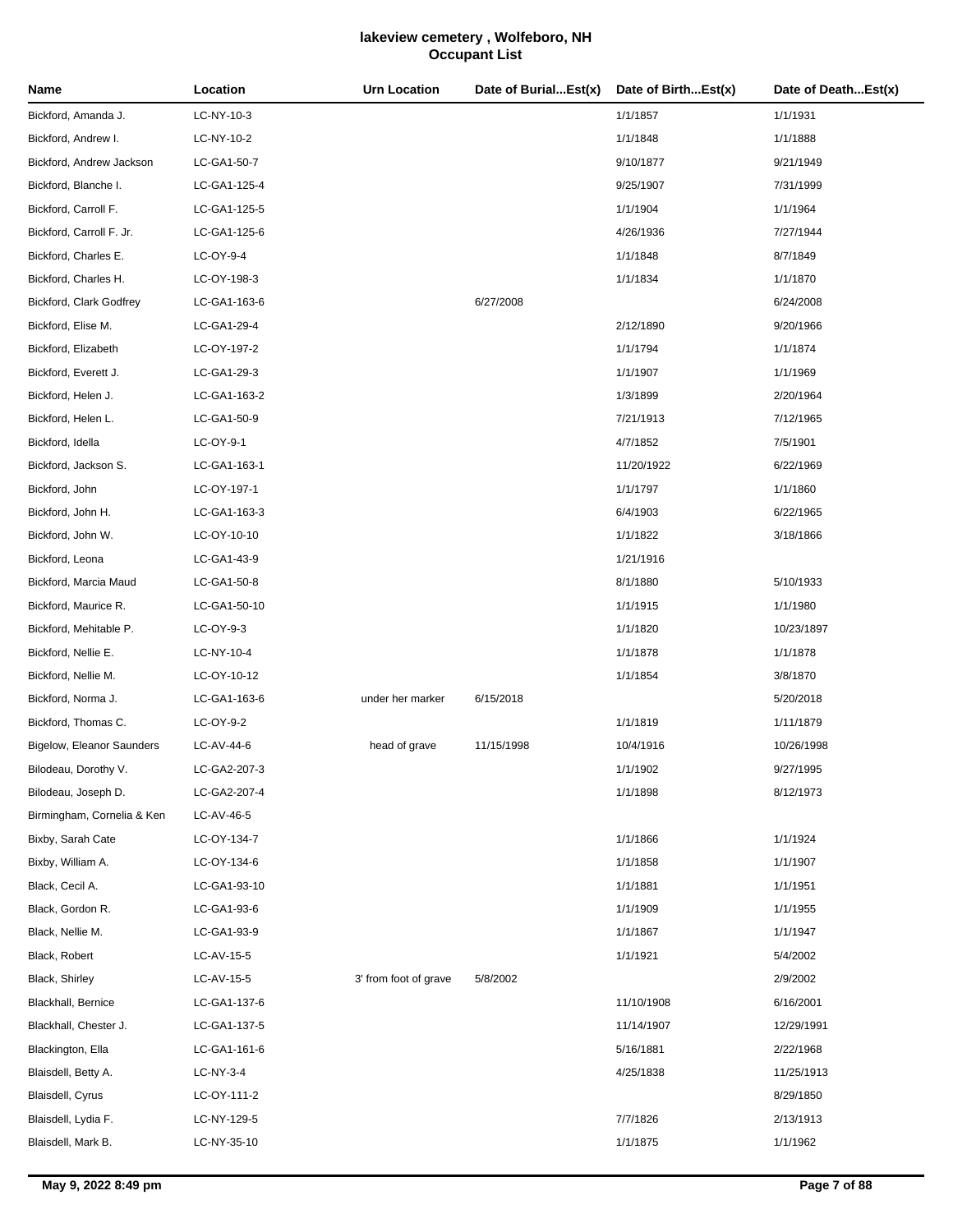| Name                   | Location     | <b>Urn Location</b>               | Date of BurialEst(x) | Date of BirthEst(x) | Date of DeathEst(x) |
|------------------------|--------------|-----------------------------------|----------------------|---------------------|---------------------|
| Blaisdell, Sarah       | LC-OY-111-1  |                                   |                      | 9/11/1839           | 4/15/1842           |
| Blake, Abiah F.        | LC-OY-56-2   |                                   |                      | 6/30/1807           | 5/21/1849           |
| Blake, Alice C.        | LC-OY-55-3   |                                   |                      | 7/5/1858            | 3/9/1909            |
| Blake, Benjamin        | LC-OY-47-5   |                                   |                      | 1/1/1831            | 1/1/1924            |
| Blake, Carrie J.       | LC-NY-111-2  |                                   |                      | 1/1/1862            | 1/1/1907            |
| Blake, Charles         | LC-OY-67-1   |                                   |                      |                     | 1/9/1863            |
| Blake, Clarissa        | LC-OY-55-9   |                                   |                      | 1/1/1850            |                     |
| Blake, Daniel          | LC-OY-55-4   |                                   |                      | 4/22/1818           | 11/19/1873          |
| Blake, Daniel          | LC-OY-47-6   |                                   |                      |                     | 11/29/1873          |
| Blake, David           | LC-OY-56-1   |                                   |                      | 1/22/1800           | 1/31/1885           |
| Blake, David A.        | LC-OY-56-5   |                                   |                      | 4/24/1860           | 3/26/1936           |
| Blake, Frank H.        | LC-OY-55-10  |                                   |                      |                     | 6/3/1863            |
| Blake, Frank H.        | LC-OY-47-8   |                                   |                      |                     | 1/3/1863            |
| Blake, Frank P.        | LC-OY-67-3   |                                   |                      | 12/3/1857           | 3/9/1939            |
| Blake, George H.       | LC-OY-55-7   |                                   |                      | 1/1/1845            |                     |
| Blake, George W.       | LC-NY-111-1  |                                   |                      | 1/1/1884            | 1/1/1900            |
| Blake, James A.        | LC-OY-55-2   |                                   |                      | 3/12/1853           | 6/2/1901            |
| Blake, Jonathan        | LC-OY-47-2   |                                   |                      |                     | 2/4/1846            |
| Blake, Levi            | LC-OY-47-4   |                                   |                      |                     | 3/31/1817           |
| Blake, Levi W.         | LC-OY-55-6   |                                   |                      |                     | 4/14/1845           |
| Blake, Levi W.         | LC-OY-55-8   |                                   |                      | 1/1/1847            |                     |
| Blake, Levi W.         | LC-OY-47-9   |                                   |                      |                     | 4/4/1843            |
| Blake, Maria L.        | LC-OY-67-4   |                                   |                      | 8/24/1857           | 11/12/1925          |
| Blake, Martha A. Hayes | LC-OY-56-3   |                                   |                      | 4/23/1817           | 10/11/1889          |
| Blake, Mary            | LC-OY-47-3   |                                   |                      |                     | 2/12/1840           |
| Blake, Samuel          | LC-OY-55-1   |                                   |                      | 11/11/1830          | 9/10/1874           |
| Blake, Sarah           | LC-OY-67-2   |                                   |                      |                     | 4/25/1866           |
| Blake, Sarah A.        | LC-OY-55-5   |                                   |                      |                     | 3/2/1883            |
| Blake, Sarah A.        | LC-OY-47-7   |                                   |                      |                     | 3/2/1883            |
| Blakeslee, Louise M.S. | LC-OY-164-8  | 10/11/2014 frt Howard Sabin Marke |                      |                     | 8/15/2014           |
| Blanchard, John C.     | LC-NY-22-6   |                                   |                      | 1/1/1908            | 1/1/1972            |
| Blanchard, Marjorie L. | LC-NY-22-7   |                                   |                      | 1/1/1907            |                     |
| Blanchette, Amanda     | LC-GA1-107-3 |                                   |                      | 1/1/1891            | 1/1/1955            |
| Blenkinsop, lan        | LC-GA2-171-2 |                                   |                      |                     |                     |
| Blood, Grace E.        | LC-GA1-140-9 |                                   |                      | 7/1/1870            | 12/30/1958          |
| Blount, John G.        | LC-GA2-357-2 |                                   |                      | 1/1/1924            |                     |
| Blount, Mary I.        | LC-GA2-357-1 |                                   |                      | 1/1/1929            | 1/1/1995            |
| Blunt, Niles Douglas   | LC-GA2-322-5 |                                   |                      | 7/13/1955           | 11/30/1976          |
| Bodge, Harold H        | LC-GA1-154-5 |                                   |                      | 8/13/1880           | 8/3/1972            |
| Bodge, Mabelle W.      | LC-GA1-154-4 |                                   |                      | 9/27/1883           | 5/26/1956           |
| Bodwell, Florence E.   | LC-GA2-199-8 |                                   | 5/24/1993            | 1/1/1935            | 5/20/1993           |
| Bodwell, Raymond S.    | LC-GA2-199-7 |                                   |                      | 1/1/1929            | 5/3/1991            |
| Bookholz, Frederick F. | LC-NY-63-3   |                                   |                      | 1/1/1892            | 1/1/1979            |
| Bookholz, Hester Wait  | LC-NY-63-5   |                                   |                      | 1/1/1902            | 1/1/1981            |
| Boornazian, Esther     | LC-GA2-329-1 |                                   |                      | 1/1/1920            | 1/10/1998           |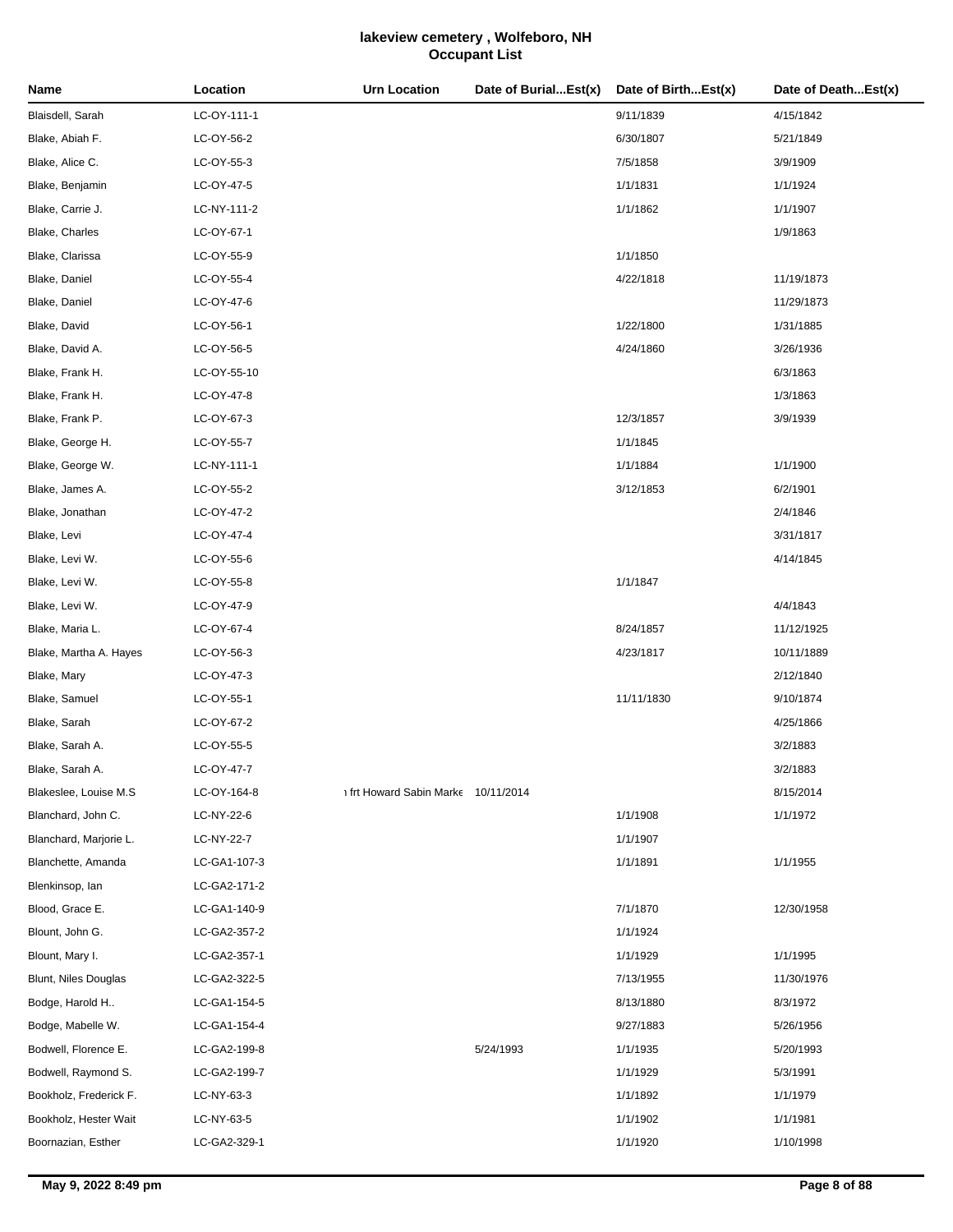| Name                      | Location     | Urn Location | Date of BurialEst(x) | Date of BirthEst(x) | Date of DeathEst(x) |
|---------------------------|--------------|--------------|----------------------|---------------------|---------------------|
| Boornazian, Zaven Charles | LC-GA2-329-2 |              |                      | 4/1/1907            | 10/5/1987           |
| Bosher, Hannah A.         | LC-OY-192-2  |              |                      | 1/1/1868            | 1/1/1958            |
| Bosher, Joseph W.         | LC-OY-192-1  |              |                      | 1/1/1868            | 1/1/1929            |
| Boston, Asa W.            | LC-GA1-5-4   |              |                      | 1/1/1886            | 1/1/1960            |
| Boston, Henry W.          | LC-GA1-5-6   |              |                      | 1/1/1918            | 1/1/1983            |
| Bosworth, Alice E.        | LC-GA2-206-3 |              |                      | 4/5/1910            | 6/5/1972            |
| Bosworth, Carl S.         | LC-GA2-206-4 |              |                      |                     | 8/30/1996           |
| Bourdon, Vina M.          | LC-NY-013A-8 |              |                      | 1/1/1890            | 1/1/1962            |
| Bourdon, Walter J.        | LC-NY-013A-7 |              |                      | 1/1/1887            | 1/1/1961            |
| Bovard, Dorothy M.        | LC-GA1-151-2 |              |                      | 9/6/1909            | 8/31/1985           |
| Bovard, James E. MD       | LC-GA1-151-1 |              |                      | 3/10/1911           | 1/2/1984            |
| Bowen, Harold F.          | LC-GA2-149-1 |              |                      | 1/1/1898            | 1/1/1992            |
| Bowering, Rena            | LC-GA1-79-4  |              |                      | 1/1/1893            | 1/1/1954            |
| Bowles, J. Henry          | LC-OY-64-11  |              |                      | 1/1/1841            | 1/1/1874            |
| Bowman, Dennis            | LC-AV-73-8   |              | 6/28/2013            |                     | 6/22/2013           |
| Bowman, Walter            | LC-GA2-220-5 |              |                      |                     | 7/22/2002           |
| Boyd, Lois Ann            | LC-AV-67-6   |              | 6/5/2015             |                     | 12/6/2014           |
| Brack, Albert F.          | LC-GA2-283-4 |              |                      | 2/11/1896           | 10/6/1973           |
| Brack, Cora               | LC-GA2-283-3 |              |                      | 3/2/1915            | 5/28/1975           |
| Brackett, Ann Eliza       | LC-OY-84-3   |              |                      | 10/14/1841          | 10/28/1856          |
| Brackett, John M.         | LC-OY-84-1   |              |                      |                     | 12/4/1887           |
| Brackett, Sarah Thompson  | LC-OY-84-2   |              |                      | 5/23/1815           | 8/5/1870            |
| Brackett, Susan E.        | LC-NY-132-3  |              |                      | 4/30/1840           | 5/30/1923           |
| Bradford, Katherine       | LC-GA1-131-7 |              |                      | 1/1/1858            | 1/1/1946            |
| Bradford, Ottillie        | LC-GA1-131-6 |              |                      | 1/1/1898            | 1/1/1980            |
| Bradford, William H.      | LC-GA1-131-8 |              |                      | 1/1/1903            | 1/1/1982            |
| Braun, James E.           | LC-GA2-299-1 |              |                      | 1/1/1930            | 9/30/1975           |
| Brennan, Helen            | LC-GA1-108-8 |              |                      | 1/1/1878            | 1/1/1949            |
| Bresnahan, Annie P.       | LC-NY-1-6    |              |                      | 1/1/1848            | 1/1/1887            |
| Bresnahan, Freddie        | LC-NY-1-8    |              |                      |                     |                     |
| Bresnahan, George         | LC-NY-1-10   |              |                      | 1/1/1868            | 1/1/1949            |
| Bresnahan, Hattie B.      | LC-NY-1-7    |              |                      |                     |                     |
| Bresnahan, James          | LC-NY-1-5    |              |                      | 1/1/1841            | 1/1/1903            |
| Bresnahan, Mildred L.     | LC-NY-1-9    |              |                      |                     |                     |
| Bresnashan, Harry J.      | $LC-NY-1-1$  |              |                      | 1/1/1865            | 1/1/1916            |
| Breuninger, Dorothy       | LC-GA2-305-6 |              |                      | 1/1/1926            | 5/20/1977           |
| Breuninger, Lewis T.      | LC-GA2-305-1 |              |                      | 1/1/1925            | 6/24/1986           |
| Brewster, Fred            | LC-NY-67-4   |              |                      | 1/1/1876            | 1/1/1955            |
| Brewster, George F.       | LC-GA1-87-6  |              |                      | 7/13/1890           | 4/15/1985           |
| Brewster, George Franklin | LC-NY-67-1   |              |                      |                     |                     |
| Brewster, Harriett E.     | LC-NY-67-2   |              |                      | 1/1/1842            | 2/28/1889           |
| Brewster, Harriett F.     | LC-GA1-96-11 |              |                      | 1/1/1868            | 1/1/1958            |
| Brewster, Inez            | LC-GA1-87-11 |              |                      | 8/13/1874           | 7/17/1952           |
| Brewster, Lloyd           | LC-NY-67-6   |              |                      | 1/1/1937            | 1/1/1987            |
| Brewster, Nathaniel Blair | LC-GA1-89-7  |              |                      | 1/1/1897            | 1/1/1941            |
|                           |              |              |                      |                     |                     |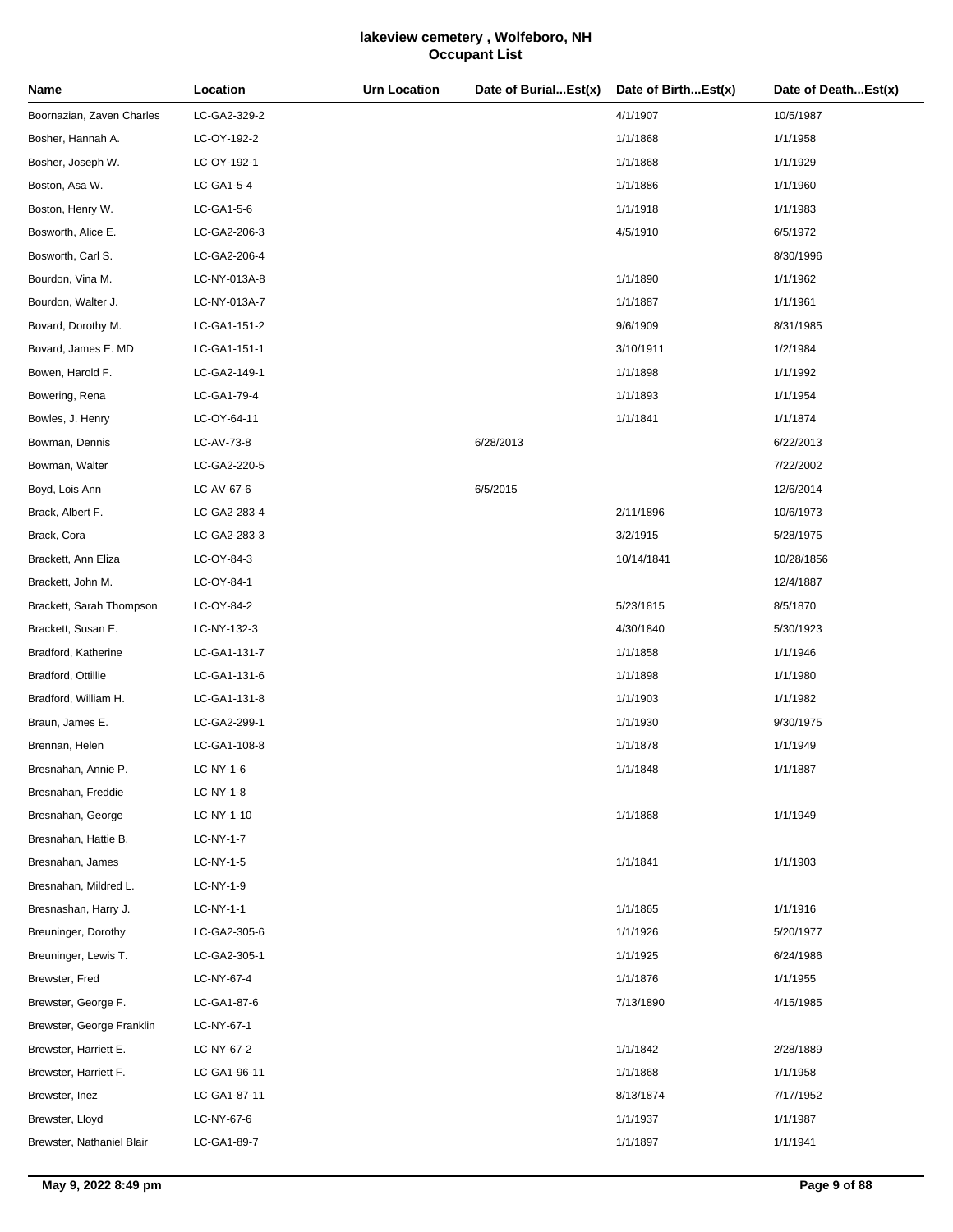| Name                      | Location     | <b>Urn Location</b>                 | Date of BurialEst(x) | Date of BirthEst(x) | Date of DeathEst(x) |
|---------------------------|--------------|-------------------------------------|----------------------|---------------------|---------------------|
| Brewster, Thelma          | LC-NY-67-7   |                                     | 5/29/2015            |                     | 5/25/2015           |
| Bridges, John             | LC-AV-55-4   |                                     | 8/21/2012            |                     | 8/16/2012           |
| Bridges, Marian A.        | LC-GA2-320-3 |                                     |                      | 1/1/1923            | 4/27/1978           |
| Briggeman, Gerald F.      | LC-GA2-255-1 |                                     |                      | 1/1/1912            | 6/19/1982           |
| Briggeman, Gretchen L.    | LC-GA2-255-2 |                                     |                      | 1/1/1910            | 5/13/1972           |
| Briggs, Everett           | LC-GA1-183-1 |                                     |                      | 1/1/1877            | 1/1/1961            |
| Britton, Bernadette M.    | LC-GA1-161-2 |                                     |                      | 1/1/1892            | 1/1/1983            |
| Britton, Bertha Kennedy   | LC-NY-14-9   |                                     |                      | 1/1/1879            | 1/1/1939            |
| Britton, Elizabeth J.     | LC-GA1-132-2 |                                     |                      | 6/13/1886           | 5/1/1959            |
| Britton, George R.        | LC-NY-14-10  |                                     |                      | 1/1/1876            | 1/1/1947            |
| Britton, John             | LC-NY-14-1   |                                     |                      | 1/1/1825            | 1/1/1906            |
| Britton, Joseph E.        | LC-GA1-181-4 |                                     |                      | 12/10/1899          | 6/25/1960           |
| Britton, Margaret MaCaule | LC-NY-14-2   |                                     |                      | 1/1/1839            | 1/1/1923            |
| Britton, Napoleon J.      | LC-GA1-161-1 |                                     |                      | 1/1/1886            | 1/1/1961            |
| Britton, Robert H.        | LC-NY-14-3   |                                     |                      | 1/1/1873            | 1/1/1920            |
| Britton, William J.       | LC-NY-14-6   |                                     |                      | 1/1/1872            | 1/1/1943            |
| Brixner, George E. Jr.    | LC-GA2-344-7 |                                     |                      | 1/1/1916            | 1/1/1981            |
| Brock, Clarence O.        | LC-NY-84-1   |                                     |                      | 6/1/1863            | 6/7/1944            |
| Brock, Cyrus K.           | LC-NY-30-9   |                                     |                      | 1/1/1826            | 2/16/1871           |
| Brock, Frank P.           | LC-NY-84-5   |                                     |                      | 10/7/1889           | 9/29/1918           |
| Brock, Freddie            | LC-NY-30-5   |                                     |                      |                     |                     |
| Brock, Mabelle F.         | LC-NY-84-3   |                                     |                      | 3/29/1888           | 3/23/1967           |
| Brock, Mary A.            | LC-NY-30-10  |                                     |                      | 4/30/1870           | 10/14/1854          |
| Brock, Minnie E.          | LC-NY-84-2   |                                     |                      | 9/9/1862            | 1/9/1929            |
| Brookes, Donald           | LC-AV-90-2   |                                     | 5/25/2009            |                     | 5/20/2009           |
| Brooks, Madeleine Luce    | LC-GA1-48-12 |                                     |                      | 1/1/1894            | 1/1/1975            |
| Brooks, Norman Keyte      | LC-GA1-48-11 |                                     |                      | 1/1/1891            | 1/1/1957            |
| Brothers, joanne          | LC-GA2-340-7 | behind flat marker, 10"de 5/31/2004 |                      |                     | 2/8/2003            |
| Brothers, Walter          | LC-GA2-340-7 |                                     |                      | 1/1/1920            | 7/24/1982           |
| Brown, Alfred             | LC-NY-132-1  |                                     |                      | 11/8/1827           | 7/10/1907           |
| Brown, Anne Mason         | LC-GA2-215-3 |                                     |                      | 12/27/1887          | 10/16/1980          |
| Brown, Catharine          | LC-NY-103-9  |                                     |                      | 1/1/1839            | 1/1/1918            |
| Brown, Crystal Goodwin    | LC-NY-99-4   |                                     | 7/17/1993            |                     | 7/14/1993           |
| Brown, Elizabeth Ruch     | LC-GA2-208-8 |                                     |                      | 1/1/1916            | 7/14/1980           |
| Brown, Florence           | LC-NY-47-4   |                                     |                      | 1/1/1859            | 1/1/1936            |
| Brown, Florence Bracket   | LC-NY-132-4  |                                     |                      | 1/24/1878           | 5/15/1948           |
| Brown, Garrett L.         | LC-AV-100-5  | under grave marker                  | 12/14/1999           | 1/1/1948            | 11/20/1999          |
| Brown, George W.          | LC-OY-19-1   |                                     |                      | 1/1/1829            | 4/17/1912           |
| Brown, John W.            | LC-NY-117-1  |                                     |                      | 11/6/1822           | 12/18/1904          |
| Brown, Lucretia           | LC-OY-50-3   |                                     |                      |                     | 1/25/1848           |
| Brown, Mary               | LC-OY-50-2   |                                     |                      |                     | 8/30/1881           |
| Brown, Moses E.           | LC-OY-205-1  |                                     |                      | 8/30/1836           | 9/6/1912            |
| Brown, Nettie M.          | LC-OY-205-2  |                                     |                      | 11/2/1848           |                     |
| Brown, Paul               | LC-OY-50-4   |                                     |                      |                     | 8/18/1838           |
| Brown, Paul               | LC-OY-50-1   |                                     |                      |                     | 6/22/1861           |
|                           |              |                                     |                      |                     |                     |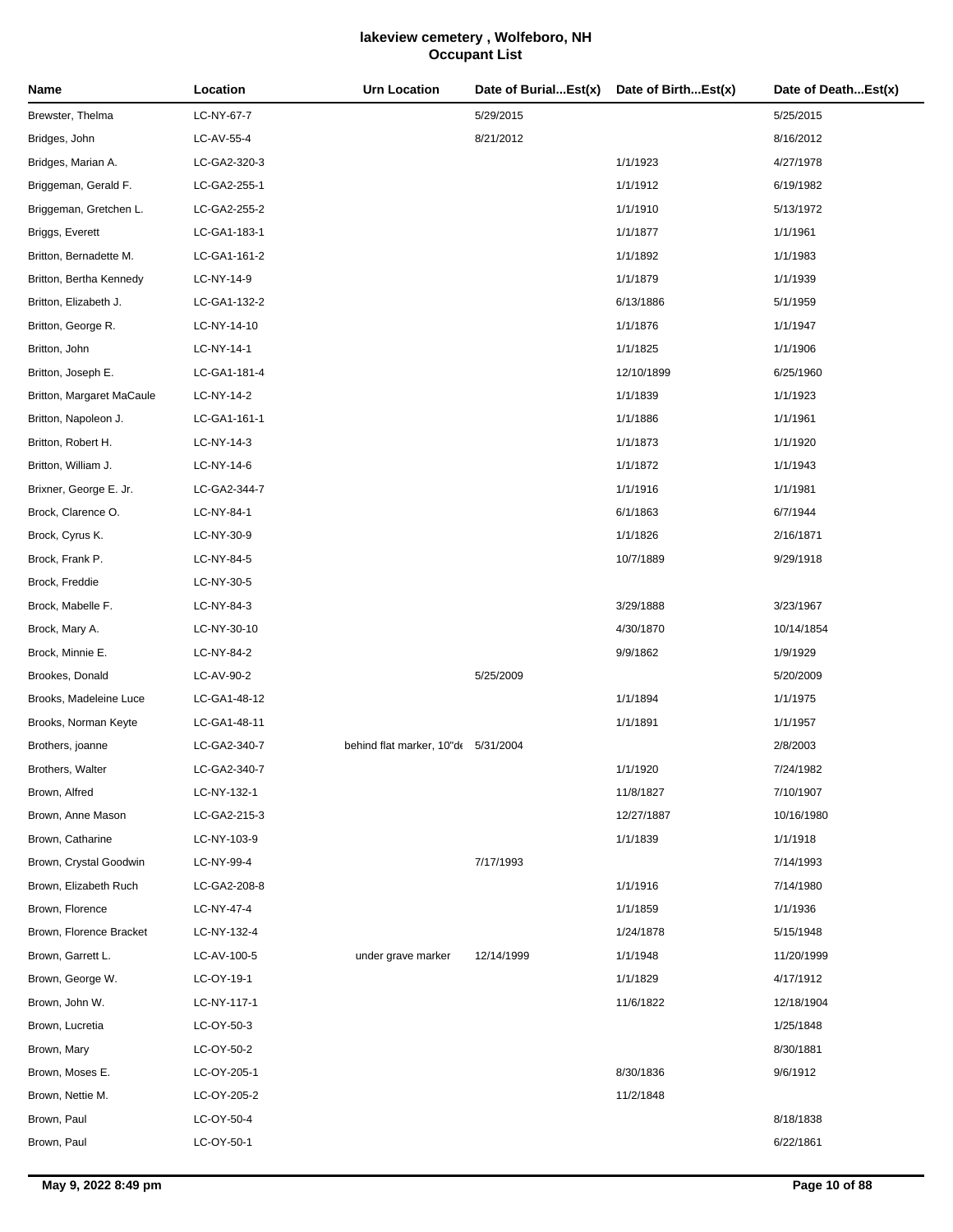| Name                           | Location      | <b>Urn Location</b> | Date of BurialEst(x) | Date of BirthEst(x) | Date of DeathEst(x) |
|--------------------------------|---------------|---------------------|----------------------|---------------------|---------------------|
| Brown, Philip F.               | LC-GA2-229-5  |                     |                      | 4/23/1930           | 6/11/1969           |
| Brown, Rachel P.               | LC-NY-117-2   |                     |                      | 10/7/1816           | 3/23/1897           |
| Brown, Robert A.               | LC-GA2-215-4  |                     |                      | 8/9/1895            | 1/24/1966           |
| Brown, Robert G.               | LC-GA2-318-4  |                     |                      | 1/1/1926            | 3/23/2000           |
| Brown, Rosa                    | LC-OY-19-2    |                     |                      | 1/1/1852            | 3/22/1907           |
| Brown, Walker                  | LC-AV-12-4    |                     | 10/12/2019           |                     | 10/8/2019           |
| Brown, William                 | LC-NY-99-7    |                     |                      |                     |                     |
| Brummitt, Frances B.           | LC-GA1-97-9   |                     |                      | 2/24/1908           | 10/9/2001           |
| Brummitt, Mary B.              | LC-GA1-96-9   |                     |                      | 10/22/1893          | 8/2/1917            |
| Brummitt, Nathaniel T.         | LC-GA1-96-7   |                     |                      | 8/13/1891           | 9/13/1831           |
| Brummitt, Norton               | LC-GA1-96-10  |                     |                      | 2/26/1897           | 2/18/1919           |
| Brummitt, Sherman              | LC-GA1-96-6   |                     |                      | 1/1/1866            | 1/1/1942            |
| Brummitt, Stanley              | LC-GA1-96-8   |                     |                      | 5/9/1890            | 12/6/1946           |
| Brummitt-Parkhurst Hayes, L. D | LC-GA1-97-6   | x                   | 10/25/2003           | 1/10/1902           | 10/12/2003          |
| Brunt, Marjorie E.             | LC-GA2-353-3  |                     |                      | 1/1/1931            | 8/18/1989           |
| Bryant, Anna                   | LC-GA2-276-2  |                     | 7/17/1996            | 1/1/1899            | 7/15/1996           |
| Bryant, Edward H.              | LC-GA2-276-1  |                     |                      | 1/1/1900            | 6/4/1975            |
| Bryant, James Daniel           | LC-AV-87-4    |                     | 8/29/2018            |                     | 8/24/2018           |
| Bryant, Rita Louise            | LC-GA2-276-7  |                     | 9/10/2011            |                     | 9/6/2011            |
| Bryant, Susan Ann              | LC-GA1-174-4  |                     |                      | 4/23/1967           | 7/6/1967            |
| Bu rsaw, Gretchen              | LC-GA1-159-5  |                     |                      | 1/1/1913            | 1/1/1994            |
| Buckingham, Alfreda A.         | LC-GA2-229-2  |                     |                      | 10/14/1904          | 5/19/1984           |
| Buckingham, Kenneth G.         | LC-GA2-229-1  |                     |                      | 9/16/1888           | 10/8/1973           |
| Buel, Anthony                  | LC-GA2-345-8  | foot of grave       |                      |                     | 9/3/2011            |
| Bullock, Charles E.            | LC-GA2-214-4  |                     |                      | 1/1/1897            | 1/1/1980            |
| Bullock, Charles Edward        | LC-GA2-214-5  |                     | 4/26/2017            |                     | 4/22/2017           |
| Bullock, Gloria                | LC-GA2-214-6  |                     | 12/21/2016           |                     | 12/16/2015          |
| Bullock, Phyllis C.            | LC-GA2-214-3  |                     |                      | 2/11/1899           | 11/6/1975           |
| Bunker, Anne G.                | LC-NY-2-5     |                     |                      | 1/1/1894            |                     |
| Buonopane, Frank               | LC-GA2-301-1  |                     | 6/16/2008            |                     | 6/11/2008           |
| Burke, Isaac M.                | LC-NY-61-7    |                     |                      | 12/25/1860          | 2/23/1916           |
| Burke, James M.                | LC-NY-79-6    |                     |                      | 1/1/1848            | 1/1/1935            |
| Burke, Mary M.                 | LC-OY-207-3   |                     |                      | 9/16/1837           | 8/19/1920           |
| Burke, Nathaniel J.            | LC-OY-207-2   |                     |                      |                     | 1/29/1892           |
| Burleigh, Benjamin F.          | LC-GA1-30-5   |                     |                      | 1/1/1853            | 1/1/1923            |
| Burleigh, Framk A.             | LC-GA1-101-7  |                     |                      | 1/1/1907            | 1/1/1968            |
| Burleigh, Mary E.              | LC-GA1-30-3   |                     |                      | 1/1/1850            | 1/1/1945            |
| Burleigh, Paul J.              | LC-GA1-101-2  |                     |                      | 1/1/1948            | 1/1/1948            |
| Burns, William                 | LC-AV-57-3    |                     |                      | 1/1/1926            | 5/9/2001            |
| Bursaw, Burton B.              | LC-GA1-159-6  |                     |                      | 12/30/1907          | 4/18/1961           |
| Bushman, Amanda D.             | LC-NY-084A-11 |                     |                      | 1/1/1877            | 1/1/1969            |
| Bushman, Herschel J.           | LC-NY-084A-10 |                     |                      | 1/1/1873            | 1/1/1966            |
| Bushman, Robert J.             | LC-NY-084A-12 |                     |                      | 1/1/1907            |                     |
| Buster                         | LC-GA1-41-4   |                     |                      |                     |                     |
| Butts, Doris                   | LC-NY-112-7   |                     | 5/21/1992            |                     | 4/5/1992            |
|                                |               |                     |                      |                     |                     |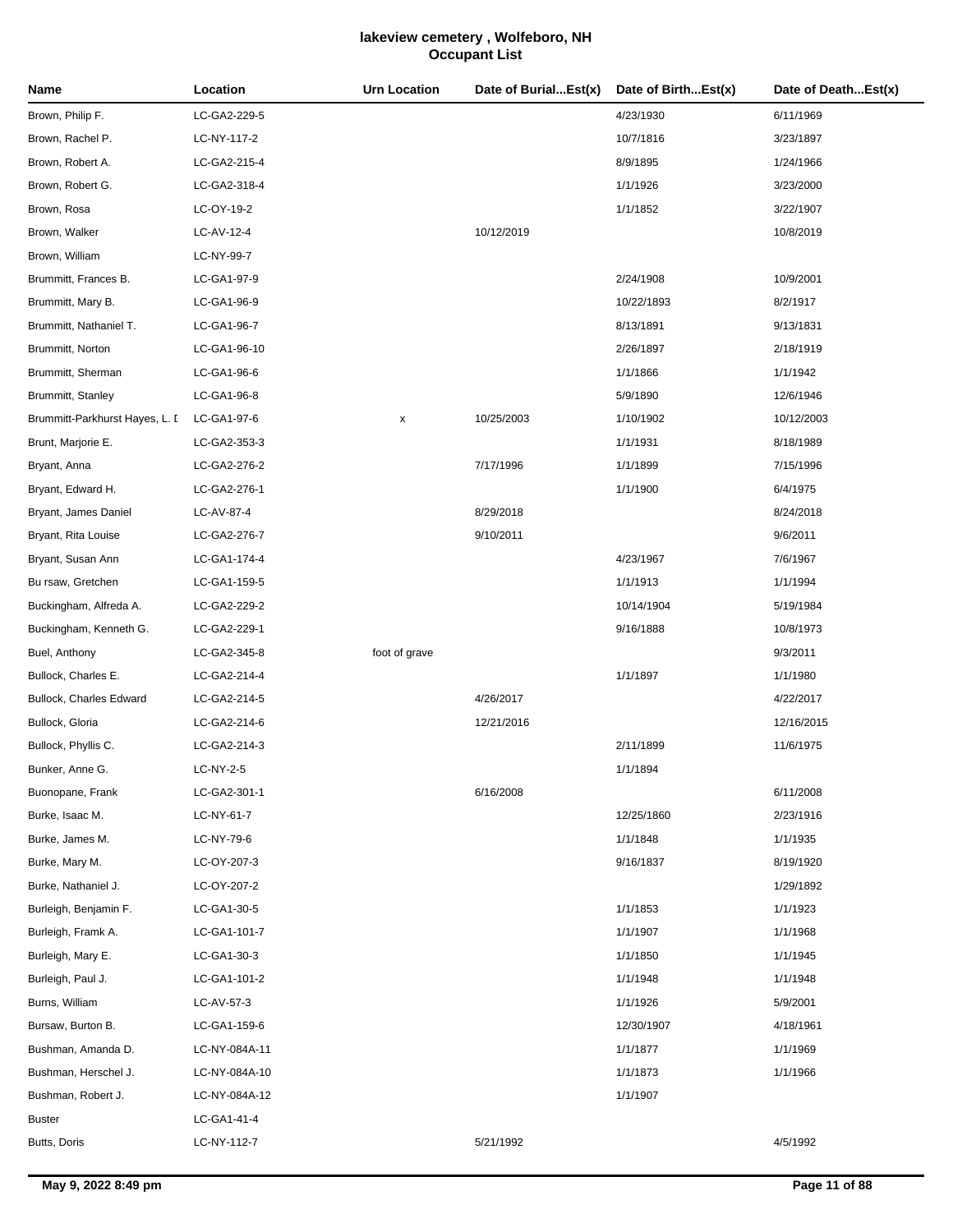| Name                     | Location      | Urn Location            | Date of BurialEst(x) | Date of BirthEst(x) | Date of DeathEst(x) |
|--------------------------|---------------|-------------------------|----------------------|---------------------|---------------------|
| Butts, Grace Marble      | LC-NY-112-8   |                         |                      | 1/1/1880            | 1/1/1958            |
| Bye, . David Federick    | LC-AV-55-8    |                         | 5/17/2005            |                     | 1/14/2005           |
| Bye, Donald              | LC-AV-55-2    |                         |                      |                     |                     |
| Bye, Virginia Ruth       | LC-AV-55-1    |                         | 8/26/2018            |                     | 8/20/2018           |
| C., K.A.                 | LC-NY-83-3    |                         |                      | 3/27/1878           | 4/15/1921           |
| Cady, Harold Morton      | LC-AV-3-1     |                         |                      | 1/1/1915            | 8/16/1999           |
| Cady, Mary Rose          | LC-AV-3-2     |                         |                      | 1/1/1916            | 1/14/1998           |
| Caesar, Laura            | LC-GA1-139A-8 | foot of grave           | 5/23/2020            |                     | 5/2/2020            |
| Caldon, Donald B.        | LC-GA1-5-9    |                         |                      | 1/1/1924            | 1/1/1984            |
| Caldron, Helen M.        | LC-GA1-5-10   |                         |                      |                     | 6/22/2000           |
| Cameron, Alexander       | LC-GA2-220-1  |                         |                      | 1/1/1922            | 11/27/1989          |
| Cameron, Jonathan C.     | LC-GA2-220-2  |                         |                      | 1/1/1848            | 1/1/1975            |
| Cameroux, Alice H.       | LC-GA2-295-4  |                         |                      | 1/1/1890            | 4/29/1972           |
| Campbell, Marilyn        | LC-GA1-55-11  | infront of grave marker | 5/6/2012             |                     | 4/27/2012           |
| Campbell, Marion Wade    | LC-GA2-171-1  |                         |                      | 1/1/1949            | 1/1/1993            |
| Campbell, Mary A.        | LC-OY-27-4    |                         |                      | 1/1/1862            | 1/1/1864            |
| Candage, Dorothy         | LC-GA1-169-4  |                         |                      | 1/1/1912            | 1/1/1992            |
| Candage, Percy R.        | LC-GA1-169-3  |                         |                      | 1/1/1888            | 1/1/1961            |
| Canney, A Warren         | LC-GA1-15-1   |                         |                      | 1/1/1886            | 1/1/1956            |
| Canney, J. Emma          | LC-GA1-15-2   |                         |                      | 8/23/1859           | 1/31/1926           |
| Canning, Mary M.         | LC-GA2-295-3  |                         | 5/27/1992            | 1/1/1911            | 1/27/1992           |
| Cantwell, Edna Langmayde | LC-GA2-228A-3 |                         |                      | 1/1/1908            | 6/4/1965            |
| Cantwell, Rev. Edward W. | LC-GA2-228A-4 |                         |                      | 1/1/1900            | 1/1/1975            |
| Carlile, Allan D.        | LC-OY-117-1   |                         |                      | 1/1/1860            | 1/1/1914            |
| Carlile, John S.         | LC-OY-117-3   |                         |                      | 1/1/1886            | 1/1/1952            |
| Carlson, Arvid           | LC-GA2-293-6  |                         |                      | 1/1/1924            | 3/27/1995           |
| Carlson, Marian Jean     | LC-GA2-293-5  |                         | 9/18/2015            | 12/13/1925          | 9/14/2015           |
| Carpenter, Anne          | LC-GA2-192-6  |                         |                      | 1/27/1961           |                     |
| Carpenter, Emma G.       | LC-NY-42-5    |                         |                      | 3/16/1854           | 8/18/1944           |
| Carpenter, George A.     | LC-NY-42-4    |                         |                      | 5/27/1857           | 11/18/1834          |
| Carpenter, Harold G.     | LC-NY-42-1    |                         |                      | 4/5/1883            | 5/10/1884           |
| Carpenter, Isabel P.     | LC-GA2-194-3  |                         |                      | 1/1/1880            | 1/1/1957            |
| Carpenter, Lavonia G.    | LC-NY-42-10   |                         |                      | 4/20/1929           | 3/14/1911           |
| Carpenter, Ralph G.      | LC-NY-42-6    |                         |                      | 9/29/1865           | 2/2/1963            |
| Carpenter, Ralph G.      | LC-GA2-192-4  |                         |                      | 2/13/1907           | 11/9/1974           |
| Carpenter, Raymond       | LC-GA2-194-4  |                         |                      | 1/1/1872            | 1/1/1959            |
| Carpenter, Rita A.       | LC-NY-42-7    |                         |                      | 12/23/1886          | 7/30/1963           |
| Carpenter, William B.    | LC-GA2-192-5  |                         |                      | 1/1/1933            | 8/9/1969            |
| Carr, Edith Hoppin       | LC-GA1-165-6  |                         |                      | 7/6/1912            | 9/9/1987            |
| Carr, Emery Wendell      | LC-GA1-165-5  |                         |                      | 8/17/1908           | 2/3/1958            |
| Carter, Robert W.        | LC-GA2-347-6  |                         |                      | 1/1/1923            | 7/2/1985            |
| Carville, E. Jean        | LC-GA2-349-1  |                         |                      | 1/1/1921            | 5/2/1989            |
| Carville, Rose Elizabeth | LC-GA2-206-8  |                         |                      | 1/1/1901            | 11/23/1973          |
| Casebolt, George Simms   | LC-GA2-302-1  |                         |                      | 1/1/1912            | 5/13/1978           |
| Casebolt, Margaret H.    | LC-GA2-302-2  |                         |                      | 1/1/1914            | 10/9/1989           |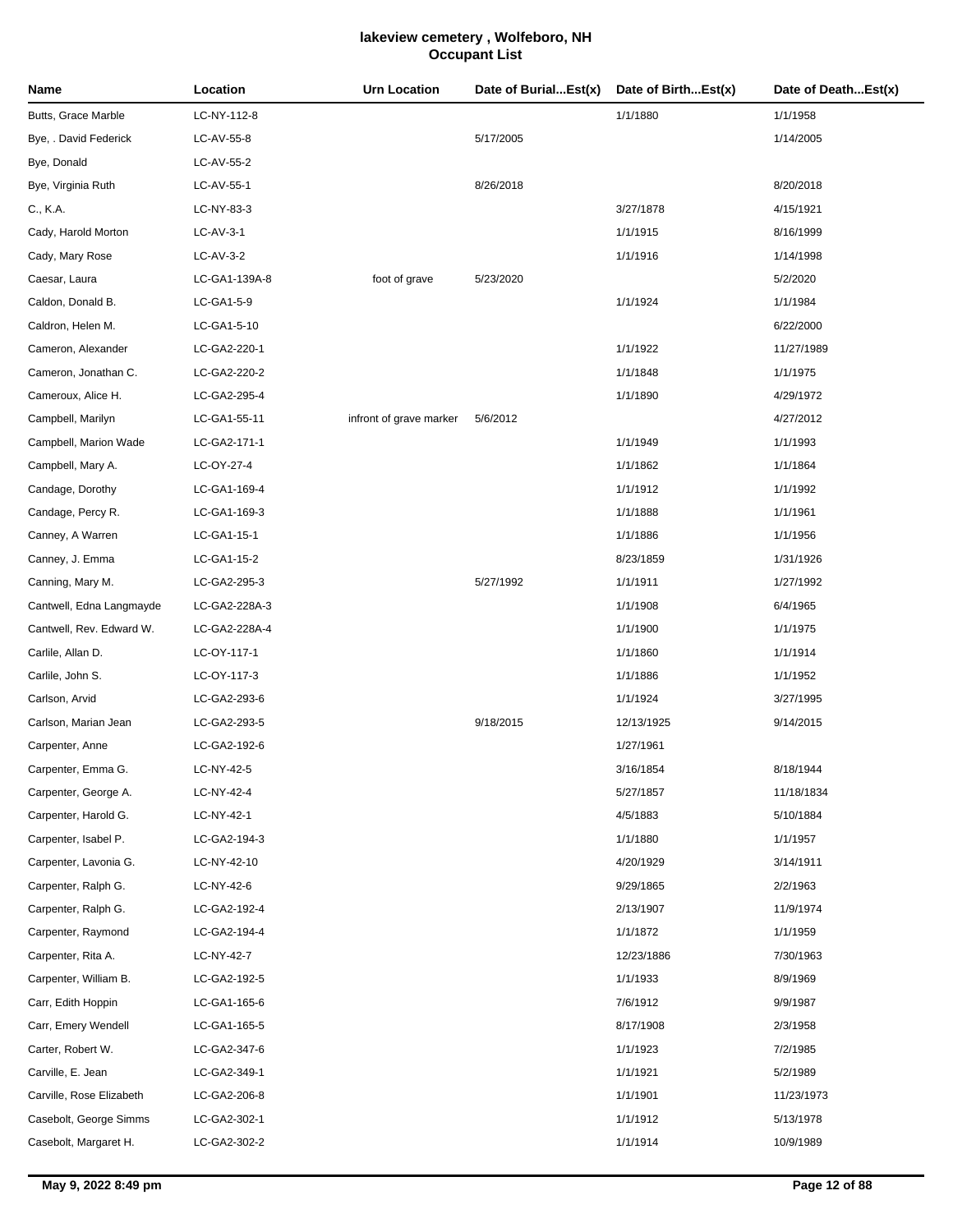| Name                      | Location      | <b>Urn Location</b> | Date of BurialEst(x) | Date of BirthEst(x) | Date of DeathEst(x) |
|---------------------------|---------------|---------------------|----------------------|---------------------|---------------------|
| Casey, Alice Luxford      | LC-NY-87-1    |                     |                      | 1/1/1897            | 1/1/1957            |
| Casey, Raymond F.         | LC-NY-87-3    |                     |                      | 9/23/1886           | 12/25/1961          |
| Cate, Agnes M.            | LC-GA1-106-12 |                     |                      | 1/1/1863            | 1/1/1943            |
| Cate, Annie M.            | LC-OY-134-1   |                     |                      | 1/1/1852            | 1/1/1972            |
| Cate, Arthur T., Dr.      | LC-NY-47-6    |                     |                      | 5/31/1860           | 8/10/1931           |
| Cate, Caroline M.         | LC-OY-134-4   |                     |                      | 1/1/1832            | 1/1/1912            |
| Cate, Claretta            | LC-GA1-43-4   |                     |                      | 1/16/1858           | 12/12/1924          |
| Cate, Daniel P.           | LC-OY-134-3   |                     |                      | 1/1/1823            | 1/1/1913            |
| Cate, Edith D.            | LC-OY-202-2   |                     |                      | 1/1/1842            | 1/1/1904            |
| Cate, Edith E.            | LC-OY-202-3   |                     |                      |                     |                     |
| Cate, Edward F.           | LC-NY-47-10   |                     |                      | 12/23/1853          | 3/5/1917            |
| Cate, Florence Spring     | LC-OY-134-9   |                     |                      | 1/1/1876            | 1/1/1954            |
| Cate, Fred E.             | LC-OY-134-2   |                     |                      | 1/1/1864            | 1/1/1865            |
| Cate, George A.           | LC-GA1-164-2  |                     |                      | 12/13/1876          | 8/26/1963           |
| Cate, George I            | LC-GA1-45-6   |                     |                      | 1/1/1862            | 1/1/1917            |
| Cate, Helen               | LC-GA1-45-6   |                     |                      | 1/1/1862            | 1/1/1939            |
| Cate, Jane Thompson       | LC-NY-72-2    |                     |                      | 1/1/1806            | 1/1/1887            |
| Cate, Josephine S.        | LC-GA1-164-3  |                     |                      | 11/28/1892          | 7/22/1963           |
| Cate, L. Maude            | LC-NY-31-2    |                     |                      | 7/26/1863           | 1/31/1958           |
| Cate, Mabel               | LC-GA1-45-2   |                     |                      | 1/1/1887            | 1/1/1961            |
| Cate, Moses T.            | LC-NY-47-1    |                     |                      | 1/1/1917            | 1/1/1999            |
| Cate, Nathan W.           | LC-OY-134-5   |                     |                      | 1/1/1854            | 1/1/1917            |
| Cate, Nellie              | LC-NY-31-8    |                     |                      | 1/12/1860           | 9/8/1942            |
| Cate, William Ervin       | LC-OY-134-8   |                     |                      | 1/1/1869            | 1/1/1937            |
| Cate, William H.          | LC-OY-202-1   |                     |                      | 1/1/1838            | 1/1/1909            |
| Caverly, Ruth M.          | LC-NY-37-3    |                     |                      | 1/1/1842            | 1/1/1911            |
| Cedone, Jacqueline        | LC-GA2-359-1  |                     |                      |                     | 9/8/1999            |
| Cegelka, Florence Ayer    | LC-GA1-80-4   | foot of grave       | 10/9/2021            |                     | 3/5/2018            |
| Cegelka, Peter R.         | LC-GA1-80-4   | companion urn       | 10/9/2021            |                     | 9/27/2021           |
| Celeste, Joseph Albert Sr | LC-GA2-266-1  |                     |                      | 3/2/1911            | 4/12/1991           |
| Chadwick, Walter B.       | LC-GA2-206-7  |                     |                      | 1/1/1903            | 11/20/1973          |
| Chamberlain, Dudley E.    | LC-OY-189-12  |                     |                      |                     | 3/30/1878           |
| Chamberlain, Edwin F.     | LC-NY-79-1    |                     |                      | 5/29/1864           | 3/10/1913           |
| Chamberlin, George        | LC-OY-182-2   |                     |                      |                     | 9/12/1801           |
| Champagne, Albert J.      | LC-GA1-114-9  |                     |                      | 12/31/1924          | 8/4/1980            |
| Champagne, Alfred J.      | LC-GA1-114-10 |                     |                      | 3/24/1917           | 10/14/1983          |
| Champagne, Alice Lampron  | LC-GA2-236-8  |                     |                      | 1/1/1925            | 10/1/1990           |
| Champagne, Henri          | LC-GA2-236-8  |                     |                      |                     |                     |
| champagne, James          | LC-GA2-236-7  |                     |                      |                     |                     |
| Champagne, Theodore J.    | LC-GA1-114-8  |                     |                      | 7/27/1887           | 12/26/1947          |
| Champaigne, Celia         | LC-GA2-299-4  |                     |                      |                     | 7/1/1986            |
| Champaigne, Celia M.      | LC-GA2-299-4  |                     |                      | 1/1/1916            | 6/28/1986           |
| Champaigne, Oliver E.     | LC-GA2-299-3  |                     |                      | 1/1/1912            | 8/4/1977            |
| Chance, Henrietta T.      | LC-GA2-244-1  |                     |                      | 1/1/1900            | 8/5/1988            |
| Chandler, Linda           | LC-AV-56-4    |                     | 5/19/2015            |                     | 2/17/2015           |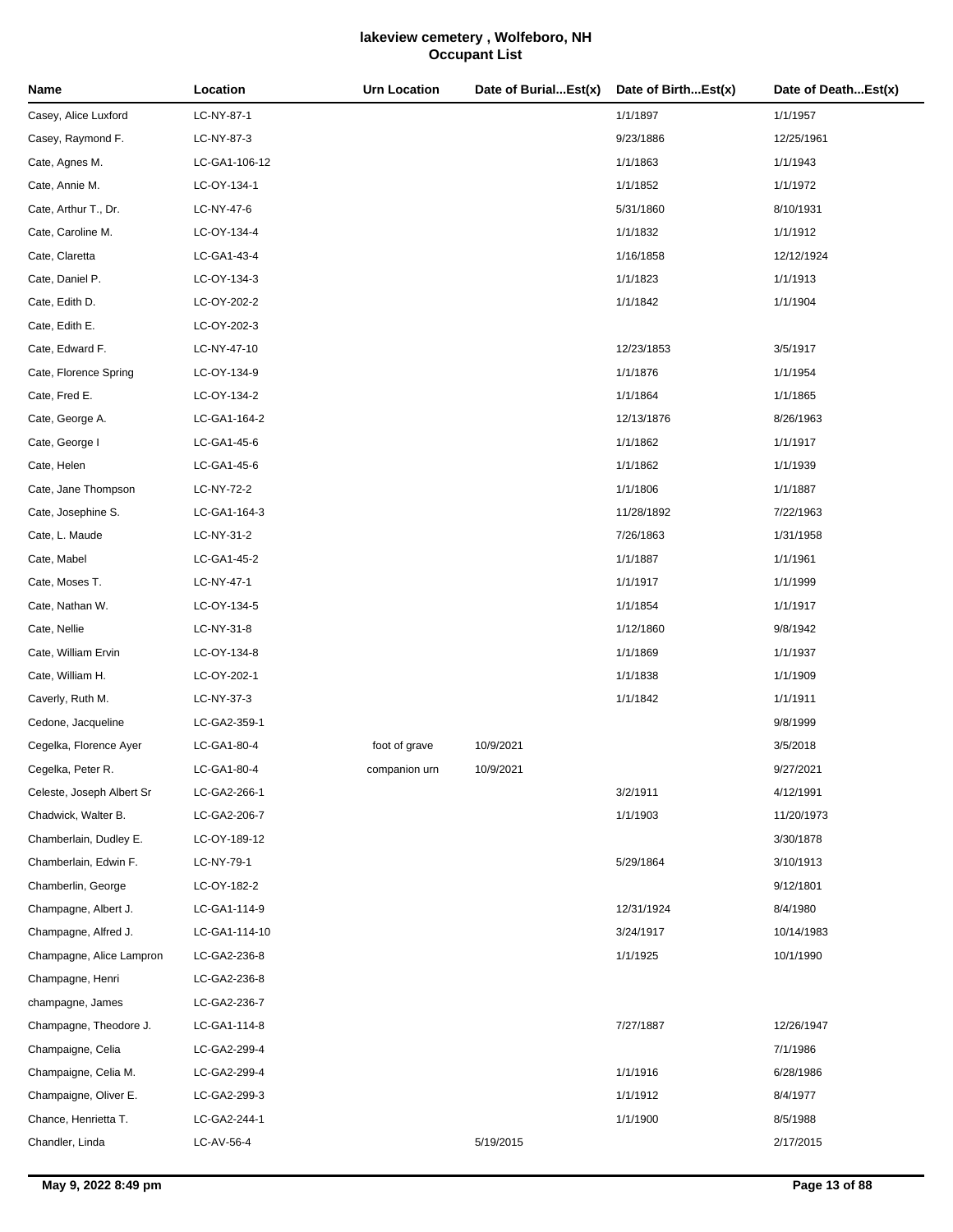| Name                      | Location     | <b>Urn Location</b> | Date of BurialEst(x) | Date of BirthEst(x) | Date of DeathEst(x) |
|---------------------------|--------------|---------------------|----------------------|---------------------|---------------------|
| Channell, Bertha Lucinda  | LC-OY-99-4   |                     |                      |                     | 11/15/1867          |
| Channell, Cora E.         | LC-OY-99-2   |                     |                      | 2/16/1857           | 8/30/1926           |
| Channell, Fred Percy      | LC-OY-99-3   |                     |                      |                     | 1/23/1864           |
| Channell, Phebe A.        | LC-OY-99-1   |                     |                      | 9/24/1833           | 2/8/1886            |
| Chapman, Dr. J.           | LC-OY-3-2    |                     |                      | 1/1/1777            | 4/1/1860            |
| Chapman, Eunice W.        | LC-OY-3-1    |                     |                      |                     | 9/14/1853           |
| Chapman, Sulema           | LC-OY-22-1   |                     |                      |                     | 4/25/1831           |
| Charles, Arthur L.        | LC-GA2-216-5 |                     |                      | 1/1/1884            | 4/28/1967           |
| Charles, Bernard W.       | LC-GA1-134-3 |                     |                      | 5/24/1919           | 2/3/1963            |
| Charles, Eva B.           | LC-GA1-134-4 |                     |                      | 11/26/1897          | 8/31/1959           |
| Charles, Richard H.       | LC-GA2-320-2 |                     |                      | 1/1/1932            | 1/1/1981            |
| Charles, Thomas W.        | LC-GA1-134-5 |                     |                      | 12/15/1891          | 1/31/1946           |
| Chase, Albert G.          | LC-NY-100-9  |                     |                      | 1/1/1828            | 1/1/1893            |
| Chase, Carrie             | LC-GA1-36-8  |                     |                      | 1/1/1860            | 1/1/1939            |
| Chase, Henry C.           | LC-GA1-36-7  |                     |                      | 1/12/1883           | 1/1/1884            |
| Chase, Henry Wilson       | LC-GA1-36-9  |                     |                      | 1/1/1859            | 1/1/1888            |
| Chase, Howard L.          | LC-NY-105-10 |                     |                      | 11/15/1891          | 5/1/1964            |
| Chase, Marguerite H.      | LC-NY-105-9  |                     |                      | 9/19/1891           | 5/21/1963           |
| Chase, Marion C.          | LC-NY-16-2   |                     |                      | 1/1/1888            | 1/1/1905            |
| Chase, Randall A.         | LC-AV-83-8   |                     | 8/23/2008            |                     | 2/12/2008           |
| Chase, Rose G.            | LC-NY-16-1   |                     |                      | 1/1/1856            | 1/1/1929            |
| Chiapetta, Michael L.     | LC-GA2-303-5 |                     |                      | 1/1/1917            | 6/28/1975           |
| Chick, Charles E.         | LC-GA1-132-1 |                     |                      | 5/12/1879           | 7/19/1969           |
| Chick, Earl A.            | LC-GA1-132-3 |                     |                      | 2/8/1902            | 10/25/1961          |
| Chick, J. Will            | LC-GA1-13-7  |                     |                      | 1/1/1870            | 1/1/1948            |
| Chick, Marion J.          | LC-GA1-132-4 |                     |                      | 3/23/1912           |                     |
| Chick, Minnie E.          | LC-GA1-13-8  |                     |                      | 1/1/1881            | 1/1/1957            |
| Christian, William H.     | LC-GA2-220-3 |                     |                      | 1/1/1918            | 1/1/1982            |
| Christian, Wilma S.       | LC-GA2-220-3 |                     | 8/5/2006             |                     | 8/1/2006            |
| Christie, Lauriane C.     | LC-GA2-260-3 |                     |                      | 1/1/1912            | 3/12/1991           |
| Christie, Thomas L.       | LC-GA2-260-4 |                     |                      | 1/1/1907            | 1/1/1985            |
| Christopher, Harold       | LC-GA2-346-8 |                     | 6/5/2009             |                     | 3/31/2009           |
| Christopher, Kevin        | LC-GA2-346-1 |                     |                      | 1/1/1969            | 7/8/1986            |
| Christopher, Nancy Lee    | LC-GA2-346-7 |                     | 6/5/2021             |                     | 5/31/2021           |
| Chubbuck, Anne L.         | LC-NY-126-3  |                     |                      | 5/25/1884           | 5/20/1955           |
| Claflin, Alice Stocking   | LC-OY-15-10  |                     |                      | 1/1/1910            | 1/1/1966            |
| Claflin, Clarence Baldwin | LC-OY-15-1   |                     |                      | 7/21/1884           | 6/5/1930            |
| Claflin, Jesse Gould      | LC-OY-15-8   |                     |                      | 1/1/1880            | 1/1/1928            |
| Clark, Anne Augusta       | LC-NY-31-4   |                     |                      | 8/10/1835           | 6/3/1903            |
| Clark, Charles I.         | LC-OY-64-5   |                     |                      |                     | 6/18/1864           |
| Clark, Comfort            | LC-OY-64-9   |                     |                      | 1/1/1773            | 1/1/1861            |
| Clark, Diane              | LC-AV-24-5   | foot of grave       | 6/1/2019             |                     | 2/28/2019           |
| Clark, Edith C. (Loring   | LC-NY-118-7  |                     |                      | 1/1/1895            | 1/1/1978            |
| Clark, Edwin L            | LC-NY-118-6  |                     |                      | 1/1/1887            | 1/1/1968            |
| Clark, Enoch M.           | LC-OY-64-1   |                     |                      | 1/1/1802            | 1/1/1865            |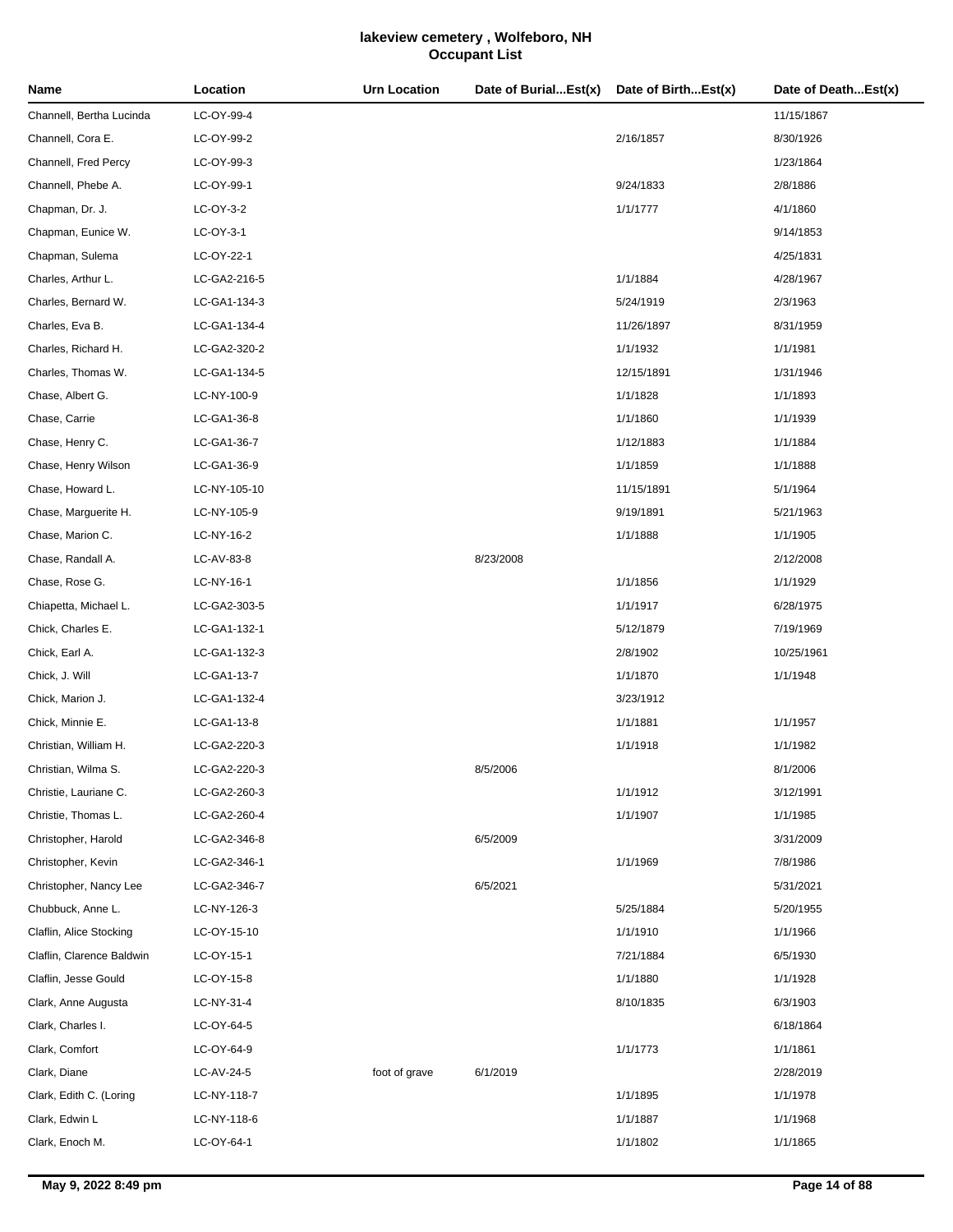| Name                     | Location      | <b>Urn Location</b>    | Date of BurialEst(x) | Date of BirthEst(x) | Date of DeathEst(x) |
|--------------------------|---------------|------------------------|----------------------|---------------------|---------------------|
| Clark, George A.         | LC-OY-64-7    |                        |                      | 5/11/1833           | 12/9/1916           |
| Clark, George R.         | LC-AV-24-4    |                        | 12/7/2013            |                     | 11/24/2013          |
| Clark, Greenleaf B.      | LC-NY-44-3    |                        |                      | 1/1/1845            | 1/1/1929            |
| Clark, Harriet C.        | LC-OY-64-10   |                        |                      | 1/1/1819            | 1/1/1862            |
| Clark, Henry M.          | LC-OY-64-6    |                        |                      |                     | 3/5/1865            |
| Clark, Jacqueline Hiler  | LC-NY-118-9   | ft of grave/vault      | 9/13/2016            | 1/1/1930            | 8/26/2016           |
| Clark, John C.           | LC-NY-118-8   |                        |                      | 1/1/1922            |                     |
| Clark, John Gilman       | LC-NY-31-5    |                        |                      | 2/12/1827           | 11/23/1918          |
| Clark, Joseph            | LC-OY-64-8    |                        |                      | 1/1/1767            | 1/1/1851            |
| Clark, Joseph W.         | LC-OY-64-3    |                        |                      | 1/1/1848            | 1/1/1850            |
| Clark, Loring T.         | LC-GA1-63-2   |                        |                      | 1/1/1915            | 12/28/1997          |
| Clark, Lorraine          | LC-AV-24-6    |                        | 11/28/2014           |                     | 11/20/2014          |
| Clark, Louise Fusi       | LC-GA1-63-3   |                        |                      | 5/22/1912           | 11/30/1980          |
| Clark, Mabel A.          | LC-GA1-59-5   |                        |                      | 1/1/1880            | 10/10/1930          |
| Clark, Mary              | LC-OY-142-2   |                        |                      |                     | 6/29/1873           |
| Clark, Mary Francis      | LC-OY-64-4    |                        |                      | 1/1/1837            | 1/1/1855            |
| Clark, Mayhew C.         | LC-NY-118-5   |                        |                      | 1/1/1853            | 1/1/1941            |
| Clark, Nina B.           | LC-NY-118-3   |                        |                      | 1/1/1883            | 1/1/1926            |
| Clark, Oscar G.          | LC-GA1-59-6   |                        |                      | 1/1/1872            | 10/10/1953          |
| Clark, Peter             | LC-GA2-338A-3 |                        |                      | 1/25/1969           | 1/15/1976           |
| Clark, Robert P.         | LC-AV-24-3    |                        |                      | 5/28/1944           | 1/18/1999           |
| Clark, Ruth O'Brien      | LC-GA2-338A-4 |                        |                      | 4/16/1898           | 11/19/1982          |
| Clark, Sarah Frances     | LC-NY-31-3    |                        |                      | 5/23/1858           | 10/10/1958          |
| Clark, Sarah P.          | LC-OY-64-2    |                        |                      | 1/1/1806            | 1/1/1891            |
| Clark, William F.        | LC-GA2-224-2  |                        |                      |                     | 1/3/1997            |
| Clarke, Margaret Carlile | LC-OY-117-4   |                        |                      | 1/1/1897            | 1/1/1963            |
| Clatur, C. Dudley        | LC-NY-037A-10 |                        |                      | 4/2/1909            | 1/20/1963           |
| Clatur, Doris H.         | LC-NY-037A-9  |                        |                      | 7/7/1904            | 4/2/1961            |
| Clough                   | LC-GA1-113-1  |                        |                      |                     |                     |
| Clough, Alice J.         | LC-GA1-25-7   |                        |                      | 7/7/1852            | 10/18/1923          |
| Clough, Doris Ann        | LC-GA1-78-1   | beneath marker         |                      |                     | 10/9/2020           |
| Clough, Doris L.         | LC-GA1-78-3   |                        |                      | 1/1/1916            | 1/1/1994            |
| Clough, Gertrude M.      | LC-GA1-141-5  |                        |                      | 11/21/1905          | 2/18/1970           |
| Clough, Harold           | LC-GA1-78-2   |                        |                      | 1/1/1905            | 1/1/1968            |
| Clough, Olive J.         | LC-GA1-141-8  |                        |                      | 4/24/1909           | 3/26/1964           |
| Clough, Ruby L.          | LC-GA1-10-8   |                        |                      | 5/27/1888           | 4/7/1932            |
| Clough, Willis H.        | LC-GA1-10-7   |                        |                      | 3/5/1884            | 4/22/1968           |
| Cloutier, Lucille Agnes  | LC-AV-71-1    | 12" under grave marker | 6/19/2012            |                     | 4/28/2012           |
| Clow, Anna Elizabeth     | LC-GA1-52-2   |                        |                      | 1/1/1885            | 1/1/1975            |
| Clow, Elizabeth S.       | LC-GA1-52-4   |                        |                      | 1/1/1915            | 1/1/1927            |
| Clow, Harold D.          | LC-GA1-16-9   |                        |                      | 1/1/1895            | 1/1/1966            |
| Clow, Henry L. Jr.       | LC-GA1-52-3   |                        |                      | 1/1/1912            | 1/1/1927            |
| Clow, Henry L. MD        | LC-GA1-52-1   |                        |                      | 1/1/1887            | 1/1/1961            |
| Clow, J. Lyman           | LC-GA1-16-7   |                        |                      | 1/1/1863            | 1/1/1940            |
| Clow, Lalia S.           | LC-GA1-16-8   |                        |                      | 1/1/1863            | 1/1/1960            |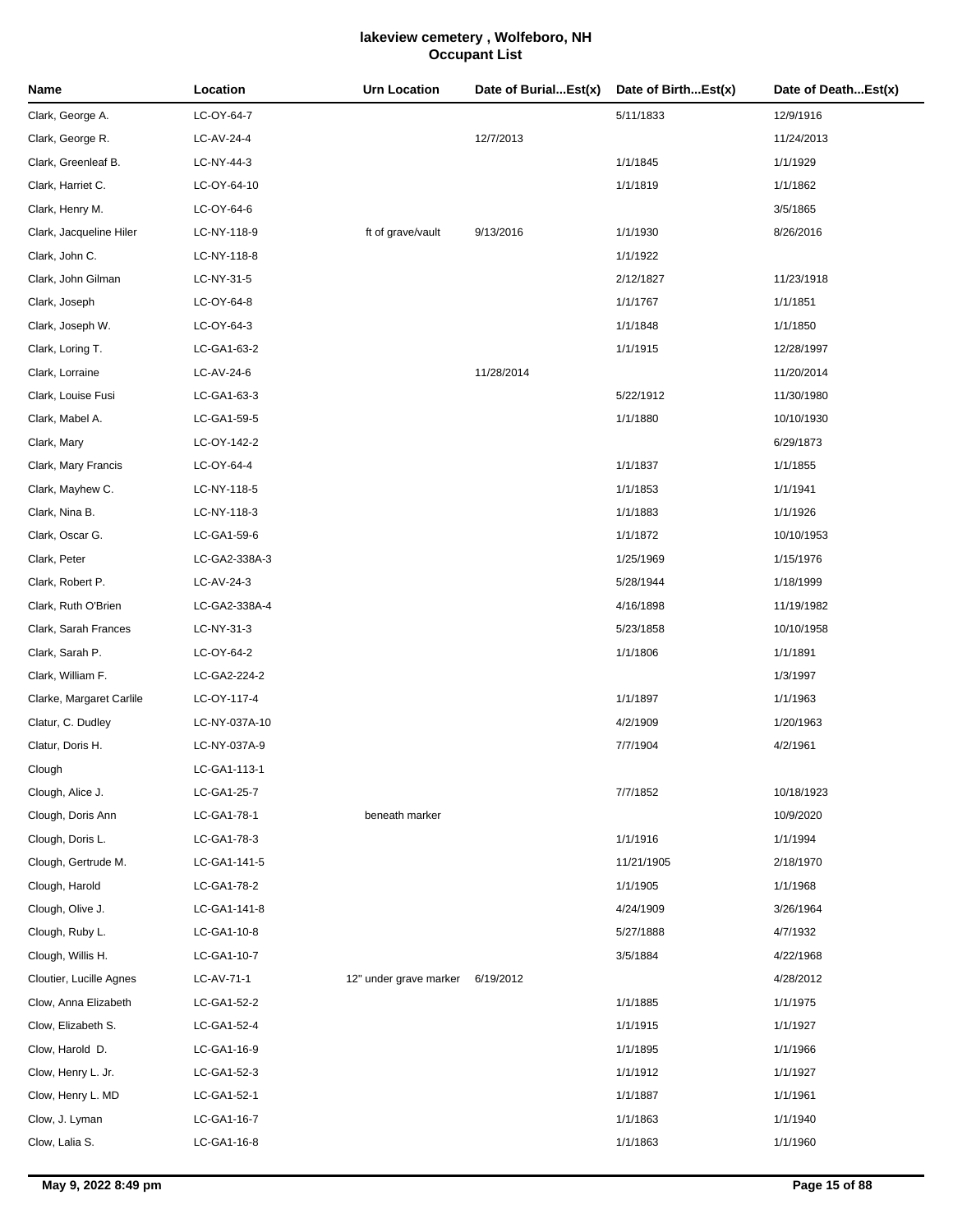| Name                       | Location      | <b>Urn Location</b> | Date of BurialEst(x) | Date of BirthEst(x) | Date of DeathEst(x) |
|----------------------------|---------------|---------------------|----------------------|---------------------|---------------------|
| Coburn, Gordon W.          | LC-GA2-184A-7 |                     |                      | 9/1/1900            | 9/14/1959           |
| Codyer, Paul               | LC-GA2-237-5  | grave head          | 5/6/2005             |                     | 2/6/2005            |
| Coffin, John R. A.         | LC-OY-78-12   |                     |                      |                     | 12/24/1847          |
| Colbath, Betsey Tarr       | LC-GA2-222-4  |                     |                      | 1/1/1944            | 4/16/1989           |
| Colbath, Frank N.          | LC-GA1-59-2   |                     |                      | 10/10/1862          | 10/10/1938          |
| Colbath, John W.           | LC-NY-12-5    |                     |                      | 1/1/1844            | 4/14/1882           |
| Colby, Arline E.           | LC-GA1-134-11 |                     |                      | 1/1/1917            |                     |
| Colby, Dora                | LC-GA1-52-6   |                     |                      |                     | 1/1/1953            |
| Colby, Dr. Moses           | LC-OY-149-3   |                     |                      |                     | 9/23/1849           |
| Colby, E.G.                | LC-OY-51-2    |                     |                      | 6/25/1814           | 9/23/1892           |
| Colby, Hannah              | LC-OY-149-4   |                     |                      |                     | 8/22/1835           |
| Colby, Hannah              | LC-OY-149-5   |                     |                      | 5/1/1835            | 2/19/1836           |
| Colby, Hannah              | LC-OY-72-2    |                     |                      | 5/29/1822           | 12/27/1864          |
| Colby, Ichabod             | LC-OY-149-1   |                     |                      |                     | 7/5/1840            |
| Colby, Lyle A.             | LC-GA1-134-12 |                     |                      | 1/1/1911            | 1/1/1960            |
| Colby, Nellie              | LC-OY-51-6    |                     |                      | 3/4/1849            | 3/2/1903            |
| Colby, Ruth                | LC-OY-149-2   |                     |                      |                     | 9/22/1847           |
| Colby, Sarah D.            | LC-OY-51-3    |                     |                      |                     | 3/27/1870           |
| Colby, Sarah L.            | LC-OY-51-5    |                     |                      |                     | 3/21/1864           |
| Colby, Silas Dexter        | LC-OY-72-1    |                     |                      |                     | 3/10/1856           |
| Colby, Thomas Turner       | LC-OY-51-4    |                     |                      |                     | 11/16/1842          |
| Coleman, Eunice Alice      | LC-GA1-168-2  |                     |                      | 1/1/1889            | 1/1/1976            |
| Coleman, Leonard Stanley   | LC-GA1-168-3  |                     |                      | 1/1/1890            | 1/1/1977            |
| Coleman, Roger             | LC-AV-17-1    | middle of grave     | 10/29/1996           | 1/1/1925            | 10/24/1996          |
| Coleman, William Anderson  | COL1-C-14     |                     | 12/28/2006           |                     | 10/24/2005          |
| Collette, Mary Grace       | LC-GA2-306-6  |                     |                      | 1/1/1902            | 2/23/1995           |
| Collette, Valmore J. (Red) | LC-GA2-306-5  |                     |                      | 1/1/1900            | 7/3/1982            |
| Collins, Barbara A.        | LC-GA2-265-3  |                     | 7/11/2009            |                     | 7/7/2009            |
| Collins, Billie Ed         | LC-GA2-265-4  |                     |                      | 1/1/1931            | 5/30/1984           |
| Collins, William & Mabel   | LC-GA2-190-1  |                     |                      | 4/30/1875           | 4/17/1964           |
| Colt, Alice D.             | LC-GA1-135-6  |                     |                      | 9/18/1876           | 10/8/1955           |
| Colt, Samuel               | LC-GA1-135-8  |                     |                      | 6/4/1877            | 12/12/1955          |
| Connelly, Beatrice P.      | LC-GA1-54-5   | next to Mother      | 6/23/2018            |                     | 5/26/2018           |
| Connolly, Ann              | LC-GA1-111-12 |                     |                      | 1/1/1881            |                     |
| Connolly, James W.         | LC-GA1-111-11 |                     |                      | 1/1/1876            | 1/1/1943            |
| Connor                     | LC-OY-188-3   |                     |                      |                     | 8/8/1872            |
| Connor, Abigail            | LC-OY-188-2   |                     |                      |                     | 5/16/1862           |
| Connor, Emma               | LC-OY-188-4   |                     |                      |                     | 6/4/1890            |
| Connor, Frank              | LC-GA1-108-6  |                     |                      | 1/1/1866            | 1/1/1945            |
| Connor, Isabelle           | LC-GA2-194-1  |                     | 5/9/2006             |                     | 12/22/2005          |
| Connor, Jeremiah           | LC-OY-188-1   |                     |                      |                     | 9/11/1858           |
| Connor, Richard C.         | LC-GA2-194-2  |                     |                      | 1/1/1901            | 1/1/1961            |
| Conrad, Everett G. Sr      | LC-GA2-265-8  |                     |                      | 1/1/1915            | 4/27/1990           |
| Conrad, Florence           | LC-GA2-265-7  |                     |                      | 1/1/1913            | 3/25/1992           |
| Contois, Arlene A.         | LC-AV-38-3    |                     | 9/18/2007            |                     | 9/14/2007           |
|                            |               |                     |                      |                     |                     |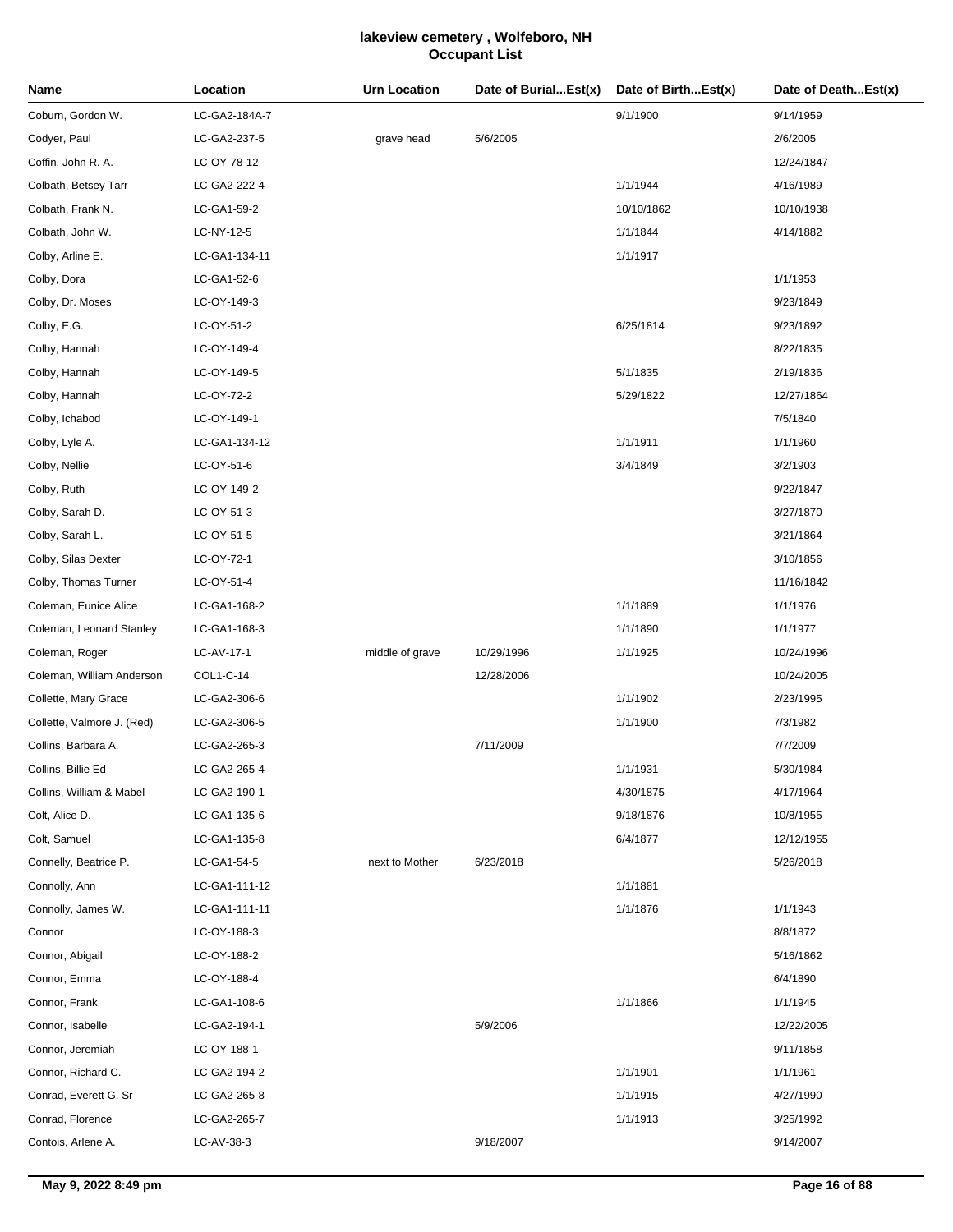| Name                   | Location      | <b>Urn Location</b>   | Date of BurialEst(x) | Date of BirthEst(x) | Date of DeathEst(x) |
|------------------------|---------------|-----------------------|----------------------|---------------------|---------------------|
| Cook, Caroline A.      | LC-AV-17-2    | 4' from Foot of grave | 6/17/2006            |                     | 3/24/2006           |
| Cook, Frank E.         | LC-GA1-35-6   |                       |                      | 1/1/1865            | 1/1/1923            |
| Cook, Ida C.           | LC-GA1-35-5   |                       |                      | 1/1/1871            | 1/1/1942            |
| Cook, Loring           | LC-GA1-100-7  |                       |                      | 5/31/1867           | 5/29/1942           |
| Cook, Lucy A.          | LC-GA1-100-8  |                       |                      | 2/4/1871            | 1/7/1944            |
| Cooke, Francis B.      | LC-NY-9-1     |                       |                      | 1/1/1827            | 1/1/1888            |
| Cooke, Frank E.        | LC-NY-9-4     |                       |                      | 1/1/1862            | 1/1/1910            |
| Cooke, Mary M.         | LC-NY-9-3     |                       |                      | 1/1/1852            | 1/1/1915            |
| Cooke, Sarah A.        | LC-NY-9-2     |                       |                      | 1/1/1831            | 1/1/1924            |
| Cooper, Ellen A.       | LC-NY-48-3    |                       |                      | 1/1/1855            | 12/28/1952          |
| Cooper, John Russel    | LC-NY-48-4    |                       |                      | 1/1/1841            | 9/26/1842           |
| Cooper, Mildred F.     | LC-GA2-338A-2 |                       |                      | 1/1/1913            | 1/1/1987            |
| Copp, Arthur H.        | LC-NY-5-1     |                       |                      |                     |                     |
| Copp, Clara Wiggin     | LC-NY-63-9    |                       |                      | 1/1/1856            | 1/1/1954            |
| Copp, Col Jonathan     | LC-OY-43-3    |                       |                      |                     | 6/17/1831           |
| Copp, Daniel F.        | LC-NY-58-8    |                       |                      | 1/1/1829            | 10/12/1906          |
| Copp, George W.        | LC-NY-63-8    |                       |                      | 1/1/1854            | 1/1/1933            |
| Copp, Jane E.          | LC-NY-58-7    |                       |                      | 1/1/1835            | 1/21/1899           |
| Copp, Leonel           | LC-GA2-195-5  |                       |                      | 1/1/1895            | 5/16/1977           |
| Copp, Mary             | LC-OY-43-4    |                       |                      |                     | 3/2/1826            |
| Copp, Natt R.          | LC-NY-58-6    |                       |                      | 1/22/1865           | 11/22/1915          |
| Copp, Paul Edgar       | LC-NY-5-6     |                       |                      | 1/1/1897            | 1/1/1908            |
| Copp, Pearliss (Dow)   | LC-GA2-195-6  |                       |                      | 8/14/1901           | 5/2/1995            |
| Copp, Stuart Osborne   | LC-AV-53-1    | in front of his name  | 10/1/2016            |                     | 3/21/2016           |
| Coppen, Mary A.        | LC-NY-130-2   |                       |                      | 1/1/1873            | 1/1/1933            |
| Coppen, Myrtle Sanger  | LC-NY-130-5   |                       |                      | 1/1/1897            | 1/1/1976            |
| Coppen, Walter W.      | LC-NY-130-1   |                       |                      | 1/1/1830            | 1/1/1925            |
| Coppen, William F. S.  | LC-NY-130-6   |                       |                      | 1/1/1899            | 1/1/1980            |
| Coppins, Mildred S.    | LC-GA1-135-7  |                       |                      | 2/9/1907            | 4/22/1955           |
| Coppins, Robert L.     | LC-GA1-135-7  |                       | 6/12/1993            |                     |                     |
| Corkum, Cecil E.       | LC-GA1-171-3  |                       |                      | 1/1/1901            | 1/1/1966            |
| Corkum, Martha L.      | LC-GA1-171-2  |                       |                      | 1/1/1906            | 1/1/1958            |
| Corliss, Charles H.    | LC-GA1-22-10  |                       |                      | 1/1/1850            | 1/1/1929            |
| Corliss, Harry P.      | LC-GA1-22-7   |                       |                      | 1/1/1886            | 1/1/1918            |
| Corliss, Margaret A.   | LC-GA1-22-8   |                       |                      | 1/1/1860            | 1/1/1943            |
| Cormier, Anna E.       | LC-GA1-25-2   |                       |                      | 1/12/1916           | 1/1/1970            |
| Corson, Bertha D.      | LC-GA1-4-8    |                       |                      | 3/19/1871           | 9/24/1953           |
| Corson, C. Herman      | LC-NY-11-6    |                       |                      | 1/1/1880            |                     |
| Corson, Cindy Sue      | LC-GA2-253-4  |                       |                      | 9/24/1965           | 1/6/1971            |
| Corson, Ella E.        | LC-NY-11-7    |                       |                      | 1/1/1880            | 1/1/1953            |
| Corson, Fannie E.      | LC-NY-11-2    |                       |                      | 1/1/1869            | 4/20/1871           |
| Corson, Hannah         | LC-NY-11-3    |                       |                      | 8/13/1837           | 8/1/1891            |
| Corson, Jeanette Laura | LC-GA2-253-3  |                       | 7/13/2013            |                     | 6/5/2013            |
| Corson, Mary Bell      | LC-NY-11-5    |                       |                      | 1/1/1866            | 5/7/1869            |
| Corson, Richard E.     | LC-GA2-253-3  |                       | 7/13/2013            |                     | 7/4/2013            |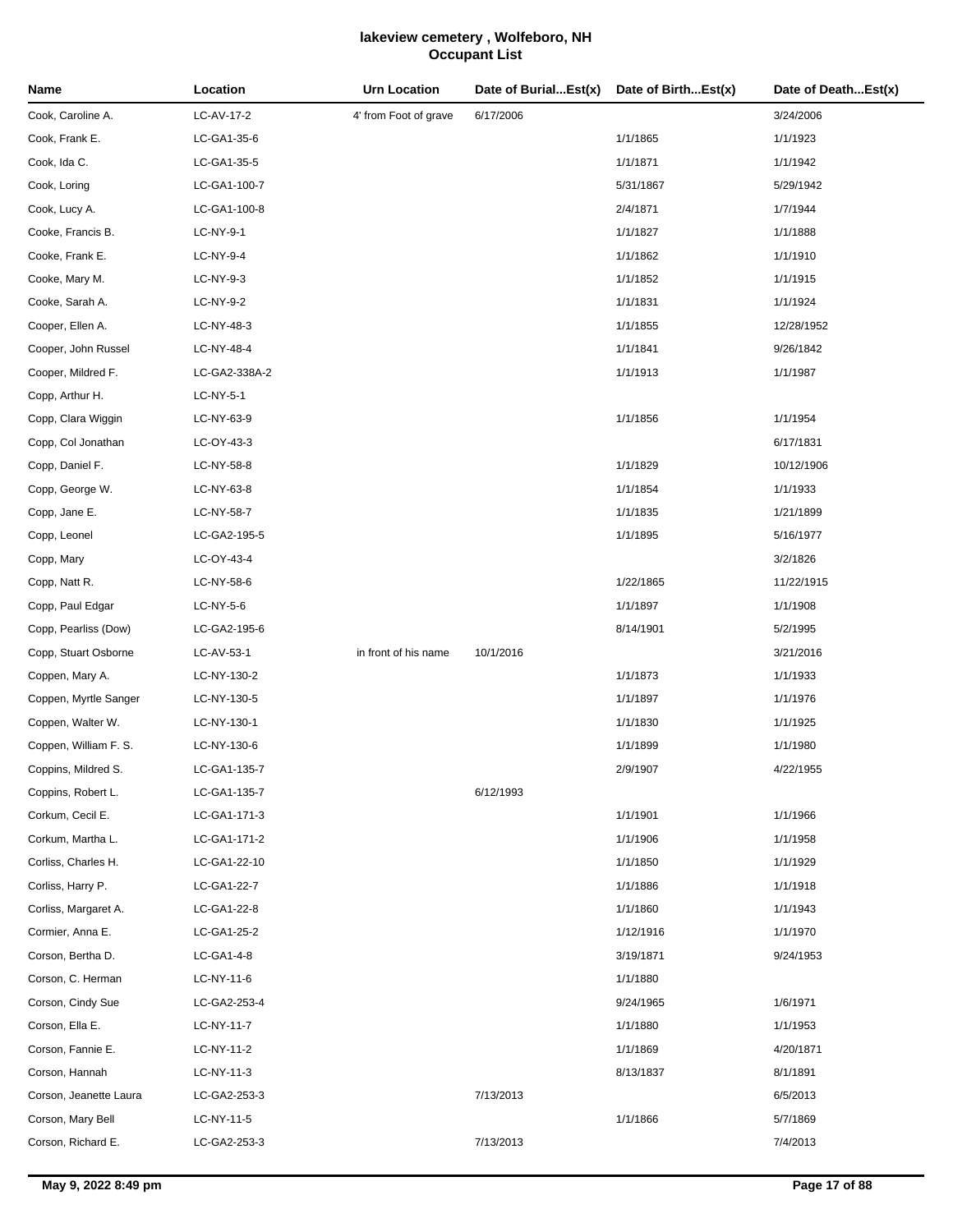| Name                     | Location      | Urn Location                          | Date of BurialEst(x) | Date of BirthEst(x) | Date of DeathEst(x) |
|--------------------------|---------------|---------------------------------------|----------------------|---------------------|---------------------|
| Corson, Samuel F.        | LC-NY-11-4    |                                       |                      | 1/1/1848            | 9/15/1850           |
| Cotton, Alice B.         | LC-NY-53-4    |                                       |                      | 10/15/1861          | 5/6/1885            |
| Cotton, Alvin S.         | LC-NY-53-2    |                                       |                      | 12/6/1829           | 1/25/1866           |
| Cotton, Clark C.         | LC-NY-36-1    |                                       |                      | 1/1/1895            |                     |
| Cotton, Dana M.          | LC-GA1-118-1  |                                       |                      | 10/17/1891          | 4/6/1992            |
| Cotton, Eliot H.         | LC-GA1-17-8   |                                       |                      | 7/18/1908           | 10/25/1973          |
| Cotton, Frederick P.     | LC-AV-60-6    |                                       |                      | 1/1/1915            | 6/4/2001            |
| Cotton, Frederick Palmer | LC-AV-33-1    | 12" in front of marker                | 4/15/2010            |                     | 6/4/2001            |
| Cotton, Jacob H.         | LC-GA1-118-4  |                                       |                      | 1/1/1862            | 1/1/1946            |
| Cotton, John C.          | LC-OY-28-4    |                                       |                      | 1/18/1871           | 2/15/1934           |
| Cotton, Marjorie E.      | LC-GA1-17-7   |                                       |                      | 8/27/1912           | 1/19/1983           |
| Cotton, Martha M. Furber | LC-OY-65-10   |                                       |                      |                     | 10/22/1854          |
| Cotton, Minnie M.        | LC-OY-28-5    |                                       |                      | 5/12/1876           | 1/13/1949           |
| Cotton, Pamela Lowe      | LC-AV-33-2    | 2" in front of marker on le 4/15/2010 |                      |                     | 3/15/2010           |
| Cotton, Sadie G.         | LC-NY-36-2    |                                       |                      | 1/1/1895            |                     |
| Cotton, Samuel C.        | LC-GA1-17-1   |                                       |                      | 11/24/1861          | 4/13/1921           |
| Cotton, Sarah F.         | LC-GA1-118-3  |                                       |                      | 1/1/1872            | 1/1/1953            |
| Cotton, Sherman H.       | LC-GA1-17-6   |                                       |                      | 6/24/1898           | 10/12/1918          |
| Courtney, Cornelius      | LC-OY-186-1   |                                       |                      |                     | 10/17/1924          |
| Cowan, William M.        | LC-OY-7-1     |                                       |                      | 1/1/1866            | 1/1/1938            |
| Cowell, Maria            | LC-OY-182-5   |                                       |                      |                     | 8/17/1874           |
| Cox, Mary E.             | LC-GA1-107-8  |                                       |                      | 1/1/1888            | 1/1/1973            |
| Coyle, Arthur Wallace    | LC-OY-169-9   |                                       |                      | 5/18/1898           | 8/5/1960            |
| Coyle, Dorothy Whitton   | LC-OY-169-10  |                                       |                      | 10/28/1897          | 7/23/1962           |
| Craigue, Daniel B. II    | LC-GA1-115-4  |                                       |                      | 5/31/1924           | 6/21/1944           |
| Craigue, Edwin R         | LC-GA1-55-7   |                                       |                      | 9/29/1892           | 10/15/1980          |
| Craigue, Ellen (Hayes)   | LC-GA1-75-8   |                                       |                      |                     | 3/23/1998           |
| Craigue, Ellen (Hayes)   | LC-GA1-55-8   |                                       |                      |                     | 3/23/1998           |
| Craigue, Freda Dorr      | LC-GA1-115-2  |                                       |                      | 8/5/1898            | 4/17/1976           |
| Craigue, Grace Emery     | LC-GA1-115-1  |                                       |                      | 5/1/1924            | 10/1/1988           |
| Craigue, Hazel J.        | LC-GA1-55-9   |                                       |                      | 12/25/1931          | 1/7/1932            |
| Craigue, John            | LC-GA2-324-8  |                                       | 7/8/2020             |                     | 7/1/2020            |
| Craigue, William         | LC-GA1-75-6   |                                       |                      |                     | 7/9/1936            |
| Cram, Bernard S.         | LC-GA2-347-1  |                                       |                      | 1/1/1913            | 1/8/1985            |
| Cram, Everett Jr.        | LC-GA1-81-4   |                                       |                      | 1/1/1947            | 1/1/1952            |
| Cram, Lisa Em            | LC-GA1-170-3  |                                       |                      | 1/1/1967            | 1/1/1967            |
| Cram, Robert A.          | LC-GA2-347-2  |                                       |                      | 6/20/1950           | 1/16/1999           |
| Crane, Theodore Andrew   | LC-OY-189-1   |                                       |                      | 6/1/1887            | 5/25/1967           |
| Crane, Vena Frost        | LC-OY-189-2   |                                       |                      | 5/26/1885           | 6/29/1966           |
| Crapser, Emma K.         | LC-GA1-154-11 |                                       |                      | 11/21/1868          | 9/7/1951            |
| Cronin, Edward J.        | LC-AV-520-1   | foot of grave                         | 8/7/2020             |                     | 7/25/2020           |
| Cropley, Zacheus E.      | LC-NY-64-1    |                                       |                      | 1/1/1885            | 11/26/1898          |
| Crosby, Earl R.          | LC-GA1-169-5  |                                       |                      | 1/1/1915            | 1/1/1979            |
| Crosby, George E.        | LC-NY-131-4   |                                       |                      | 1/1/1871            | 1/1/1941            |
| Crosby, Josephine M.     | LC-NY-131-5   |                                       |                      | 1/1/1871            | 1/1/1948            |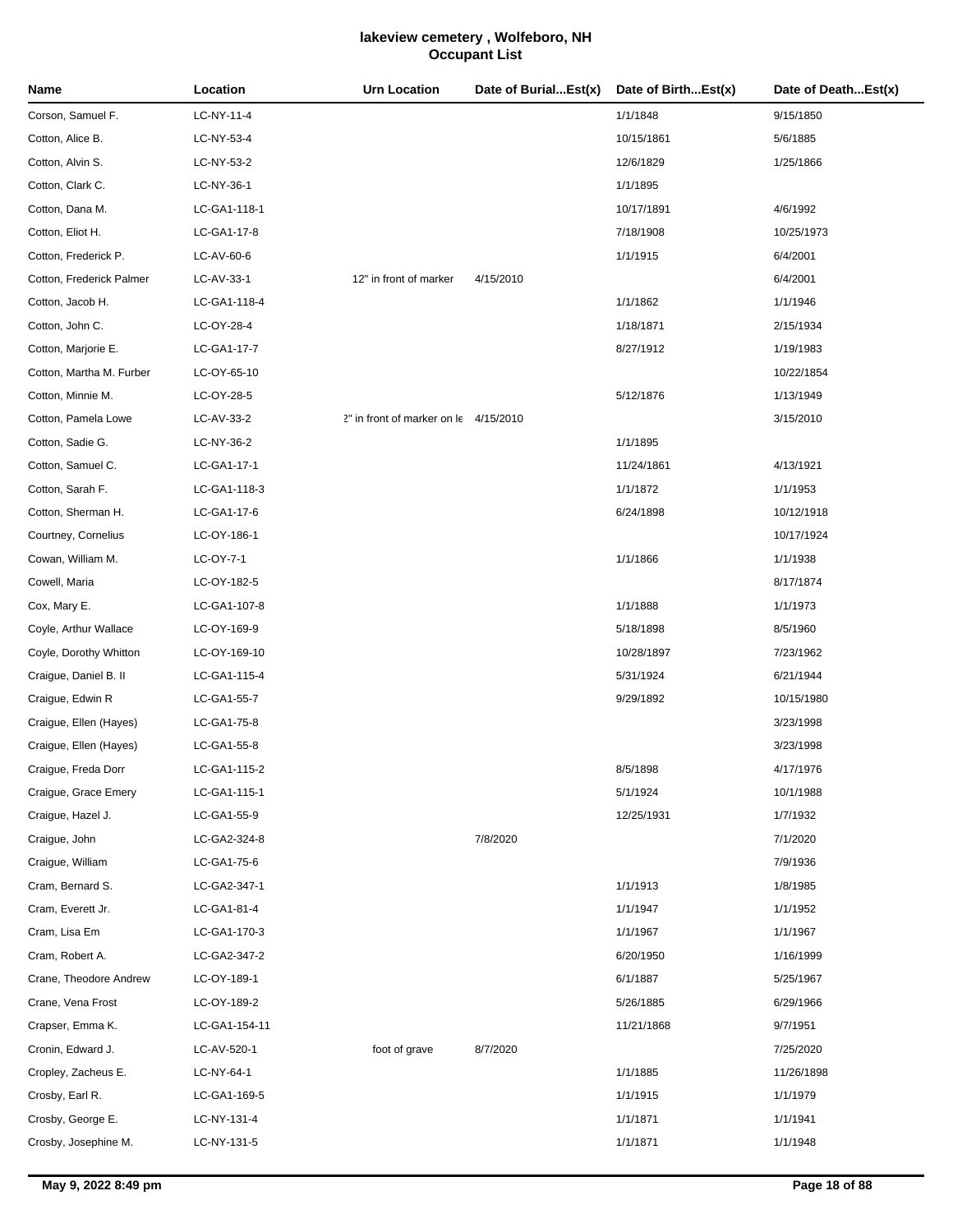| Name                         | Location     | <b>Urn Location</b>    | Date of BurialEst(x) | Date of BirthEst(x) | Date of DeathEst(x) |
|------------------------------|--------------|------------------------|----------------------|---------------------|---------------------|
| Cross, George M.             | LC-OY-70-3   |                        |                      |                     | 4/20/1870           |
| Cross, James W.              | LC-OY-70-1   |                        |                      |                     | 4/22/1870           |
| Cross, Josephine L.          | LC-OY-70-4   |                        |                      |                     | 3/14/1870           |
| Cross, Mabel                 | LC-OY-70-5   |                        |                      |                     | 3/25/1870           |
| Cross, Margaret J.           | LC-OY-70-2   |                        |                      |                     | 5/27/1905           |
| Cross, Moses                 | LC-OY-132-1  |                        |                      |                     | 1/10/1883           |
| Croteau, Constance D.        | LC-GA2-258-2 | front of gravestone    | 6/9/2018             |                     | 2/20/2018           |
| Croteau, Katherine Wright    | LC-GA1-48-9  | behind Normans stone   | 5/30/2009            |                     | 5/7/2009            |
| Croteau, Mary Constance      | LC-GA2-258-4 |                        |                      | 4/10/1949           | 10/27/1968          |
| Croteua, Garland             | LC-GA2-258-5 |                        |                      | 12/15/1913          | 7/17/2002           |
| Crowley, Elizabeth Piper     | LC-GA2-315-7 |                        | 5/17/2014            |                     | 1/5/2014            |
| Crowley, James               | LC-GA2-315-8 |                        |                      | 1/1/1922            | 3/10/1999           |
| Cunningham, Kathleen Wallace | LC-GA1-129-4 |                        |                      | 4/18/1899           | 9/6/1982            |
| Cunningham, Leaman E.        | LC-GA1-129-3 |                        |                      | 1/1/1894            | 1/1/1978            |
| Curdo, elinor w              | LC-AV-520-5  |                        | 3/30/2016            |                     | 3/25/2016           |
| Currier, Alan Bruce          | LC-GA1-91-10 |                        | 12/8/2004            |                     | 12/2/2004           |
| Currier, Angie V.            | LC-GA2-262-3 |                        |                      | 1/1/1909            | 4/23/1975           |
| Currier, Barbara L.          | LC-GA1-91-9  |                        |                      |                     |                     |
| Currier, Barbara Lyman       | LC-GA1-91-9  | 12"under marker        | 11/1/2018            |                     | 10/27/2018          |
| Currier, Charles w.          | LC-AV-29-5   |                        | 6/26/2020            |                     | 1/26/2020           |
| Currier, Chell Glen          | LC-GA2-262-4 |                        |                      | 1/1/1919            | 1/1/1974            |
| Dame, Cora C.                | LC-OY-28-3   |                        |                      | 1/1/1863            | 1/1/1942            |
| Danforth, Carl E.            | LC-GA1-49-10 |                        |                      | 1/1/1930            | 1/1/1930            |
| Danforth, Olive              | LC-OY-94-2   |                        |                      | 4/4/1871            | 12/25/1947          |
| Danforth, Stephen E.         | LC-OY-94-1   |                        |                      | 5/26/1954           | 3/9/1912            |
| Davenport, Anne V.           | LC-NY-54-9   |                        |                      | 1/1/1857            | 1/1/1931            |
| Davenport, Virginia          | LC-GA2-245-1 |                        |                      |                     | 8/28/1989           |
| Davenport, William H.        | LC-GA2-245-2 | foot of grave          |                      |                     |                     |
| Davis, Aurelia May           | LC-NY-74-5   | bove Gordon1'from mark | 5/20/2003            |                     | 3/15/2003           |
| Davis, B.                    | LC-OY-204-3  |                        |                      |                     |                     |
| Davis, Bessie T.             | LC-GA1-2-5   |                        |                      | 1/1/1851            | 1/1/1919            |
| Davis, Betsey P.             | LC-OY-204-2  |                        |                      |                     | 6/27/1882           |
| Davis, Capt Joseph R.        | LC-OY-204-1  |                        |                      |                     | 4/8/1858            |
| Davis, Capt Richard R.       | LC-OY-204-5  |                        |                      |                     | 2/22/1885           |
| Davis, Charles E.            | LC-OY-28-2   |                        |                      | 1/1/1864            | 1/1/1932            |
| Davis, Clara B.              | LC-NY-28-4   |                        |                      | 1/1/1889            | 1/1/1951            |
| Davis, Earl H.               | LC-NY-88-2   |                        |                      | 1/1/1897            | 1/1/1967            |
| Davis, Ella F.               | LC-GA1-178-4 |                        |                      | 1/1/1882            | 1/1/1960            |
| Davis, Flora                 | LC-NY-2-1    |                        |                      | 1/1/1871            | 1/1/1940            |
| Davis, Fred E.               | LC-NY-2-2    |                        |                      | 1/1/1867            | 1/1/1938            |
| Davis, Gertrude A.           | LC-NY-5-2    |                        |                      | 1/1/1869            | 1/1/1953            |
| Davis, Greenleaf D.          | LC-OY-204-7  |                        |                      |                     | 9/12/1888           |
| Davis, Hannah A.             | LC-OY-204-8  |                        |                      |                     | 5/17/1874           |
| Davis, Hattie                | LC-NY-88-5   |                        |                      | 1/1/1871            | 1/1/1946            |
| Davis, Herbert E.            | LC-NY-88-6   |                        |                      | 1/1/1886            | 1/1/1936            |
|                              |              |                        |                      |                     |                     |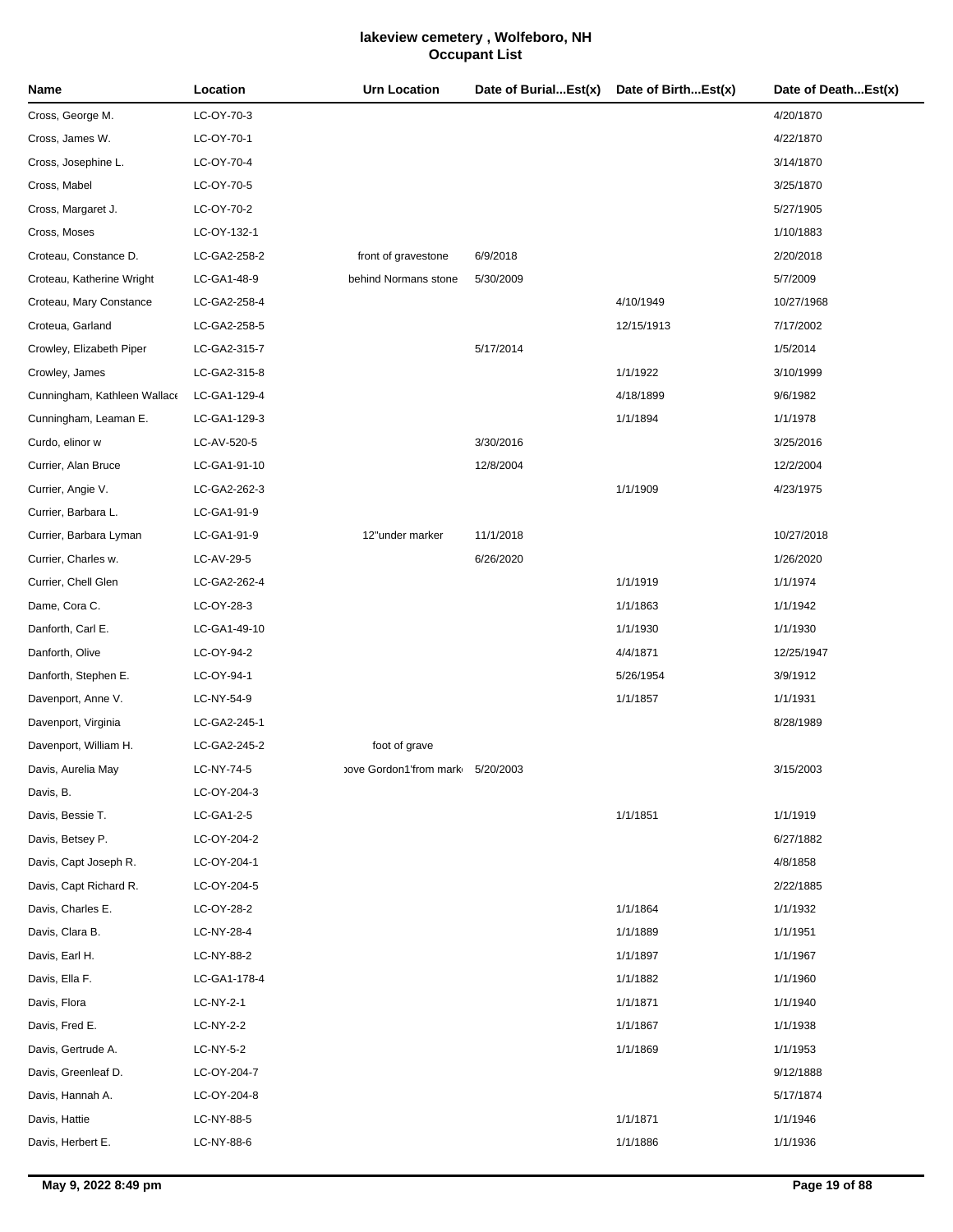| Name                     | Location      | Urn Location             | Date of BurialEst(x) | Date of BirthEst(x) | Date of DeathEst(x) |
|--------------------------|---------------|--------------------------|----------------------|---------------------|---------------------|
| Davis, Homer Willie      | LC-GA1-107-12 |                          |                      | 5/17/1889           | 9/11/1947           |
| Davis, Mabel E.          | LC-NY-2-3     |                          |                      | 1/1/1871            | 1/1/1946            |
| Davis, Maurice F.        | LC-NY-2-6     |                          |                      | 1/1/1910            | 1/1/1973            |
| Davis, Mildred           | LC-NY-88-9    |                          |                      | 1/1/1895            | 1/1/1922            |
| Davis, Nellie H.         | LC-NY-88-4    |                          |                      | 1/1/1891            | 1/1/1976            |
| Davis, Susan             | LC-OY-204-6   |                          |                      |                     | 8/19/1899           |
| Dawes, Alice             | LC-GA2-317-5  | x                        | 8/8/2009             |                     | 5/14/2008           |
| Dawes, Frank A.          | LC-GA2-317-3  |                          |                      | 1/1/1902            | 5/8/1976            |
| Day, Patricia K.         | LC-OY-127-3   |                          |                      | 1/1/1841            | 1/1/1976            |
| Dean, Beulah T.          | LC-GA2-199-2  |                          |                      |                     |                     |
| Dean, Nancy Eileen       | LC-GA1-9-1    |                          |                      | 12/16/1944          | 7/16/2010           |
| Dearborn, Inez E.        | LC-GA1-139A-1 |                          |                      | 4/4/1896            | 6/9/1971            |
| Dearborn, Mary A.        | LC-NY-113-3   |                          |                      | 1/1/1862            | 1/1/1929            |
| Deering, Sarah           | LC-NY-6-7     |                          |                      | 1/1/1868            | 1/1/1912            |
| Demosthene, Amelia       | LC-GA1-160-10 |                          |                      | 4/12/1919           | 2/21/1997           |
| Dempsey, Richard J.      | LC-GA1-161-5  |                          |                      | 12/7/1879           | 9/23/1956           |
| Denu, Martha             | LC-GA2-246-3  |                          | 4/22/2020            |                     | 12/11/2019          |
| DeRose, Carol L.         | LC-GA2-351-4  |                          |                      | 1/1/1939            | 6/2/1987            |
| Detcher, Richard William | LC-GA1-102-1  |                          |                      | 8/5/1895            | 3/1/1974            |
| Detscher, Marion E.Blood | LC-GA1-102-2  |                          |                      | 4/26/1896           | 12/19/1967          |
| Detscher, Richard W.Sr.  | LC-GA1-102-6  |                          |                      |                     |                     |
| Deyak, Mary              | LC-GA2-214-7  |                          |                      | 1/1/1922            | 5/15/1980           |
| Deyak, Michael           | LC-GA2-214-2  |                          |                      | 1/1/1900            | 1/1/1965            |
| Deyak, Norma             | LC-GA2-214-1  |                          |                      | 4/4/1912            | 1/19/1996           |
| Deyak, Robert M.         | LC-GA2-214-8  |                          |                      | 9/20/1927           | 4/27/1998           |
| DeZaliwski, Rebekah      | LC-GA2-273-7  |                          |                      | 1/1/1896            | 4/24/1971           |
| Dickson, Ada F.          | LC-NY-30-7    |                          |                      | 2/10/1852           | 1/21/1929           |
| Dickson, E. Everett      | LC-NY-30-6    |                          |                      | 1/1/1850            | 12/25/1895          |
| Dickson, Elder Benjamin  | LC-NY-30-3    |                          |                      | 1/1/1805            | 1/1/1883            |
| Dickson, Leon E.         | LC-NY-26-7    |                          |                      | 2/22/1885           | 9/17/1959           |
| Dingwell, Weldon E.      | LC-GA2-299-2  | 16"; left front monument | 7/9/2017             |                     | 7/4/2017            |
| Disciplo, Tina Glavin    | LC-GA2-336-8  |                          | 8/11/2019            |                     | 2/4/2019            |
| Doane, Harold P.         | LC-NY-49-8    | front of marker          | 6/15/2008            |                     | 1/7/2008            |
| Dodge, Beatrice A.       | LC-GA2-206A-8 |                          |                      | 1/1/1894            | 1/1/1974            |
| Dodge, Edith             | LC-NY-43-2    |                          |                      | 1/1/1899            | 1/1/1950            |
| Dodge, Herbert A.        | LC-GA2-206A-7 |                          |                      | 1/1/1994            | 1/1/1961            |
| Doe, Andrew F.           | LC-GA1-27-7   |                          |                      | 1/1/1886            | 1/1/1960            |
| Doe, Bradstreet          | LC-OY-79-1    |                          |                      | 6/4/1808            | 5/8/1860            |
| Doe, Bradstreet          | LC-OY-39-3    |                          |                      | 3/8/1885            | 4/22/1955           |
| Doe, Charles O.          | LC-OY-79-3    |                          |                      | 4/9/1841            | 9/20/1922           |
| Doe, Edmund P.           | LC-OY-39-5    |                          |                      |                     | 7/2/1823            |
| Doe, Esther A.           | LC-GA1-27-9   |                          |                      | 1/1/1900            | 1/1/1944            |
| Doe, Hannah P.           | LC-OY-39-4    |                          |                      | 7/9/1882            | 5/29/1965           |
| Doe, Harry C.            | LC-GA1-27-6   |                          |                      | 8/3/1895            | 1/1/1964            |
| Doe, Irena E.            | LC-OY-79-2    |                          |                      | 4/17/1815           | 8/25/1860           |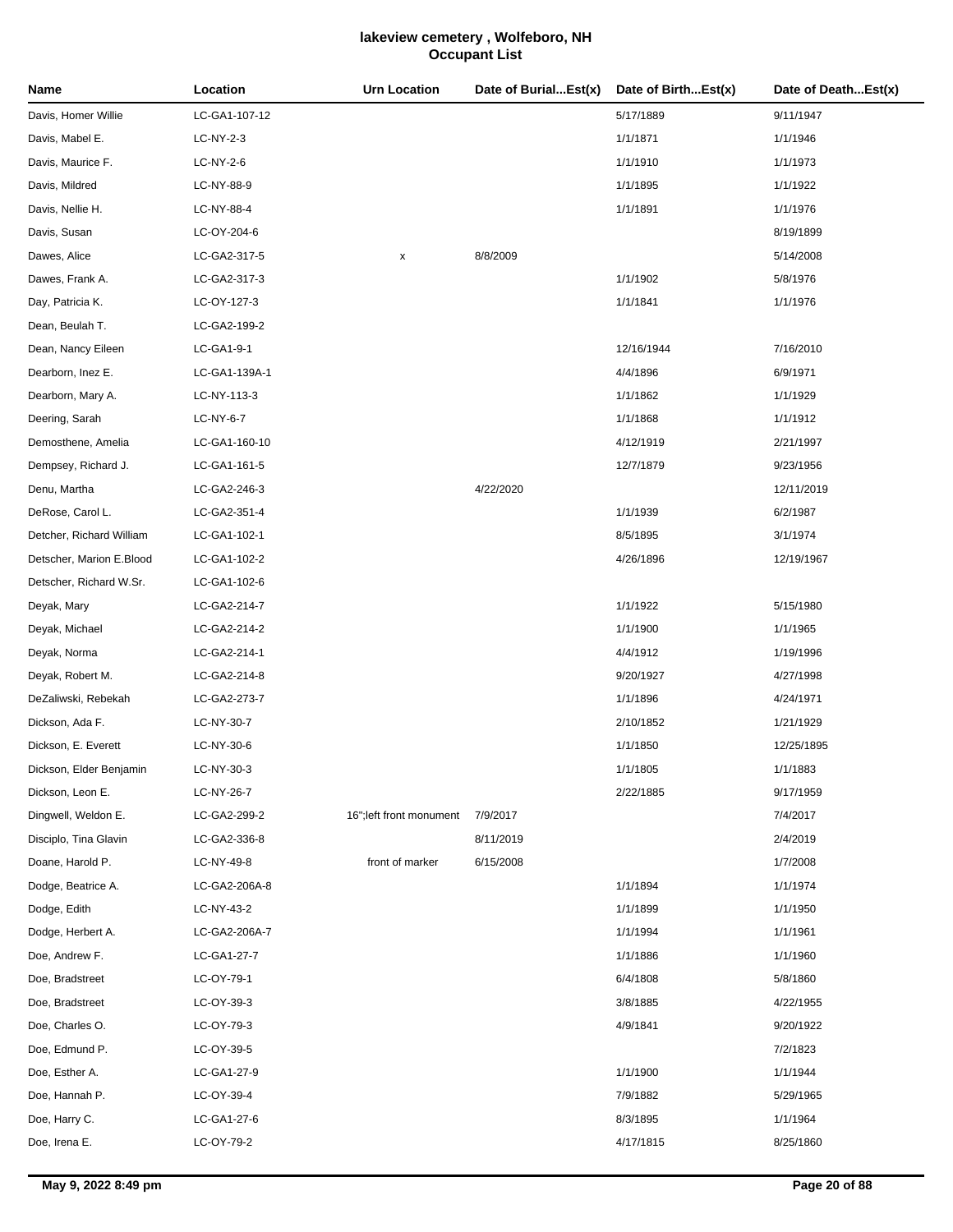| Name                   | Location     | <b>Urn Location</b> | Date of BurialEst(x) | Date of BirthEst(x) | Date of DeathEst(x) |
|------------------------|--------------|---------------------|----------------------|---------------------|---------------------|
| Doe, J. Osburne        | LC-OY-39-2   |                     |                      |                     | 4/27/1851           |
| Doe, Mary H.           | LC-GA1-27-8  |                     |                      | 1/1/1888            | 1/1/1920            |
| Doe, Rebie S.          | LC-GA1-121-9 |                     |                      | 1/1/1889            | 1/1/1971            |
| Doe, Sarah A.          | LC-OY-39-1   |                     |                      |                     | 3/10/1858           |
| Doe, Sarah P.          | LC-OY-79-4   |                     |                      | 12/28/1877          | 10/4/1947           |
| Doe, William E.        | LC-OY-79-5   |                     |                      | 7/20/1851           | 6/3/1884            |
| Donnelly, James        | COL1-A-11    |                     |                      |                     |                     |
| Donohue, Beryle        | LC-GA2-259-2 |                     |                      | 1/1/1898            | 6/20/1988           |
| Donohue, Herbert J.    | LC-GA2-259-1 |                     |                      | 1/1/1899            | 11/16/1971          |
| Doran, William P.      | LC-GA2-226-1 |                     |                      | 1/1/1908            | 9/18/1992           |
| Dorcum, Mark R.        | LC-OY-98-4   |                     |                      | 1/1/1798            | 1/1/1843            |
| Dore, Annie B.         | LC-NY-33-6   |                     |                      | 3/25/1876           |                     |
| Dore, Clifton S.       | LC-OY-104-8  |                     |                      | 11/7/1897           | 6/30/1898           |
| Dore, Emma S. Nute     | LC-GA1-17-2  |                     |                      | 8/21/1871           | 12/29/1955          |
| Dore, Florence M.      | LC-OY-104-3  |                     |                      | 8/26/1894           | 2/6/1957            |
| Dore, Fred C.          | LC-OY-173-1  |                     |                      | 2/11/1886           | 3/27/1946           |
| Dore, Harry C.         | LC-OY-104-7  |                     |                      | 10/19/1888          | 1/19/1889           |
| Dore, Henry F.         | LC-OY-104-1  |                     |                      | 8/23/1855           | 4/19/1925           |
| Dore, Henry L.         | LC-OY-104-5  |                     |                      | 8/27/1882           | 6/25/1884           |
| Dore, Ida May Drew     | LC-OY-173-2  |                     |                      | 1/4/1892            | 12/31/1976          |
| Dore, James E.         | LC-NY-33-1   |                     |                      | 3/4/1830            | 3/4/1874            |
| Dore, John E.          | LC-OY-104-4  |                     |                      | 11/18/1878          | 6/21/1879           |
| Dore, Jonathan T.      | LC-NY-33-5   |                     |                      | 3/31/1862           | 4/8/1925            |
| Dore, Mamie A.         | LC-OY-104-6  |                     |                      | 10/19/1888          | 10/19/1888          |
| Dore, Margaret P.      | LC-GA2-256-2 |                     |                      | 1/1/1919            | 1/1/1972            |
| Dore, Ronald T.        | LC-GA2-256-7 |                     |                      | 8/2/1945            | 11/16/1971          |
| Dore, Roswell L.       | LC-GA2-256-8 |                     |                      | 8/29/1919           | 1/11/1974           |
| Dore, Sarah A.         | LC-OY-104-2  |                     |                      | 3/29/1861           | 4/25/1925           |
| Dorkum, Betsey S.      | LC-OY-98-5   |                     |                      | 1/1/1796            | 1/1/1877            |
| Dorkum, John Henry     | LC-OY-98-7   |                     |                      | 1/1/1834            | 1/1/1854            |
| Dorkum, Samuel         | LC-OY-98-6   |                     |                      | 1/1/1827            | 1/1/1849            |
| Dorsey, Pauline Helen  | LC-AV-34-8   |                     | 8/3/2016             |                     | 7/31/2016           |
| Dorton, America Alice  | LC-GA2-301-5 |                     |                      | 1/1/1871            | 1/1/1962            |
| Dougherty, Anna C.     | LC-GA2-198-6 |                     |                      | 1/1/1908            | 11/6/1979           |
| Dougherty, Daniel Hugh | LC-AV-43-7   |                     |                      | 11/24/1941          | 4/30/2000           |
| Dougherty, John F.     | LC-GA2-198-5 |                     |                      | 1/1/1907            | 7/2/1979            |
| Dougherty, William F.  | LC-GA2-198-3 |                     | 11/6/2017            |                     | 11/1/2017           |
| Douglas, Bert          | LC-GA1-9-2   |                     |                      | 9/8/1893            | 2/27/1956           |
| Douglas, Dorothy       | LC-GA1-9-12  |                     |                      | 2/2/1922            | 9/17/1992           |
| Douglas, Emily         | LC-OY-128-4  |                     |                      | 6/19/1818           | 2/16/1917           |
| Douglas, James C.      | LC-OY-128-3  |                     |                      | 11/12/1816          | 3/11/1902           |
| Douglas, Janet Bennett | LC-GA1-62-6  |                     | 8/24/2015            |                     | 8/19/2015           |
| Douglas, Lloyd         | LC-GA1-9-11  |                     |                      | 2/14/1920           | 12/15/1991          |
| Douglas, Odessa        | LC-GA1-9-3   |                     |                      | 9/8/1987            | 1/29/1964           |
| Douglas, Tillman       | LC-GA1-9-7   |                     |                      | 2/12/1868           | 3/3/1920            |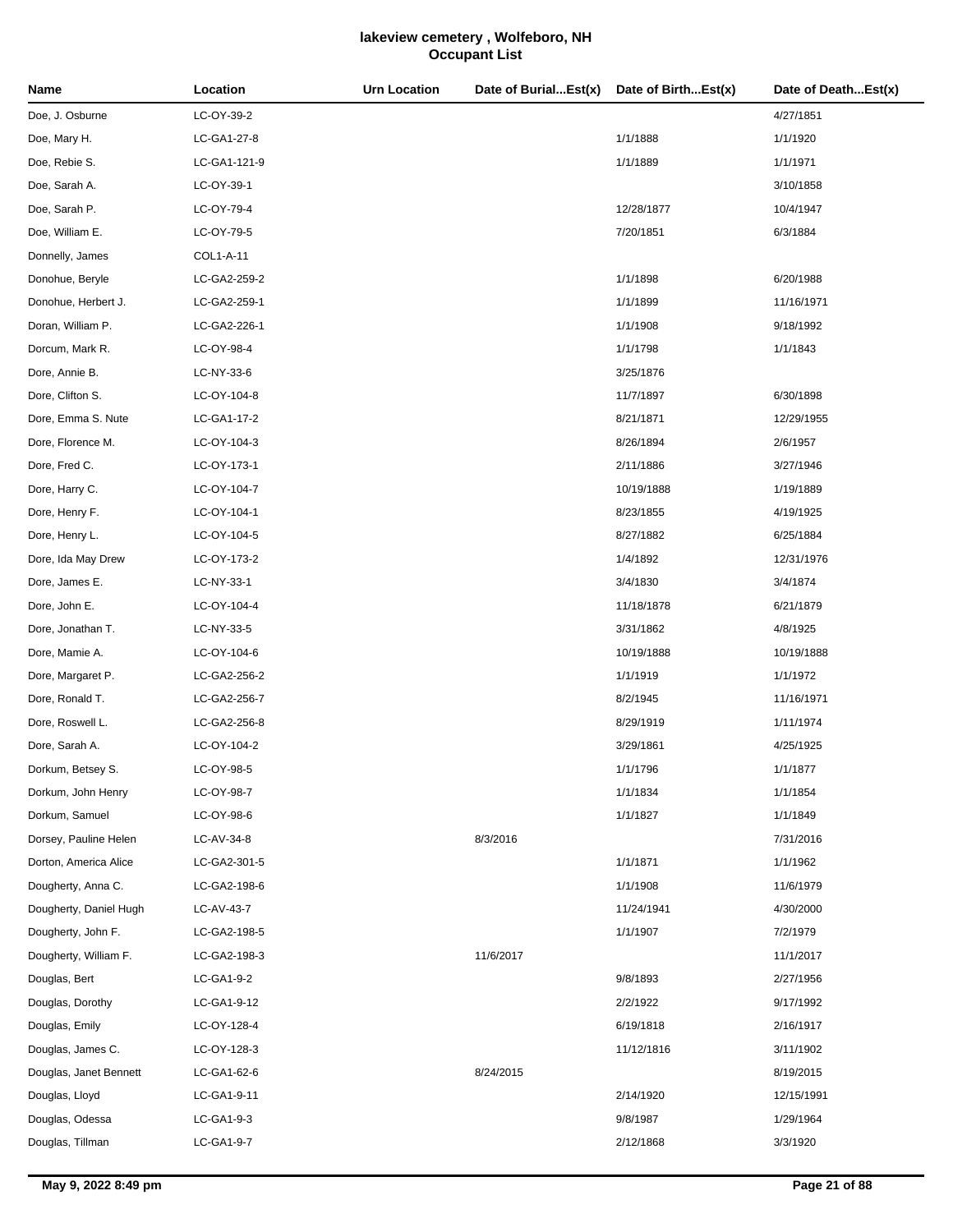| Name                     | Location      | <b>Urn Location</b>                | Date of BurialEst(x) | Date of BirthEst(x) | Date of DeathEst(x) |
|--------------------------|---------------|------------------------------------|----------------------|---------------------|---------------------|
| Douglass, Barbara J.     | LC-GA1-62-9   |                                    |                      | 1/1/1924            | 1/1/1978            |
| Douglass, Bruce C.       | LC-GA1-62-10  |                                    |                      | 1/1/1922            | 1/1/1984            |
| Douglass, Dona           | LC-GA1-62-2   |                                    |                      | 8/17/1921           | 10/14/2003          |
| Douglass, Edwin N.       | LC-GA1-62-12  |                                    |                      | 1/1/1887            | 1/1/1969            |
| Douglass, Florence P.    | LC-GA1-62-11  |                                    |                      | 1/1/1889            | 1/1/1970            |
| Douglass, James R.       | LC-GA1-62-7   |                                    |                      | 10/17/1911          | 10/1/1961           |
| Douglass, Richard E.     | LC-GA1-62-3   |                                    | 7/21/1992            | 12/21/1919          | 7/18/1992           |
| Dowlin, Mary A.          | LC-NY-122-9   |                                    |                      | 1/1/1835            | 1/1/1913            |
| Dowlin, Oliver           | LC-NY-122-10  |                                    |                      | 1/1/1837            | 1/1/1914            |
| Downs, Geraldine R.      | LC-GA2-327-2  |                                    |                      | 1/1/1920            | 6/18/1981           |
| Doyle, Julia A. Frances  | LC-GA1-144-2  |                                    |                      | 10/23/1886          | 5/9/1957            |
| Doyle, Robert L.         | LC-GA2-223-8  |                                    |                      |                     | 8/31/1996           |
| Drew, Anne M.            | LC-NY-29-1    |                                    |                      | 3/28/1869           | 9/21/1947           |
| Drew, Carrie O.          | LC-GA1-10-1   |                                    |                      | 1/1/1859            | 1/1/1936            |
| Drew, Earle Walter       | LC-GA1-10-3   | under vet marker                   | 9/1/2011             |                     | 8/28/2011           |
| Drew, Eliza Ann          | LC-OY-204-4   |                                    |                      |                     | 2/11/1943           |
| Drew, Elwyn Towle        | LC-GA2-255-4  |                                    |                      | 11/13/1917          | 2/6/1972            |
| Drew, Ernest W.          | LC-GA1-10-7   |                                    |                      | 1/1/1885            | 1/1/1962            |
| Drew, Eva M.             | LC-GA1-107-6  |                                    |                      | 1/1/1887            | 1/1/1959            |
| Drew, Frank K.           | LC-GA1-107-5  |                                    |                      | 1/1/1874            | 1/1/1950            |
| Drew, Fred E.            | LC-GA1-10-10  |                                    |                      | 1/1/1922            | 1/1/1923            |
| Drew, Laura M.           | LC-GA1-103-5  |                                    |                      | 1/1/1908            | 1/1/1945            |
| Drew, Rita R.            | LC-GA1-10-9   |                                    |                      | 1/1/1911            | 1/1/2011            |
| Drew, Ruth L.            | LC-GA1-10-11  |                                    |                      | 1/1/1925            | 1/1/1925            |
| Drinkwater, John         | COL1-C-13     |                                    | 8/1/2020             |                     | 2/28/2020           |
| Driscoll, Veronica       | LC-GA2-206A-3 |                                    |                      | 1/1/1890            | 10/23/1970          |
| Drummey, Josephine       | LC-NY-1-4     |                                    |                      | 1/1/1874            | 1/1/1872            |
| Drummey, Maurice A.      | LC-NY-1-3     |                                    |                      | 1/1/1865            | 1/1/1936            |
| Dubois, Brenda Mary      | LC-GA2-257-5  |                                    |                      | 2/25/1949           | 4/3/1994            |
| Dubuc, Ernest T.         | LC-GA2-343-6  |                                    |                      | 1/1/1904            | 2/9/1986            |
| Dubuc, Henry J.          | LC-GA2-247A-1 |                                    |                      | 1/1/1940            | 1/1/1988            |
| Dubuc, Margaret Dowden   | LC-GA2-343-7  | foot of grave                      | 8/4/2007             |                     | 7/24/2007           |
| Duford, Robert E.        | LC-GA2-203-7  |                                    |                      | 2/9/1931            | 12/29/1988          |
| Dufresne, Margarete      | LC-GA2-326-6  |                                    | 6/6/2015             |                     | 1/15/2015           |
| Dufresne, Silver Addison | LC-GA2-326-5  |                                    |                      | 1/1/1921            | 1/1/1978            |
| Duggan, Mary Elizabeth   | LC-GA2-216-4  |                                    |                      | 2/11/1878           | 1/1/1963            |
| Duggan, Samuel           | LC-GA2-216-3  |                                    |                      | 1/1/1878            | 1/1/1965            |
| Dumbrack, Ernest H.      | LC-GA1-134-1  |                                    |                      | 4/4/1895            | 7/19/1947           |
| Dunau, Anastia           | LC-GA1-155-11 |                                    |                      |                     |                     |
| Dunau, Barnard           | LC-GA1-155-11 |                                    |                      |                     |                     |
| Dunau, Bernard           | LC-GA1-155-11 |                                    |                      | 1/1/1920            | 1/1/1975            |
| Dunham, Ella B.          | LC-GA1-137-8  |                                    |                      | 1/1/1875            | 1/1/1969            |
| Dunham, George F.        | LC-GA1-137-7  |                                    |                      | 1/1/1876            | 1/1/1951            |
| Dunham, J. Edwin S.      | LC-GA1-137-10 |                                    |                      | 1/1/1898            |                     |
| Dunham, Marguerite       | LC-GA1-137-12 | Right SectionDunham lot 11/23/2009 |                      |                     | 10/22/2008          |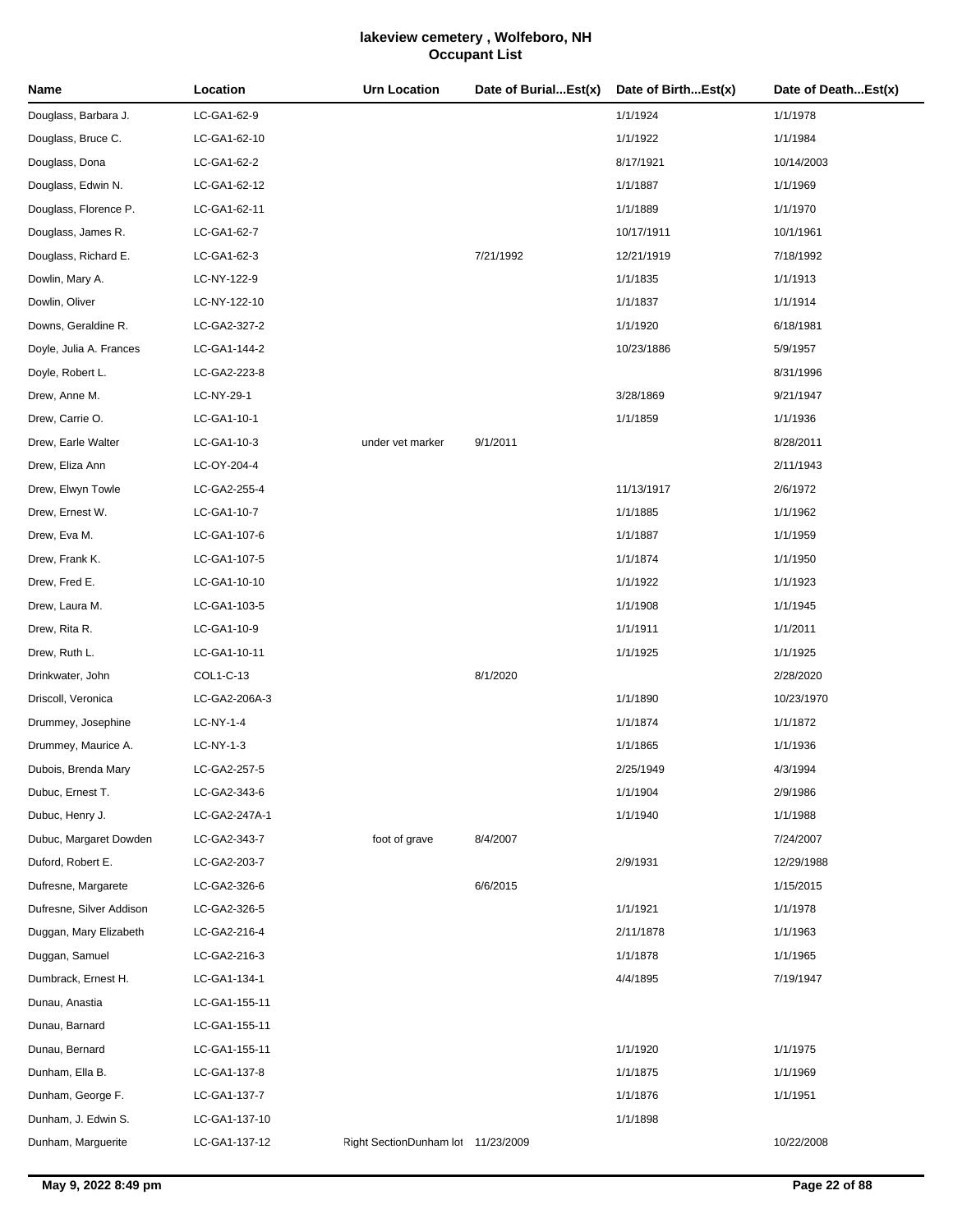| Name                         | Location      | <b>Urn Location</b> | Date of BurialEst(x) | Date of BirthEst(x) | Date of DeathEst(x) |
|------------------------------|---------------|---------------------|----------------------|---------------------|---------------------|
| Dunham, Muriel E.            | LC-GA1-137-11 |                     |                      | 1/1/1872            |                     |
| Dunn, Edwin J.               | LC-GA2-295-1  |                     |                      | 5/12/1918           | 5/28/1987           |
| Durfee, Nellie G.            | LC-AV-16-6    |                     | 5/30/2008            |                     | 4/8/2008            |
| Durgin, Caroline F. Gale     | LC-OY-115-5   |                     |                      | 10/7/1832           | 8/7/1907            |
| Durgin, Chase H.             | LC-GA1-85-6   |                     |                      | 1/1/1877            | 1/1/1939            |
| Durgin, Clara                | LC-NY-27-1    |                     |                      | 12/19/1819          | 9/2/1891            |
| Durgin, David Gale           | LC-OY-115-6   |                     |                      | 1/3/1858            | 5/19/1897           |
| Durgin, Dorcas               | LC-OY-131-2   |                     |                      | 8/18/1795           | 1/3/1881            |
| Durgin, E. Ellen             | LC-GA1-85-8   |                     |                      | 1/1/1899            | 1/1/1964            |
| Durgin, Edith Adelmar        | LC-OY-25-1    |                     |                      | 3/3/1903            | 2/2/1909            |
| Durgin, Gordon E.            | LC-GA1-85-7   |                     |                      | 1/1/1901            | 1/1/1969            |
| Durgin, Ida E.               | LC-NY-28-2    |                     |                      | 1/1/1854            | 1/1/1922            |
| Durgin, Martha Rogers        | LC-OY-115-2   |                     |                      |                     | 3/18/1850           |
| Durgin, Nathaniel R.         | LC-OY-115-4   |                     |                      |                     | 9/20/1849           |
| Durgin, Norman A.            | LC-GA1-85-4   |                     |                      | 1/1/1906            | 1/1/1948            |
| Durgin, Silas                | LC-OY-131-1   |                     |                      | 3/8/1788            | 6/18/1867           |
| Durgin, Silas                | LC-OY-115-1   |                     |                      | 3/11/1820           | 3/18/1867           |
| Durgin, Stephen              | LC-NY-27-5    |                     |                      | 1/31/1823           | 5/16/1889           |
| Duston, Harold E. & Jessie M | LC-GA2-226-8  |                     |                      |                     |                     |
| Duston, Harry                | LC-GA2-226-8  |                     |                      | 2/27/1913           | 4/21/1998           |
| Earle, Benjamin T.           | LC-GA1-148-8  |                     |                      | 1/1/1905            | 1/1/1948            |
| Earle, Celia                 | LC-GA1-148-7  |                     | 5/21/1992            | 1/1/1910            | 5/19/1992           |
| Eastman, John A.             | LC-GA1-134-9  |                     |                      | 8/19/1919           | 5/20/1994           |
| Eastman, Lucille M.          | LC-GA1-134-10 |                     |                      | 12/6/1923           |                     |
| Eastman, Robert L.           | LC-GA1-134-8  |                     |                      | 6/8/1957            | 6/8/1957            |
| Eastman, Robin L.            | LC-GA1-134-7  |                     |                      | 6/8/1957            | 6/16/1957           |
| Eaton, Abial C.              | LC-NY-53-1    |                     |                      | 5/23/1842           | 6/10/1886           |
| Eaton, Almon W.              | LC-NY-51-5    |                     |                      | 9/7/1869            | 12/24/1948          |
| Eaton, Charles M.            | LC-GA1-71-7   |                     |                      | 1/1/1870            | 1/1/1936            |
| Eaton, Clara J.              | LC-NY-51-6    |                     |                      | 5/27/1868           | 9/6/1948            |
| Eaton, Forest M.             | LC-NY-121-6   |                     |                      | 11/25/1908          | 2/12/1989           |
| Eaton, John C.               | LC-NY-121-5   |                     |                      | 5/1/1847            | 12/12/1926          |
| Eaton, Martin H.             | LC-NY-121-2   |                     |                      | 12/20/1878          | 9/11/1961           |
| Eaton, Sally A.              | LC-NY-53-3    |                     |                      | 1/7/1834            | 5/9/1906            |
| Eaton, Theodore              | LC-AV-76-4    | foot of grave       | 6/11/2005            |                     | 5/16/2005           |
| Edgerly, Agnes D.            | LC-OY-139-1   |                     |                      | 10/24/1883          | 2/23/1923           |
| Edgerly, Annie M.            | LC-NY-37-5    |                     |                      | 1/1/1869            | 1/1/1942            |
| Edgerly, Anthony W.          | LC-NY-41-2    |                     |                      | 1/1/1919            | 1/1/1952            |
| Edgerly, Betsey              | LC-OY-120-5   |                     |                      |                     | 3/20/1817           |
| Edgerly, Charles L.          | LC-NY-37-2    |                     |                      | 1/1/1842            | 1/1/1926            |
| Edgerly, Charlie             | LC-OY-139-3   |                     |                      | 1/14/1884           | 1/1/1885            |
| Edgerly, Curtis S.           | LC-OY-139-5   |                     |                      | 5/29/1853           | 4/10/1922           |
| Edgerly, Dr. Joseph          | LC-OY-65-7    |                     |                      |                     | 5/4/1840            |
| Edgerly, Eldora S.           | LC-OY-120-3   |                     |                      |                     | 11/2/1853           |
| Edgerly, Ella J.             | LC-GA1-120-4  |                     |                      | 1/1/1884            | 1/1/1953            |
|                              |               |                     |                      |                     |                     |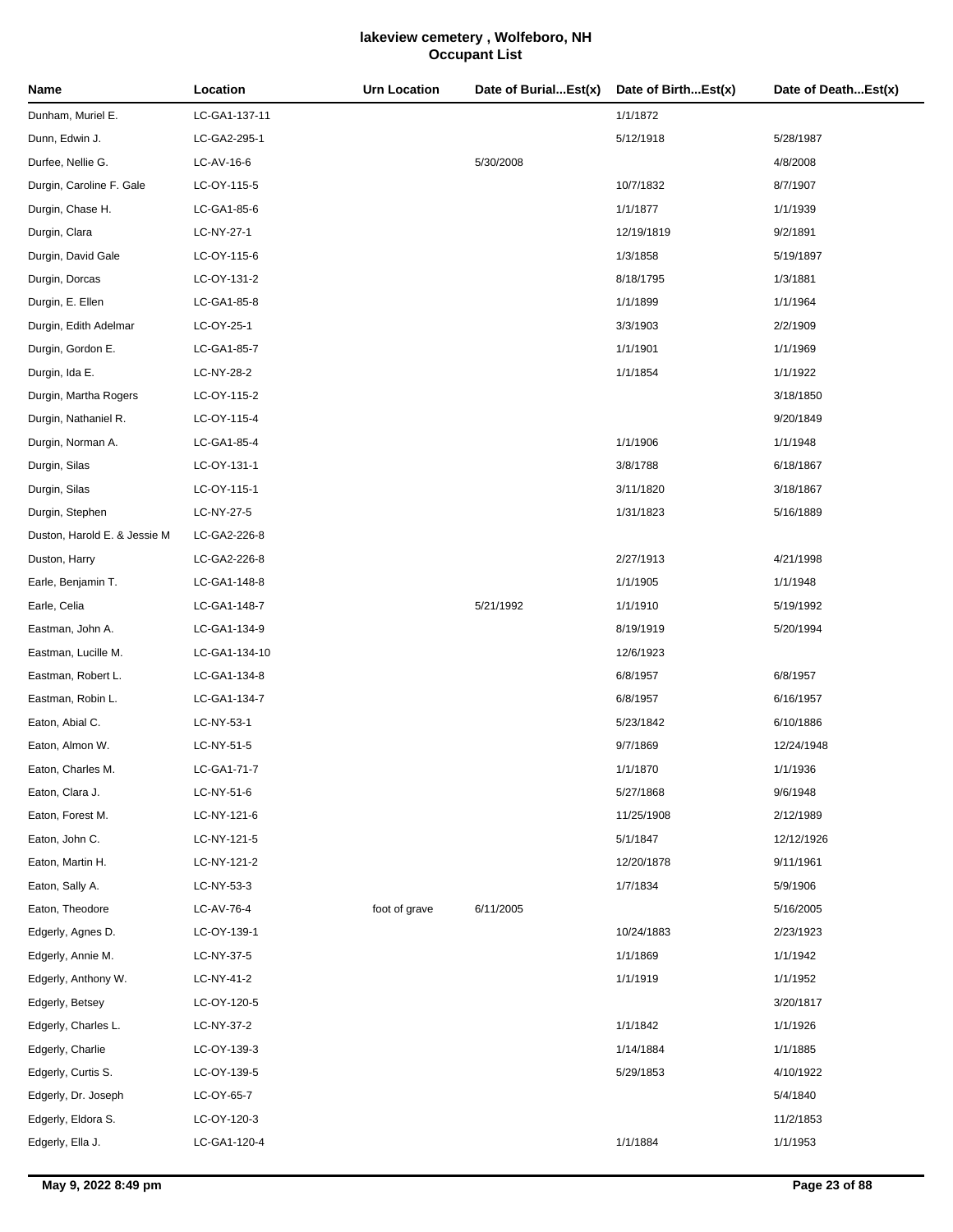| Name                        | Location      | <b>Urn Location</b> | Date of BurialEst(x) | Date of BirthEst(x) | Date of DeathEst(x) |
|-----------------------------|---------------|---------------------|----------------------|---------------------|---------------------|
| Edgerly, Ella L.            | LC-OY-139-4   |                     |                      |                     | 3/19/1904           |
| Edgerly, Ella L.            | LC-NY-41-4    |                     |                      | 1/1/1854            | 1/1/1903            |
| Edgerly, George C.          | LC-OY-139-2   |                     |                      | 10/12/1911          | 12/6/1912           |
| Edgerly, Hannah G.          | LC-NY-41-3    |                     |                      | 1/1/1921            | 1/1/1984            |
| Edgerly, Nancy              | LC-OY-120-2   |                     |                      |                     | 1/26/1889           |
| Edgerly, Sally W.           | LC-OY-65-8    |                     |                      |                     | 3/8/1890            |
| Edgerly, Sylvester A.       | LC-NY-41-1    |                     |                      | 1/1/1850            | 1/1/1935            |
| Edgerly, William P.         | LC-OY-120-4   |                     |                      |                     | 12/20/1850          |
| Edgerly, William P.         | LC-OY-120-1   |                     |                      |                     | 2/6/1870            |
| Edmonds, George H.          | LC-OY-52-3    |                     |                      |                     | 5/10/1869           |
| Edmonds, Lucy               | LC-OY-52-2    |                     |                      | 4/13/1820           | 3/6/1899            |
| Edmonds, Stephen D.         | LC-OY-52-1    |                     |                      | 9/24/1818           | 5/9/1889            |
| Edmunds, Betsey             | LC-OY-43-2    |                     |                      |                     | 11/26/1866          |
| Edmunds, Elias S.           | LC-OY-48-5    |                     |                      |                     | 8/19/1845           |
| Edmunds, Isaac              | LC-OY-43-1    |                     |                      |                     | 11/14/1834          |
| Edmunds, Joseph             | LC-OY-57-1    |                     |                      |                     | 4/20/1877           |
| Edmunds, Mary               | LC-OY-57-2    |                     |                      |                     | 1/19/1886           |
| Edmunds, Wanda Gay          | LC-GA1-26-10  | 6'infront of marker | 7/29/2017            |                     | 2/18/2017           |
| Edwards, George G.          | LC-GA1-54-6   |                     |                      | 1/1/1871            | 1/1/1930            |
| Edwards, Walter David       | LC-AV-47-6    |                     | 9/8/2005             |                     | 4/9/2005            |
| Eldridge, Alice M.          | LC-OY-31-1    |                     |                      | 11/23/1863          | 2/25/1926           |
| Eldridge, Annie M.          | LC-OY-10-13   |                     |                      | 1/1/1835            | 1/1/1881            |
| Eldridge, Dana              | LC-GA1-111-4  |                     |                      | 1/1/1882            | 1/1/1968            |
| Eldridge, Lawrence D.       | LC-GA1-111-6  |                     |                      | 1/1/1908            | 1/1/1969            |
| Eldridge, Marion            | LC-GA1-122-2  |                     |                      | 1/1/1905            | 1/1/1989            |
| Eldridge, Susie A.          | LC-GA1-111-5  |                     |                      | 1/1/1879            | 1/1/1972            |
| Elkington, Helen Develin    | LC-GA2-106-4  |                     |                      | 1/1/1921            | 1/1/1991            |
| Elkins, Florence L.         | LC-NY-121-1   |                     |                      | 1/6/1881            | 1/29/1965           |
| Elliott, Charles R.         | LC-GA2-259-7  |                     |                      | 1/1/1862            | 1/1/1984            |
| Elliott, Clarence M.        | LC-GA1-32-6   |                     |                      | 5/31/1878           | 12/17/1920          |
| Elliott, Elizabeth A.       | LC-GA1-32-5   |                     |                      | 8/26/1881           | 12/22/1952          |
| Elliott, Justin             | LC-GA2-243-4  |                     |                      | 1/1/1972            | 5/20/1986           |
| Elliott, Maude E.           | LC-GA1-90-8   |                     |                      | 1/1/1882            | 1/1/1940            |
| Elliott, Russell J.         | LC-GA1-32-4   |                     |                      | 9/23/1905           | 12/11/1964          |
| Elliott, Susan Ley          | LC-GA2-224-5  | family placed       | 6/26/2004            |                     |                     |
| Ellis, Charles A.           | LC-OY-52-5    |                     |                      | 3/13/1848           | 3/6/1917            |
| Ellis, Laura F.             | LC-OY-52-4    |                     |                      | 4/27/1858           |                     |
| Ellis, Robert w.            | LC-GA2-315-5  |                     | 8/27/2016            |                     | 8/10/2016           |
| Elmer, Charles Wickersh     | LC-OY-15-4    |                     | 5/22/1956            | 1/1/1881            | 1/1/1955            |
| Elmer, Mae Mason            | LC-OY-15-5    |                     |                      | 1/1/1884            | 1/1/1958            |
| Elmer, Morgan C.            | LC-GA2-149-2  |                     |                      | 2/20/1919           | 3/28/1994           |
| Emerson, Leonard B.         | LC-GA1-139A-3 |                     |                      | 11/12/1910          | 4/6/2001            |
| Emerson, Margaret Charmivha | LC-GA1-162-5  | under marker        | 6/11/2005            |                     | 6/7/2005            |
| Emerson, Mary N. Blakesle   | LC-GA1-139A-4 |                     |                      | 4/18/1885           | 4/29/1976           |
| Emerson, Robert B.          | LC-GA1-162-5  |                     |                      | 1/1/1906            | 1/1/1974            |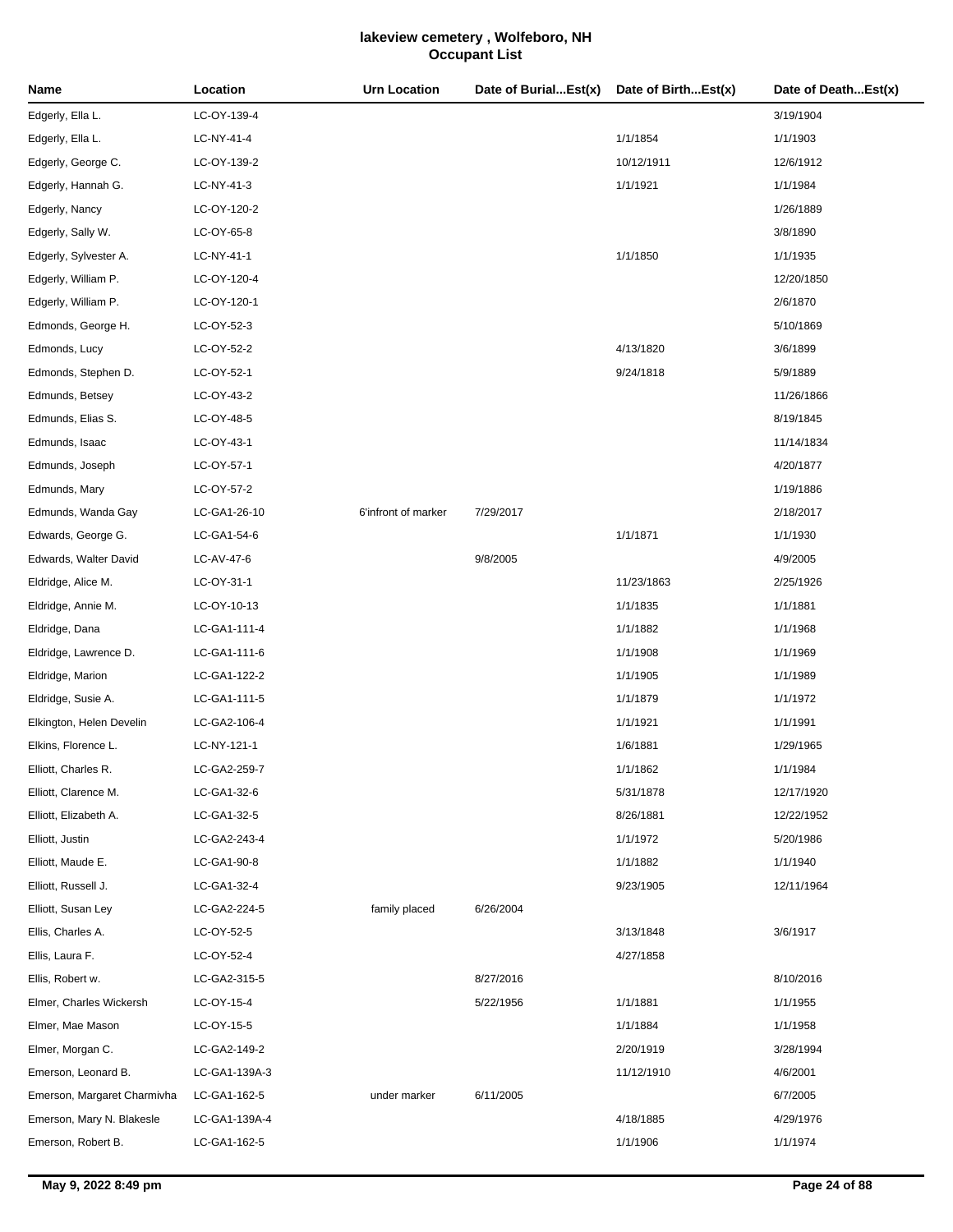| LC-AV-537-5<br>Eppich, Frank<br>foot of grave<br>9/10/2006<br>8/2/2006<br>Erickson, Karen<br>LC-GA2-206A-6<br>3/29/1973<br>Ericson, Herman<br>LC-GA2-242-8<br>1/1/1918<br>3/2/2002<br>Erikson, Axel Verner<br>LC-AV-34-1<br>could be in #2 no record 5/11/2009<br>4/2/2009<br>Evans, Caroline A.<br>LC-OY-49-4<br>7/19/1842<br>Evans, Emily S.<br>LC-OY-151-5<br>3/18/1849<br>Evans, Mary L.<br>LC-NY-43-9<br>1/1/1844<br>1/1/1911<br>Evans, Otis<br>LC-OY-151-3<br>6/3/1890<br>Evans, Shuah M. Libby<br>LC-OY-151-4<br>1/29/1906<br>Evjy, David J<br>LC-AV-85-4<br>9/3/2009<br>5/3/1977<br>reinterment<br>Evjy, Richard David<br>LC-AV-85-5<br>10/3/2009<br>9/27/2009<br>Fall, Cora V.<br>LC-GA1-12-3<br>1/1/1867<br>1/1/1917<br>Fall, Eli A.<br>LC-GA1-12-4<br>1/1/1869<br>1/1/1960<br>Fall, Lura M.<br>LC-GA1-12-2<br>1/1/1876<br>1/1/1980<br>Fallon, Paul Andrew<br>COL1-A-12<br>5/14/2021<br>5/19/2014<br>Fantaci, Margaret<br>LC-GA2-335-1<br>12/28/1932<br>11/6/1997<br>Farmer, Christine Ranney<br>LC-GA2-321-3<br>ble urn6" from grave mai 6/16/2007<br>5/3/2007<br>Farmer, Clinton J.<br>LC-GA2-321-4<br>8/4/1943<br>6/13/1978<br>Farrar, George B.<br>LC-OY-86-7<br>1/1/1806<br>1/1/1885<br>Farrar, Joseph<br>LC-OY-86-5<br>1/1/1775<br>1/1/1851<br>Farrar, Mehitable Dana<br>LC-OY-86-6<br>1/1/1778<br>1/1/1850<br>Farrar, Susan M. Dow<br>LC-OY-86-8<br>1/1/1810<br>1/1/1844<br>Farrin, Arthur G.<br>LC-GA1-100-11<br>2/9/1908<br>6/5/1985<br>Farrin, Lucy C.<br>LC-GA1-100-10<br>12/31/1907<br>11/1/1985<br>Fay, Arthur Luke<br>LC-NY-29-2<br>11/1/1865<br>1/26/1945<br>Fay, Delia T.<br>LC-NY-29-8<br>4/12/1857<br>8/28/1880<br>Fay, Grace<br>LC-NY-29-6<br>1/1/1852<br>1/1/1891<br>1/1/1855<br>Fay, Mamie<br>LC-NY-29-7<br>8/28/1860<br>LC-NY-29-5<br>1/1/1828<br>1/1/1895<br>Fay, Samuel W.<br>Fay, Susan G.<br>LC-NY-29-4<br>1/1/1831<br>1/1/1903<br>Fernandez, Dorothy<br>LC-GA2-314-7<br>foot of grave<br>11/6/2012<br>11/2/2012<br>Fernandez, George Anthony<br>5/30/1915<br>LC-GA2-314-8<br>4/6/1995<br>Ferrelli, Arvlynne lundin<br>LC-GA2-278-1<br>middle<br>10/17/2020<br>9/10/2020<br>Ferrelli, Michael G.<br>LC-GA2-278-1<br>16"under marker<br>7/21/2007<br>7/15/2007<br>Fetzer, Anne Marie<br>LC-GA2-250A-4<br>9/24/1993<br>2/28/1897<br>9/20/1993<br>Fetzer, David<br>LC-GA2-250A-5<br>7/8/1898<br>10/18/1963<br>Fetzer, Helen L.<br>LC-GA2-250A-6<br>1/1/1896<br>5/6/1981<br>Fickinger, William A.<br>LC-GA2-223-4<br>4/10/1917<br>9/16/1989<br>1/1/1891<br>Field, Franklin G.<br>LC-GA2-349-5<br>6/27/1984<br>Field, Laura Ann<br>LC-OY-4-3<br>1/27/1858<br>Field, Warren R.<br>LC-OY-3-1<br>9/20/1857<br>Figuly, Dolores<br>LC-AV-48-2<br>under Vet marker<br>12/10/2016<br>3/22/2015<br>Figuly, Ronald<br>LC-AV-48-2<br>under Vet marker<br>12/10/2016<br>10/14/2016<br>7/7/2019<br>Finnegan, James Brent<br>LC-AV-65-3<br>2 from hesd<br>6/25/2019<br>1/1/1930<br>Finness, Velma<br>LC-GA2-292-8<br>11/30/1993 | Name | Location | Urn Location | Date of BurialEst(x) | Date of BirthEst(x) | Date of DeathEst(x) |
|---------------------------------------------------------------------------------------------------------------------------------------------------------------------------------------------------------------------------------------------------------------------------------------------------------------------------------------------------------------------------------------------------------------------------------------------------------------------------------------------------------------------------------------------------------------------------------------------------------------------------------------------------------------------------------------------------------------------------------------------------------------------------------------------------------------------------------------------------------------------------------------------------------------------------------------------------------------------------------------------------------------------------------------------------------------------------------------------------------------------------------------------------------------------------------------------------------------------------------------------------------------------------------------------------------------------------------------------------------------------------------------------------------------------------------------------------------------------------------------------------------------------------------------------------------------------------------------------------------------------------------------------------------------------------------------------------------------------------------------------------------------------------------------------------------------------------------------------------------------------------------------------------------------------------------------------------------------------------------------------------------------------------------------------------------------------------------------------------------------------------------------------------------------------------------------------------------------------------------------------------------------------------------------------------------------------------------------------------------------------------------------------------------------------------------------------------------------------------------------------------------------------------------------------------------------------------------------------------------------------------------------------------------------------------------------------------------------------------------------------------------------------------------------------------------------------------------------------------------------------------------------------------------------------------------------------------|------|----------|--------------|----------------------|---------------------|---------------------|
|                                                                                                                                                                                                                                                                                                                                                                                                                                                                                                                                                                                                                                                                                                                                                                                                                                                                                                                                                                                                                                                                                                                                                                                                                                                                                                                                                                                                                                                                                                                                                                                                                                                                                                                                                                                                                                                                                                                                                                                                                                                                                                                                                                                                                                                                                                                                                                                                                                                                                                                                                                                                                                                                                                                                                                                                                                                                                                                                                   |      |          |              |                      |                     |                     |
|                                                                                                                                                                                                                                                                                                                                                                                                                                                                                                                                                                                                                                                                                                                                                                                                                                                                                                                                                                                                                                                                                                                                                                                                                                                                                                                                                                                                                                                                                                                                                                                                                                                                                                                                                                                                                                                                                                                                                                                                                                                                                                                                                                                                                                                                                                                                                                                                                                                                                                                                                                                                                                                                                                                                                                                                                                                                                                                                                   |      |          |              |                      |                     |                     |
|                                                                                                                                                                                                                                                                                                                                                                                                                                                                                                                                                                                                                                                                                                                                                                                                                                                                                                                                                                                                                                                                                                                                                                                                                                                                                                                                                                                                                                                                                                                                                                                                                                                                                                                                                                                                                                                                                                                                                                                                                                                                                                                                                                                                                                                                                                                                                                                                                                                                                                                                                                                                                                                                                                                                                                                                                                                                                                                                                   |      |          |              |                      |                     |                     |
|                                                                                                                                                                                                                                                                                                                                                                                                                                                                                                                                                                                                                                                                                                                                                                                                                                                                                                                                                                                                                                                                                                                                                                                                                                                                                                                                                                                                                                                                                                                                                                                                                                                                                                                                                                                                                                                                                                                                                                                                                                                                                                                                                                                                                                                                                                                                                                                                                                                                                                                                                                                                                                                                                                                                                                                                                                                                                                                                                   |      |          |              |                      |                     |                     |
|                                                                                                                                                                                                                                                                                                                                                                                                                                                                                                                                                                                                                                                                                                                                                                                                                                                                                                                                                                                                                                                                                                                                                                                                                                                                                                                                                                                                                                                                                                                                                                                                                                                                                                                                                                                                                                                                                                                                                                                                                                                                                                                                                                                                                                                                                                                                                                                                                                                                                                                                                                                                                                                                                                                                                                                                                                                                                                                                                   |      |          |              |                      |                     |                     |
|                                                                                                                                                                                                                                                                                                                                                                                                                                                                                                                                                                                                                                                                                                                                                                                                                                                                                                                                                                                                                                                                                                                                                                                                                                                                                                                                                                                                                                                                                                                                                                                                                                                                                                                                                                                                                                                                                                                                                                                                                                                                                                                                                                                                                                                                                                                                                                                                                                                                                                                                                                                                                                                                                                                                                                                                                                                                                                                                                   |      |          |              |                      |                     |                     |
|                                                                                                                                                                                                                                                                                                                                                                                                                                                                                                                                                                                                                                                                                                                                                                                                                                                                                                                                                                                                                                                                                                                                                                                                                                                                                                                                                                                                                                                                                                                                                                                                                                                                                                                                                                                                                                                                                                                                                                                                                                                                                                                                                                                                                                                                                                                                                                                                                                                                                                                                                                                                                                                                                                                                                                                                                                                                                                                                                   |      |          |              |                      |                     |                     |
|                                                                                                                                                                                                                                                                                                                                                                                                                                                                                                                                                                                                                                                                                                                                                                                                                                                                                                                                                                                                                                                                                                                                                                                                                                                                                                                                                                                                                                                                                                                                                                                                                                                                                                                                                                                                                                                                                                                                                                                                                                                                                                                                                                                                                                                                                                                                                                                                                                                                                                                                                                                                                                                                                                                                                                                                                                                                                                                                                   |      |          |              |                      |                     |                     |
|                                                                                                                                                                                                                                                                                                                                                                                                                                                                                                                                                                                                                                                                                                                                                                                                                                                                                                                                                                                                                                                                                                                                                                                                                                                                                                                                                                                                                                                                                                                                                                                                                                                                                                                                                                                                                                                                                                                                                                                                                                                                                                                                                                                                                                                                                                                                                                                                                                                                                                                                                                                                                                                                                                                                                                                                                                                                                                                                                   |      |          |              |                      |                     |                     |
|                                                                                                                                                                                                                                                                                                                                                                                                                                                                                                                                                                                                                                                                                                                                                                                                                                                                                                                                                                                                                                                                                                                                                                                                                                                                                                                                                                                                                                                                                                                                                                                                                                                                                                                                                                                                                                                                                                                                                                                                                                                                                                                                                                                                                                                                                                                                                                                                                                                                                                                                                                                                                                                                                                                                                                                                                                                                                                                                                   |      |          |              |                      |                     |                     |
|                                                                                                                                                                                                                                                                                                                                                                                                                                                                                                                                                                                                                                                                                                                                                                                                                                                                                                                                                                                                                                                                                                                                                                                                                                                                                                                                                                                                                                                                                                                                                                                                                                                                                                                                                                                                                                                                                                                                                                                                                                                                                                                                                                                                                                                                                                                                                                                                                                                                                                                                                                                                                                                                                                                                                                                                                                                                                                                                                   |      |          |              |                      |                     |                     |
|                                                                                                                                                                                                                                                                                                                                                                                                                                                                                                                                                                                                                                                                                                                                                                                                                                                                                                                                                                                                                                                                                                                                                                                                                                                                                                                                                                                                                                                                                                                                                                                                                                                                                                                                                                                                                                                                                                                                                                                                                                                                                                                                                                                                                                                                                                                                                                                                                                                                                                                                                                                                                                                                                                                                                                                                                                                                                                                                                   |      |          |              |                      |                     |                     |
|                                                                                                                                                                                                                                                                                                                                                                                                                                                                                                                                                                                                                                                                                                                                                                                                                                                                                                                                                                                                                                                                                                                                                                                                                                                                                                                                                                                                                                                                                                                                                                                                                                                                                                                                                                                                                                                                                                                                                                                                                                                                                                                                                                                                                                                                                                                                                                                                                                                                                                                                                                                                                                                                                                                                                                                                                                                                                                                                                   |      |          |              |                      |                     |                     |
|                                                                                                                                                                                                                                                                                                                                                                                                                                                                                                                                                                                                                                                                                                                                                                                                                                                                                                                                                                                                                                                                                                                                                                                                                                                                                                                                                                                                                                                                                                                                                                                                                                                                                                                                                                                                                                                                                                                                                                                                                                                                                                                                                                                                                                                                                                                                                                                                                                                                                                                                                                                                                                                                                                                                                                                                                                                                                                                                                   |      |          |              |                      |                     |                     |
|                                                                                                                                                                                                                                                                                                                                                                                                                                                                                                                                                                                                                                                                                                                                                                                                                                                                                                                                                                                                                                                                                                                                                                                                                                                                                                                                                                                                                                                                                                                                                                                                                                                                                                                                                                                                                                                                                                                                                                                                                                                                                                                                                                                                                                                                                                                                                                                                                                                                                                                                                                                                                                                                                                                                                                                                                                                                                                                                                   |      |          |              |                      |                     |                     |
|                                                                                                                                                                                                                                                                                                                                                                                                                                                                                                                                                                                                                                                                                                                                                                                                                                                                                                                                                                                                                                                                                                                                                                                                                                                                                                                                                                                                                                                                                                                                                                                                                                                                                                                                                                                                                                                                                                                                                                                                                                                                                                                                                                                                                                                                                                                                                                                                                                                                                                                                                                                                                                                                                                                                                                                                                                                                                                                                                   |      |          |              |                      |                     |                     |
|                                                                                                                                                                                                                                                                                                                                                                                                                                                                                                                                                                                                                                                                                                                                                                                                                                                                                                                                                                                                                                                                                                                                                                                                                                                                                                                                                                                                                                                                                                                                                                                                                                                                                                                                                                                                                                                                                                                                                                                                                                                                                                                                                                                                                                                                                                                                                                                                                                                                                                                                                                                                                                                                                                                                                                                                                                                                                                                                                   |      |          |              |                      |                     |                     |
|                                                                                                                                                                                                                                                                                                                                                                                                                                                                                                                                                                                                                                                                                                                                                                                                                                                                                                                                                                                                                                                                                                                                                                                                                                                                                                                                                                                                                                                                                                                                                                                                                                                                                                                                                                                                                                                                                                                                                                                                                                                                                                                                                                                                                                                                                                                                                                                                                                                                                                                                                                                                                                                                                                                                                                                                                                                                                                                                                   |      |          |              |                      |                     |                     |
|                                                                                                                                                                                                                                                                                                                                                                                                                                                                                                                                                                                                                                                                                                                                                                                                                                                                                                                                                                                                                                                                                                                                                                                                                                                                                                                                                                                                                                                                                                                                                                                                                                                                                                                                                                                                                                                                                                                                                                                                                                                                                                                                                                                                                                                                                                                                                                                                                                                                                                                                                                                                                                                                                                                                                                                                                                                                                                                                                   |      |          |              |                      |                     |                     |
|                                                                                                                                                                                                                                                                                                                                                                                                                                                                                                                                                                                                                                                                                                                                                                                                                                                                                                                                                                                                                                                                                                                                                                                                                                                                                                                                                                                                                                                                                                                                                                                                                                                                                                                                                                                                                                                                                                                                                                                                                                                                                                                                                                                                                                                                                                                                                                                                                                                                                                                                                                                                                                                                                                                                                                                                                                                                                                                                                   |      |          |              |                      |                     |                     |
|                                                                                                                                                                                                                                                                                                                                                                                                                                                                                                                                                                                                                                                                                                                                                                                                                                                                                                                                                                                                                                                                                                                                                                                                                                                                                                                                                                                                                                                                                                                                                                                                                                                                                                                                                                                                                                                                                                                                                                                                                                                                                                                                                                                                                                                                                                                                                                                                                                                                                                                                                                                                                                                                                                                                                                                                                                                                                                                                                   |      |          |              |                      |                     |                     |
|                                                                                                                                                                                                                                                                                                                                                                                                                                                                                                                                                                                                                                                                                                                                                                                                                                                                                                                                                                                                                                                                                                                                                                                                                                                                                                                                                                                                                                                                                                                                                                                                                                                                                                                                                                                                                                                                                                                                                                                                                                                                                                                                                                                                                                                                                                                                                                                                                                                                                                                                                                                                                                                                                                                                                                                                                                                                                                                                                   |      |          |              |                      |                     |                     |
|                                                                                                                                                                                                                                                                                                                                                                                                                                                                                                                                                                                                                                                                                                                                                                                                                                                                                                                                                                                                                                                                                                                                                                                                                                                                                                                                                                                                                                                                                                                                                                                                                                                                                                                                                                                                                                                                                                                                                                                                                                                                                                                                                                                                                                                                                                                                                                                                                                                                                                                                                                                                                                                                                                                                                                                                                                                                                                                                                   |      |          |              |                      |                     |                     |
|                                                                                                                                                                                                                                                                                                                                                                                                                                                                                                                                                                                                                                                                                                                                                                                                                                                                                                                                                                                                                                                                                                                                                                                                                                                                                                                                                                                                                                                                                                                                                                                                                                                                                                                                                                                                                                                                                                                                                                                                                                                                                                                                                                                                                                                                                                                                                                                                                                                                                                                                                                                                                                                                                                                                                                                                                                                                                                                                                   |      |          |              |                      |                     |                     |
|                                                                                                                                                                                                                                                                                                                                                                                                                                                                                                                                                                                                                                                                                                                                                                                                                                                                                                                                                                                                                                                                                                                                                                                                                                                                                                                                                                                                                                                                                                                                                                                                                                                                                                                                                                                                                                                                                                                                                                                                                                                                                                                                                                                                                                                                                                                                                                                                                                                                                                                                                                                                                                                                                                                                                                                                                                                                                                                                                   |      |          |              |                      |                     |                     |
|                                                                                                                                                                                                                                                                                                                                                                                                                                                                                                                                                                                                                                                                                                                                                                                                                                                                                                                                                                                                                                                                                                                                                                                                                                                                                                                                                                                                                                                                                                                                                                                                                                                                                                                                                                                                                                                                                                                                                                                                                                                                                                                                                                                                                                                                                                                                                                                                                                                                                                                                                                                                                                                                                                                                                                                                                                                                                                                                                   |      |          |              |                      |                     |                     |
|                                                                                                                                                                                                                                                                                                                                                                                                                                                                                                                                                                                                                                                                                                                                                                                                                                                                                                                                                                                                                                                                                                                                                                                                                                                                                                                                                                                                                                                                                                                                                                                                                                                                                                                                                                                                                                                                                                                                                                                                                                                                                                                                                                                                                                                                                                                                                                                                                                                                                                                                                                                                                                                                                                                                                                                                                                                                                                                                                   |      |          |              |                      |                     |                     |
|                                                                                                                                                                                                                                                                                                                                                                                                                                                                                                                                                                                                                                                                                                                                                                                                                                                                                                                                                                                                                                                                                                                                                                                                                                                                                                                                                                                                                                                                                                                                                                                                                                                                                                                                                                                                                                                                                                                                                                                                                                                                                                                                                                                                                                                                                                                                                                                                                                                                                                                                                                                                                                                                                                                                                                                                                                                                                                                                                   |      |          |              |                      |                     |                     |
|                                                                                                                                                                                                                                                                                                                                                                                                                                                                                                                                                                                                                                                                                                                                                                                                                                                                                                                                                                                                                                                                                                                                                                                                                                                                                                                                                                                                                                                                                                                                                                                                                                                                                                                                                                                                                                                                                                                                                                                                                                                                                                                                                                                                                                                                                                                                                                                                                                                                                                                                                                                                                                                                                                                                                                                                                                                                                                                                                   |      |          |              |                      |                     |                     |
|                                                                                                                                                                                                                                                                                                                                                                                                                                                                                                                                                                                                                                                                                                                                                                                                                                                                                                                                                                                                                                                                                                                                                                                                                                                                                                                                                                                                                                                                                                                                                                                                                                                                                                                                                                                                                                                                                                                                                                                                                                                                                                                                                                                                                                                                                                                                                                                                                                                                                                                                                                                                                                                                                                                                                                                                                                                                                                                                                   |      |          |              |                      |                     |                     |
|                                                                                                                                                                                                                                                                                                                                                                                                                                                                                                                                                                                                                                                                                                                                                                                                                                                                                                                                                                                                                                                                                                                                                                                                                                                                                                                                                                                                                                                                                                                                                                                                                                                                                                                                                                                                                                                                                                                                                                                                                                                                                                                                                                                                                                                                                                                                                                                                                                                                                                                                                                                                                                                                                                                                                                                                                                                                                                                                                   |      |          |              |                      |                     |                     |
|                                                                                                                                                                                                                                                                                                                                                                                                                                                                                                                                                                                                                                                                                                                                                                                                                                                                                                                                                                                                                                                                                                                                                                                                                                                                                                                                                                                                                                                                                                                                                                                                                                                                                                                                                                                                                                                                                                                                                                                                                                                                                                                                                                                                                                                                                                                                                                                                                                                                                                                                                                                                                                                                                                                                                                                                                                                                                                                                                   |      |          |              |                      |                     |                     |
|                                                                                                                                                                                                                                                                                                                                                                                                                                                                                                                                                                                                                                                                                                                                                                                                                                                                                                                                                                                                                                                                                                                                                                                                                                                                                                                                                                                                                                                                                                                                                                                                                                                                                                                                                                                                                                                                                                                                                                                                                                                                                                                                                                                                                                                                                                                                                                                                                                                                                                                                                                                                                                                                                                                                                                                                                                                                                                                                                   |      |          |              |                      |                     |                     |
|                                                                                                                                                                                                                                                                                                                                                                                                                                                                                                                                                                                                                                                                                                                                                                                                                                                                                                                                                                                                                                                                                                                                                                                                                                                                                                                                                                                                                                                                                                                                                                                                                                                                                                                                                                                                                                                                                                                                                                                                                                                                                                                                                                                                                                                                                                                                                                                                                                                                                                                                                                                                                                                                                                                                                                                                                                                                                                                                                   |      |          |              |                      |                     |                     |
|                                                                                                                                                                                                                                                                                                                                                                                                                                                                                                                                                                                                                                                                                                                                                                                                                                                                                                                                                                                                                                                                                                                                                                                                                                                                                                                                                                                                                                                                                                                                                                                                                                                                                                                                                                                                                                                                                                                                                                                                                                                                                                                                                                                                                                                                                                                                                                                                                                                                                                                                                                                                                                                                                                                                                                                                                                                                                                                                                   |      |          |              |                      |                     |                     |
|                                                                                                                                                                                                                                                                                                                                                                                                                                                                                                                                                                                                                                                                                                                                                                                                                                                                                                                                                                                                                                                                                                                                                                                                                                                                                                                                                                                                                                                                                                                                                                                                                                                                                                                                                                                                                                                                                                                                                                                                                                                                                                                                                                                                                                                                                                                                                                                                                                                                                                                                                                                                                                                                                                                                                                                                                                                                                                                                                   |      |          |              |                      |                     |                     |
|                                                                                                                                                                                                                                                                                                                                                                                                                                                                                                                                                                                                                                                                                                                                                                                                                                                                                                                                                                                                                                                                                                                                                                                                                                                                                                                                                                                                                                                                                                                                                                                                                                                                                                                                                                                                                                                                                                                                                                                                                                                                                                                                                                                                                                                                                                                                                                                                                                                                                                                                                                                                                                                                                                                                                                                                                                                                                                                                                   |      |          |              |                      |                     |                     |
|                                                                                                                                                                                                                                                                                                                                                                                                                                                                                                                                                                                                                                                                                                                                                                                                                                                                                                                                                                                                                                                                                                                                                                                                                                                                                                                                                                                                                                                                                                                                                                                                                                                                                                                                                                                                                                                                                                                                                                                                                                                                                                                                                                                                                                                                                                                                                                                                                                                                                                                                                                                                                                                                                                                                                                                                                                                                                                                                                   |      |          |              |                      |                     |                     |
|                                                                                                                                                                                                                                                                                                                                                                                                                                                                                                                                                                                                                                                                                                                                                                                                                                                                                                                                                                                                                                                                                                                                                                                                                                                                                                                                                                                                                                                                                                                                                                                                                                                                                                                                                                                                                                                                                                                                                                                                                                                                                                                                                                                                                                                                                                                                                                                                                                                                                                                                                                                                                                                                                                                                                                                                                                                                                                                                                   |      |          |              |                      |                     |                     |
|                                                                                                                                                                                                                                                                                                                                                                                                                                                                                                                                                                                                                                                                                                                                                                                                                                                                                                                                                                                                                                                                                                                                                                                                                                                                                                                                                                                                                                                                                                                                                                                                                                                                                                                                                                                                                                                                                                                                                                                                                                                                                                                                                                                                                                                                                                                                                                                                                                                                                                                                                                                                                                                                                                                                                                                                                                                                                                                                                   |      |          |              |                      |                     |                     |
|                                                                                                                                                                                                                                                                                                                                                                                                                                                                                                                                                                                                                                                                                                                                                                                                                                                                                                                                                                                                                                                                                                                                                                                                                                                                                                                                                                                                                                                                                                                                                                                                                                                                                                                                                                                                                                                                                                                                                                                                                                                                                                                                                                                                                                                                                                                                                                                                                                                                                                                                                                                                                                                                                                                                                                                                                                                                                                                                                   |      |          |              |                      |                     |                     |
|                                                                                                                                                                                                                                                                                                                                                                                                                                                                                                                                                                                                                                                                                                                                                                                                                                                                                                                                                                                                                                                                                                                                                                                                                                                                                                                                                                                                                                                                                                                                                                                                                                                                                                                                                                                                                                                                                                                                                                                                                                                                                                                                                                                                                                                                                                                                                                                                                                                                                                                                                                                                                                                                                                                                                                                                                                                                                                                                                   |      |          |              |                      |                     |                     |
|                                                                                                                                                                                                                                                                                                                                                                                                                                                                                                                                                                                                                                                                                                                                                                                                                                                                                                                                                                                                                                                                                                                                                                                                                                                                                                                                                                                                                                                                                                                                                                                                                                                                                                                                                                                                                                                                                                                                                                                                                                                                                                                                                                                                                                                                                                                                                                                                                                                                                                                                                                                                                                                                                                                                                                                                                                                                                                                                                   |      |          |              |                      |                     |                     |
|                                                                                                                                                                                                                                                                                                                                                                                                                                                                                                                                                                                                                                                                                                                                                                                                                                                                                                                                                                                                                                                                                                                                                                                                                                                                                                                                                                                                                                                                                                                                                                                                                                                                                                                                                                                                                                                                                                                                                                                                                                                                                                                                                                                                                                                                                                                                                                                                                                                                                                                                                                                                                                                                                                                                                                                                                                                                                                                                                   |      |          |              |                      |                     |                     |
|                                                                                                                                                                                                                                                                                                                                                                                                                                                                                                                                                                                                                                                                                                                                                                                                                                                                                                                                                                                                                                                                                                                                                                                                                                                                                                                                                                                                                                                                                                                                                                                                                                                                                                                                                                                                                                                                                                                                                                                                                                                                                                                                                                                                                                                                                                                                                                                                                                                                                                                                                                                                                                                                                                                                                                                                                                                                                                                                                   |      |          |              |                      |                     |                     |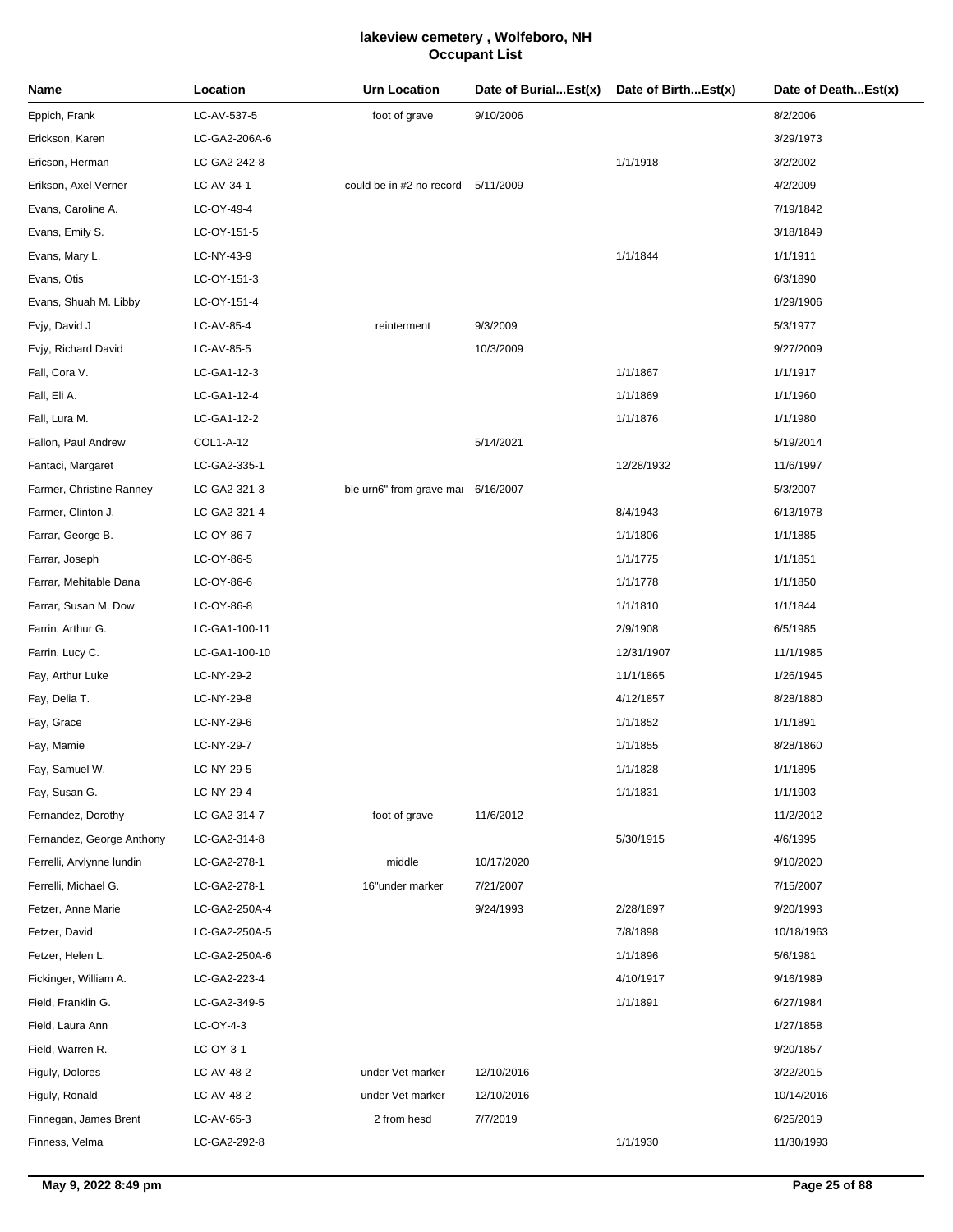| Name                      | Location     | <b>Urn Location</b> | Date of BurialEst(x) | Date of BirthEst(x) | Date of DeathEst(x) |
|---------------------------|--------------|---------------------|----------------------|---------------------|---------------------|
| Fippen, Christine         | LC-GA2-289-3 |                     | 6/6/2020             |                     | 3/5/2020            |
| Fipphen, Richard          | LC-GA2-289-5 |                     | 6/10/2021            |                     | 6/5/2021            |
| Fisher, Nettie L.         | LC-GA1-104-5 |                     |                      | 2/20/1887           | 7/28/1945           |
| Fiske, Anne Schofield     | LC-NY-54-2   |                     |                      | 12/25/1834          | 3/30/1915           |
| Fitzgerald, Helvi         | LC-AV-23-1   |                     | 6/12/2002            | 1/1/1916            | 3/25/2002           |
| Fitzgerald, James         | LC-AV-23-2   |                     | 12/9/2002            |                     | 12/6/2002           |
| Flaherty, Joseph          | LC-GA2-149-5 |                     | 10/24/2017           |                     | 10/20/2017          |
| Flaherty, William Patrick | LC-GA2-149-4 |                     |                      | 7/24/1895           | 8/6/1991            |
| Flanders, Carrie E.       | LC-NY-109-4  |                     |                      | 3/19/1879           | 1/22/1934           |
| Flanders, Ellen A.        | LC-NY-35-4   |                     |                      | 1/1/1845            | 1/1/1935            |
| Flanders, Etta R.         | LC-NY-35-1   |                     |                      | 1/1/1872            | 1/1/1975            |
| Flanders, Gilbert S.      | LC-NY-109-2  |                     |                      | 4/7/1876            | 10/23/1970          |
| Flanders, Phebe M.        | LC-NY-35-2   |                     |                      | 1/1/1844            | 1/1/1890            |
| Flanders, Roscoe M.       | LC-NY-35-3   |                     |                      | 1/1/1843            | 1/1/1907            |
| Fleming, Jean Hertel      | LC-GA2-193-8 |                     |                      | 7/8/1921            | 9/23/1993           |
| Fleming, Robert Edward    | LC-GA2-193-1 |                     |                      | 1/1/1917            | 5/21/1995           |
| Fletcher, Ernest F.       | LC-GA1-102-4 |                     |                      | 1/1/1902            | 12/23/1985          |
| Fletcher, Ruth C.         | LC-GA1-102-5 |                     |                      | 1/1/1900            | 1/1/1983            |
| Fliege, Louise H. Murray  | LC-GA1-86-11 |                     |                      | 1/1/1901            | 1/1/1996            |
| Flight, Eleanor M.        | LC-AV-61-8   |                     |                      | 11/18/1920          | 12/1/1997           |
| Flight, Harold S.         | LC-AV-61-7   |                     |                      | 10/19/2017          | 1/7/1999            |
| Floto, Hannah M.          | LC-GA1-149-3 |                     |                      | 1/1/1872            | 1/1/1948            |
| Floto, Julius             | LC-GA1-149-4 |                     |                      | 1/1/1866            | 1/1/1951            |
| Floto, Mari H.            | LC-GA1-149-2 |                     |                      | 1/1/1901            | 1/1/1948            |
| Fluhr, William T.         | LC-GA2-310-6 | 16"beneath marker   | 4/26/2008            |                     | 4/15/2008           |
| Fogg, Cyrus H.            | LC-OY-34-6   |                     |                      |                     | 10/12/1876          |
| Fogg, Elizabeth C         | LC-OY-34-2   |                     |                      |                     | 9/26/1882           |
| Fogg, Harry               | LC-OY-34-5   |                     |                      |                     | 9/3/1870            |
| Fogg, Livonia C.          | LC-OY-34-4   |                     |                      |                     | 5/14/1879           |
| Fogg, Mark                | LC-OY-34-3   |                     |                      |                     | 7/26/1849           |
| Fogg, Simon               | LC-OY-34-1   |                     |                      |                     | 1/3/1884            |
| Fogg, Victoria C.Nelson   | LC-GA2-188-1 |                     |                      | 6/20/1904           | 10/20/1997          |
| Folsom, 8/24/1855         | LC-OY-174-3  |                     |                      |                     | 1/4/1832            |
| Folsom, Amon P.           | LC-OY-131-3  |                     |                      | 2/13/1818           | 2/2/1876            |
| Folsom, Blake             | LC-OY-53-7   |                     |                      |                     | 10/11/1911          |
| Folsom, Charles           | LC-OY-21-2   |                     |                      |                     | 2/3/1866            |
| Folsom, Emma F.           | LC-OY-58-8   |                     |                      | 2/26/1855           | 8/8/1932            |
| Folsom, Frank A.          | LC-OY-53-3   |                     |                      | 7/3/1861            | 1/23/1935           |
| Folsom, George A.         | LC-OY-58-7   |                     |                      | 10/13/1862          | 12/12/1945          |
| Folsom, Gilman            | LC-OY-174-1  |                     |                      |                     | 10/23/1860          |
| Folsom, Glenna A.         | LC-OY-53-4   |                     |                      |                     | 2/20/1897           |
| Folsom, Hannah            | LC-OY-58-2   |                     |                      | 10/14/1797          | 5/2/1895            |
| Folsom, Herbert C.        | LC-OY-58-6   |                     |                      |                     | 9/27/1902           |
| Folsom, Jacob             | LC-OY-21-3   |                     |                      |                     | 1/22/1826           |
| Folsom, John              | LC-OY-174-4  |                     |                      | 1/14/1843           | 2/15/1921           |
|                           |              |                     |                      |                     |                     |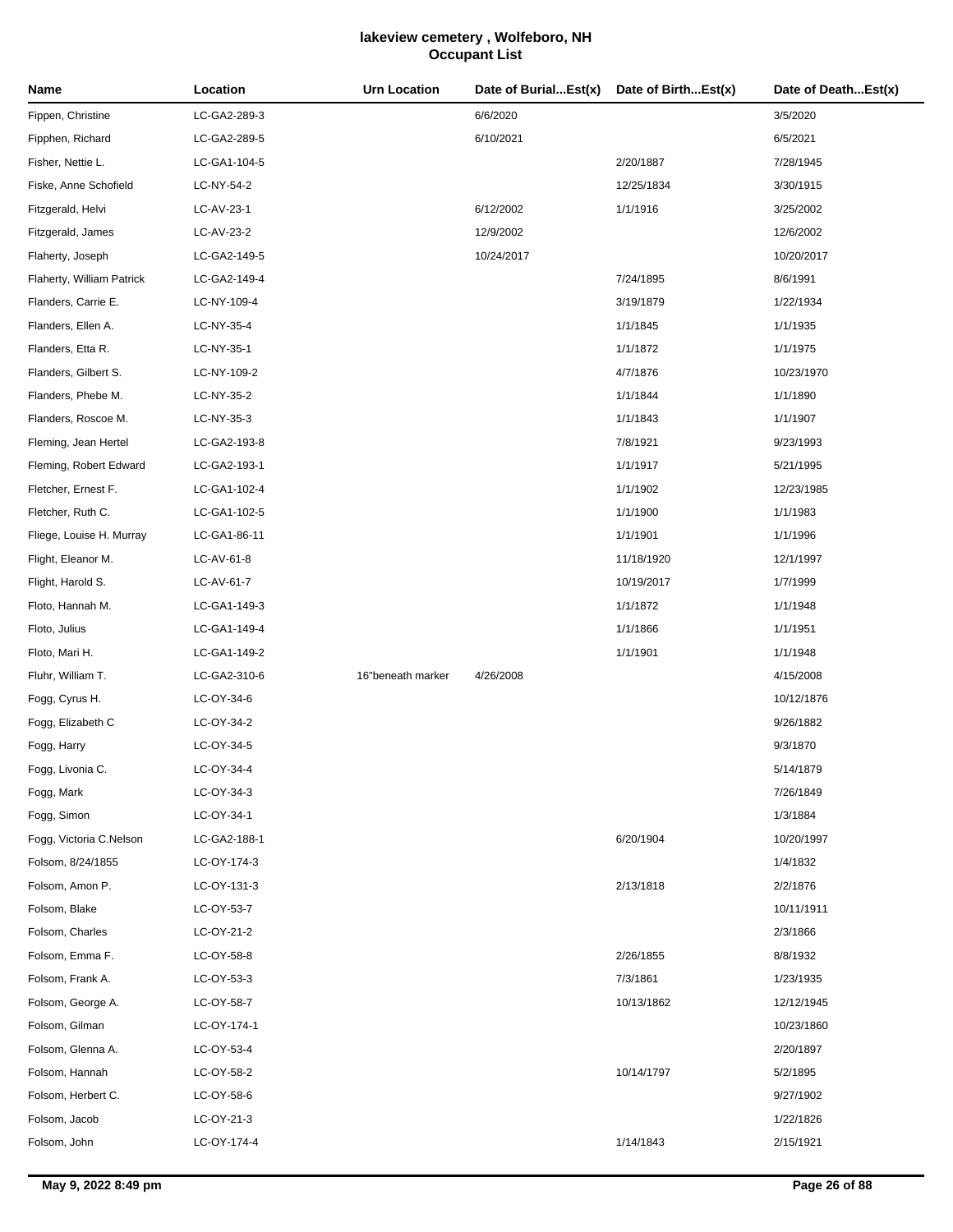| Name                    | Location      | <b>Urn Location</b> | Date of BurialEst(x) | Date of BirthEst(x) | Date of DeathEst(x) |
|-------------------------|---------------|---------------------|----------------------|---------------------|---------------------|
| Folsom, John            | LC-OY-58-1    |                     |                      | 4/30/1797           | 4/6/1863            |
| Folsom, John Gilman     | LC-OY-53-1    |                     |                      | 5/18/1836           | 7/22/1910           |
| Folsom, Lucinda P.      | LC-OY-53-8    |                     |                      |                     | 2/6/1850            |
| Folsom, Lydia M.        | LC-OY-58-3    |                     |                      |                     | 8/6/1838            |
| Folsom, Martha          | LC-OY-53-2    |                     |                      | 3/10/1831           | 5/3/1911            |
| Folsom, Mary C.         | LC-OY-174-2   |                     |                      |                     | 3/27/1854           |
| Folsom, Nielsine        | LC-OY-174-5   |                     |                      | 10/27/1825          | 6/3/1901            |
| Folsom, Ruth D.         | LC-OY-53-9    |                     |                      |                     | 4/12/1906           |
| Ford, Anne T.           | LC-GA2-230-2  |                     |                      | 1/5/1901            | 11/24/1968          |
| Ford, Molly P.          | LC-NY-91-7    |                     |                      | 8/17/1917           | 3/22/1971           |
| Foss, Annie M.          | LC-GA1-66-7   |                     |                      | 10/10/1868          | 1/1/1934            |
| Foss, Bell M.           | LC-NY-107-9   |                     |                      | 7/3/1857            | 11/18/1931          |
| Foss, Charles E.        | LC-GA2-210-8  |                     |                      | 1/1/1890            | 8/14/1969           |
| Foss, Edith M.          | LC-NY-79-9    |                     |                      | 2/10/1880           | 5/19/1964           |
| Foss, Fanny W.          | LC-NY-79-4    |                     |                      | 9/23/1826           | 9/30/1899           |
| Foss, Florence B.       | LC-GA2-210-7  |                     |                      | 1/1/1896            | 1/1/1969            |
| Foss, Fred S.           | LC-NY-79-7    |                     |                      | 2/13/1860           | 2/13/1938           |
| Foss, Guy L.            | LC-GA1-105-2  |                     |                      | 1/1/1916            | 1/1/1975            |
| Foss, Helen             | LC-GA2-210-2  |                     |                      | 1/1/1920            | 11/2/1994           |
| Foster, Annie L.        | LC-GA1-69-8   |                     |                      | 1/1/1862            | 1/1/1943            |
| Foster, Charles H.      | LC-GA1-69-7   |                     |                      | 1/1/1860            | 1/1/1934            |
| Foster, Florence E.     | LC-GA1-69-11  |                     |                      | 1/1/1905            | 1/1/1977            |
| Foster, Harriet & Lewis | LC-GA2-232-3  |                     |                      | 1/1/1913            | 1/1/1967            |
| Foster, Phyllis         | LC-GA1-82-11  |                     |                      | 1/1/1910            | 1/1/1986            |
| Foster, Roy W.          | LC-GA1-69-12  |                     |                      | 1/1/1896            | 1/1/1979            |
| Foster, Susan Marie     | LC-GA2-232-4  |                     |                      | 1/1/1965            | 10/8/1971           |
| Fournier, Harold L.     | LC-GA1-132-12 |                     |                      | 6/25/1912           | 10/4/1980           |
| Fournier, Hector J.     | LC-GA1-173-6  |                     |                      | 1/10/1884           | 4/18/1959           |
| Fournier, Lillian       | LC-GA1-132-7  |                     |                      | 5/22/1880           | 7/20/1972           |
| Fournier, Louise Chick  | LC-GA1-132-11 |                     |                      | 2/20/1913           |                     |
| Fournier, Ralph A.      | LC-GA1-132-10 |                     |                      | 9/18/1909           | 5/21/1973           |
| Foust, Dorothy B.       | LC-AV-17-3    |                     | 5/31/2014            |                     | 5/21/2014           |
| Foust, James Tirbble    | LC-AV-17-3    |                     | 9/30/2010            |                     | 9/25/2010           |
| Fox, Abbie F. Woodman   | LC-OY-90-2    |                     |                      | 7/15/1852           | 6/15/1915           |
| Fox, Alice A.           | LC-NY-3-8     |                     |                      | 4/4/1896            | 8/26/1896           |
| Fox, Alice Everett      | LC-OY-90-4    |                     |                      | 7/4/1876            | 7/29/1959           |
| Fox, Annie I.           | LC-NY-3-3     |                     |                      | 3/27/1867           | 3/31/1869           |
| Fox, Asa D.             | LC-OY-87-7    |                     |                      |                     | 5/23/1893           |
| Fox, Bertha L. (Horne   | LC-NY-3-7     |                     |                      | 9/4/1870            | 9/27/1947           |
| Fox, Charles B.         | LC-OY-88-10   |                     |                      | 1/1/1875            | 1/1/1919            |
| Fox, Drucilla Hersey    | LC-OY-87-2    |                     |                      |                     | 11/29/1893          |
| Fox, Elizabeth A.       | LC-OY-88-5    |                     |                      | 1/1/1844            | 1/1/1922            |
| Fox, Elizabeth A.       | LC-OY-88-4    |                     |                      |                     | 3/28/1872           |
| Fox, Elizabeth K.       | LC-OY-88-11   |                     |                      | 11/9/1882           | 12/10/1948          |
| Fox, Forrest G.         | LC-OY-87-3    |                     |                      |                     | 10/1/1866           |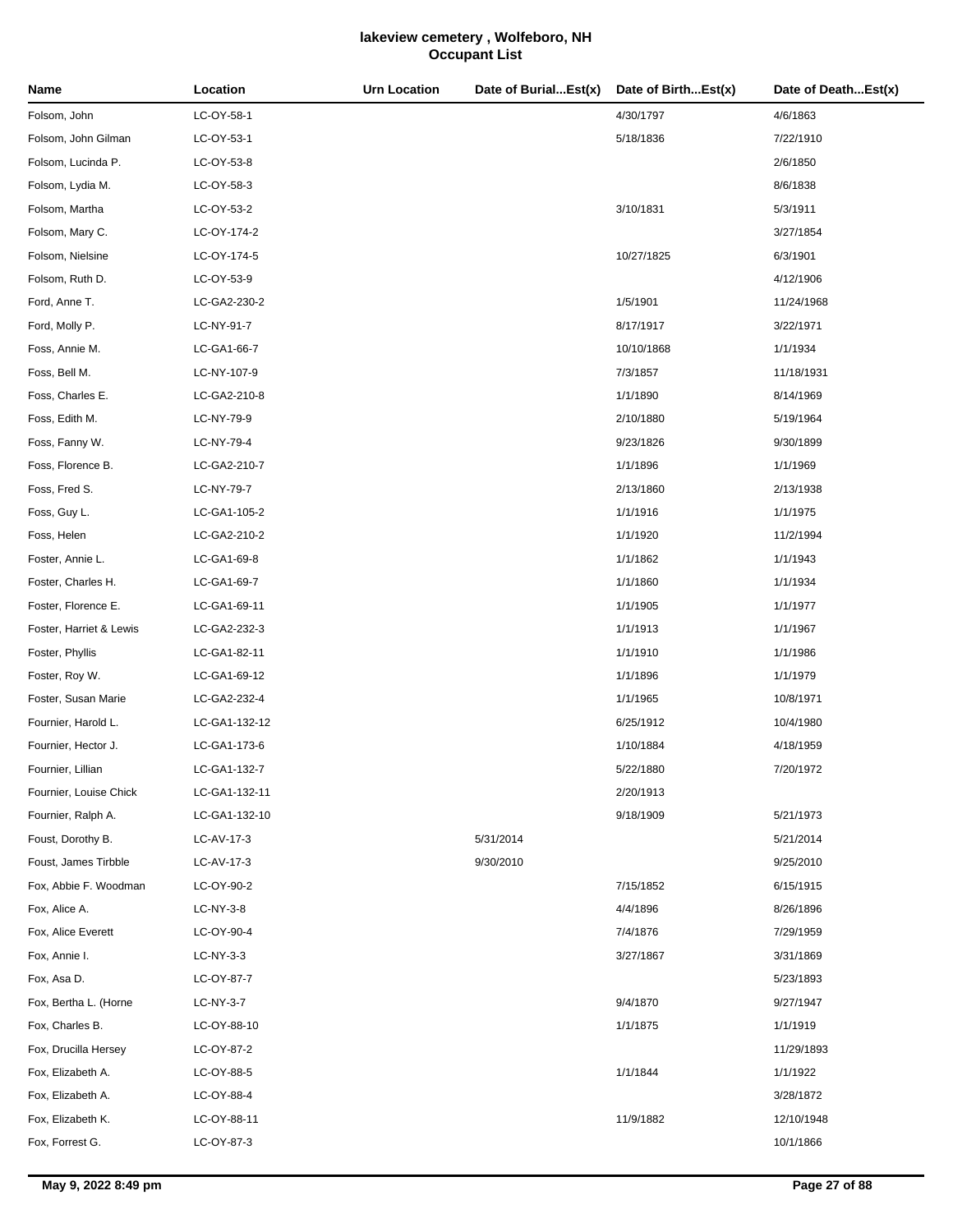| Name                      | Location     | <b>Urn Location</b> | Date of BurialEst(x) | Date of BirthEst(x) | Date of DeathEst(x) |
|---------------------------|--------------|---------------------|----------------------|---------------------|---------------------|
| Fox, George               | LC-OY-87-1   |                     |                      |                     | 4/22/1882           |
| Fox, George N.            | LC-OY-90-3   |                     |                      | 4/19/1878           | 3/21/1881           |
| Fox, Grace A.             | LC-NY-3-2    |                     |                      | 11/24/1870          | 4/16/1871           |
| Fox, infant               | LC-OY-88-8   |                     |                      | 8/1/1872            | 8/21/1872           |
| Fox, Infant               | LC-OY-87-9   |                     |                      | 11/19/1863          | 11/19/1863          |
| Fox, John                 | LC-OY-88-3   |                     |                      |                     | 8/7/1888            |
| Fox, John E.              | LC-OY-90-1   |                     |                      | 5/30/1845           | 10/3/1923           |
| Fox, John Lawrence        | LC-GA2-324-7 |                     |                      | 1/1/1935            | 7/10/1982           |
| Fox, John W.              | LC-OY-88-9   |                     |                      | 1/1/1873            | 1/1/1907            |
| Fox, Joseph E.            | LC-NY-117-5  |                     |                      | 1/1/1845            | 1/1/1914            |
| Fox, Julia A. Hayes       | LC-OY-88-7   |                     |                      | 1/28/1830           | 2/19/1861           |
| Fox, Lettice S.           | LC-OY-87-8   |                     |                      |                     | 1/24/1878           |
| Fox, Levi D.              | LC-OY-87-11  |                     |                      |                     | 1/24/1902           |
| Fox, Lillian J. E.        | LC-OY-90-6   |                     |                      | 7/13/1893           | 3/30/1963           |
| Fox, Meda (Brown)         | LC-NY-117-4  |                     |                      | 1/1/1853            | 1/1/1916            |
| Fox, Nancy J.             | LC-OY-36-3   |                     |                      | 1/1/1834            | 1/1/1898            |
| Fox, Oren E.              | LC-OY-87-10  |                     |                      |                     | 9/10/1888           |
| Fox, Patience             | LC-OY-88-13  |                     |                      | 1/1/1779            | 1/1/1856            |
| Fox, Ruth                 | LC-OY-87-6   |                     |                      |                     | 1/20/1884           |
| Fox, Samuel               | LC-OY-88-12  |                     |                      | 1/1/1775            | 1/1/1851            |
| Fox, Samuel D.            | LC-NY-3-5    |                     |                      | 4/3/1832            | 11/15/2009          |
| Fox, Sarah M.             | LC-OY-90-5   |                     |                      | 2/10/1880           | 10/21/1969          |
| Fox, William C.           | LC-OY-88-6   |                     |                      | 12/29/1827          | 5/21/1897           |
| Fox, Willie D.            | LC-NY-3-1    |                     |                      | 1/31/1876           | 8/23/1876           |
| Foxhall, Harry M.         | LC-GA2-250-5 |                     |                      | 1/1/1909            | 10/12/1976          |
| Foxhall, Lillian M.       | LC-GA2-250-6 |                     |                      | 1/1/1904            | 8/16/1989           |
| Francipane, Helen         | LC-AV-40-6   |                     | 7/9/2003             | 1/1/1938            | 7/5/2003            |
| Fraser, Edward G.         | LC-GA1-164-1 |                     |                      | 2/2/1921            | 9/24/1963           |
| Freda, Joanne             | LC-GA2-266-8 |                     |                      |                     | 5/20/2001           |
| Fredericks, Joseph        | LC-GA1-181-6 |                     |                      | 1/1/1890            | 1/1/1967            |
| Freeman, Katherine Hoppin | LC-GA2-319-5 |                     |                      | 12/31/1910          | 6/6/1978            |
| Freeman, Katherine Hoppin | LC-GA2-297-8 |                     |                      | 12/31/1910          | 2/12/1978           |
| French, Elwin S.          | LC-OY-122-3  |                     |                      | 1/1/1847            | 1/1/1824            |
| French, Mildred L.        | LC-GA1-18-5  |                     |                      | 9/3/1896            | 1/4/1972            |
| French, Polly Johnson     | LC-OY-122-4  |                     |                      | 1/1/1853            | 1/1/1912            |
| Friend, Elizabeth         | LC-GA1-123-8 |                     |                      | 3/8/1964            |                     |
| Friend, Elizabeth Turner  | LC-GA1-123-9 |                     |                      | 4/15/1912           | 5/9/1997            |
| Friend, Robert Alonzo     | LC-GA1-123-7 |                     |                      | 2/20/1906           | 3/8/1964            |
| Frisbee, Ernest Everett   | LC-NY-109-5  |                     |                      | 7/24/1880           | 6/10/1904           |
| Frisbee, Ethel J.         | LC-GA1-41-10 |                     |                      | 1/1/1888            | 1/1/1976            |
| Frisbee, Lewis N.         | LC-GA1-41-6  |                     |                      | 1/1/1856            | 1/1/1942            |
| Fritchie, Walter G.       | LC-GA2-236-6 |                     |                      | 1/1/1904            | 9/4/1986            |
| Frohock, Arthur T.        | LC-OY-106-3  |                     |                      | 12/11/1874          | 9/6/1903            |
| Frohock, Betsey A. Rollin | LC-OY-106-2  |                     |                      | 11/2/1847           | 11/12/1911          |
| Frohock, Henry D.         | LC-OY-106-1  |                     |                      | 9/5/1847            | 3/10/1889           |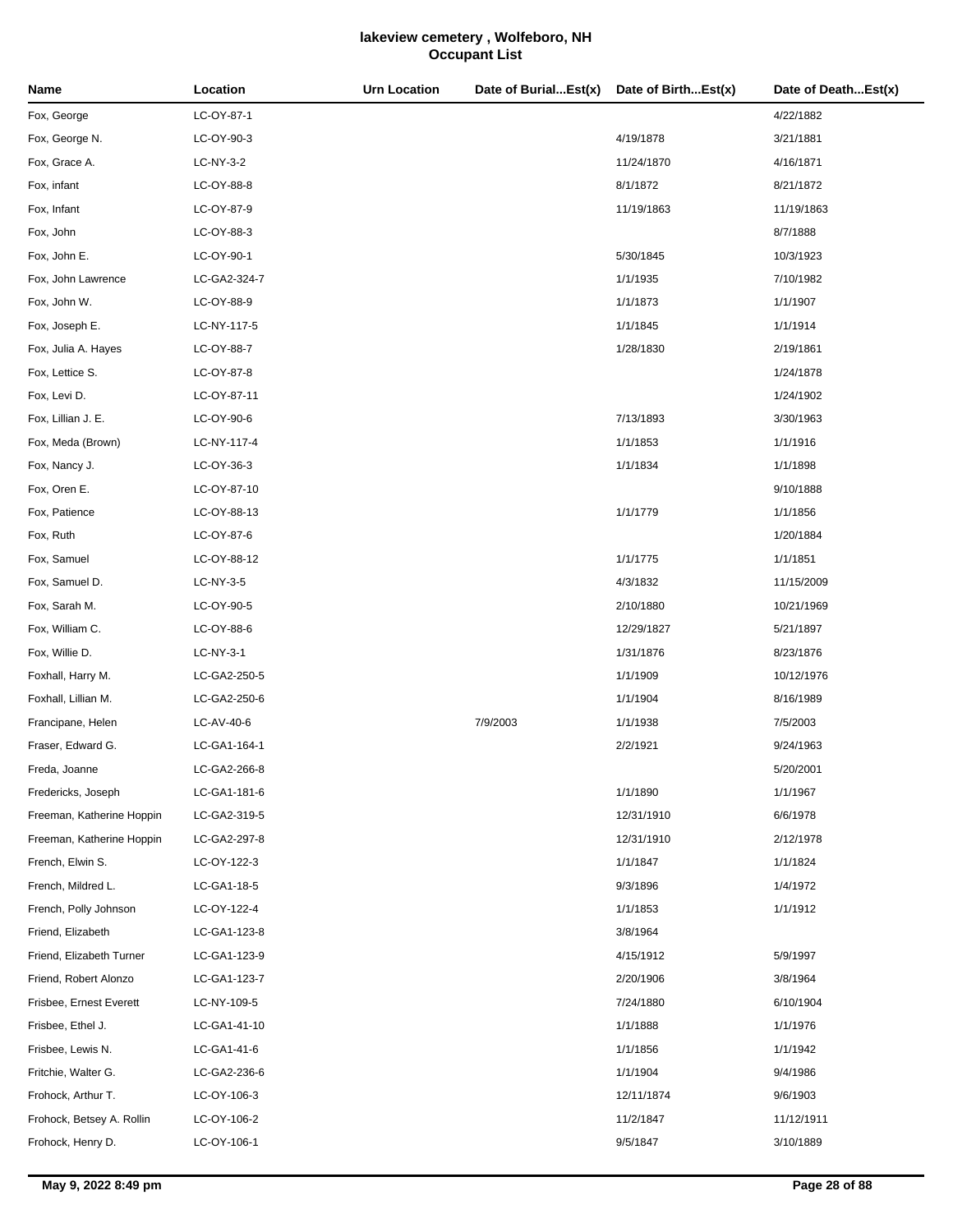| Name                     | Location      | <b>Urn Location</b> | Date of BurialEst(x) | Date of BirthEst(x) | Date of DeathEst(x) |
|--------------------------|---------------|---------------------|----------------------|---------------------|---------------------|
| Frohock, Lulu            | LC-OY-106-4   |                     |                      | 1/9/1879            | 9/17/1879           |
| Frost, Annie E.          | LC-OY-189-4   |                     |                      |                     | 2/19/1931           |
| Frost, Athine            | LC-OY-189-8   |                     |                      |                     | 7/16/1879           |
| Frost, Curtis J.         | LC-OY-189-13  |                     |                      | 4/19/1864           | 11/6/1896           |
| Frost, Dudley C.         | LC-OY-189-7   |                     |                      |                     | 9/9/1884            |
| Frost, Dudley C.         | LC-OY-189-5   |                     |                      |                     | 11/24/1888          |
| Frost, Herbert W.        | LC-OY-189-3   |                     |                      |                     | 1/2/1931            |
| Frost, John C.           | LC-OY-189-9   |                     |                      | 8/23/1823           | 7/16/1896           |
| Frost, Lucinda A.        | LC-OY-189-10  |                     |                      | 10/20/1825          | 9/8/1909            |
| Frost, Lydia E.          | LC-OY-189-11  |                     |                      |                     | 6/2/1852            |
| Frost, Mary E.           | LC-OY-189-14  |                     |                      | 8/7/1860            | 12/7/1908           |
| Frost, Miriam Adelaide   | LC-OY-189-6   |                     |                      | 8/29/1890           | 6/4/1965            |
| Frost, Winifred D.       | LC-OY-189-15  |                     |                      |                     | 12/8/1888           |
| Fry, Margaretta C.       | LC-GA2-184A-4 |                     |                      | 10/16/1902          | 8/20/1970           |
| Fry, Thomas E.           | LC-GA2-184A-3 |                     |                      | 1/22/1900           | 8/1/1956            |
| Fuller, Charles R.       | LC-GA1-164-5  | Head of #5          | 9/28/2016            |                     | 6/29/2016           |
| Fuller, Frederick H.     | LC-GA1-164-4  |                     |                      | 1/20/1882           | 10/10/1962          |
| Fuller, Frederick Henry  | LC-GA1-164-5  |                     |                      | 3/8/1908            |                     |
| Fuller, infant           | LC-AV-14-4    |                     |                      | 1/3/1969            | 1/3/1969            |
| Fuller, Malcolm Jr.      | LC-GA1-30-2   |                     | 5/23/2015            |                     | 3/9/2015            |
| Fuller, Malcolm Reid III | LC-GA1-30-1   | under marker        | 5/20/2017            |                     | 2/18/2017           |
| Fuller, Marjorie Napes   | LC-GA1-164-6  |                     |                      | 3/8/1907            | 8/30/1990           |
| Fuller, Willard          | LC-AV-14-3    |                     |                      | 1/1/1939            | 8/27/2003           |
| Fullerton, Abbie M.      | LC-GA1-6-8    |                     |                      | 1/1/1864            | 1/1/1946            |
| Fullerton, Abigail       | LC-OY-23-2    |                     |                      |                     | 7/23/1857           |
| Fullerton, Andrew J.     | LC-NY-24-8    |                     |                      | 1/1/1818            | 1/1/1856            |
| Fullerton, Anna          | LC-OY-48-3    |                     |                      |                     | 2/10/1835           |
| Fullerton, Charles E.    | LC-NY-24-5    |                     |                      | 1/1/1824            | 1/1/1850            |
| Fullerton, Chester       | LC-OY-201-4   |                     |                      |                     |                     |
| Fullerton, David         | LC-OY-45-1    |                     |                      |                     | 3/23/1830           |
| Fullerton, David W.      | LC-OY-201-5   |                     |                      |                     | 12/27/1891          |
| Fullerton, Eliza M.      | LC-NY-24-10   |                     |                      | 1/1/1852            | 1/1/1854            |
| Fullerton, Emeline       | LC-OY-201-2   |                     |                      |                     | 2/2/1898            |
| Fullerton, Eunice M.     | LC-OY-48-8    |                     |                      | 1/1/1837            | 1/1/1920            |
| Fullerton, James         | LC-OY-46-1    |                     |                      |                     | 1/30/1833           |
| Fullerton, James         | LC-NY-24-2    |                     |                      | 1/1/1891            | 1/1/1969            |
| Fullerton, Jane          | LC-OY-48-1    |                     |                      | 3/30/1790           | 7/18/1863           |
| Fullerton, John          | LC-OY-48-4    |                     |                      |                     | 2/26/1803           |
| Fullerton, John          | LC-OY-48-2    |                     |                      |                     | 9/9/1840            |
| Fullerton, Laura B.      | LC-OY-201-1   |                     |                      |                     | 11/23/1873          |
| Fullerton, Lewis H.      | LC-OY-71-1    |                     |                      |                     | 3/27/1869           |
| Fullerton, Lydia         | LC-OY-48-6    |                     |                      |                     | 7/7/1837            |
| Fullerton, Lydia M.      | LC-NY-24-11   |                     |                      | 1/1/1831            | 1/1/1889            |
| Fullerton, Mabel         | LC-NY-24-12   |                     |                      | 1/1/1874            | 1/1/1956            |
| Fullerton, Mary Abby     | LC-OY-44-1    |                     |                      |                     | 1/28/1847           |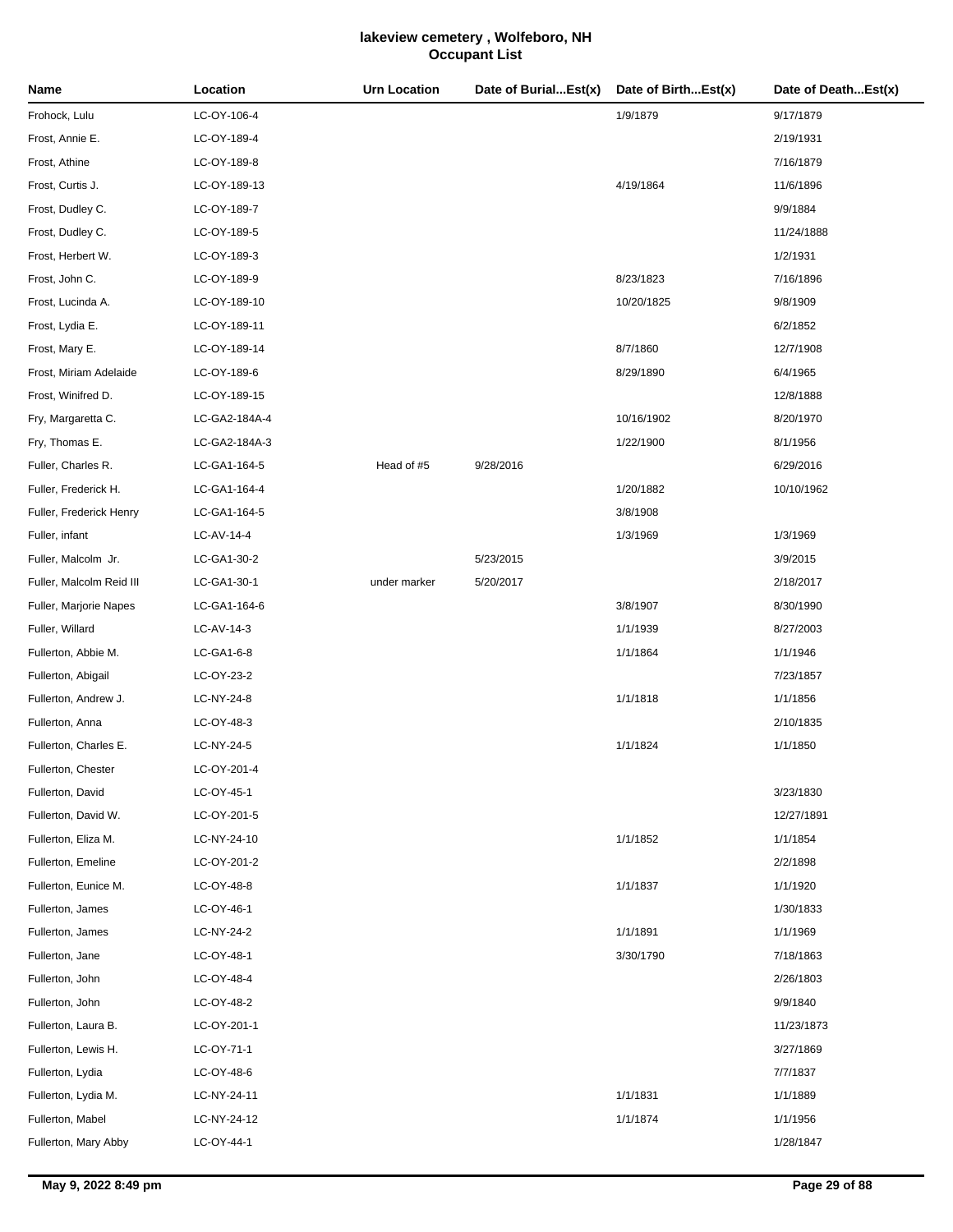| Name                     | Location     | <b>Urn Location</b> | Date of BurialEst(x) | Date of BirthEst(x) | Date of DeathEst(x) |
|--------------------------|--------------|---------------------|----------------------|---------------------|---------------------|
| Fullerton, Mary C.       | LC-NY-24-9   |                     |                      | 1/1/1818            | 1/1/1902            |
| Fullerton, Sophia        | LC-NY-24-3   |                     |                      | 1/1/1894            | 1/1/1949            |
| Fullerton, Susan F.      | LC-NY-24-1   |                     |                      | 1/1/1835            | 1/1/1922            |
| Fullerton, William       | LC-OY-48-7   |                     |                      | 1/1/1827            | 1/1/1905            |
| Fullerton, William       | LC-OY-23-1   |                     |                      |                     | 4/10/1857           |
| Fullerton, William H.    | LC-OY-201-3  |                     |                      |                     | 8/28/1865           |
| Fullerton, William L.    | LC-NY-24-6   |                     |                      | 1/1/1869            | 1/1/1934            |
| Fulton, A. Oram Jr.      | LC-GA2-272-6 |                     |                      |                     | 5/22/1987           |
| Fulton, Sarah F.         | LC-GA2-272-5 |                     |                      | 1/1/1918            | 4/23/1975           |
| Furber, Abbie W.         | LC-OY-65-9   |                     |                      |                     | 1/24/1886           |
| Furber, Abigail          | LC-OY-138-2  |                     |                      |                     | 9/12/1871           |
| Furber, Adele F.         | LC-NY-7-6    |                     |                      | 9/16/1867           | 8/11/1938           |
| Furber, Alice M.         | LC-NY-119-6  |                     |                      | 1/1/1888            | 1/1/1903            |
| Furber, Angeline H.      | LC-OY-140-8  |                     |                      |                     | 4/26/1903           |
| Furber, Angie A.         | LC-OY-163-8  |                     |                      | 11/24/1888          | 6/1/1973            |
| Furber, Annie E.         | LC-NY-119-3  |                     |                      | 1/1/1852            | 1/1/1937            |
| Furber, Carrie P.        | LC-OY-123-3  |                     |                      |                     | 1/1/1864            |
| Furber, Charles E.       | LC-OY-123-4  |                     |                      |                     | 4/12/1853           |
| Furber, Charlotte R.     | LC-NY-7-9    |                     |                      | 5/22/1879           | 12/19/1969          |
| Furber, Eliza R.         | LC-NY-119-4  |                     |                      | 1/1/1856            | 1/1/1941            |
| Furber, Ellen            | LC-NY-46-3   |                     |                      | 1/1/1846            | 1/1/1921            |
| Furber, George W.        | LC-OY-140-7  |                     |                      |                     | 9/23/1874           |
| Furber, H. Wallis        | LC-NY-7-5    |                     |                      | 3/11/1838           | 3/6/1898            |
| Furber, Hannah           | LC-OY-65-6   |                     |                      |                     | 9/4/1876            |
| Furber, Henry B.         | LC-NY-7-8    |                     |                      | 1/25/1874           | 8/13/1911           |
| Furber, inf/dau          | LC-NY-7-10   |                     |                      | 7/14/1910           | 7/14/1910           |
| Furber, Jethro R.        | LC-OY-137-1  |                     |                      |                     | 8/2/1887            |
| Furber, John             | LC-OY-138-3  |                     |                      | 10/13/1820          | 9/11/1923           |
| Furber, John             | LC-OY-65-5   |                     |                      |                     | 7/13/1835           |
| Furber, Lillian A.       | LC-NY-7-3    |                     |                      | 4/11/1886           | 6/10/1886           |
| Furber, Martin W.        | LC-OY-137-3  |                     |                      |                     | 6/7/1874            |
| Furber, Mary A.          | LC-OY-140-4  |                     |                      |                     |                     |
| Furber, Mary J.          | LC-OY-123-2  |                     |                      |                     | 10/13/1883          |
| Furber, Mildred          | LC-NY-7-2    |                     |                      | 3/16/1872           | 6/21/1886           |
| Furber, Miriam           | LC-NY-119-7  |                     |                      | 1/1/1896            | 1/1/1976            |
| Furber, Nellie M.        | LC-OY-65-4   |                     |                      | 1/1/1857            | 1/1/1936            |
| Furber, Nettie P.        | LC-NY-119-2  |                     |                      | 1/1/1860            | 1/1/1893            |
| Furber, Priscilla Worste | LC-OY-65-2   |                     |                      |                     | 10/2/1873           |
| Furber, Rosa             | LC-OY-137-4  |                     |                      | 11/11/1844          | 8/16/1924           |
| Furber, Sally            | LC-OY-123-5  |                     |                      |                     | 12/13/1841          |
| Furber, Samuel N.        | LC-OY-65-1   |                     |                      |                     | 2/28/1914           |
| Furber, Samuel N. Jr.    | LC-OY-65-3   |                     |                      | 1/1/1858            | 1/1/1936            |
| Furber, Susan Ellison    | LC-OY-137-2  |                     |                      |                     | 3/13/1905           |
| Furber, Susanna B.       | LC-NY-7-4    |                     |                      | 9/1/1841            | 4/3/1919            |
| Furber, William          | LC-OY-138-1  |                     |                      |                     | 9/19/1852           |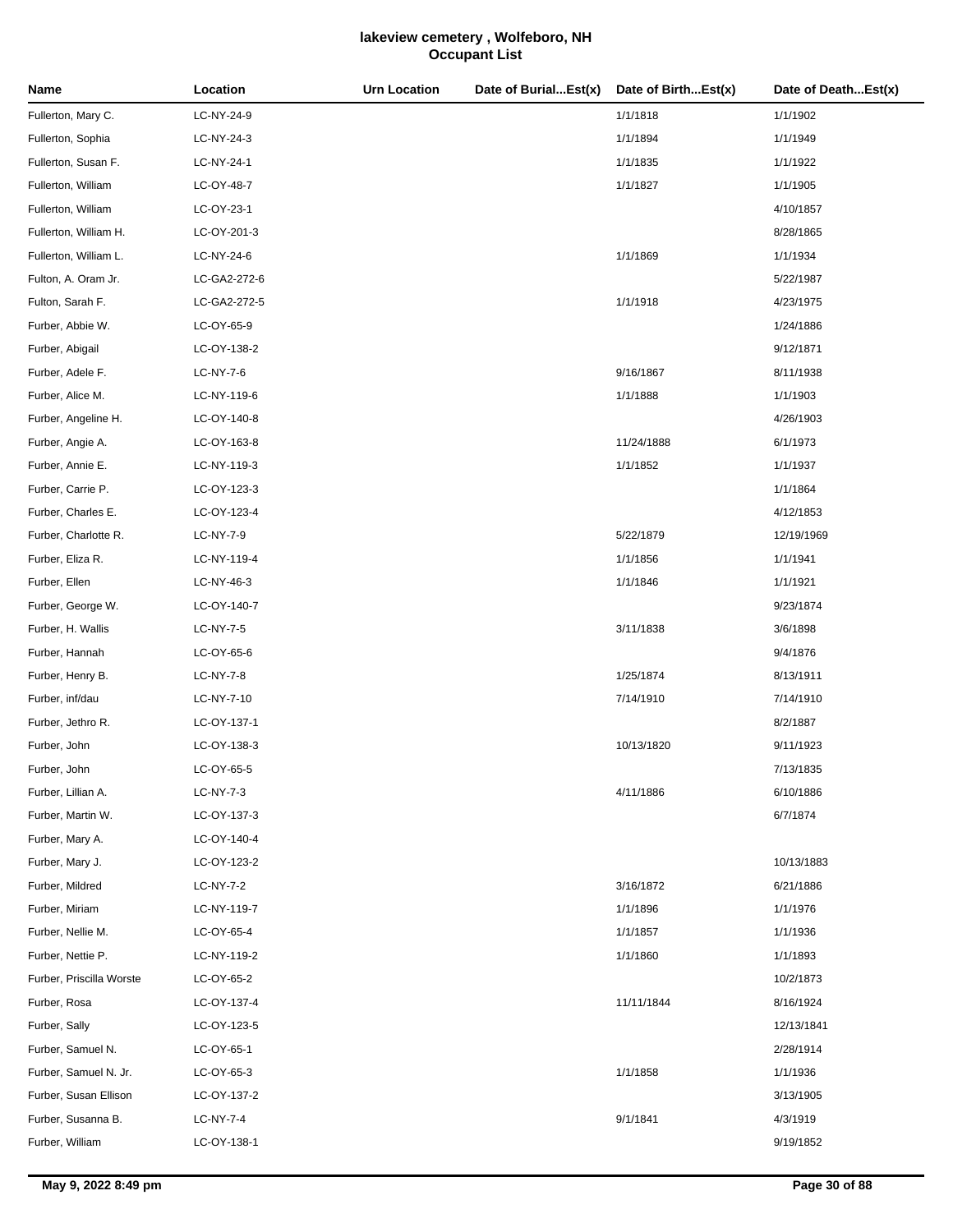| Name                     | Location     | <b>Urn Location</b> | Date of BurialEst(x) | Date of BirthEst(x) | Date of DeathEst(x) |
|--------------------------|--------------|---------------------|----------------------|---------------------|---------------------|
| Furber, William B.       | LC-OY-123-1  |                     |                      |                     | 5/3/1867            |
| Furbush, Jane E.         | LC-OY-36-2   |                     |                      | 10/7/1817           | 1/1/1860            |
| Fusi, Adelina            | LC-OY-168-2  |                     |                      | 1/1/1905            | 1/1/1918            |
| Fusi, Antonio            | LC-GA1-63-6  |                     |                      | 7/30/1875           | 8/31/1930           |
| Fusi, Bruna              | LC-GA1-63-4  |                     |                      | 6/12/1915           | 1/30/1980           |
| Gaffan, Bertha           | LC-GA2-317-1 |                     |                      | 2/13/1914           | 11/6/1991           |
| Gale, David              | LC-OY-101-4  |                     |                      |                     | 5/22/1843           |
| Gale, Elizabeth Gale     | LC-NY-63-2   |                     |                      | 1/1/1870            | 1/1/1931            |
| Gale, Jonathan           | LC-OY-101-1  |                     |                      |                     | 3/26/1861           |
| Gale, Mahala J.          | LC-OY-101-3  |                     |                      |                     | 2/24/1855           |
| Gale, Nancy              | LC-OY-101-2  |                     |                      |                     | 7/11/1862           |
| Galvin, Bernice M.       | LC-GA2-228-5 |                     |                      | 1/1/1907            | 11/21/1973          |
| Galvin, Joseph L.        | LC-GA1-58-2  |                     |                      | 5/13/1873           | 2/16/1969           |
| Galvin, Mamie F.         | LC-GA1-58-1  |                     |                      | 5/4/1883            | 5/3/1974            |
| Gardiner, Gertrude C.    | LC-GA2-240-2 |                     |                      | 1/1/1903            | 1/1/1982            |
| Gardner, Nancy M.        | LC-GA2-298-5 |                     |                      | 1/1/1932            | 1/1/1991            |
| Gardner, Robert Daniel   | LC-GA2-298-6 | in frt of marker    | 6/14/2014            | 4/25/1929           | 10/6/2013           |
| Garland, Allie B.        | LC-GA1-24-6  |                     |                      | 1/1/1873            | 1/1/1987            |
| Garland, Augusta E.      | LC-GA1-24-5  |                     |                      | 1/1/1853            | 1/1/1922            |
| Garland, Joseph P.       | LC-OY-100-4  |                     |                      |                     | 3/15/1860           |
| Garland, Joseph Paul     | LC-OY-100-5  |                     |                      |                     |                     |
| Garland, Josiah          | LC-OY-100-1  |                     |                      |                     | 4/12/1885           |
| Garland, Myrtle B.       | LC-GA1-24-3  |                     |                      | 1/1/1881            | 1/1/1969            |
| Garland, Nellie M.       | LC-OY-100-3  |                     |                      |                     | 7/10/1867           |
| Garland, Rowena          | LC-OY-100-2  |                     |                      |                     | 10/3/1863           |
| Garner, Grace Pratt      | LC-GA2-234-2 |                     |                      | 1/1/1912            | 4/29/1967           |
| Garner, Samuel Bronson   | LC-GA2-234-1 |                     |                      | 1/1/1914            | 1/9/1997            |
| Gaskill, Helen L.        | LC-GA1-108-9 |                     |                      | 4/16/1911           | 4/15/1958           |
| Gaudette, Arthur         | LC-GA2-228-7 |                     |                      | 1/1/1942            | 4/25/1974           |
| Gee, Ethel Hurst         | LC-GA1-154-9 |                     |                      | 3/1/1886            | 12/23/1985          |
| Gerrish, James           | LC-OY-53-5   |                     |                      |                     | 4/24/1857           |
| Gerrish, Rhoda           | LC-OY-53-6   |                     |                      |                     | 4/16/1871           |
| Gerry, Ebenezer G.       | LC-OY-102-3  |                     |                      |                     | 1/18/1848           |
| Gerry, Hannah Jane       | LC-OY-102-4  |                     |                      |                     | 3/26/1855           |
| Getchell, Charles        | LC-NY-34-4   |                     |                      | 4/1/1845            | 6/7/1904            |
| Getchell, Everett S.     | LC-GA1-19-8  |                     |                      | 1/1/1887            | 1/1/1919            |
| Getchell, Mary A.        | LC-NY-34-2   |                     |                      | 8/3/1873            | 4/25/1927           |
| Getchell, Mary B.        | LC-GA1-19-7  |                     |                      | 1/1/1869            | 1/1/1964            |
| Getchell, Myra E.        | LC-GA1-19-5  |                     |                      | 1/1/1886            | 1/1/1934            |
| Getchell, Nina O.        | LC-GA1-19-11 |                     |                      | 1/1/1890            | 1/1/1980            |
| Getchell, Sarah E.       | LC-NY-34-5   |                     |                      | 6/23/1850           | 8/9/1924            |
| Gianni, Joanne E.        | LC-AV-532-4  | front of marker     | 8/4/2017             |                     |                     |
| Gilbert, Howard H.       | LC-GA2-205-2 |                     |                      | 1/1/1914            | 8/31/1990           |
| Gildersleeve, Richard D. | LC-AV-39-4   |                     |                      | 7/18/1913           | 10/31/1998          |
| Gile, Ernest W.          | LC-GA1-133-7 |                     |                      | 1/1/1898            | 1/1/1949            |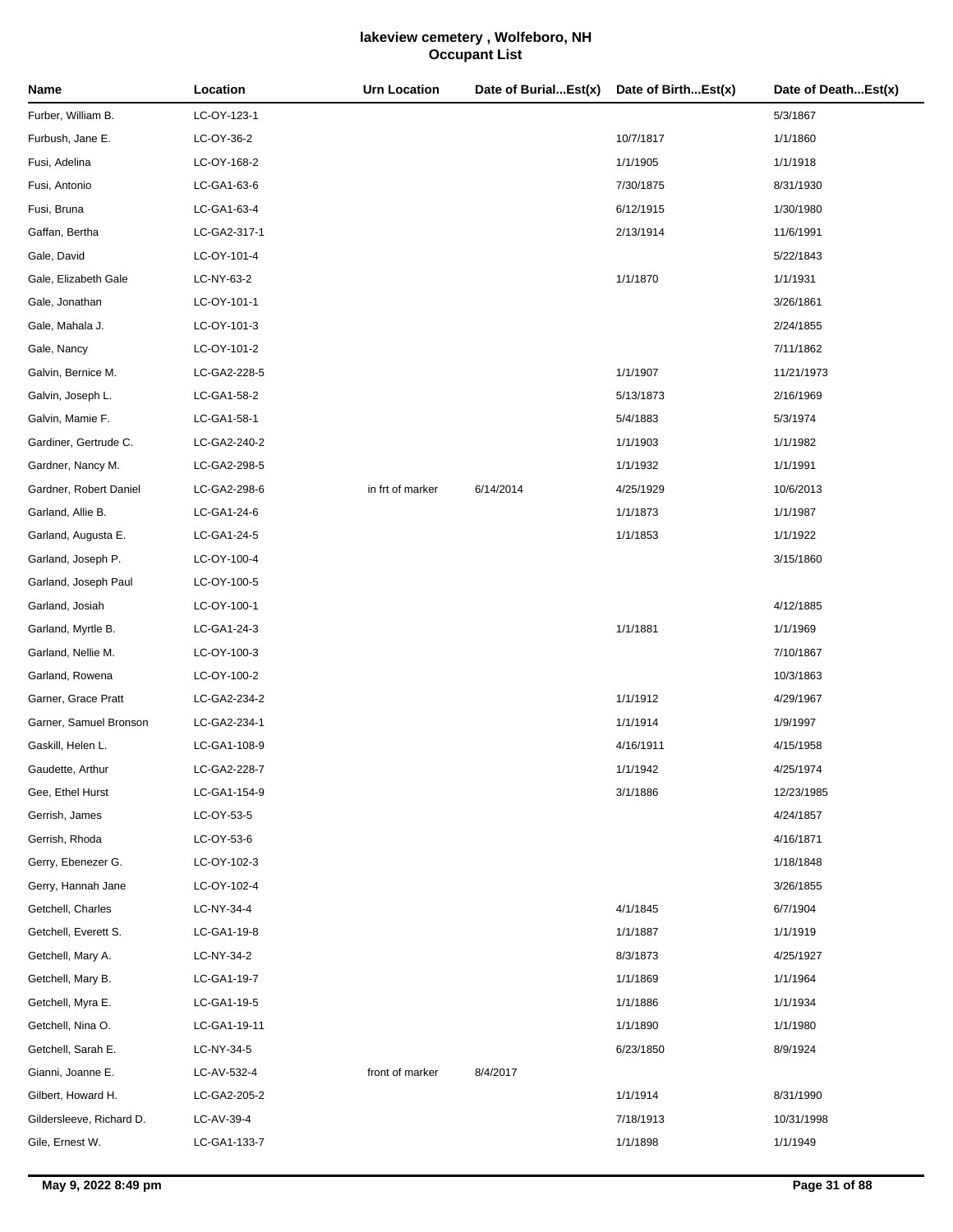| Name                    | Location     | <b>Urn Location</b>                | Date of BurialEst(x) | Date of BirthEst(x) | Date of DeathEst(x) |
|-------------------------|--------------|------------------------------------|----------------------|---------------------|---------------------|
| Gile, Isabel A.         | LC-GA1-133-8 |                                    |                      | 1/1/1912            | 1/1/1947            |
| Gilfert, Hope           | LC-AV-77-7   | pot of grave under Marke 7/20/2008 |                      |                     | 2/27/2008           |
| Gilfert, Robert         | LC-AV-77-7   |                                    | 5/6/2006             |                     | 5/1/2006            |
| Gilman, Alvin           | LC-NY-8-2    |                                    |                      | 1/1/1836            | 6/23/1990           |
| Gilman, C.W.            | LC-NY-30-2   |                                    |                      | 10/21/1838          | 9/12/1912           |
| Gilman, Caroline        | LC-NY-62-4   |                                    |                      | 1/1/1812            | 8/16/1859           |
| Gilman, Charles         | LC-NY-62-3   |                                    |                      | 1/1/1815            | 3/4/1865            |
| Gilman, Charles H.      | LC-NY-62-1   |                                    |                      | 11/6/1893           | 11/27/1893          |
| Gilman, Fannie C.       | LC-NY-62-7   |                                    |                      | 1/1/1872            | 8/3/1874            |
| Gilman, Fannie C.       | LC-NY-62-2   |                                    |                      | 1/1/1871            | 8/10/1873           |
| Gilman, Horatio         | LC-NY-62-5   |                                    |                      | 7/29/1848           | 1/25/1848           |
| Gilman, Julia A.        | LC-NY-30-1   |                                    |                      | 6/15/1838           | 2/14/1907           |
| Gilman, Laura E.        | LC-NY-62-6   |                                    |                      | 1/1/1846            | 3/3/1903            |
| Gilman, Robert G.       | LC-GA2-295-2 |                                    |                      | 4/27/1909           | 5/4/1997            |
| Gilpatrick, Alfreda     | LC-GA1-166-6 |                                    |                      | 1/1/1905            |                     |
| Gilpatrick, Almeda      | LC-GA1-166-5 |                                    |                      | 1/1/1874            | 1/1/1963            |
| Gilpatrick, Lyman F.    | LC-GA1-166-4 |                                    |                      | 1/1/1882            | 1/1/1965            |
| Girardin, Mary          | LC-GA1-73-9  |                                    |                      | 1/1/1938            | 1/30/2000           |
| Glavin, Richard A.      | LC-GA2-336-1 |                                    |                      | 1/1/1966            | 5/24/1998           |
| Gldersleeve, Mary       | LC-AV-39-3   |                                    |                      | 1/1/1916            | 1/15/2001           |
| Glidden, Abbie V.       | LC-GA1-157-4 |                                    |                      | 1/1/1900            | 1/1/1985            |
| Glidden, D. Louise      | LC-GA1-57-5  |                                    |                      | 1/1/1907            | 1/1/1978            |
| Glidden, Dennis Carlyle | LC-GA2-236-1 | 12"beneathGrave marker 6/5/2011    |                      |                     | 1/24/2011           |
| Glidden, Donald E.      | LC-GA1-20-6  |                                    |                      | 9/15/1924           | 1/22/1992           |
| Glidden, Esther Beach   | LC-GA2-191-3 |                                    |                      | 1/1/1908            | 2/5/1967            |
| Glidden, Everett F.     | LC-OY-32-4   |                                    |                      | 1/1/1892            | 1/1/1918            |
| Glidden, Fred           | LC-NY-131-8  |                                    |                      | 1/1/1896            | 1/1/1955            |
| Glidden, Fred A.        | LC-GA2-191-4 |                                    |                      | 1/1/1911            | 4/30/1982           |
| Glidden, Fred A. Sr.    | LC-GA2-191-5 |                                    |                      | 7/26/1938           |                     |
| Glidden, Gordon H.      | LC-GA1-157-5 |                                    |                      | 1/1/1905            | 1/1/1947            |
| Glidden, Gordon S.      | LC-GA1-20-10 |                                    |                      | 1/1/1915            | 6/27/2001           |
| Glidden, Harlan L.      | LC-GA1-20-7  |                                    |                      | 1/1/1923            | 1/1/1975            |
| Glidden, Helen R.       | LC-GA1-147-4 |                                    |                      | 1/1/1907            | 1/1/1946            |
| Glidden, Irene          | LC-GA1-20-3  |                                    |                      |                     | 7/5/1997            |
| Glidden, Irma Smith     | LC-GA1-73-2  |                                    |                      | 9/8/1913            | 10/27/1936          |
| Glidden, Isabelle       | LC-GA1-25-2  | reen Alice Herber&Ann C 5/10/2008  |                      |                     | 3/18/2008           |
| Glidden, John N.        | LC-NY-131-6  |                                    |                      | 1/1/1868            | 3/24/1926           |
| Glidden, Malcolm        | LC-GA1-20-5  |                                    |                      | 10/26/1927          | 8/8/1996            |
| Glidden, Marie Alice    | LC-GA2-236-2 |                                    |                      |                     | 12/18/2003          |
| Glidden, Merle L.       | LC-GA1-57-12 |                                    |                      | 1/1/1909            | 1/1/1951            |
| Glidden, Nelson Roger   | LC-GA1-157-3 |                                    | 8/24/2016            |                     | 8/15/2016           |
| Glidden, Patricia A.    | LC-GA1-20-2  |                                    |                      | 1/1/1944            | 1/1/1946            |
| Glidden, Paul V.        | LC-GA2-351-6 |                                    | 10/31/1988           | 1/1/1918            | 10/28/1988          |
| Glidden, Priscilla J.   | LC-GA2-191-6 |                                    |                      | 6/19/1940           |                     |
| Glidden, Stanley C.     | LC-GA1-20-1  |                                    |                      | 1/1/1938            | 1/1/1938            |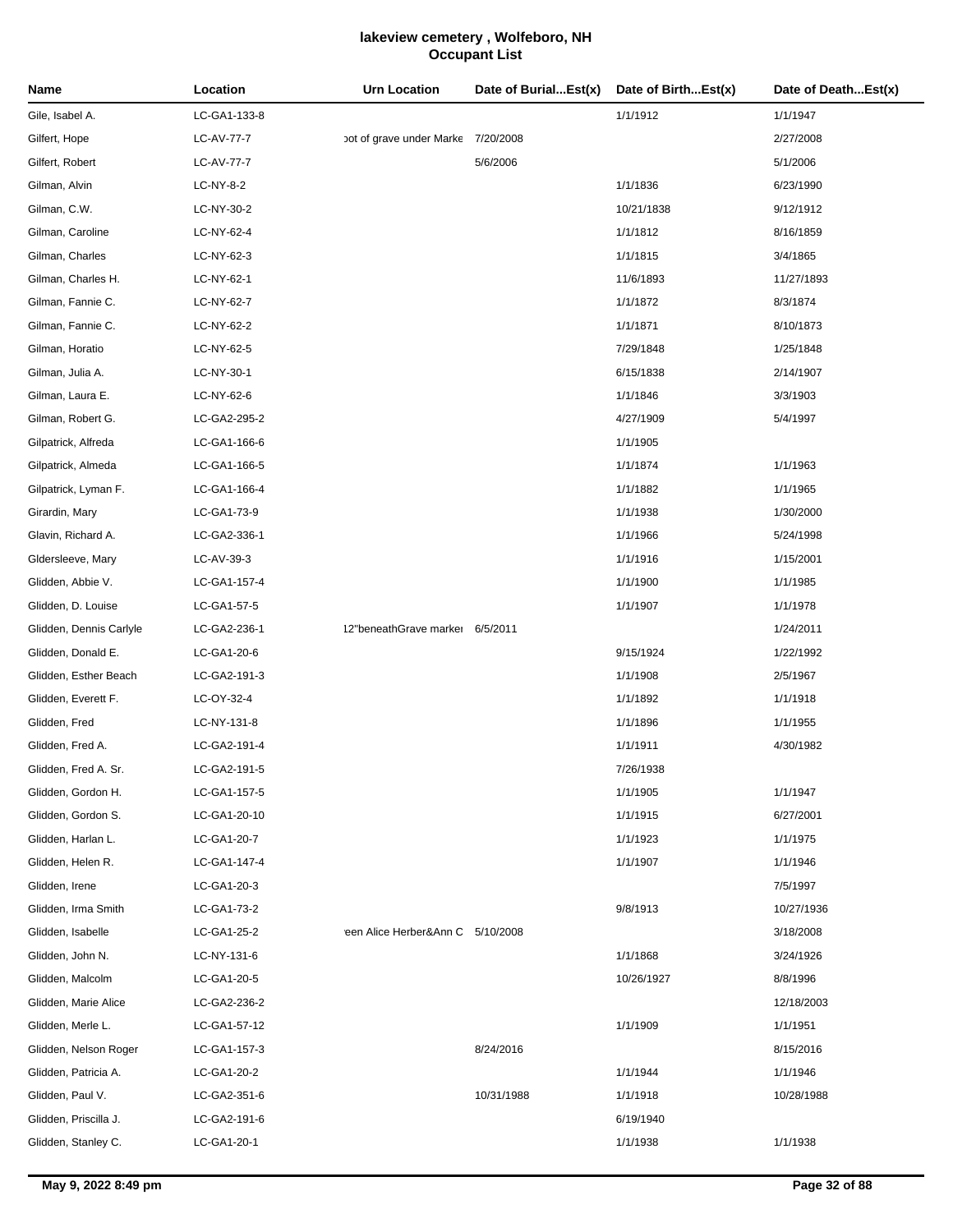| Name                      | Location      | Urn Location            | Date of BurialEst(x) | Date of BirthEst(x) | Date of DeathEst(x) |
|---------------------------|---------------|-------------------------|----------------------|---------------------|---------------------|
| Glidden, Stanley R.       | LC-GA1-20-12  |                         |                      | 1/1/1890            | 1/1/1934            |
| Glidden, Walter E.        | LC-NY-107-6   |                         |                      | 1/17/1883           | 4/15/1910           |
| Goldsmith, Addie A.       | LC-GA1-20-11  |                         |                      | 1/1/1889            | 1/1/1938            |
| Goldstein, Stephen D.     | LC-AV-26-6    | under foot marker       | 10/3/2020            |                     |                     |
| Goldthwait, Eleanor       | LC-GA1-146-7  | head of grave           | 4/24/2016            |                     | 3/4/2016            |
| Goldthwait, George Warren | LC-GA1-145-9  | in front of monument    | 11/7/2010            |                     | 10/25/2010          |
| Good, Timothy W. Jr.      | LC-GA2-230-5  |                         |                      | 1/1/1904            | 9/30/1992           |
| Goodhue, Elizabeth Crowle | LC-GA1-146-10 |                         |                      | 3/2/1912            | 3/31/1997           |
| Goodhue, Lewis P.         | LC-GA1-18-11  |                         |                      | 10/27/1864          | 6/20/1947           |
| Goodhue, Mary M.          | LC-GA1-67-10  |                         |                      | 1/1/1922            | 1/1/1994            |
| Goodhue, Nathainel        | LC-GA1-67-9   |                         |                      | 1/1/1877            | 1/1/1932            |
| Goodhue, Nathaniel W.     | LC-GA1-146-9  |                         |                      | 1/1/1908            | 1/1/1974            |
| Goodhue, Richard          | LC-GA1-67-7   |                         |                      | 1/1/1920            | 6/23/2001           |
| Goodhue, Sarah E.         | LC-NY-43-3    |                         |                      | 1/1/1845            | 1/1/1917            |
| Goodrich, Alice R.        | LC-GA1-21-3   |                         |                      | 1/1/1891            | 1/1/1971            |
| Goodrich, Brenda Swan     | LC-GA2-195-3  |                         |                      | 1/1/1899            | 1/1/1955            |
| Goodrich, Florence        | LC-GA2-195-2  |                         |                      | 1/1/1894            | 12/27/1978          |
| Goodrich, Ransom          | LC-GA2-195-1  |                         |                      | 1/1/1887            | 1/1/1963            |
| Goodrich, William E.      | LC-GA2-195-4  |                         |                      | 1/1/1890            | 1/1/1963            |
| Goodwin, Betsey           | LC-OY-113-2   |                         |                      |                     | 7/12/1877           |
| Goodwin, Elisha           | LC-OY-113-1   |                         |                      |                     | 8/7/1881            |
| Goodwin, Ernest C.        | LC-OY-2-17    | x                       | 9/18/1993            |                     | 9/15/1993           |
| Goodwin, Helen A.         | LC-NY-99-3    |                         |                      | 4/27/1875           | 3/25/1939           |
| Goodwin, Hiram A.         | LC-GA2-343-5  |                         |                      | 1/1/1932            | 6/17/1984           |
| Goodwin, J. Frank         | LC-OY-72-3    |                         |                      |                     | 9/14/1869           |
| Goodwin, J. Frank         | LC-NY-102-1   |                         |                      | 8/2/1873            | 4/25/1949           |
| Goodwin, J. Frank III     | LC-NY-102-4   |                         |                      | 3/21/1944           |                     |
| Goodwin, J. Frank Jr.     | LC-NY-102-6   |                         |                      | 12/30/1911          | 10/15/1990          |
| Goodwin, J.J.             | LC-NY-25-1    |                         |                      | 1/1/1846            | 1/1/1914            |
| Goodwin, J.M.             | LC-NY-25-2    |                         |                      | 1/1/1854            | 1/1/1939            |
| Goodwin, James W.         | LC-OY-113-3   |                         |                      |                     | 9/12/1928           |
| Goodwin, Jeanne D.        | LC-NY-102-10  |                         |                      | 4/7/1909            | 11/7/1976           |
| Goodwin, John R.          | LC-OY-113-4   |                         |                      |                     | 3/10/1832           |
| Goodwin, John Wesley      | LC-OY-113-7   |                         |                      |                     | 7/5/1857            |
| Goodwin, Joseph W.        | LC-NY-46-4    |                         |                      | 1/1/1838            | 1/1/1915            |
| Goodwin, Joseph W. Jr.    | LC-NY-46-5    |                         |                      | 1/1/1872            | 1/1/1964            |
| Goodwin, Maria            | LC-OY-113-6   |                         |                      |                     | 9/18/1846           |
| Goodwin, Martha           | LC-NY-25-9    |                         |                      | 5/15/1890           | 10/1/1890           |
| Goodwin, Martin F.        | LC-NY-46-6    |                         |                      | 1/1/1875            | 1/1/1962            |
| Goodwin, Myrtle Marie     | LC-NY-102-8   |                         |                      |                     | 8/5/2000            |
| Goodwin, Nellie           | LC-NY-46-1    |                         |                      | 1/1/1872            | 1/1/1872            |
| Goodwin, Nellie           | LC-OY-113-4   | piper lot/Goodwin stone | 8/22/2003            |                     | 8/16/2002           |
| Goodwin, Sarah L.         | LC-OY-113-5   |                         |                      |                     | 8/5/1839            |
| Goranson, Albin V.        | LC-GA1-81-5   |                         |                      | 4/2/1897            | 3/24/1952           |
| Gordon, Ethelina J.       | LC-GA1-43-1   |                         |                      | 9/11/1870           | 1/16/1961           |
|                           |               |                         |                      |                     |                     |

J.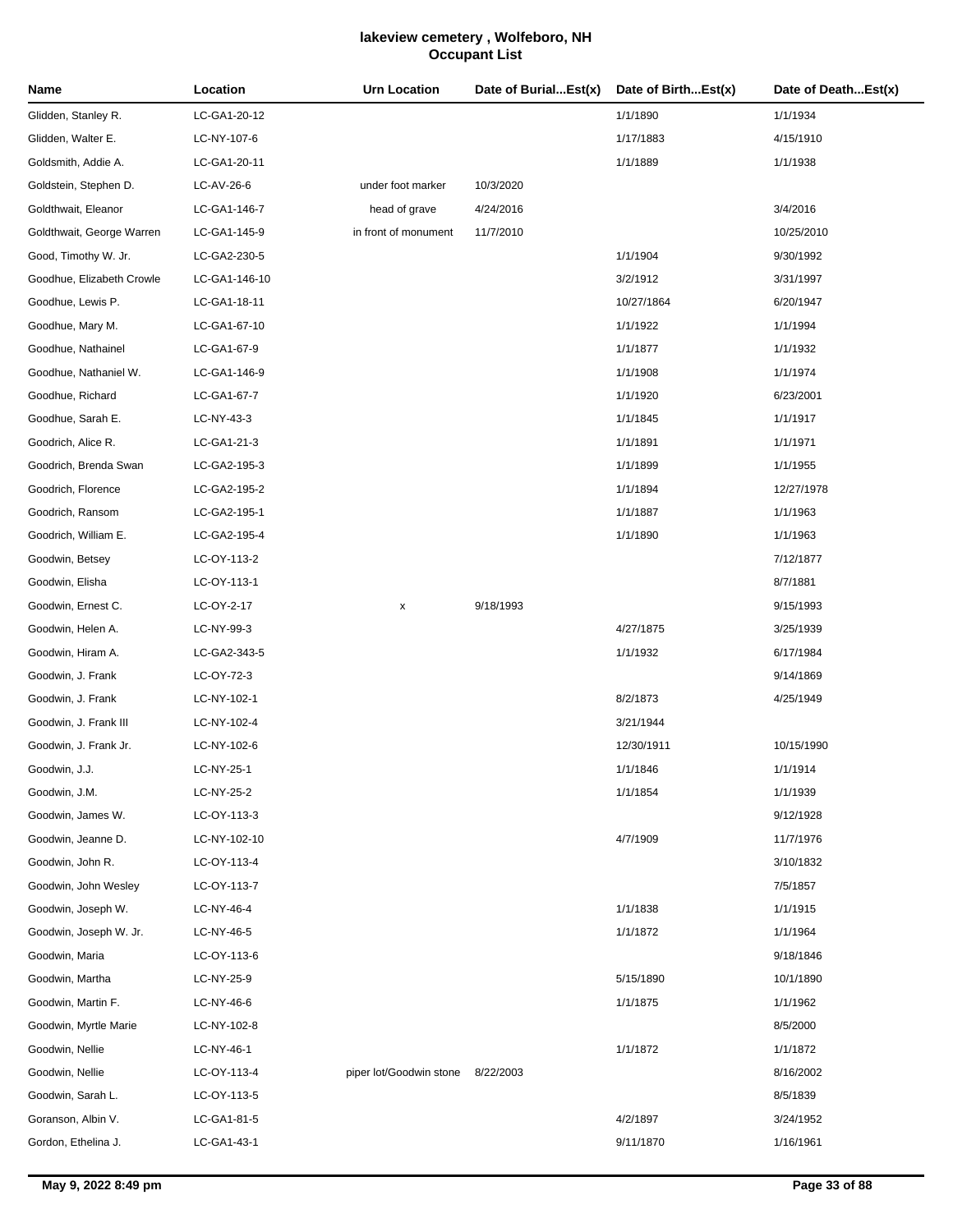| LC-GA2-281-4<br>1/1/1905<br>Gorman, James E.<br>5/21/1973<br>1/1/1909<br>Gorman, Virginia<br>LC-GA2-281-3<br>5/18/1992<br>Gorman, Wirginia<br>LC-GA2-281-4<br>on top of Husbands vault 6/13/1992<br>5/18/1992<br>Gormley, James<br>LC-GA1-31-6<br>10/31/1852<br>5/3/1934<br>1/1/1902<br>Gott, Bertha C.<br>LC-GA2-238-1<br>8/23/1985<br>Gott, Florence<br>LC-AV-18-3<br>11/14/1911<br>11/9/1995<br>1/1/1903<br>Gott, John<br>LC-GA2-238-2<br>3/2/1990<br>1/1/1904<br>Gould, Dorothy West<br>LC-GA1-70-10<br>1/1/1979<br>Gould, George Willis<br>1/1/1854<br>LC-OY-15-6<br>1/1/1903<br>Gould, Gladys G. C.<br>LC-NY-126-2<br>12/13/1904<br>4/18/1978<br>1/1/1856<br>Gould, Harriet Nowell<br>LC-OY-15-7<br>1/1/1928<br>1/1/1935<br>Gould, Harriett<br>LC-GA1-70-11<br>1/1/1935<br>1/1/1905<br>Gould, Jesse Hamilton<br>LC-GA1-70-12<br>1/1/1957<br>Gourlely, William Dennis<br>LC-AV-46-2<br>ind of grave under marke 5/3/2014<br>4/25/2014<br>Grady, Marie<br>LC-GA2-229-3<br>11/10/1879<br>5/22/1969<br>Graham, Grace G.<br>LC-GA1-4-3<br>7/26/1906<br>8/24/1960<br>Graham, Harry E.<br>LC-GA1-4-6<br>12/24/1882<br>12/19/1956<br>Graham, Laurence D.<br>11/14/1911<br>2/1/1971<br>LC-GA1-4-4<br>1/1/1909<br>Graham, Theresa<br>LC-GA2-240-7<br>5/11/1977<br>6/5/1894<br>Graigue, Daniel Bowen<br>LC-GA1-115-3<br>7/3/1966<br>Granger, Rachel<br>LC-AV-46-8<br>6/8/2004<br>1/1/1960<br>6/5/2004<br>Granville, A. Martin<br>COL1-A-14<br>9/25/2021<br>11/8/2020<br>LC-NY-66-1<br>11/12/1859<br>1/27/1900<br>Graves, Nellie Thompson<br>LC-NY-66-2<br>12/13/1867<br>7/13/1954<br>LC-NY-2-4<br>1/1/1890<br>1/1/1958<br>2/4/1872<br>6/12/1893<br>LC-NY-56-4<br>LC-NY-56-3<br>1/6/1863<br>4/8/1944<br>Gregory, Helen B.<br>LC-GA2-228-3<br>2/10/1913<br>2/8/1989<br>LC-GA2-228-4<br>Gregory, Roger<br>2/22/1915<br>10/19/1973<br>LC-GA2-326-2<br>11/26/1997<br>2/5/1915<br>LC-GA1-107-1<br>8/4/1944<br>LC-GA1-107-4<br>7/10/1924<br>2/15/1980<br>LC-GA2-260-5<br>5/27/1922<br>2/9/1972<br>LC-GA1-107-2<br>1/1/1884<br>1/1/1965<br>LC-GA2-326-1<br>6/2/1911<br>3/15/1999<br>LC-OY-78-5<br>12/14/1870<br>LC-GA1-47-8<br>12/30/1874<br>1/23/1965<br>LC-OY-190-5<br>1/1/1852<br>1/1/1830<br>LC-OY-190-6<br>1/21/1849<br>LC-OY-190-1<br>11/21/2012 | Name         | Location | <b>Urn Location</b> | Date of BurialEst(x) | Date of BirthEst(x) | Date of DeathEst(x) |
|-------------------------------------------------------------------------------------------------------------------------------------------------------------------------------------------------------------------------------------------------------------------------------------------------------------------------------------------------------------------------------------------------------------------------------------------------------------------------------------------------------------------------------------------------------------------------------------------------------------------------------------------------------------------------------------------------------------------------------------------------------------------------------------------------------------------------------------------------------------------------------------------------------------------------------------------------------------------------------------------------------------------------------------------------------------------------------------------------------------------------------------------------------------------------------------------------------------------------------------------------------------------------------------------------------------------------------------------------------------------------------------------------------------------------------------------------------------------------------------------------------------------------------------------------------------------------------------------------------------------------------------------------------------------------------------------------------------------------------------------------------------------------------------------------------------------------------------------------------------------------------------------------------------------------------------------------------------------------------------------------------------------------------------------------------------------------------------------------------------------------------------------------------------------------------------------------------------------------------------------|--------------|----------|---------------------|----------------------|---------------------|---------------------|
|                                                                                                                                                                                                                                                                                                                                                                                                                                                                                                                                                                                                                                                                                                                                                                                                                                                                                                                                                                                                                                                                                                                                                                                                                                                                                                                                                                                                                                                                                                                                                                                                                                                                                                                                                                                                                                                                                                                                                                                                                                                                                                                                                                                                                                           |              |          |                     |                      |                     |                     |
|                                                                                                                                                                                                                                                                                                                                                                                                                                                                                                                                                                                                                                                                                                                                                                                                                                                                                                                                                                                                                                                                                                                                                                                                                                                                                                                                                                                                                                                                                                                                                                                                                                                                                                                                                                                                                                                                                                                                                                                                                                                                                                                                                                                                                                           |              |          |                     |                      |                     |                     |
|                                                                                                                                                                                                                                                                                                                                                                                                                                                                                                                                                                                                                                                                                                                                                                                                                                                                                                                                                                                                                                                                                                                                                                                                                                                                                                                                                                                                                                                                                                                                                                                                                                                                                                                                                                                                                                                                                                                                                                                                                                                                                                                                                                                                                                           |              |          |                     |                      |                     |                     |
|                                                                                                                                                                                                                                                                                                                                                                                                                                                                                                                                                                                                                                                                                                                                                                                                                                                                                                                                                                                                                                                                                                                                                                                                                                                                                                                                                                                                                                                                                                                                                                                                                                                                                                                                                                                                                                                                                                                                                                                                                                                                                                                                                                                                                                           |              |          |                     |                      |                     |                     |
|                                                                                                                                                                                                                                                                                                                                                                                                                                                                                                                                                                                                                                                                                                                                                                                                                                                                                                                                                                                                                                                                                                                                                                                                                                                                                                                                                                                                                                                                                                                                                                                                                                                                                                                                                                                                                                                                                                                                                                                                                                                                                                                                                                                                                                           |              |          |                     |                      |                     |                     |
|                                                                                                                                                                                                                                                                                                                                                                                                                                                                                                                                                                                                                                                                                                                                                                                                                                                                                                                                                                                                                                                                                                                                                                                                                                                                                                                                                                                                                                                                                                                                                                                                                                                                                                                                                                                                                                                                                                                                                                                                                                                                                                                                                                                                                                           |              |          |                     |                      |                     |                     |
|                                                                                                                                                                                                                                                                                                                                                                                                                                                                                                                                                                                                                                                                                                                                                                                                                                                                                                                                                                                                                                                                                                                                                                                                                                                                                                                                                                                                                                                                                                                                                                                                                                                                                                                                                                                                                                                                                                                                                                                                                                                                                                                                                                                                                                           |              |          |                     |                      |                     |                     |
|                                                                                                                                                                                                                                                                                                                                                                                                                                                                                                                                                                                                                                                                                                                                                                                                                                                                                                                                                                                                                                                                                                                                                                                                                                                                                                                                                                                                                                                                                                                                                                                                                                                                                                                                                                                                                                                                                                                                                                                                                                                                                                                                                                                                                                           |              |          |                     |                      |                     |                     |
|                                                                                                                                                                                                                                                                                                                                                                                                                                                                                                                                                                                                                                                                                                                                                                                                                                                                                                                                                                                                                                                                                                                                                                                                                                                                                                                                                                                                                                                                                                                                                                                                                                                                                                                                                                                                                                                                                                                                                                                                                                                                                                                                                                                                                                           |              |          |                     |                      |                     |                     |
|                                                                                                                                                                                                                                                                                                                                                                                                                                                                                                                                                                                                                                                                                                                                                                                                                                                                                                                                                                                                                                                                                                                                                                                                                                                                                                                                                                                                                                                                                                                                                                                                                                                                                                                                                                                                                                                                                                                                                                                                                                                                                                                                                                                                                                           |              |          |                     |                      |                     |                     |
|                                                                                                                                                                                                                                                                                                                                                                                                                                                                                                                                                                                                                                                                                                                                                                                                                                                                                                                                                                                                                                                                                                                                                                                                                                                                                                                                                                                                                                                                                                                                                                                                                                                                                                                                                                                                                                                                                                                                                                                                                                                                                                                                                                                                                                           |              |          |                     |                      |                     |                     |
|                                                                                                                                                                                                                                                                                                                                                                                                                                                                                                                                                                                                                                                                                                                                                                                                                                                                                                                                                                                                                                                                                                                                                                                                                                                                                                                                                                                                                                                                                                                                                                                                                                                                                                                                                                                                                                                                                                                                                                                                                                                                                                                                                                                                                                           |              |          |                     |                      |                     |                     |
|                                                                                                                                                                                                                                                                                                                                                                                                                                                                                                                                                                                                                                                                                                                                                                                                                                                                                                                                                                                                                                                                                                                                                                                                                                                                                                                                                                                                                                                                                                                                                                                                                                                                                                                                                                                                                                                                                                                                                                                                                                                                                                                                                                                                                                           |              |          |                     |                      |                     |                     |
|                                                                                                                                                                                                                                                                                                                                                                                                                                                                                                                                                                                                                                                                                                                                                                                                                                                                                                                                                                                                                                                                                                                                                                                                                                                                                                                                                                                                                                                                                                                                                                                                                                                                                                                                                                                                                                                                                                                                                                                                                                                                                                                                                                                                                                           |              |          |                     |                      |                     |                     |
|                                                                                                                                                                                                                                                                                                                                                                                                                                                                                                                                                                                                                                                                                                                                                                                                                                                                                                                                                                                                                                                                                                                                                                                                                                                                                                                                                                                                                                                                                                                                                                                                                                                                                                                                                                                                                                                                                                                                                                                                                                                                                                                                                                                                                                           |              |          |                     |                      |                     |                     |
|                                                                                                                                                                                                                                                                                                                                                                                                                                                                                                                                                                                                                                                                                                                                                                                                                                                                                                                                                                                                                                                                                                                                                                                                                                                                                                                                                                                                                                                                                                                                                                                                                                                                                                                                                                                                                                                                                                                                                                                                                                                                                                                                                                                                                                           |              |          |                     |                      |                     |                     |
|                                                                                                                                                                                                                                                                                                                                                                                                                                                                                                                                                                                                                                                                                                                                                                                                                                                                                                                                                                                                                                                                                                                                                                                                                                                                                                                                                                                                                                                                                                                                                                                                                                                                                                                                                                                                                                                                                                                                                                                                                                                                                                                                                                                                                                           |              |          |                     |                      |                     |                     |
|                                                                                                                                                                                                                                                                                                                                                                                                                                                                                                                                                                                                                                                                                                                                                                                                                                                                                                                                                                                                                                                                                                                                                                                                                                                                                                                                                                                                                                                                                                                                                                                                                                                                                                                                                                                                                                                                                                                                                                                                                                                                                                                                                                                                                                           |              |          |                     |                      |                     |                     |
|                                                                                                                                                                                                                                                                                                                                                                                                                                                                                                                                                                                                                                                                                                                                                                                                                                                                                                                                                                                                                                                                                                                                                                                                                                                                                                                                                                                                                                                                                                                                                                                                                                                                                                                                                                                                                                                                                                                                                                                                                                                                                                                                                                                                                                           |              |          |                     |                      |                     |                     |
|                                                                                                                                                                                                                                                                                                                                                                                                                                                                                                                                                                                                                                                                                                                                                                                                                                                                                                                                                                                                                                                                                                                                                                                                                                                                                                                                                                                                                                                                                                                                                                                                                                                                                                                                                                                                                                                                                                                                                                                                                                                                                                                                                                                                                                           |              |          |                     |                      |                     |                     |
|                                                                                                                                                                                                                                                                                                                                                                                                                                                                                                                                                                                                                                                                                                                                                                                                                                                                                                                                                                                                                                                                                                                                                                                                                                                                                                                                                                                                                                                                                                                                                                                                                                                                                                                                                                                                                                                                                                                                                                                                                                                                                                                                                                                                                                           |              |          |                     |                      |                     |                     |
|                                                                                                                                                                                                                                                                                                                                                                                                                                                                                                                                                                                                                                                                                                                                                                                                                                                                                                                                                                                                                                                                                                                                                                                                                                                                                                                                                                                                                                                                                                                                                                                                                                                                                                                                                                                                                                                                                                                                                                                                                                                                                                                                                                                                                                           |              |          |                     |                      |                     |                     |
| Gray, Emma B.<br>Green, Albert E.<br>Green, Arthur H.<br>Grenier, Aldea<br>Grenier, Alonzo J.<br>Grenier, Claudia E.<br>Grenier, Lionel W.<br>Grenier, Pierre J.<br>Grenier, Thomas<br>Gridley, Allie<br>Gridley, Celia W.<br>Gridley, George P.<br>Gridley, Hattie<br>Gridley, James Edward                                                                                                                                                                                                                                                                                                                                                                                                                                                                                                                                                                                                                                                                                                                                                                                                                                                                                                                                                                                                                                                                                                                                                                                                                                                                                                                                                                                                                                                                                                                                                                                                                                                                                                                                                                                                                                                                                                                                              | Graves, Fred |          |                     |                      |                     |                     |
|                                                                                                                                                                                                                                                                                                                                                                                                                                                                                                                                                                                                                                                                                                                                                                                                                                                                                                                                                                                                                                                                                                                                                                                                                                                                                                                                                                                                                                                                                                                                                                                                                                                                                                                                                                                                                                                                                                                                                                                                                                                                                                                                                                                                                                           |              |          |                     |                      |                     |                     |
|                                                                                                                                                                                                                                                                                                                                                                                                                                                                                                                                                                                                                                                                                                                                                                                                                                                                                                                                                                                                                                                                                                                                                                                                                                                                                                                                                                                                                                                                                                                                                                                                                                                                                                                                                                                                                                                                                                                                                                                                                                                                                                                                                                                                                                           |              |          |                     |                      |                     |                     |
|                                                                                                                                                                                                                                                                                                                                                                                                                                                                                                                                                                                                                                                                                                                                                                                                                                                                                                                                                                                                                                                                                                                                                                                                                                                                                                                                                                                                                                                                                                                                                                                                                                                                                                                                                                                                                                                                                                                                                                                                                                                                                                                                                                                                                                           |              |          |                     |                      |                     |                     |
|                                                                                                                                                                                                                                                                                                                                                                                                                                                                                                                                                                                                                                                                                                                                                                                                                                                                                                                                                                                                                                                                                                                                                                                                                                                                                                                                                                                                                                                                                                                                                                                                                                                                                                                                                                                                                                                                                                                                                                                                                                                                                                                                                                                                                                           |              |          |                     |                      |                     |                     |
|                                                                                                                                                                                                                                                                                                                                                                                                                                                                                                                                                                                                                                                                                                                                                                                                                                                                                                                                                                                                                                                                                                                                                                                                                                                                                                                                                                                                                                                                                                                                                                                                                                                                                                                                                                                                                                                                                                                                                                                                                                                                                                                                                                                                                                           |              |          |                     |                      |                     |                     |
|                                                                                                                                                                                                                                                                                                                                                                                                                                                                                                                                                                                                                                                                                                                                                                                                                                                                                                                                                                                                                                                                                                                                                                                                                                                                                                                                                                                                                                                                                                                                                                                                                                                                                                                                                                                                                                                                                                                                                                                                                                                                                                                                                                                                                                           |              |          |                     |                      |                     |                     |
|                                                                                                                                                                                                                                                                                                                                                                                                                                                                                                                                                                                                                                                                                                                                                                                                                                                                                                                                                                                                                                                                                                                                                                                                                                                                                                                                                                                                                                                                                                                                                                                                                                                                                                                                                                                                                                                                                                                                                                                                                                                                                                                                                                                                                                           |              |          |                     |                      |                     |                     |
|                                                                                                                                                                                                                                                                                                                                                                                                                                                                                                                                                                                                                                                                                                                                                                                                                                                                                                                                                                                                                                                                                                                                                                                                                                                                                                                                                                                                                                                                                                                                                                                                                                                                                                                                                                                                                                                                                                                                                                                                                                                                                                                                                                                                                                           |              |          |                     |                      |                     |                     |
|                                                                                                                                                                                                                                                                                                                                                                                                                                                                                                                                                                                                                                                                                                                                                                                                                                                                                                                                                                                                                                                                                                                                                                                                                                                                                                                                                                                                                                                                                                                                                                                                                                                                                                                                                                                                                                                                                                                                                                                                                                                                                                                                                                                                                                           |              |          |                     |                      |                     |                     |
|                                                                                                                                                                                                                                                                                                                                                                                                                                                                                                                                                                                                                                                                                                                                                                                                                                                                                                                                                                                                                                                                                                                                                                                                                                                                                                                                                                                                                                                                                                                                                                                                                                                                                                                                                                                                                                                                                                                                                                                                                                                                                                                                                                                                                                           |              |          |                     |                      |                     |                     |
|                                                                                                                                                                                                                                                                                                                                                                                                                                                                                                                                                                                                                                                                                                                                                                                                                                                                                                                                                                                                                                                                                                                                                                                                                                                                                                                                                                                                                                                                                                                                                                                                                                                                                                                                                                                                                                                                                                                                                                                                                                                                                                                                                                                                                                           |              |          |                     |                      |                     |                     |
|                                                                                                                                                                                                                                                                                                                                                                                                                                                                                                                                                                                                                                                                                                                                                                                                                                                                                                                                                                                                                                                                                                                                                                                                                                                                                                                                                                                                                                                                                                                                                                                                                                                                                                                                                                                                                                                                                                                                                                                                                                                                                                                                                                                                                                           |              |          |                     |                      |                     |                     |
|                                                                                                                                                                                                                                                                                                                                                                                                                                                                                                                                                                                                                                                                                                                                                                                                                                                                                                                                                                                                                                                                                                                                                                                                                                                                                                                                                                                                                                                                                                                                                                                                                                                                                                                                                                                                                                                                                                                                                                                                                                                                                                                                                                                                                                           |              |          |                     |                      |                     |                     |
|                                                                                                                                                                                                                                                                                                                                                                                                                                                                                                                                                                                                                                                                                                                                                                                                                                                                                                                                                                                                                                                                                                                                                                                                                                                                                                                                                                                                                                                                                                                                                                                                                                                                                                                                                                                                                                                                                                                                                                                                                                                                                                                                                                                                                                           |              |          |                     |                      |                     |                     |
|                                                                                                                                                                                                                                                                                                                                                                                                                                                                                                                                                                                                                                                                                                                                                                                                                                                                                                                                                                                                                                                                                                                                                                                                                                                                                                                                                                                                                                                                                                                                                                                                                                                                                                                                                                                                                                                                                                                                                                                                                                                                                                                                                                                                                                           |              |          |                     |                      |                     |                     |
|                                                                                                                                                                                                                                                                                                                                                                                                                                                                                                                                                                                                                                                                                                                                                                                                                                                                                                                                                                                                                                                                                                                                                                                                                                                                                                                                                                                                                                                                                                                                                                                                                                                                                                                                                                                                                                                                                                                                                                                                                                                                                                                                                                                                                                           |              |          |                     |                      |                     |                     |
|                                                                                                                                                                                                                                                                                                                                                                                                                                                                                                                                                                                                                                                                                                                                                                                                                                                                                                                                                                                                                                                                                                                                                                                                                                                                                                                                                                                                                                                                                                                                                                                                                                                                                                                                                                                                                                                                                                                                                                                                                                                                                                                                                                                                                                           |              |          |                     |                      |                     |                     |
| Gridley, Jennie A.<br>LC-OY-78-4<br>3/20/1871                                                                                                                                                                                                                                                                                                                                                                                                                                                                                                                                                                                                                                                                                                                                                                                                                                                                                                                                                                                                                                                                                                                                                                                                                                                                                                                                                                                                                                                                                                                                                                                                                                                                                                                                                                                                                                                                                                                                                                                                                                                                                                                                                                                             |              |          |                     |                      |                     |                     |
| Gridley, Julia Vesta<br>LC-OY-190-2<br>5/14/1879                                                                                                                                                                                                                                                                                                                                                                                                                                                                                                                                                                                                                                                                                                                                                                                                                                                                                                                                                                                                                                                                                                                                                                                                                                                                                                                                                                                                                                                                                                                                                                                                                                                                                                                                                                                                                                                                                                                                                                                                                                                                                                                                                                                          |              |          |                     |                      |                     |                     |
| 1/1/1877<br>Gridley, Lillie<br>LC-OY-190-7<br>1/1/1887                                                                                                                                                                                                                                                                                                                                                                                                                                                                                                                                                                                                                                                                                                                                                                                                                                                                                                                                                                                                                                                                                                                                                                                                                                                                                                                                                                                                                                                                                                                                                                                                                                                                                                                                                                                                                                                                                                                                                                                                                                                                                                                                                                                    |              |          |                     |                      |                     |                     |
| Gridley, Mabel M.<br>LC-GA1-47-3<br>1/1/1878<br>1/1/2026                                                                                                                                                                                                                                                                                                                                                                                                                                                                                                                                                                                                                                                                                                                                                                                                                                                                                                                                                                                                                                                                                                                                                                                                                                                                                                                                                                                                                                                                                                                                                                                                                                                                                                                                                                                                                                                                                                                                                                                                                                                                                                                                                                                  |              |          |                     |                      |                     |                     |
| Gridley, Mary Jane<br>LC-OY-190-4<br>3/9/1910                                                                                                                                                                                                                                                                                                                                                                                                                                                                                                                                                                                                                                                                                                                                                                                                                                                                                                                                                                                                                                                                                                                                                                                                                                                                                                                                                                                                                                                                                                                                                                                                                                                                                                                                                                                                                                                                                                                                                                                                                                                                                                                                                                                             |              |          |                     |                      |                     |                     |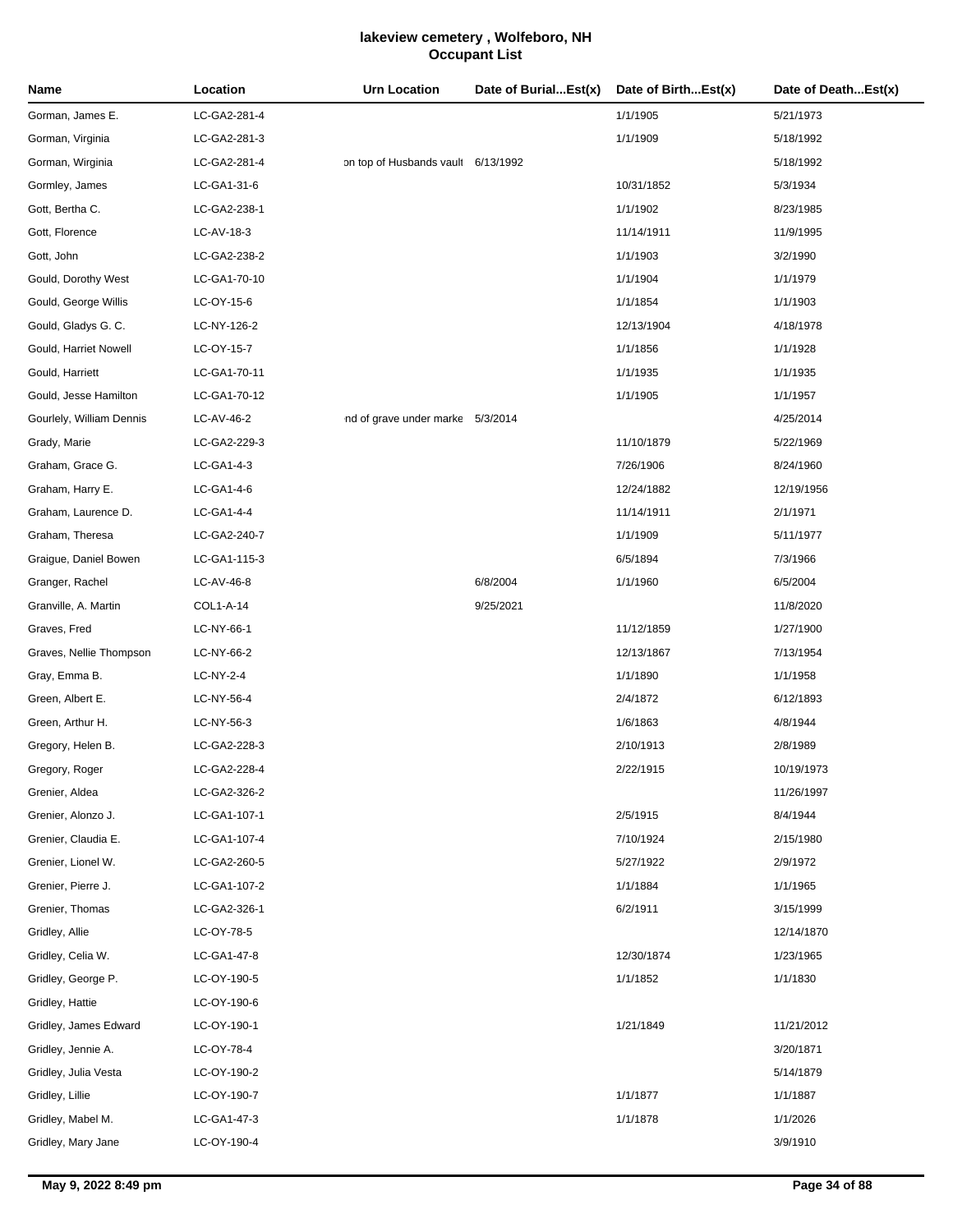| Name                     | Location      | <b>Urn Location</b> | Date of BurialEst(x) | Date of BirthEst(x) | Date of DeathEst(x) |
|--------------------------|---------------|---------------------|----------------------|---------------------|---------------------|
| Gridley, Paul            | LC-GA1-170-4  |                     |                      | 7/30/1907           | 4/11/1996           |
| Gridley, Porter E.       | LC-GA1-47-1   |                     |                      | 1/1/1879            | 1/1/1955            |
| Gridley, Porter S.       | LC-OY-190-3   |                     |                      |                     | 8/20/1872           |
| Gridley, Wayne M.        | LC-GA1-47-2   |                     |                      |                     | 1/1/1936            |
| Griffin, Anna            | LC-GA2-327-3  |                     |                      | 1/1/1915            | 9/30/1995           |
| Griffin, Barton McLain   | LC-GA2-267-3  |                     |                      | 2/8/1941            | 1/9/1990            |
| Griffin, Charles E.      | LC-GA1-138-5  |                     |                      | 4/14/1893           | 9/16/1951           |
| Griffin, Clara A.        | LC-GA1-138-6  |                     |                      | 11/18/1900          | 4/16/1989           |
| Griffin, Warren A.       | LC-GA2-327-4  |                     |                      | 1/1/1911            | 6/20/1980           |
| Grosbeck, Eugene, Remsen | LC-GA2-267-1  | foot of grave       | 12/9/2016            |                     | 11/30/2016          |
| Grott, Alice             | LC-GA2-337-1  |                     |                      | 1/1/1929            | 12/18/1999          |
| Grover, Alice Frances    | LC-GA2-289-8  | x                   | 6/13/2013            |                     | 8/17/2012           |
| Grover, Edwin W.         | LC-GA1-8-12   |                     |                      | 1/1/1866            | 1/1/1917            |
| Grover, Jennie B.        | LC-GA1-8-1    |                     |                      | 1/1/1874            | 1/1/1917            |
| Grover, Rena H.          | LC-GA1-8-3    |                     |                      | 1/1/1891            | 1/1/1986            |
| Grover, Robert           | LC-GA2-289-8  |                     | 6/23/2018            |                     | 10/8/2017           |
| Grover, Willis C.        | LC-GA1-8-2    |                     |                      | 1/1/1869            | 1/1/1952            |
| Guppy, Comfort           | LC-OY-108-2   |                     |                      |                     | 2/24/1829           |
| Guppy, Frances           | LC-OY-108-3   |                     |                      |                     | 8/12/1830           |
| Guppy, William           | LC-OY-108-1   |                     |                      |                     | 8/20/1828           |
| Guptill, Charles H.      | LC-OY-114-1   |                     |                      | 1/13/1838           | 12/5/1890           |
| Guptill, Harriet F.      | LC-OY-114-4   |                     |                      |                     | 9/10/1842           |
| Guptill, Martha Ann      | LC-OY-114-3   |                     |                      |                     | 9/25/1852           |
| Guptill, Susan J.        | LC-OY-114-2   |                     |                      | 7/11/1842           | 9/17/1898           |
| Gustafson, Albert Leslie | LC-AV-43-1    |                     | 5/8/2010             |                     | 1/10/2010           |
| Gustafson, Maralynn      | LC-AV-43-2    |                     | 8/19/2015            |                     | 8/6/2015            |
| Hackett, Arthur J.       | LC-GA2-250A-7 |                     |                      | 1/1/1884            | 10/4/1969           |
| Hackett, Constance F.    | LC-GA2-250A-8 |                     |                      | 1/1/1889            | 1/1/1980            |
| Hadlock, Isabella        | LC-NY-19-2    |                     |                      | 4/2/1850            | 9/30/1930           |
| Haggard, Fannie Snow     | LC-GA1-33-5   |                     |                      | 7/4/1865            | 3/3/1922            |
| Haggard, Fred Porter     | LC-GA1-33-6   |                     |                      | 12/15/1862          | 10/12/1945          |
| Haggard, Roy Snow        | LC-GA1-33-4   |                     |                      | 5/19/1887           | 11/2/1967           |
| Haines, Ada P.           | LC-OY-59-1    |                     |                      | 1/1/1876            | 1/1/1973            |
| Haines, Anna Stella      | LC-OY-203-5   |                     |                      | 1/1/1855            | 1/1/1904            |
| Haines, Caroline L.      | LC-GA1-61-4   |                     |                      | 1/1/1874            | 1/1/1948            |
| Haines, George H.        | LC-GA1-61-6   |                     |                      | 1/1/1879            | 1/1/1962            |
| Haines, Hannah Fernald   | LC-OY-203-2   |                     |                      | 1/1/1829            | 1/1/1890            |
| Haines, Herbert E.       | LC-OY-203-4   |                     |                      | 1/1/1856            | 1/1/1941            |
| Haines, Joshua B.        | LC-OY-203-1   |                     |                      | 1/1/1829            | 1/1/1893            |
| Haines, Mae F.           | LC-GA1-61-7   |                     |                      | 1/1/1881            | 1/1/1950            |
| Haines, Margie A.        | LC-OY-203-3   |                     |                      | 7/9/1858            | 10/11/1869          |
| Haines, Mary Thompson    | LC-NY-131-9   |                     |                      | 12/22/1856          | 8/13/1935           |
| Haines, Willard B.       | LC-GA1-58-3   |                     |                      | 12/17/1908          | 7/7/1976            |
| Hale, Adah E.            | LC-NY-037A-7  |                     |                      | 7/8/1881            | 4/21/1942           |
| Hale, Candace Anita      | LC-GA1-11-8   | at foot end         | 7/24/2008            |                     | 7/4/2008            |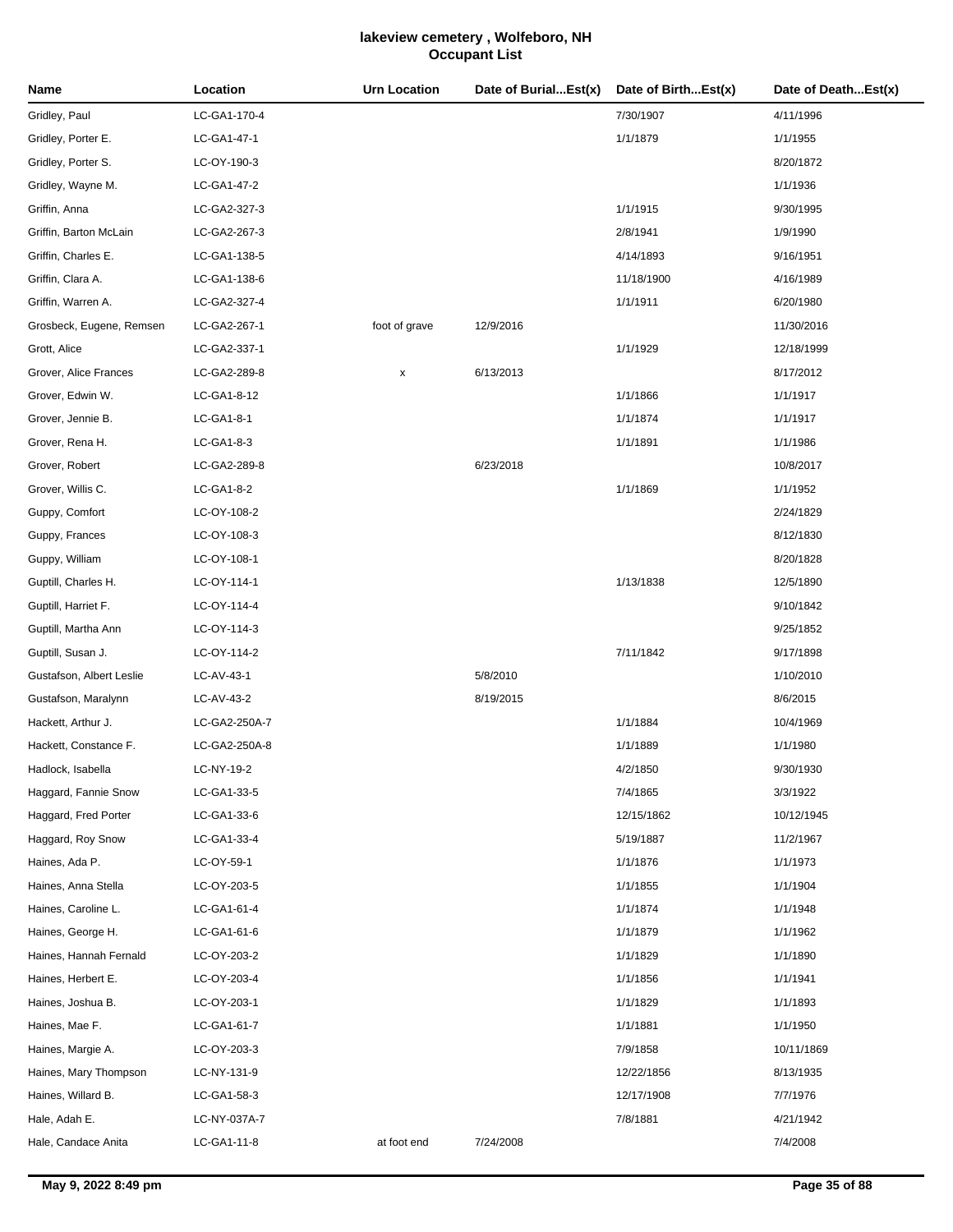| Name                     | Location      | <b>Urn Location</b> | Date of BurialEst(x) | Date of BirthEst(x) | Date of DeathEst(x) |
|--------------------------|---------------|---------------------|----------------------|---------------------|---------------------|
| Hale, candice, Anita     | LC-GA1-26-9   |                     | 7/24/2008            |                     | 7/4/2008            |
| Hale, Charlotte A.       | LC-GA1-26-8   |                     |                      |                     |                     |
| Hale, Clayton E. Lt.     | LC-NY-037A-6  |                     |                      | 1/31/1919           | 9/10/1942           |
| Hale, George E.          | LC-GA1-26-7   |                     |                      |                     |                     |
| Hale, Helen              | LC-NY-84-4    |                     |                      | 9/17/1892           | 1/8/1934            |
| Hale, Melvin Sr.         | LC-NY-060A-8  |                     |                      | 7/23/1813           | 6/23/1900           |
| Hale, Norman A.          | LC-NY-60A-5   |                     |                      | 9/16/1921           | 5/17/1980           |
| Hale, Robert G.          | LC-GA1-26-9   |                     |                      | 7/25/1923           | 2/16/1990           |
| Hale, Robert G.          | LC-GA1-26-12  |                     |                      | 9/19/1947           | 3/22/1982           |
| Hale, Walter L.          | LC-NY-037A-8  |                     |                      | 2/13/1878           | 8/26/1960           |
| Haley, Abel              | LC-NY-43-8    |                     |                      | 1/1/1908            | 1/1/1960            |
| Haley, Abel              | LC-NY-43-1    |                     |                      | 1/1/1880            | 1/1/1952            |
| Haley, Albert Cornelius  | LC-GA2-277-4  |                     |                      | 1/1/1884            | 11/8/1977           |
| Haley, Cynthia           | LC-OY-95-2    |                     |                      | 1/1/1810            | 1/1/1903            |
| Haley, Enoch             | LC-OY-95-1    |                     |                      | 1/1/1807            | 1/1/1894            |
| Haley, Jennie Mae        | LC-NY-43-7    |                     |                      | 1/1/1882            | 1/1/1963            |
| Haley, Levi T.           | LC-NY-43-10   |                     |                      | 1/1/1838            | 1/1/1913            |
| Haley, Lucille Herbert   | LC-GA1-68-9   |                     |                      | 1/1/1909            | 1/1/1956            |
| Haley, Rose Wenners      | LC-GA2-277-3  |                     |                      | 1/1/1893            | 6/4/1976            |
| Halkett, Ruth            | LC-NY-102-7   |                     |                      | 12/2/1910           | 10/6/1991           |
| Hall, Annette A. Livy    | LC-OY-145-2   |                     |                      | 7/9/1819            | 11/21/1865          |
| Hall, Frances Laighton   | LC-OY-145-3   |                     |                      | 12/26/1832          | 10/29/1910          |
| Hall, Howard S.          | LC-GA2-319-4  |                     |                      | 8/26/1908           | 7/17/1983           |
| Hall, Howard S.          | LC-GA2-297-7  |                     |                      | 8/26/1924           | 5/18/1998           |
| Hall, Infant             | LC-OY-182-3   |                     |                      |                     | 7/27/1922           |
| Hall, Jeremiah F.        | LC-OY-145-1   |                     |                      | 12/2/1816           | 3/1/1888            |
| Hall, Mary Annette       | LC-OY-145-4   |                     |                      | 2/28/1853           | 9/15/1855           |
| Hall, Walter P.          | LC-GA1-174-2  |                     |                      | 12/5/1886           | 8/24/1960           |
| Hallowell, Baby          | LC-GA1-109-11 |                     |                      |                     | 11/23/1943          |
| Hallowell, Brian         | LC-GA1-109-12 |                     |                      |                     | 1/1/1949            |
| Hallowell, E. Virginia   | LC-GA1-109-9  |                     |                      | 5/28/1921           |                     |
| Hallowell, Fred Parks    | LC-GA1-138-7  |                     |                      | 9/29/1892           | 7/12/1952           |
| Hallowell, Lena M.       | LC-GA1-138-8  |                     |                      | 1/20/1892           | 7/23/1960           |
| Hallowell, Louis F.      | LC-GA1-109-8  |                     |                      | 7/11/1918           | 9/27/1986           |
| Ham, Bertha Y.           | LC-NY-124-2   |                     |                      | 1/1/1882            | 1/1/1948            |
| Ham, Darius W.           | LC-NY-124-5   |                     |                      | 1/1/1833            | 1/1/1920            |
| Ham, Frank L.            | LC-NY-124-6   |                     |                      | 1/1/1862            | 1/1/1935            |
| Ham, Lulu S.             | LC-NY-124-3   |                     |                      | 1/1/1870            | 1/1/1889            |
| Ham, Mary E.             | LC-NY-124-7   |                     |                      | 1/1/1861            | 1/1/1930            |
| Ham, Ralph L.            | LC-NY-124-9   |                     |                      | 1/1/1891            | 1/1/1902            |
| Ham, Susan A.            | LC-NY-124-4   |                     |                      | 1/1/1837            | 1/1/1926            |
| Ham, Waldo C.            | LC-NY-124-1   |                     |                      | 1/1/1886            | 1/1/1872            |
| Hamilton, Christie P.    | LC-GA2-203-3  |                     |                      | 9/19/1910           | 1/9/1971            |
| Hamilton, Elizabeth Repp | LC-GA2-203-4  |                     |                      | 10/28/1913          | 12/15/1980          |
| Hammett, Bernice C.      | LC-GA2-344-1  |                     |                      | 1/1/1907            | 1/5/1996            |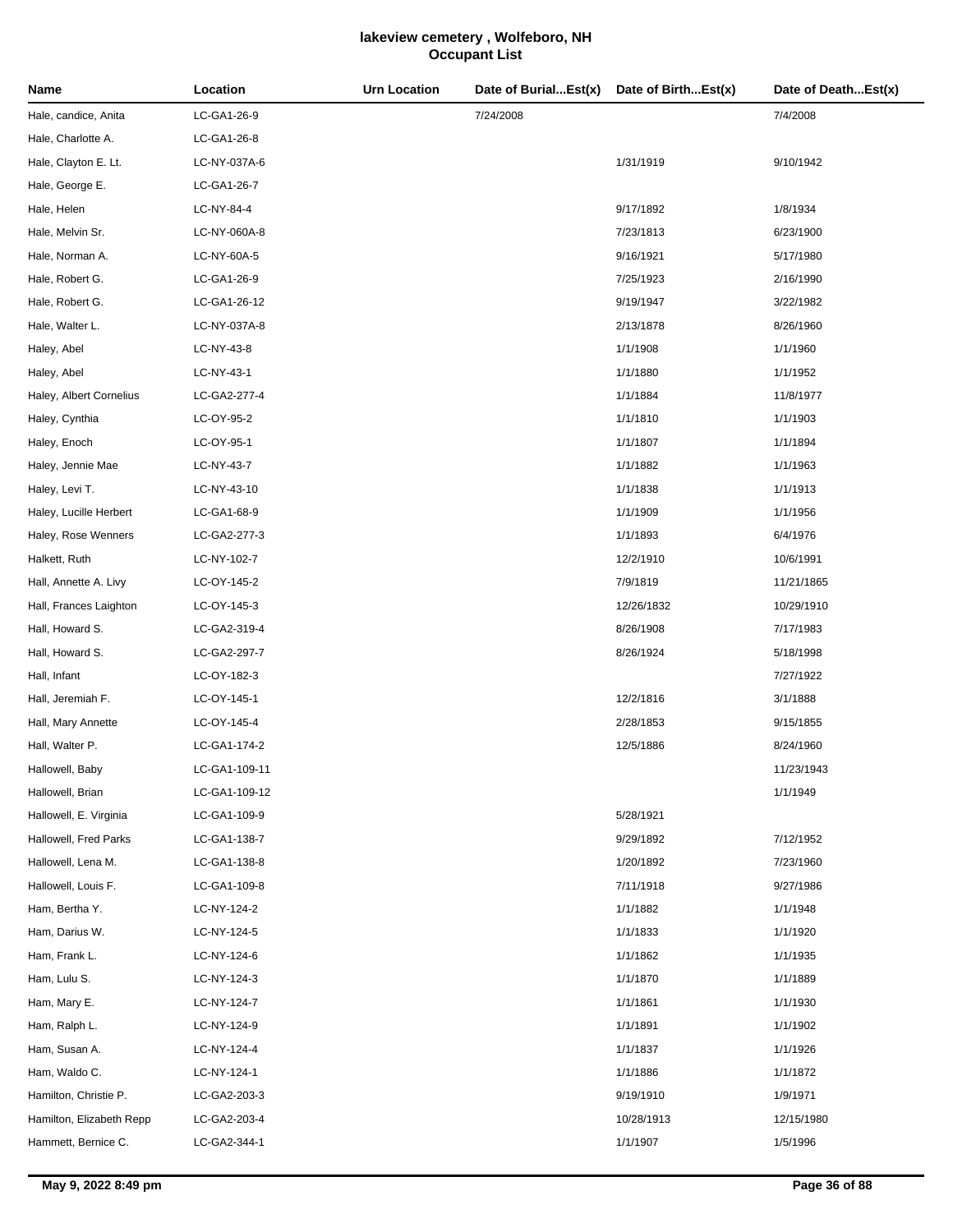| Name                    | Location      | <b>Urn Location</b>  | Date of BurialEst(x) | Date of BirthEst(x) | Date of DeathEst(x) |
|-------------------------|---------------|----------------------|----------------------|---------------------|---------------------|
| Hammett, Otis F.        | LC-GA2-344-2  |                      |                      | 1/1/1905            | 7/15/1988           |
| Hancock, Albert         | LC-NY-32-6    |                      |                      | 5/15/1877           | 6/18/1915           |
| Hanglin, Elizabeth A.   | LC-AV-40-1    |                      |                      | 1/1/1926            | 8/8/2001            |
| Hannon, Dayna B.        | COL1-A-15     | niche                | 8/25/2021            |                     | 6/22/2021           |
| Hanson, Arthur R.       | LC-OY-207-1   |                      |                      |                     | 2/23/1917           |
| Hanson, Arthur W.       | LC-GA2-211-4  |                      |                      | 1/1/1891            | 1/1/1965            |
| Hanson, E. May          | LC-OY-163-7   |                      |                      | 2/10/1861           | 10/11/1943          |
| Hanson, Eliza W.        | LC-OY-163-6   |                      |                      | 3/4/1811            | 4/13/1897           |
| Hanson, John B.         | LC-OY-102-5   |                      |                      |                     | 10/25/1860          |
| Hanson, John L.         | LC-OY-163-5   |                      |                      |                     | 11/21/1865          |
| Hardie, Jane Morris     | LC-GA1-151-12 |                      |                      | 1/1/1921            | 1/1/1957            |
| Hardie, John W.         | LC-GA1-151-8  |                      |                      | 1/1/1919            | 1/1/1974            |
| Hardman, Ross Sr.       | LC-AV-46-7    |                      | 5/23/2016            |                     | 4/18/2016           |
| Hardy, Howard           | LC-AV-66-4    | under marker         | 4/1/2016             |                     | 1/28/2016           |
| Hargraves, Harold A.    | LC-GA2-343-8  |                      |                      | 1/22/1919           | 10/8/1994           |
| Harriman, Mrs. Jean     | LC-GA2-221-2  |                      | 5/20/2017            |                     | 1/11/2017           |
| Harriman, Norris        | LC-GA2-221-1  |                      |                      | 2/23/1924           | 11/18/1984          |
| Harrison, Emily G.      | LC-NY-105-4   |                      |                      | 10/29/1867          | 10/17/1948          |
| Harrison, John W.       | LC-NY-105-5   |                      |                      | 10/2/1864           | 3/4/1902            |
| Harrison, Milford       | LC-NY-105-2   |                      |                      | 12/8/1889           | 4/8/1895            |
| Hart, Ann Marie         | LC-GA1-117-6  |                      | 11/7/2009            |                     | 11/1/2009           |
| Hart, Harold H.         | LC-GA1-117-8  |                      |                      | 1/1/1882            | 1/1/1951            |
| Hart, Jeremiah          | LC-OY-101-10  |                      |                      |                     | 2/1/1836            |
| Hart, Lucius S.         | LC-GA1-117-12 |                      |                      | 2/21/1909           | 11/12/1985          |
| Hart, Margaret A.       | LC-GA1-117-10 |                      |                      | 4/30/1910           | 4/4/1983            |
| Hart, Mary              | LC-OY-101-11  |                      |                      |                     | 7/22/1845           |
| Hart, May Moore         | LC-GA1-117-9  |                      |                      | 1/1/1882            | 1/1/1947            |
| Hartley, Mrs. Ruth Edna | LC-GA2-204-6  |                      | 11/3/2007            |                     | 10/22/2007          |
| Hartley, Richard        | LC-GA2-204-5  |                      |                      | 2/27/1915           | 2/21/1988           |
| Harvey, Leigh I.        | LC-GA1-142-8  |                      |                      | 10/25/1886          | 11/13/1950          |
| Harvey, Margaret M.     | LC-GA1-142-9  |                      |                      | 11/15/1889          | 4/25/1952           |
| Harwood, John           | LC-AV-57-7    | 1'from foot of grave | 8/5/2006             |                     | 12/10/2005          |
| Hatch, Albert C.        | LC-NY-87-5    |                      |                      | 4/17/1867           | 2/1/1902            |
| Hatch, Alvan T.         | LC-NY-24-11   |                      |                      | 1/1/1867            | 1/1/1945            |
| Hatch, Frederick A.     | LC-NY-29-9    |                      |                      | 11/22/1844          | 1/25/1906           |
| Hatch, Georgia A.       | LC-NY-87-4    |                      |                      | 7/31/1869           | 2/7/1946            |
| Hatch, Shirley Lois     | LC-AV-528-5   |                      | 10/22/2007           |                     | 10/18/2007          |
| Hatch, Thomas H.        | LC-GA1-35-7   |                      |                      | 1/1/1884            | 1/1/1935            |
| Hatfield, Richard V.    | LC-GA2-338A-8 |                      |                      | 1/1/1921            | 1/1/1981            |
| Hathcock, James Elwyn   | LC-GA1-129-1  |                      |                      | 10/1/1834           | 12/25/1996          |
| Hatstat, Etta M.        | LC-GA1-106-2  |                      |                      | 1/1/1858            | 1/1/1950            |
| Haupt, Mary Deely       | LC-GA2-219-8  |                      | 7/17/1992            | 1/21/1903           | 7/15/1992           |
| Hawkes, Herman G.       | LC-GA1-137-3  |                      |                      | 1/1/1882            | 1/1/1958            |
| Hawkes, Lillian M.      | LC-GA1-137-4  |                      |                      | 1/1/1889            | 1/1/1980            |
| Hawkins, Bertha F.      | LC-GA2-352-7  |                      |                      | 9/18/1890           | 7/16/1987           |
|                         |               |                      |                      |                     |                     |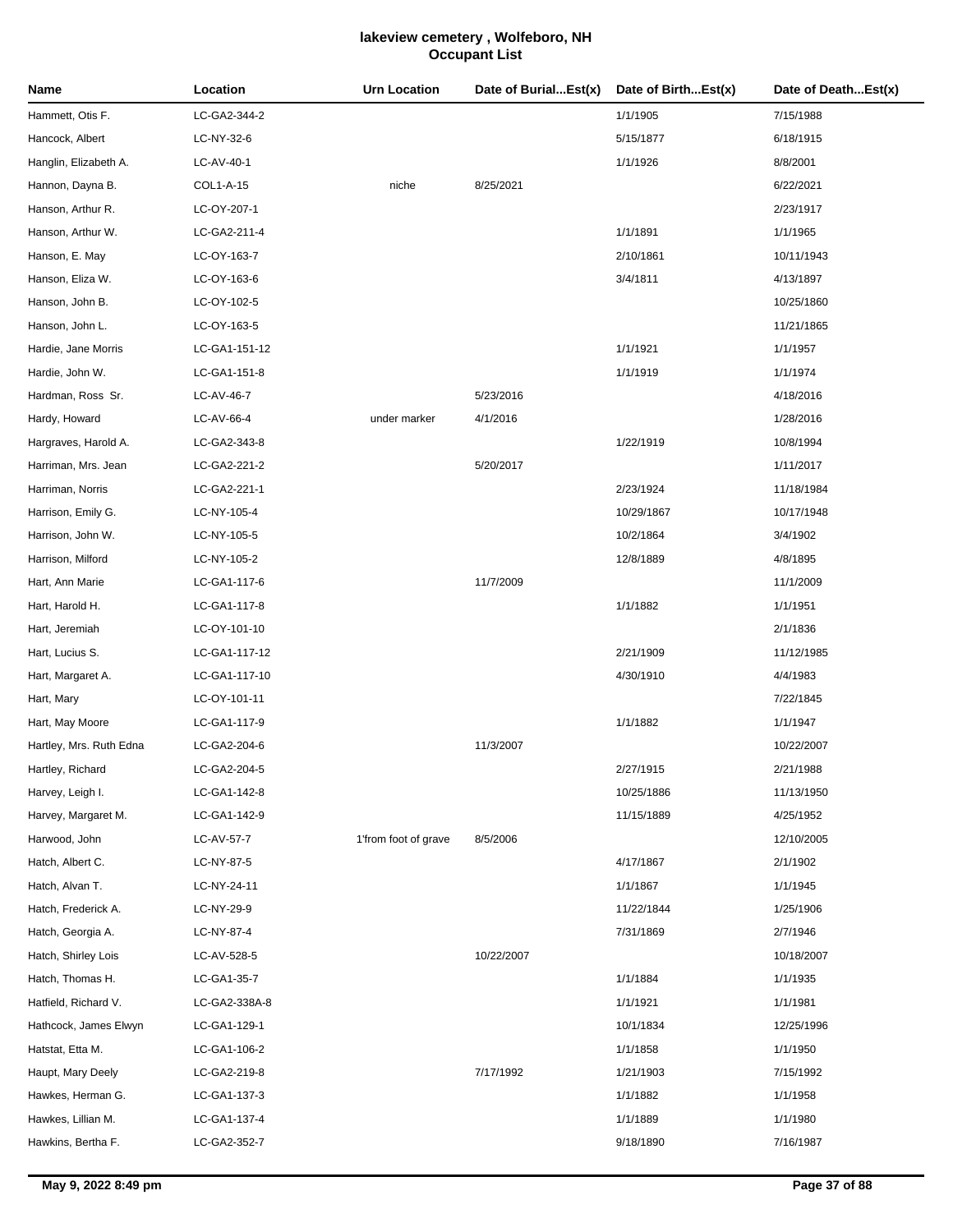| Name                         | Location       | Urn Location    | Date of BurialEst(x) | Date of BirthEst(x) | Date of DeathEst(x) |
|------------------------------|----------------|-----------------|----------------------|---------------------|---------------------|
| Hawkins, Elfreda (Vetter)    | LC-GA2-352-1   |                 |                      | 3/2/1909            | 3/26/1994           |
| Hawkins, Richard             | LC-GA2-352-2   |                 |                      | 1/1/2017            | 12/20/2003          |
| Hayden, Elizabeth M.         | LC-GA2-295-5   |                 |                      | 1/1/1884            | 9/28/1971           |
| Hayden, Grant W.             | LC-GA2-253-8   |                 |                      | 12/9/1939           | 4/3/1972            |
| Hayden, Willard B.           | LC-GA2-253-2   |                 |                      |                     | 1/18/1995           |
| Hayes, Abbie I.              | LC-NY-38-2     |                 |                      | 5/10/1855           |                     |
| Hayes, Ann M.                | LC-GA2-316-5   |                 |                      | 1/1/1909            | 5/15/1976           |
| Hayes, Clara A.              | LC-NY-39-4     |                 |                      | 1/1/1852            | 1/1/1888            |
| Hayes, Clara F.              | LC-GA1-30-4    |                 |                      | 1/1/1853            | 1/1/1927            |
| Hayes, David L.              | LC-GA1-139A-6  |                 |                      | 4/27/1893           | 1/9/1978            |
| Hayes, Eunice E.             | LC-NY-67-10    |                 |                      | 1/1/1838            | 1/1/1909            |
| Hayes, Jack F.               | LC-GA1-139A-12 |                 |                      | 8/27/1918           | 1/8/1979            |
| Hayes, James H.              | LC-NY-4-1      |                 |                      | 7/10/1823           | 9/10/1894           |
| Hayes, Marguerite G.         | LC-GA1-139A-2  |                 |                      | 9/23/1916           | 7/7/1981            |
| Hayes, Martha A.             | LC-NY-82-5     |                 |                      | 1/1/1838            | 1/1/1902            |
| Hayes, Mary J.               | LC-NY-39-6     |                 |                      | 1/1/1845            | 1/1/1871            |
| Hayes, Nancy J. Bernard      | LC-GA2-351-8   |                 |                      | 5/20/1922           | 11/6/1997           |
| Hayes, Oliver W.             | LC-GA2-351-7   |                 | 12/4/2007            |                     | 11/29/2007          |
| Hayes, Samuel A.             | LC-NY-67-9     |                 |                      | 2/26/1842           | 9/4/1870            |
| Hayes, William               | LC-GA1-139A-2  | foot of grave   | 6/19/2005            |                     | 4/14/2005           |
| Hayes, William H.            | LC-GA2-316-6   |                 |                      | 1/1/1908            | 2/9/1996            |
| Hayford, Della May           | LC-NY-38-4     |                 |                      | 5/10/1889           | 12/31/1890          |
| Hayford, Edith M.            | LC-NY-38-7     |                 |                      | 5/8/1895            | 8/21/1920           |
| Hayford, Eva M.              | LC-NY-38-5     |                 |                      |                     |                     |
| Hayford, Newman A.           | LC-NY-38-1     |                 |                      | 11/4/1858           | 8/14/1932           |
| Head, Eugene M.              | LC-GA2-341-8   |                 | 5/17/1993            | 12/29/1913          | 12/23/1992          |
| Head, George William         | LC-OY-28-6     |                 |                      | 8/28/1879           | 11/23/1934          |
| Head, Julia E.               | LC-GA2-341-7   |                 |                      | 11/27/1910          | 7/3/1986            |
| Head, William                | LC-GA2-341-1   |                 |                      | 11/3/1908           | 8/6/1991            |
| Hearn, Ernest H.             | LC-OY-191-1    |                 |                      | 1/1/1873            | 1/1/1925            |
| Heath, Curtis                | LC-GA1-112-11  |                 |                      | 1/1/1909            | 1/1/1946            |
| Heath, John B.               | LC-AV-518-5    | head of grave   |                      |                     |                     |
| Heath, Patricia K.           | LC-AV-518-5    | middle of grave | 10/10/2015           |                     | 12/10/2014          |
| Heatter, Anne D.             | LC-GA2-250A-1  |                 |                      | 1/1/1927            | 1/1/1985            |
| Heavey, Esther B.            | LC-GA2-353-2   |                 |                      | 1/1/1931            | 2/16/2001           |
| Heavey, Robert P.            | LC-GA2-353-2   |                 | 12/2/2012            |                     | 12/22/2012          |
| Heeley, Norman B.            | LC-GA2-192-3   |                 |                      | 11/17/1913          | 9/2/1988            |
| Heigham, Albert Preston      | LC-GA2-243-1   |                 |                      | 11/13/1915          | 7/8/1995            |
| Henderson, Sally             | LC-OY-21-1     |                 |                      |                     | 4/2/1880            |
| Hendry, Annie A.             | LC-GA2-325-1   |                 |                      | 1/1/1909            | 10/24/1991          |
| Hendry, George D.            | LC-GA2-325-2   |                 |                      | 1/1/1902            | 10/29/1978          |
| Heppenstall, John A.         | LC-GA2-263-3   |                 | 6/30/2018            |                     | 4/7/2018            |
| Heppenstall, Susan Elizabeth | LC-GA2-263-4   |                 |                      | 1/1/1962            | 9/14/1979           |
| Hepworth, Edwin              | LC-NY-109-7    |                 |                      | 1/1/1855            | 1/1/1925            |
| Hepworth, Ida E.             | LC-NY-109-6    |                 |                      | 7/28/1860           | 7/24/1908           |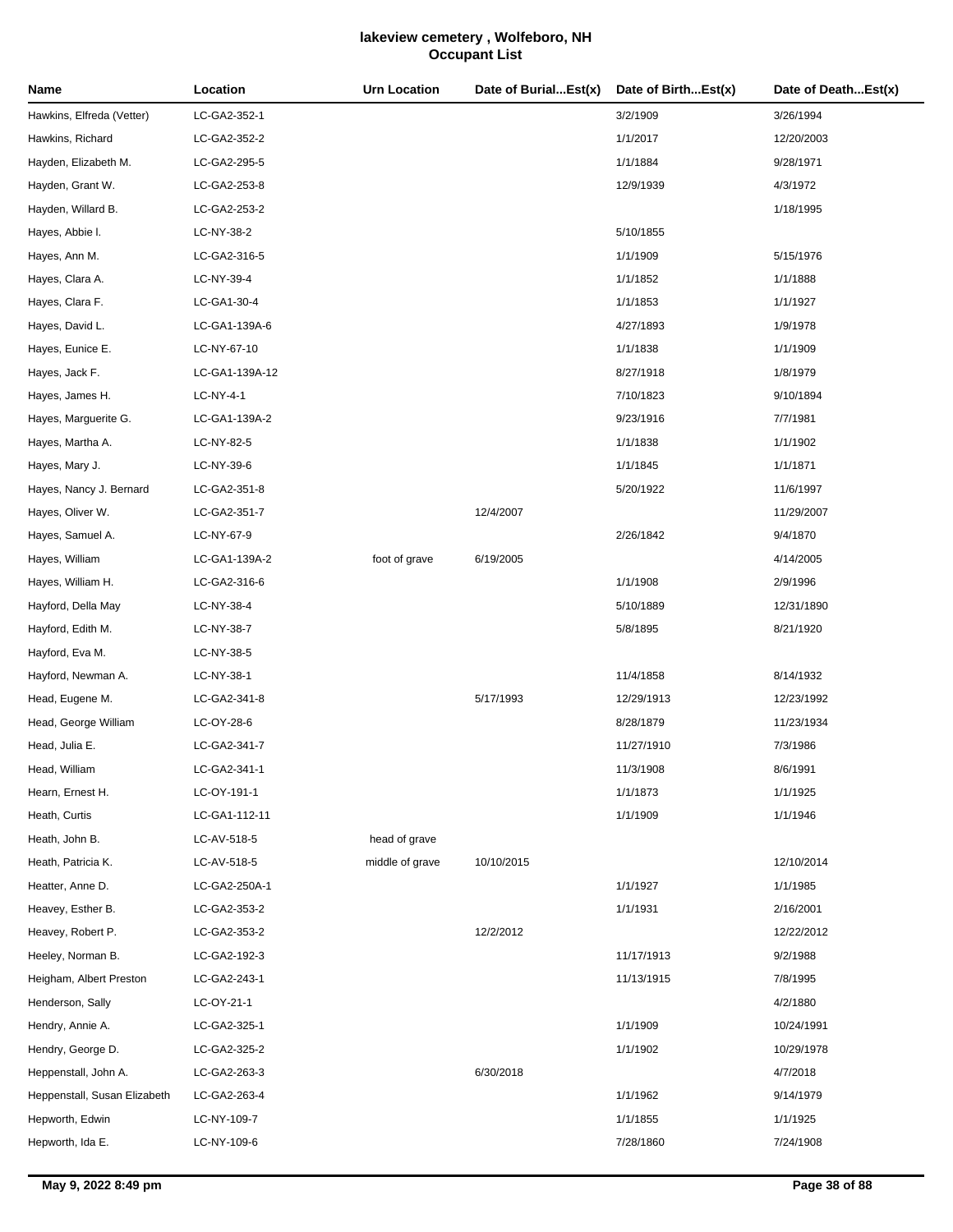| Name                     | Location     | <b>Urn Location</b> | Date of BurialEst(x) | Date of BirthEst(x) | Date of DeathEst(x) |
|--------------------------|--------------|---------------------|----------------------|---------------------|---------------------|
| Hepworth, Joseph         | LC-NY-32-5   |                     |                      | 1/1/1810            | 1/1/1861            |
| Hepworth, Lucy           | LC-NY-32-2   |                     |                      | 1/1/1815            | 1/1/1887            |
| Herbert, Alice M.        | LC-GA1-25-9  |                     |                      | 8/30/1899           | 10/31/1974          |
| Herbert, Lewis E.        | LC-GA1-25-10 |                     |                      | 10/16/1902          | 3/24/1981           |
| Herbert, Margaret Grant  | LC-GA1-68-8  |                     |                      | 1/1/1874            | 1/1/1933            |
| Herbert, Mollie M.       | LC-GA2-277-1 |                     |                      | 1/1/1906            | 11/22/1974          |
| Herbert, Ralph J.        | LC-GA2-277-2 |                     |                      | 1/1/1906            | 5/5/1979            |
| Herbert, William B.      | LC-GA1-68-7  |                     |                      | 1/1/1878            | 1/1/1959            |
| Hermann, Stuart          | LC-OY-8-1    |                     |                      | 6/28/1908           | 12/3/1908           |
| Hersey, Alice Brown      | LC-NY-132-5  |                     |                      | 6/26/1874           | 11/6/1954           |
| Hersey, Ann Eliza        | LC-OY-83-5   |                     |                      |                     | 4/24/1862           |
| Hersey, Annie I.         | LC-GA1-65-5  |                     |                      | 10/30/1863          | 7/23/1938           |
| Hersey, Catherine Trundy | LC-OY-140-2  |                     |                      | 1/1/1837            | 1/1/1914            |
| Hersey, Charles D.       | LC-NY-126-5  |                     |                      | 1/15/1859           | 12/30/1934          |
| Hersey, Charles H.       | LC-NY-57-1   |                     |                      | 1/1/1832            | 1/1/1910            |
| Hersey, Donald Samuel    | LC-GA1-86-5  |                     |                      | 1/1/1905            | 3/25/1994           |
| Hersey, Edna Henderson   | LC-GA1-66-5  |                     |                      | 1/1/1902            | 1/1/1983            |
| Hersey, Eleanor Schwamb  | LC-GA1-86-4  |                     |                      | 1/1/1909            | 1/1/1994            |
| Hersey, Evelyn L.        | LC-GA1-93-8  |                     |                      | 1/1/1892            | 1/1/1972            |
| Hersey, Fred Edgar       | LC-NY-126-1  |                     |                      | 9/23/1862           | 1/31/1921           |
| Hersey, George W.        | LC-OY-83-1   |                     |                      | 1/1/1805            | 5/27/1888           |
| Hersey, Georgiana        | LC-NY-126-7  |                     |                      | 5/4/1835            | 9/5/1903            |
| Hersey, Harold G.        | LC-GA1-103-6 |                     |                      | 1/1/1907            | 10/10/1975          |
| Hersey, Helen B.         | LC-GA1-103-4 |                     |                      | 1/1/1913            |                     |
| Hersey, Irving William   | LC-GA1-66-4  |                     |                      | 1/1/1902            | 1/1/1982            |
| Hersey, James A.         | LC-OY-83-4   |                     |                      | 11/22/1830          | 2/9/1833            |
| Hersey, John Henderson   | LC-GA1-66-2  |                     | 5/12/2007            |                     | 3/22/2007           |
| Hersey, Mary E.          | LC-OY-83-2   |                     |                      | 9/14/1810           | 2/1/1903            |
| Hersey, Mary Oliva       | LC-NY-57-2   |                     |                      | 1/1/1834            | 1/1/1912            |
| Hersey, Nettie M.        | LC-NY-126-4  |                     |                      | 10/28/1864          | 3/8/1950            |
| Hersey, Omah             | LC-OY-140-10 |                     |                      |                     | 6/20/1873           |
| Hersey, Parry T.         | LC-GA1-86-2  |                     |                      | 1/1/1880            | 1/1/1938            |
| Hersey, Ralph S.         | LC-OY-140-9  |                     |                      | 7/17/1882           | 6/25/1902           |
| Hersey, Samuel M.        | LC-OY-140-1  |                     |                      | 1/1/1831            | 1/1/1907            |
| Hersey, Sarah E.         | LC-OY-83-3   |                     |                      | 3/24/1846           | 5/26/1906           |
| Hersey, Susan E. Copp    | LC-OY-140-3  |                     |                      |                     | 12/31/1872          |
| Hersey, Virgil P.        | LC-GA1-66-6  |                     |                      | 1/1/1871            | 1/1/1934            |
| Hersey, Wintrop D.       | LC-NY-126-6  |                     |                      | 2/4/1830            | 5/6/1908            |
| Hertel, Ada W.           | LC-GA2-193-6 |                     |                      | 2/26/1890           | 2/22/1966           |
| Hertel, Frederick E. III | LC-GA2-193-3 | in frt of marker    | 8/1/2015             |                     | 10/31/2014          |
| Hertel, Frederick E.     | LC-GA2-193-5 |                     |                      | 1/9/1883            | 2/28/1961           |
| Hertel, Frederick E. Jr. | LC-GA2-193-4 |                     |                      | 7/11/1918           | 7/1/1980            |
| Hertel, Ralph Edward     | LC-GA2-193-7 |                     |                      | 1/1/1928            | 5/22/1978           |
| Hertell, Norman          | LC-GA1-102-1 |                     |                      | 7/9/1928            | 10/19/1931          |
| Heslor, Helen M.         | LC-NY-70-11  |                     |                      | 1/1/1869            | 10/6/1957           |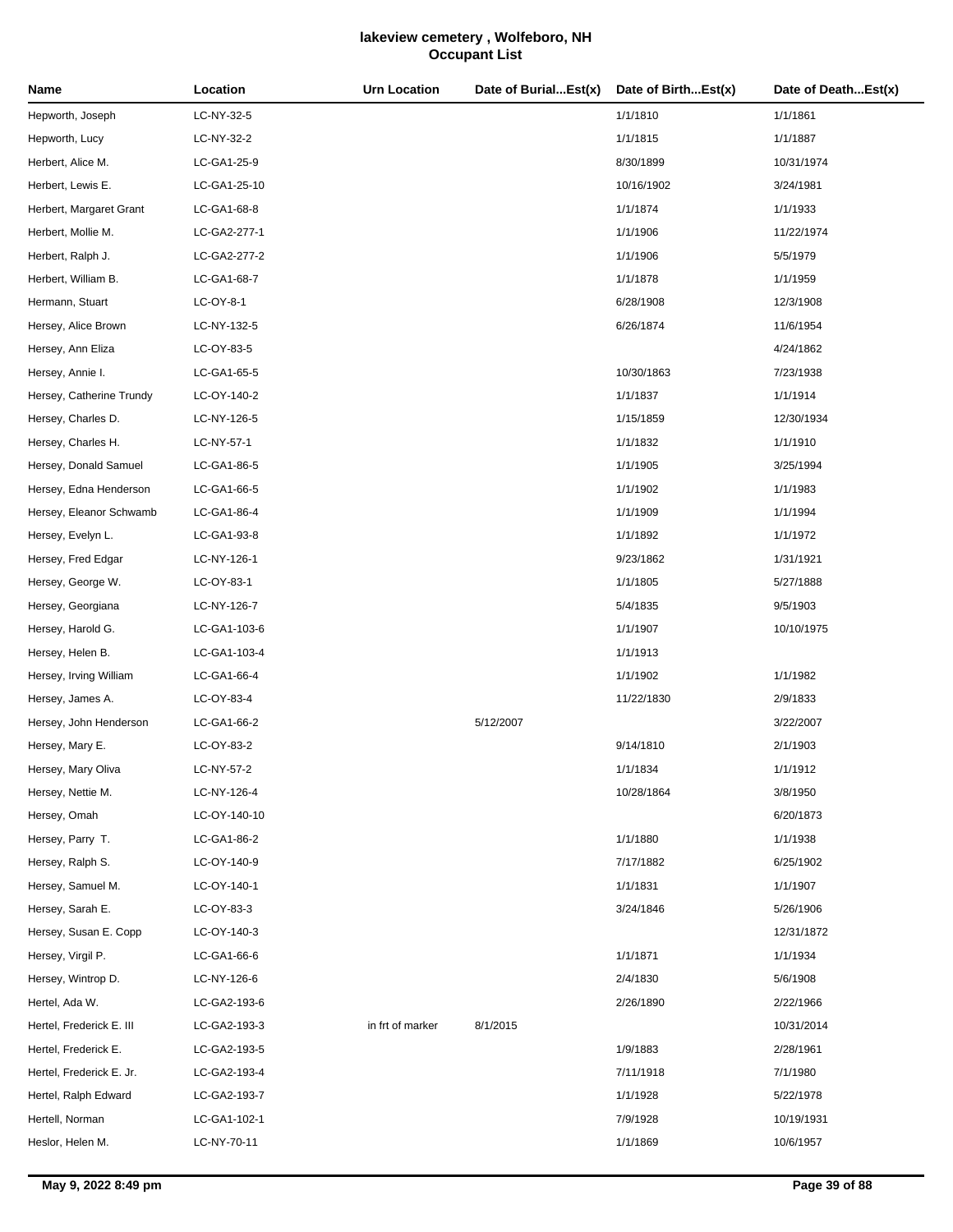| Name                    | Location     | <b>Urn Location</b> | Date of BurialEst(x) | Date of BirthEst(x) | Date of DeathEst(x) |
|-------------------------|--------------|---------------------|----------------------|---------------------|---------------------|
| Hewitt, Elizabeth F.    | LC-GA2-349-3 |                     |                      |                     | 8/29/1990           |
| Hewitt, Theodore        | LC-GA2-349-4 |                     |                      | 1/1/1913            | 12/1/2001           |
| Hicks, Charles W.       | LC-GA1-14-5  |                     |                      | 9/24/1946           | 3/12/1919           |
| Hicks, Katie H.         | LC-GA1-14-6  |                     |                      | 8/1/1854            | 8/24/1925           |
| Higgins, Agnes Reid     | LC-GA1-142-2 |                     |                      | 1/1/1904            | 1/1/1980            |
| Higgins, John Henry     | LC-GA1-142-1 |                     |                      | 1/1/1900            | 1/1/1961            |
| Hill,, Gary             | LC-GA2-185-7 |                     | 5/28/2020            |                     | 4/25/2020           |
| Hilliard, Harry L.      | LC-OY-133-1  |                     |                      | 1/1/1879            | 1/1/1948            |
| Hilliard, Laura J.      | LC-OY-133-2  |                     |                      | 1/1/1883            | 1/1/1960            |
| Hilliard, Ruby G.       | LC-OY-133-3  |                     |                      | 1/1/1908            |                     |
| Hillson, Grace C.       | LC-GA2-251-2 |                     |                      | 1/1/1887            | 9/30/1969           |
| Hillson, Guy C.         | LC-GA2-251-1 |                     |                      | 1/1/1881            | 7/10/1974           |
| Hilton, Donald          | LC-GA2-245-6 |                     |                      | 1/1/1908            | 7/13/2002           |
| Hilton, Kathleen S.     | LC-GA2-245-5 |                     |                      | 1/1/1908            | 1/1/1990            |
| Hinton, Emma            | LC-AV-43-5   |                     | 8/25/2003            | 1/1/2002            | 12/5/2002           |
| Hoag, Huldah B.         | LC-OY-165-10 |                     |                      |                     | 6/17/1843           |
| Hoagland, Carleton B.   | LC-GA1-40-9  |                     |                      | 1/1/1888            | 1/1/1963            |
| Hoagland, Charlotte     | LC-GA1-40-7  |                     |                      |                     | 2/2/1923            |
| Hoagland, Mary Augusta  | LC-GA1-40-8  |                     |                      | 1/1/1838            | 1/1/1930            |
| Hobbs, Allie M.         | LC-NY-83-7   |                     |                      | 9/3/1869            | 1/10/1942           |
| Hobbs, Del U.           | LC-NY-83-10  |                     |                      | 4/3/1874            | 1/15/2029           |
| Hobbs, Emily S.         | LC-NY-75-9   |                     |                      | 2/9/1857            | 12/9/2016           |
| Hobbs, Florence         | LC-GA2-269-2 |                     |                      | 1/1/1937            |                     |
| Hobbs, Frank P.         | LC-NY-75-8   |                     |                      | 9/6/1855            | 12/23/1937          |
| Hobbs, Herbert          | LC-OY-87-14  |                     |                      | 1/1/1901            | 1/1/1972            |
| Hobbs, Jacqueline       | LC-OY-87-15  |                     |                      | 1/1/1913            |                     |
| Hobbs, Joanna           | LC-OY-21-15  |                     |                      |                     | 11/15/1822          |
| Hobbs, L.R.             | LC-NY-83-1   |                     |                      | 5/8/1843            | 3/27/1913           |
| Hobbs, Larkin D.        | LC-NY-83-6   |                     |                      | 12/15/1863          | 8/31/1937           |
| Hobbs, Rhoda            | LC-NY-30-4   |                     |                      | 1/1/1810            | 1/1/1896            |
| Hobbs, Stanley          | LC-GA2-269-1 |                     |                      | 1/1/1934            |                     |
| Hobbs, Zada Furber      | LC-NY-83-9   |                     |                      | 1/20/1879           | 9/12/1963           |
| Hodgdon, Addie May      | LC-GA1-77-8  |                     |                      | 1/1/1878            | 1/1/1963            |
| Hodgdon, Arthur Herbert | LC-GA1-77-9  |                     |                      | 1/1/1879            | 1/1/1940            |
| Hodgdon, Charles H.     | LC-GA1-21-12 |                     |                      | 1/1/1870            | 1/1/1945            |
| Hodgdon, Lizzie E.      | LC-GA1-21-11 |                     |                      | 1/1/1870            | 1/1/1960            |
| Hodge, Ada Bernice      | LC-OY-170-4  |                     |                      | 7/16/1887           | 2/19/1877           |
| Hodge, Sarah M.         | LC-OY-170-2  |                     |                      | 3/26/1844           | 11/12/1921          |
| Hodge, Victor W.        | LC-OY-170-3  |                     |                      | 10/1/1883           | 5/25/1839           |
| Hodge, William B.       | LC-OY-170-1  |                     |                      | 6/13/1838           | 6/16/1901           |
| Hoik, Daniel B.         | LC-GA2-348-8 |                     |                      | 1/1/1933            | 1/1/1987            |
| Holden, Charles A.      | LC-NY-110-5  |                     |                      | 12/27/1834          | 5/16/1901           |
| Holden, Mary E.         | LC-NY-110-4  |                     |                      | 8/28/1837           | 7/31/1917           |
| Holden, Nellie          | LC-NY-110-7  |                     |                      | 1/1/1881            | 1/1/1937            |
| Holden, Wilma A.        | LC-NY-110-6  |                     |                      | 8/25/1862           | 1/26/1918           |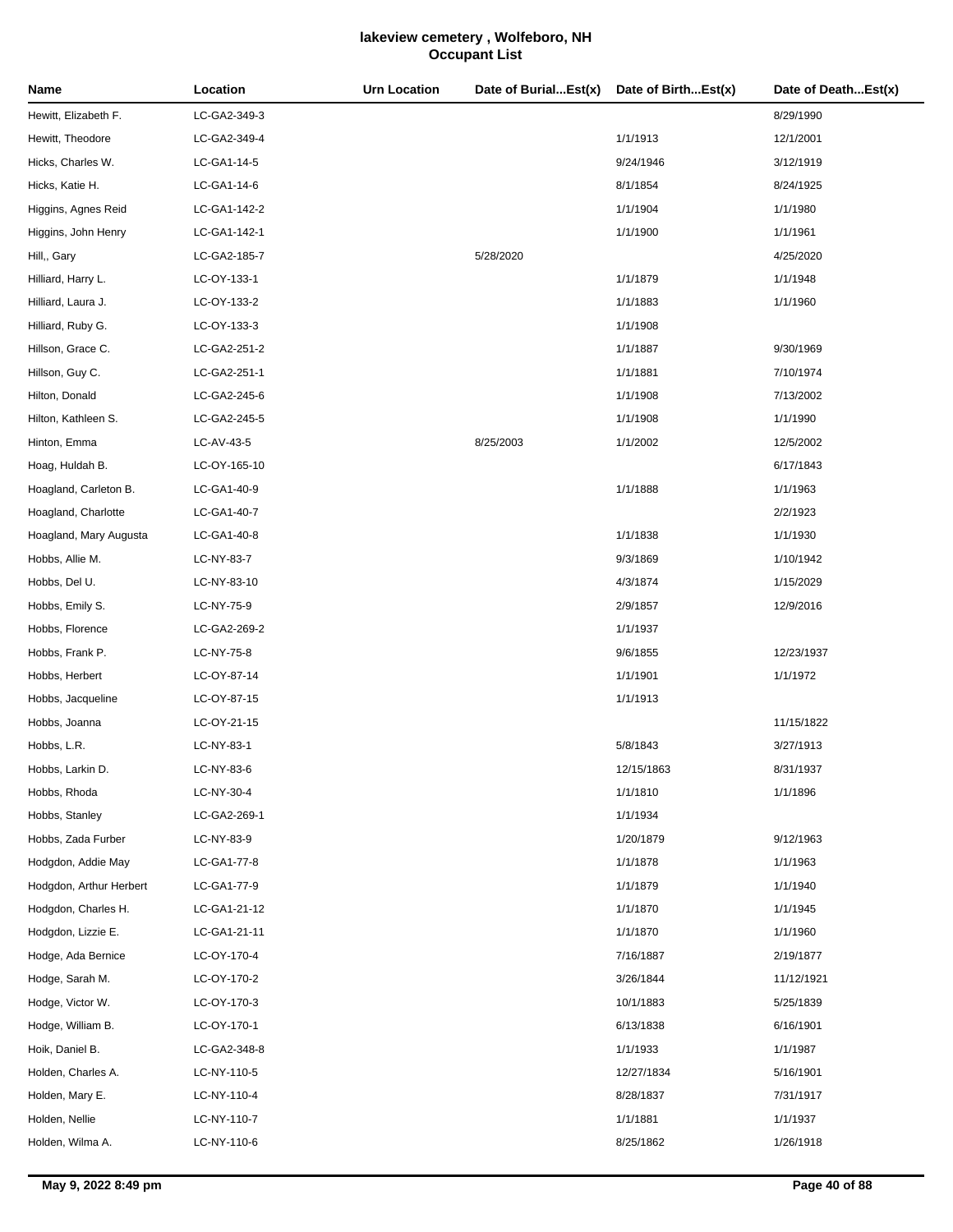| Name                      | Location     | <b>Urn Location</b>    | Date of BurialEst(x) | Date of BirthEst(x) | Date of DeathEst(x) |
|---------------------------|--------------|------------------------|----------------------|---------------------|---------------------|
| Holderied, Barbara        | LC-AV-88-8   |                        | 5/15/2021            |                     | 2/14/2021           |
| Hollenbeck, Mrs.          | $LC-AV-6-3$  |                        |                      |                     |                     |
| Hollis, Charles           | LC-GA1-28-1  |                        |                      | 6/18/1850           |                     |
| Holmes, Augustine J.      | LC-OY-72-4   |                        |                      |                     | 8/4/1864            |
| Holmes, Barbara           | LC-GA1-132-5 |                        |                      | 9/24/1999           | 6/1/2000            |
| Holmes, Blanche Fournier  | LC-GA1-132-8 |                        |                      | 9/24/1899           | 9/24/1999           |
| Holmes, Clayton W.        | LC-GA1-132-9 |                        |                      | 9/21/1998           | 10/2/1990           |
| Holmes, Frederick W.      | LC-OY-24-4   |                        |                      | 1/1/1873            | 1/1/1955            |
| Holmes, Inez Edna         | LC-GA2-235-5 |                        |                      |                     | 4/22/1968           |
| Holtje, Dora F.           | $LC-AV-6-8$  | Middle of grave        |                      | 1/1/1920            | 5/20/2003           |
| Holtje, Helen A.          | LC-AV-6-7    |                        | 7/11/2003            | 1/1/1925            | 8/13/1981           |
| Holtje, Malcolm C.        | LC-AV-7-8    | head of marker 7-8     | 8/5/2017             |                     | 10/10/2016          |
| Hood, Marcella S.         | LC-GA1-88-8  |                        |                      | 1/1/1893            | 1/1/1939            |
| Hood, Walter R.           | LC-GA1-88-7  |                        |                      | 1/1/1891            | 1/1/1956            |
| Hooper, Alice             | LC-GA2-340-4 | in front of marker     | 6/2/2013             |                     | 4/17/2013           |
| Hooper, Frances L         | LC-GA2-268-3 | foot of grave          | 8/25/2016            |                     | 8/5/2016            |
| Hooper, Howard            | LC-GA2-268-4 |                        |                      | 1/1/1915            | 5/4/1996            |
| Hooper, Lindsey           | LC-GA2-340-4 |                        | 8/20/1998            |                     |                     |
| Hooper, Ronald            | LC-GA2-340-6 |                        |                      | 1/1/1912            | 8/20/1998           |
| Hopkins, James Joseph, Jr | LC-AV-33-3   |                        | 5/29/2006            |                     | 5/25/2006           |
| Hopkinson, Linwood L.     | LC-GA2-358-1 | 2.5 in front of marker | 10/8/2016            |                     | 9/25/2016           |
| Hopkinson, Ruth L.        | LC-GA2-358-1 | in front of marker     |                      |                     | 1/22/2010           |
| Hopkinson, Sarah          | LC-GA1-113-6 |                        |                      | 1/1/1895            | 1/1/1958            |
| Hopkinson, Thomas         | LC-GA1-113-5 |                        |                      | 1/1/1879            | 1/1/1947            |
| Hopkinson, Wilfred        | LC-GA2-304-8 |                        |                      | 1/1/1914            | 7/29/1977           |
| Horn, Caroline            | LC-OY-58-5   |                        |                      |                     | 8/9/1890            |
| Horn, Caroline A.         | LC-NY-93-4   |                        |                      | 1/1/1845            | 1/1/1904            |
| Horn, Florence May        | LC-OY-176-4  |                        |                      |                     | 1/26/1871           |
| Horn, George F.           | LC-NY-93-5   |                        |                      | 1/1/1844            | 1/1/1895            |
| Horn, Harry R.            | LC-NY-93-3   |                        |                      | 1/1/1869            | 1/1/1897            |
| Horn, Nancy M Wiggin      | LC-OY-176-2  |                        |                      | 1/8/1850            | 8/15/1873           |
| Horn, Thaniel             | LC-OY-58-4   |                        |                      |                     | 11/7/1846           |
| Horn, Thaniel B.          | LC-OY-176-1  |                        |                      | 9/11/1845           | 1/6/1927            |
| Horn, Winifred & Louis    | LC-GA2-293-7 |                        |                      | 5/1/1917            | 10/20/2001          |
| Horne, Albert D.          | LC-NY-20-3   |                        |                      | 1/1/1872            | 1/1/1940            |
| Horne, Albert H.          | LC-NY-69-5   |                        |                      | 1/1/1831            | 1/1/1888            |
| Horne, Alberta            | LC-NY-21-7   |                        |                      |                     |                     |
| Horne, Albion A.          | LC-OY-62-4   |                        |                      |                     | 11/2/1890           |
| Horne, Ann B.             | LC-OY-17-7   |                        |                      | 1/1/1883            | 1/1/1961            |
| Horne, Annie M.           | LC-OY-33-4   |                        |                      |                     | 2/6/1877            |
| Horne, Archie A.          | LC-GA1-34-5  |                        |                      | 1/1/1884            | 1/1/1928            |
| Horne, Barbara E.         | LC-NY-20-2   |                        |                      | 1/1/1839            | 1/1/1899            |
| Horne, Betty A.           | LC-OY-60-2   |                        |                      | 5/18/1829           | 10/3/1894           |
| Horne, Caroline E.        | LC-OY-5-3    |                        |                      | 10/23/1801          | 1/23/1823           |
| Horne, Charles Henry      | LC-OY-33-3   |                        |                      |                     | 11/26/1852          |
|                           |              |                        |                      |                     |                     |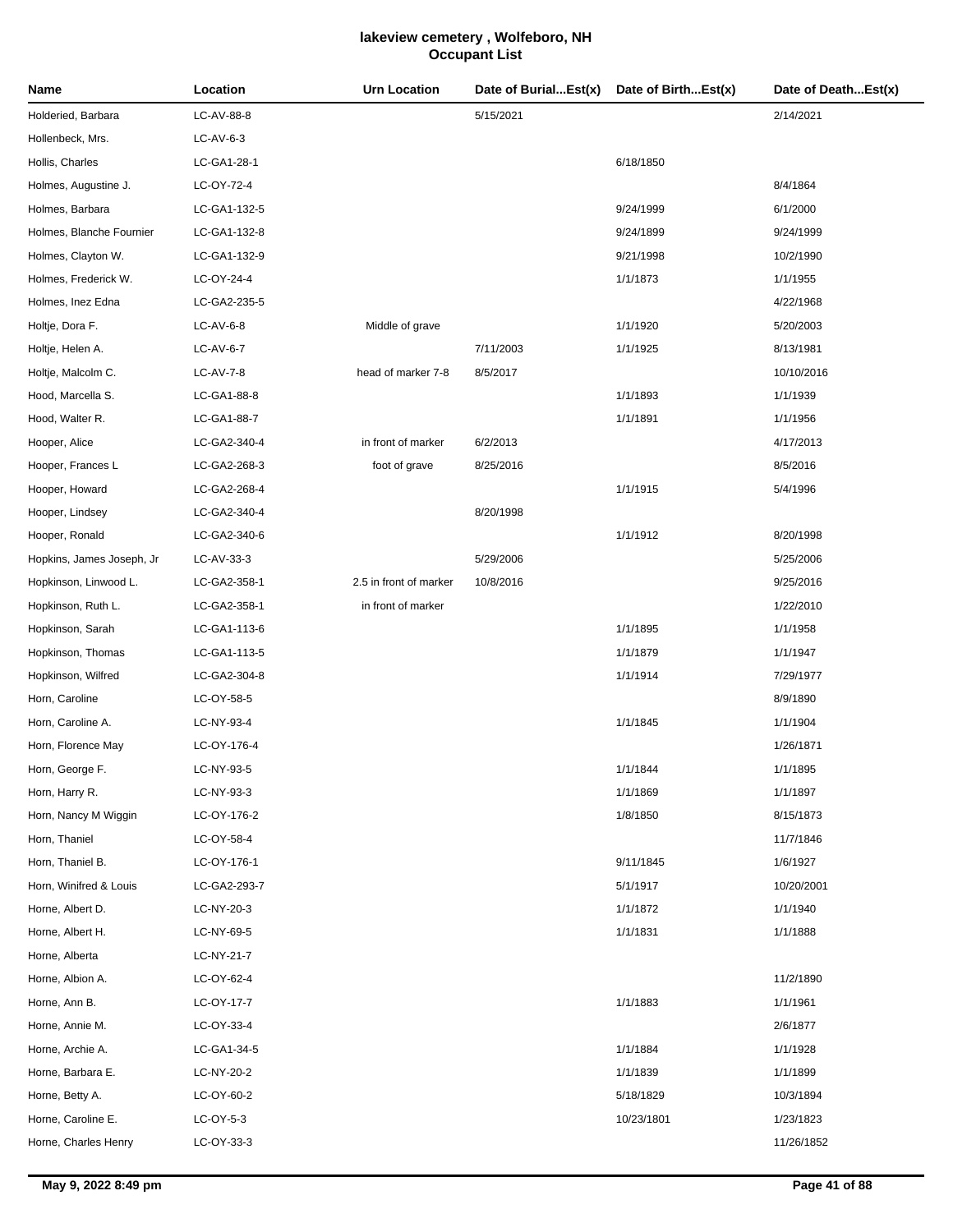| Name                  | Location    | <b>Urn Location</b> | Date of BurialEst(x) | Date of BirthEst(x) | Date of DeathEst(x) |
|-----------------------|-------------|---------------------|----------------------|---------------------|---------------------|
| Horne, Charles L.     | LC-OY-148-3 |                     |                      | 11/6/1828           | 5/2/1908            |
| Horne, Cynthia        | LC-OY-208-2 |                     |                      | 9/25/1833           | 5/13/1926           |
| Horne, Daniel A.      | LC-NY-20-1  |                     |                      | 1/1/1835            | 1/1/1896            |
| Horne, Edward Herbert | LC-OY-74-5  |                     |                      |                     | 5/24/1875           |
| Horne, Eleanor D.     | LC-GA1-34-9 |                     |                      | 1/1/1907            | 1/1/1978            |
| Horne, Ella M.        | LC-NY-20-7  |                     |                      | 1/1/1864            | 1/1/1956            |
| Horne, Ellen M.       | LC-OY-74-4  |                     |                      | 5/5/1845            | 3/5/1932            |
| Horne, Emily Colby    | LC-OY-149-6 |                     |                      |                     | 12/8/1862           |
| Horne, Ethel B.       | LC-GA1-34-3 |                     |                      | 1/1/1891            | 1/1/1991            |
| Horne, Eunice         | LC-NY-21-4  |                     |                      | 1/1/1797            | 1/1/1887            |
| Horne, Forest         | LC-OY-17-5  |                     |                      | 1/1/1885            | 1/1/1944            |
| Horne, George         | LC-OY-148-1 |                     |                      | 3/9/1824            | 7/15/1806           |
| Horne, George W.      | LC-OY-74-3  |                     |                      | 7/21/1844           | 5/4/1887            |
| Horne, George W.      | LC-OY-60-1  |                     |                      | 10/1/1828           | 2/20/1909           |
| Horne, Gertrude       | LC-GA1-44-7 |                     |                      | 6/5/1884            | 7/5/1941            |
| Horne, Harriet A.     | LC-OY-62-3  |                     |                      | 1/3/1844            | 1/26/1862           |
| Horne, Harris         | LC-OY-17-3  |                     |                      | 1/1/1881            | 1/1/1881            |
| Horne, Henry S.       | LC-NY-69-7  |                     |                      | 1/1/1857            | 1/1/1883            |
| Horne, James          | LC-NY-21-5  |                     |                      | 1/1/1802            | 1/1/1881            |
| Horne, Jane Rust      | LC-OY-20-3  |                     |                      | 1/1/1797            | 4/10/1830           |
| Horne, John H.        | LC-OY-17-1  |                     |                      | 1/1/1855            | 1/1/1927            |
| Horne, John W.        | LC-OY-62-1  |                     |                      |                     | 8/5/1858            |
| Horne, Lavonia P.     | LC-NY-21-2  |                     |                      | 1/1/1846            | 1/1/1926            |
| Horne, Levi           | LC-NY-21-1  |                     |                      | 1/1/1828            | 1/1/1914            |
| Horne, Lydia          | LC-OY-20-4  |                     |                      | 1/1/1822            | 5/17/1826           |
| Horne, Lydia C.       | LC-NY-69-2  |                     |                      | 1/1/1808            | 1/1/1899            |
| Horne, Marion B.      | LC-NY-20-8  |                     |                      | 1/1/1874            | 1/1/1944            |
| Horne, Martha E. Dean | LC-OY-148-2 |                     |                      | 10/12/1841          | 10/18/1921          |
| Horne, Martha J.      | LC-NY-20-4  |                     |                      | 1/1/1876            | 1/1/1941            |
| Horne, Mary A.        | LC-OY-62-6  |                     |                      | 4/28/1827           | 6/15/1899           |
| Horne, Mary A.        | LC-OY-33-2  |                     |                      |                     | 5/26/1856           |
| Horne, Mary Jane Hyde | LC-OY-176-3 |                     |                      | 8/24/1855           | 11/22/1949          |
| Horne, Maude R.       | LC-NY-21-3  |                     |                      | 1/1/1878            | 1/1/1922            |
| Horne, Maude V.       | LC-OY-17-2  |                     |                      | 1/1/1861            | 1/1/1944            |
| Horne, Maurice        | LC-GA1-34-4 |                     |                      | 6/28/1917           | 2/14/1930           |
| Horne, Oscar          | LC-OY-208-1 |                     |                      | 8/12/1836           | 12/31/1899          |
| Horne, Pamela R.      | LC-OY-62-5  |                     |                      | 4/15/1824           | 8/15/1894           |
| Horne, Pierce A.      | $LC-NY-3-6$ |                     |                      | 9/24/1863           | 2/27/1933           |
| Horne, Prudence E.    | LC-OY-17-8  |                     |                      | 1/1/1839            | 1/1/1917            |
| Horne, Richard H.     | LC-NY-69-1  |                     |                      | 1/1/1800            | 1/1/1889            |
| Horne, Russell        | LC-OY-17-6  |                     |                      | 1/1/1887            | 1/1/1957            |
| Horne, Ruth           | LC-NY-3-9   |                     |                      | 8/22/1911           | 1/17/1914           |
| Horne, Sarah A.       | LC-NY-33-2  |                     |                      | 12/24/1836          | 12/2/1905           |
| Horne, Selena H.      | LC-NY-69-6  |                     |                      | 1/1/1835            | 1/1/1903            |
| Horne, Stephen        | LC-OY-33-1  |                     |                      |                     | 8/18/1867           |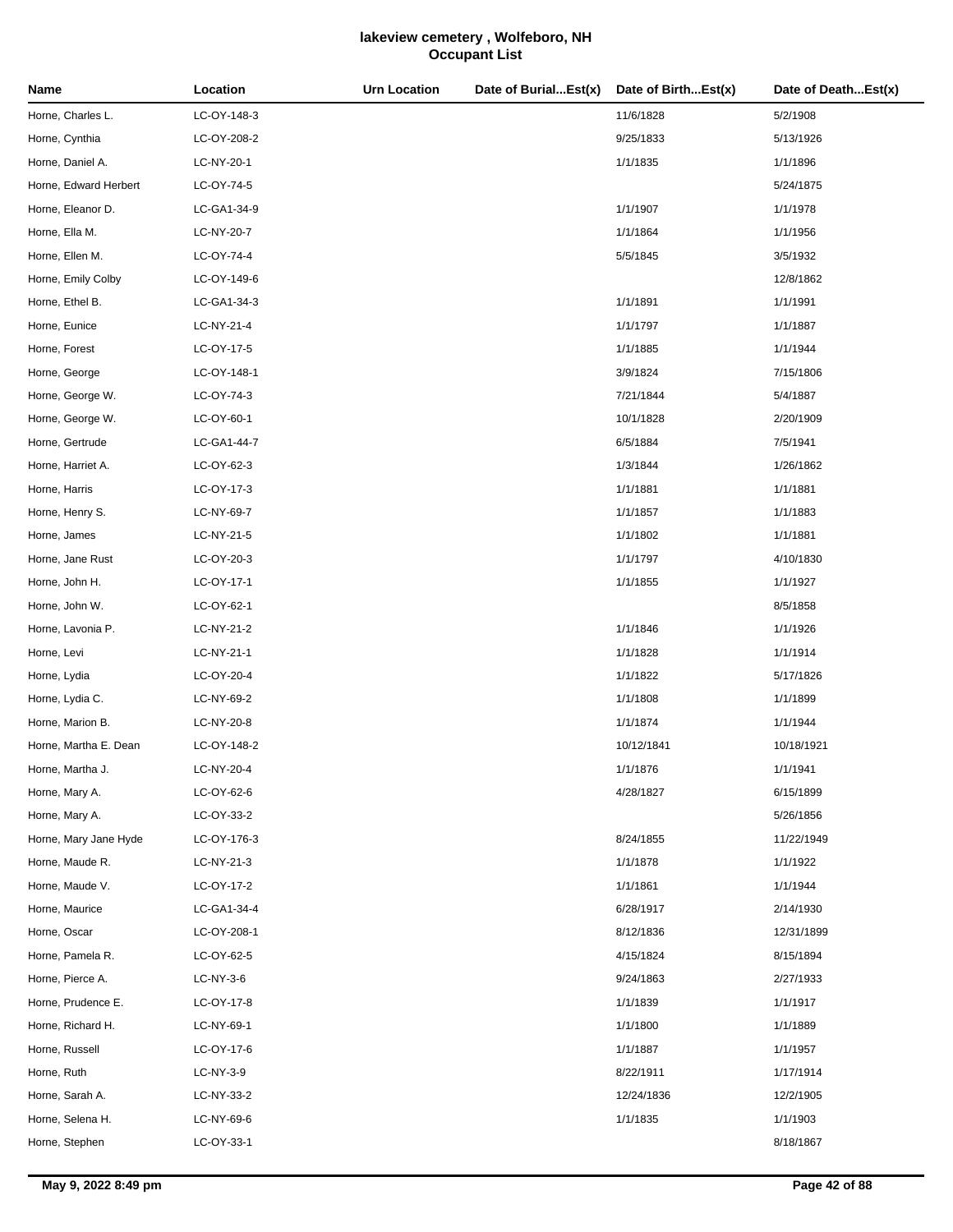| Name                   | Location      | <b>Urn Location</b> | Date of BurialEst(x) | Date of BirthEst(x) | Date of DeathEst(x) |
|------------------------|---------------|---------------------|----------------------|---------------------|---------------------|
| Horne, Stephen P.      | LC-NY-69-3    |                     |                      | 1/1/1843            | 1/1/1880            |
| Horne, Susey           | LC-OY-62-2    |                     |                      |                     | 10/13/1871          |
| Horne, Walter          | LC-OY-17-4    |                     |                      | 1/1/1883            | 1/1/1887            |
| Horne, William D.      | LC-NY-20-6    |                     |                      | 1/1/1867            | 1/1/1940            |
| Horton, Elizabeth H.   | LC-GA2-319-2  |                     |                      | 12/2/1908           | 3/27/2002           |
| Horton, Paul           | LC-NY-113-10  |                     |                      | 9/4/1915            | 1/3/1996            |
| Hottel, Eunice L.      | LC-GA1-139A-8 |                     |                      | 4/17/1909           | 6/20/1986           |
| Howe, Edward R.        | LC-GA2-207-5  |                     |                      | 1/1/1906            | 1/1/1976            |
| Howe, Sylvia H.        | LC-GA2-207-6  |                     |                      | 1/1/1902            | 3/20/1996           |
| Hoyt, Archie D.        | LC-GA1-180-5  |                     |                      | 1/1/1908            | 1/1/1984            |
| Hoyt, Benjamin         | LC-GA1-180-3  |                     |                      | 1/1/1905            | 1/1/1976            |
| Hoyt, Charles W.       | LC-NY-99-6    |                     |                      | 11/21/1897          | 3/25/1972           |
| Hoyt, Charles W.       | LC-NY-99-1    |                     |                      | 2/1/1842            | 6/22/1931           |
| Hoyt, Clarita          | LC-GA1-180-1  |                     |                      | 1/1/1928            |                     |
| Hoyt, Clarita Mae      | LC-GA1-180-3  | Foot of grave       | 5/18/2019            |                     | 2/4/2019            |
| Hoyt, Dorothy M.       | LC-GA1-104-1  |                     |                      | 11/18/1900          | 4/13/1984           |
| Hoyt, Frank E.         | LC-NY-99-7    |                     |                      | 1/1/1869            | 1/1/1954            |
| Hoyt, Lillian B.       | LC-GA1-104-2  |                     |                      | 11/7/1897           | 2/28/1980           |
| Hoyt, Lydia J.         | LC-GA1-180-6  |                     |                      | 1/1/1913            | 1/1/1983            |
| Hoyt, Mary A.          | LC-NY-99-2    |                     |                      | 11/16/1845          | 12/12/1930          |
| Hoyt, Nora             | LC-GA1-180-2  |                     |                      | 1/1/1909            | 1/1/1989            |
| Huebner, Elizabeth M.  | LC-GA2-236-5  |                     |                      | 1/1/1878            | 1/1/1935            |
| Huebner, Ernst R.      | LC-GA2-236-4  |                     |                      | 1/1/1879            | 7/9/1970            |
| Huebner, Georg Otto    | LC-GA2-236-3  |                     |                      | 1/1/1869            | 1/1/1907            |
| Huggins, Almon W.      | LC-NY-94-11   |                     |                      | 1/16/1837           | 5/6/1837            |
| Huggins, Anna          | LC-NY-94-8    |                     |                      | 6/3/1857            | 9/3/1900            |
| Huggins, Everett N.    | LC-NY-94-9    |                     |                      | 1/16/1837           | 8/10/1846           |
| Huggins, John          | LC-NY-94-7    |                     |                      | 5/19/1853           | 6/1/1938            |
| Huggins, John          | LC-NY-94-12   |                     |                      | 7/22/1823           | 8/25/1825           |
| Huggins, Mehitable     | LC-NY-94-10   |                     |                      | 4/17/1886           | 8/1/1921            |
| Huggins, Sally L.      | LC-NY-94-1    |                     |                      | 5/8/1895            | 12/11/1971          |
| Huggins, Samuel        | LC-NY-94-2    |                     |                      | 9/23/1888           | 7/21/1980           |
| Hunsinger, Anna M.     | LC-GA2-228A-1 |                     |                      | 1/1/1904            | 11/5/1984           |
| Hunsinger, Mitchell E. | LC-GA2-228A-2 |                     |                      | 1/1/1900            | 5/29/1987           |
| Hunter, Paul E.        | LC-NY-28-8    | under marker        | 5/25/2019            |                     | 12/24/2016          |
| Hurd, George H.        | LC-NY-71-1    |                     |                      | 2/9/1826            | 10/1/1862           |
| Hurd, Joanna F.        | LC-NY-71-4    |                     |                      | 9/1/1843            | 3/1/1873            |
| Hurlburt, B.B.         | LC-GA1-152-8  |                     |                      | 2/17/1885           | 7/7/1962            |
| Hurlburt, Blanche C.   | LC-GA1-152-10 |                     |                      | 3/1/1903            | 8/16/1973           |
| Hurlburt, H.F.         | LC-GA1-152-7  |                     |                      | 1/24/1880           | 6/4/1948            |
| Hurlburt, Henry F.     | LC-GA1-152-9  |                     |                      | 7/31/1908           | 1/27/1968           |
| Ide, Agnes S.          | LC-GA2-294A-2 |                     |                      | 1/1/1910            | 1/1/1986            |
| Inscoe, Ellen S.       | LC-GA2-261-7  |                     |                      |                     | 8/1/1997            |
| Inscoe, Ellen S.       | LC-GA2-261-2  |                     | 8/1/1997             | 1/1/1896            | 5/30/1982           |
| Jackson, Della S.      | LC-OY-148-5   |                     |                      | 1/1/1870            | 1/1/1894            |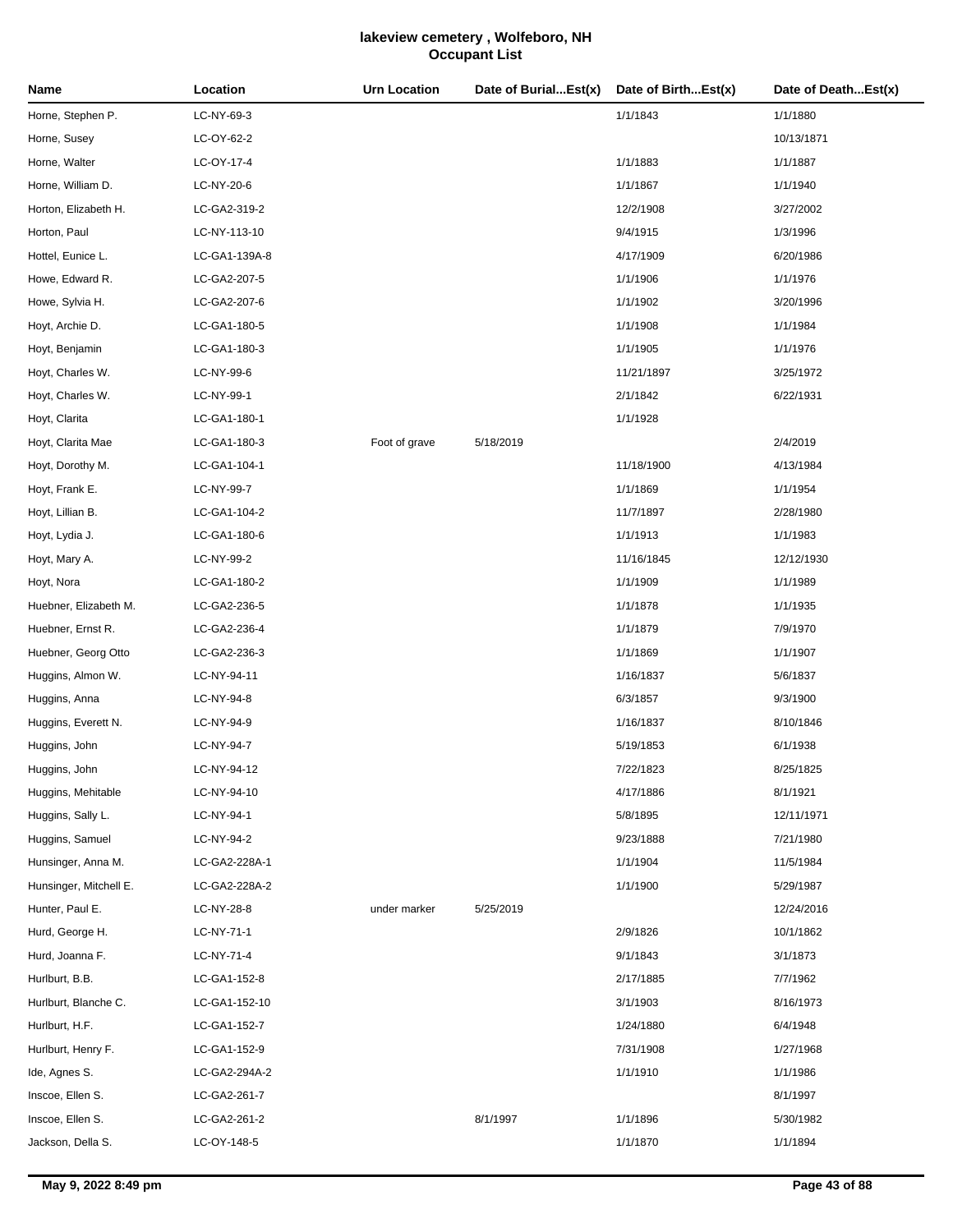| Name                        | Location      | <b>Urn Location</b>  | Date of BurialEst(x) | Date of BirthEst(x) | Date of DeathEst(x) |
|-----------------------------|---------------|----------------------|----------------------|---------------------|---------------------|
| Jackson, Helen B.           | LC-NY-54-6    |                      |                      | 1/1/1859            | 1/1/1899            |
| Jackson, Seddie Cotton      | LC-OY-148-4   |                      |                      | 1/1/1852            | 1/1/1892            |
| Jaclard, Victorine M.       | LC-NY-44-2    |                      |                      | 1/1/1844            | 1/1/1880            |
| Jagger, Gwendoline          | LC-GA2-301-2  | just behind monument | 6/21/2016            |                     | 6/11/2016           |
| Jeffery, Ernest James       | LC-AV-48-5    |                      | 5/15/2004            |                     | 2/5/2004            |
| Jeffrey, Ernest             | $LC-AV-8-5$   |                      |                      | 1/1/1929            | 2/15/2004           |
| Jenness, Adaline E.         | LC-OY-198-2   |                      |                      | 1/1/1844            | 1/1/1871            |
| Jenness, Catharine H.       | LC-OY-105-3   |                      |                      |                     | 12/8/1882           |
| Jenness, Fannie J.          | LC-OY-110-2   |                      |                      | 5/25/1845           | 9/2/1909            |
| Jenness, Fred H.            | LC-NY-86-1    |                      |                      | 3/4/1853            | 2/4/1923            |
| Jenness, George T.          | LC-OY-105-1   |                      |                      | 1/1/1843            | 1/1/1904            |
| Jenness, Idella M.          | LC-NY-86-2    |                      |                      | 7/24/1854           | 8/15/1951           |
| Jenness, Robert H.          | LC-OY-105-2   |                      |                      |                     | 4/21/1888           |
| Jenness, Wilson             | LC-OY-110-1   |                      |                      | 8/29/1848           | 10/29/1928          |
| Jennette, Floyd J.          | LC-GA2-246-8  |                      |                      | 1/1/1912            | 9/18/2000           |
| Jennette, Virginia Spalter  | LC-GA2-246-7  |                      |                      |                     | 8/5/1999            |
| Jennings, Violet Smith      | LC-GA1-73-6   |                      |                      |                     | 10/29/1997          |
| Jerome, Robert B.           | LC-NY-119-5   |                      |                      | 1/1/1884            | 1/1/1910            |
| Jewell, Mildred Hardie      | LC-GA1-151-3  |                      |                      | 7/18/1916           | 7/25/1999           |
| John, Joseph                | LC-AV-25-2    | 2'above VA marker    | 10/6/2018            |                     | 6/4/2018            |
| Johnson, Ada B.             | LC-OY-122-7   |                      |                      |                     |                     |
| Johnson, Alan Thornton      | LC-AV-16-5    | 16"under marker      | 11/1/2010            |                     | 11/20/2009          |
| Johnson, Allen T. Sr.       | LC-AV-26-5    |                      |                      |                     | 11/1/2009           |
| Johnson, Anna               | LC-GA1-29-5   | in front of marker   | 6/12/1994            |                     | 6/6/1994            |
| Johnson, Charles H.         | LC-OY-40-1    |                      |                      | 7/21/1850           | 5/4/1916            |
| Johnson, E. Hugo            | LC-GA1-29-5   |                      |                      | 1/1/1894            | 1/1/1954            |
| Johnson, G. Leon            | LC-OY-97-1    |                      |                      |                     | 9/5/1882            |
| Johnson, Harold L.          | LC-GA2-240-6  |                      |                      | 3/10/1905           | 3/13/1990           |
| Johnson, Isaac              | LC-OY-42-4    |                      |                      | 1/1/1850            | 3/6/1908            |
| Johnson, Isaac E.           | LC-OY-42-3    |                      |                      | 5/8/1848            | 1/29/1849           |
| Johnson, Jennie E.          | LC-GA1-29-6   |                      |                      | 1/1/1884            | 1/1/1961            |
| Johnson, Lydia Edmonds      | LC-OY-42-2    |                      |                      | 11/19/1814          | 6/25/1880           |
| Johnson, Marion             | LC-GA2-240-5  |                      |                      | 1/1/1908            | 2/15/2000           |
| Johnson, Sarah              | LC-OY-40-2    |                      |                      | 10/17/1859          | 4/23/1933           |
| Johnson, Stacey E.          | LC-GA2-249-1  |                      | 5/15/2017            |                     | 5/6/2017            |
| Johnson, Thomas             | LC-OY-42-1    |                      |                      | 1/1/1807            | 8/26/1872           |
| Johnston, Lee G.            | LC-NY-36-5    |                      |                      | 1/1/1914            |                     |
| Johnston, Mildred L.        | LC-NY-36-4    |                      |                      | 1/1/1918            | 1/1/1979            |
| Johnstone, Eleanor D Marena | LC-GA2-316A-3 |                      |                      | 1/1/1910            | 4/12/1997           |
| Johnstone, William George   | LC-GA2-316A-4 |                      |                      | 1/1/1904            | 8/23/1966           |
| Jones, Annie Sprague        | LC-NY-73-4    |                      |                      | 7/15/1859           | 7/31/1923           |
| Jones, Dorothy Ann          | LC-GA2-242-5  |                      |                      | 1/1/1924            | 10/24/2002          |
| Jones, Elizabeth            | LC-NY-46-2    |                      |                      | 1/1/1875            | 1/1/1966            |
| Jones, Ernest S.            | LC-GA1-78-9   |                      |                      | 1/1/1908            | 1/1/1974            |
| Jones, Harold O.            | LC-GA1-107-7  |                      |                      | 1/1/1888            | 1/1/1962            |
|                             |               |                      |                      |                     |                     |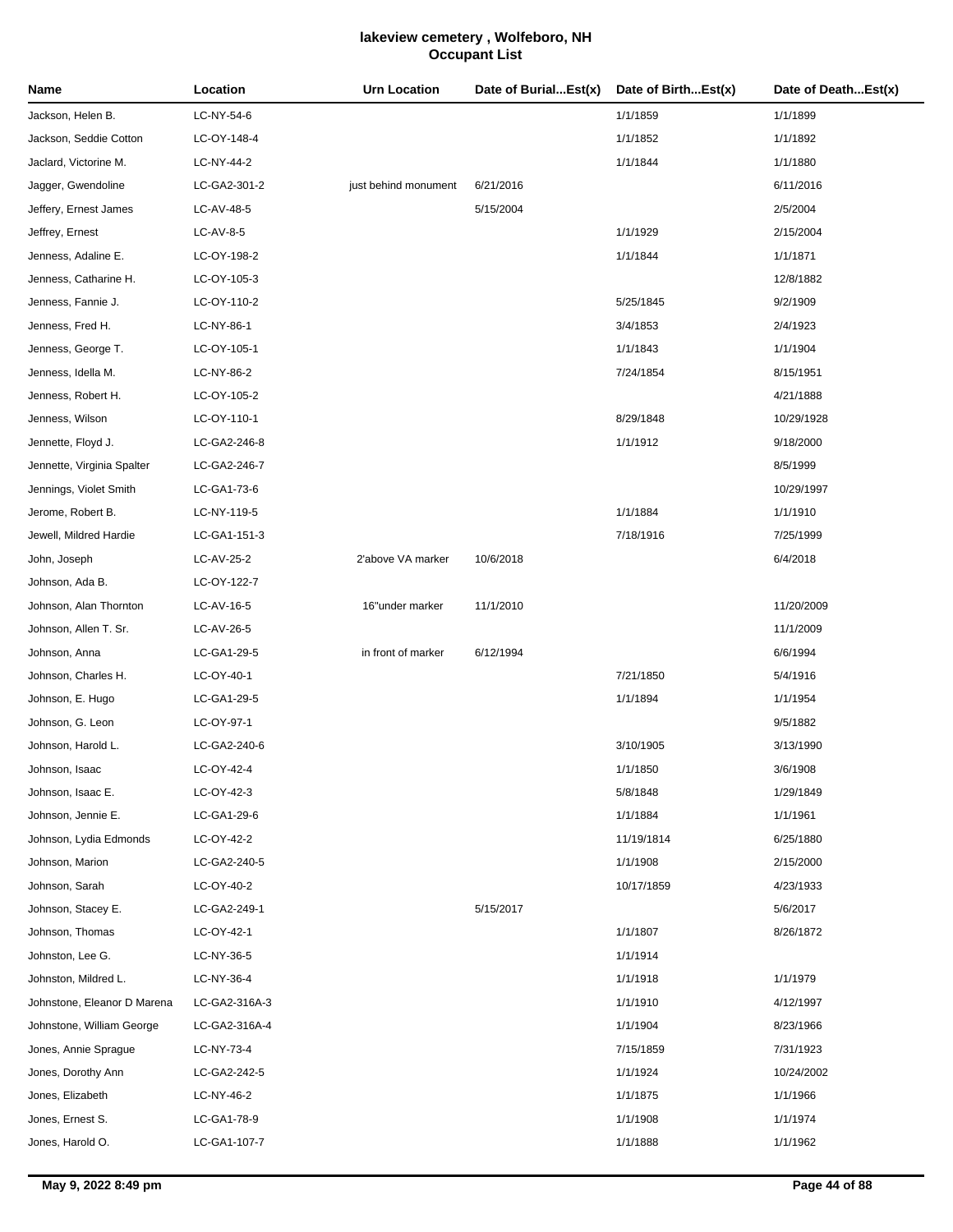| Name                       | Location      | <b>Urn Location</b>   | Date of BurialEst(x) | Date of BirthEst(x) | Date of DeathEst(x) |
|----------------------------|---------------|-----------------------|----------------------|---------------------|---------------------|
| Jones, Henry               | LC-NY-52-7    |                       |                      | 6/18/1865           | 9/4/1923            |
| Jones, Jean                | LC-GA2-270-6  |                       |                      |                     |                     |
| Jones, Lucy K.             | LC-GA1-78-10  |                       |                      | 1/1/1908            | 1/1/1960            |
| Jones, Mabel Randall       | LC-NY-23-2    |                       |                      | 1/1/1878            | 1/1/1904            |
| Jones, Rollin              | LC-NY-73-3    |                       |                      | 7/9/1855            | 8/5/1929            |
| Jones, Rollin G.           | LC-NY-23-1    |                       |                      | 1/1/1880            | 1/1/1954            |
| Jones, Stanton E.          | LC-GA1-78-11  |                       |                      | 5/1/1937            | 7/7/1985            |
| Jones, Thomas B.           | LC-GA2-295-7  |                       |                      | 6/2/1921            | 12/9/1971           |
| Jones, William F.          | LC-GA2-242-6  |                       |                      | 1/1/1920            | 8/30/1984           |
| Jones, William Henry       | LC-NY-51-8    |                       |                      | 11/5/1829           | 10/11/1889          |
| Jones, William R.          | LC-GA2-270-6  |                       | 11/8/1999            | 5/30/1924           |                     |
| Jordan, Kenneth H.         | LC-GA2-248-6  | under grave marker    | 10/30/2010           |                     | 10/7/2010           |
| Jordan, Rose M.            | LC-GA2-240-8  |                       |                      | 5/8/1922            | 11/6/1988           |
| Judy, William              | LC-AV-27-6    |                       |                      |                     |                     |
| Juse, William Michael      | LC-AV-16-1    |                       |                      | 1/6/1965            | 7/21/1999           |
| Jutras, Mary R.            | LC-GA1-113-10 |                       |                      | 7/9/1870            | 6/28/1952           |
| Jutras, Nicole Christine   | LC-GA2-348-5  |                       |                      | 1/1/1972            | 10/18/1981          |
| Juvonen, William           | LC-AV-518-2   | Above foot marker     | 7/1/2020             |                     | 12/22/2018          |
| Kalled, Jacquelyn          | LC-NY-104-6   | between 5/6           | 10/3/2020            |                     | 9/4/2020            |
| Kallelis, Emanuel Nicholas | LC-AV-98-1    |                       | 5/19/2013            |                     | 2/27/2013           |
| Kallelis, Emanuel Nickolas | LC-AV-33-1    |                       | 5/19/2013            |                     | 2/27/2013           |
| Kallelis, Irene            | LC-AV-98-2    |                       |                      |                     | 12/25/2010          |
| Kalloch, Emma P.           | LC-OY-54-2    |                       |                      |                     | 2/14/1922           |
| Kalloch, Harvey C.         | LC-OY-54-1    |                       |                      |                     |                     |
| Kammler, Edward A. Jr.     | LC-AV-77-6    |                       | 9/4/2004             |                     | 11/30/2003          |
| Kammler, Lucy              | LC-AV-77-6    |                       | 8/14/2010            |                     | 12/9/2009           |
| Kane, Amy F.               | LC-GA1-112-10 |                       |                      | 1/1/1868            | 1/1/1954            |
| Kane, John                 | LC-OY-51-1    |                       |                      |                     | 2/21/1865           |
| Kasianchuk, Hilda Marion   | LC-AV-45-1    | 3'frm foot of grave   |                      |                     |                     |
| Kasianchuk, walter         | LC-AV-45-1    | foot of grave         |                      |                     | 8/6/2013            |
| Kaucher, Joseph P.         | LC-GA2-267-8  |                       |                      | 8/26/1905           | 1/20/1994           |
| Kaucher, Marie             | LC-GA2-267-8  |                       | 10/30/1993           |                     | 10/23/1993          |
| Kaucher, Marie A.          | LC-GA2-267-7  |                       |                      | 5/31/1903           | 10/23/1993          |
| Keathley, Michael          | LC-AV-47-1    | 12'under marker       | 9/19/2017            |                     | 9/12/2017           |
| Keay, Emma M.              | LC-NY-1-2     |                       |                      | 1/1/1876            | 1/1/1955            |
| Keenan, Arthur C.          | LC-GA1-13-6   |                       |                      | 1/1/1893            | 1/1/1966            |
| Keenan, Arthur C. Jr.      | LC-GA1-13-4   |                       |                      | 1/1/1917            | 1/1/1918            |
| Keenan, Frances A.         | LC-GA1-13-5   |                       |                      | 1/1/1902            | 1/1/1979            |
| Keith, Howard Edward       | LC-GA1-120-8  |                       |                      | 3/11/1909           | 5/2/1993            |
| Keith, Josephine Pinkha    | LC-GA1-120-9  |                       |                      | 10/27/1909          | 6/16/1974           |
| Keller, Patricia Ann       | LC-GA2-321-7  | foot in frt of marker | 6/1/2016             |                     | 3/24/2016           |
| Keller, Paul Powers        | LC-GA2-321-1  |                       |                      | 1/1/1955            | 9/19/1979           |
| Kelley, Katherine Mary     | LC-GA2-304-1  |                       |                      | 1/1/1955            | 4/14/1976           |
| Kelly, Harriet B. Guppy    | LC-OY-109-5   |                       |                      | 1/19/1802           | 12/1/1877           |
| Kelly, John                | LC-OY-109-4   |                       |                      |                     | 7/15/1851           |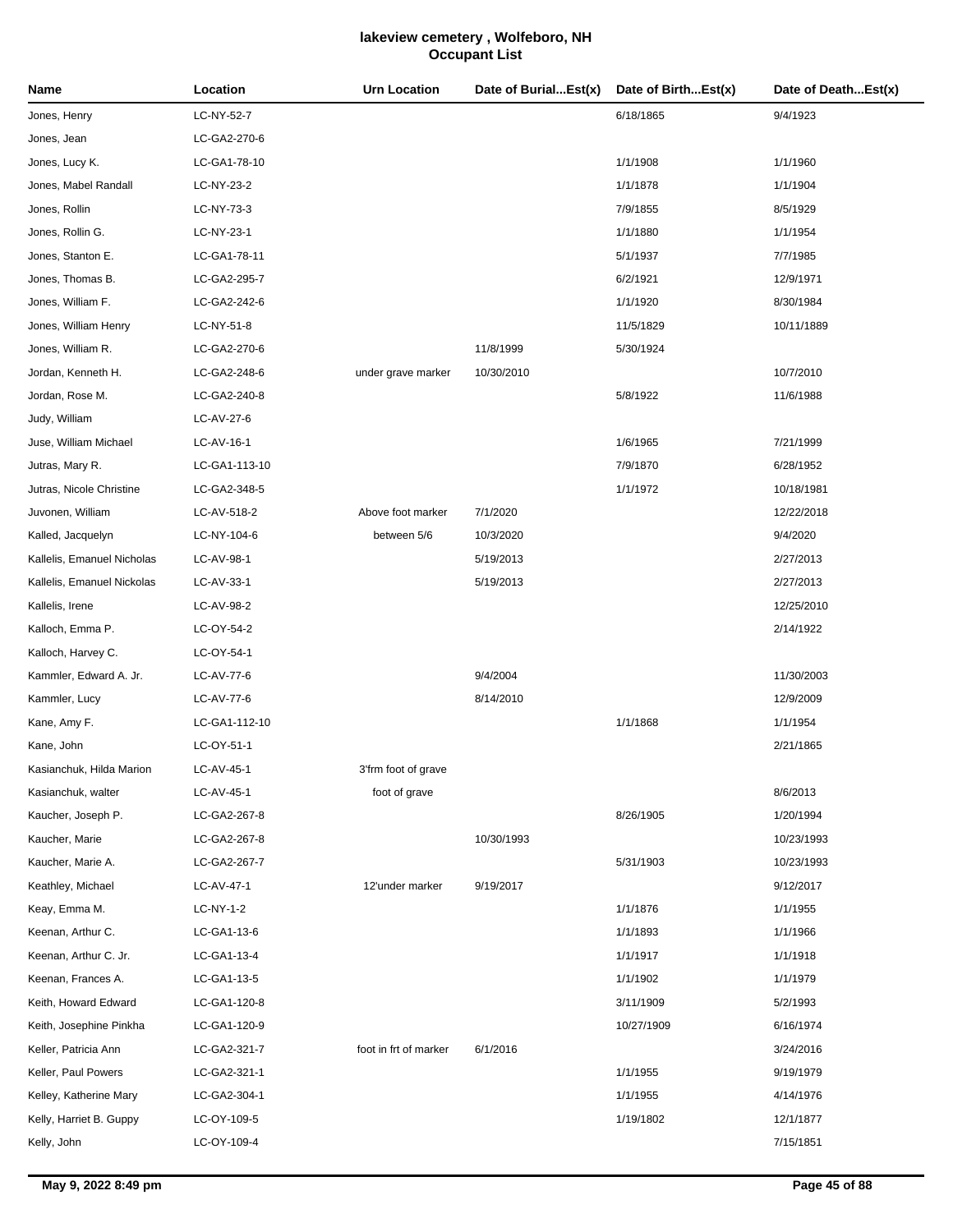| Name                       | Location     | <b>Urn Location</b> | Date of BurialEst(x) | Date of BirthEst(x) | Date of DeathEst(x) |
|----------------------------|--------------|---------------------|----------------------|---------------------|---------------------|
| Kendal, Bessie H.          | LC-GA1-83-4  |                     |                      | 1/1/1909            | 1/1/1968            |
| Kendal, Herbert B.         | LC-GA1-83-8  |                     |                      | 12/5/1925           | 12/14/1997          |
| Kendal, Herbert G.         | LC-GA1-83-7  |                     | 5/15/1993            | 6/8/1950            | 5/22/1991           |
| Keniston, Adelaide Colbath | LC-OY-153-10 |                     |                      |                     |                     |
| Keniston, Arthur V.        | LC-OY-153-14 |                     |                      | 3/11/1859           | 7/25/1940           |
| Keniston, baby             | LC-OY-153-13 |                     |                      |                     |                     |
| Keniston, Caleb T.         | LC-OY-153-8  |                     |                      | 1/1/1832            | 1/1/1857            |
| Keniston, Donald E.        | LC-GA1-10-2  |                     |                      | 1/1/1938            | 1/1/1943            |
| Keniston, Edna L.          | LC-GA1-10-5  |                     |                      | 1/1/1909            | 1/1/1974            |
| Keniston, Eliza A.         | LC-OY-178-3  |                     |                      |                     | 12/15/1888          |
| Keniston, Ezra H.          | LC-OY-153-6  |                     |                      | 1/1/1804            | 1/1/1887            |
| Keniston, George           | LC-OY-178-2  |                     |                      |                     | 10/6/1884           |
| Keniston, Helen J.         | LC-OY-153-9  |                     |                      |                     | 3/29/1859           |
| Keniston, Henry            | LC-OY-153-11 |                     |                      |                     |                     |
| Keniston, Jemina Thurston  | LC-OY-153-7  |                     |                      | 1/1/1803            | 1/1/1895            |
| Keniston, John L.P.        | LC-OY-178-4  |                     |                      |                     | 9/21/1863           |
| Keniston, Nellie           | LC-OY-153-12 |                     |                      |                     |                     |
| Kennedy, Elizabeth         | LC-GA2-284-7 |                     | 6/8/2019             |                     | 1/11/2019           |
| Kennedy, Joseph P.         | LC-GA2-284-8 |                     |                      | 1/1/1925            | 5/10/1979           |
| Kennett, Edson C.          | LC-GA1-64-7  |                     |                      | 1/1/1911            | 1/1/1969            |
| Kennett, Marion Kent       | LC-GA1-64-8  |                     |                      | 1/1/1916            | 1/1/1982            |
| Kennett, May Ethel         | LC-GA1-161-7 |                     |                      | 1/1/1875            | 1/1/1957            |
| Kennett, Press Graves      | LC-GA1-161-8 |                     |                      | 1/1/1874            | 1/1/1949            |
| Kenney, Albert             | LC-GA1-55-4  |                     |                      | 1/1/1872            | 1/1/1929            |
| Kenney, Harry F.           | LC-GA1-29-10 |                     |                      | 1/1/1890            | 1/1/1950            |
| Kenney, Roxanna F.         | LC-NY-18-2   |                     |                      | 7/13/1832           | 6/23/1894           |
| Kennie, Lizzie             | LC-NY-105-1  |                     |                      | 12/13/1842          | 9/1/1902            |
| Kenny, Fannie A.           | LC-NY-82-4   |                     |                      | 1/1/1858            | 1/1/1931            |
| Kenny, Susie A.            | LC-GA1-55-2  |                     |                      | 1/1/1873            | 1/1/1935            |
| Kent, Clarence Edwin       | LC-OY-98-3   |                     |                      |                     | 6/3/1936            |
| Kent, Donald R.            | LC-GA1-64-1  |                     |                      | 1/1/1909            |                     |
| Kent, George W.            | LC-GA1-64-6  |                     |                      | 1/1/1884            | 1/1/1968            |
| Kent, Helen E.             | LC-GA1-64-2  |                     |                      | 1/1/1902            | 1/1/1965            |
| Kent, J. Leavitt           | LC-OY-98-1   |                     |                      | 6/6/1831            | 6/21/1878           |
| Kent, Lena A.              | LC-GA1-64-5  |                     |                      | 1/1/1890            | 1/1/1966            |
| Kent, Mary E.              | LC-OY-98-2   |                     |                      | 10/16/1836          | 2/3/1917            |
| Kent, Phyllis B.           | LC-GA1-64-4  |                     |                      | 1/1/1914            | 1/1/1930            |
| Kesler, Hazel J.           | LC-GA2-275-1 |                     |                      | 1/1/1912            | 8/1/1975            |
| Keyes, Bradley A.          | LC-OY-195-1  |                     |                      |                     | 2/9/1917            |
| Keyes, Charles A.          | LC-OY-195-3  |                     |                      |                     | 9/17/1887           |
| Keyes, Emma J.             | LC-OY-195-4  |                     |                      |                     | 9/8/1869            |
| Keyes, infant              | LC-OY-195-2  |                     |                      |                     | 10/28/1859          |
| Keyes, Salome S.           | LC-OY-195-5  |                     |                      |                     | 10/4/1855           |
| Kidder, Charles Almon, Sr  | LC-NY-40-8   |                     |                      |                     | 1/1/1934            |
| Kidder, Charles Almon, Jr  | LC-NY-40-10  |                     |                      |                     |                     |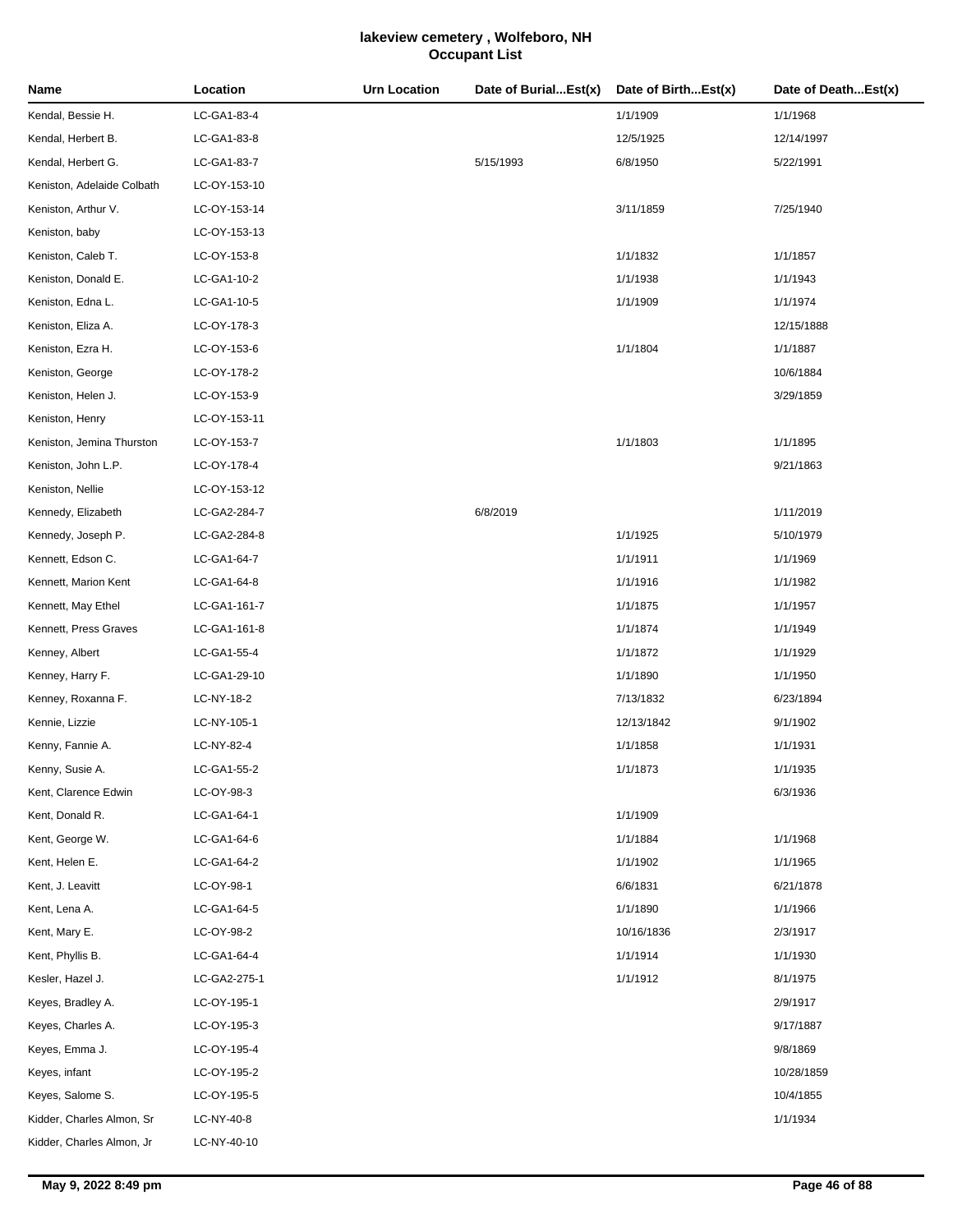| Name                     | Location      | <b>Urn Location</b> | Date of BurialEst(x) | Date of BirthEst(x) | Date of DeathEst(x) |
|--------------------------|---------------|---------------------|----------------------|---------------------|---------------------|
| Kidder, Clarabelle       | LC-NY-40-9    |                     |                      |                     | 1/1/1948            |
| Kidder, Eva L.           | LC-NY-40-6    |                     |                      |                     | 3/18/1988           |
| Kilby, Hope Foster       | LC-GA2-303-7  |                     |                      | 1/1/1890            | 7/7/1975            |
| Kilroy, Laureen          | LC-AV-40-5    |                     | 5/29/1996            |                     | 4/7/1996            |
| Kimball, Carrie P.       | LC-OY-68-1    |                     |                      |                     | 1/9/1863            |
| Kimball, Charles H.      | LC-GA1-119-8  |                     |                      | 1/1/1881            | 1/1/1962            |
| Kimball, Clyde L.        | LC-GA2-237-4  |                     |                      | 1/1/1906            | 11/21/1966          |
| Kimball, Doris A.        | LC-GA1-119-10 |                     |                      | 1/1/1904            | 1/1/1946            |
| Kimball, Dorothy M.      | LC-GA1-119-11 |                     |                      | 1/1/1904            |                     |
| Kimball, Edith E.        | LC-GA1-78-8   |                     |                      | 2/11/1886           | 5/24/1942           |
| Kimball, Ernest W.       | LC-GA1-119-7  |                     |                      | 11/20/1902          | 4/6/1992            |
| Kimball, Grover H.       | LC-GA1-16-1   |                     |                      | 1/1/1884            | 1/1/1944            |
| Kimball, Harold Pierce   | LC-GA1-119-12 |                     |                      | 7/17/1909           | 12/9/1963           |
| Kimball, Helen Stevens   | LC-OY-184-3   |                     |                      | 1/10/1881           | 5/17/1944           |
| Kimball, Ina A.          | LC-GA1-119-9  |                     |                      | 1/1/1884            | 1/1/1954            |
| Kimball, Mary M.         | LC-OY-68-2    |                     |                      |                     | 5/11/1888           |
| Kimball, Minnie          | LC-GA2-237-3  |                     |                      | 1/1/1908            | 6/2/1975            |
| Kimball, Percy L.        | LC-OY-184-2   |                     |                      | 1/21/1878           | 7/8/1941            |
| Kimball, Porter          | LC-NY-21-6    |                     |                      | 1/1/1858            | 1/1/1937            |
| King, Dr. Rufus H.       | LC-OY-146-1   |                     |                      | 1/1/1819            | 1/1/1902            |
| King, Dr. William R.     | LC-OY-146-3   |                     |                      | 1/1/1867            | 1/1/1905            |
| King, Effie W.           | LC-OY-146-4   |                     |                      | 3/3/1860            | 11/6/1860           |
| King, Elma               | LC-NY-97-2    |                     |                      | 1/1/1858            | 1/1/1929            |
| King, Ina C.             | LC-OY-146-5   |                     |                      | 1/31/1866           | 9/2/1866            |
| King, Lizzie Wedgewood   | LC-OY-146-2   |                     |                      | 1/1/1833            | 1/1/1920            |
| King, William R. Jr.     | LC-OY-146-6   |                     |                      | 6/19/1885           | 7/30/1866           |
| Kish, Michael            | LC-GA2-294-5  |                     |                      | 1/1/1909            | 5/9/1975            |
| Klefos, Brede            | LC-AV-25-8    |                     |                      |                     |                     |
| Klefos, Constance        | LC-AV-25-8    |                     | 9/15/2019            |                     | 9/10/2019           |
| Klefos, Garrett Syver    | LC-AV-25-2    |                     | 9/29/2018            |                     | 6/12/2018           |
| Klefos, Kristopher Robin | LC-AV-25-1    |                     |                      |                     | 5/25/1999           |
| Klefos, Lauri            | LC-AV-25-1    | 1' from marker      | 9/25/2020            |                     | 11/28/2019          |
| Klemm, Edward, Jr        | LC-AV-64-4    | foot of grave       | 5/26/2019            |                     | 4/17/2019           |
| Klimm, Frank W.          | $LC-AV-4-6$   | beneath Vet marker  | 5/12/2018            |                     | 4/16/2018           |
| Knights, Frank A.        | LC-GA1-78-7   |                     |                      | 1/3/1885            | 6/15/1947           |
| Knights, Lawrence D.     | LC-GA1-176-4  |                     |                      | 1/1/1906            | 1/1/1982            |
| Knights, Rita S.         | LC-GA1-176-5  |                     |                      | 1/1/1914            | 3/2/1999            |
| Knowles, Cora Craigue    | LC-GA1-115-6  |                     |                      | 3/27/1936           | 1/5/1957            |
| Knowles, Glenn           | LC-GA1-115-5  |                     |                      | 1/5/1957            | 1/5/1957            |
| Knowlton, Leslie         | LC-GA1-108-7  |                     |                      | 1/1/1870            | 1/1/1949            |
| Knox, John E.            | LC-GA1-93-7   |                     |                      | 1/1/1893            | 1/1/1940            |
| Krauss, William          | LC-AV-84-6    | foot of grave       | 5/13/2005            |                     | 4/6/2005            |
| Krippendorf, Dorothy S.  | LC-GA2-272-3  |                     |                      | 1/1/1918            | 5/3/1975            |
| Krippendorf, Ernst       | LC-GA2-272-4  |                     |                      | 1/1/1914            | 12/31/1999          |
| Krook, William Cleon     | LC-GA1-45-1   |                     |                      | 1/1/1886            | 1/1/1966            |
|                          |               |                     |                      |                     |                     |

÷.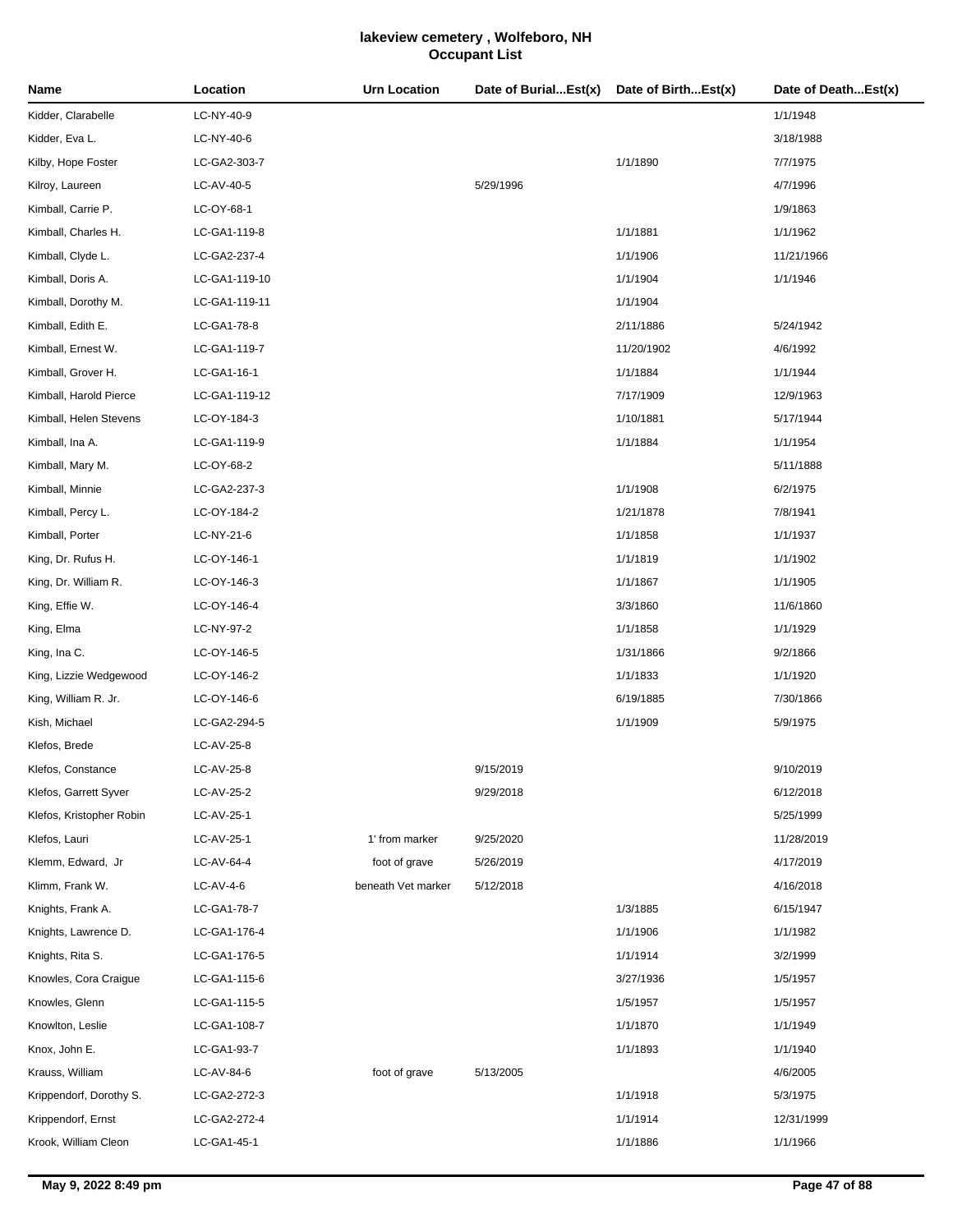| Name                        | Location      | Urn Location           | Date of BurialEst(x) | Date of BirthEst(x) | Date of DeathEst(x) |
|-----------------------------|---------------|------------------------|----------------------|---------------------|---------------------|
| Kupper, Brian A.            | LC-GA2-274-1  |                        |                      | 11/27/1974          | 1/16/1975           |
| Kustas, Nikolas             | $LC-AV-5-3$   | at head of 1&2         | 5/25/1999            |                     | 3/4/1999            |
| L., G.E.                    | LC-NY-83-2    |                        |                      | 5/17/1845           | 1/23/1918           |
| Labbe, Jeffrey              | LC-GA2-309-5  |                        |                      | 1/1/1967            | 4/1/1985            |
| Ladd, Levi W.               | LC-GA1-21-1   |                        |                      | 1/1/1843            | 1/1/1931            |
| Ladd, Miranda S.            | LC-GA1-21-2   |                        |                      | 1/1/1843            | 1/1/1922            |
| Lahti, Matthew              | LC-GA1-135-12 |                        |                      | 1/1/1890            | 1/1/1955            |
| Laing, Edgar Hall           | LC-OY-30-1    |                        |                      | 1/1/1863            | 1/1/1934            |
| Laing, George               | LC-GA2-298-1  |                        |                      | 1/1/1904            | 11/14/1987          |
| Laing, John C.              | LC-GA2-219-1  |                        |                      | 1/1/1924            | 10/24/1977          |
| Laing, Katherine            | LC-GA2-298-2  |                        |                      | 12/11/1910          | 11/22/2000          |
| Laing, Mary Pray            | LC-OY-30-2    |                        |                      | 1/1/1865            | 1/1/1960            |
| Lamb, Sarah Lord            | LC-GA2-199-5  |                        |                      | 3/25/1910           | 12/20/1986          |
| Lamb, W. Herbert            | LC-GA2-199-6  |                        | 8/17/2004            |                     | 8/11/2004           |
| Lambert, Arthur F.          | LC-GA1-80-12  |                        |                      | 1/1/1893            | 1/1/1978            |
| Lambert, Dorothy M.         | LC-GA1-80-11  | left of Authurs marker | 7/8/1992             | 1/1/1911            | 6/12/1992           |
| Lambert, Frank              | LC-AV-56-1    |                        |                      |                     |                     |
| Lambert, Gertrude F.        | LC-GA1-80-10  |                        |                      | 1/1/1902            | 1/1/1969            |
| Lamoureux, Rheaume          | LC-AV-84-1    | foot under marker      | 5/21/2016            |                     | 5/3/2016            |
| Lampron                     | LC-GA2-357-3  |                        |                      |                     |                     |
| Lampron, Clerinda           | LC-GA1-113-12 |                        |                      | 1/1/1902            | 1/1/1974            |
| Lampron, Edmond             | LC-GA1-113-11 |                        |                      | 1/1/1898            | 1/1/1970            |
| Lampron, Esther M.          | LC-GA1-113-7  |                        |                      | 1/1/1908            |                     |
| Lampron, Joyce              | LC-GA2-213-2  |                        | 11/2/2019            |                     | 10/28/2019          |
| Lampron, Lawrence N.        | LC-GA1-113-9  |                        |                      | 1/1/1908            |                     |
| Lampron, Robert A.          | LC-GA2-213-1  |                        |                      | 4/15/1934           | 5/10/1987           |
| Lampron, Severin J.         | LC-GA1-113-8  |                        |                      | 1/30/1863           | 3/21/1956           |
| Lampron, Wilfred L.         | LC-GA2-212-4  |                        |                      | 11/28/1895          | 12/12/1970          |
| Lampron, Yvonne M.          | LC-GA2-212-3  |                        |                      | 1/1/1904            | 1/1/1980            |
| Landman, Bernard A.         | LC-GA1-140-4  |                        |                      |                     | 6/26/1997           |
| Landman, Fred U.            | LC-GA1-140-10 |                        |                      | 4/4/1866            | 10/5/1948           |
| Landman, Irena              | LC-GA1-140-2  | 1'in front of stone    | 6/25/2005            |                     | 1/3/2005            |
| Lane, Albert Sayward        | LC-GA1-144-1  |                        |                      | 10/8/1873           | 8/16/1959           |
| Lane, Arline J.             | LC-GA1-83-6   |                        |                      | 1/1/1891            | 1/1/1948            |
| Lane, Barbara               | LC-AV-57-1    |                        | 7/14/2011            |                     | 5/7/2011            |
| Lane, Clayton               | LC-AV-57-2    |                        |                      | 1/1/1913            | 1/29/2000           |
| Lane, George F.             | LC-GA1-83-5   |                        |                      | 1/1/1883            | 1/1/1940            |
| Langdon, Bessie M.          | LC-GA2-208-4  |                        |                      | 11/3/1880           | 7/14/1985           |
| Langdon, Pamela             | LC-GA2-228-2  |                        |                      | 1/1/1953            | 12/27/1985          |
| Langley, Lydia Footman      | LC-OY-73-6    |                        |                      | 1/1/1771            | 1/1/1845            |
| Langley, Roger              | LC-GA2-317-2  |                        |                      | 1/1/1935            | 1/1/1972            |
| Langley, Roger D.           | LC-GA2-295-9  |                        |                      |                     | 5/6/1972            |
| Langley, Samuel             | LC-OY-73-5    |                        |                      | 1/1/1775            | 1/1/1857            |
| LaPointe, Caleb Anthony     | LC-GA2-193A-2 |                        |                      | 6/26/1996           | 6/29/1996           |
| Latchaw, John Pershing, Sr. | LC-AV-526-8   |                        | 8/20/2007            |                     | 12/21/1995          |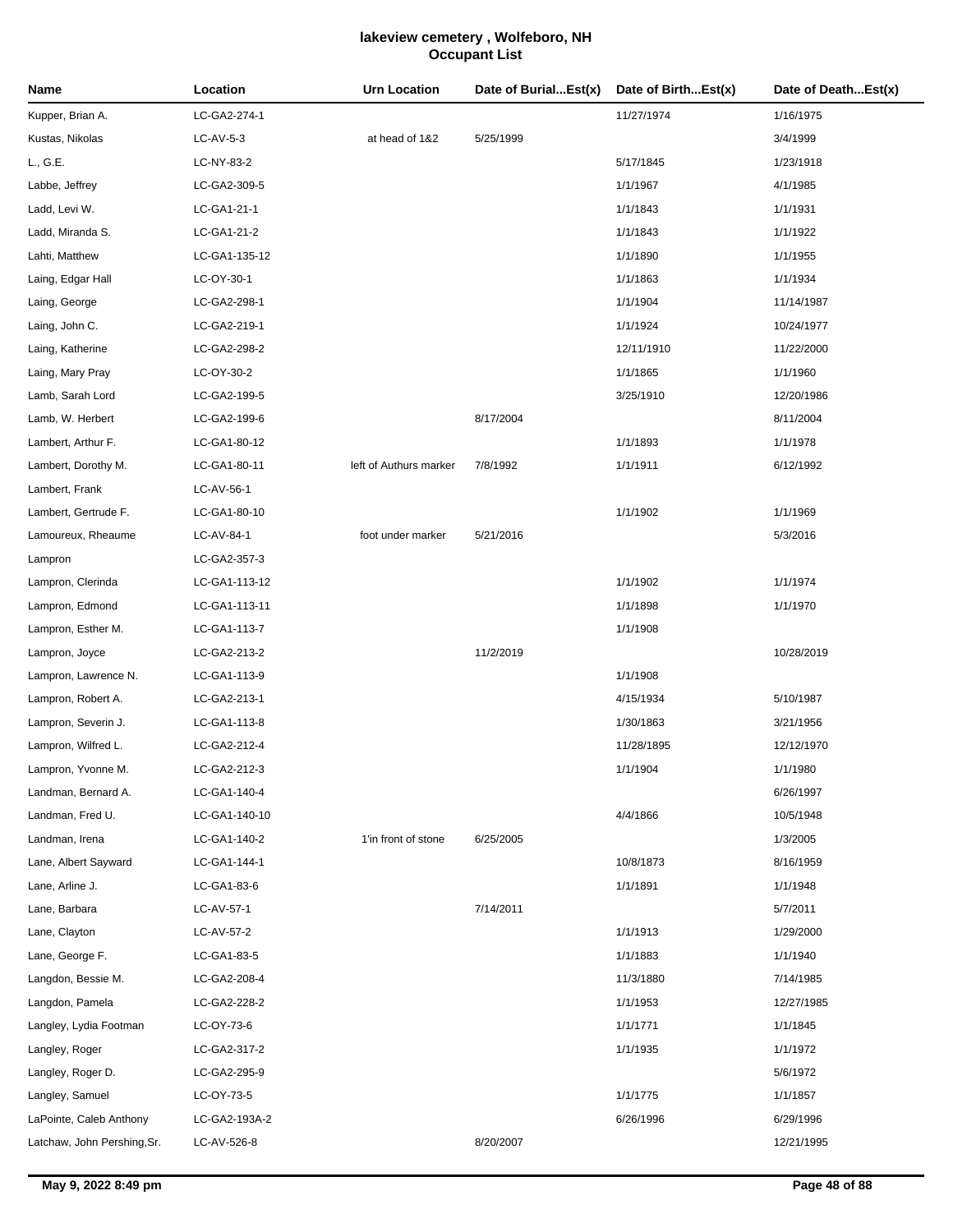| Name                       | Location     | <b>Urn Location</b> | Date of BurialEst(x) | Date of BirthEst(x) | Date of DeathEst(x) |
|----------------------------|--------------|---------------------|----------------------|---------------------|---------------------|
| Latchaw, Nancy Buttner     | LC-AV-526-7  |                     | 8/20/2007            |                     | 9/6/1996            |
| Lawless, Judith            | LC-GA2-201-7 |                     | 11/15/2021           |                     | 11/7/2021           |
| Lawrence, Harvey           | LC-AV-19-5   |                     |                      |                     |                     |
| Lawrence, Viola            | LC-AV-19-4   | in front of marker  | 2/17/2017            |                     | 2/14/2017           |
| Leavitt, John W.           | LC-NY-115-5  |                     |                      | 1/1/1862            | 1/1/1834            |
| Leavitt, Mary E.           | LC-NY-115-4  |                     |                      | 1/1/1844            | 1/1/1899            |
| Leavitt, Polly             | LC-OY-155-2  |                     |                      |                     | 11/20/1958          |
| Leavitt, Samuel            | LC-OY-155-1  |                     |                      |                     | 6/12/1837           |
| Lee, Lucy                  | LC-NY-32-7   |                     |                      | 1/1/1887            | 1/1/1974            |
| Lees, Jane A.              | LC-NY-32-4   |                     |                      | 1/1/1845            | 1/1/1903            |
| Lees, Thomas               | LC-NY-32-3   |                     |                      | 1/1/1843            | 1/1/1896            |
| LeFloch, Jean F.           | LC-GA2-284-2 |                     |                      | 1/1/1908            | 1/1/1980            |
| Leighton, Ann Louise       | LC-NY-95-5   |                     |                      | 7/20/1848           | 9/22/1895           |
| Leighton, Anna L           | LC-NY-22-4   |                     |                      | 1/1/1901            | 1/1/1994            |
| Leighton, Ellen J. Durgin  | LC-OY-115-3  |                     |                      | 1/1/1844            | 1/1/1920            |
| Leighton, George H.        | LC-NY-95-6   |                     |                      | 10/9/1845           | 10/13/1900          |
| Lemmon, Barbara Doe        | LC-GA1-27-4  |                     |                      | 1/1/1929            | 1/1/1996            |
| Lemmon, Bradford Dodgridge | LC-GA1-27-1  | 1' under Marker     | 11/28/2008           |                     | 11/10/2008          |
| Lemmon, James R.           | LC-GA1-27-3  |                     |                      | 1/1/1929            | 1/1/1984            |
| Levell, James Joseph       | LC-GA1-83-3  |                     |                      | 8/1/1916            | 7/10/1972           |
| Lewando, Dolph             | LC-NY-68-8   |                     |                      | 1/1/1882            | 1/1/1965            |
| Lewando, Isabell Watt      | LC-NY-68-9   |                     |                      | 1/1/1894            | 1/1/1968            |
| Lewando, Joseph            | LC-NY-68-6   |                     |                      | 12/3/1850           | 11/19/1918          |
| Lewando, Nellie J.         | LC-NY-68-7   |                     |                      | 3/3/1854            | 7/16/1923           |
| Lewis, baby girl           | LC-NY-128-9  |                     |                      | 12/10/1891          | 12/10/1891          |
| Lewis, William E.          | LC-OY-187-1  |                     |                      |                     | 10/2/1891           |
| Libbey, Abbie E.           | LC-NY-6-5    |                     |                      | 1/1/1829            | 1/1/1898            |
| Libbey, Arthur Allen       | LC-NY-50-11  |                     |                      | 1/1/1875            | 1/1/1944            |
| Libbey, Arthur Allen Jr.   | LC-NY-50-16  |                     |                      | 1/1/1902            | 1/1/1975            |
| Libbey, Arthur B.          | LC-GA1-92-6  |                     |                      | 1/1/1874            | 1/1/1948            |
| Libbey, Asa Herbert        | LC-NY-50-3   |                     |                      | 1/1/1848            | 1/1/1871            |
| Libbey, Capt. Alvah S.     | $LC-NY-6-6$  |                     |                      | 1/1/1830            | 1/1/1895            |
| Libbey, Cora A.            | LC-GA1-92-5  |                     |                      | 1/1/1869            | 1/1/1945            |
| Libbey, Elizabeth L.       | LC-NY-6-9    |                     |                      | 1/1/1894            | 1/1/1927            |
| Libbey, Emma               | LC-NY-50-7   |                     |                      | 1/1/1896            | 1/1/1940            |
| Libbey, Eva Rachel         | LC-NY-50-4   |                     |                      | 1/1/1856            | 1/1/1889            |
| Libbey, Florence A.        | LC-NY-50-13  |                     |                      | 1/1/1879            | 1/1/1947            |
| Libbey, Fred S.            | LC-NY-6-8    |                     |                      | 1/1/1865            | 1/1/1945            |
| Libbey, George Albert      | LC-NY-50-10  |                     |                      | 1/1/1858            | 1/1/1944            |
| Libbey, Gordon H.N.        | LC-NY-50-15  |                     |                      | 1/1/1908            | 1/1/1973            |
| Libbey, Harold B.          | LC-GA1-92-4  |                     |                      | 1/1/1923            | 1/1/1974            |
| Libbey, Hattie Elizabeth   | LC-NY-50-6   |                     |                      | 1/1/1848            | 1/1/1940            |
| Libbey, Henry Forrest      | LC-NY-50-5   |                     |                      | 1/1/1850            | 1/1/1933            |
| Libbey, Isabel C.          | LC-NY-50-14  |                     |                      | 1/1/1907            | 1/1/1955            |
| Libbey, Mabel I.           | LC-NY-22-9   |                     |                      | 1/1/1879            | 1/1/1965            |

J.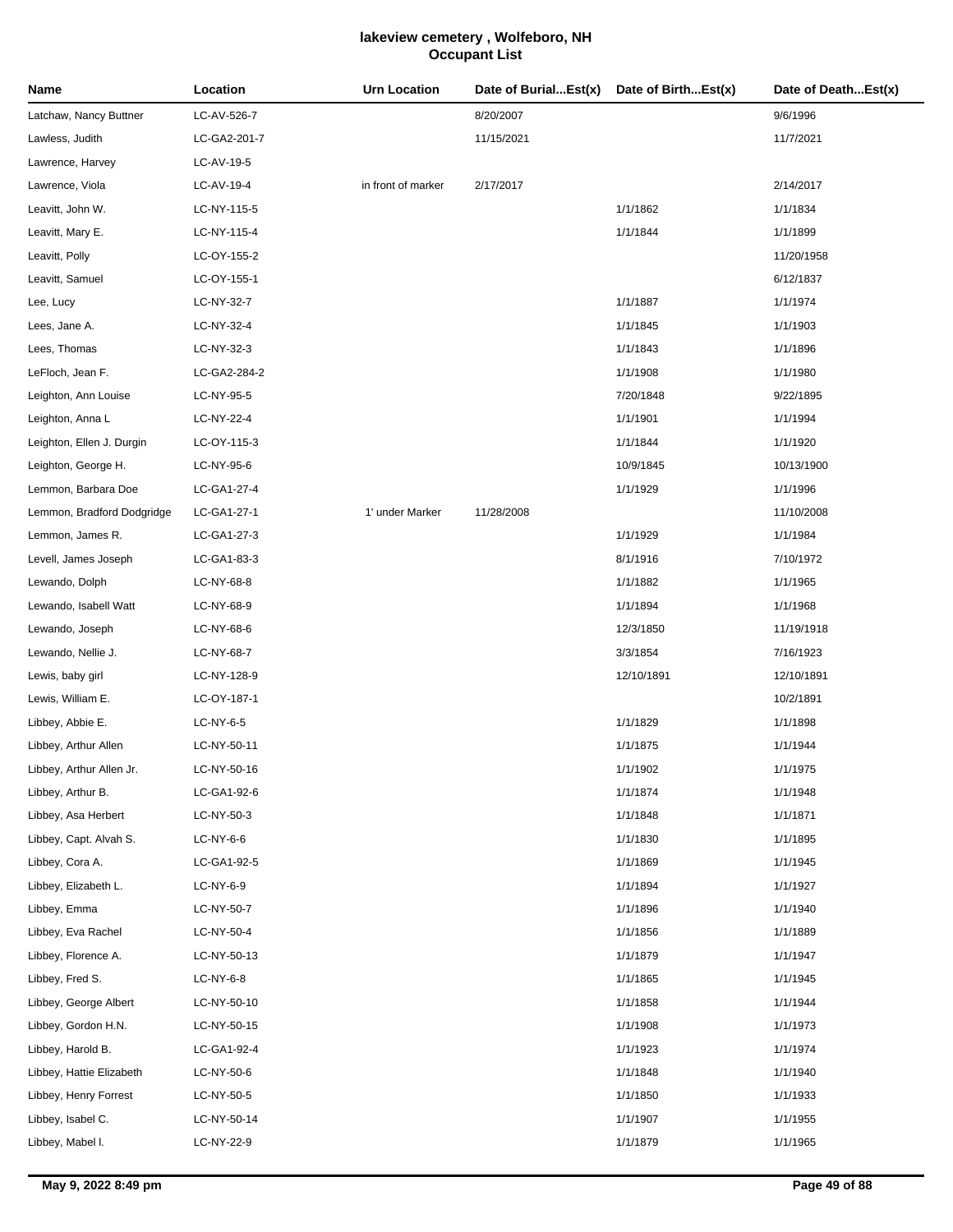| Name                  | Location     | <b>Urn Location</b>                 | Date of BurialEst(x) | Date of BirthEst(x) | Date of DeathEst(x) |
|-----------------------|--------------|-------------------------------------|----------------------|---------------------|---------------------|
| Libbey, Marion M.     | LC-NY-22-8   |                                     |                      | 1/1/1907            |                     |
| Libbey, Moses         | LC-NY-50-1   |                                     |                      | 1/1/1824            | 1/1/1920            |
| Libbey, Peter Warren  | LC-NY-50-9   |                                     |                      | 1/1/1843            | 1/1/1943            |
| Libbey, Ralph Burton  | LC-NY-50-8   |                                     |                      | 1/1/1892            | 1/1/1941            |
| Libbey, Vesta Wiggin  | LC-NY-50-2   |                                     |                      | 1/1/1827            | 1/1/1911            |
| Libbey, Walter L.     | LC-NY-22-10  |                                     |                      | 1/1/1881            | 1/1/1957            |
| Libby, Ann Mary       | LC-OY-150-7  |                                     |                      |                     | 3/11/1862           |
| Libby, Ann Mary       | LC-OY-150-6  |                                     |                      | 12/26/1828          | 3/29/1829           |
| Libby, Anne Gertrude  | LC-NY-82-1   |                                     |                      | 1/1/1884            | 1/1/1961            |
| Libby, Arabella A.    | LC-OY-150-5  |                                     |                      |                     | 4/4/1863            |
| Libby, Authur A.      | LC-OY-151-1  | in family vault                     | 8/11/2012            |                     | 11/8/2011           |
| Libby, Charles A.     | LC-NY-63-6   |                                     |                      | 1/1/1840            | 1/1/1917            |
| Libby, Cora M.        | LC-OY-140-6  |                                     |                      | 1/1/1858            | 1/1/1932            |
| Libby, Daniel         | LC-NY-82-4   |                                     |                      | 1/1/1828            | 1/1/1901            |
| Libby, Dorothy        | LC-GA1-91-8  |                                     |                      |                     | 8/20/1997           |
| Libby, Dudley L.      | LC-OY-150-3  |                                     |                      |                     | 12/29/1856          |
| Libby, Emma J.        | LC-NY-82-9   |                                     |                      | 1/1/1856            | 1/1/1938            |
| Libby, Ethel M.       | LC-NY-82-10  |                                     |                      | 1/1/1877            | 1/1/1957            |
| Libby, Evelyn E.      | LC-NY-63-7   |                                     |                      | 1/1/1845            | 1/1/1923            |
| Libby, Florence       | LC-GA2-187-6 |                                     |                      | 1/1/1919            |                     |
| Libby, Frank H.       | LC-OY-140-5  |                                     |                      | 1/1/1855            | 1/1/1923            |
| Libby, Harry E.       | LC-NY-82-11  |                                     |                      | 1/1/1876            | 1/1/1957            |
| Libby, Hazel E.       | LC-NY-82-8   |                                     |                      | 1/1/1883            | 1/1/1894            |
| Libby, Hazel G.       | LC-GA1-91-1  |                                     |                      | 1/1/1908            | 1/1/1980            |
| Libby, John H.        | LC-NY-82-7   |                                     |                      | 1/1/1860            | 1/1/1928            |
| Libby, Josiah L.      | LC-OY-151-1  |                                     |                      |                     | 6/7/1933            |
| Libby, Mary           | LC-OY-151-2  |                                     |                      |                     | 10/30/1870          |
| Libby, Norman         | LC-GA1-182-2 |                                     |                      |                     |                     |
| Libby, Richard C.     | LC-GA1-91-2  |                                     |                      |                     | 12/20/1997          |
| Libby, Richard R.     | LC-GA1-91-6  |                                     |                      | 1/1/1910            |                     |
| Libby, Richard R.     | LC-GA1-91-3  |                                     |                      | 1/1/1911            | 1/26/2004           |
| Libby, Robert         | LC-GA2-270-1 |                                     |                      | 1/7/1926            | 3/8/1996            |
| Libby, Samuel K.      | LC-NY-82-2   |                                     |                      | 1/1/1884            | 1/1/1929            |
| Libby, Sarah A.       | LC-OY-150-4  |                                     |                      |                     | 3/23/1889           |
| Lillis, baby boy      | LC-GA2-239-3 |                                     |                      |                     | 5/15/1968           |
| Lillis, Gertrude      | LC-GA2-239-4 |                                     |                      | 1/1/1899            | 5/15/1968           |
| Lillis, John Joseph   | LC-GA2-239-2 |                                     |                      | 1/1/1890            | 7/28/1972           |
| Lillis, John Paul     | LC-GA2-239-5 |                                     |                      | 1/1/1918            | 5/5/1980            |
| Lilly, Charles        | LC-AV-40-3   | 3'from edge                         |                      | 1/1/1918            | 11/14/1998          |
| Lilly, Francis P.     | LC-AV-40-3   | n front of Her Brass Marl 5/30/2010 |                      |                     | 5/1/2010            |
| Lincoln, Austin W.    | LC-OY-63-4   |                                     |                      |                     | 6/7/1859            |
| Lincoln, George W.    | LC-OY-63-1   |                                     |                      |                     | 3/2/1907            |
| Lincoln, Jude R.      | LC-OY-63-2   |                                     |                      |                     | 2/4/1889            |
| Lincoln, Mehitable W. | LC-OY-63-3   |                                     |                      |                     | 2/26/1895           |
| Livingson, Nancy S.   | LC-NY-43-5   |                                     |                      | 1/1/1834            | 1/1/1871            |
|                       |              |                                     |                      |                     |                     |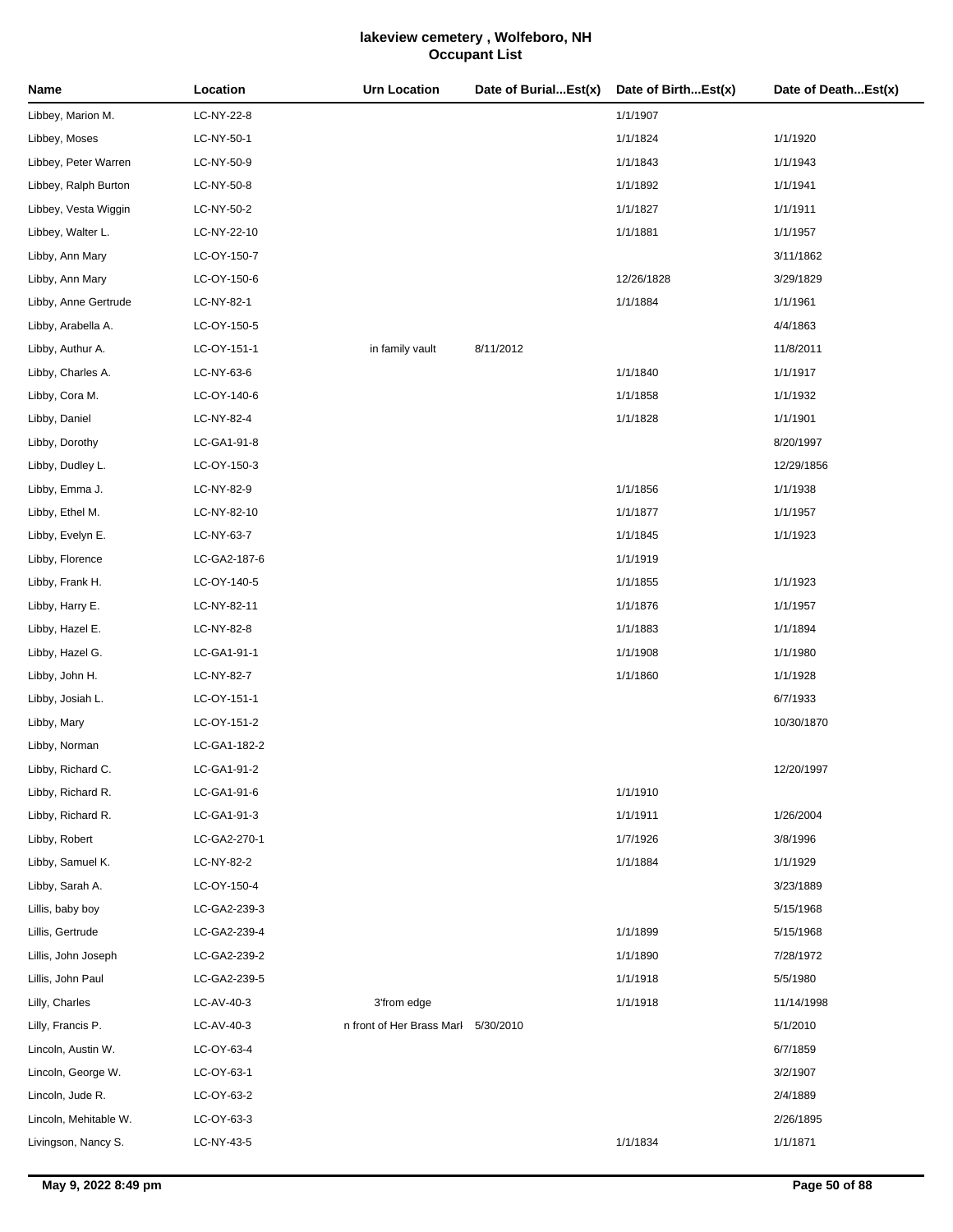| Name                      | Location     | <b>Urn Location</b>   | Date of BurialEst(x) | Date of BirthEst(x) | Date of DeathEst(x) |
|---------------------------|--------------|-----------------------|----------------------|---------------------|---------------------|
| Livy, David Henry         | LC-OY-145-10 |                       |                      | 6/3/1832            | 12/26/1840          |
| Livy, David T.            | LC-OY-145-5  |                       |                      | 10/27/1790          | 10/27/1834          |
| Livy, Edwin P.            | LC-OY-145-9  |                       |                      | 7/22/1827           | 8/1/1845            |
| Livy, Julia A.            | LC-OY-145-8  |                       |                      | 3/17/1825           | 9/13/1826           |
| Livy, Julia A.            | LC-OY-145-7  |                       |                      |                     | 9/19/1920           |
| Livy, Lucinda Parsons     | LC-OY-145-6  |                       |                      | 11/27/1798          | 8/30/1877           |
| Locke, Florence           | LC-GA2-215-2 |                       |                      |                     | 6/7/1969            |
| Locke, James M.           | LC-OY-88-1   |                       |                      | 1/1/1809            | 1/1/1890            |
| Locke, James Willis       | LC-GA2-215-1 |                       |                      | 7/15/1899           | 2/26/1967           |
| Locke, Julia Orinda       | LC-OY-69-2   |                       |                      |                     | 9/15/1852           |
| Locke, Sarah T. Fox       | LC-OY-88-2   |                       |                      | 1/1/1811            | 1/1/1897            |
| Locke, Sophronia D.       | LC-OY-69-1   |                       |                      |                     | 7/9/1850            |
| Lockhart, G. Robert       | LC-AV-54-3   |                       | 5/23/2015            |                     | 12/5/2014           |
| Long, Andrew Z.           | LC-GA2-187-5 |                       |                      |                     | 12/16/1982          |
| Long, Florece Olive Libby | LC-GA2-187-1 |                       | 11/21/2009           |                     | 11/4/2009           |
| Long, Fred W.             | LC-GA2-187-2 |                       |                      | 3/20/1918           | 5/25/1991           |
| Lord, Andrew C.           | LC-GA1-106-6 |                       |                      | 1/1/1905            | 1/1/1945            |
| Lord, Anna, C             | LC-GA1-10-5  | center of grave       | 5/27/2018            |                     | 12/10/2017          |
| Lord, Arnold George       | LC-GA1-106-3 |                       |                      | 2/14/1927           |                     |
| Lord, Beatrice Marie      | LC-GA2-345-6 |                       |                      | 1/31/1916           | 1/27/1994           |
| Lord, Bertha M.           | LC-GA1-106-5 |                       |                      | 1/1/1905            | 1/1/1992            |
| Lord, Charles S.          | LC-GA1-173-5 |                       |                      | 1/1/1881            | 1/1/1957            |
| Lord, Charley L.          | LC-GA1-60-2  |                       |                      | 2/6/1907            | 9/1/1956            |
| Lord, Donald Charles      | LC-GA1-106-3 | foot of grave         | 12/5/2004            |                     | 11/24/2004          |
| Lord, Ethel               | LC-GA2-345-3 |                       |                      | 1/1/1906            | 5/9/1982            |
| Lord, Gertrude E.         | LC-GA1-173-4 |                       |                      | 1/1/1877            | 1/1/1966            |
| Lord, Herbert E.          | LC-GA2-345-4 |                       |                      | 1/1/1904            | 10/22/1987          |
| Lord, Herbert F.          | LC-GA2-323-3 |                       |                      | 1/1/2004            |                     |
| Lord, Jeanie A.           | LC-GA1-60-1  |                       |                      | 3/31/1911           | 10/30/1994          |
| Lord, John                | LC-GA2-309-8 |                       |                      | 1/1/1938            | 12/31/1989          |
| Lord, John                | LC-GA2-204-8 |                       |                      |                     | 12/31/1989          |
| Lord, John Wesley         | LC-GA2-185-4 |                       |                      | 8/23/1902           | 10/9/1998           |
| Lord, Margaret            | LC-GA2-185-3 |                       |                      |                     | 2/11/1997           |
| Lord, Orion               | LC-GA2-345-5 |                       |                      | 1/1/1910            | 4/30/1982           |
| Lord, Orion               | LC-GA2-323-1 |                       |                      | 1/1/1910            | 1/1/1982            |
| Lord, Ruth V.             | LC-GA2-257-7 |                       |                      |                     | 4/29/1972           |
| Lord, Sarah Rebecca       | LC-GA1-106-4 |                       |                      | 4/23/1928           | 2/5/1992            |
| Lord, Susan E.            | LC-NY-132-2  |                       |                      | 7/16/1838           | 4/16/1871           |
| Lord, William             | LC-GA1-60-2  |                       |                      | 1/1/1939            | 1/1/1959            |
| Lougee, Edna Hersey       | LC-GA1-86-3  |                       |                      | 1/1/1880            | 1/1/1942            |
| Lougee, Ruth Agnes        | LC-AV-22-7   |                       |                      | 1/1/1928            | 9/4/2002            |
| Lovering, Isaac S.        | LC-OY-159-4  |                       |                      | 1/1/1814            | 1/1/1897            |
| Lovering, Ruth E.         | LC-OY-159-5  |                       |                      | 1/1/1820            | 1/1/1898            |
| Low, Marcia Onthank       | LC-GA2-203-2 | in vault with richard | 5/26/2012            |                     | 12/29/2011          |
| Low, Richard S.           | LC-GA2-203-2 |                       | 5/26/2012            | 3/26/1923           | 12/31/1988          |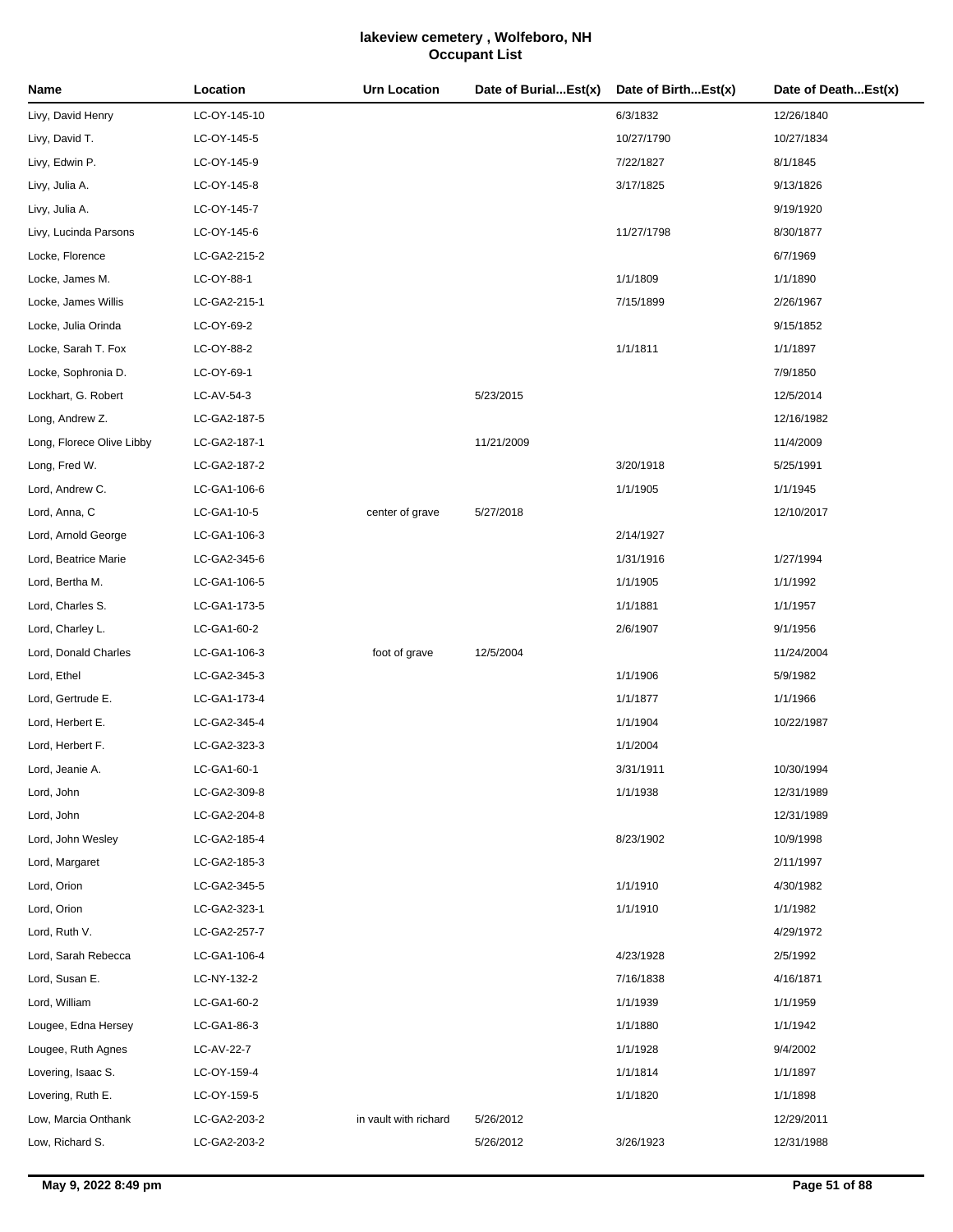| Name                        | Location      | <b>Urn Location</b> | Date of BurialEst(x) | Date of BirthEst(x) | Date of DeathEst(x) |
|-----------------------------|---------------|---------------------|----------------------|---------------------|---------------------|
| Lowd, Charles D.            | LC-NY-107-10  |                     |                      | 11/24/1853          | 12/19/1914          |
| Lowd, Lulu E.               | LC-NY-107-4   |                     |                      | 4/18/1882           | 1/5/1919            |
| Lowe, Chester               | LC-OY-126-3   |                     |                      | 1/1/1899            | 1/1/1873            |
| Lowe, Winfreda K.           | LC-OY-126-4   |                     |                      | 1/1/1903            | 1/1/1887            |
| Lowry, Doris                | LC-AV-521-7   | in Casket and vault | 5/19/2007            |                     | 1/19/2007           |
| Lowry, Walter J.            | LC-AV-521-8   |                     | 9/2/2010             |                     | 9/24/2010           |
| Lubinski, Dorothy Anne      | LC-GA2-202-2  |                     |                      | 1/1/1921            | 1/1/1986            |
| Lucas, Alphonsae F.         | LC-AV-34-4    | foot of grave       | 6/20/2016            |                     | 3/14/2014           |
| Lucas, Anne                 | LC-OY-92-2    |                     |                      |                     | 6/7/1873            |
| Lucas, Betsey Fogg          | LC-OY-147-2   |                     |                      |                     | 1/1/1862            |
| Lucas, Blanche C.           | LC-NY-22-3    |                     |                      |                     | 2/27/1879           |
| Lucas, Hannah               | LC-OY-56-4    |                     |                      |                     | 11/29/1878          |
| Lucas, Henry                | LC-NY-22-1    |                     |                      | 1/1/1836            | 7/22/1888           |
| Lucas, Mark                 | LC-OY-147-1   |                     |                      | 1/1/1795            | 1/1/1865            |
| Lucas, Phyllis H.           | LC-AV-34-3    | foot of grave       | 10/26/2004           |                     | 6/27/2004           |
| Lucas, Rev. W. K.           | LC-OY-92-1    |                     |                      |                     | 1/7/1898            |
| Lucas, Sarah                | LC-OY-92-3    |                     |                      |                     | 2/16/1894           |
| Lundin, Dr. Arvid           | LC-GA2-278-3  |                     |                      | 12/29/1910          | 6/24/1975           |
| Lundin, Sheila              | LC-GA2-278-2  |                     |                      |                     | 12/12/1998          |
| Lundin, Suzanne             | LC-GA2-278-4  |                     | 6/16/2019            |                     | 12/4/2018           |
| Lyman, John P.              | LC-GA1-91-7   |                     |                      | 1/1/1900            | 1/1/1949            |
| Lynch, Joanne K.            | LC-AV-72-5    |                     | 10/6/2014            |                     | 9/26/2014           |
| Lyon, Jeanne                | LC-GA1-94-4   |                     |                      | 1/1/1915            | 1/1/1941            |
| Lyon, Kathleen M.           | LC-GA1-94-10  |                     | 5/8/2017             |                     | 4/14/2017           |
| Lyons, Rebecca              | LC-OY-196-2   |                     |                      |                     | 12/30/1865          |
| Lyons, Ruth N.              | LC-OY-196-3   |                     |                      |                     | 6/6/1884            |
| Lyons, William              | LC-OY-196-1   |                     |                      |                     | 7/6/1863            |
| MacArthur, Georgiana Watter | LC-GA2-272A-2 |                     |                      | 1/1/1901            | 1/1/1981            |
| MacArthur, Robert W.        | LC-GA2-272A-3 |                     |                      | 1/1/1906            | 7/27/1979           |
| MacCormac, Beatrice         | LC-GA2-188-3  |                     |                      | 1/1/1906            | 1/1/1988            |
| MacCormac, H.               | LC-GA2-188-4  |                     |                      | 12/19/1892          | 11/19/1979          |
| MacDonald, Kenneth          | LC-AV-36-1    |                     |                      |                     |                     |
| MacDonald, Marie A.         | LC-GA1-61-2   |                     |                      | 4/9/1874            | 7/10/1960           |
| MacDougall, Barbara R.      | LC-GA2-206-6  |                     |                      | 12/14/1933          | 12/7/1984           |
| MacDougall, William D.      | LC-GA2-206-5  |                     |                      | 2/1/1924            | 5/14/1973           |
| MacFarlane, James           | LC-GA1-154-10 |                     |                      | 10/2/1864           | 3/4/1950            |
| MacFarlane, James C.        | LC-GA1-154-1  |                     |                      | 8/18/1899           | 9/7/1951            |
| MacFarlane, Katherine       | LC-GA1-82-3   |                     |                      | 1/1/1897            | 1/1/1975            |
| MacFarlane, Robert H.       | LC-GA1-154-3  |                     |                      | 10/13/1906          | 9/9/1964            |
| Machum, Irene               | LC-GA1-89-8   |                     |                      | 1/1/1893            | 1/1/1984            |
| MacLean, Priscilla Dodge    | LC-GA2-206A-2 |                     |                      | 3/2/1915            | 1/23/1966           |
| MacMartin, Edward B.        | LC-GA2-216-8  |                     | 6/2/2007             |                     | 3/16/2007           |
| MacMartin, Frank            | LC-GA1-79-5   |                     |                      |                     | 1/1/2003            |
| MacMartin, Glena            | LC-GA2-216-7  |                     | 10/17/2015           |                     | 10/8/2015           |
| MacMartin, John Edward      | LC-GA2-216-2  |                     |                      | 4/6/1892            | 8/4/1963            |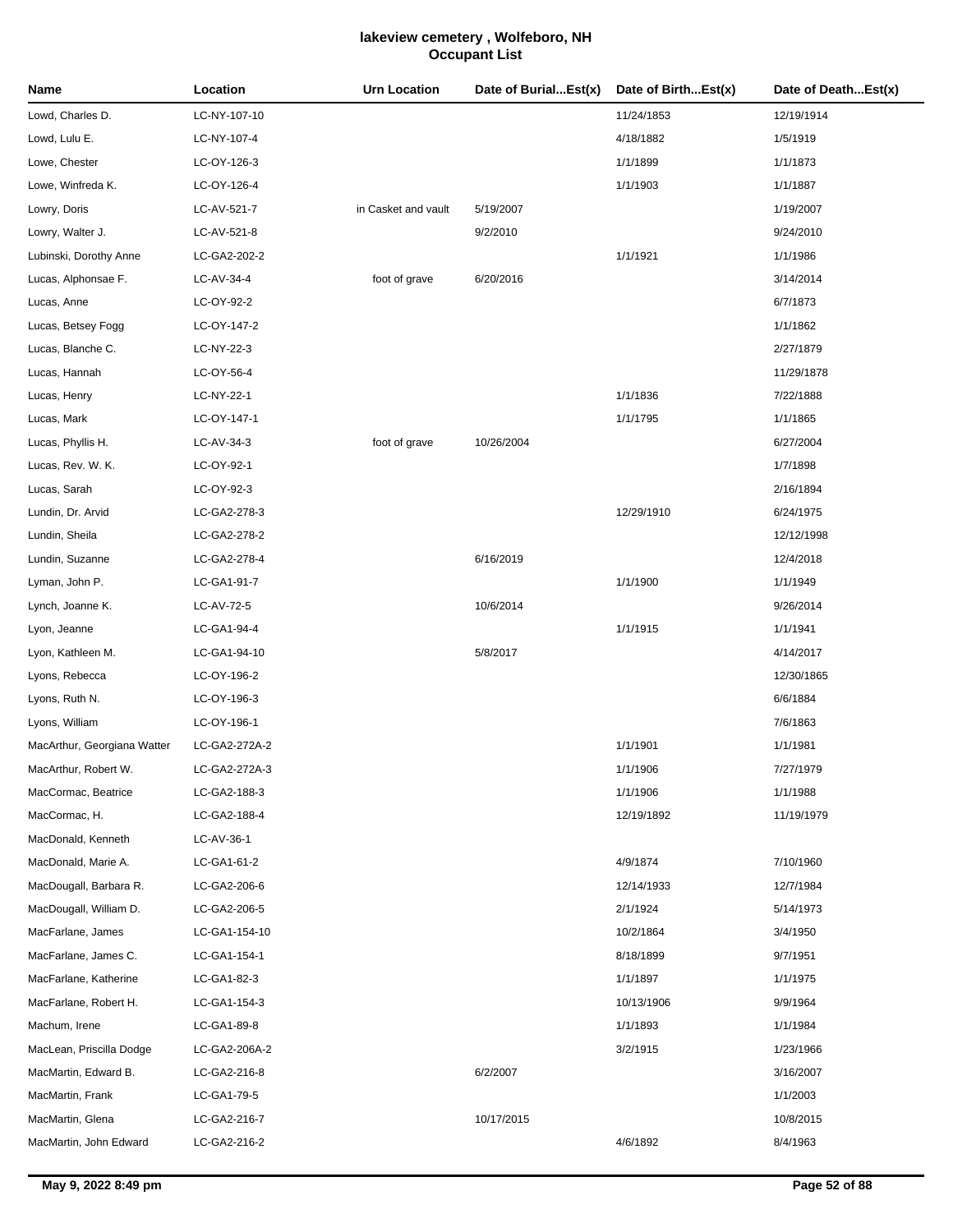| Name                       | Location      | <b>Urn Location</b> | Date of BurialEst(x) | Date of BirthEst(x) | Date of DeathEst(x) |
|----------------------------|---------------|---------------------|----------------------|---------------------|---------------------|
| MacMartin, Rena            | LC-GA1-79-5   | under her marker    | 4/23/2016            |                     | 4/7/2016            |
| MacMartin, Ruth Batchelder | LC-GA2-216-1  |                     |                      | 3/27/1894           | 7/26/1973           |
| MacMulkin, Edward          | LC-NY-110-6   |                     |                      | 12/11/1886          | 1/29/1955           |
| MacMulkin, Ethel Horne     | LC-NY-110-7   |                     |                      | 8/18/1895           | 8/26/1960           |
| Mader, Mildred A.          | LC-GA1-27-5   |                     |                      | 5/27/1898           |                     |
| Magus/Hatch, Grace         | LC-GA1-60-9   |                     |                      |                     | 2/4/1999            |
| Maloney, Helene            | LC-AV-21-8    |                     |                      | 1/1/1946            | 7/18/2001           |
| Manning, Anna S. Newell    | LC-OY-130-2   |                     |                      | 5/3/1838            | 5/12/1911           |
| Manning, David H.          | LC-GA1-153-4  |                     |                      | 8/5/1934            | 1/5/1940            |
| Manning, George K.         | LC-OY-130-3   |                     |                      | 6/9/1830            | 1/12/1900           |
| Manning, Gladys H.         | LC-GA1-153-10 |                     |                      | 11/5/1900           | 2/27/1914           |
| Manning, Hazel L.          | LC-GA1-153-5  | family burial       |                      | 10/16/1901          | 9/1/1994            |
| Manning, Horace D.         | LC-GA1-153-6  |                     |                      | 1/30/2003           | 4/1/1993            |
| Manning, Israel Bailey     | LC-OY-130-1   |                     |                      | 12/18/1832          | 11/18/1910          |
| Manning, Louise H.         | LC-GA1-153-9  |                     |                      | 8/3/1899            | 1/13/2021           |
| Manning, Louise H.         | LC-GA1-153-8  |                     |                      | 5/6/1871            | 1/9/1934            |
| Manning, William Howard    | LC-GA1-153-7  |                     |                      | 3/16/1871           | 2/20/1950           |
| Mansfield, Leroy P.        | LC-GA1-141-4  |                     |                      | 7/17/1897           | 4/21/1950           |
| Marden, James              | LC-OY-96-2    |                     |                      |                     | 9/10/1845           |
| Marden, James              | LC-NY-25-4    |                     |                      | 1/1/1811            | 12/4/1883           |
| Marden, John O.            | LC-OY-101-6   |                     |                      | 10/22/1806          | 8/15/1815           |
| Marden, Mildred H.         | LC-NY-25-8    |                     |                      | 1/1/1899            |                     |
| Marden, Rachel W.          | LC-OY-105-5   |                     |                      |                     | 12/4/1871           |
| Marden, Robert L.          | LC-GA2-127-7  |                     |                      |                     | 12/30/1993          |
| Marden, Sally              | LC-OY-96-3    |                     |                      |                     | 3/7/1844            |
| Marden, Thomas L.          | LC-OY-105-4   |                     |                      |                     | 6/16/1830           |
| Marden, Willis J.          | LC-NY-25-6    |                     |                      | 10/7/1894           | 1/1/1978            |
| Marena, Amanda N.          | LC-GA1-54-2   |                     |                      | 1/1/1857            |                     |
| Marena, John H.            | LC-GA1-54-1   |                     |                      | 1/1/1853            | 1/1/1931            |
| Marks, James Russell       | LC-GA1-168-4  |                     | 6/8/2013             |                     | 5/31/2013           |
| Maroney, Jean Murray       | LC-GA2-262-6  |                     |                      | 1/24/1901           | 8/24/1983           |
| Marshall, Alyce Gilman     | LC-GA1-110-8  |                     |                      |                     |                     |
| Marshall, Julia A. Johnson | LC-OY-122-2   |                     |                      | 10/7/1867           | 1/1/1819            |
| Marshall, Lewis L.         | LC-OY-122-1   |                     |                      | 1/1/1859            | 1/1/1911            |
| Marshall, Thomas Stanley   | LC-GA1-110-7  |                     |                      |                     |                     |
| Martin, James H.           | LC-NY-94-6    |                     |                      | 8/17/1841           | 2/4/1928            |
| Martin, Lois H.            | LC-NY-121-4   |                     |                      | 1/6/1846            | 4/27/1925           |
| Martin, Mary R.            | LC-NY-94-5    |                     |                      | 1/20/1839           | 1/17/1929           |
| Martin, Vivian I.          | LC-GA2-317-4  |                     |                      | 1/1/1905            | 6/6/1978            |
| Masailo, Michael           | LC-AV-23-7    |                     | 7/13/2013            |                     | 1/9/2013            |
| Mason, Alice D.            | LC-NY-96-9    |                     |                      | 1/1/1869            | 1/1/1959            |
| Mason, George H.           | LC-NY-96-1    |                     |                      | 1/1/1870            | 1/1/1906            |
| Mason, Henry S.            | LC-NY-96-10   |                     |                      | 1/1/1864            | 1/1/1922            |
| Mason, James Haswell       | LC-OY-15-2    |                     |                      | 1/1/1854            | 1/1/1936            |
| Mason, Lester F.           | LC-GA2-284-1  |                     |                      | 1/1/1927            | 8/11/1993           |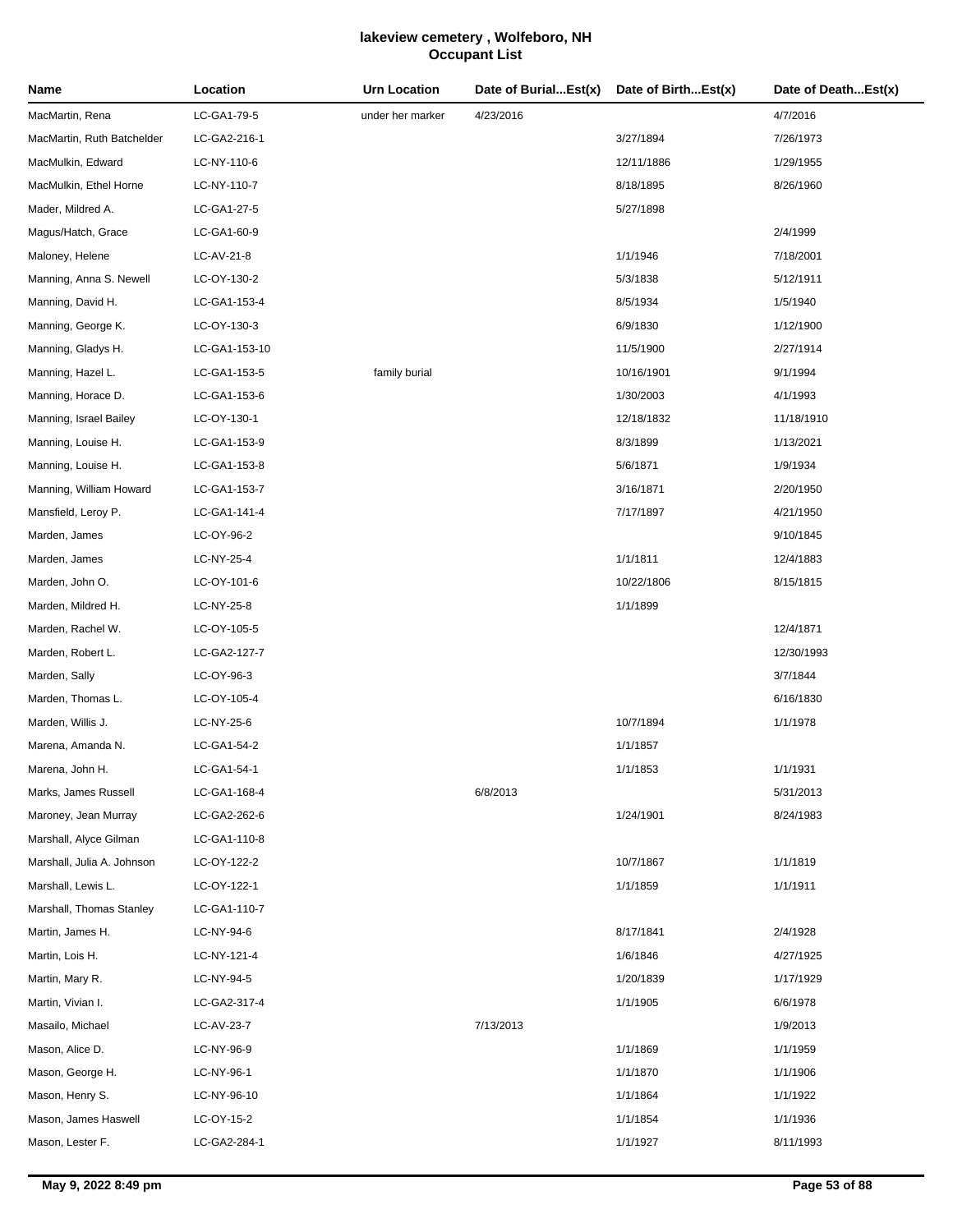| Name                         | Location      | <b>Urn Location</b> | Date of BurialEst(x) | Date of BirthEst(x) | Date of DeathEst(x) |
|------------------------------|---------------|---------------------|----------------------|---------------------|---------------------|
| Mason, Martha                | LC-NY-57-4    |                     |                      | 1/1/1812            | 1/1/1899            |
| Mason, Mary A.               | LC-NY-96-8    |                     |                      | 1/1/1839            | 1/1/1915            |
| Mason, Mary Gould            | LC-OY-15-3    |                     |                      | 1/1/1877            | 1/1/1956            |
| Mason, Nathaniel             | LC-NY-57-5    |                     |                      | 1/1/1806            | 1/1/1888            |
| Masse, Harrison L.           | LC-AV-66-8    |                     | 12/4/2007            |                     | 11/30/2007          |
| Massey, Kenneth P.           | LC-GA1-158-7  |                     |                      |                     | 8/22/1997           |
| Massey, Muriel Louis Roberts | LC-GA1-158-6  | ft next to Roberts  |                      | 10/15/2019          | 1/23/2019           |
| Massey, Ralph S.             | LC-GA1-158-8  |                     |                      | 1/1/1951            | 1/1/1955            |
| Matteson, Carl A.            | LC-GA2-279-7  | next to monument    | 6/26/2017            |                     | 8/6/2016            |
| Matteson, Deborah            | LC-GA2-279-7  |                     |                      |                     | 5/3/2019            |
| Matteson, Edith J.           | LC-NY-68-3    |                     |                      | 1/1/1879            | 1/1/1917            |
| Matteson, Margaret E.        | LC-GA2-279-1  |                     |                      | 1/1/1909            | 7/19/1986           |
| Matteson, Russell James      | LC-GA2-279-8  |                     |                      | 1/1/1943            | 10/18/2003          |
| Matteson, Truman F.          | LC-GA2-279-2  |                     |                      | 3/25/1903           | 2/8/1994            |
| Matteson, William J.         | LC-NY-68-5    |                     |                      | 1/1/1858            | 1/1/1916            |
| Mattison, Edwin H.           | LC-GA1-44-6   |                     |                      | 8/21/1877           | 9/1/1960            |
| Mattison, Roger William      | LC-GA1-44-8   |                     |                      | 5/16/1917           | 10/19/1989          |
| Mattison, Virginia Lamper    | LC-GA1-44-9   | family              |                      | 9/25/1916           | 9/29/2006           |
| Maus, Gerard P.              | LC-AV-535-2   |                     | 6/26/2010            |                     | 6/2/2010            |
| Maxfield, Ruth S.            | LC-GA2-281-8  |                     |                      | 1/1/1893            | 9/8/1973            |
| McBride, Bernard             | LC-GA2-197-4  |                     |                      | 1/1/2023            |                     |
| McBride, Evelyn M.           | LC-GA2-197-6  |                     |                      | 1/1/1920            | 4/28/1975           |
| McBride, Frank P.            | LC-GA1-101-10 |                     |                      | 1/1/1900            | 1/1/1958            |
| McBride, Frank Paul          | LC-GA1-167-4  |                     |                      | 9/5/1929            | 5/29/1956           |
| McBride, Margaret A.         | LC-GA1-141-9  |                     |                      | 3/13/1940           | 8/24/2004           |
| McBride, Mary                | LC-GA2-196-6  |                     |                      |                     | 2/6/1998            |
| McBride, Mary                | LC-AV-4-5     |                     |                      | 1/1/1926            | 3/4/1999            |
| McBride, Maurice F.          | LC-GA1-141-7  |                     |                      | 1/1/1915            | 1/1/1975            |
| McBride, Muriel              | LC-GA2-197-3  |                     |                      | 1/1/1915            | 1/1/1986            |
| McBride, Muriel W.           | LC-GA2-300-1  |                     |                      | 1/1/1915            | 5/15/1986           |
| McCaffrey, Constance Fischer | COL1-C-25     |                     | 6/13/2013            |                     | 5/10/2013           |
| McCarthy, Raymond            | LC-AV-68-7    |                     | 8/20/2014            |                     | 8/16/2014           |
| McComb, Gertrude             | LC-OY-28-7    |                     |                      | 2/11/1881           | 7/8/1956            |
| McCord, Frances              | LC-OY-24-5    |                     |                      | 1/1/1886            |                     |
| mccue, joanne                | LC-AV-74-3    |                     | 5/20/2016            |                     | 5/12/2016           |
| McCue, Michael               | LC-AV-74-4    |                     | 8/28/2017            |                     | 8/19/2017           |
| McDermott, Charlotte Gibbs   | LC-GA2-192-2  | in front of marker  | 7/14/2005            | 6/14/1914           | 1/19/2005           |
| McDermott, John W.           | LC-GA2-192-1  |                     |                      | 7/18/1914           | 2/25/1991           |
| McDonald, Alexander J.       | LC-OY-27-1    |                     |                      | 1/1/1847            | 1/1/1915            |
| McDonald, Ernest E.          | LC-OY-27-3    |                     |                      | 1/1/1872            | 1/1/1973            |
| McDonald, Infant             | LC-OY-27-5    |                     |                      | 1/1/1873            | 1/1/1873            |
| McDonald, Jennie L.          | LC-OY-27-9    |                     |                      | 1/1/1874            | 1/1/1962            |
| McDonald, Lydia A.           | LC-OY-27-2    |                     |                      | 1/1/1848            | 1/1/1919            |
| McDonald, Sarah A.           | LC-OY-27-7    |                     |                      |                     |                     |
| McDowell, Alfred J.          | LC-GA2-241-1  |                     | 10/10/2005           |                     | 9/15/2005           |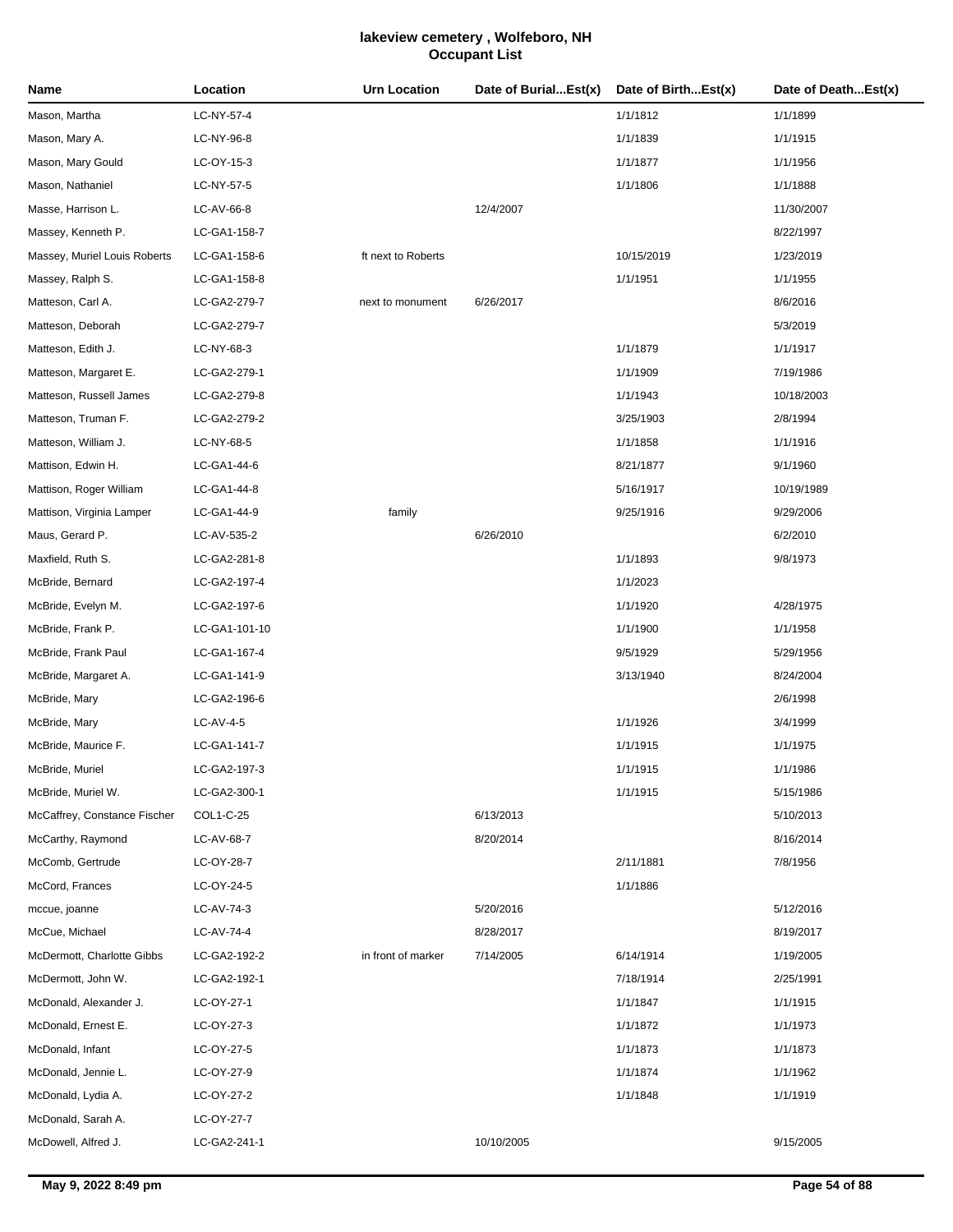| Name                     | Location      | <b>Urn Location</b> | Date of BurialEst(x) | Date of BirthEst(x) | Date of DeathEst(x) |
|--------------------------|---------------|---------------------|----------------------|---------------------|---------------------|
| McDowell, Frances S.     | LC-GA2-241-2  |                     | 5/29/2010            |                     | 3/17/2010           |
| McDuffee, Sarah T.       | LC-OY-84-4    |                     |                      | 11/20/1843          | 7/14/1867           |
| McFadden, baby           | LC-OY-144-3   |                     |                      | 1/1/1921            | 1/1/1921            |
| McFadden, Harry C.       | LC-OY-144-1   |                     |                      | 1/1/1877            | 1/1/1932            |
| McFadden, Josephine B.   | LC-OY-144-2   |                     |                      | 1/1/1880            | 1/1/1911            |
| McFadden, Rosa M.        | LC-NY-96-2    |                     |                      | 1/1/1879            | 1/1/1938            |
| McGinnis, Millie E.      | LC-GA1-81-6   |                     |                      | 1/1/1872            | 1/1/1938            |
| McGuire, Kathleen        | LC-GA2-274-5  | foot of grave       | 5/23/2021            |                     | 5/11/2021           |
| McGuire, Lawrence F.     | LC-GA2-274-5  |                     |                      | 1/1/1918            | 1/1/1981            |
| McGuire, Shawn Michael   | LC-GA2-274-4  |                     |                      | 7/20/1973           | 11/3/1973           |
| McHugh, Annie E.         | LC-GA1-101-1  |                     |                      | 1/1/1869            | 1/1/1944            |
| McHugh, Harold Leo       | LC-GA1-101-4  |                     |                      | 1/1/1902            | 1/1/1973            |
| McHugh, John D.          | LC-GA1-101-3  |                     |                      | 1/1/1871            | 1/1/1955            |
| McHugh, John R.          | LC-GA1-101-5  |                     |                      | 1/1/1899            | 1/1/1962            |
| McHugh, Margaret         | LC-GA2-207-2  |                     |                      | 1/1/1896            | 12/27/1968          |
| McIntire, Grace          | LC-GA2-184A-1 |                     |                      | 7/11/1874           | 1/13/1961           |
| McIntire, Sadie F.       | LC-NY-106-3   |                     |                      | 1/1/1872            | 1/1/1940            |
| McIver, Eugene J.        | LC-GA2-344-5  |                     |                      | 1/1/1909            | 1/1/1981            |
| McIver, Frances          | LC-GA2-344-6  |                     |                      | 1/1/1916            | 5/10/1988           |
| McKenney, Priscilla May  | LC-GA1-173-3  |                     |                      | 1/1/1929            | 1/1/1966            |
| McKeon, James E.         | LC-GA2-352-4  |                     |                      | 1/1/1937            | 12/27/1986          |
| McLean, A. Denny         | LC-GA2-196-5  |                     |                      | 1/1/1839            | 4/16/1985           |
| McLean, Alvin            | LC-GA2-196-4  |                     |                      | 1/1/1906            | 10/30/1988          |
| McLean, Augusta L.       | LC-GA2-196-3  |                     |                      | 1/1/1912            | 6/5/1974            |
| McLean, Auguste J.       | LC-GA2-196-2  |                     |                      | 1/1/1890            | 1/1/1984            |
| McLean, Otto E.          | LC-GA2-196-1  |                     |                      | 1/1/1883            | 1/1/1966            |
| McMorine, Rachel A.      | LC-NY-12-4    |                     |                      | 3/28/1854           | 1/1/1899            |
| McMorine, William        | LC-NY-12-3    |                     |                      | 4/9/1844            | 2/28/1897           |
| McNamara, Austin T.      | LC-GA2-246-1  |                     | 12/2/2006            |                     | 11/29/2006          |
| Meader, Ann W.           | LC-OY-164-7   |                     |                      |                     | 4/4/1885            |
| Meader, Charles D.       | LC-OY-164-6   |                     |                      |                     | 7/27/1890           |
| Meader, David C.         | LC-OY-164-5   |                     |                      |                     | 3/14/1816           |
| Meader, Dr. Frederick E. | LC-OY-161-2   |                     |                      | 1/1/1872            | 1/1/1944            |
| Meader, Edith Jane       | LC-NY-74-3    |                     |                      | 1/1/1890            | 1/1/1958            |
| Meader, Emily H.         | LC-OY-41-2    |                     |                      | 7/29/1840           | 2/2/1910            |
| Meader, George H.        | LC-OY-41-5    |                     |                      | 7/19/1805           | 11/21/1906          |
| Meader, George H.        | LC-OY-41-1    |                     |                      | 3/1/1840            | 11/27/1904          |
| Meader, Gordon A.        | LC-NY-74-5    |                     |                      | 1/1/1896            | 1/1/1974            |
| Meader, Hattie M.        | LC-OY-41-7    |                     |                      | 10/7/1873           | 12/24/1955          |
| Meader, Henry F.         | LC-OY-41-6    |                     |                      | 5/9/1875            | 9/4/1886            |
| Meader, Jane Arnold      | LC-OY-41-9    |                     |                      | 6/21/1805           | 9/19/1890           |
| Meader, Jennie Gould     | LC-NY-74-2    |                     |                      | 1/1/1857            | 1/1/1943            |
| Meader, John L.          | LC-OY-41-8    |                     |                      | 11/12/1804          | 8/25/1872           |
| Meader, Joseph Thayer    | LC-NY-74-1    |                     |                      | 1/1/1849            | 1/1/1936            |
| Meader, Lydia Susan      | LC-OY-164-1   |                     |                      |                     | 9/17/1846           |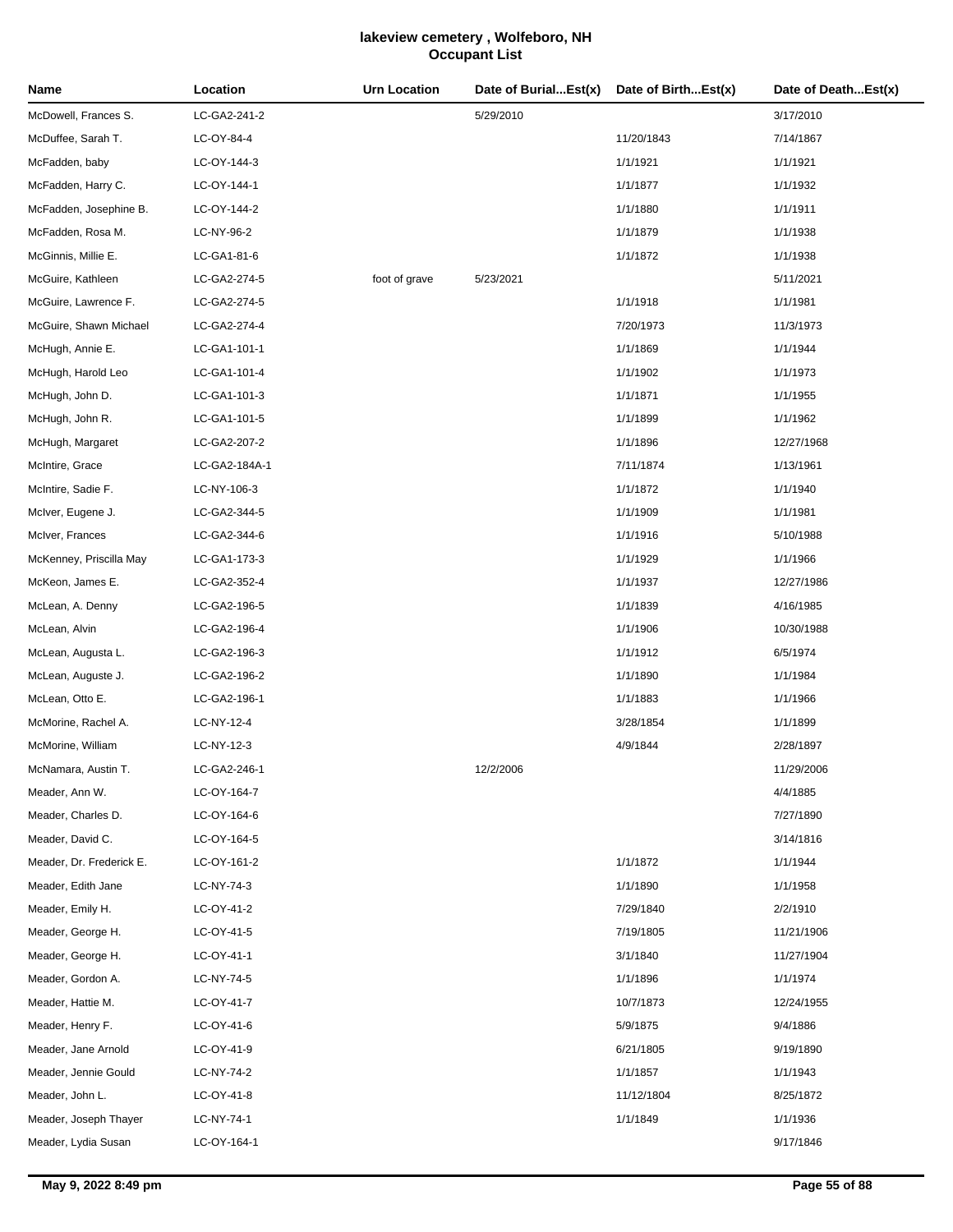| LC-OY-41-4<br>4/1/1842<br>Meader, Maria L.<br>4/11/1940<br>Meader, Robert F.W.<br>1/1/1908<br>LC-OY-161-4<br>1/1/1996<br>Meader, Samuel A.<br>LC-OY-41-3<br>2/8/1838<br>12/23/1916<br>Meader, Sarah M. Whitton<br>LC-OY-161-3<br>1/1/1875<br>1/1/1927<br>Meader, Stanley Gould<br>LC-NY-74-4<br>1/1/1888<br>1/1/1957<br>Medara, Joseph A.<br>1/1/1894<br>1/1/1964<br>LC-GA1-85-9<br>LC-GA1-85-10<br>1/1/1899<br>Medara, Luella M.<br>Meder, Ebenezer<br>LC-OY-164-11<br>1/1/1748<br>7/28/1826<br>Meder, Eleanor<br>LC-OY-164-3<br>1/1/1773<br>9/6/1819<br>Meder, Elizabeth<br>6/6/1830<br>LC-OY-164-14<br>Meder, Lydia<br>LC-OY-164-4<br>3/1/1784<br>5/1/1831<br>Meder, Sally<br>1/1/1757<br>4/25/1844<br>LC-OY-164-13<br>Meder, Samuel<br>LC-OY-164-2<br>4/1/1779<br>3/13/1847<br>Meder, Susannah<br>1/1/1750<br>LC-OY-164-12<br>3/15/1803<br>Medley, William F.<br>LC-GA2-349-7<br>1/1/1939<br>1/1/1986<br>Meffert, Vicki A.<br>LC-GA2-304-3<br>6/29/1957<br>8/1/1977<br>Melanson, Andrew J.<br>LC-GA1-113-3<br>11/14/1873<br>8/10/1952<br>1/1/1912<br>Melanson, Aunt Mal<br>1/1/1993<br>LC-GA2-217-7<br>Melanson, Blanche L. Ames<br>3/9/1883<br>LC-GA1-113-4<br>12/21/1976<br>Melanson, Elizabeth R.<br>8/1/1985<br>LC-GA2-307-5<br>Melanson, Joseph I.<br>1/1/1906<br>1/1/1962<br>LC-GA2-217-4<br>Melanson, Madeline<br>1/2ft right of stone<br>7/23/1993<br>7/23/1993<br>LC-GA2-218-6<br>Melanson, Uncle Mel<br>LC-GA2-217-6<br>1/1/1919<br>1/1/1983<br>Melcher, infant<br>LC-OY-184-6<br>12/2/1891<br>Melcher, Rebecca G.<br>LC-OY-107-2<br>8/16/1853<br>5/13/2017<br>LC-AV-60-7<br>4/30/2017<br>6/27/2018<br>Merrifield, Stephen<br>LC-AV-60-8<br>6/11/2018<br>Merriman, Jessie E.<br>LC-GA1-137-9<br>1/1/1880<br>1/1/1956<br>LC-OY-109-3<br>3/26/1837<br>Meserve, Albert W.<br>Meserve, Augusta M.<br>LC-OY-109-2<br>6/13/1852<br>10/17/1833<br>Meserve, Charles W.<br>LC-OY-108-6<br>12/28/1894<br>Meserve, Franklin B.<br>LC-OY-109-1<br>10/2/1852<br>Meserve, George W.<br>LC-OY-108-7<br>4/28/1800<br>LC-OY-108-5<br>10/26/1883<br>Meserve, Pauline Craigue<br>LC-GA2-238-4<br>4/20/1922<br>5/17/1968<br>LC-GA2-238-3<br>beneath marker<br>12/5/2020<br>11/22/2020<br>Meserve, Samuel<br>LC-OY-108-4<br>4/12/1863<br>Meserve, Sarah B.<br>LC-OY-108-8<br>1/12/1814<br>Michaud, Alfred H.<br>LC-GA1-114-11<br>1/1/1892<br>1/1/1977<br>LC-GA1-114-2<br>1/1/1948<br>Michaud, Regina<br>LC-GA1-114-1<br>1/1/1898<br>1/1/1976<br>Miles, Ethel B.<br>LC-NY-41-6<br>1/1/1874<br>1/1/1924<br>Miles, Harry L.<br>LC-NY-41-5<br>1/1/1874<br>1/1/1930<br>Miliner, Arthur W.<br>1/1/1889<br>1/1/1942<br>LC-GA1-57-7<br>Miliner, Avon W.<br>LC-GA1-57-1<br>1/1/1917<br>1/1/1973 | Name                | Location | <b>Urn Location</b> | Date of BurialEst(x) | Date of BirthEst(x) | Date of DeathEst(x) |
|---------------------------------------------------------------------------------------------------------------------------------------------------------------------------------------------------------------------------------------------------------------------------------------------------------------------------------------------------------------------------------------------------------------------------------------------------------------------------------------------------------------------------------------------------------------------------------------------------------------------------------------------------------------------------------------------------------------------------------------------------------------------------------------------------------------------------------------------------------------------------------------------------------------------------------------------------------------------------------------------------------------------------------------------------------------------------------------------------------------------------------------------------------------------------------------------------------------------------------------------------------------------------------------------------------------------------------------------------------------------------------------------------------------------------------------------------------------------------------------------------------------------------------------------------------------------------------------------------------------------------------------------------------------------------------------------------------------------------------------------------------------------------------------------------------------------------------------------------------------------------------------------------------------------------------------------------------------------------------------------------------------------------------------------------------------------------------------------------------------------------------------------------------------------------------------------------------------------------------------------------------------------------------------------------------------------------------------------------------------------------------------------------------------------------------------------------------------------------------------------------------------------------------------------------------------------------------------------------------------------------------------------------------------------------------|---------------------|----------|---------------------|----------------------|---------------------|---------------------|
|                                                                                                                                                                                                                                                                                                                                                                                                                                                                                                                                                                                                                                                                                                                                                                                                                                                                                                                                                                                                                                                                                                                                                                                                                                                                                                                                                                                                                                                                                                                                                                                                                                                                                                                                                                                                                                                                                                                                                                                                                                                                                                                                                                                                                                                                                                                                                                                                                                                                                                                                                                                                                                                                                 |                     |          |                     |                      |                     |                     |
|                                                                                                                                                                                                                                                                                                                                                                                                                                                                                                                                                                                                                                                                                                                                                                                                                                                                                                                                                                                                                                                                                                                                                                                                                                                                                                                                                                                                                                                                                                                                                                                                                                                                                                                                                                                                                                                                                                                                                                                                                                                                                                                                                                                                                                                                                                                                                                                                                                                                                                                                                                                                                                                                                 |                     |          |                     |                      |                     |                     |
|                                                                                                                                                                                                                                                                                                                                                                                                                                                                                                                                                                                                                                                                                                                                                                                                                                                                                                                                                                                                                                                                                                                                                                                                                                                                                                                                                                                                                                                                                                                                                                                                                                                                                                                                                                                                                                                                                                                                                                                                                                                                                                                                                                                                                                                                                                                                                                                                                                                                                                                                                                                                                                                                                 |                     |          |                     |                      |                     |                     |
|                                                                                                                                                                                                                                                                                                                                                                                                                                                                                                                                                                                                                                                                                                                                                                                                                                                                                                                                                                                                                                                                                                                                                                                                                                                                                                                                                                                                                                                                                                                                                                                                                                                                                                                                                                                                                                                                                                                                                                                                                                                                                                                                                                                                                                                                                                                                                                                                                                                                                                                                                                                                                                                                                 |                     |          |                     |                      |                     |                     |
|                                                                                                                                                                                                                                                                                                                                                                                                                                                                                                                                                                                                                                                                                                                                                                                                                                                                                                                                                                                                                                                                                                                                                                                                                                                                                                                                                                                                                                                                                                                                                                                                                                                                                                                                                                                                                                                                                                                                                                                                                                                                                                                                                                                                                                                                                                                                                                                                                                                                                                                                                                                                                                                                                 |                     |          |                     |                      |                     |                     |
|                                                                                                                                                                                                                                                                                                                                                                                                                                                                                                                                                                                                                                                                                                                                                                                                                                                                                                                                                                                                                                                                                                                                                                                                                                                                                                                                                                                                                                                                                                                                                                                                                                                                                                                                                                                                                                                                                                                                                                                                                                                                                                                                                                                                                                                                                                                                                                                                                                                                                                                                                                                                                                                                                 |                     |          |                     |                      |                     |                     |
|                                                                                                                                                                                                                                                                                                                                                                                                                                                                                                                                                                                                                                                                                                                                                                                                                                                                                                                                                                                                                                                                                                                                                                                                                                                                                                                                                                                                                                                                                                                                                                                                                                                                                                                                                                                                                                                                                                                                                                                                                                                                                                                                                                                                                                                                                                                                                                                                                                                                                                                                                                                                                                                                                 |                     |          |                     |                      |                     |                     |
|                                                                                                                                                                                                                                                                                                                                                                                                                                                                                                                                                                                                                                                                                                                                                                                                                                                                                                                                                                                                                                                                                                                                                                                                                                                                                                                                                                                                                                                                                                                                                                                                                                                                                                                                                                                                                                                                                                                                                                                                                                                                                                                                                                                                                                                                                                                                                                                                                                                                                                                                                                                                                                                                                 |                     |          |                     |                      |                     |                     |
|                                                                                                                                                                                                                                                                                                                                                                                                                                                                                                                                                                                                                                                                                                                                                                                                                                                                                                                                                                                                                                                                                                                                                                                                                                                                                                                                                                                                                                                                                                                                                                                                                                                                                                                                                                                                                                                                                                                                                                                                                                                                                                                                                                                                                                                                                                                                                                                                                                                                                                                                                                                                                                                                                 |                     |          |                     |                      |                     |                     |
|                                                                                                                                                                                                                                                                                                                                                                                                                                                                                                                                                                                                                                                                                                                                                                                                                                                                                                                                                                                                                                                                                                                                                                                                                                                                                                                                                                                                                                                                                                                                                                                                                                                                                                                                                                                                                                                                                                                                                                                                                                                                                                                                                                                                                                                                                                                                                                                                                                                                                                                                                                                                                                                                                 |                     |          |                     |                      |                     |                     |
|                                                                                                                                                                                                                                                                                                                                                                                                                                                                                                                                                                                                                                                                                                                                                                                                                                                                                                                                                                                                                                                                                                                                                                                                                                                                                                                                                                                                                                                                                                                                                                                                                                                                                                                                                                                                                                                                                                                                                                                                                                                                                                                                                                                                                                                                                                                                                                                                                                                                                                                                                                                                                                                                                 |                     |          |                     |                      |                     |                     |
|                                                                                                                                                                                                                                                                                                                                                                                                                                                                                                                                                                                                                                                                                                                                                                                                                                                                                                                                                                                                                                                                                                                                                                                                                                                                                                                                                                                                                                                                                                                                                                                                                                                                                                                                                                                                                                                                                                                                                                                                                                                                                                                                                                                                                                                                                                                                                                                                                                                                                                                                                                                                                                                                                 |                     |          |                     |                      |                     |                     |
|                                                                                                                                                                                                                                                                                                                                                                                                                                                                                                                                                                                                                                                                                                                                                                                                                                                                                                                                                                                                                                                                                                                                                                                                                                                                                                                                                                                                                                                                                                                                                                                                                                                                                                                                                                                                                                                                                                                                                                                                                                                                                                                                                                                                                                                                                                                                                                                                                                                                                                                                                                                                                                                                                 |                     |          |                     |                      |                     |                     |
|                                                                                                                                                                                                                                                                                                                                                                                                                                                                                                                                                                                                                                                                                                                                                                                                                                                                                                                                                                                                                                                                                                                                                                                                                                                                                                                                                                                                                                                                                                                                                                                                                                                                                                                                                                                                                                                                                                                                                                                                                                                                                                                                                                                                                                                                                                                                                                                                                                                                                                                                                                                                                                                                                 |                     |          |                     |                      |                     |                     |
|                                                                                                                                                                                                                                                                                                                                                                                                                                                                                                                                                                                                                                                                                                                                                                                                                                                                                                                                                                                                                                                                                                                                                                                                                                                                                                                                                                                                                                                                                                                                                                                                                                                                                                                                                                                                                                                                                                                                                                                                                                                                                                                                                                                                                                                                                                                                                                                                                                                                                                                                                                                                                                                                                 |                     |          |                     |                      |                     |                     |
|                                                                                                                                                                                                                                                                                                                                                                                                                                                                                                                                                                                                                                                                                                                                                                                                                                                                                                                                                                                                                                                                                                                                                                                                                                                                                                                                                                                                                                                                                                                                                                                                                                                                                                                                                                                                                                                                                                                                                                                                                                                                                                                                                                                                                                                                                                                                                                                                                                                                                                                                                                                                                                                                                 |                     |          |                     |                      |                     |                     |
|                                                                                                                                                                                                                                                                                                                                                                                                                                                                                                                                                                                                                                                                                                                                                                                                                                                                                                                                                                                                                                                                                                                                                                                                                                                                                                                                                                                                                                                                                                                                                                                                                                                                                                                                                                                                                                                                                                                                                                                                                                                                                                                                                                                                                                                                                                                                                                                                                                                                                                                                                                                                                                                                                 |                     |          |                     |                      |                     |                     |
|                                                                                                                                                                                                                                                                                                                                                                                                                                                                                                                                                                                                                                                                                                                                                                                                                                                                                                                                                                                                                                                                                                                                                                                                                                                                                                                                                                                                                                                                                                                                                                                                                                                                                                                                                                                                                                                                                                                                                                                                                                                                                                                                                                                                                                                                                                                                                                                                                                                                                                                                                                                                                                                                                 |                     |          |                     |                      |                     |                     |
|                                                                                                                                                                                                                                                                                                                                                                                                                                                                                                                                                                                                                                                                                                                                                                                                                                                                                                                                                                                                                                                                                                                                                                                                                                                                                                                                                                                                                                                                                                                                                                                                                                                                                                                                                                                                                                                                                                                                                                                                                                                                                                                                                                                                                                                                                                                                                                                                                                                                                                                                                                                                                                                                                 |                     |          |                     |                      |                     |                     |
|                                                                                                                                                                                                                                                                                                                                                                                                                                                                                                                                                                                                                                                                                                                                                                                                                                                                                                                                                                                                                                                                                                                                                                                                                                                                                                                                                                                                                                                                                                                                                                                                                                                                                                                                                                                                                                                                                                                                                                                                                                                                                                                                                                                                                                                                                                                                                                                                                                                                                                                                                                                                                                                                                 |                     |          |                     |                      |                     |                     |
|                                                                                                                                                                                                                                                                                                                                                                                                                                                                                                                                                                                                                                                                                                                                                                                                                                                                                                                                                                                                                                                                                                                                                                                                                                                                                                                                                                                                                                                                                                                                                                                                                                                                                                                                                                                                                                                                                                                                                                                                                                                                                                                                                                                                                                                                                                                                                                                                                                                                                                                                                                                                                                                                                 |                     |          |                     |                      |                     |                     |
|                                                                                                                                                                                                                                                                                                                                                                                                                                                                                                                                                                                                                                                                                                                                                                                                                                                                                                                                                                                                                                                                                                                                                                                                                                                                                                                                                                                                                                                                                                                                                                                                                                                                                                                                                                                                                                                                                                                                                                                                                                                                                                                                                                                                                                                                                                                                                                                                                                                                                                                                                                                                                                                                                 |                     |          |                     |                      |                     |                     |
|                                                                                                                                                                                                                                                                                                                                                                                                                                                                                                                                                                                                                                                                                                                                                                                                                                                                                                                                                                                                                                                                                                                                                                                                                                                                                                                                                                                                                                                                                                                                                                                                                                                                                                                                                                                                                                                                                                                                                                                                                                                                                                                                                                                                                                                                                                                                                                                                                                                                                                                                                                                                                                                                                 |                     |          |                     |                      |                     |                     |
|                                                                                                                                                                                                                                                                                                                                                                                                                                                                                                                                                                                                                                                                                                                                                                                                                                                                                                                                                                                                                                                                                                                                                                                                                                                                                                                                                                                                                                                                                                                                                                                                                                                                                                                                                                                                                                                                                                                                                                                                                                                                                                                                                                                                                                                                                                                                                                                                                                                                                                                                                                                                                                                                                 |                     |          |                     |                      |                     |                     |
|                                                                                                                                                                                                                                                                                                                                                                                                                                                                                                                                                                                                                                                                                                                                                                                                                                                                                                                                                                                                                                                                                                                                                                                                                                                                                                                                                                                                                                                                                                                                                                                                                                                                                                                                                                                                                                                                                                                                                                                                                                                                                                                                                                                                                                                                                                                                                                                                                                                                                                                                                                                                                                                                                 |                     |          |                     |                      |                     |                     |
|                                                                                                                                                                                                                                                                                                                                                                                                                                                                                                                                                                                                                                                                                                                                                                                                                                                                                                                                                                                                                                                                                                                                                                                                                                                                                                                                                                                                                                                                                                                                                                                                                                                                                                                                                                                                                                                                                                                                                                                                                                                                                                                                                                                                                                                                                                                                                                                                                                                                                                                                                                                                                                                                                 | Merrifield, Jean D. |          |                     |                      |                     |                     |
|                                                                                                                                                                                                                                                                                                                                                                                                                                                                                                                                                                                                                                                                                                                                                                                                                                                                                                                                                                                                                                                                                                                                                                                                                                                                                                                                                                                                                                                                                                                                                                                                                                                                                                                                                                                                                                                                                                                                                                                                                                                                                                                                                                                                                                                                                                                                                                                                                                                                                                                                                                                                                                                                                 |                     |          |                     |                      |                     |                     |
|                                                                                                                                                                                                                                                                                                                                                                                                                                                                                                                                                                                                                                                                                                                                                                                                                                                                                                                                                                                                                                                                                                                                                                                                                                                                                                                                                                                                                                                                                                                                                                                                                                                                                                                                                                                                                                                                                                                                                                                                                                                                                                                                                                                                                                                                                                                                                                                                                                                                                                                                                                                                                                                                                 |                     |          |                     |                      |                     |                     |
|                                                                                                                                                                                                                                                                                                                                                                                                                                                                                                                                                                                                                                                                                                                                                                                                                                                                                                                                                                                                                                                                                                                                                                                                                                                                                                                                                                                                                                                                                                                                                                                                                                                                                                                                                                                                                                                                                                                                                                                                                                                                                                                                                                                                                                                                                                                                                                                                                                                                                                                                                                                                                                                                                 |                     |          |                     |                      |                     |                     |
|                                                                                                                                                                                                                                                                                                                                                                                                                                                                                                                                                                                                                                                                                                                                                                                                                                                                                                                                                                                                                                                                                                                                                                                                                                                                                                                                                                                                                                                                                                                                                                                                                                                                                                                                                                                                                                                                                                                                                                                                                                                                                                                                                                                                                                                                                                                                                                                                                                                                                                                                                                                                                                                                                 |                     |          |                     |                      |                     |                     |
|                                                                                                                                                                                                                                                                                                                                                                                                                                                                                                                                                                                                                                                                                                                                                                                                                                                                                                                                                                                                                                                                                                                                                                                                                                                                                                                                                                                                                                                                                                                                                                                                                                                                                                                                                                                                                                                                                                                                                                                                                                                                                                                                                                                                                                                                                                                                                                                                                                                                                                                                                                                                                                                                                 |                     |          |                     |                      |                     |                     |
|                                                                                                                                                                                                                                                                                                                                                                                                                                                                                                                                                                                                                                                                                                                                                                                                                                                                                                                                                                                                                                                                                                                                                                                                                                                                                                                                                                                                                                                                                                                                                                                                                                                                                                                                                                                                                                                                                                                                                                                                                                                                                                                                                                                                                                                                                                                                                                                                                                                                                                                                                                                                                                                                                 |                     |          |                     |                      |                     |                     |
|                                                                                                                                                                                                                                                                                                                                                                                                                                                                                                                                                                                                                                                                                                                                                                                                                                                                                                                                                                                                                                                                                                                                                                                                                                                                                                                                                                                                                                                                                                                                                                                                                                                                                                                                                                                                                                                                                                                                                                                                                                                                                                                                                                                                                                                                                                                                                                                                                                                                                                                                                                                                                                                                                 |                     |          |                     |                      |                     |                     |
|                                                                                                                                                                                                                                                                                                                                                                                                                                                                                                                                                                                                                                                                                                                                                                                                                                                                                                                                                                                                                                                                                                                                                                                                                                                                                                                                                                                                                                                                                                                                                                                                                                                                                                                                                                                                                                                                                                                                                                                                                                                                                                                                                                                                                                                                                                                                                                                                                                                                                                                                                                                                                                                                                 | Meserve, Maria A.   |          |                     |                      |                     |                     |
|                                                                                                                                                                                                                                                                                                                                                                                                                                                                                                                                                                                                                                                                                                                                                                                                                                                                                                                                                                                                                                                                                                                                                                                                                                                                                                                                                                                                                                                                                                                                                                                                                                                                                                                                                                                                                                                                                                                                                                                                                                                                                                                                                                                                                                                                                                                                                                                                                                                                                                                                                                                                                                                                                 |                     |          |                     |                      |                     |                     |
|                                                                                                                                                                                                                                                                                                                                                                                                                                                                                                                                                                                                                                                                                                                                                                                                                                                                                                                                                                                                                                                                                                                                                                                                                                                                                                                                                                                                                                                                                                                                                                                                                                                                                                                                                                                                                                                                                                                                                                                                                                                                                                                                                                                                                                                                                                                                                                                                                                                                                                                                                                                                                                                                                 | Meserve, Peter      |          |                     |                      |                     |                     |
|                                                                                                                                                                                                                                                                                                                                                                                                                                                                                                                                                                                                                                                                                                                                                                                                                                                                                                                                                                                                                                                                                                                                                                                                                                                                                                                                                                                                                                                                                                                                                                                                                                                                                                                                                                                                                                                                                                                                                                                                                                                                                                                                                                                                                                                                                                                                                                                                                                                                                                                                                                                                                                                                                 |                     |          |                     |                      |                     |                     |
|                                                                                                                                                                                                                                                                                                                                                                                                                                                                                                                                                                                                                                                                                                                                                                                                                                                                                                                                                                                                                                                                                                                                                                                                                                                                                                                                                                                                                                                                                                                                                                                                                                                                                                                                                                                                                                                                                                                                                                                                                                                                                                                                                                                                                                                                                                                                                                                                                                                                                                                                                                                                                                                                                 |                     |          |                     |                      |                     |                     |
|                                                                                                                                                                                                                                                                                                                                                                                                                                                                                                                                                                                                                                                                                                                                                                                                                                                                                                                                                                                                                                                                                                                                                                                                                                                                                                                                                                                                                                                                                                                                                                                                                                                                                                                                                                                                                                                                                                                                                                                                                                                                                                                                                                                                                                                                                                                                                                                                                                                                                                                                                                                                                                                                                 |                     |          |                     |                      |                     |                     |
|                                                                                                                                                                                                                                                                                                                                                                                                                                                                                                                                                                                                                                                                                                                                                                                                                                                                                                                                                                                                                                                                                                                                                                                                                                                                                                                                                                                                                                                                                                                                                                                                                                                                                                                                                                                                                                                                                                                                                                                                                                                                                                                                                                                                                                                                                                                                                                                                                                                                                                                                                                                                                                                                                 | Michaud, David      |          |                     |                      |                     |                     |
|                                                                                                                                                                                                                                                                                                                                                                                                                                                                                                                                                                                                                                                                                                                                                                                                                                                                                                                                                                                                                                                                                                                                                                                                                                                                                                                                                                                                                                                                                                                                                                                                                                                                                                                                                                                                                                                                                                                                                                                                                                                                                                                                                                                                                                                                                                                                                                                                                                                                                                                                                                                                                                                                                 |                     |          |                     |                      |                     |                     |
|                                                                                                                                                                                                                                                                                                                                                                                                                                                                                                                                                                                                                                                                                                                                                                                                                                                                                                                                                                                                                                                                                                                                                                                                                                                                                                                                                                                                                                                                                                                                                                                                                                                                                                                                                                                                                                                                                                                                                                                                                                                                                                                                                                                                                                                                                                                                                                                                                                                                                                                                                                                                                                                                                 |                     |          |                     |                      |                     |                     |
|                                                                                                                                                                                                                                                                                                                                                                                                                                                                                                                                                                                                                                                                                                                                                                                                                                                                                                                                                                                                                                                                                                                                                                                                                                                                                                                                                                                                                                                                                                                                                                                                                                                                                                                                                                                                                                                                                                                                                                                                                                                                                                                                                                                                                                                                                                                                                                                                                                                                                                                                                                                                                                                                                 |                     |          |                     |                      |                     |                     |
|                                                                                                                                                                                                                                                                                                                                                                                                                                                                                                                                                                                                                                                                                                                                                                                                                                                                                                                                                                                                                                                                                                                                                                                                                                                                                                                                                                                                                                                                                                                                                                                                                                                                                                                                                                                                                                                                                                                                                                                                                                                                                                                                                                                                                                                                                                                                                                                                                                                                                                                                                                                                                                                                                 |                     |          |                     |                      |                     |                     |
|                                                                                                                                                                                                                                                                                                                                                                                                                                                                                                                                                                                                                                                                                                                                                                                                                                                                                                                                                                                                                                                                                                                                                                                                                                                                                                                                                                                                                                                                                                                                                                                                                                                                                                                                                                                                                                                                                                                                                                                                                                                                                                                                                                                                                                                                                                                                                                                                                                                                                                                                                                                                                                                                                 |                     |          |                     |                      |                     |                     |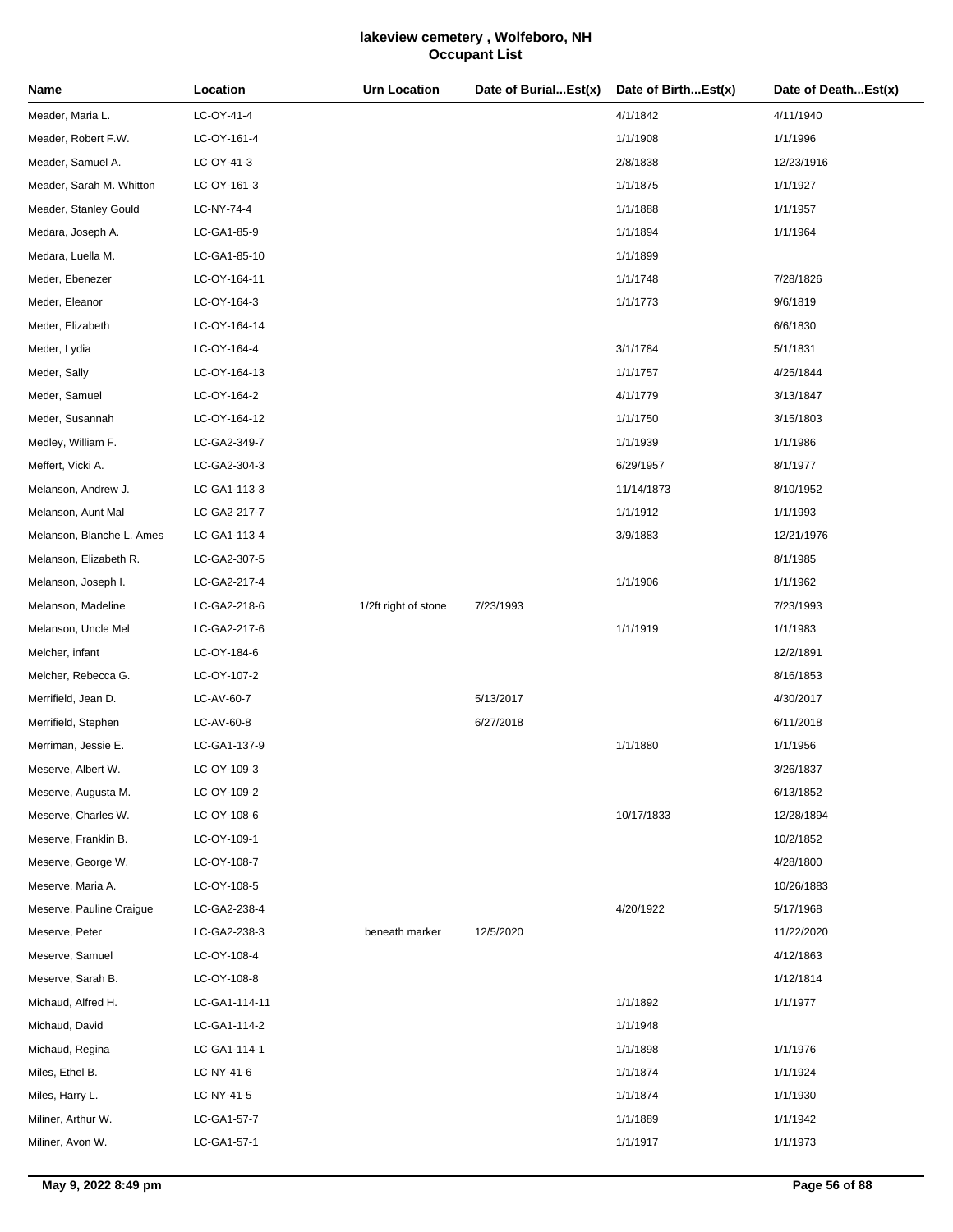| Name                          | Location      | Urn Location           | Date of BurialEst(x) | Date of BirthEst(x) | Date of DeathEst(x) |
|-------------------------------|---------------|------------------------|----------------------|---------------------|---------------------|
| Miliner, Florence E.          | LC-GA1-57-8   |                        |                      | 1/1/1887            | 1/1/1961            |
| Miliner, Frances Horne        | LC-GA1-57-2   | Ft of grave            | 10/10/2015           |                     | 8/29/2015           |
| Miliner, George               | LC-OY-32-1    |                        |                      | 1/1/1842            | 1/1/1916            |
| Miliner, Homer                | LC-GA1-57-9   |                        |                      | 1/1/1922            | 1/1/1926            |
| Miliner, Joyce P.             | LC-GA1-57-4   |                        |                      | 1/1/1925            |                     |
| Millen, Dorothy B             | LC-GA2-193A-3 | Foot of grave          | 4/19/2022            |                     | 12/14/2021          |
| Millen, Robert P.             | LC-GA2-193A-3 |                        |                      | 4/23/1927           | 3/27/1994           |
| Miller, Ellis F.              | LC-GA2-347-4  |                        |                      | 1/1/1907            | 1/1/1985            |
| Miller, Emma Elizabeth        | LC-GA2-347-3  |                        |                      | 1/1/1912            | 3/29/1999           |
| Miller, Everett I.            | LC-AV-40-4    | 14" beneath vet marker | 5/21/2011            |                     | 3/17/2011           |
| Miller, Harold B.             | LC-GA2-273-5  |                        |                      | 1/1/1901            | 6/29/1979           |
| Miller, Hattie                | LC-NY-103-3   |                        |                      | 7/17/1866           | 3/28/1939           |
| Miller, Loretta               | LC-NY-103-4   |                        |                      | 12/3/1865           | 11/15/1944          |
| Miller, Marilyn               | LC-AV-40-4    | 48" from top of grave  | 5/9/1998             |                     |                     |
| Milmore, Drucella             | LC-AV-43-6    |                        | 5/1/2004             | 1/1/1913            | 1/18/2004           |
| Miner Walker, Aida            | LC-GA1-183-5  |                        |                      | 1/1/1886            | 1/1/1958            |
| Mitchell, Clenieth Robert Jr. | LC-AV-540-5   |                        | 9/9/2008             |                     | 3/2/2008            |
| Mitchell, Ethel M.            | LC-GA1-93-5   |                        |                      | 1/1/1909            |                     |
| Mitchell, Mary E.             | LC-GA1-107-10 |                        |                      | 1/1/1889            | 1/1/1973            |
| Mitchell, Nancy Brown         | LC-GA2-229-6  |                        |                      |                     |                     |
| Mitchell, Ralph C.            | LC-GA1-107-9  |                        |                      | 1/1/1871            | 1/1/1944            |
| Mitchell, Stephen             | LC-GA2-266-4  |                        |                      |                     |                     |
| Mitchell, Stephen George      | LC-GA2-266-3  |                        |                      | 1/1/1972            | 1/1/1989            |
| Mollica, M. John              | LC-GA2-316A-8 |                        |                      | 8/17/1897           | 2/18/1986           |
| Mollica, Margaret F.          | LC-GA2-316A-7 |                        |                      | 4/20/1903           | 10/30/1967          |
| Monroe, Doris Pray            | LC-GA2-338-6  |                        |                      | 1/1/1893            | 1/1/1983            |
| Moodie, Caroline B.           | LC-AV-1-3     |                        | 5/20/1995            | 1/1/1934            | 2/5/1995            |
| Moodie, Donald M.             | LC-AV-8-4     |                        | 5/13/2016            |                     | 4/29/2016           |
| Moodie, Douglas Scott         | LC-AV-1-6     |                        | 10/26/2007           |                     | 10/10/2007          |
| Moody, Alonzo A.              | LC-GA1-12-7   |                        |                      | 1/1/1850            | 1/1/1901            |
| Moody, Asa                    | LC-OY-194-1   |                        |                      |                     | 4/28/1870           |
| Moody, Clayton G.             | LC-GA1-65-9   |                        |                      | 10/25/1883          | 10/13/1967          |
| Moody, Lois                   | LC-OY-194-2   |                        |                      |                     | 6/18/1883           |
| Moody, Viola J.               | LC-GA1-12-8   |                        |                      | 1/1/1853            | 1/1/1931            |
| Mooers, Gary                  | LC-GA2-289-7  |                        | 5/25/2019            |                     | 2/3/2019            |
| Moonie, Agnes A.              | LC-GA1-71-8   |                        |                      | 1/1/1870            | 1/1/1942            |
| Moore, Alden N.               | LC-NY-104-9   |                        |                      | 12/19/1951          | 2/7/1952            |
| Moore, Betsey Ann             | LC-NY-104-3   |                        |                      |                     |                     |
| Moore, Carra M                | LC-GA1-153-2  |                        |                      |                     |                     |
| Moore, Carra M.               | LC-GA1-104-2  |                        |                      |                     | 12/21/2016          |
| Moore, Eleanor Drake          | LC-NY-104-4   | in front of vet marker | 9/2/2006             |                     | 8/27/2006           |
| Moore, Ellen L.               | LC-NY-104-2   |                        |                      | 9/11/1857           | 10/31/1925          |
| Moore, Evangeline U.          | LC-NY-104-5   |                        |                      | 4/9/1893            | 2/16/1966           |
| Moore, Harrison Davis         | LC-GA1-153-1  |                        | 7/19/2016            |                     | 6/6/2014            |
| Moore, Harrison W.            | LC-NY-104-1   |                        |                      | 3/22/1840           | 3/3/1903            |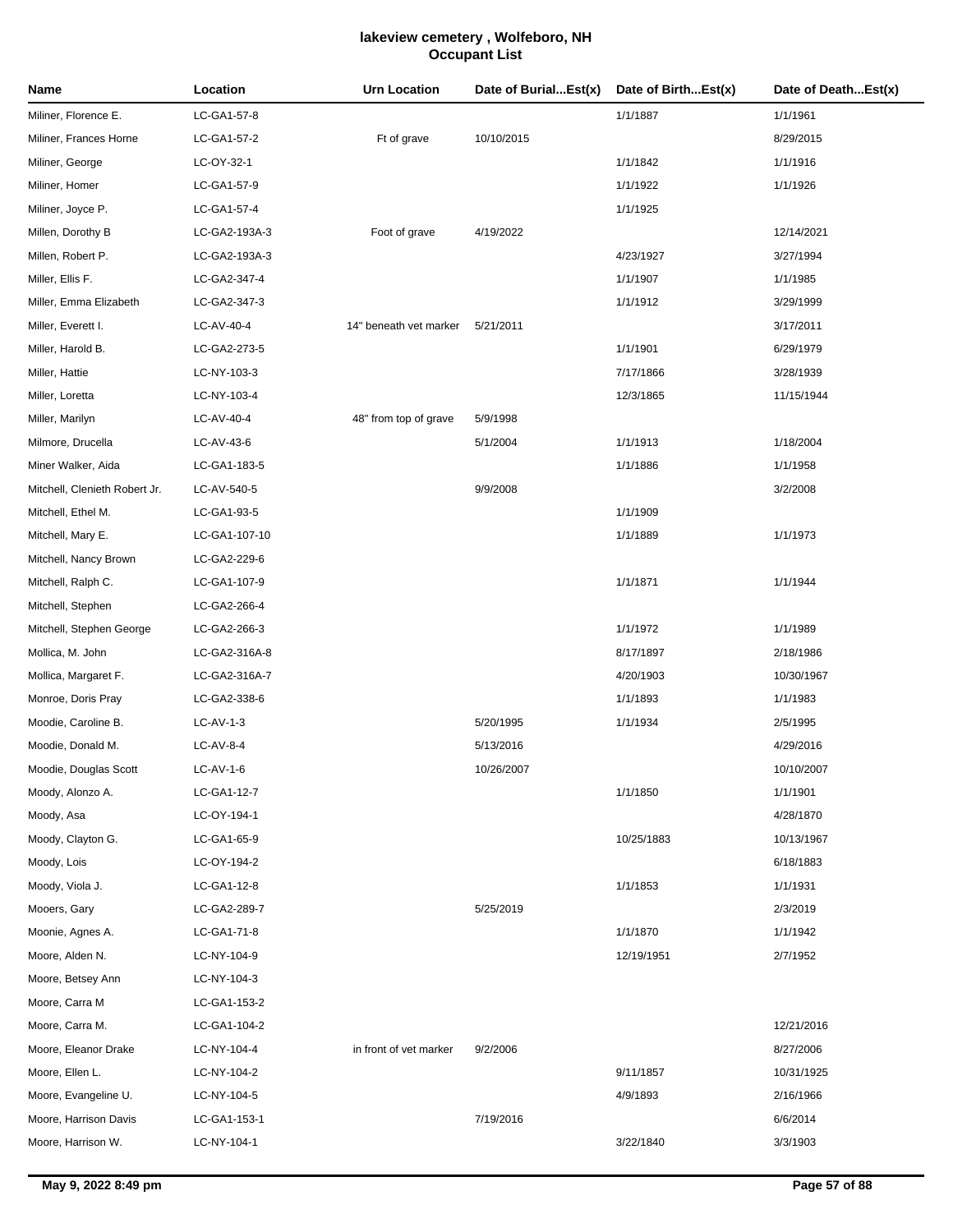| Name                     | Location      | Urn Location       | Date of BurialEst(x) | Date of BirthEst(x) | Date of DeathEst(x) |
|--------------------------|---------------|--------------------|----------------------|---------------------|---------------------|
| Moore, Leonel J.         | LC-GA2-254-2  |                    |                      | 1/26/1907           | 9/10/1972           |
| Moore, Luane M.          | LC-NY-104-8   |                    |                      | 4/21/1961           | 11/16/1961          |
| Moore, Mary Louise       | LC-GA2-254-1  |                    |                      |                     |                     |
| Moore, Noyes U.          | LC-NY-104-6   |                    |                      | 2/1/1897            | 9/19/1970           |
| Moore, Paul Arthur, Jr.  | LC-AV-63-5    |                    | 9/1/2000             |                     |                     |
| Moore, Shirley J.        | LC-AV-63-8    |                    | 5/8/2021             |                     | 2/24/2021           |
| Moore, Willard           | LC-NY-104-10  |                    |                      |                     |                     |
| Moore, Willis Jude       | LC-GA2-333-4  | Vault bhind marker | 5/18/2021            |                     | 3/12/2021           |
| Morey, Frances Jane W.   | LC-GA1-129-8  |                    |                      | 1/1/1867            | 1/1/1955            |
| Morey, Grace Wheat       | LC-GA1-129-10 |                    |                      | 1/1/1870            | 1/1/1957            |
| Morgan, Annie Eliza      | LC-NY-65-2    |                    |                      |                     |                     |
| Morgan, baby             | LC-GA2-312-5  |                    |                      |                     |                     |
| Morgan, Bertha G.        | LC-GA1-43-8   |                    |                      | 1/1/1898            | 1/1/1982            |
| Morgan, Bessie Faye      | LC-GA2-356-5  | foot of grave      | 9/14/2011            |                     | 9/7/2011            |
| Morgan, Carl L.          | LC-GA1-43-7   |                    |                      | 1/1/1897            | 1/1/1971            |
| Morgan, Charlotte J.     | LC-GA1-1-9    |                    |                      | 1/1/1886            | 1/1/1961            |
| Morgan, Cleora D.        | LC-NY-68-4    |                    |                      | 1/1/1855            | 1/1/1940            |
| Morgan, Daniel E.        | LC-GA1-43-3   |                    |                      | 8/25/1849           | 5/31/1926           |
| Morgan, Donald Merle, Sr | LC-GA2-356-5  | middle of grave    | 10/23/2012           |                     | 10/17/2012          |
| Morgan, Edward H.        | LC-GA2-248-7  |                    |                      | 1/1/1916            | 1/1/1991            |
| Morgan, Fred S.          | LC-GA1-90-7   |                    |                      | 1/1/1874            | 1/1/1948            |
| Morgan, George Franklin  | LC-NY-65-1    |                    |                      |                     |                     |
| Morgan, Grace            | LC-GA1-44-5   |                    |                      | 2/27/1876           | 11/28/1957          |
| Morgan, Grace May        | LC-NY-65-4    |                    |                      |                     |                     |
| Morgan, Harris W.        | LC-NY-68-1    |                    |                      | 1/1/1827            | 1/1/1889            |
| Morgan, Harry Edwin      | LC-NY-65-5    |                    |                      |                     |                     |
| Morgan, Helen            | LC-GA2-248-8  |                    | 4/30/2019            |                     | 12/3/2018           |
| Morgan, J.E.             | LC-NY-68-10   |                    |                      | 2/5/1860            | 8/1/1936            |
| Morgan, Jance C.         | LC-NY-68-2    |                    |                      | 1/1/1817            | 1/1/1909            |
| Morgan, Kenneth H.       | LC-GA2-254-7  |                    |                      | 2/23/1921           | 12/10/1974          |
| Morgan, Kenneth S.       | LC-GA1-90-6   |                    |                      | 1/1/1912            | 1/1/1971            |
| Morgan, Kenneth S.       | LC-GA1-90-5   |                    |                      | 1/1/1935            | 1/1/1949            |
| Morgan, Leona Bickford   | LC-GA1-43-4   | beneath marker     | 6/25/2016            |                     | 11/3/2015           |
| Morgan, Lilia Mabel      | LC-NY-65-3    |                    |                      |                     |                     |
| Morgan, Lizzie A.        | LC-GA1-1-5    |                    |                      | 1/1/1853            | 1/1/1929            |
| Morgan, Neal G.          | LC-GA1-43-2   |                    |                      | 6/24/1907           | 7/10/1991           |
| Morgan, Ray Leon         | LC-GA1-43-5   |                    |                      | 7/7/1885            | 11/25/1885          |
| Morgan, Roscoe Cate      | LC-GA1-43-6   |                    |                      | 8/13/1878           | 8/21/1949           |
| Morgan, Ruth S.          | LC-GA2-248-2  |                    | 11/17/2006           |                     | 11/14/2006          |
| Morgan, Samuel H.        | LC-GA1-1-6    |                    |                      | 1/1/1851            | 1/1/1915            |
| Morgan, Tyler James      | LC-GA2-356-5  | head of grave      | 11/15/2019           |                     | 11/7/2019           |
| Morgan, Vernon A.        | LC-GA1-1-3    |                    |                      | 1/1/1886            | 1/1/1961            |
| Morgan, Wilfred Rose     | LC-GA2-254-8  |                    |                      | 1/1/1923            | 9/16/2000           |
| Morgan, William H.       | LC-GA1-1-4    |                    |                      |                     | 1/1/1937            |
| Morison, Bertha L.       | LC-OY-122-8   |                    |                      |                     |                     |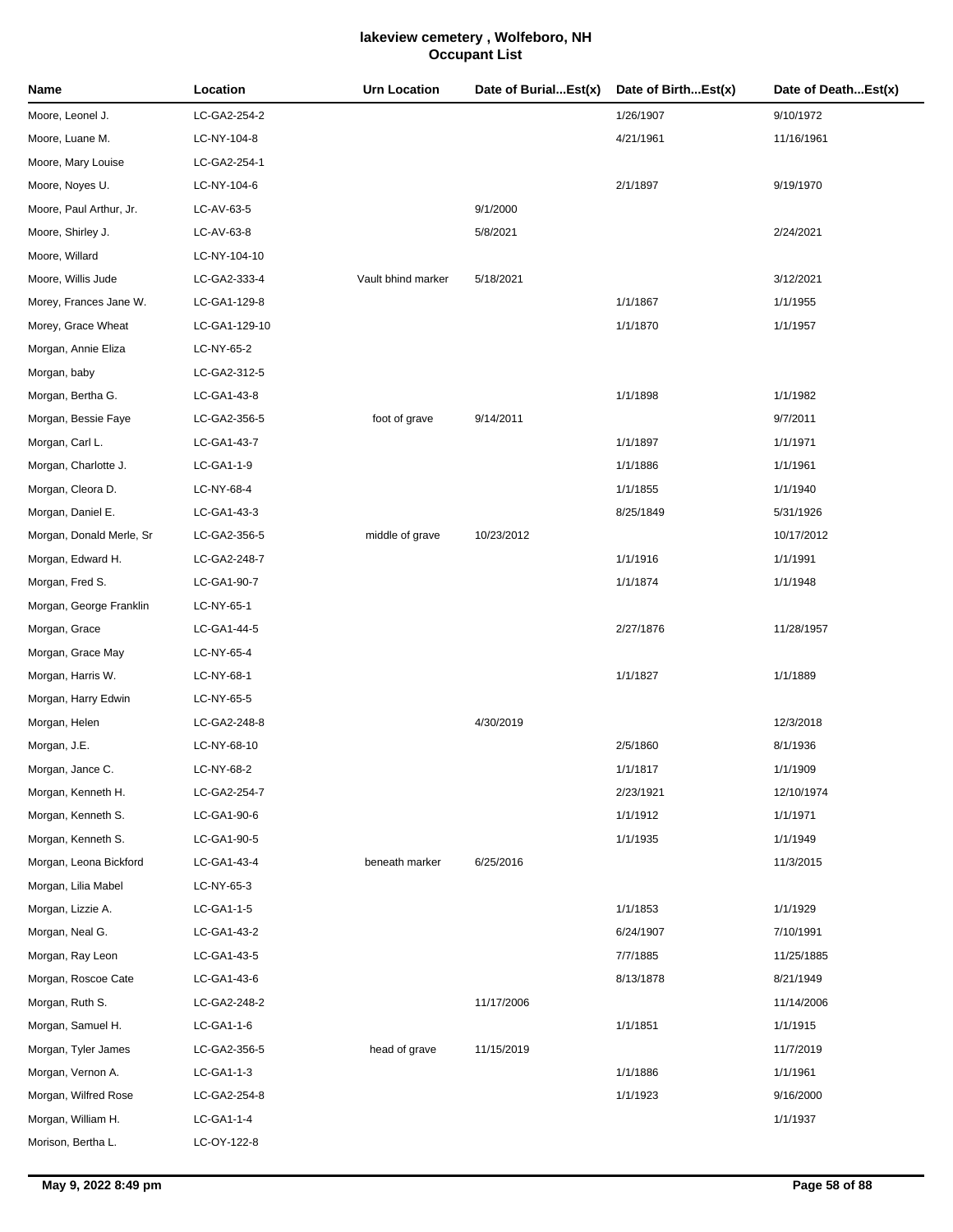| Name                        | Location      | <b>Urn Location</b>  | Date of BurialEst(x) | Date of BirthEst(x) | Date of DeathEst(x) |
|-----------------------------|---------------|----------------------|----------------------|---------------------|---------------------|
| Morneau, Joan Murray        | LC-GA2-261-5  |                      |                      | 10/17/1938          | 6/22/1996           |
| Morrill, Helen W.           | LC-GA1-128-8  |                      |                      | 1/1/1891            | 1/1/1989            |
| Morrill, Philip E.          | LC-GA1-128-7  |                      |                      | 1/1/1892            | 1/1/1955            |
| Morrison, Addie A.          | LC-GA1-41-5   |                      |                      | 1/1/1838            | 1/1/1934            |
| Morrison, Benjamin          | LC-NY-79-5    |                      |                      | 9/15/1826           | 10/21/1902          |
| Morrison, Charles A.        | LC-NY-55-4    |                      |                      | 1/1/1856            | 1/1/1933            |
| Morrison, Fanny G.          | LC-NY-79-2    |                      |                      | 12/11/1867          | 1/17/1945           |
| Morrison, Mary A.           | LC-NY-47-5    |                      |                      | 1/1/1818            | 1/1/1907            |
| Morrison, Nathan            | LC-NY-55-9    |                      |                      | 1/1/1814            | 11/20/1852          |
| Morrison, Sarah E.          | LC-NY-55-5    |                      |                      | 1/1/1856            | 6/20/1891           |
| Morse, Abigail              | LC-OY-112-2   |                      |                      |                     | 2/19/1831           |
| Morse, Harold S.            | LC-OY-75-3    |                      |                      | 1/1/1887            | 1/1/1972            |
| Morse, Ida F.               | LC-NY-44-4    |                      |                      | 1/1/1847            | 1/1/1905            |
| Morse, Kenneth G.           | LC-GA2-298-4  |                      |                      | 1/1/1906            | 8/25/1975           |
| Morse, Moses                | LC-OY-112-1   |                      |                      |                     | 11/30/1841          |
| Morse, Wilma                | LC-GA2-298-3  |                      |                      | 1/1/1908            | 1/1/1984            |
| Mosher, Adelaide            | LC-GA1-16-4   |                      |                      | 1/1/1841            | 1/1/1925            |
| Mosher, Delia C.            | LC-GA1-16-2   |                      |                      | 1/1/1876            | 1/1/1963            |
| Mosher, Jennie I.           | LC-GA1-16-5   |                      |                      | 1/1/1869            | 1/1/1917            |
| Moulton, Elizabeth A.       | LC-GA1-60-3   |                      |                      | 1/1/1885            | 1/1/1957            |
| Moulton, Marjorie E. King   | LC-OY-178-1   |                      |                      | 1/1/1890            | 1/1/1918            |
| Moulton, Mary E.            | LC-NY-120-3   |                      |                      | 3/9/1853            | 4/6/1915            |
| Mowatt, Frederick W.        | LC-GA2-279-4  |                      |                      | 9/20/1915           | 4/9/1998            |
| Mowatt, Ruth                | LC-GA2-279-3  |                      |                      | 1/1/1920            | 3/18/2002           |
| Moyer, Jack                 | LC-AV-15-8    |                      | 9/11/2004            |                     | 9/6/2004            |
| Muir, Barbara Horn          | LC-GA2-293-7  | middle of grave      | 8/9/2021             |                     | 3/10/2021           |
| Muir, E. Roger              | LC-GA2-293-7  | in front of marker   | 10/27/2008           |                     | 10/23/2008          |
| Muise, Joseph J.            | LC-GA2-219-5  |                      |                      | 1/1/1897            | 5/15/1989           |
| Muise, Theresa N.           | LC-GA2-219-6  |                      |                      | 1/1/1900            | 4/11/1990           |
| Mulligan, Carrie Horne      | LC-NY-69-4    |                      |                      | 1/1/1839            | 1/1/1920            |
| Mulloy, Charles Roberts Jr. | LC-AV-37-8    |                      | 5/25/2013            |                     | 1/18/2013           |
| Mulloy, Dorothy             | LC-AV-37-7    |                      |                      | 1/1/1920            | 7/13/2001           |
| Munsey, Paul Leonard        | LC-GA2-294A-5 |                      |                      | 10/5/1904           | 6/25/1966           |
| Murray, Agnes McDede        | LC-AV-59-4    |                      |                      | 1/1/1908            | 10/4/2001           |
| Murray, Alice               | LC-GA2-186-4  |                      |                      | 1/1/1880            | 1/1/1964            |
| Murray, Dr. John M.         | LC-GA2-233-4  |                      |                      | 1/1/1896            | 5/19/1982           |
| Murray, Edith Rock          | LC-GA2-262-5  |                      |                      | 7/19/1880           | 4/10/1975           |
| Murray, Edna F.             | LC-GA2-233-3  |                      |                      | 1/1/1897            | 1/1/1991            |
| Murray, Elsie               | LC-GA2-261-3  |                      |                      | 1/1/1908            | 5/10/1980           |
| Murray, James               | LC-GA2-186-3  |                      |                      | 1/1/1871            | 7/24/1962           |
| Murray, James               | LC-GA1-86-12  |                      |                      | 1/1/1890            | 1/1/1954            |
| Murray, James A.            | LC-GA2-233-3  | under veteran marker | 6/26/2021            |                     | 1/22/2021           |
| Murray, John                | LC-GA2-233-2  |                      | 6/26/2021            |                     |                     |
| Murray, Marilyn Breed       | LC-GA2-233-2  |                      | 6/26/2021            |                     | 12/25/2020          |
| Murray, Marshall            | LC-GA2-186-5  |                      |                      | 5/21/1901           | 1/22/1986           |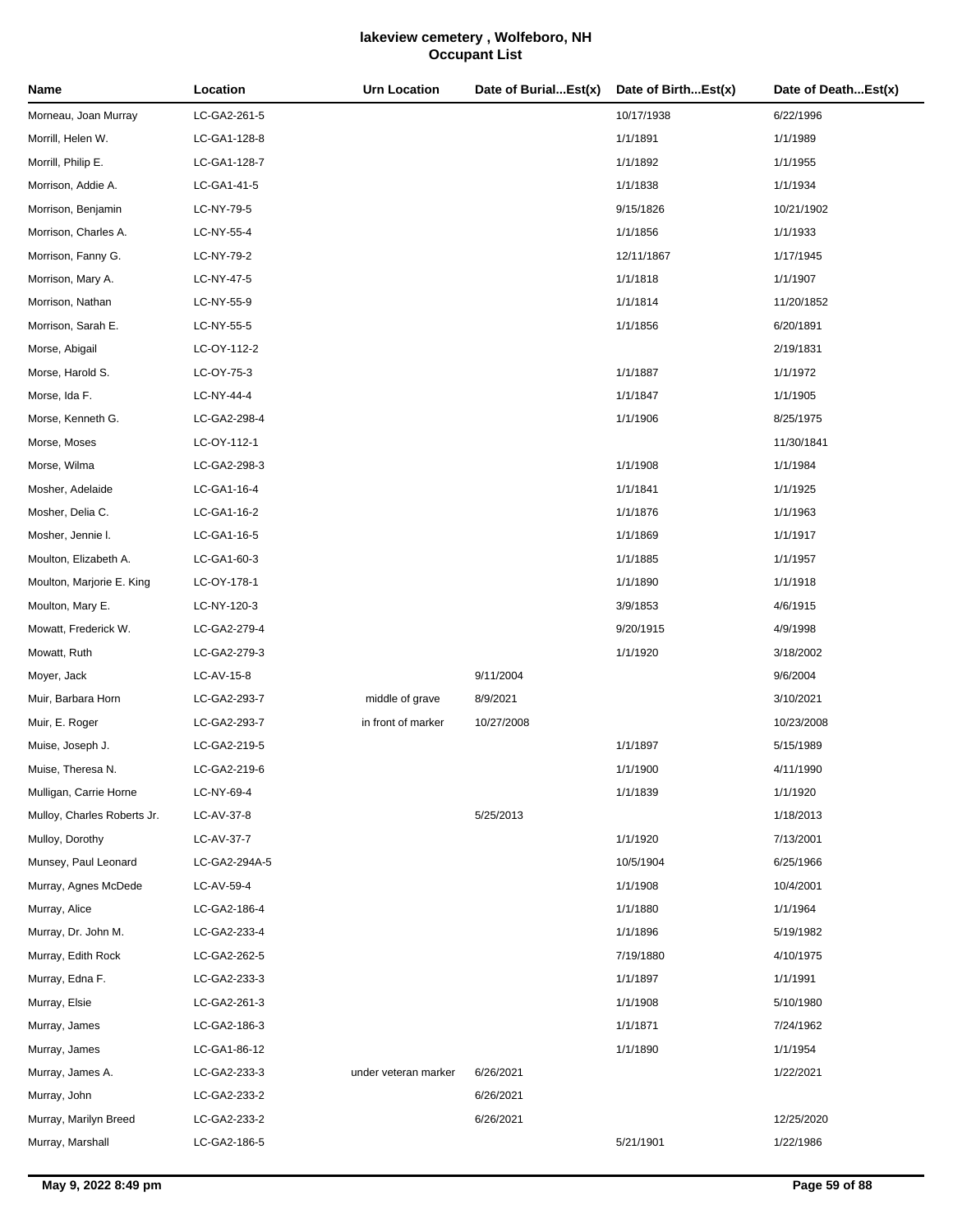| Name                       | Location      | <b>Urn Location</b>      | Date of BurialEst(x) | Date of BirthEst(x) | Date of DeathEst(x) |
|----------------------------|---------------|--------------------------|----------------------|---------------------|---------------------|
| Murray, Mildred L.         | LC-GA2-186-6  |                          |                      | 2/28/1900           | 2/18/1986           |
| Murray, Roger 2nd          | LC-AV-59-3    |                          | 4/20/1998            | 1/1/1912            | 4/13/1998           |
| Murray, Roland             | LC-GA2-261-4  |                          |                      | 1/1/1906            | 1/1/1972            |
| Neal, Charles E.           | LC-OY-27-8    |                          |                      | 1/1/1879            | 1/1/1930            |
| Nebesky, Louis A.          | LC-GA1-67-6   |                          |                      | 1/1/1915            | 1/1/1985            |
| Nebesky, Natalie G.        | LC-GA1-67-5   |                          |                      | 1/1/1917            | 1/27/1999           |
| Neil, Minnie Grace         | LC-OY-90-8    |                          |                      | 1/1/1863            | 1/1/1936            |
| Neil, William H.           | LC-OY-90-7    |                          |                      | 1/1/1874            | 1/1/1937            |
| Neilson, Charlesworth      | LC-GA2-322-8  |                          |                      | 1/1/1902            | 5/6/1978            |
| Nelson, Beatrice           | LC-GA1-145-4  |                          |                      | 6/24/1910           | 5/4/1969            |
| Nelson, Eris               | LC-GA2-322-2  |                          |                      | 1/1/1912            | 1/1/1984            |
| Nelson, James              | LC-GA2-322-1  |                          |                      | 1/1/1905            | 5/12/1978           |
| Nelson, Phillip F.         | LC-GA1-145-5  |                          |                      | 4/24/1903           | 6/8/1980            |
| Nelson, Richard F.         | LC-GA1-146-3  |                          |                      | 1/1/1931            | 1/1/1990            |
| Nelson, Robert Lester      | LC-GA1-93-1   |                          | 7/5/2019             |                     | 6/30/2019           |
| Nelson, Roy G.             | LC-GA2-188-2  |                          |                      | 1/27/1908           | 6/6/1962            |
| Newall, Fannie Beacham     | LC-NY-45-5    |                          |                      | 4/26/1844           | 3/10/1915           |
| Newall, James R., Maj.     | LC-NY-45-4    |                          |                      | 12/5/1839           | 3/1/1880            |
| Newall, Roberta Maud       | LC-NY-45-3    |                          |                      | 2/20/1873           | 6/3/1881            |
| Newcomb, Everett W.        | LC-GA2-360A-8 |                          |                      | 1/1/1893            | 5/9/1974            |
| Newcomb, Marion F.         | LC-GA2-360A-7 |                          |                      | 10/1/1897           | 3/25/1986           |
| Newell, Benjamin B.        | LC-OY-128-1   |                          |                      | 2/12/1843           | 11/2/1996           |
| Newell, Edward Burley      | LC-OY-129-5   |                          |                      | 7/25/1970           | 10/10/1871          |
| Newell, Emily              | LC-OY-128-2   |                          |                      | 1/4/1855            | 1/6/1939            |
| Newell, Hannah B.          | LC-OY-129-2   |                          |                      |                     | 6/22/1854           |
| Newell, Harriet            | LC-OY-129-4   |                          |                      |                     | 1/23/1854           |
| Newell, John               | LC-OY-129-1   |                          |                      |                     | 7/26/1859           |
| Newell, Susan B.           | LC-OY-129-3   |                          |                      |                     | 6/23/1854           |
| Newhall, George Sr.        | LC-GA2-251-8  |                          |                      | 1/1/1894            | 5/4/1970            |
| Newhall, Hannah V.         | LC-GA2-251-7  |                          |                      | 1/1/1898            | 6/19/1978           |
| Newhall, Lawrence A.       | LC-GA1-141-2  |                          |                      | 6/17/1928           | 12/20/1973          |
| Newhall, Lillian           | LC-GA1-141-1  |                          | 8/4/2017             |                     | 7/15/2017           |
| Newhall, Robert Alan       | LC-GA1-141-12 |                          |                      | 1/22/1953           | 10/28/1981          |
| Newton, John M. Jr.        | LC-GA2-292-6  | in front of stone        | 5/23/2015            |                     | 4/12/2015           |
| Newton, Joyce Mower        | LC-GA2-292-5  | in front of stone on Rt. | 5/1/1993             |                     | 3/16/1993           |
| Newton, Peter Mower        | LC-GA2-292-5  |                          |                      | 10/22/1952          | 5/23/1999           |
| Nichols, Beverly Templeton | LC-GA1-137-3  | right of Hawkes stone    | 8/15/2004            |                     | 5/6/2004            |
| Nichols, Elizabeth Louise  | LC-GA1-99-8   |                          |                      | 1/1/1858            | 1/1/1947            |
| Nichols, Frederic A.       | LC-GA2-257-1  |                          |                      | 1/1/1915            | 9/1/1990            |
| Nichols, Harriet G.        | LC-GA2-257-2  |                          |                      | 9/24/1911           | 9/29/1971           |
| Nichols, Susie M.          | LC-GA1-160-6  |                          |                      | 1/1/1880            | 1/1/1948            |
| Nichols, Winifred S.       | LC-GA1-160-5  |                          |                      | 1/1/1885            | 1/1/1956            |
| Nickerson, Donna M.        | LC-GA1-22-4   |                          |                      | 1/1/1893            | 1/1/1973            |
| Nickerson, W. Sears        | LC-GA1-22-3   |                          |                      | 1/1/1880            | 1/1/1966            |
| Nicolai, Augustino         | LC-GA2-199-1  |                          |                      | 1/1/1916            | 1/1/1991            |
|                            |               |                          |                      |                     |                     |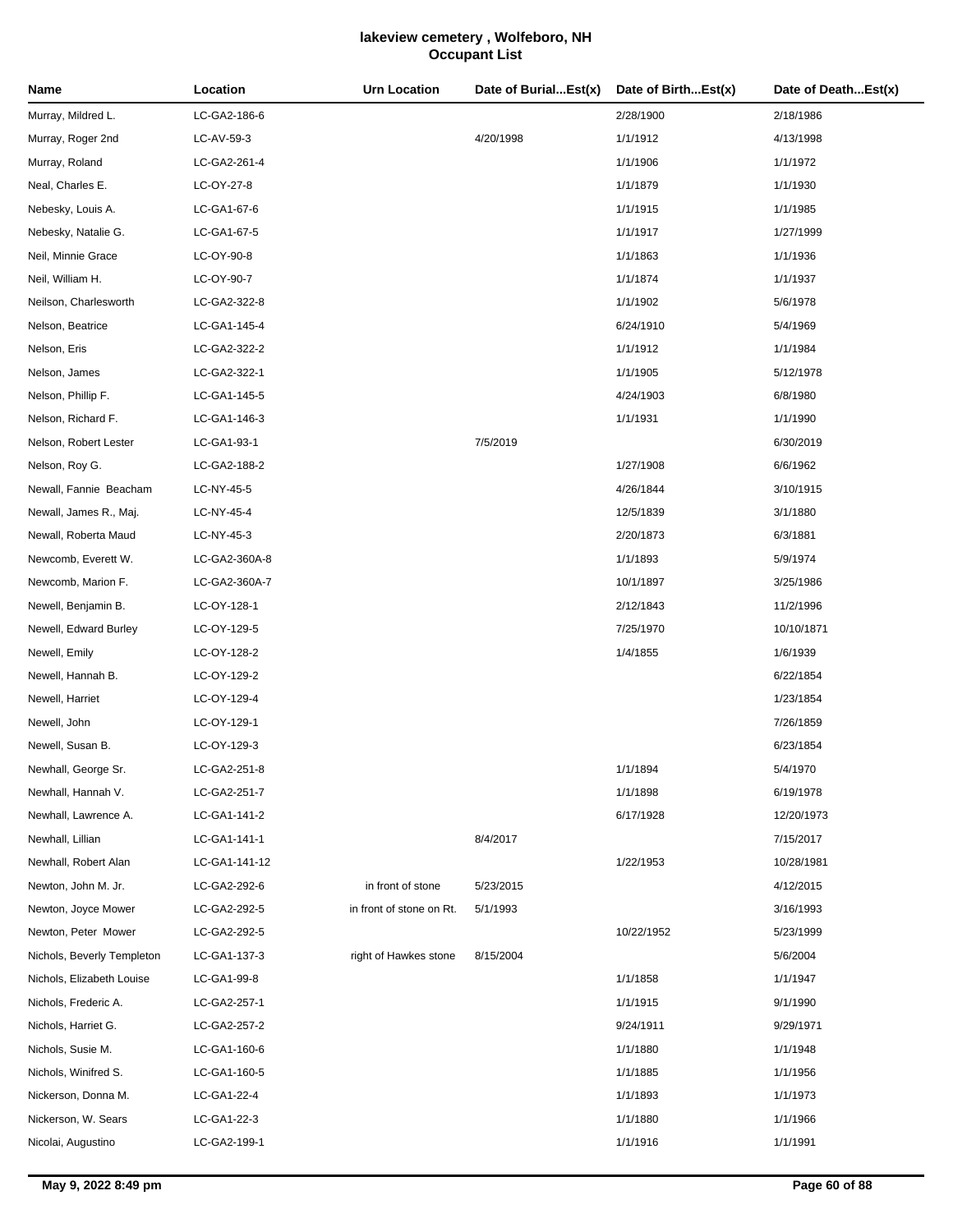| Name                    | Location     | <b>Urn Location</b>                 | Date of BurialEst(x) | Date of BirthEst(x) | Date of DeathEst(x) |
|-------------------------|--------------|-------------------------------------|----------------------|---------------------|---------------------|
| Nilan, Jennie E.        | LC-GA2-275-3 |                                     |                      | 1/1/1893            | 5/28/1980           |
| Nilan, Lawrence D.      | LC-GA2-275-4 |                                     |                      | 1/1/1887            | 7/9/1976            |
| Nordmark, Carl          | LC-GA2-250-1 |                                     |                      | 1/1/1908            | 10/23/1976          |
| Nordmark, Ingrid        | LC-GA2-207-1 |                                     |                      | 1/23/1881           | 1/3/1974            |
| Nordmark, Loretta       | LC-GA2-250-2 |                                     |                      | 1/1/1913            | 2/28/2002           |
| Norfolk, Rosalie Mary   | LC-AV-517-8  | 1' from marker                      | 10/16/2020           |                     | 9/24/2020           |
| Norris, Carol V.        | LC-AV-48-8   | 16"Beneath marker                   | 5/24/2008            |                     | 3/2/2008            |
| Norris, Douglas         | LC-AV-48-8   | 16"under marker                     | 5/13/2017            |                     | 3/10/2017           |
| North, Bertha           | LC-GA2-280-5 |                                     |                      | 1/1/1912            | 8/29/2002           |
| North, Murray J.        | LC-GA2-280-6 | next to marker                      | 7/19/1993            | 1/1/1906            | 7/13/1993           |
| Norton, Edythe Marie    | LC-GA2-357-7 |                                     |                      | 1/1/1922            |                     |
| Nowell, Charles         | LC-OY-152-5  |                                     |                      | 7/20/1812           | 5/3/1864            |
| Nowell, Clarissa B.     | LC-OY-156-2  |                                     |                      |                     | 4/29/1862           |
| Nowell, Eleanor J.      | LC-OY-152-6  |                                     |                      |                     | 10/1/1849           |
| Nowell, George D.       | LC-OY-156-3  |                                     |                      |                     | 4/6/1902            |
| Nowell, George H.       | LC-OY-156-1  |                                     |                      |                     | 3/29/1882           |
| Nowell, Lydia           | LC-OY-152-4  |                                     |                      |                     | 10/13/1848          |
| Nowell, Mary Greenleaf  | LC-OY-152-7  |                                     |                      |                     | 2/22/1906           |
| Nowell, Nellie          | LC-OY-152-8  |                                     |                      | 1/21/1847           | 11/12/1879          |
| Nowell, Nellie F.       | LC-OY-156-4  |                                     |                      |                     | 10/16/1881          |
| Nowell, Samuel          | LC-OY-152-3  |                                     |                      |                     | 7/5/1857            |
| Nowell, Samuel          | LC-OY-152-1  |                                     |                      |                     | 4/18/1833           |
| Nowell, Sarah           | LC-OY-152-2  |                                     |                      |                     | 7/7/1826            |
| Nudd, Nancy             | LC-OY-91-2   |                                     |                      |                     | 3/26/1867           |
| Nudd, Samuel            | LC-OY-91-1   |                                     |                      |                     | 2/6/1874            |
| Nute, Abbie M.          | LC-OY-26-2   |                                     |                      | 5/10/1858           | 7/19/1946           |
| Nute, Annie             | LC-GA1-2-8   |                                     |                      | 1/1/1908            | 1/1/1989            |
| Nute, Austin E.         | LC-OY-26-3   |                                     |                      |                     | 12/19/1891          |
| Nute, Charles G.        | LC-OY-26-1   |                                     |                      | 9/7/1849            | 7/18/1908           |
| Nyquist, Clifford       | LC-GA2-241-3 |                                     |                      | 1/1/1919            | 6/1/1978            |
| Nyquist, Doris M        | LC-GA2-241-4 | foot of grave                       | 9/14/2021            |                     | 9/4/2021            |
| Oakland, Francis O.     | LC-GA2-229-8 |                                     |                      | 1/1/1899            | 5/6/1988            |
| Oakland, Sarah F.       | LC-GA2-229-7 |                                     |                      | 1/1/1894            | 9/16/1969           |
| O'Brian, Beverly        | LC-NY-123-2  |                                     | 7/5/2021             |                     | 9/14/2020           |
| O'Brian, Bonnie         | LC-NY-123-4  | 2' from foot                        | 7/15/2020            |                     | 3/13/2020           |
| O'Brien, Kevin J.       | LC-GA2-318-8 |                                     |                      | 1/1/1957            | 7/5/1977            |
| O'Brien, William T.     | LC-NY-123-6  |                                     |                      | 1/1/1904            | 1/1/1986            |
| O'Donnell, Constance W. | LC-GA2-249-2 |                                     | 5/15/1993            |                     | 12/30/1992          |
| O'Grady, John L.        | LC-GA2-197-2 |                                     |                      | 6/17/1923           | 7/14/1976           |
| O'Hora, Barbara K.      | LC-OY-126-5  |                                     |                      | 5/16/1914           | 7/15/1966           |
| O'Hora, Donald R.       | LC-OY-126-6  |                                     |                      | 10/26/1913          | 9/11/1966           |
| Olcott, Charles K.      | LC-AV-41-5   |                                     |                      | 1/1/1913            | 11/29/1996          |
| Ollcott, Ann S.         | LC-AV-41-4   | 1'infront of grave marker 5/27/2000 |                      | 1/1/1912            | 4/27/2000           |
| Olson, LeRoy A.         | LC-OY-133-1  | rt side of monument                 |                      |                     | 3/19/2017           |
| Onthank, Beatrice       | LC-GA2-203-1 |                                     |                      |                     | 8/17/1998           |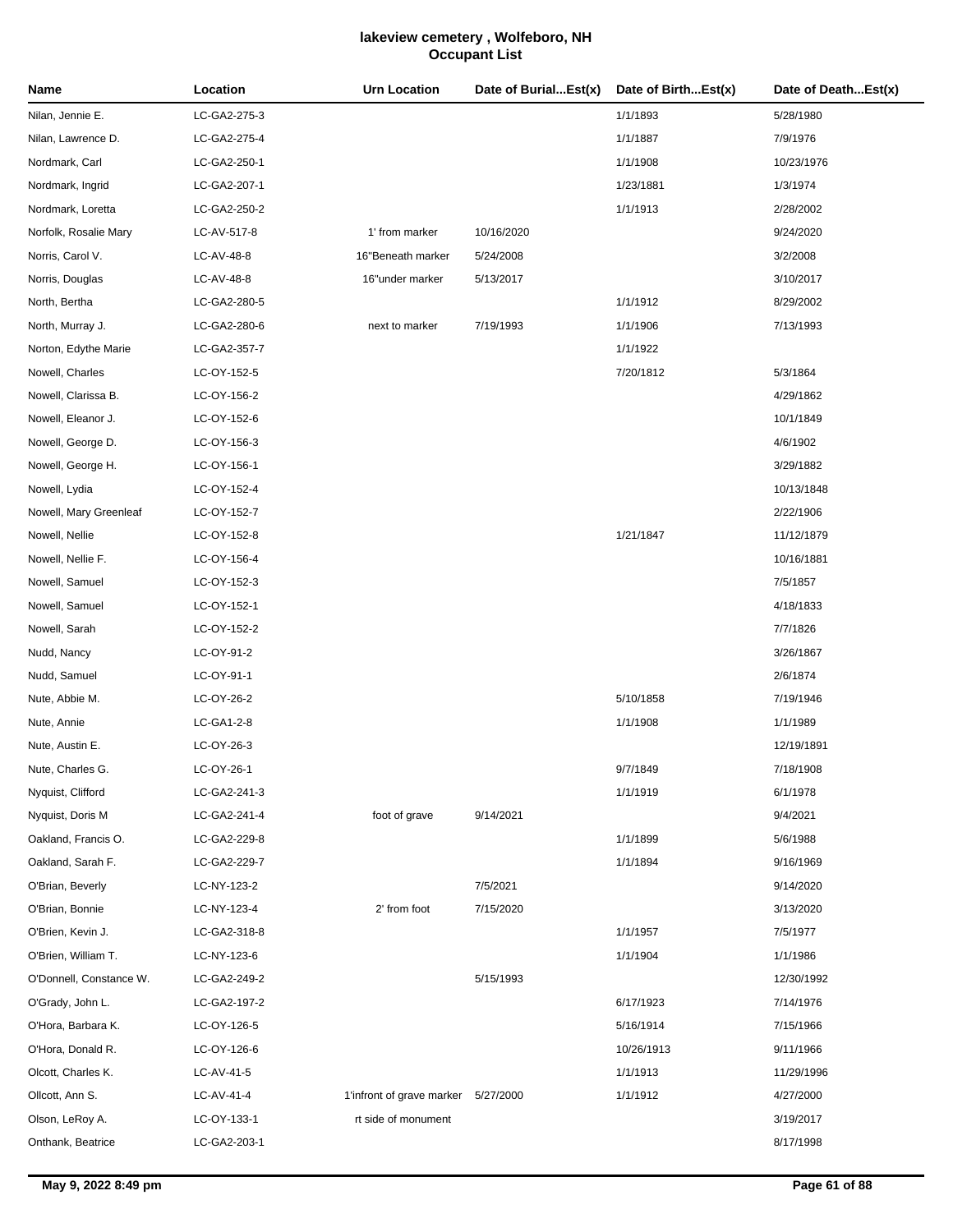| Name                       | Location      | <b>Urn Location</b>               | Date of BurialEst(x) | Date of BirthEst(x) | Date of DeathEst(x) |
|----------------------------|---------------|-----------------------------------|----------------------|---------------------|---------------------|
| Ordway, Fred A.            | LC-GA1-139A-5 |                                   |                      | 1/14/1887           | 10/8/1955           |
| Orne, Augustine N.         | LC-OY-5-1     |                                   |                      | 1/21/1796           | 12/13/1855          |
| Orne, Charles B. Orne      | LC-OY-85-2    |                                   |                      |                     | 3/5/1856            |
| Orne, Elizabeth Lane       | LC-OY-85-1    |                                   |                      |                     | 1/6/1856            |
| Orne, Eunice N.            | LC-OY-5-2     |                                   |                      | 8/1/1800            | 4/27/1888           |
| Orne, Martha               | LC-NY-25-10   |                                   |                      | 1/1/1819            | 7/20/1891           |
| O'Rourke, Edward           | LC-GA2-310-1  |                                   | 4/20/2016            |                     | 6/23/2015           |
| O'Rourke, Erin E.          | LC-GA2-310-1  | stillborn                         | 6/16/1992            |                     | 6/12/1992           |
| Osburn, Mathilda D.        | LC-GA1-23-1   |                                   |                      | 1/1/1872            | 1/1/1940            |
| Osgood, Baby Helen         | LC-GA1-18-4   |                                   |                      | 1/1/1937            | 1/1/1937            |
| Osgood, Bernard F.         | LC-GA2-314-6  |                                   |                      | 1/1/1921            | 6/22/1997           |
| Osgood, Bernice L.         | LC-GA1-18-12  |                                   |                      | 1/1/1906            |                     |
| Osgood, Esther             | LC-GA2-314-5  |                                   |                      | 1/1/1930            | 1/3/2003            |
| Osgood, Fred W.            | LC-GA1-18-8   |                                   |                      | 2/18/1959           | 2/21/1919           |
| Osgood, H. Fred            | LC-GA2-342-2  |                                   |                      | 1/1/1922            | 5/14/1982           |
| Osgood, Helen L.           | LC-GA1-18-7   |                                   |                      | 3/14/1902           | 4/27/1903           |
| Osgood, Howard E.          | LC-GA1-18-6   |                                   |                      | 12/8/1891           | 8/23/1950           |
| Osgood, Judith Ann         | LC-GA2-105-6  | 16"beneath grave marker 7/21/2012 |                      |                     | 7/12/2012           |
| Osgood, Laura A.           | LC-GA1-18-9   |                                   |                      | 11/18/1867          | 1/30/1946           |
| Osgood, Laurie Ellen       | LC-GA2-314-3  | foot of grave                     | 9/25/2021            |                     | 12/18/2020          |
| Osgood, Mary Melissa       | LC-GA1-18-3   |                                   |                      | 12/5/1922           | 8/6/1971            |
| Osgood, Stephen A.         | LC-GA2-342-4  |                                   |                      | 4/14/1959           | 10/28/1981          |
| Oxnam, Dr. Robert Fishe    | LC-GA2-276-4  |                                   |                      | 1/1/1915            | 7/24/1974           |
| Oxnam, Ruth Fisher         | LC-GA2-276-3  |                                   |                      | 1/1/1889            | 5/13/1975           |
| Page, Alice Marie          | LC-GA2-359-5  |                                   |                      | 1/1/1923            | 11/28/2001          |
| Page, David R.             | LC-AV-522-2   |                                   | 7/22/2008            |                     | 7/19/2008           |
| Paine, Florence A.         | LC-GA1-44-1   |                                   |                      | 10/24/1903          | 1/14/1989           |
| Paine, Smith H.            | LC-GA1-44-4   |                                   |                      | 9/27/1869           | 10/12/1940          |
| Paine, Wilma M.            | LC-GA1-44-2   |                                   |                      | 2/22/1901           | 11/5/1985           |
| Palmason, Marianne C.      | LC-AV-20-1    |                                   | 5/18/2020            |                     | 4/16/2017           |
| Palmer, Blake K.           | LC-AV-535-5   |                                   | 9/12/2007            |                     | 7/21/2007           |
| Palmer, Eunice Wood        | LC-GA2-297-2  |                                   | 10/5/1988            | 4/13/1912           | 10/3/1988           |
| Palmer, James N.           | LC-NY-61-4    |                                   |                      | 8/23/1823           | 7/10/1907           |
| Palmer, Joan               | LC-NY-61-3    |                                   |                      | 8/17/1836           | 3/16/1919           |
| Palmer, Richard Nelson     | LC-GA2-297-1  |                                   |                      | 8/20/1905           | 5/19/1988           |
| Palmson, Lorne V.          | LC-AV-20-2    | beneath marker                    | 5/18/2020            |                     | 7/21/2015           |
| Paolucci, Caterina Angelin | LC-GA1-74-1   |                                   |                      | 1/1/1894            | 1/1/1975            |
| Paolucci, Luigi            | LC-GA1-74-2   |                                   |                      | 6/26/1896           | 9/25/1962           |
| Paolucci, Urbano           | LC-GA1-74-3   |                                   |                      | 1/1/1922            | 1/1/1936            |
| Paquette, Ethel M.         | LC-NY-26-8    |                                   |                      | 12/3/1889           | 2/28/1936           |
| Paquette, J. Harry         | LC-NY-26-3    |                                   |                      | 12/25/1862          | 6/12/1926           |
| Paquette, Joseph A.        | LC-NY-26-9    |                                   |                      | 3/15/1871           | 1/29/1929           |
| Paquette, Minnie O.        | LC-NY-26-10   |                                   |                      | 5/20/1869           | 3/23/1939           |
| Paquette, Ora Emma         | LC-NY-26-4    |                                   |                      | 6/2/1862            | 10/15/1925          |
| Parker, Abbie H.           | LC-OY-95-4    |                                   |                      | 10/7/1847           | 1/1/1935            |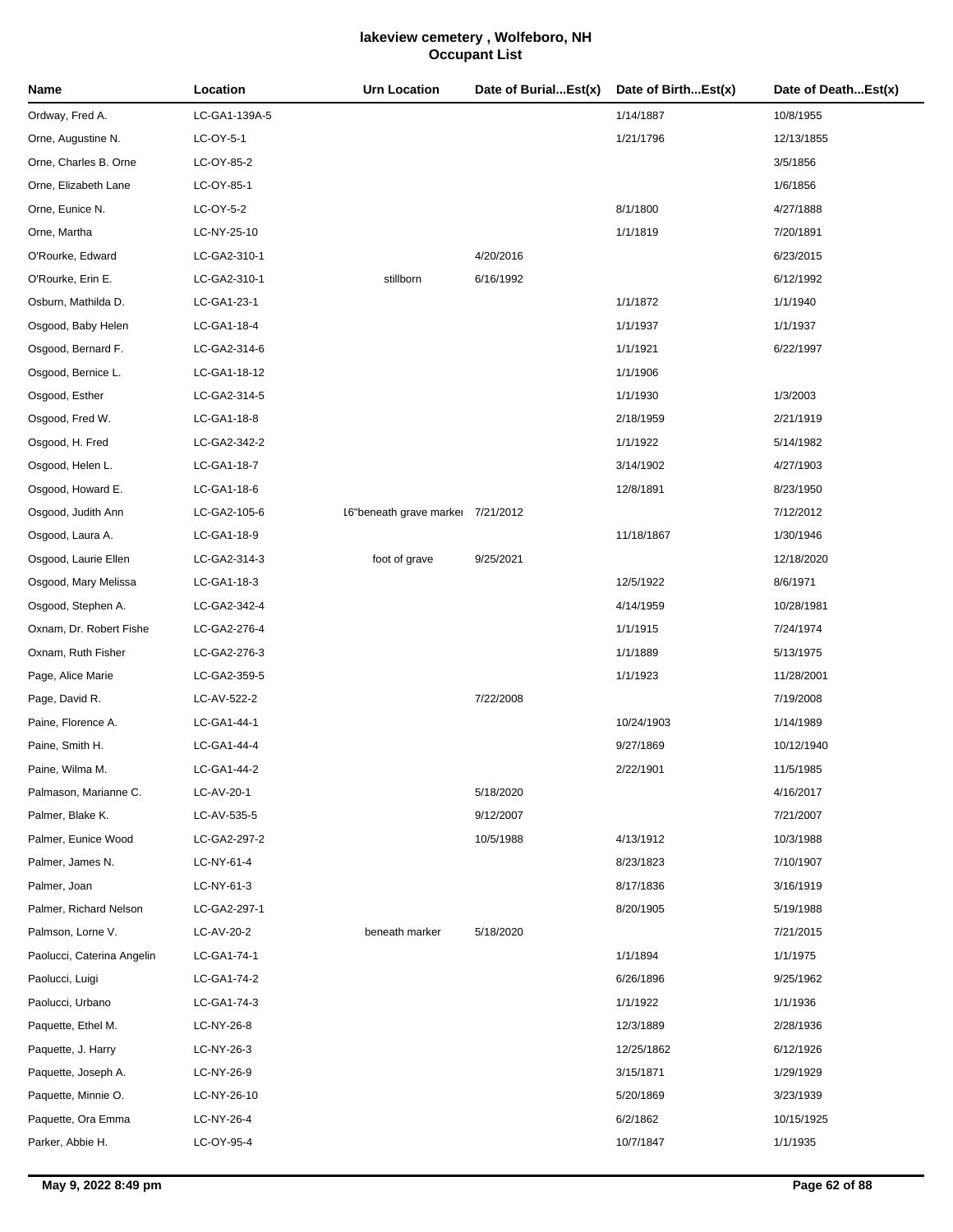| Name                      | Location      | <b>Urn Location</b>                  | Date of BurialEst(x) | Date of BirthEst(x) | Date of DeathEst(x) |
|---------------------------|---------------|--------------------------------------|----------------------|---------------------|---------------------|
| Parker, Andrew Erwin      | LC-NY-114-4   |                                      |                      | 1/1/1846            | 1/1/1922            |
| Parker, Ann               | LC-OY-20-5    |                                      |                      | 1/1/1751            | 6/17/1786           |
| Parker, Charles F.        | LC-NY-72-5    |                                      |                      | 1/1/1828            | 1/1/1912            |
| Parker, Charles K.        | LC-GA1-105-1  |                                      |                      | 10/24/1851          | 10/3/1973           |
| Parker, Clarissa Blake    | LC-NY-114-1   |                                      |                      | 1/1/1814            | 1/1/1836            |
| Parker, Cynthia Young     | LC-OY-95-6    |                                      |                      | 1/1/1871            | 1/1/1954            |
| Parker, Eliza C.          | LC-NY-114-9   |                                      |                      | 1/1/1809            | 1/1/1826            |
| Parker, Elizabeth         | LC-NY-72-6    |                                      |                      | 1/1/1830            | 1/1/1905            |
| Parker, Elizabeth Jane    | LC-NY-72-3    |                                      |                      | 1/1/1835            | 1/1/1838            |
| Parker, Elizabeth Perkin  | LC-NY-114-3   |                                      |                      | 1/1/1809            | 1/1/1891            |
| Parker, Francis G.        | LC-GA1-105-4  |                                      |                      | 3/13/1909           | 2/14/1989           |
| Parker, Fred              | LC-OY-84-5    |                                      |                      | 3/30/1833           | 2/6/1868            |
| Parker, Fred              | LC-NY-72-7    |                                      |                      | 1/1/1856            | 1/1/1858            |
| Parker, Gary Paul         | LC-GA2-273-6  |                                      |                      | 4/5/1959            | 11/29/1989          |
| Parker, Glennes A.        | LC-GA2-254-4  |                                      |                      | 1/1/1899            | 7/19/1982           |
| Parker, Guy P.            | LC-GA2-273-6  | foot of Parker gravestone 11/12/2005 |                      |                     | 10/28/2005          |
| Parker, Hannah Jane       | LC-NY-72-4    |                                      |                      | 1/1/1838            | 1/1/1838            |
| Parker, Hannah Rust       | LC-NY-114-8   |                                      |                      | 1/1/1784            | 1/1/1870            |
| Parker, Henry Rust        | LC-NY-114-7   |                                      |                      | 1/1/1778            | 1/1/1848            |
| Parker, John J.           | LC-GA1-105-3  |                                      |                      | 3/10/1907           | 3/2/1990            |
| Parker, John T.           | LC-OY-131-4   |                                      |                      |                     | 9/25/1819           |
| Parker, John Tappan       | LC-OY-16-1    |                                      |                      |                     | 9/25/1819           |
| Parker, John W.           | LC-OY-95-3    |                                      |                      | 1/1/1840            | 1/1/1923            |
| Parker, Kate E.           | LC-NY-72-8    |                                      |                      | 1/1/1852            | 1/1/1935            |
| Parker, Matthew Stanley   | LC-OY-20-6    |                                      |                      | 1/1/1739            | 9/7/1778            |
| Parker, Matthew Stanley   | LC-NY-114-2   |                                      |                      | 1/1/1812            | 1/1/1876            |
| Parker, Pearl E.          | LC-NY-58-5    |                                      |                      | 11/15/1891          | 12/5/1891           |
| Parker, Ralph S.          | LC-OY-95-5    |                                      |                      | 1/1/1872            | 1/1/1954            |
| Parker, Sally H.          | LC-OY-16-2    |                                      |                      | 1/1/1777            | 10/2/1819           |
| Parker, Sally L.          | LC-OY-131-5   |                                      |                      |                     | 10/2/1819           |
| Parker, Samuel Sewall     | LC-NY-72-1    |                                      |                      | 1/1/1807            | 1/1/1848            |
| Parker, Veda K.A.         | LC-GA2-254-3  |                                      |                      | 1/1/1916            | 7/9/1971            |
| Parkhurst, Roy G.         | LC-GA1-97-10  |                                      |                      | 9/7/1909            |                     |
| Parkhurst, Roy George Jr. | LC-GA1-97-11  | at foot under marker                 | 6/2/2012             |                     | 1/7/2012            |
| Parkhurst, Wayne L.       | LC-GA1-97-7   |                                      |                      | 3/14/1903           | 1/25/1963           |
| Parshley, Dr. Burt W.     | LC-GA1-95-6   |                                      |                      | 5/15/1875           | 10/23/1941          |
| Parshley, Lillian J.      | LC-GA1-95-4   |                                      |                      | 3/12/1908           |                     |
| Parshley, Stephen M.      | LC-GA1-95-5   |                                      |                      | 8/16/1906           | 11/3/1965           |
| Parshley, Virginia        | LC-GA1-82-8   |                                      |                      | 1/1/1910            | 1/1/1982            |
| Parsons, Laura A.         | LC-OY-159-1   |                                      |                      |                     | 10/30/1878          |
| Parsons, Perley A.        | LC-OY-159-2   |                                      |                      |                     | 1/7/1979            |
| Paterno, Robert           | LC-GA2-280-4  |                                      |                      | 5/18/1929           | 6/1/1974            |
| Patnoude, Anne S.         | LC-GA1-131-12 |                                      |                      | 1/1/1888            | 1/1/1960            |
| Patnoude, Exilda          | LC-GA1-131-9  |                                      |                      | 1/1/1908            |                     |
| Patten, Avis T.           | COL1-C-19     |                                      | 8/9/2021             |                     | 7/23/2021           |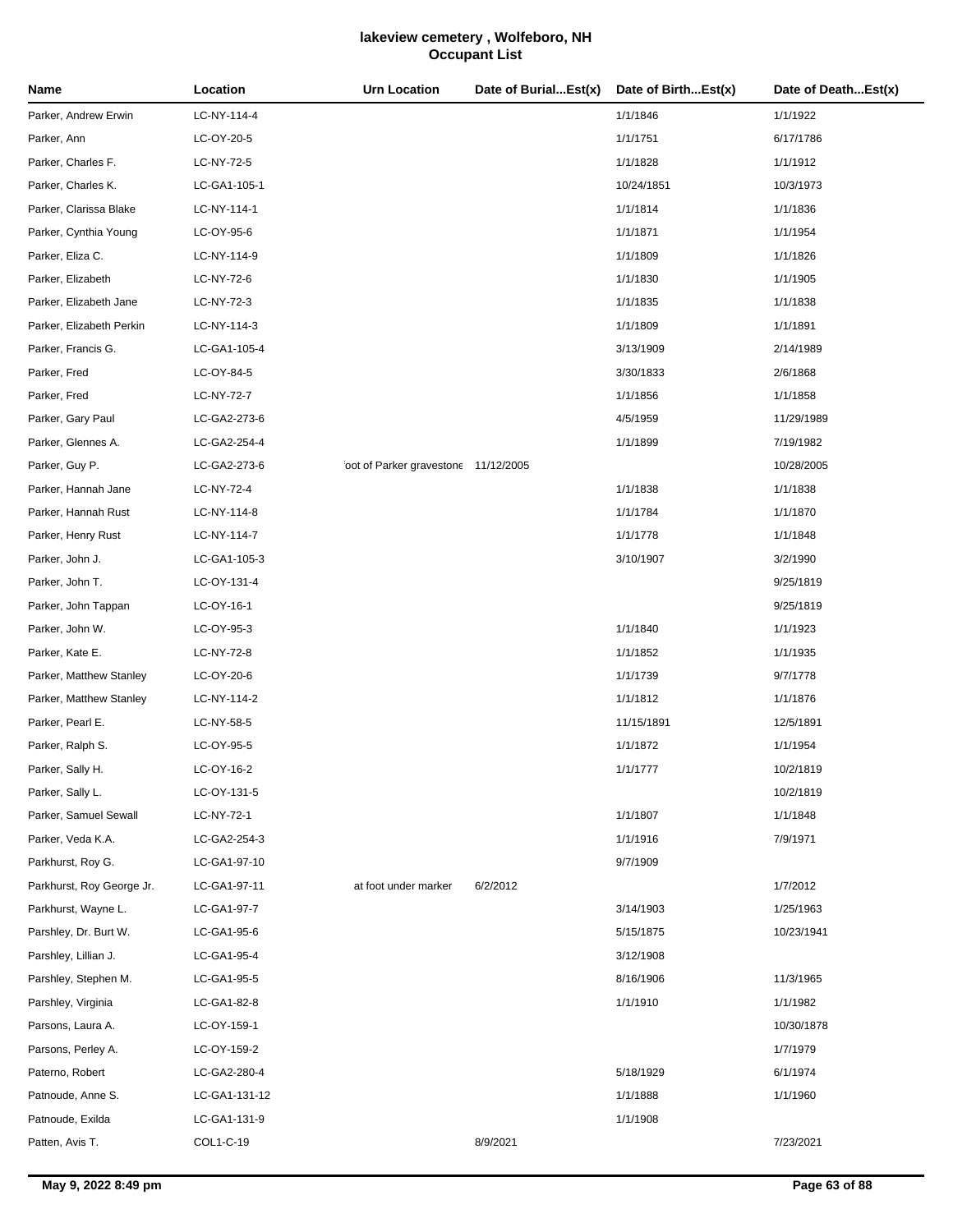| Name                      | Location      | <b>Urn Location</b>        | Date of BurialEst(x) | Date of BirthEst(x) | Date of DeathEst(x) |
|---------------------------|---------------|----------------------------|----------------------|---------------------|---------------------|
| Patten, John, MD          | COL1-C-19     |                            | 6/27/2010            |                     | 6/20/2010           |
| Paul, Abigail Grace       | LC-AV-87-1    |                            | 12/6/2004            |                     | 12/2/2004           |
| Peaslee, Abbie A.         | LC-NY-26-5    |                            |                      | 12/15/1838          | 1/13/1919           |
| Peaslee, Etta             | LC-NY-59-2    |                            |                      | 1/1/1858            |                     |
| Peaslee, Eugene L.        | LC-NY-59-1    |                            |                      | 1/1/1857            |                     |
| Peaslee, George W.        | LC-NY-26-6    |                            |                      | 5/5/1835            | 8/21/1926           |
| Peaslee, infant dau       | LC-NY-59-4    |                            |                      |                     |                     |
| Peaslee, Walter Leon      | LC-NY-59-3    |                            |                      | 1/1/1888            | 1/1/1891            |
| Peavey, Bernice F.        | LC-NY-90-3    |                            |                      | 3/17/1888           | 2/13/1986           |
| Peavey, Edith Hayes       | LC-NY-90-2    |                            |                      | 7/19/1861           | 6/17/1941           |
| Peavey, Estelle May       | LC-NY-91-2    |                            |                      | 7/17/1864           | 9/10/1936           |
| Peavey, Florence Augusta  | LC-NY-91-2    |                            |                      | 12/12/1856          | 12/21/1963          |
| Peavey, Forrest Wiggin    | LC-NY-90-1    |                            |                      | 6/20/1860           | 6/14/1909           |
| Peavey, Georgianna Hurli  | LC-NY-90-9    |                            |                      | 3/1/1893            | 1/10/1991           |
| Peavey, Harold Forrest    | LC-NY-90-10   |                            |                      | 12/9/1890           | 10/14/1979          |
| Peavey, Harry Bertram     | LC-NY-91-8    |                            |                      | 3/7/1976            | 3/24/1955           |
| Peavey, Herman Lyford     | LC-NY-91-7    |                            |                      | 12/12/1866          | 3/18/1944           |
| Peavey, John L.           | LC-NY-91-4    |                            |                      | 7/15/1835           | 6/29/1910           |
| Peavey, Mary Francis      | LC-NY-91-3    |                            |                      | 5/25/1833           | 9/28/1909           |
| Peavey, Willard R.        | LC-GA1-62-5   |                            |                      | 1/1/1863            | 1/1/1934            |
| Pejouhy, Anne Marie       | LC-AV-515-5   | 6" in front of Grave Marke | 3/4/2014             |                     | 3/31/2014           |
| Pejouhy, Radi             | LC-AV-515-5   | 16'infront of grave        | 5/31/2014            |                     | 2/2/2014            |
| Pendexter, Edmund         | LC-GA1-107-11 |                            |                      | 1/1/1885            | 1/1/1966            |
| Penn, Kathryn J. Horne    | LC-GA1-34-8   |                            |                      | 2/4/1919            | 1/30/1972           |
| Perkins, Abbie F.         | LC-NY-112-3   |                            |                      | 1/1/1859            | 1/1/1893            |
| Perkins, Arthur R.        | LC-GA1-19-6   |                            |                      | 1/1/1882            | 1/1/1957            |
| Perkins, Frank P.         | LC-NY-112-2   |                            |                      | 1/1/1864            | 1/1/1897            |
| Perkins, George N.        | LC-NY-112-6   |                            |                      | 1/1/1832            | 1/1/1898            |
| Perkins, Harriet A.       | LC-GA1-14-9   |                            |                      | 1/13/1930           | 8/5/1989            |
| Perkins, John D.          | LC-GA1-14-8   |                            |                      | 12/18/1922          | 4/29/1996           |
| Perkins, Ruth A.          | LC-GA1-19-4   |                            |                      | 1/1/1907            | 1/1/1973            |
| Perkins, Sarah E.         | LC-NY-112-4   |                            |                      | 1/1/1835            |                     |
| Perry, Olga Wagner        | LC-AV-100-2   | foot of grave              | 5/26/2020            |                     | 2/19/2020           |
| Peternel, Eleanor Anne    | LC-AV-32-4    |                            | 4/22/2020            |                     | 4/16/2020           |
| Peters, Christine Diana   | LC-AV-536-4   |                            | 5/8/2007             |                     | 5/2/2007            |
| Peterson, Leonard S.      | LC-GA2-284-5  |                            |                      | 1/1/1934            | 5/5/1979            |
| Peterson, Nancy           | LC-NY-60-1    |                            |                      | 1/1/1926            | 1/1/1926            |
| Pettrie, Alice            | LC-GA1-25-1   |                            |                      | 5/14/1862           | 11/13/1928          |
| Phillips, Alice           | LC-GA2-302-7  |                            | 9/27/2019            |                     | 9/25/2019           |
| Phillips, Alice E.        | LC-NY-084A-8  |                            |                      | 1/1/1889            | 1/1/1954            |
| Phillips, Herbert W.      | LC-GA2-302-8  |                            |                      | 1/1/1915            | 1/1/1981            |
| Phinney, Harriet Gould    | LC-OY-15-9    |                            |                      | 1/1/1888            | 1/1/1952            |
| Pickering, Daniel         | LC-OY-86-1    |                            |                      | 1/1/1796            | 1/1/1856            |
| Pickering, Eliza Maria    | LC-OY-86-4    |                            |                      | 10/7/1833           | 1/1/1842            |
| Pickering, Joseph William | LC-OY-86-3    |                            |                      | 1/1/1830            | 1/1/1832            |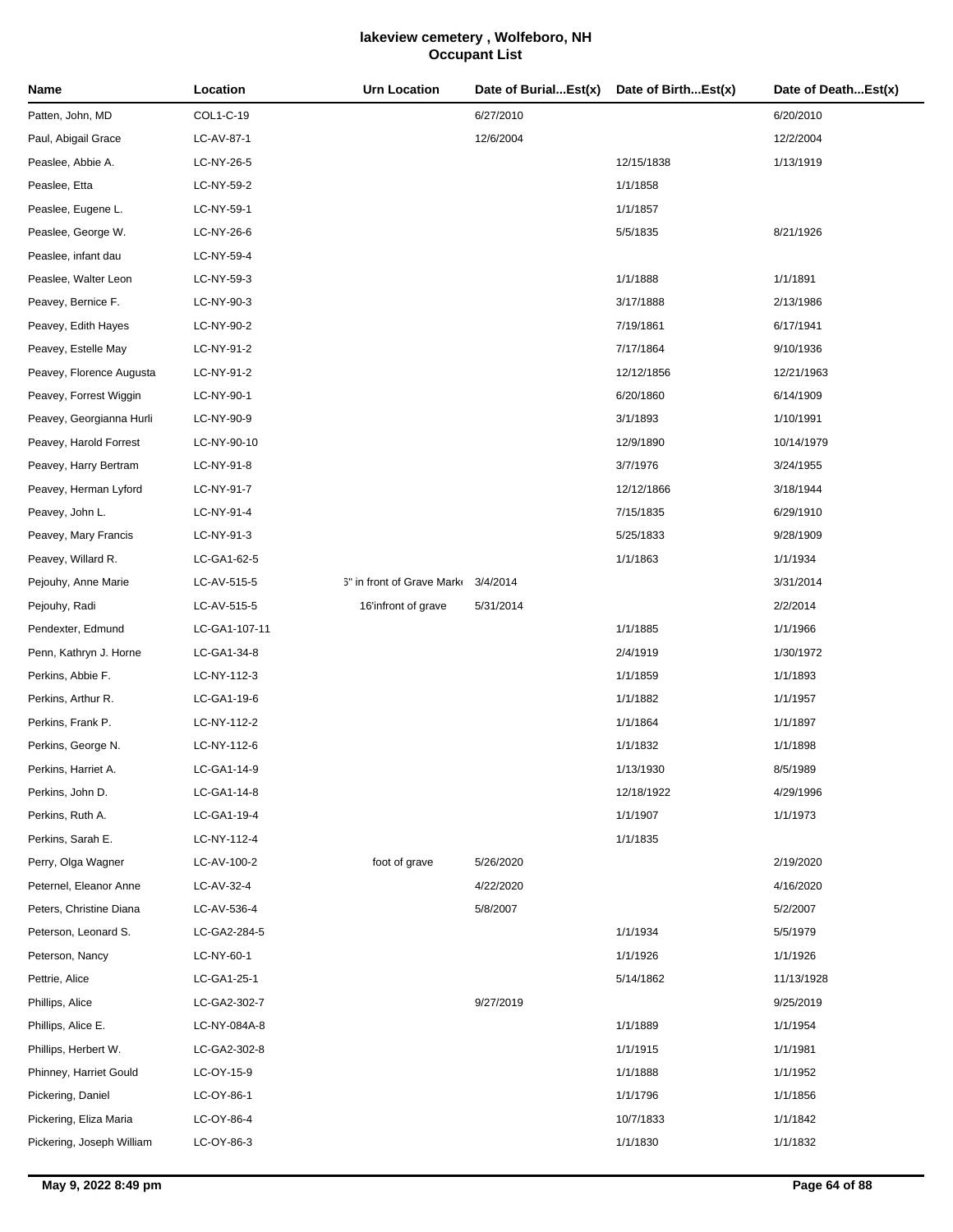| Name                    | Location      | <b>Urn Location</b> | Date of BurialEst(x) | Date of BirthEst(x) | Date of DeathEst(x) |
|-------------------------|---------------|---------------------|----------------------|---------------------|---------------------|
| Pickering, Sarah C.     | LC-OY-86-2    |                     |                      | 1/1/1801            | 1/1/1867            |
| Pierce, Charlotte A.    | LC-GA1-26-6   |                     |                      | 9/29/1879           | 6/12/1978           |
| Pierce, David Alan      | LC-GA2-231-1  |                     |                      | 6/21/1969           | 7/21/1969           |
| Pierce, Geraldine       | LC-GA1-118-2  |                     |                      | 9/11/1906           | 5/20/1972           |
| Pierce, Sandra          | LC-AV-14-7    |                     | 11/27/2010           |                     | 11/19/2010          |
| Pigott, Thomas E.       | LC-GA2-293-2  |                     |                      | 1/1/1913            | 10/19/1997          |
| Pike, Edna B.           | LC-GA1-130-5  |                     |                      | 8/26/1897           | 7/5/1975            |
| Pike, Guy A.            | LC-GA1-130-6  |                     |                      | 1/13/1894           | 5/3/1946            |
| Pilkington, Edmund F.   | LC-GA2-345-2  |                     |                      | 1/1/1925            | 3/13/1998           |
| Pilkington, Norma       | LC-GA2-345-1  |                     | 10/2/2019            |                     | 9/28/2019           |
| Pineo, Ida              | LC-GA2-294A-8 |                     |                      | 1/1/1907            | 4/13/1999           |
| Pineo, Milton           | LC-GA2-294A-7 |                     |                      | 1/1/1894            | 5/22/1974           |
| Pinkham, Carrie F.      | LC-GA1-120-3  |                     |                      | 1/1/1854            | 1/1/1947            |
| Pinkham, Charles F.     | LC-GA1-120-5  |                     |                      | 1/1/1881            | 1/1/1945            |
| Piper, Allie            | LC-NY-56-1    |                     |                      | 7/13/1874           | 5/28/1881           |
| Piper, Amasa            | LC-OY-177-1   |                     |                      |                     | 5/31/1862           |
| Piper, Annette L.       | LC-NY-89-3    |                     |                      | 10/11/1844          | 10/14/1919          |
| Piper, Ardra            | LC-NY-123-3   |                     |                      | 1/1/1909            | 1/1/1983            |
| Piper, Arthur L.        | LC-NY-56-5    |                     |                      | 1/1/1902            | 1/1/1909            |
| Piper, Baby             | LC-NY-89-2    |                     |                      |                     | 7/16/1887           |
| Piper, Bertha I.        | LC-NY-22-2    |                     |                      | 1/1/1851            | 9/6/1884            |
| Piper, Bertha T.        | LC-NY-56-9    |                     |                      | 1/1/1869            |                     |
| Piper, Carroll D.       | LC-NY-28-3    |                     |                      | 1/1/1880            | 1/1/1948            |
| Piper, Celia F. Johnson | LC-OY-122-6   |                     |                      | 1/1/1864            | 1/1/1923            |
| Piper, Charles F.       | LC-NY-28-1    |                     |                      | 1/1/1849            | 1/1/1904            |
| Piper, Charles W.       | LC-OY-2-5     |                     |                      | 1/1/1869            | 2/2/1873            |
| Piper, Clinton          | LC-NY-28-6    |                     |                      | 1/1/1920            | 7/10/1999           |
| Piper, David            | LC-OY-136-2   |                     |                      |                     | 12/24/1844          |
| Piper, David T.         | LC-NY-56-7    |                     |                      | 6/5/1811            | 12/27/1864          |
| Piper, Dorothy          | LC-OY-2-10    |                     |                      |                     | 4/7/1917            |
| Piper, Dorothy Y.       | LC-OY-178-5   |                     |                      |                     | 11/29/1862          |
| Piper, Edwin L.         | LC-NY-56-11   |                     |                      | 1/1/1854            | 1/1/1918            |
| Piper, Eleanor J.       | LC-OY-2-15    |                     |                      | 1/1/1911            | 1/1/1978            |
| Piper, Frank F.         | LC-GA2-324-4  |                     |                      | 1/1/1909            | 3/26/1986           |
| Piper, Gary S.          | LC-NY-28-5    |                     |                      | 2/16/1953           | 2/6/1998            |
| Piper, Gloria S.        | LC-NY-15-5    | under marker        | 5/25/2019            |                     | 12/25/2018          |
| Piper, Harriet Swett    | LC-OY-162-2   |                     |                      | 1/1/1815            | 1/1/1903            |
| Piper, Henry D.         | LC-NY-15-1    |                     |                      | 1/1/1874            | 1/1/1934            |
| Piper, infant son       | LC-NY-15-3    |                     |                      | 1/1/1906            | 1/1/1906            |
| Piper, Ivan C.          | LC-OY-2-16    |                     | 1/19/1987            |                     | 1/1/1987            |
| Piper, Ivan Jonas       | LC-OY-2-7     |                     |                      | 1/1/1881            | 1/1/1971            |
| Piper, John A.          | LC-OY-2-4     |                     |                      | 1/1/1875            | 4/16/1878           |
| Piper, John H.          | LC-NY-89-6    |                     |                      | 1/1/1823            | 1/31/1891           |
| Piper, John L.          | LC-OY-3-4     |                     |                      |                     | 6/27/1821           |
| Piper, John L.          | LC-OY-1-3     |                     |                      | 1/1/1821            | 4/20/1822           |
|                         |               |                     |                      |                     |                     |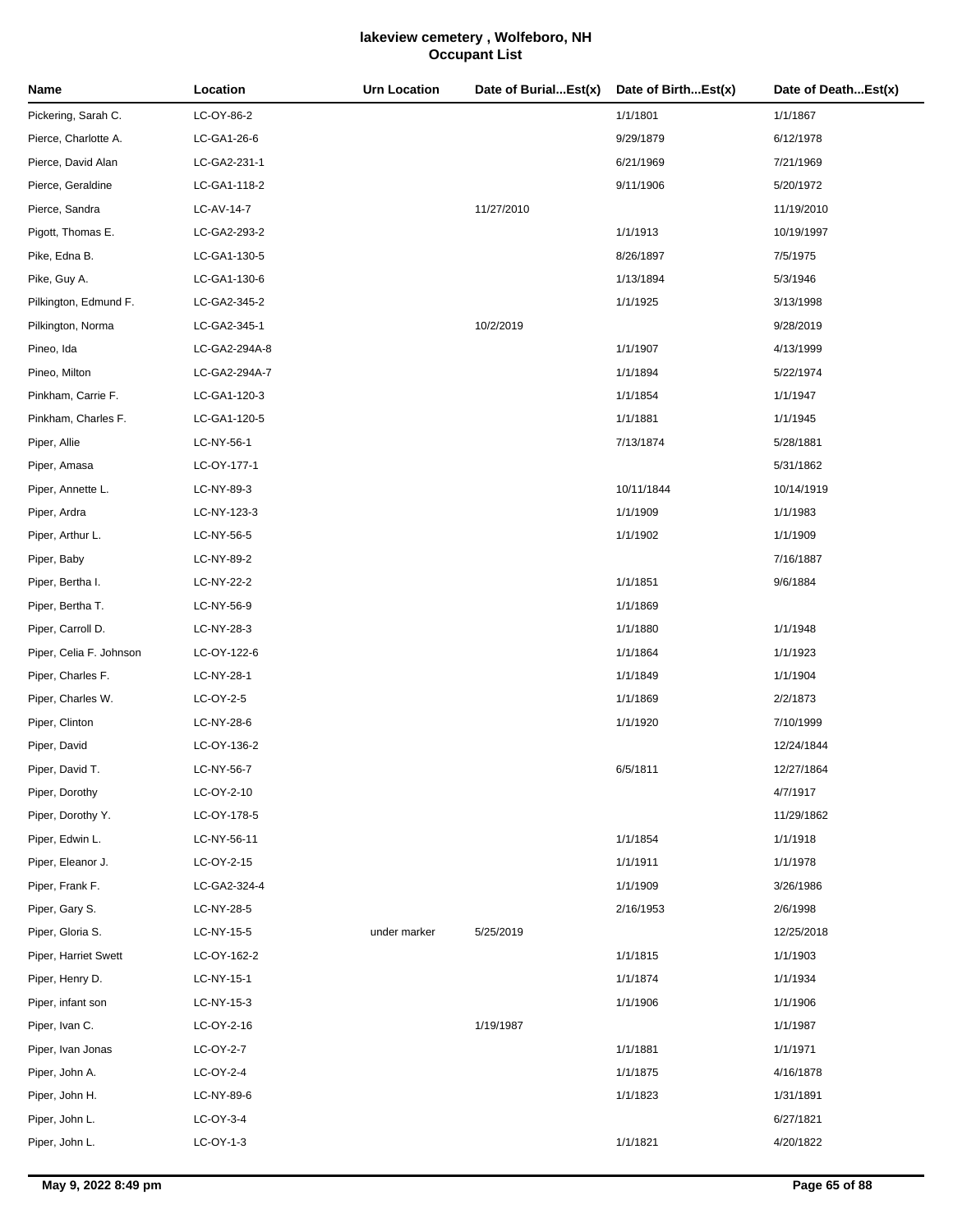| Name                      | Location      | <b>Urn Location</b> | Date of BurialEst(x) | Date of BirthEst(x) | Date of DeathEst(x) |
|---------------------------|---------------|---------------------|----------------------|---------------------|---------------------|
| Piper, Jonas W.           | LC-OY-2-1     |                     |                      | 3/11/1832           | 1/31/1909           |
| Piper, Joseph A.          | LC-NY-89-1    |                     |                      | 7/14/1849           | 3/22/1898           |
| Piper, Loren J.           | LC-NY-123-2   |                     |                      | 1/1/1909            | 1/1/1992            |
| Piper, Lucinda C.         | LC-NY-43-1    |                     |                      | 1/1/1909            | 1/1/1991            |
| Piper, Lulu V.            | LC-NY-56-6    |                     |                      | 2/15/1893           | 7/27/1896           |
| Piper, Maria              | LC-NY-56-8    |                     |                      | 7/4/1820            | 12/6/1899           |
| Piper, Marjorie           | LC-GA2-324-3  |                     |                      | 1/1/1910            | 5/7/1978            |
| Piper, Martha A. G.       | LC-OY-2-2     |                     |                      | 1/15/1841           | 8/7/1921            |
| Piper, Mary E.            | LC-OY-136-3   |                     |                      |                     | 4/30/1839           |
| Piper, Moses Clark        | LC-OY-1-1     |                     |                      | 7/23/1798           | 9/24/1875           |
| Piper, N.Antoinette       | LC-OY-162-3   |                     |                      |                     | 10/18/1872          |
| Piper, Nellie             | LC-OY-2-9     |                     |                      | 3/3/1873            | 2/7/1906            |
| Piper, Norah A.           | LC-OY-2-6     |                     |                      | 1/1/1863            | 8/24/1864           |
| Piper, Norman             | LC-GA2-188-5  |                     | 4/30/2007            |                     | 4/25/2007           |
| Piper, Ruth S.            | LC-NY-56-10   |                     |                      | 1/1/1908            | 1/1/1909            |
| Piper, Sadie E.           | LC-NY-56-2    |                     |                      | 10/18/1856          | 11/18/1942          |
| Piper, Sally              | LC-OY-142-1   |                     |                      |                     | 7/16/1869           |
| Piper, Samuel J.          | LC-OY-162-1   |                     |                      | 1/1/1818            | 1/1/1895            |
| Piper, Sarah J.           | LC-NY-89-5    |                     |                      | 1/1/1822            | 12/22/1900          |
| Piper, Susanna            | LC-OY-136-1   |                     |                      |                     | 6/5/1836            |
| Piper, Wilder             | LC-OY-2-3     |                     |                      | 1/1/1878            | 1/3/1879            |
| Piper, William I.         | LC-OY-122-5   |                     |                      | 1/1/1861            | 1/1/1944            |
| Piper, Willie D.          | LC-NY-56-16   |                     |                      | 8/24/1882           | 4/29/1883           |
| Piper, Winifred Allard    | LC-OY-2-8     |                     |                      | 1/1/1885            | 1/1/1971            |
| Plant, Everett D.         | LC-GA1-7-4    |                     |                      | 8/17/1893           | 11/10/1968          |
| Plant, Everett D. Jr.     | LC-GA1-7-1    |                     |                      | 1/1/1914            | 1/1/1915            |
| Plant, Marjorie A.        | LC-GA1-7-2    |                     |                      | 1/1/1926            | 1/1/1939            |
| Plant, Phyllis M.         | LC-GA1-7-3    |                     |                      | 1/1/1891            | 1/1/1921            |
| Plumer, Sarah E. Colomy   | LC-OY-208-3   |                     |                      | 5/16/1837           | 5/20/1918           |
| Plummer, Norma R.         | LC-GA2-272-8  | 12"under marker     | 4/19/2017            |                     | 3/31/2017           |
| Plummer, Patience N.      | LC-NY-71-2    |                     |                      | 9/15/1824           | 2/15/1855           |
| Plummer, William J.       | LC-GA2-272-7  | under Vet marker    | 7/7/2007             |                     | 2/23/2007           |
| Pocuntuck, Herbert        | LC-GA2-338A-7 |                     |                      |                     |                     |
| Podsen, Doris A.          | LC-GA2-247-2  |                     |                      | 1/1/1924            | 1/1/1991            |
| Podsen, Robert            | LC-GA2-247-3  |                     |                      |                     | 12/18/1997          |
| Poisson, Elizabeth Maude  | LC-GA2-216-6  |                     |                      | 1/1/1901            | 12/10/1987          |
| Pollini, Angelica Mucciol | LC-OY-168-1   |                     |                      | 12/7/1888           | 2/21/1920           |
| Pollini, Bertha M.        | LC-GA1-53-8   |                     |                      | 6/7/1904            | 12/1/1976           |
| Pollini, James            | LC-GA2-237-5  |                     |                      |                     | 9/16/1996           |
| Pollini, John             | LC-GA2-291-4  |                     |                      | 1/1/1919            | 8/20/1996           |
| Pollini, Lillian Keenan   | LC-GA2-237-6  |                     | 5/23/2014            |                     | 2/21/2014           |
| Pollini, Marjorie         | LC-GA2-291-3  |                     | 5/18/2007            |                     | 2/19/2007           |
| Pollini, Natalie A.       | LC-GA2-291-2  |                     | 8/25/2014            |                     | 8/22/2014           |
| Pollini, Primo            | LC-GA1-53-3   |                     |                      | 8/28/1882           | 12/9/1951           |
| Pollini, Raymond F.       | LC-GA1-53-1   |                     |                      | 1/1/1924            | 1/1/1979            |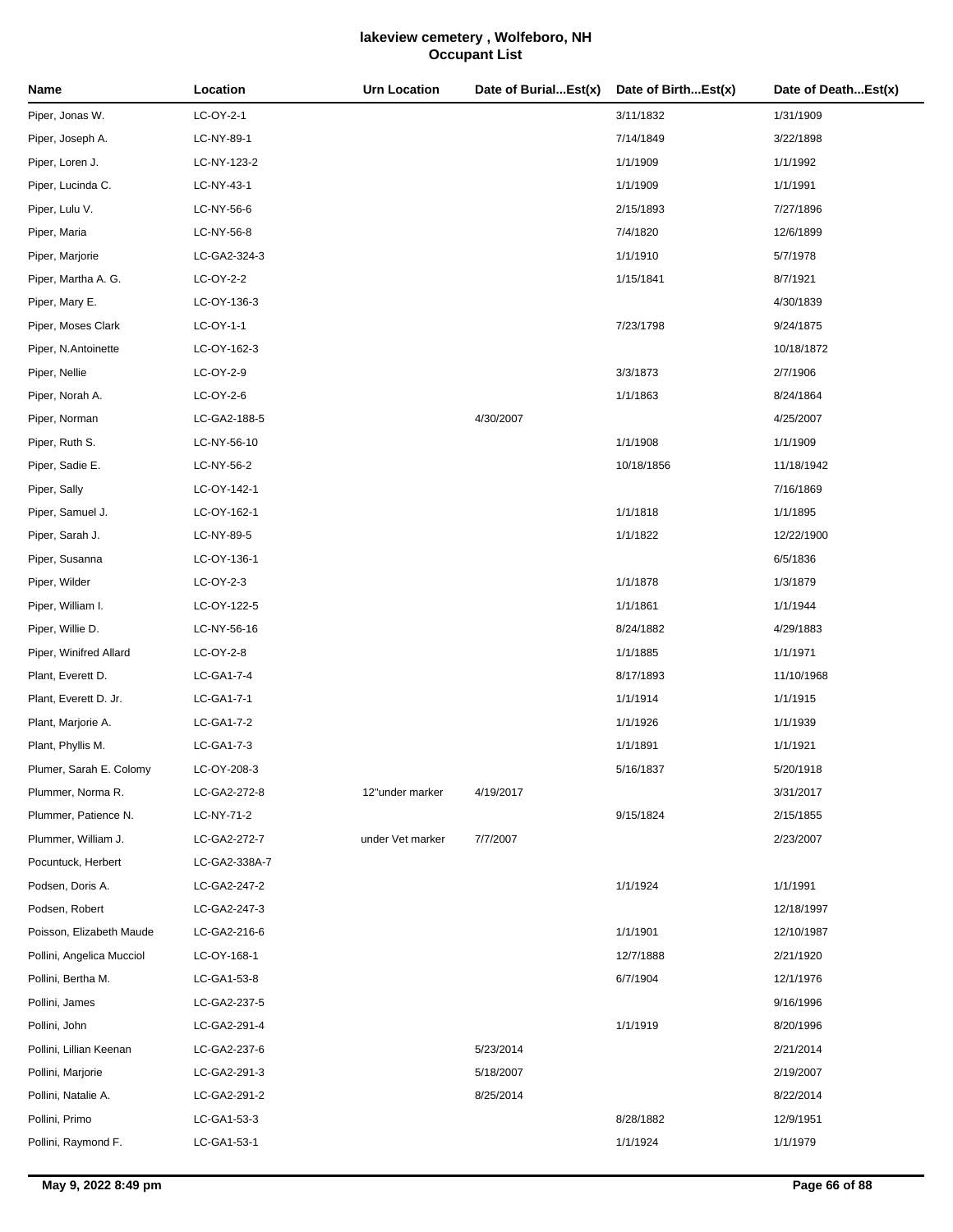| Name                    | Location      | Urn Location          | Date of BurialEst(x) | Date of BirthEst(x) | Date of DeathEst(x) |
|-------------------------|---------------|-----------------------|----------------------|---------------------|---------------------|
| Pollini, Samuel E.      | LC-GA1-53-7   |                       |                      | 9/30/1936           | 9/17/1953           |
| Pollini, Samuel E. Jr.  | LC-GA1-53-5   |                       |                      | 7/14/1940           | 2/7/1988            |
| Pollini, Sophie G.      | LC-GA1-53-2   |                       |                      | 11/9/1884           | 9/26/1957           |
| Pollini, Theresa        | LC-GA1-53-4   |                       |                      | 9/28/1885           | 7/18/1927           |
| Pollini, William S.     | LC-GA2-328-5  |                       |                      | 7/14/1940           | 2/13/1987           |
| Porter, Arthur P.       | LC-GA1-126-3  |                       |                      | 1/1/1884            | 1/1/1944            |
| Porter, Effie L.        | LC-GA1-126-1  |                       |                      | 1/1/1909            | 1/1/1966            |
| Porter, Howard H.       | LC-OY-141-3   |                       |                      | 1/1/1908            | 1/1/1943            |
| Porter, Joseph E.       | LC-GA2-193A-8 | above marker          | 6/10/2017            |                     | 3/27/2016           |
| Porter, Judith          | LC-OY-141-4   |                       |                      | 1/1/1943            | 1/1/1972            |
| Porter, Lewis H.        | LC-GA1-160-11 |                       |                      | 1/1/1888            | 1/1/1974            |
| Porter, Nanny M. Horn   | LC-OY-141-2   |                       |                      | 1/1/1873            | 1/1/1961            |
| Porter, Orville F.      | LC-OY-141-1   |                       |                      | 1/1/1879            | 1/1/1959            |
| Posson, Myral Jean      | LC-GA2-245-8  |                       | 11/2/1993            | 9/30/1928           | 10/30/1993          |
| Potter, Elizabeth A.    | LC-GA1-121-11 |                       |                      | 1/1/1896            | 1/1/1991            |
| Potter, Emma H.         | LC-NY-39-3    |                       |                      | 1/1/1854            | 1/1/1816            |
| Powell, Agnes Theresa   | LC-AV-33-8    |                       | 7/1/2017             |                     | 6/23/2017           |
| Powell, Charles Gould   | LC-GA2-260-8  |                       |                      | 1/1/1929            | 4/20/2001           |
| Powell, Elizabeth G.    | LC-GA2-260-2  |                       |                      | 1/1/1903            | 6/10/1972           |
| Powell, Norma           | LC-GA2-260-7  |                       |                      | 1/1/1927            | 5/27/1978           |
| Pratt, Charles H.       | LC-GA1-45-9   |                       |                      | 1/1/1870            | 1/1/1946            |
| Pratt, Chester Jeremiah | LC-GA1-30-11  |                       |                      | 1/1/1897            | 1/1/1979            |
| Pratt, Eva E.           | LC-GA1-45-10  |                       |                      | 12/28/1877          | 1/1/1957            |
| Pratt, Lisette Doretta  | LC-GA1-30-10  |                       |                      | 1/1/1897            | 1/1/1979            |
| Pride, Robert Berklande | LC-AV-16-8    |                       |                      | 1/1/1942            | 3/29/2000           |
| Prosser, Leona A.       | LC-GA2-209-1  |                       |                      | 7/14/1908           | 11/9/1979           |
| Prosser, Thomas F.      | LC-GA2-209-2  |                       |                      | 5/24/1902           | 8/25/1966           |
| Putnam, Anita M.        | LC-GA2-338-3  |                       |                      | 1/1/1922            | 7/19/1988           |
| Putnam, Jay Richard     | LC-GA2-273B-1 |                       |                      | 6/29/1956           | 1/10/1996           |
| Quimby, Gerald          | LC-GA1-126-8  | below grave marker    | 9/6/2008             |                     | 4/26/2002           |
| Quinn, James P.         | LC-GA2-355-2  | foot of grave         | 6/27/2016            |                     | 6/15/2016           |
| Raddin, Dorothiea Lydia | LC-GA2-236-5  | between5&6under marke | 8/26/2008            |                     | 8/17/2008           |
| Rakich, Ralph           | LC-GA2-271-2  |                       |                      | 2/13/1947           | 12/14/1997          |
| Rankin, Charles K.      | LC-NY-40-1    |                       |                      |                     |                     |
| Rankin, E. Mae          | LC-GA1-108-11 |                       |                      | 1/1/1909            | 1/1/1976            |
| Rankin, Mabel Irene     | LC-NY-40-1    |                       |                      | 6/6/1891            | 1/3/1971            |
| Rankin, Marjorie Louise | LC-NY-40-7    |                       |                      |                     | 1/1/1924            |
| Rankin, Norman F.       | LC-GA1-108-10 |                       |                      | 1/1/1906            | 1/1/1987            |
| Raulerson, Robert Alvin | LC-GA1-74-7   |                       |                      | 3/1/1926            | 3/6/1994            |
| Raymond, Marcus L.      | LC-GA1-160-1  |                       |                      | 7/8/1898            | 4/25/1949           |
| Read, John Watson Fost  | LC-GA2-323-2  |                       |                      | 1/1/1897            | 10/29/1983          |
| Read, Leontine Lucie    | LC-GA2-323-7  |                       |                      | 1/1/1905            | 1/1/1983            |
| Redmond, Sophie T.      | LC-GA2-348-7  |                       |                      | 1/1/1897            | 1/1/1981            |
| Reed, Baby girl         | LC-GA1-59-3   |                       |                      | 1/1/1942            | 1/1/1942            |
| Reed, Hale              | LC-AV-87-2    |                       | 8/5/2013             |                     | 7/28/2013           |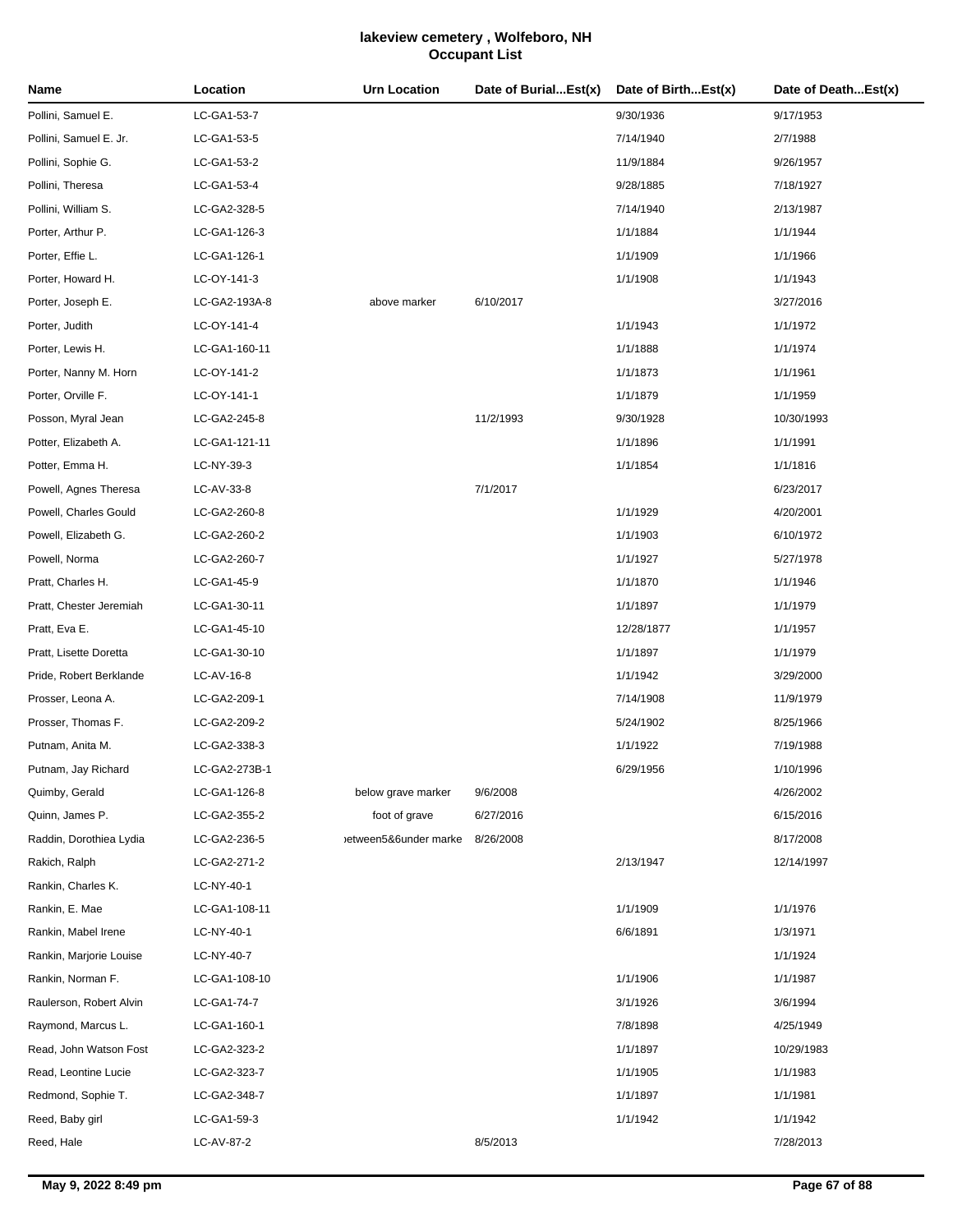| Name                        | Location      | <b>Urn Location</b> | Date of BurialEst(x) | Date of BirthEst(x) | Date of DeathEst(x) |
|-----------------------------|---------------|---------------------|----------------------|---------------------|---------------------|
| Reid, Dorothy Margaret      | LC-GA1-142-3  |                     |                      | 1/1/1900            | 1/1/1983            |
| Rendall, Alice I.           | LC-GA1-106-8  |                     |                      | 1/1/1876            | 1/1/1965            |
| Rendall, Charles E.         | LC-NY-6-2     |                     |                      | 1/1/1850            | 1/1/1910            |
| Rendall, Charles P.         | LC-OY-59-2    |                     |                      |                     | 3/2/1926            |
| Rendall, Eva C.             | LC-OY-59-6    |                     |                      |                     | 9/23/1886           |
| Rendall, Fred E.            | LC-GA1-106-7  |                     |                      | 1/1/1881            | 1/1/1958            |
| Rendall, Ida May            | LC-OY-59-5    |                     |                      |                     | 6/22/1897           |
| Rendall, James J.           | LC-NY-92-2    |                     |                      | 1/1/1819            | 1/1/1889            |
| Rendall, Lydia A.           | LC-OY-59-4    |                     |                      |                     | 2/4/1901            |
| Rendall, Mabel W.           | LC-OY-175-3   |                     |                      | 9/9/1873            | 4/12/1897           |
| Rendall, Martha Ann         | LC-NY-92-1    |                     |                      | 1/1/1842            | 1/1/1847            |
| Rendall, Mary A.            | LC-OY-59-8    |                     |                      |                     | 5/4/1880            |
| Rendall, Mary C.            | LC-NY-92-3    |                     |                      | 1/1/1821            | 1/1/1890            |
| Rendall, Mary S.            | LC-OY-175-2   |                     |                      | 11/22/1847          | 3/20/1921           |
| Rendall, Ruthie E.          | LC-OY-59-3    |                     |                      |                     | 4/28/1867           |
| Rendall, Sarah E.           | LC-NY-6-4     |                     |                      | 1/1/1852            | 1/1/1893            |
| Rendall, William            | LC-OY-59-7    |                     |                      |                     | 8/27/1886           |
| Rendall, William B.         | LC-OY-175-1   |                     |                      | 11/7/1839           | 4/1/1920            |
| Reynolds, Helen C.          | LC-GA1-28-8   |                     |                      | 5/11/1879           | 4/1/1922            |
| Reynolds, infant son        | LC-NY-38-8    |                     |                      | 7/9/1920            | 7/9/1920            |
| Reynolds, Mary L.           | LC-GA1-28-2   |                     |                      | 8/26/1861           | 1/6/1926            |
| Ribbel, Gladys McCarthy     | LC-GA2-294A-6 |                     |                      |                     | 5/3/1995            |
| Rice, E. Benjamin           | LC-NY-60A-1   |                     |                      | 9/14/1900           | 8/28/1987           |
| Rice, Grace H.              | LC-NY-60A-2   |                     |                      | 9/2/1909            | 6/19/1984           |
| Rice, Hattie P.             | LC-OY-133-4   |                     |                      |                     | 8/20/1914           |
| Richard Everett Carlton, SR | LC-GA2-268-7  | foot of Grave       | 4/16/2016            |                     | 4/8/2016            |
| Richards, Catherine         | LC-OY-87-5    |                     |                      |                     | 10/17/1897          |
| Richards, Claire S.         | LC-NY-46-7    |                     |                      | 1/1/1881            | 1/1/1959            |
| Richardson, Alice           | LC-NY-55-1    |                     |                      | 1/1/1829            | 1/1/1908            |
| Richardson, Charles H.      | LC-NY-101-1   |                     |                      | 9/21/1821           | 12/19/1904          |
| Richardson, Charles L.      | LC-GA2-251-3  |                     |                      | 1/1/1902            | 1/1/1986            |
| Richardson, Dea Joshua      | LC-NY-55-6    |                     |                      | 1/1/1831            | 1/1/1911            |
| Richardson, Frederick Alden | LC-GA1-153-11 |                     | 5/14/1993            | 1/26/1893           | 4/11/1993           |
| Richardson, Lucy            | LC-GA1-153-12 |                     |                      | 1/1/1890            | 1/1/1986            |
| Richardson, Marjorie Thurst | LC-GA1-3-12   |                     |                      | 1/1/1906            | 1/1/1954            |
| Richardson, Phoebe S.       | LC-GA2-251-4  |                     |                      | 1/1/1906            | 10/7/1969           |
| Richell, Alison H.          | LC-GA2-316-1  |                     |                      | 1/1/1900            | 10/1/1978           |
| Ricker, Ada F.              | LC-OY-207-6   |                     |                      | 2/7/1871            | 2/21/1871           |
| Ricker, Eugene A.           | LC-NY-60-6    |                     |                      | 1/1/1874            | 1/1/1964            |
| Ricker, Lucy Whitten        | LC-OY-208-5   |                     |                      |                     | 7/14/1899           |
| Ricker, Maria H.            | LC-OY-207-8   |                     |                      | 6/9/1844            | 7/23/1924           |
| Ricker, Marion              | LC-NY-60-3    |                     |                      | 1/1/1879            | 1/1/1975            |
| Ricker, Thomas P.           | LC-OY-207-7   |                     |                      | 3/27/1831           | 10/21/1886          |
| Ricker, William             | LC-OY-208-4   |                     |                      |                     | 7/12/1963           |
| Rico, Frank A.              | LC-GA1-147-3  |                     |                      | 3/22/1926           | 6/19/1953           |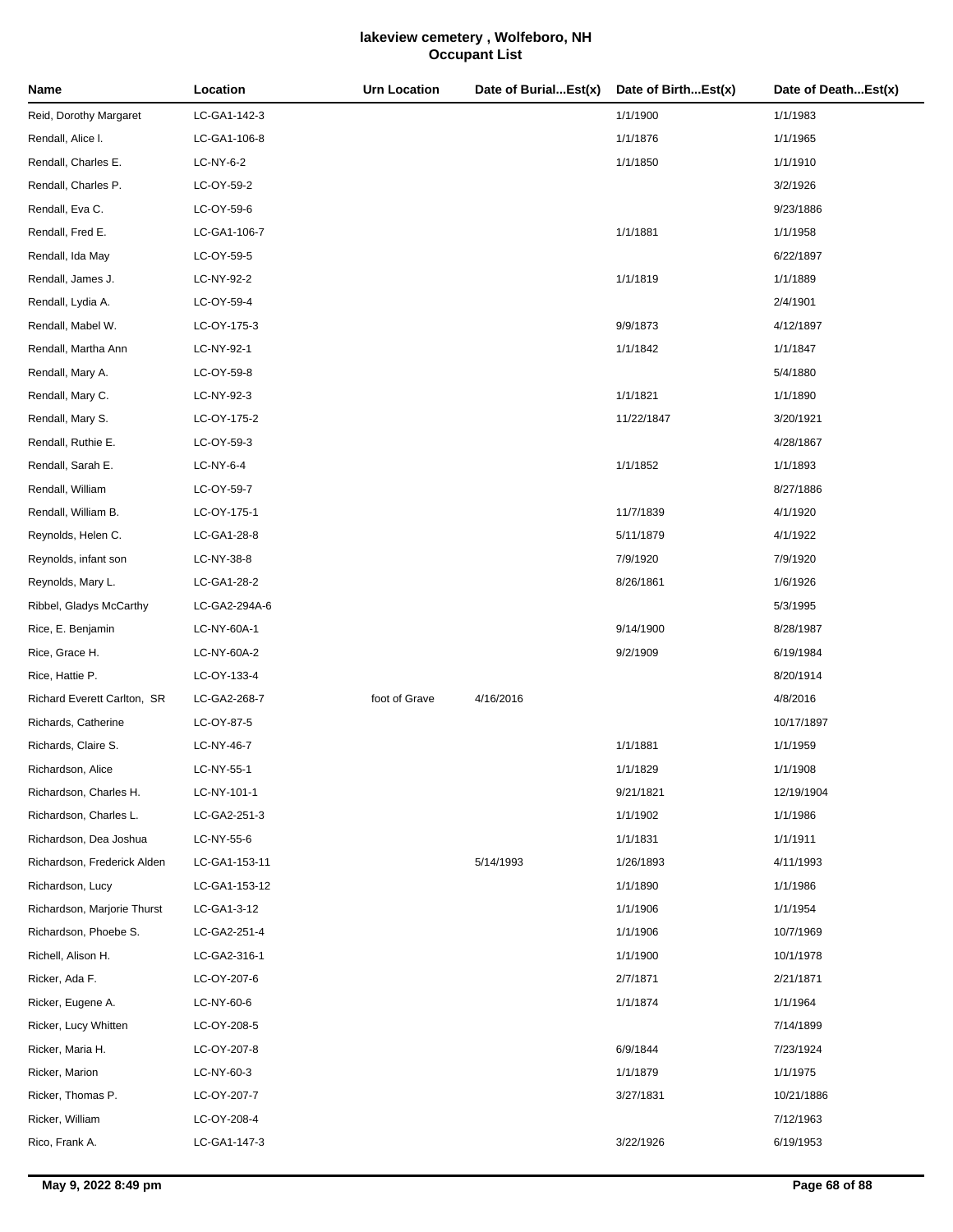| Name                      | Location      | <b>Urn Location</b>    | Date of BurialEst(x) | Date of BirthEst(x) | Date of DeathEst(x) |
|---------------------------|---------------|------------------------|----------------------|---------------------|---------------------|
| Rico, infant dau.         | LC-GA1-147-1  |                        |                      | 3/14/1957           | 3/14/1957           |
| Rico, Peter A.            | LC-GA1-147-5  |                        |                      | 1/1/1891            | 1/1/1968            |
| Rico, Thelma Louise       | LC-GA2-235-4  | 16" in front of marker | 5/9/2018             |                     | 12/19/2017          |
| Ridlon, Arthur L.         | LC-GA1-48-6   |                        |                      | 9/8/1894            | 10/18/1969          |
| Ridlon, Delia M.          | LC-GA1-48-2   |                        |                      | 12/17/1921          |                     |
| Ridlon, Filburte          | LC-GA1-48-1   |                        |                      | 12/24/1919          | 9/21/1955           |
| Ridlon, Lena G.           | LC-GA1-48-5   |                        |                      | 9/4/1882            | 10/25/1972          |
| Riel, David               | LC-GA2-271-5  |                        | 12/5/2010            |                     | 12/2/2010           |
| Riggs, Susie Frances      | LC-OY-76-1    |                        |                      | 11/18/1864          | 8/1/1927            |
| Riley, baby Shannon       | LC-OY-2-13    |                        |                      |                     | 1/1/1931            |
| Riley, Charles F.         | LC-OY-2-11    |                        |                      | 1/1/1861            | 1/1/1930            |
| Riley, Edna A.            | LC-OY-2-12    |                        |                      | 1/1/1865            | 1/1/1941            |
| Riley, our Mary           | LC-OY-2-14    |                        |                      |                     | 1/8/1942            |
| Rines, Edgar L.           | LC-GA2-215-8  |                        |                      | 10/30/1886          | 10/31/1972          |
| Rines, Grace H.           | LC-GA2-215-7  |                        |                      | 3/23/1889           | 7/26/1964           |
| Rishell, Frances L.       | LC-GA2-338-4  |                        |                      | 1/1/1904            | 1/1/1984            |
| Robarge, Hazel K.         | LC-GA1-182-5  |                        |                      | 1/1/1905            |                     |
| Robarge, Lewis E.         | LC-GA1-182-4  |                        |                      | 1/1/1904            | 1/1/1965            |
| Robarts, Charles R.       | LC-AV-39-7    |                        | 5/30/2003            | 1/1/1915            | 2/7/2003            |
| Robarts, Dorothy H.       | LC-AV-39-7    | front of marker        | 9/23/2019            |                     | 6/27/2019           |
| Robblee, William          | LC-GA1-80-3   |                        |                      | 1/1/1923            | 1/1/1987            |
| Roberge, Alice            | LC-GA1-112-2  |                        |                      | 1/1/1885            | 1/1/1956            |
| Robert, Stephen           | LC-GA2-358-4  |                        |                      | 1/1/1958            | 11/19/2000          |
| Roberts, Addie M.         | LC-NY-111-10  |                        |                      | 1/1/1870            | 1/1/1947            |
| Roberts, Blanche & Horace | LC-GA1-49-3   |                        |                      | 1/1/1908            | 10/5/1999           |
| Roberts, Clarence L.      | LC-GA2-184A-2 |                        |                      | 9/3/1878            | 12/6/1956           |
| Roberts, Elson D.         | LC-NY-111-9   |                        |                      | 1/1/1870            | 1/1/1932            |
| Roberts, Flora May        | LC-NY-110-8   |                        |                      | 6/24/1873           | 12/20/1951          |
| Roberts, Frances W.       | LC-GA1-49-9   |                        |                      | 1/1/1875            | 1/1/1928            |
| Roberts, Gladys L.        | LC-GA1-158-5  |                        |                      | 1/1/1896            | 1/1/1985            |
| Roberts, Kenneth L        | LC-GA2-150-7  | under foot marker      | 10/6/2018            |                     | 8/27/2018           |
| Roberts, Leon F.          | LC-GA1-158-4  |                        |                      | 1/1/1884            | 1/1/1976            |
| Roberts, Loring           | LC-GA2-227-4  |                        |                      |                     | 1/20/1997           |
| Roberts, Myron G.F.       | LC-GA1-49-8   |                        |                      | 1/1/1873            | 1/1/1959            |
| Roberts, Olga J.          | LC-GA2-227-3  |                        |                      |                     | 2/16/1998           |
| Roberts, Olive M.         | LC-GA1-24-12  |                        |                      | 1/1/1893            | 1/1/1977            |
| Robertson, Sarah Lee      | LC-GA2-246-6  | under stone            | 4/20/2017            |                     | 2/15/2017           |
| Robie, Wilbur E.          | LC-GA2-346-5  |                        |                      | 1/1/1898            | 1/1/1978            |
| Robie, Winnefred          | LC-GA2-346-6  |                        |                      | 1/1/1911            | 1/1/1993            |
| Robins, Frank             | LC-GA1-46-2   |                        |                      | 1/1/1912            | 3/29/2004           |
| Robins, Marjorie H.       | LC-GA1-46-1   |                        |                      |                     | 8/24/2001           |
| Robinson, Constance       | LC-NY-037A-6  |                        |                      | 3/18/1922           | 2/7/1995            |
| Robinson, Theresa         | LC-GA1-30-8   |                        |                      | 1/1/1868            | 1/1/1958            |
| Robinson, Walter B.       | LC-NY-18-9    |                        |                      | 1/1/1873            | 1/1/1936            |
| Rogers, Caroline S.       | LC-OY-171-5   |                        |                      | 1/1/1829            | 1/1/1848            |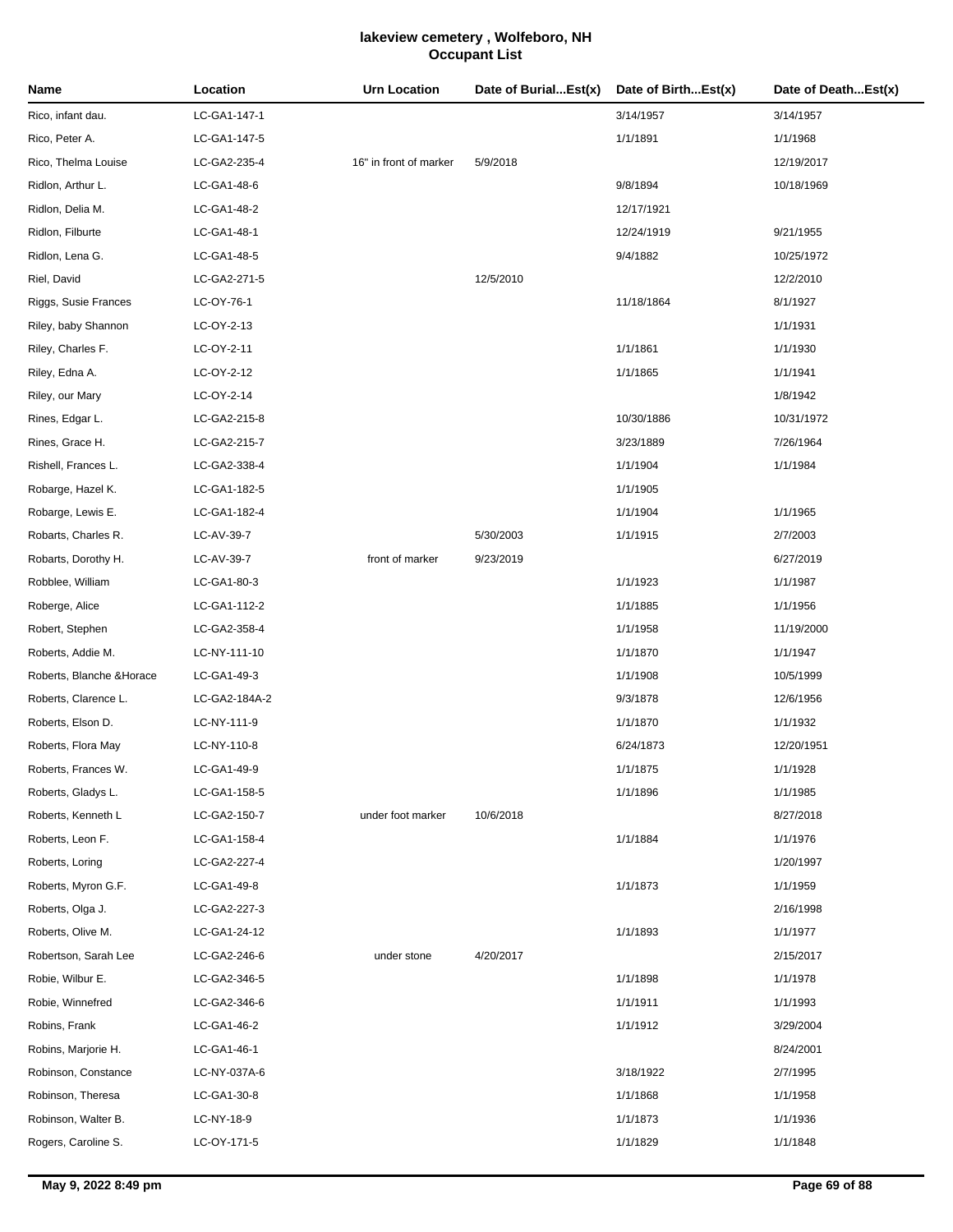| Name                     | Location     | <b>Urn Location</b> | Date of BurialEst(x) | Date of BirthEst(x) | Date of DeathEst(x) |
|--------------------------|--------------|---------------------|----------------------|---------------------|---------------------|
| Rogers, Charles C.       | LC-OY-101-13 |                     |                      |                     | 1/13/1830           |
| Rogers, Charles H.       | LC-OY-171-8  |                     |                      | 1/1/1851            | 1/1/1879            |
| Rogers, Cora M.          | LC-GA2-347-7 |                     |                      | 6/15/2029           | 10/16/1992          |
| Rogers, Cynthia          | LC-GA2-311-3 |                     | 11/26/2016           |                     | 11/19/2016          |
| Rogers, David C.         | LC-OY-171-6  |                     |                      | 1/1/1827            | 1/1/1890            |
| Rogers, E. Jane Piper    | LC-OY-171-3  |                     |                      | 1/1/1804            | 1/1/1848            |
| Rogers, Ellen F.         | LC-OY-171-9  |                     |                      | 1/1/1853            | 1/1/1854            |
| Rogers, George           | LC-NY-103-7  |                     |                      | 1/1/1858            | 1/1/1875            |
| Rogers, Harry            | LC-NY-103-8  |                     |                      | 1/1/1866            | 1/1/1869            |
| Rogers, Harvey           | LC-NY-103-6  |                     |                      | 1/1/1873            | 1/1/1900            |
| Rogers, James Winthrop   | LC-AV-49-5   |                     | 4/28/2020            |                     | 4/3/2020            |
| Rogers, John             | LC-OY-171-12 |                     |                      |                     | 11/12/1835          |
| Rogers, John             | LC-NY-103-10 |                     |                      | 1/1/1837            | 1/1/1904            |
| Rogers, Margaret Wallace | LC-OY-171-14 |                     |                      | 1/1/1873            | 1/1/1968            |
| Rogers, Martha Rust      | LC-OY-171-2  |                     |                      | 1/1/1796            | 1/1/1932            |
| Rogers, Mary             | LC-OY-166-2  |                     |                      | 1/1/1758            | 1/1/1795            |
| Rogers, Mary Connor      | LC-OY-166-3  |                     |                      | 1/1/1768            | 4/1/1844            |
| Rogers, Nathaniel        | LC-OY-171-10 |                     |                      | 1/1/1856            | 1/1/1865            |
| Rogers, Nathaniel        | LC-OY-171-13 |                     |                      | 1/1/1874            | 1/1/1945            |
| Rogers, Nathaniel        | LC-OY-171-1  |                     |                      | 1/1/1786            | 1/1/1848            |
| Rogers, Sarah E. Clark   | LC-OY-171-7  |                     |                      | 1/1/1827            | 1/1/1886            |
| Rogers, Vincent David    | LC-GA2-311-4 |                     |                      | 1/1/1936            | 7/23/2001           |
| Rogers, William          | LC-OY-166-1  |                     |                      | 2/8/1757            | 4/28/1810           |
| Rogers, William          | LC-NY-103-5  |                     |                      | 3/11/1870           | 7/22/1905           |
| Rogers, William H.       | LC-OY-171-4  |                     |                      | 1/1/1819            | 1/1/1843            |
| Rollins, Belle           | LC-NY-48-7   |                     |                      |                     |                     |
| Rollins, Carolyn         | LC-GA2-259-6 | under grave marker  | 10/30/2004           |                     | 10/9/2004           |
| Rollins, George Albert   | LC-GA2-273-1 |                     |                      | 5/4/1896            | 9/8/1970            |
| Rollins, George M.       | LC-NY-48-6   |                     |                      |                     |                     |
| Rollins, Helen Avery     | LC-GA2-259-3 |                     |                      | 10/24/1902          | 9/18/1990           |
| Rollins, Howard Jr.      | LC-GA2-259-5 | directly            | 4/11/2006            |                     | 4/6/2006            |
| Rollins, Howard A.       | LC-GA2-259-4 |                     |                      | 1/1/1899            | 1/1/1971            |
| Rollins, Myrtle M.       | LC-GA1-29-2  |                     |                      | 1/1/1887            | 1/1/1962            |
| Rollins, Nana Bickford   | LC-GA1-163-5 |                     |                      | 10/11/1886          | 5/24/1959           |
| Rollins, Vera G.         | LC-GA2-273-2 |                     |                      | 4/13/1905           | 8/12/1988           |
| Rollins, William R.      | LC-GA1-29-1  |                     |                      | 1/1/1882            | 1/1/1952            |
| Roman, Michael           | LC-AV-532-1  |                     | 7/22/2021            |                     | 7/20/2020           |
| Rota, Joseph Paul        | LC-AV-520-8  | under marker        | 7/31/2018            |                     | 3/1/2018            |
| Rotella, Dorothy         | LC-GA1-178-6 |                     | 6/22/2003            | 6/17/1922           | 11/8/2002           |
| Rouse, Julia P.          | LC-GA1-138-4 |                     |                      | 1/1/1886            | 1/1/1951            |
| Row, Gerald              | LC-AV-15-1   | above marker        | 6/23/2019            |                     | 1/20/2019           |
| Rowe, Jessie Blanche     | LC-OY-24-1   |                     |                      |                     | 7/7/1808            |
| Ruch, Clinton J.         | LC-GA2-208-7 |                     |                      | 1/1/1885            | 7/19/1969           |
| Rundlett, Avon F.        | LC-NY-107-1  |                     |                      | 7/31/1881           |                     |
| Rundlett, Avon L.        | LC-NY-107-3  |                     |                      | 3/19/1904           | 8/23/1904           |
|                          |              |                     |                      |                     |                     |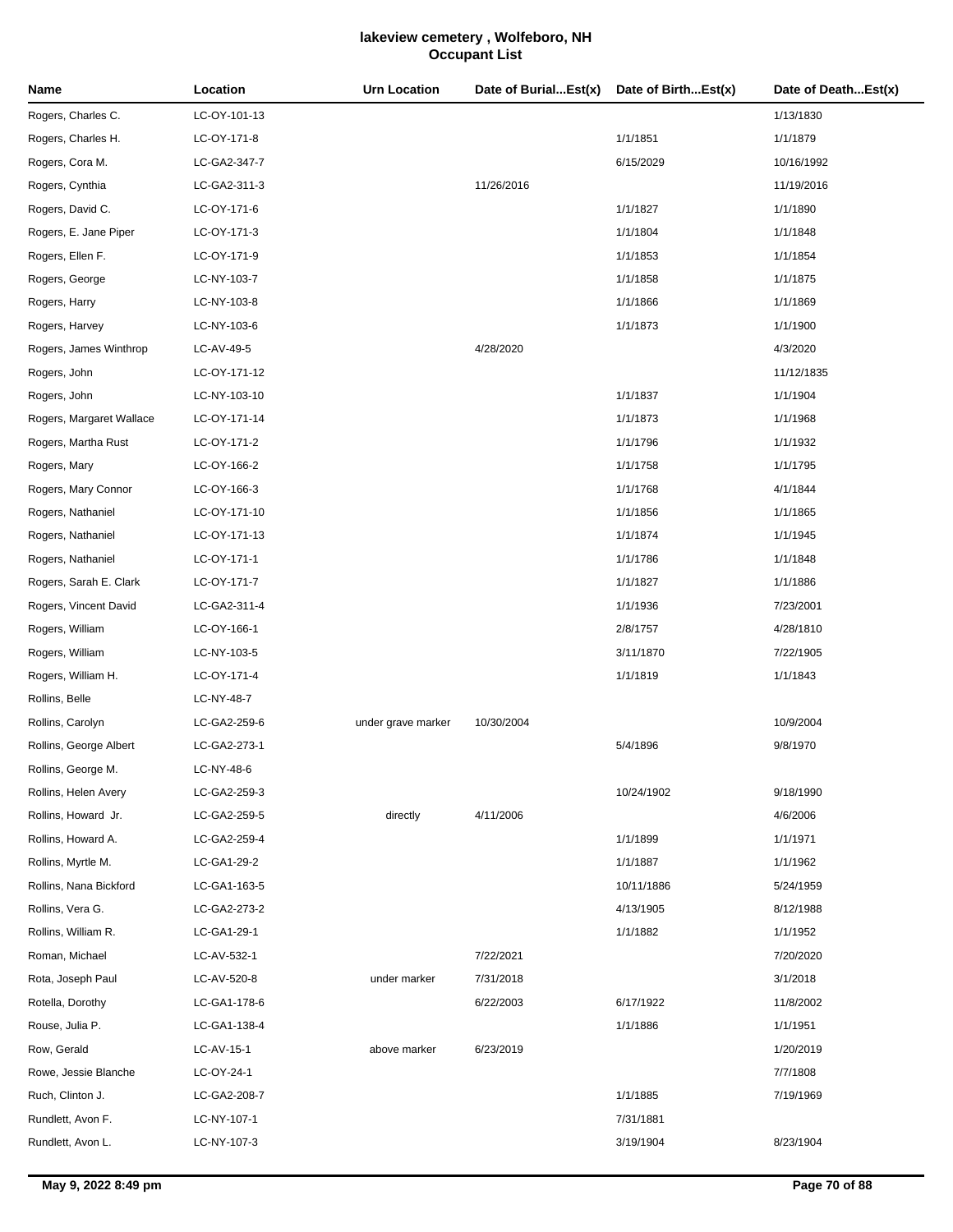| Name                      | Location     | <b>Urn Location</b>       | Date of BurialEst(x) | Date of BirthEst(x) | Date of DeathEst(x) |
|---------------------------|--------------|---------------------------|----------------------|---------------------|---------------------|
| Runnals, Benjamin         | LC-GA2-330-3 |                           |                      | 4/2/1929            | 10/13/1985          |
| Runnals, Marilyn B.       | LC-GA2-330-3 | rt foot of marker         | 8/5/2017             |                     | 7/28/2017           |
| Runnals, Rosemary Micucci | LC-GA2-330-8 |                           |                      | 4/26/1958           | 3/16/1996           |
| Russell, Anna Elizabeth   | LC-GA2-318-2 |                           |                      | 1/1/1905            | 10/21/1993          |
| Russell, Elsie M.         | LC-GA2-318-6 |                           |                      | 1/1/1893            | 5/8/1986            |
| Russell, Hazel H.         | LC-GA1-137-2 |                           |                      | 1/1/1913            |                     |
| Russell, Jame W.          | LC-GA2-304-4 |                           |                      |                     |                     |
| Russell, Jean J.          | LC-GA2-200-3 |                           |                      | 1/1/1931            | 8/7/1989            |
| Russell, Lewis H.         | LC-GA1-137-1 |                           |                      | 1/1/1886            | 1/1/1970            |
| Russell, Marion           | LC-GA2-304-4 |                           |                      | 1/1/1916            | 3/7/1999            |
| Russell, Maurice          | LC-GA2-318-5 |                           |                      | 1/1/1892            | 5/27/1977           |
| Russell, Roger            | LC-GA2-318-7 | 1'from stone              | 5/18/2004            |                     | 5/18/2004           |
| Rust, Alfred D.           | LC-OY-21-10  |                           |                      |                     | 4/1/1842            |
| Rust, Alphonso H.         | LC-OY-163-1  |                           |                      |                     | 10/10/1889          |
| Rust, Betsey R.           | LC-OY-163-2  |                           |                      |                     | 1/30/1885           |
| Rust, Clarence A.         | LC-OY-163-4  |                           |                      | 9/15/1853           | 12/8/1871           |
| Rust, Dea Thomas          | LC-OY-6-1    |                           |                      | 11/27/1798          | 1/16/1890           |
| Rust, Drusilla B.         | LC-GA1-37-9  |                           |                      | 1/1/1812            | 1/1/1864            |
| Rust, Edith E.            | LC-GA1-36-1  |                           |                      | 1/1/1878            | 1/1/1963            |
| Rust, Elanor Clark        | LC-OY-3-3    |                           |                      |                     | 7/23/1856           |
| Rust, Eleanor             | LC-OY-21-16  |                           |                      |                     | 9/1/1876            |
| Rust, Francis A.          | LC-OY-21-7   |                           |                      |                     | 5/2/1845            |
| Rust, George              | LC-GA1-37-10 |                           |                      | 1/1/1810            | 1/1/1890            |
| Rust, Hattie A.           | LC-GA1-36-12 |                           |                      | 1/1/1835            | 1/1/1864            |
| Rust, Henry               | LC-OY-20-1   |                           |                      | 1/1/1827            | 3/17/1807           |
| Rust, Henry               | LC-GA1-37-12 |                           |                      | 1/1/1785            | 1/1/1856            |
| Rust, Horace              | LC-GA1-37-6  |                           |                      | 1/1/1867            | 1/1/1941            |
| Rust, infant (dau.)       | LC-GA1-36-4  |                           |                      | 1/1/1910            | 1/1/1910            |
| Rust, J.                  | LC-OY-21-13  |                           |                      |                     | 4/26/1809           |
| Rust, John A.             | LC-OY-163-3  |                           |                      | 9/12/1844           | 6/19/1871           |
| Rust, John Henry          | LC-GA1-36-11 |                           |                      | 1/1/1835            | 1/1/1899            |
| Rust, Joseph Pierce       | LC-OY-21-17  |                           |                      |                     | 1/31/1848           |
| Rust, Lottie L.           | LC-GA1-36-2  |                           |                      | 1/1/1897            | 1/1/1965            |
| Rust, Lydia               | LC-OY-21-6   |                           |                      |                     | 2/27/1819           |
| Rust, Mrs. Ann            | LC-OY-20-2   |                           |                      | 1/1/1799            | 6/11/1807           |
| Rust, Nancy               | LC-GA1-37-11 |                           |                      | 1/1/1784            | 1/1/1858            |
| Rust, Nathaniel           | LC-OY-21-5   |                           |                      |                     | 8/1/1859            |
| Rust, Nathaniel P.        | LC-OY-21-9   |                           |                      |                     | 11/23/1823          |
| Rust, Phebe A.            | LC-GA1-36-10 |                           |                      | 1/1/1835            | 1/1/1907            |
| Rust, Phoebe C.           | LC-OY-6-2    |                           |                      | 3/21/1800           | 9/15/1897           |
| Rust, R.                  | LC-OY-21-12  |                           |                      |                     | 10/6/1807           |
| Rust, Richard             | LC-OY-21-14  |                           |                      |                     | 12/28/1827          |
| Rust, Susan               | LC-OY-21-11  |                           |                      |                     | 3/21/1809           |
| Ruwet, Albert L.          | LC-GA1-17-8  | 24"from Eliot foot marker | 5/10/2014            |                     | 10/28/2013          |
| Ruwet, Kenneth Albert     | LC-GA1-17-11 | middle undr Marker        | 5/16/2015            |                     | 1/13/2015           |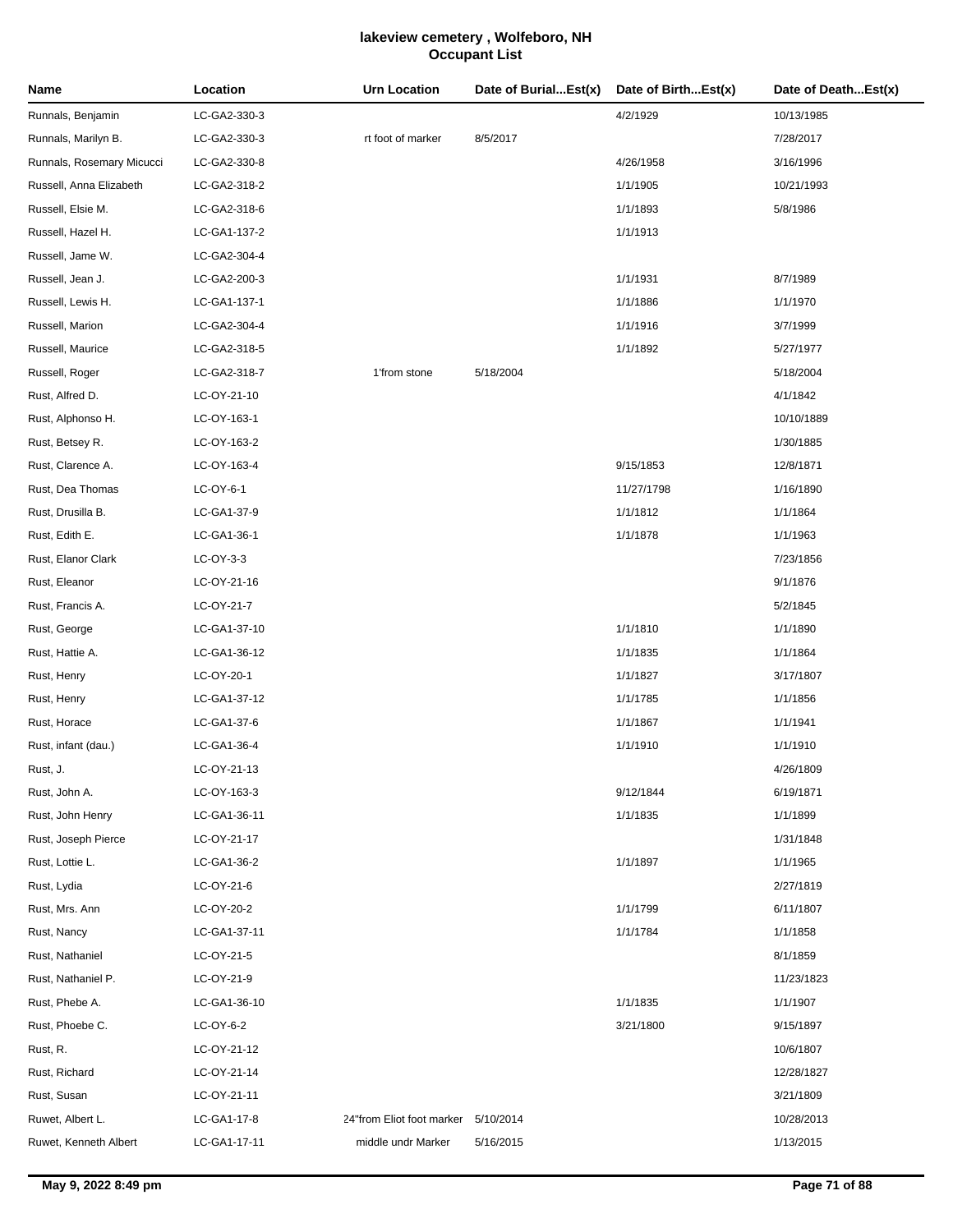| Name                      | Location     | <b>Urn Location</b>    | Date of BurialEst(x) | Date of BirthEst(x) | Date of DeathEst(x) |
|---------------------------|--------------|------------------------|----------------------|---------------------|---------------------|
| Ryan, Catharine           | LC-GA2-225-2 |                        |                      |                     | 6/11/1999           |
| Ryan, Eileen              | LC-GA2-283-7 |                        | 6/1/2019             |                     | 3/6/2019            |
| Ryan, Lawrence, Sr        | LC-GA2-283-7 | under marker           | 6/1/2019             |                     | 2/11/2008           |
| Ryan, Sharon S.           | LC-GA2-225-2 | from stone under marke | 11/6/2012            |                     | 1/13/2012           |
| Ryer, Henry W.            | LC-GA1-4-7   |                        |                      | 10/14/1865          | 8/8/1920            |
| Saben, Peggy Ann Fisher   | LC-OY-161-7  | in front of marker     | 5/30/2018            |                     | 4/17/2018           |
| Sabin, Helen H. Meader    | LC-OY-164-9  |                        |                      | 6/25/1911           | 6/1/1982            |
| Sabin, Howard             | LC-OY-164-8  |                        |                      |                     |                     |
| Sabin, Priscilla          | LC-OY-164-10 |                        |                      | 11/12/1914          | 1/29/1996           |
| Sager, Georgette Cooney   | LC-AV-1-1    |                        |                      | 11/16/1941          | 2/25/1996           |
| Sager, Georgette M.       | $LC-AV-1-8$  |                        | 2/28/1996            |                     | 2/25/1996           |
| Sallfrank, Joseph         | COL1-A-18    |                        |                      |                     |                     |
| Salois, Joseph Armand     | LC-GA2-306-8 |                        |                      | 1/1/1907            | 5/6/1994            |
| Salois, M. Natli          | LC-GA2-306-7 |                        |                      | 1/1/1910            | 1/1/1985            |
| Salzgerber, Daniel        | LC-AV-48-7   | 2' up from end of lot  | 11/10/2012           |                     | 10/29/2012          |
| Sanborn, Clara M.         | LC-GA1-23-11 |                        |                      | 1/1/1882            | 1/1/1930            |
| Sanborn, Doris            | LC-GA2-289-2 |                        | 5/19/2007            |                     | 3/4/2007            |
| Sanborn, James            | LC-GA1-177-3 |                        |                      | 1/1/1834            | 1/1/1958            |
| Sanborn, John G.          | LC-GA1-23-12 |                        |                      | 1/1/1882            | 1/1/1924            |
| Sanborn, Kathleen         | LC-GA1-177-2 |                        |                      | 1/1/1911            |                     |
| Sanborn, Leslie W.        | LC-GA1-6-7   |                        |                      | 1/1/1858            | 1/1/1933            |
| Sanborn, Norris           | LC-GA1-177-1 |                        | 8/19/1992            | 1/1/1912            | 1/1/1992            |
| Sanborn, William Henry    | LC-GA2-289-1 |                        |                      | 5/6/1915            | 6/8/1997            |
| Sanders, A. DeWitt        | LC-GA1-154-8 |                        |                      | 7/28/1882           | 2/15/1950           |
| Sanders, Ann              | LC-AV-82-7   |                        | 4/29/2021            |                     | 2/20/2021           |
| Sanders, Arnold C. Sr.    | LC-AV-82-6   |                        | 5/4/2017             |                     | 4/5/2017            |
| Sanders, Arnold C. Jr     | LC-AV-82-1   |                        |                      | 10/30/1947          | 11/8/2001           |
| Sanders, Arnold Carl Jr.  | LC-AV-82-5   |                        |                      |                     |                     |
| Sanders, Brandon          | LC-AV-82-4   |                        |                      |                     |                     |
| Sanders, Carl J.          | LC-GA2-296-1 |                        |                      | 1/1/1895            | 8/11/1978           |
| Sanders, Donna Alumbrough | LC-AV-82-2   |                        |                      |                     |                     |
| Sanders, Kerry Lynn       | LC-AV-82-3   |                        |                      |                     |                     |
| Sanders, Norma M.         | LC-GA2-296-2 |                        |                      | 6/17/1900           | 2/4/1983            |
| Sanderson, Baby           | LC-GA1-144-3 |                        |                      | 1/1/1967            | 1/1/1967            |
| Sanderson, Bernice H.     | LC-NY-60A-4  |                        |                      | 1/27/1902           | 7/23/1989           |
| Sanderson, Hollis A.      | LC-NY-60A-3  |                        |                      | 7/4/1903            | 4/16/1985           |
| Sands, Willard V.         | LC-GA1-3-7   |                        |                      | 1/1/1886            | 1/1/1953            |
| Sanford, Virginia M.      | LC-GA2-300-3 |                        |                      | 1/1/1891            | 4/30/1976           |
| Sargent, Etta M.          | LC-GA1-21-8  |                        |                      | 1/1/1868            | 1/1/1948            |
| Sargent, Fred J.          | LC-GA1-21-4  |                        |                      | 1/1/1884            |                     |
| Sargent, Herbert E.       | LC-NY-60-4   |                        |                      | 1/1/1867            | 1/1/1946            |
| Sargent, John A.          | LC-GA1-60-5  |                        |                      | 1/1/1887            | 1/1/1932            |
| Sargent, Nellie M.        | LC-GA1-111-9 |                        |                      | 8/28/1861           | 3/29/1948           |
| Sargent, William          | LC-NY-60-9   |                        |                      | 1/1/1904            | 1/1/1906            |
| Sargent, Winifred M.      | LC-GA1-60-6  |                        |                      | 1/1/1883            | 1/1/1955            |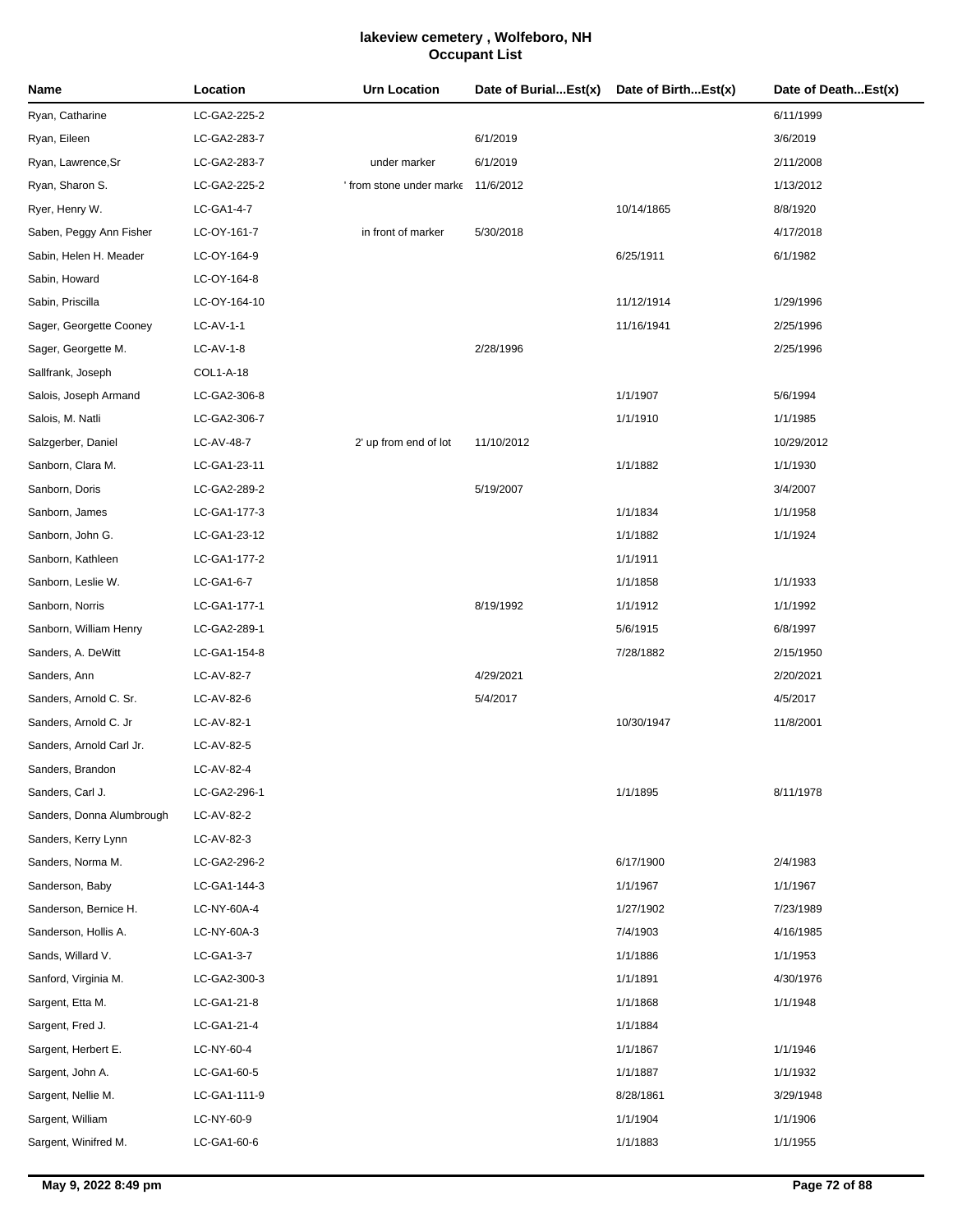| Name                      | Location      | <b>Urn Location</b> | Date of BurialEst(x) | Date of BirthEst(x) | Date of DeathEst(x) |
|---------------------------|---------------|---------------------|----------------------|---------------------|---------------------|
| Sartorelli, Vince         | LC-GA2-313-3  |                     |                      | 1/1/1935            |                     |
| Saunders, Warren F.       | LC-GA2-316A-2 |                     |                      | 1/1/1902            | 5/5/1975            |
| Savard, Donald Charles    | LC-GA1-144-8  |                     |                      | 8/29/1946           | 7/25/2000           |
| Savard, Donald Emile      | LC-GA1-144-9  |                     |                      | 1/1/1911            | 1/1/1971            |
| Savard, Vivian May        | LC-GA1-144-10 |                     |                      | 1/1/1912            | 1/1/1982            |
| Sawyer, Arthur H.         | LC-NY-130-11  |                     |                      | 1/1/1877            | 1/1/1961            |
| Sawyer, Benjamin F.       | LC-NY-130-7   |                     |                      | 1/1/1835            | 1/1/1900            |
| Sawyer, Eugene A.         | LC-NY-130-9   |                     |                      | 1/1/1878            | 1/1/1934            |
| Sawyer, Frank D.          | LC-GA1-23-6   |                     |                      | 1/1/1851            | 1/1/1930            |
| Sawyer, Frederick         | LC-NY-31-9    |                     |                      | 1/7/1855            | 2/14/1929           |
| Sawyer, Louisa            | LC-NY-130-8   |                     |                      | 1/1/1840            | 1/1/1924            |
| Sawyer, Luther D.         | LC-GA1-23-5   |                     |                      | 1/1/1878            |                     |
| Sawyer, Lydia E.          | LC-GA1-23-9   |                     |                      | 1/1/1879            | 1/1/1951            |
| Sawyer, Mary O.           | LC-GA1-23-4   |                     |                      | 1/1/1856            | 1/1/1934            |
| Sawyer, Steven            | LC-AV-37-5    |                     |                      | 1/1/1966            | 3/13/1999           |
| Sceggel, infant           | LC-OY-180-1   |                     |                      |                     |                     |
| Scheirer, Katherine A.    | LC-GA1-172-2  | center of grave     | 7/14/2005            | 6/16/1912           | 11/18/2004          |
| Scheirer, Walter Benjamin | LC-GA1-172-1  |                     |                      | 1/10/1908           | 8/12/1970           |
| Schilleriff, Thurmond J.  | LC-OY-30-3    |                     |                      | 6/12/1922           | 11/19/1994          |
| Schlagel, Minnie N.       | LC-NY-11-9    |                     |                      | 1/1/1885            |                     |
| Schlagel, Thomas H.       | LC-NY-11-10   |                     |                      | 1/1/1886            | 1/1/1948            |
| Schlobohm, Starr          | LC-AV-57-3    | middle of grave     | 6/23/2016            |                     | 2/3/2012            |
| Schroers, Ronald H.       | LC-GA1-67-1   |                     |                      | 1/1/1839            | 1/1/1976            |
| Scott, Frank H.           | LC-GA1-28-7   |                     |                      | 2/18/1875           |                     |
| Scott, H. Elizabeth       | LC-NY-128-5   |                     |                      | 1/1/1857            | 1/1/1952            |
| Scott, Kenneth J.         | LC-OY-24-2    | under marker        | 8/13/2004            |                     | 1/6/2004            |
| Scott, Louisa F.          | LC-NY-128-4   |                     |                      | 1/1/1888            | 1/1/1962            |
| Scott, Margaret E.        | LC-NY-128-8   |                     |                      | 1/1/1884            | 1/1/1970            |
| Scott, N. Harvey          | LC-NY-128-6   |                     |                      | 1/1/1851            | 1/1/1946            |
| Scott, N. Phillip         | LC-NY-128-2   |                     |                      | 10/31/1880          | 1/14/1881           |
| Scott, Ruth B.            | LC-NY-128-3   |                     |                      | 1/1/1886            | 1/1/1967            |
| Scripture, Almon          | LC-NY-19-10   |                     |                      |                     | 10/1/1909           |
| Scripture, Emma L.        | LC-NY-19-9    |                     |                      | 5/5/1856            | 9/20/1939           |
| Scrivener, George G.      | LC-OY-24-6    |                     |                      | 1/1/1871            | 1/1/1952            |
| Scrivener, Jennie N.      | LC-OY-24-7    |                     |                      | 1/1/1873            | 1/1/1938            |
| Sedler, Janice M.         | LC-AV-520-7   |                     | 5/29/2020            |                     | 3/16/2020           |
| Senecal, Arthur W.        | LC-GA2-227-5  | left side of head   | 5/20/2003            |                     | 12/13/2002          |
| Senecal, Constance C.     | LC-GA2-227-5  |                     |                      | 1/1/1914            | 7/12/1990           |
| Senior, Helen G.          | LC-GA1-159-2  |                     |                      | 1/1/1888            | 1/1/1980            |
| Senior, Walter Jr         | LC-GA1-159-9  |                     |                      | 1/1/1918            | 1/1/1980            |
| Senior, Walter M.         | LC-GA1-159-1  |                     |                      | 1/1/1884            | 1/1/1965            |
| Senna, Clarence           | LC-GA2-316-7  |                     |                      |                     | 5/2/1988            |
| Senna, Madeline           | LC-GA2-316-8  |                     | 7/8/1994             | 1/1/1902            | 7/3/1994            |
| Servente, George A.       | LC-GA2-286-2  |                     | 5/27/2006            |                     | 2/20/2006           |
| Servente, Viola           | LC-GA2-286-1  |                     |                      | 11/5/1920           | 1/7/1985            |

J.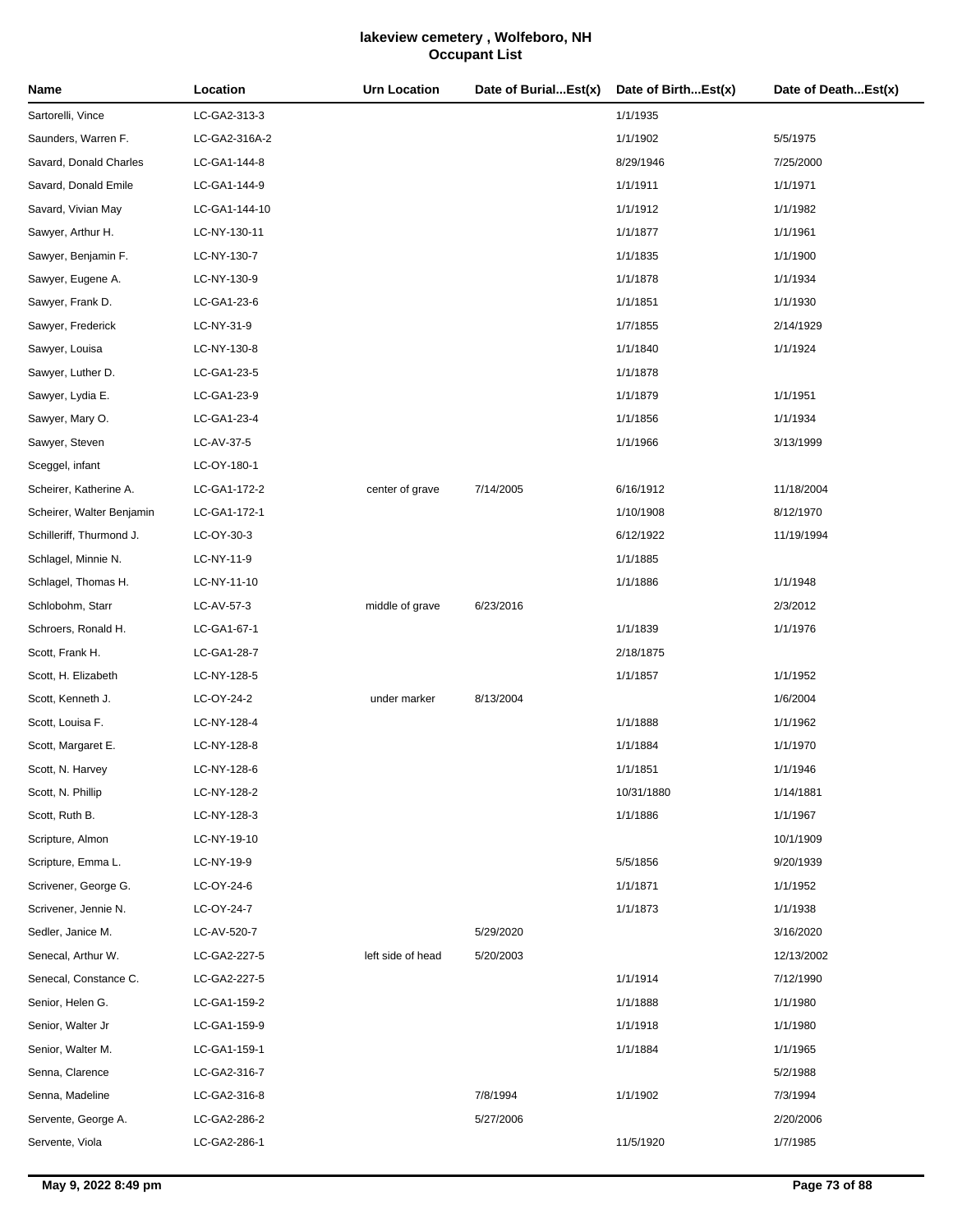| Name                    | Location      | <b>Urn Location</b>    | Date of BurialEst(x) | Date of BirthEst(x) | Date of DeathEst(x) |
|-------------------------|---------------|------------------------|----------------------|---------------------|---------------------|
| Severance, Beverly C.   | LC-NY-64-4    |                        |                      | 9/16/1928           |                     |
| Severance, William M.   | LC-NY-64-5    |                        |                      | 2/10/1926           | 9/16/1989           |
| Sexton, William         | LC-AV-39-1    |                        | 10/2/1999            | 1/1/1915            | 9/27/1999           |
| Shannon, Baby boy       | LC-GA1-112-6  |                        |                      | 1/1/1947            | 1/1/1947            |
| Shannon, Carl H.        | LC-GA1-48-3   |                        |                      | 3/31/1910           | 5/6/1972            |
| Shannon, Carroll        | LC-GA1-112-4  |                        |                      | 8/1/1929            | 12/21/1986          |
| Shannon, Dororthy T.    | LC-GA1-91-5   |                        |                      | 1/1/1909            | 8/20/1997           |
| Shannon, Madeline       | LC-GA1-112-5  |                        |                      | 1/1/1926            |                     |
| Shave, Edward F.        | LC-GA1-5-7    |                        |                      | 1/1/1836            | 1/1/1984            |
| Shave, Ethel Louise     | LC-GA1-5-8    |                        | 9/19/2020            |                     | 9/15/2020           |
| Shave, Mandi Lynn       | LC-GA1-5-8    |                        |                      | 10/12/1990          | 10/31/1990          |
| Shaw, Albert            | LC-OY-101-12  |                        |                      |                     | 3/21/1834           |
| Shaw, Earl Palmer       | LC-GA1-140-7  |                        |                      | 8/1/1891            | 8/1/1948            |
| Shaw, Harriet E.        | LC-OY-101-5   |                        |                      |                     | 9/17/1847           |
| Shaw, Lillian           | LC-OY-199-1   |                        |                      |                     | 6/1/1888            |
| Shaw, Lizzie W.         | LC-OY-199-2   |                        |                      |                     | 10/30/1893          |
| Shaw, Nancy S.          | LC-OY-107-1   |                        |                      |                     | 9/28/1873           |
| Shea, Brendan Daniel    | LC-AV-86-5    |                        | 10/16/2021           |                     | 3/28/2016           |
| Shea, Michael E.        | LC-OY-27-6    |                        |                      | 1/1/1863            | 1/1/1928            |
| Shea, Nancy Brewster    | LC-GA1-89-9   |                        |                      | 1/1/1928            | 1/1/1966            |
| Sheehan, Muriel         | LC-GA2-310-5  |                        |                      | 11/15/1916          | 12/4/1985           |
| Sheehan, Muriel         | LC-GA2-200-7  |                        |                      | 1/1/1916            | 1/1/1985            |
| Sheehan, William J.     | LC-GA2-200-2  |                        |                      | 1/1/1921            | 1/1/1989            |
| Shepard, Alberta        | LC-GA2-340-8  |                        |                      | 9/24/1908           | 8/11/1982           |
| Shepard, Annie M.       | LC-GA1-42-5   |                        |                      | 1/1/1875            | 1/1/1942            |
| Shepard, Henry F.       | LC-GA1-42-6   |                        |                      | 1/1/1880            | 1/1/1947            |
| Shepard, Lyle C.        | LC-GA1-42-1   |                        |                      | 1/1/1902            | 1/1/1967            |
| Shepard, Marie P.       | LC-GA1-42-2   |                        |                      | 1/1/1900            | 1/1/1980            |
| Sherman, Esther Deloras | LC-GA2-201-1  |                        |                      | 1/1/1916            | 1/1/1988            |
| Shipley, Elmore D.      | LC-GA1-52-8   |                        |                      | 1/1/1896            | 1/1/1981            |
| Shoesmith, Emma I.      | LC-GA2-360A-3 |                        |                      |                     | 5/9/1974            |
| Shoesmith, Rev. Thomas  | LC-GA2-360A-4 |                        |                      |                     | 9/30/1974           |
| Shohl, Alfred T.        | LC-OY-24-2    |                        |                      | 1/1/1889            | 1/1/1946            |
| Shohl, Florence C.      | LC-OY-24-3    |                        |                      | 1/1/1904            | 1/1/1972            |
| Shorter, Irene Evelyn   | LC-GA2-333-6  |                        |                      | 1/1/1931            | 12/3/2002           |
| Sias, Charles B.        | LC-NY-20-5    |                        |                      | 1/1/1873            | 1/1/1935            |
| Simmons, Flora M.       | LC-OY-154-1   |                        |                      | 3/17/1876           | 12/1/1912           |
| Simmons, Martha Rust    | LC-OY-21-8    |                        |                      | 1/1/1830            | 1/1/1900            |
| Simmons, Mary L.        | LC-NY-16-3    |                        |                      | 1/1/1862            | 1/1/1933            |
| Simoneau, Clifford J.   | LC-AV-75-1    |                        | 11/18/2005           |                     | 11/13/2005          |
| Simons, Alice Colby     | LC-AV-18-7    | family placed in 7 or8 |                      |                     | 6/26/2006           |
| Sinclair, Alfreda       | LC-GA2-282-6  |                        |                      | 1/1/1916            | 12/19/2001          |
| Sinclair, Elizabeth     | LC-GA2-282-4  | in vault               | 6/28/2016            |                     | 5/13/2016           |
| Sinclair, Frank W.      | LC-GA2-282-5  |                        |                      | 11/5/1912           | 8/27/1981           |
| Skinner, Blanche A.     | LC-GA2-219-3  |                        |                      | 1/1/1911            | 1/1/1985            |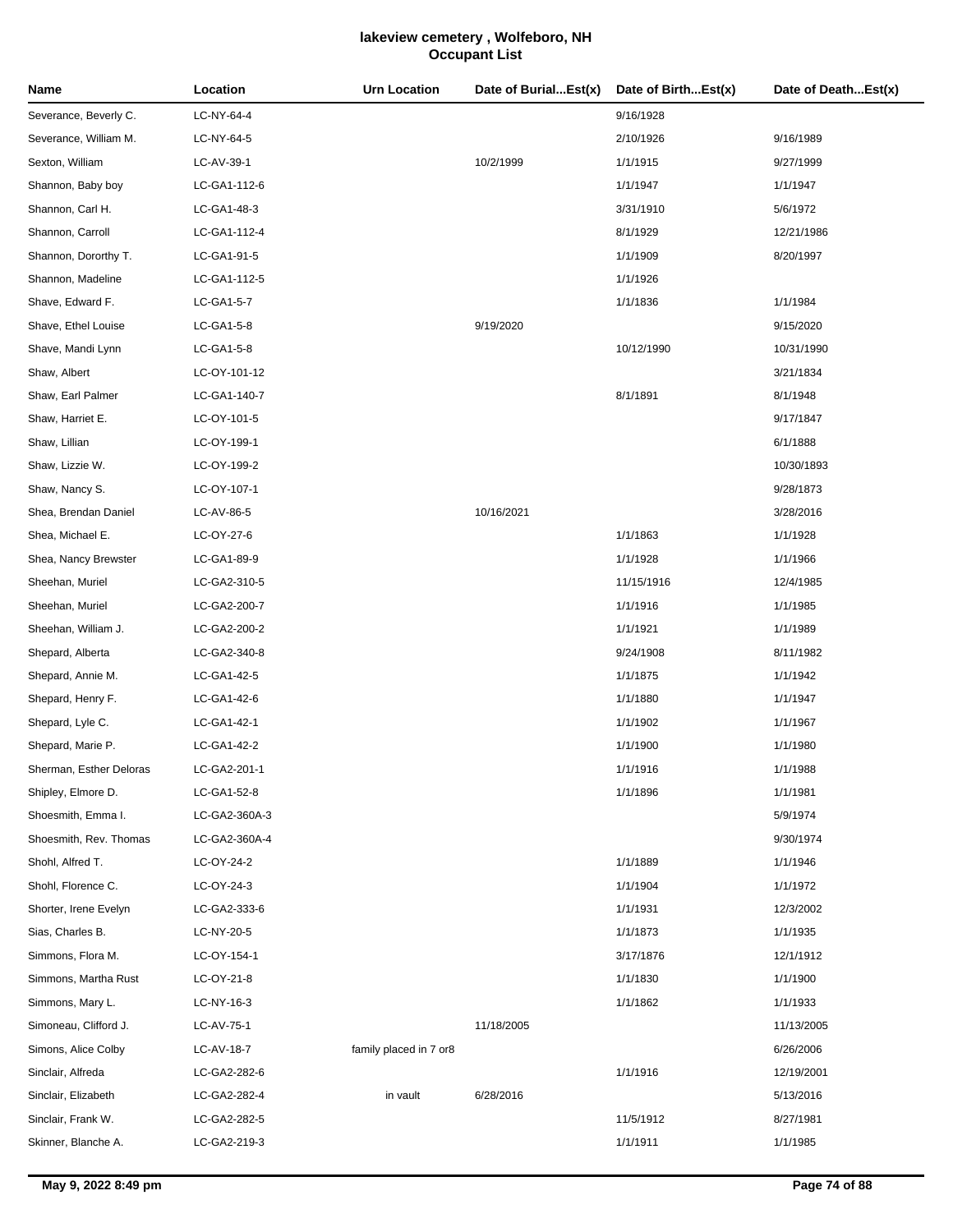| Name                      | Location      | Urn Location                         | Date of BurialEst(x) | Date of BirthEst(x) | Date of DeathEst(x) |
|---------------------------|---------------|--------------------------------------|----------------------|---------------------|---------------------|
| Skinner, Daniel E.        | LC-NY-104-1   | oot of grave next to Eller 10/4/2003 |                      |                     | 9/21/2003           |
| Skinner, Herbert I.       | LC-GA1-122-3  |                                      |                      | 1/1/1899            | 1/1/1972            |
| Skinner, Walter W.        | LC-GA1-122-5  |                                      |                      | 1/1/1871            | 1/1/1945            |
| Skinner, William L.       | LC-GA1-30-6   |                                      |                      | 5/2/1915            | 5/29/1957           |
| Skorupski, Marion L.      | LC-AV-39-8    |                                      | 8/10/2001            |                     |                     |
| Sleeper, Jonathan W.      | LC-NY-71-3    |                                      |                      | 11/1/1845           | 5/17/1889           |
| Smart, Alice M.           | LC-GA1-108-5  |                                      |                      | 1/1/1878            | 1/1/1953            |
| Smart, Betsey             | LC-OY-21-4    |                                      |                      |                     | 8/23/1867           |
| Smart, Esther M.          | LC-GA1-108-2  | x                                    |                      | 1/1/1908            | 1/1/1992            |
| Smart, George A.          | LC-NY-113-5   |                                      |                      | 1/1/1904            | 1/1/1986            |
| Smart, George Jr.         | LC-NY-113-5   | in front of his marker               | 5/29/2014            | 1/1/1935            | 10/26/2013          |
| Smart, Lawrence A.        | LC-GA1-108-3  | under foot marker                    | 5/20/2006            |                     | 2/22/2006           |
| Smart, Lawrence L.        | LC-GA1-108-3  | in front of father                   | 6/23/2018            |                     | 4/5/2018            |
| Smart, Lawrence N.        | LC-GA1-108-4  |                                      | 5/11/1992            | 1/1/1908            | 11/26/1991          |
| Smart, Mary Haley         | LC-NY-113-4   | in front of marker                   | 8/15/2006            | 1/1/1912            | 8/9/2006            |
| Smith, Cammilla M.        | LC-GA2-235-1  |                                      |                      | 1/1/1903            | 2/8/1968            |
| Smith, Celeste F. (Neen   | LC-GA2-339-6  | x                                    |                      | 1/1/1910            | 6/28/1987           |
| Smith, Charles Harold     | LC-GA2-339-8  |                                      | 9/27/2012            |                     | 9/22/2012           |
| Smith, Cora Jane          | LC-GA1-161-10 |                                      |                      | 1/1/1882            | 1/1/1949            |
| Smith, Dr. Randlett       | LC-OY-73-7    |                                      |                      |                     | 1/25/1901           |
| Smith, Earl J. (Bub)      | LC-GA2-339-7  | x                                    |                      | 1/1/1913            | 1/1/1984            |
| Smith, Eleanor            | LC-GA2-235-7  |                                      |                      | 1/1/1916            | 6/4/1983            |
| Smith, Ellis W.           | LC-GA2-207-7  |                                      |                      | 1/1/1877            | 5/28/1970           |
| Smith, Ford J.            | LC-GA1-73-4   |                                      |                      | 1/3/1891            | 6/3/1964            |
| Smith, Jacob G.           | LC-NY-129-6   |                                      |                      | 5/5/1821            | 10/19/1905          |
| Smith, Joseph F.          | LC-GA1-161-9  |                                      |                      | 1/1/1882            | 1/1/1963            |
| Smith, Lemont H.          | LC-GA1-161-11 |                                      |                      | 1/1/1889            | 1/1/1962            |
| Smith, Lizzie M.          | LC-NY-129-10  |                                      |                      | 1/1/1877            | 12/10/1889          |
| Smith, Lucinda D.         | LC-OY-73-8    |                                      |                      |                     | 9/27/1861           |
| Smith, Margaret L.        | LC-GA2-229-4  |                                      |                      | 1/1/1960            | 7/17/1969           |
| Smith, Marion White       | LC-GA1-73-3   |                                      |                      | 8/10/1890           | 10/13/1967          |
| Smith, Martha Jane        | LC-NY-51-7    |                                      |                      | 1/6/1837            | 6/19/1911           |
| Smith, Philip Sidney      | LC-GA1-56-10  |                                      |                      | 7/28/1877           | 5/10/1949           |
| Smith, Willard E.         | LC-GA2-235-2  |                                      |                      | 1/1/1901            | 1/1/1987            |
| Snow, Elbridge            | LC-GA2-187-4  |                                      |                      | 1/1/1884            | 4/30/1979           |
| Snow, Jesse E.            | LC-OY-172-1   |                                      |                      | 8/25/1882           | 4/16/1936           |
| Snow, Lulu Long           | LC-GA2-187-3  |                                      |                      | 1/1/1885            | 1/1/1962            |
| Solari, Albert Stanley    | LC-GA2-326-8  |                                      |                      | 1/1/1906            | 2/28/1995           |
| Sollows, Lucinda O.       | LC-GA1-169-4  |                                      |                      | 1/1/1874            | 1/1/1957            |
| Soucey, Eleanor M.        | LC-GA2-213-4  |                                      |                      | 1/1/2015            | 10/24/1969          |
| Soucey, Louis A. Rev.     | LC-GA2-213-5  |                                      | 9/10/2010            | 1/1/1918            | 9/5/2010            |
| Soucey, Mary Anne         | LC-GA2-213-3  |                                      |                      | 1/1/1953            | 7/6/1968            |
| Spatola, James            | LC-AV-88-5    |                                      | 9/23/2019            |                     | 9/18/2019           |
| Spaulding, Dorothea Lahti | LC-GA1-135-11 |                                      |                      | 1/1/1902            | 1/1/1960            |
| Spear, Edmund Doe         | LC-OY-37-1    |                                      |                      | 7/13/1824           | 9/12/1881           |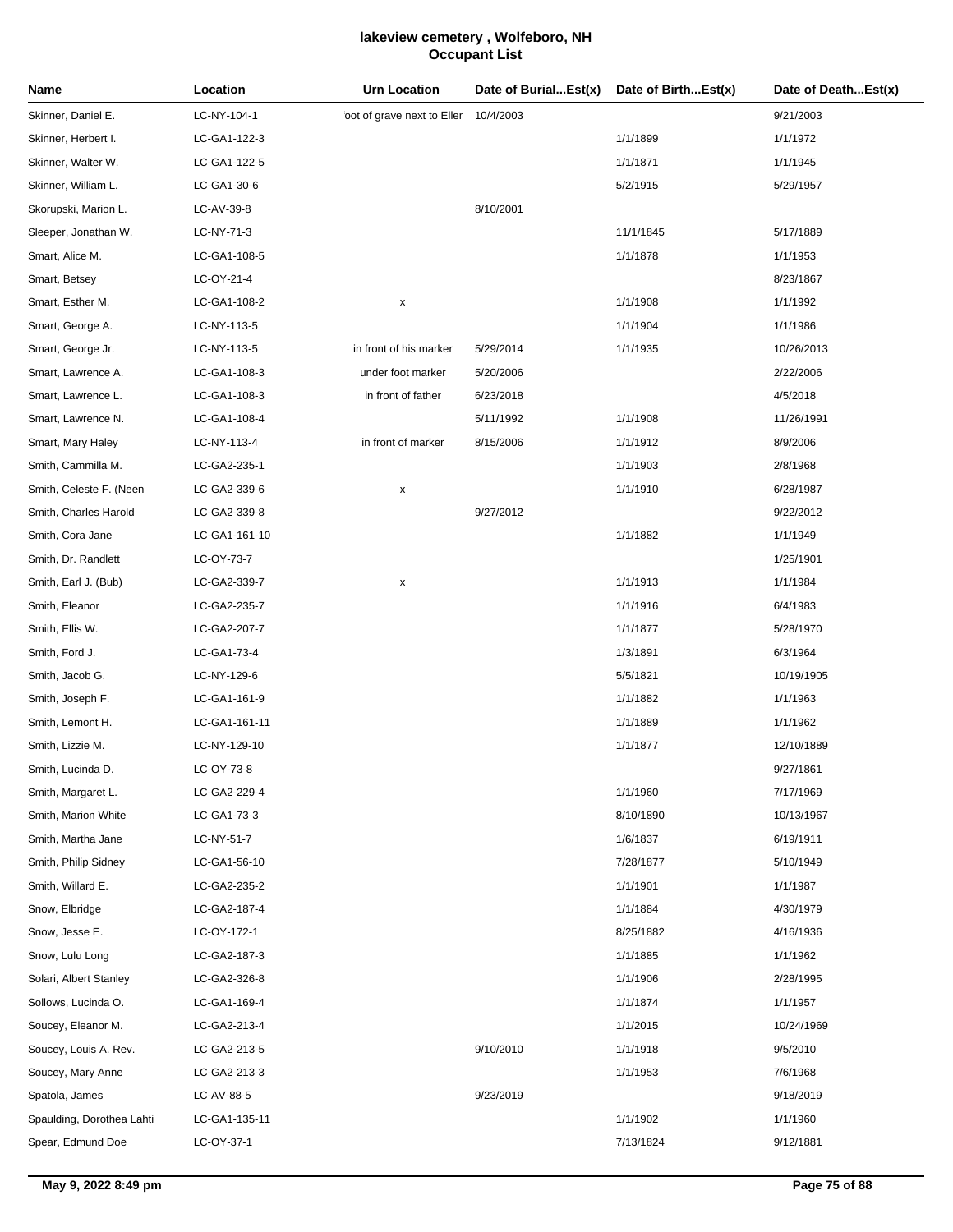| LC-OY-37-3<br>10/20/1862<br>8/24/1864<br>12/1/1816<br>6/6/1864<br>LC-OY-37-2<br>LC-OY-89-1<br>1/1/1828<br>1/1/1923<br>LC-OY-89-2<br>1/1/1844<br>1/1/1919<br>LC-OY-5-4<br>10/17/1839<br>6/12/1918<br>5/16/2015<br>2/7/2015<br>LC-AV-6-2<br>$LC-AV-6-1$<br>10/6/2012<br>10/2/2012<br>LC-GA1-121-10<br>1/1/1889<br>1/1/1980<br>LC-GA1-29-6<br>7/11/2016<br>6/18/2016<br>1/1/1891<br>1/1/1961<br>LC-GA1-151-9<br>LC-GA2-205-4<br>5/8/1910<br>4/3/1990<br>LC-GA2-205-5<br>5/28/2008<br>2/16/2008<br>LC-AV-524-6<br>5/27/2020<br>11/30/1932<br>1/1/2020<br>LC-GA1-54-5<br>12/28/1890<br>1/1/1930<br>LC-GA2-222-2<br>5/24/1943<br>7/27/2001<br>LC-GA1-59-7<br>1/1/1871<br>1/1/1957<br>1/1/1898<br>LC-GA1-59-9<br>1/1/1929<br>6/24/2017<br>6/17/2017<br>LC-GA2-222-1<br>LC-GA1-59-8<br>1/1/1876<br>1/1/1965<br>center under marker<br>8/22/2003<br>LC-AV-78-3<br>8/30/2013<br>8/27/2013<br>LC-AV-96-1<br>LC-NY-128-7<br>1/1/1882<br>1/1/1975<br>LC-GA1-84-1<br>10/1/1878<br>12/28/1956<br>LC-OY-184-1<br>8/20/1853<br>4/5/1926<br>LC-GA1-84-3<br>11/25/1906<br>LC-GA1-84-4<br>5/17/1907<br>7/14/1972<br>LC-GA1-84-2<br>7/5/1878<br>12/22/1960<br>LC-GA2-274-8<br>1/1/1908<br>6/14/1997<br>LC-GA2-274-7<br>3/16/1906<br>12/8/1989<br>1/1/1917<br>LC-GA1-60-4<br>1/1/1991<br>LC-GA1-175-1<br>8/17/1884<br>5/27/1959<br>LC-GA2-185-1<br>7/28/1908<br>2/17/2000<br>LC-GA1-175-3<br>8/2/2003<br>1/1/1917<br>7/30/2003<br>LC-GA2-185-2<br>11/22/1900<br>10/24/1991<br>LC-GA1-175-2<br>7/31/1889<br>11/26/1968<br>LC-OY-198-1<br>1/1/1838<br>1/1/1913<br>LC-OY-198-4<br>1/1/1839<br>1/1/1917<br>LC-NY-15-2<br>1/1/1875<br>1/1/1957<br>LC-GA1-51-5<br>4/6/1869<br>7/9/1927<br>6/14/1870<br>10/8/1936<br>LC-GA1-51-4<br>LC-NY-17-2<br>9/23/1855<br>11/29/1929<br>LC-NY-131-7<br>1/1/1874<br>1/1/1943<br>LC-NY-88-8<br>1/1/1850<br>1/1/1932<br>LC-NY-88-9<br>1/1/1889<br>1/1/1960<br>LC-NY-88-11<br>1/1/1874<br>1/1/1992 | Name                         | Location | Urn Location | Date of BurialEst(x) | Date of BirthEst(x) | Date of DeathEst(x) |
|--------------------------------------------------------------------------------------------------------------------------------------------------------------------------------------------------------------------------------------------------------------------------------------------------------------------------------------------------------------------------------------------------------------------------------------------------------------------------------------------------------------------------------------------------------------------------------------------------------------------------------------------------------------------------------------------------------------------------------------------------------------------------------------------------------------------------------------------------------------------------------------------------------------------------------------------------------------------------------------------------------------------------------------------------------------------------------------------------------------------------------------------------------------------------------------------------------------------------------------------------------------------------------------------------------------------------------------------------------------------------------------------------------------------------------------------------------------------------------------------------------------------------------------------------------------------------------------------------------------------------------------------------------------------------------------------------------------------------------------------------------------------------------------------------------------------------------------------------------------------------------------------------------|------------------------------|----------|--------------|----------------------|---------------------|---------------------|
|                                                                                                                                                                                                                                                                                                                                                                                                                                                                                                                                                                                                                                                                                                                                                                                                                                                                                                                                                                                                                                                                                                                                                                                                                                                                                                                                                                                                                                                                                                                                                                                                                                                                                                                                                                                                                                                                                                        | Spear, Hannah Hartford       |          |              |                      |                     |                     |
|                                                                                                                                                                                                                                                                                                                                                                                                                                                                                                                                                                                                                                                                                                                                                                                                                                                                                                                                                                                                                                                                                                                                                                                                                                                                                                                                                                                                                                                                                                                                                                                                                                                                                                                                                                                                                                                                                                        | Spear, Mary Muzzey           |          |              |                      |                     |                     |
|                                                                                                                                                                                                                                                                                                                                                                                                                                                                                                                                                                                                                                                                                                                                                                                                                                                                                                                                                                                                                                                                                                                                                                                                                                                                                                                                                                                                                                                                                                                                                                                                                                                                                                                                                                                                                                                                                                        | Spencer, Joseph              |          |              |                      |                     |                     |
|                                                                                                                                                                                                                                                                                                                                                                                                                                                                                                                                                                                                                                                                                                                                                                                                                                                                                                                                                                                                                                                                                                                                                                                                                                                                                                                                                                                                                                                                                                                                                                                                                                                                                                                                                                                                                                                                                                        | Spencer, Sarah               |          |              |                      |                     |                     |
|                                                                                                                                                                                                                                                                                                                                                                                                                                                                                                                                                                                                                                                                                                                                                                                                                                                                                                                                                                                                                                                                                                                                                                                                                                                                                                                                                                                                                                                                                                                                                                                                                                                                                                                                                                                                                                                                                                        | Springfield, Alice C.        |          |              |                      |                     |                     |
|                                                                                                                                                                                                                                                                                                                                                                                                                                                                                                                                                                                                                                                                                                                                                                                                                                                                                                                                                                                                                                                                                                                                                                                                                                                                                                                                                                                                                                                                                                                                                                                                                                                                                                                                                                                                                                                                                                        | Spurr, Sandy                 |          |              |                      |                     |                     |
|                                                                                                                                                                                                                                                                                                                                                                                                                                                                                                                                                                                                                                                                                                                                                                                                                                                                                                                                                                                                                                                                                                                                                                                                                                                                                                                                                                                                                                                                                                                                                                                                                                                                                                                                                                                                                                                                                                        | Spurr, Wilbur A.             |          |              |                      |                     |                     |
|                                                                                                                                                                                                                                                                                                                                                                                                                                                                                                                                                                                                                                                                                                                                                                                                                                                                                                                                                                                                                                                                                                                                                                                                                                                                                                                                                                                                                                                                                                                                                                                                                                                                                                                                                                                                                                                                                                        | Stackpole, Fred A.           |          |              |                      |                     |                     |
|                                                                                                                                                                                                                                                                                                                                                                                                                                                                                                                                                                                                                                                                                                                                                                                                                                                                                                                                                                                                                                                                                                                                                                                                                                                                                                                                                                                                                                                                                                                                                                                                                                                                                                                                                                                                                                                                                                        | Stagg, Eleanor J.            |          |              |                      |                     |                     |
|                                                                                                                                                                                                                                                                                                                                                                                                                                                                                                                                                                                                                                                                                                                                                                                                                                                                                                                                                                                                                                                                                                                                                                                                                                                                                                                                                                                                                                                                                                                                                                                                                                                                                                                                                                                                                                                                                                        | Stagg, Irene B.              |          |              |                      |                     |                     |
|                                                                                                                                                                                                                                                                                                                                                                                                                                                                                                                                                                                                                                                                                                                                                                                                                                                                                                                                                                                                                                                                                                                                                                                                                                                                                                                                                                                                                                                                                                                                                                                                                                                                                                                                                                                                                                                                                                        | Stanard, Robert I.           |          |              |                      |                     |                     |
|                                                                                                                                                                                                                                                                                                                                                                                                                                                                                                                                                                                                                                                                                                                                                                                                                                                                                                                                                                                                                                                                                                                                                                                                                                                                                                                                                                                                                                                                                                                                                                                                                                                                                                                                                                                                                                                                                                        | Standard, Peter              |          |              |                      |                     |                     |
|                                                                                                                                                                                                                                                                                                                                                                                                                                                                                                                                                                                                                                                                                                                                                                                                                                                                                                                                                                                                                                                                                                                                                                                                                                                                                                                                                                                                                                                                                                                                                                                                                                                                                                                                                                                                                                                                                                        | Stave, Robert                |          |              |                      |                     |                     |
|                                                                                                                                                                                                                                                                                                                                                                                                                                                                                                                                                                                                                                                                                                                                                                                                                                                                                                                                                                                                                                                                                                                                                                                                                                                                                                                                                                                                                                                                                                                                                                                                                                                                                                                                                                                                                                                                                                        | Stead, Pearl A.              |          |              |                      |                     |                     |
|                                                                                                                                                                                                                                                                                                                                                                                                                                                                                                                                                                                                                                                                                                                                                                                                                                                                                                                                                                                                                                                                                                                                                                                                                                                                                                                                                                                                                                                                                                                                                                                                                                                                                                                                                                                                                                                                                                        | Stearns, Bruce Adam          |          |              |                      |                     |                     |
|                                                                                                                                                                                                                                                                                                                                                                                                                                                                                                                                                                                                                                                                                                                                                                                                                                                                                                                                                                                                                                                                                                                                                                                                                                                                                                                                                                                                                                                                                                                                                                                                                                                                                                                                                                                                                                                                                                        | Stearns, Frank Pendleton     |          |              |                      |                     |                     |
|                                                                                                                                                                                                                                                                                                                                                                                                                                                                                                                                                                                                                                                                                                                                                                                                                                                                                                                                                                                                                                                                                                                                                                                                                                                                                                                                                                                                                                                                                                                                                                                                                                                                                                                                                                                                                                                                                                        | Stearns, Josephine T.        |          |              |                      |                     |                     |
|                                                                                                                                                                                                                                                                                                                                                                                                                                                                                                                                                                                                                                                                                                                                                                                                                                                                                                                                                                                                                                                                                                                                                                                                                                                                                                                                                                                                                                                                                                                                                                                                                                                                                                                                                                                                                                                                                                        | Stearns, Marcia Bickford     |          |              |                      |                     |                     |
|                                                                                                                                                                                                                                                                                                                                                                                                                                                                                                                                                                                                                                                                                                                                                                                                                                                                                                                                                                                                                                                                                                                                                                                                                                                                                                                                                                                                                                                                                                                                                                                                                                                                                                                                                                                                                                                                                                        | Stearns, Martha Tisdale      |          |              |                      |                     |                     |
|                                                                                                                                                                                                                                                                                                                                                                                                                                                                                                                                                                                                                                                                                                                                                                                                                                                                                                                                                                                                                                                                                                                                                                                                                                                                                                                                                                                                                                                                                                                                                                                                                                                                                                                                                                                                                                                                                                        | Steere, Walter               |          |              |                      |                     |                     |
|                                                                                                                                                                                                                                                                                                                                                                                                                                                                                                                                                                                                                                                                                                                                                                                                                                                                                                                                                                                                                                                                                                                                                                                                                                                                                                                                                                                                                                                                                                                                                                                                                                                                                                                                                                                                                                                                                                        | Steeves, Ralph               |          |              |                      |                     |                     |
|                                                                                                                                                                                                                                                                                                                                                                                                                                                                                                                                                                                                                                                                                                                                                                                                                                                                                                                                                                                                                                                                                                                                                                                                                                                                                                                                                                                                                                                                                                                                                                                                                                                                                                                                                                                                                                                                                                        | Stephenson, Dr. Joseph Newel |          |              |                      |                     |                     |
|                                                                                                                                                                                                                                                                                                                                                                                                                                                                                                                                                                                                                                                                                                                                                                                                                                                                                                                                                                                                                                                                                                                                                                                                                                                                                                                                                                                                                                                                                                                                                                                                                                                                                                                                                                                                                                                                                                        | Stevens, Charles E.          |          |              |                      |                     |                     |
|                                                                                                                                                                                                                                                                                                                                                                                                                                                                                                                                                                                                                                                                                                                                                                                                                                                                                                                                                                                                                                                                                                                                                                                                                                                                                                                                                                                                                                                                                                                                                                                                                                                                                                                                                                                                                                                                                                        | Stevens, Ella J.             |          |              |                      |                     |                     |
|                                                                                                                                                                                                                                                                                                                                                                                                                                                                                                                                                                                                                                                                                                                                                                                                                                                                                                                                                                                                                                                                                                                                                                                                                                                                                                                                                                                                                                                                                                                                                                                                                                                                                                                                                                                                                                                                                                        | Stevens, Henry Allen         |          |              |                      |                     |                     |
|                                                                                                                                                                                                                                                                                                                                                                                                                                                                                                                                                                                                                                                                                                                                                                                                                                                                                                                                                                                                                                                                                                                                                                                                                                                                                                                                                                                                                                                                                                                                                                                                                                                                                                                                                                                                                                                                                                        | Stevens, Jean I.             |          |              |                      |                     |                     |
|                                                                                                                                                                                                                                                                                                                                                                                                                                                                                                                                                                                                                                                                                                                                                                                                                                                                                                                                                                                                                                                                                                                                                                                                                                                                                                                                                                                                                                                                                                                                                                                                                                                                                                                                                                                                                                                                                                        | Stevens, Margaret H.         |          |              |                      |                     |                     |
|                                                                                                                                                                                                                                                                                                                                                                                                                                                                                                                                                                                                                                                                                                                                                                                                                                                                                                                                                                                                                                                                                                                                                                                                                                                                                                                                                                                                                                                                                                                                                                                                                                                                                                                                                                                                                                                                                                        | Stevens, Olive A.            |          |              |                      |                     |                     |
|                                                                                                                                                                                                                                                                                                                                                                                                                                                                                                                                                                                                                                                                                                                                                                                                                                                                                                                                                                                                                                                                                                                                                                                                                                                                                                                                                                                                                                                                                                                                                                                                                                                                                                                                                                                                                                                                                                        | Stevens, Philip Lawrence     |          |              |                      |                     |                     |
|                                                                                                                                                                                                                                                                                                                                                                                                                                                                                                                                                                                                                                                                                                                                                                                                                                                                                                                                                                                                                                                                                                                                                                                                                                                                                                                                                                                                                                                                                                                                                                                                                                                                                                                                                                                                                                                                                                        | Stevens, Vincent A.          |          |              |                      |                     |                     |
|                                                                                                                                                                                                                                                                                                                                                                                                                                                                                                                                                                                                                                                                                                                                                                                                                                                                                                                                                                                                                                                                                                                                                                                                                                                                                                                                                                                                                                                                                                                                                                                                                                                                                                                                                                                                                                                                                                        | Stevenson, Albert Fletcher   |          |              |                      |                     |                     |
|                                                                                                                                                                                                                                                                                                                                                                                                                                                                                                                                                                                                                                                                                                                                                                                                                                                                                                                                                                                                                                                                                                                                                                                                                                                                                                                                                                                                                                                                                                                                                                                                                                                                                                                                                                                                                                                                                                        | Stevenson, Dorothy           |          |              |                      |                     |                     |
|                                                                                                                                                                                                                                                                                                                                                                                                                                                                                                                                                                                                                                                                                                                                                                                                                                                                                                                                                                                                                                                                                                                                                                                                                                                                                                                                                                                                                                                                                                                                                                                                                                                                                                                                                                                                                                                                                                        | Stevenson, Henry D.          |          |              |                      |                     |                     |
|                                                                                                                                                                                                                                                                                                                                                                                                                                                                                                                                                                                                                                                                                                                                                                                                                                                                                                                                                                                                                                                                                                                                                                                                                                                                                                                                                                                                                                                                                                                                                                                                                                                                                                                                                                                                                                                                                                        | Stevenson, Herbert E.        |          |              |                      |                     |                     |
|                                                                                                                                                                                                                                                                                                                                                                                                                                                                                                                                                                                                                                                                                                                                                                                                                                                                                                                                                                                                                                                                                                                                                                                                                                                                                                                                                                                                                                                                                                                                                                                                                                                                                                                                                                                                                                                                                                        | Stevenson, Ruth Daniels      |          |              |                      |                     |                     |
|                                                                                                                                                                                                                                                                                                                                                                                                                                                                                                                                                                                                                                                                                                                                                                                                                                                                                                                                                                                                                                                                                                                                                                                                                                                                                                                                                                                                                                                                                                                                                                                                                                                                                                                                                                                                                                                                                                        | Stewart, Hezekiah B.         |          |              |                      |                     |                     |
|                                                                                                                                                                                                                                                                                                                                                                                                                                                                                                                                                                                                                                                                                                                                                                                                                                                                                                                                                                                                                                                                                                                                                                                                                                                                                                                                                                                                                                                                                                                                                                                                                                                                                                                                                                                                                                                                                                        | Stewart, Jemina A.           |          |              |                      |                     |                     |
|                                                                                                                                                                                                                                                                                                                                                                                                                                                                                                                                                                                                                                                                                                                                                                                                                                                                                                                                                                                                                                                                                                                                                                                                                                                                                                                                                                                                                                                                                                                                                                                                                                                                                                                                                                                                                                                                                                        | Stickney, Gertrude M.        |          |              |                      |                     |                     |
|                                                                                                                                                                                                                                                                                                                                                                                                                                                                                                                                                                                                                                                                                                                                                                                                                                                                                                                                                                                                                                                                                                                                                                                                                                                                                                                                                                                                                                                                                                                                                                                                                                                                                                                                                                                                                                                                                                        | Stidham, Harrison            |          |              |                      |                     |                     |
|                                                                                                                                                                                                                                                                                                                                                                                                                                                                                                                                                                                                                                                                                                                                                                                                                                                                                                                                                                                                                                                                                                                                                                                                                                                                                                                                                                                                                                                                                                                                                                                                                                                                                                                                                                                                                                                                                                        | Stidman, Clara Kerr          |          |              |                      |                     |                     |
|                                                                                                                                                                                                                                                                                                                                                                                                                                                                                                                                                                                                                                                                                                                                                                                                                                                                                                                                                                                                                                                                                                                                                                                                                                                                                                                                                                                                                                                                                                                                                                                                                                                                                                                                                                                                                                                                                                        | Stillings, Emma F.           |          |              |                      |                     |                     |
|                                                                                                                                                                                                                                                                                                                                                                                                                                                                                                                                                                                                                                                                                                                                                                                                                                                                                                                                                                                                                                                                                                                                                                                                                                                                                                                                                                                                                                                                                                                                                                                                                                                                                                                                                                                                                                                                                                        | Stillings, Myrtle            |          |              |                      |                     |                     |
|                                                                                                                                                                                                                                                                                                                                                                                                                                                                                                                                                                                                                                                                                                                                                                                                                                                                                                                                                                                                                                                                                                                                                                                                                                                                                                                                                                                                                                                                                                                                                                                                                                                                                                                                                                                                                                                                                                        | Stinchfield, Alice A.        |          |              |                      |                     |                     |
|                                                                                                                                                                                                                                                                                                                                                                                                                                                                                                                                                                                                                                                                                                                                                                                                                                                                                                                                                                                                                                                                                                                                                                                                                                                                                                                                                                                                                                                                                                                                                                                                                                                                                                                                                                                                                                                                                                        | Stinchfield, Clarence        |          |              |                      |                     |                     |
|                                                                                                                                                                                                                                                                                                                                                                                                                                                                                                                                                                                                                                                                                                                                                                                                                                                                                                                                                                                                                                                                                                                                                                                                                                                                                                                                                                                                                                                                                                                                                                                                                                                                                                                                                                                                                                                                                                        | Stinchfield, George M.       |          |              |                      |                     |                     |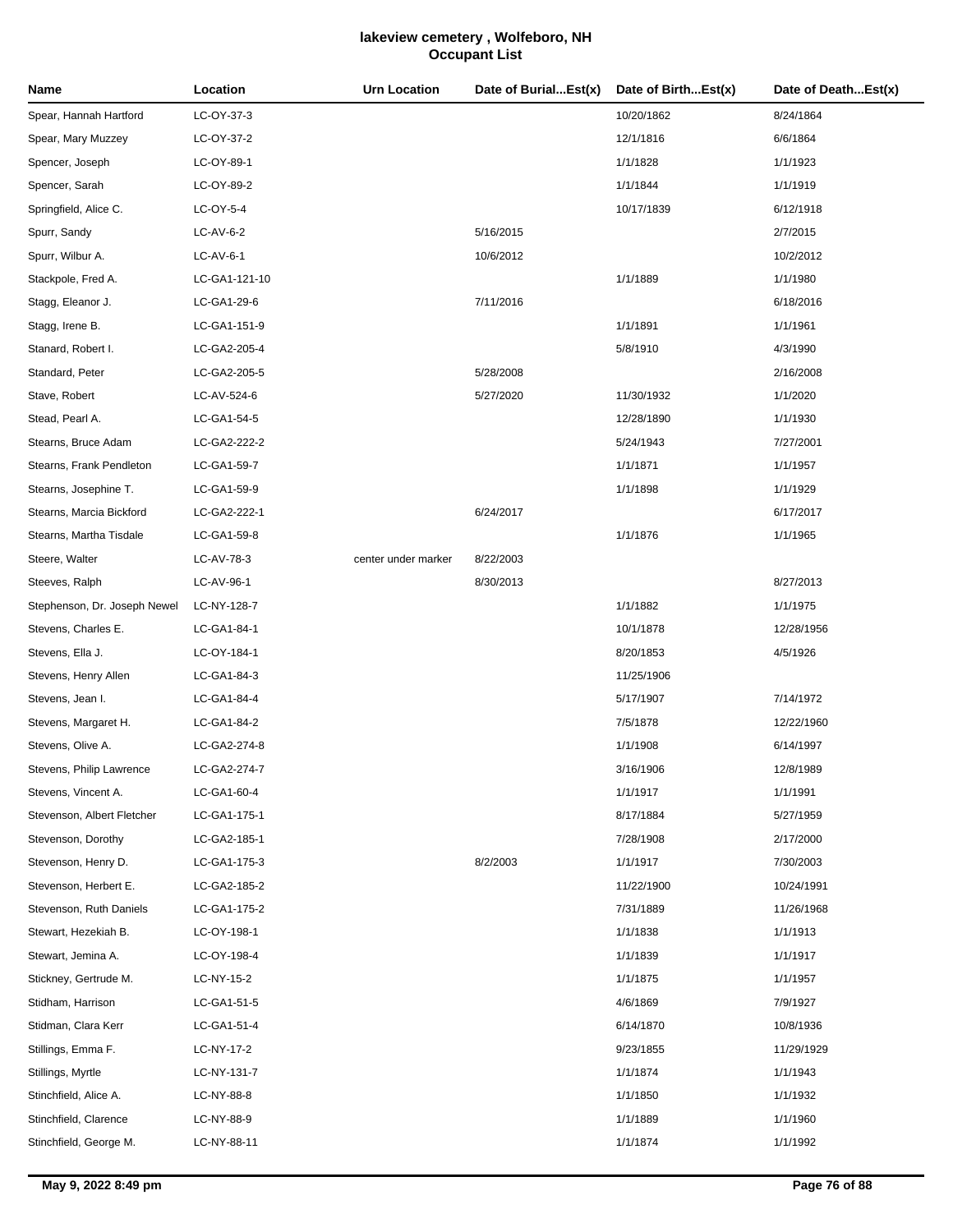| Name                        | Location     | <b>Urn Location</b> | Date of BurialEst(x) | Date of BirthEst(x) | Date of DeathEst(x) |
|-----------------------------|--------------|---------------------|----------------------|---------------------|---------------------|
| Stinchfield, Gladys         | LC-GA2-308-3 |                     |                      | 5/24/1916           | 7/29/1992           |
| Stinchfield, Lena A.        | LC-NY-88-10  |                     |                      | 1/1/1891            | 1/1/1966            |
| Stinchfield, Ralph S.       | LC-GA2-308-4 |                     |                      | 1/1/1911            | 1/1/1992            |
| Stinchfield, Samuel         | LC-NY-88-7   |                     |                      | 1/1/1844            | 1/1/1996            |
| Stirtt, T. Albert           | LC-NY-87-7   |                     |                      | 1/23/1867           | 3/28/1939           |
| Stitt, Florence E.          | LC-NY-87-8   |                     |                      | 3/20/1831           | 3/7/1833            |
| Stitt, Lottie E.            | LC-NY-87-9   |                     |                      | 1/1/1894            | 1/1/1975            |
| Stock, Elizabeth            | LC-GA1-115-8 |                     |                      |                     | 11/12/1995          |
| Stockbridge, Clifford H.    | LC-GA1-136-5 |                     |                      | 1/1/1899            | 1/1/1968            |
| Stockbridge, Mabel C.       | LC-GA1-136-4 |                     |                      | 1/1/1891            | 1/1/1976            |
| Stockman, Andrew John       | LC-GA2-235-6 |                     |                      | 12/24/1969          | 9/29/1986           |
| Stokes, Ellen C. Fox        | LC-OY-87-13  |                     |                      | 1/1/1881            | 1/1/1957            |
| Stokes, Frank W.            | LC-OY-87-12  |                     |                      | 1/1/1878            | 1/1/1948            |
| Strainge, Grace W.          | LC-GA1-111-7 |                     |                      | 1/1/1872            | 1/1/1945            |
| Strainge, John H.           | LC-GA1-111-8 |                     |                      | 1/1/1876            | 1/1/1941            |
| Strodel, Miles              | LC-AV-62-8   |                     | 7/25/2008            |                     | 6/27/2008           |
| Stuart, Janet Mae           | LC-GA2-246-5 |                     |                      | 2/3/1918            | 7/22/1999           |
| Stumpp, Angela              | LC-GA2-227-2 |                     | 7/14/2006            |                     | 4/1/2006            |
| Stumpp, George              | LC-GA2-227-1 |                     |                      | 1/1/1929            | 1/1/1990            |
| Sudbring, Josephine A.      | LC-AV-60-4   |                     | 9/25/2010            |                     | 8/29/2010           |
| Sullivan, George            | LC-AV-2-5    | foot of 5-6         | 9/27/2019            |                     | 9/17/2019           |
| Sumner, R. Willard          | LC-GA2-299-5 |                     |                      | 1/1/1913            | 1/1/1984            |
| Sutherland, Anne W.         | LC-GA1-98-11 |                     |                      | 1/1/1873            | 1/1/1966            |
| Sutherland, Fred Barrington | LC-GA1-98-10 |                     |                      | 1/1/1868            | 1/1/1939            |
| Sutter, Louise              | LC-GA1-87-5  |                     |                      | 1/13/1888           | 10/12/1964          |
| Swaffield, Ethel A.         | LC-GA1-99-4  |                     |                      | 1/1/1886            | 1/1/1968            |
| Swaffield, Ethel Day        | LC-GA1-99-6  |                     |                      | 1/1/1885            | 1/1/1951            |
| Swaffield, Gordon           | LC-GA2-264-6 | near Vet Stone      | 5/24/2003            | 1/1/1920            | 2/4/2003            |
| Swaffield, Helen Hartwell   | LC-GA1-99-12 |                     |                      | 1/1/1885            | 1/1/1957            |
| Swaffield, Hilary Rebecca   | LC-GA2-264-6 | under stone         | 9/15/2007            |                     | 9/13/2007           |
| Swaffield, Millicent Louise | LC-GA1-99-7  |                     |                      | 1/1/1882            | 1/1/1939            |
| Swaffield, Miriam Nichols   | LC-GA1-99-10 |                     |                      | 1/1/1916            | 1/1/1983            |
| Swaffield, Paul N.          | LC-GA1-99-1  |                     |                      | 5/5/1894            | 4/19/1964           |
| Swaffield, Rev. Frank M.    | LC-GA1-99-5  |                     |                      | 1/1/1887            | 1/1/1979            |
| Swaffield, Rev. W. Douglas  | LC-GA1-99-11 |                     |                      | 1/1/1884            | 1/1/1966            |
| Swaffield, Rev. Walter J.   | LC-GA1-99-9  |                     |                      | 1/1/1857            | 1/1/1950            |
| Swan, Catharine             | LC-NY-119-10 |                     |                      | 1/1/1854            | 1/1/1934            |
| Swanton, Winnifred (Roy)    | LC-GA2-286-3 |                     |                      | 5/28/1905           | 12/19/1993          |
| Sweeney, George C.          | LC-GA2-208-3 | unknown             | 9/12/2015            |                     | 1/15/2015           |
| Sweeney, George C.          | LC-GA2-208-6 |                     |                      | 1/1/1895            | 11/7/1966           |
| Sweeney, Wilamina           | LC-GA2-208-5 |                     |                      | 1/1/1885            | 10/26/1976          |
| Swett, Alpheus              | LC-OY-167-1  |                     |                      |                     | 9/10/1884           |
| Swett, Andrew               | LC-OY-39-6   |                     |                      |                     | 8/13/1891           |
| Swett, Charles              | LC-OY-171-11 |                     |                      |                     | 8/5/1831            |
| Swett, Eli C.               | LC-OY-184-4  |                     |                      | 11/2/1826           | 6/8/1907            |
|                             |              |                     |                      |                     |                     |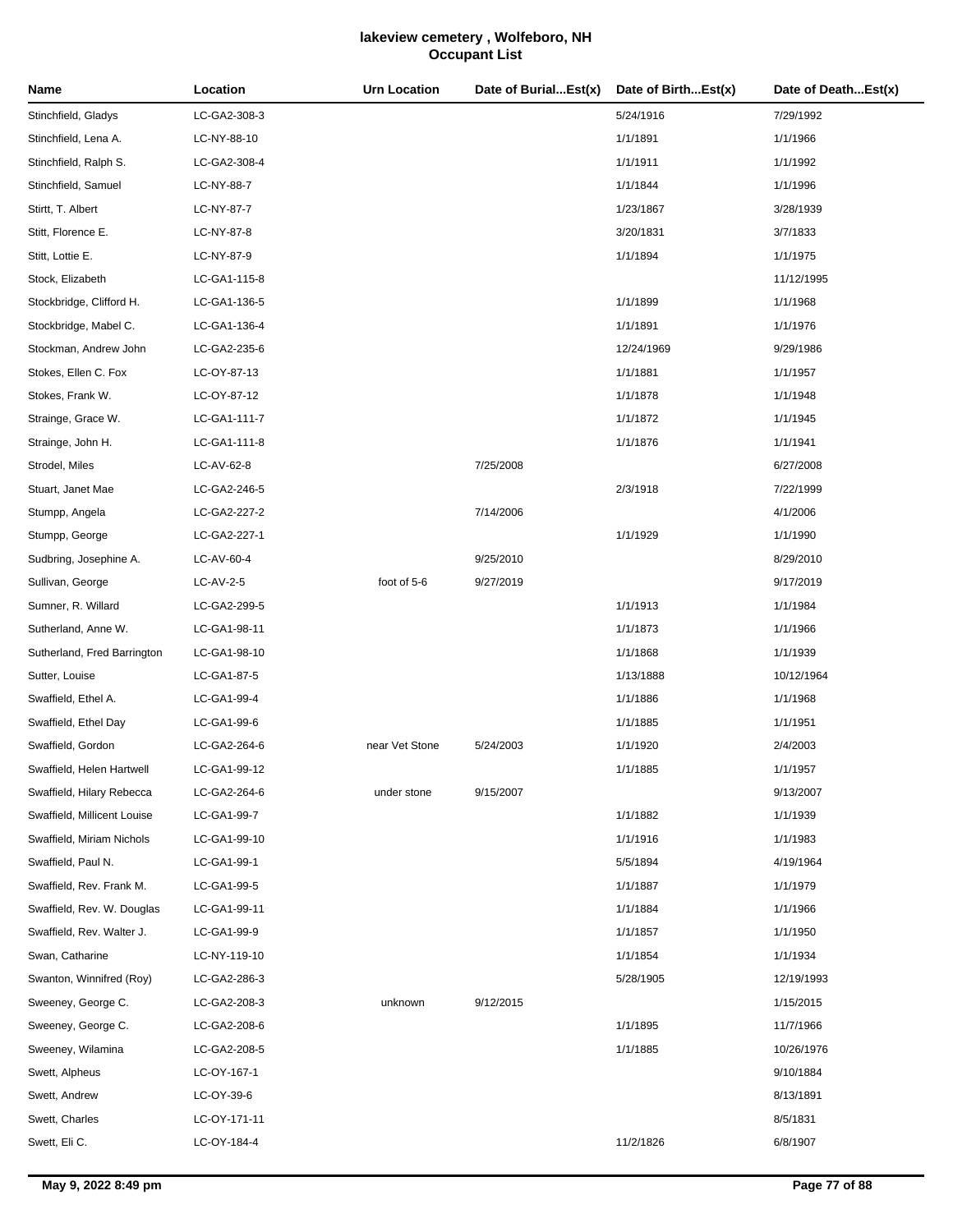| Name                       | Location     | <b>Urn Location</b> | Date of BurialEst(x) | Date of BirthEst(x) | Date of DeathEst(x) |
|----------------------------|--------------|---------------------|----------------------|---------------------|---------------------|
| Swett, Ella Stearns        | LC-OY-127-2  |                     |                      | 2/24/1862           | 4/13/1956           |
| Swett, Emma                | LC-OY-167-4  |                     |                      |                     | 9/5/1886            |
| Swett, George W.           | LC-OY-39-10  |                     |                      |                     | 1/15/1863           |
| Swett, Howard Brown        | LC-GA1-77-7  |                     |                      | 1/1/1897            | 1/1/1979            |
| Swett, J. Andrew           | LC-OY-39-8   |                     |                      |                     |                     |
| Swett, John Andrew         | LC-OY-39-9   |                     |                      | 2/1/1854            | 8/13/1854           |
| Swett, John R.             | LC-OY-167-3  |                     |                      |                     | 5/5/1922            |
| Swett, Mary E.             | LC-OY-167-5  |                     |                      |                     | 9/5/1881            |
| Swett, Nellie              | LC-OY-167-6  |                     |                      |                     | 2/2/1882            |
| Swett, Olive J.            | LC-OY-39-7   |                     |                      |                     | 4/17/1903           |
| Swett, Sarah M.            | LC-OY-184-5  |                     |                      | 12/16/1832          | 1/25/1919           |
| Swett, Susan               | LC-OY-167-2  |                     |                      |                     | 3/27/1896           |
| Swett, Wilbra Hamlin       | LC-OY-127-1  |                     |                      | 10/17/1860          | 11/22/1936          |
| Swett, Winnie Maria        | LC-OY-184-7  |                     |                      |                     | 2/3/1857            |
| Sylvester, Charles B.      | LC-NY-36-10  |                     |                      | 1/1/1863            | 1/1/1916            |
| Sylvester, Charles W.      | LC-NY-36-6   |                     |                      | 1/1/1903            | 1/1/1977            |
| Sylvester, Grace F.        | LC-NY-36-9   |                     |                      | 1/1/1873            | 1/1/1929            |
| Sylvester, Lucy A.         | LC-NY-36-3   |                     |                      | 1/1/1898            | 1/1/1901            |
| Symonds, Arthur Varney     | LC-NY-77-1   |                     |                      | 12/22/1882          | 5/17/1947           |
| Symonds, Carl J.           | LC-NY-78-2   |                     |                      | 1/1/1887            | 1/1/1936            |
| Symonds, Charles F.        | LC-NY-78-5   |                     |                      | 1/1/1833            | 1/1/1911            |
| Symonds, Dorothy B.        | LC-NY-77-10  |                     |                      | 1/1/1893            | 1/1/1980            |
| Symonds, George E.         | LC-NY-78-10  |                     |                      | 1/1/1854            | 1/1/1908            |
| Symonds, Lizzie V.         | LC-NY-78-9   |                     |                      | 1/1/1852            | 1/1/1951            |
| Symonds, Mary E.           | LC-NY-78-1   |                     |                      | 1/1/1853            | 1/1/1854            |
| Symonds, Mary Jane         | LC-NY-78-4   |                     |                      | 1/1/1826            | 1/1/1888            |
| Tamburini, Catharine       | LC-GA1-63-5  |                     |                      | 8/9/1881            | 4/14/1935           |
| Tamburini, John            | LC-OY-168-3  |                     |                      | 1/1/1887            | 1/1/1918            |
| Tardie, Arthur Edward Jr.  | LC-AV-540-3  |                     | 6/11/2011            |                     | 2/23/2011           |
| Tarr, Orren Ray            | LC-GA1-45-3  |                     |                      | 1/1/1885            | 1/1/1954            |
| Taylor, Marie K.           | LC-GA1-176-2 |                     |                      | 1/1/2014            |                     |
| Taylor, Robert H.          | LC-GA1-176-3 |                     |                      | 1/1/1915            | 1/1/1983            |
| Terrell, Marion            | LC-GA2-335-3 | head under marker   | 8/26/2011            |                     | 1/24/2011           |
| Tetherly, Almira B.        | LC-NY-80-5   |                     |                      | 1/1/1832            | 1/1/1899            |
| Tetherly, Lucy H.          | LC-NY-80-4   |                     |                      | 1/1/1863            | 1/1/1938            |
| Tetherly, Samuel W.        | LC-NY-80-6   |                     |                      | 1/1/1826            | 1/1/1900            |
| Tetherly, Wesley H.        | LC-NY-80-1   |                     |                      | 1/1/1887            | 1/1/1887            |
| Tetherly, Willis E.        | LC-NY-80-3   |                     |                      | 1/1/1858            | 1/1/1941            |
| Thannhauser, Franziska     | LC-GA1-155-2 |                     |                      | 1/1/1889            | 1/1/1960            |
| Thannhauser, Siegfried     | LC-GA1-155-1 |                     |                      | 1/1/1885            | 1/1/1962            |
| Thayer, Jerry Lawrence Jr. | LC-GA1-76-5  |                     | 7/29/2014            |                     | 1/11/1996           |
| Thayer, Richard E          | LC-AV-22-3   | 2ft from head       | 7/5/2019             |                     | 6/9/2019            |
| Thayer, Sadie MacDonald    | LC-GA1-76-6  |                     | 10/26/2010           |                     | 10/22/2010          |
| Theis, Albert              | LC-GA2-206-1 |                     |                      | 1/1/1902            | 1/1/1972            |
| Thomas, Cora I.            | LC-GA1-122-4 |                     |                      | 1/1/1873            | 1/1/1953            |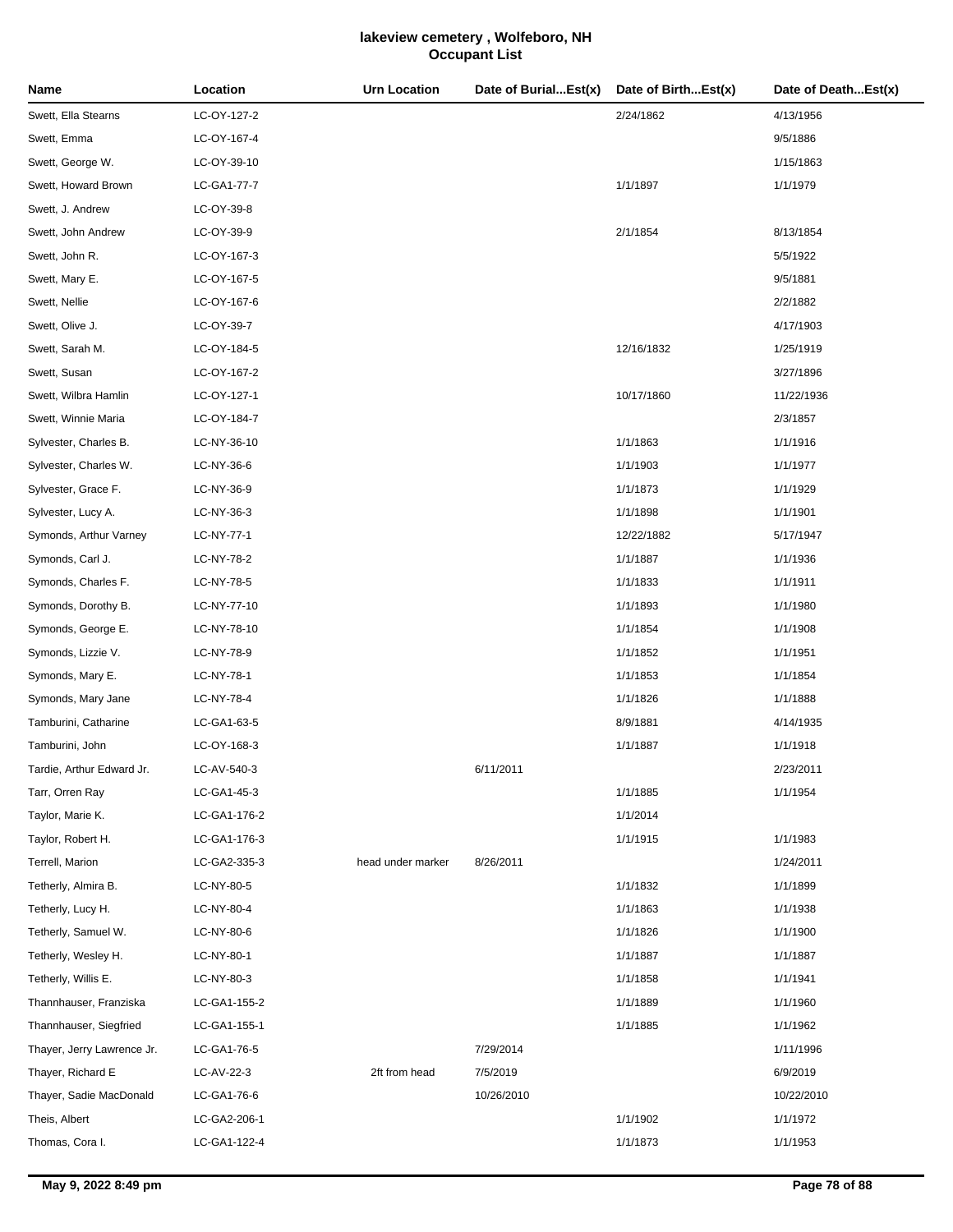| Name                     | Location      | <b>Urn Location</b>               | Date of BurialEst(x) | Date of BirthEst(x) | Date of DeathEst(x) |
|--------------------------|---------------|-----------------------------------|----------------------|---------------------|---------------------|
| Thomas, Edith            | LC-GA1-112-7  |                                   |                      | 1/1/1895            | 1/1/1943            |
| Thomas, Effie            | LC-GA1-141-10 |                                   |                      | 10/29/1906          | 5/19/1997           |
| Thombs, Lizzie P.        | LC-NY-036A-1  |                                   |                      | 1/1/1884            |                     |
| Thombs, Ray C.           | LC-NY-036A-2  |                                   |                      | 1/1/1883            | 1/1/1950            |
| Thompson, Alice          | LC-NY-66-9    |                                   |                      | 2/12/1856           | 1/12/1940           |
| Thompson, Alice M.       | LC-NY-18-6    |                                   |                      | 11/2/1854           | 6/22/1885           |
| Thompson, Althea         | LC-GA1-82-5   |                                   |                      | 1/1/1873            | 1/1/1937            |
| Thompson, Blanche G.     | LC-NY-66-7    |                                   |                      | 8/4/1880            | 10/31/1886          |
| Thompson, Charles C.     | LC-NY-66-10   |                                   |                      | 5/12/1859           | 1/5/1932            |
| Thompson, Clara G.       | LC-OY-182-1   |                                   |                      |                     | 3/30/1855           |
| Thompson, Ellen M.       | LC-NY-66-6    |                                   |                      | 1/1/1844            | 1/1/1907            |
| Thompson, Ernest D.Rev.  | LC-AV-39-5    | center of grave                   | 10/5/1997            | 2/21/1911           | 12/25/1996          |
| Thompson, Francis        | LC-NY-18-1    |                                   |                      | 6/19/1921           | 12/9/1989           |
| Thompson, George E.      | LC-GA1-26-2   |                                   |                      | 9/22/1874           | 7/23/1937           |
| Thompson, Gertrude       | LC-NY-17-3    |                                   |                      | 1/11/1876           | 6/5/1888            |
| Thompson, Harold E.      | LC-NY-17-9    |                                   |                      | 1/31/1899           |                     |
| Thompson, Harold E. Jr.  | LC-NY-17-7    |                                   |                      | 5/4/1836            | 6/29/1881           |
| Thompson, Hilda Leslie   | LC-AV-39-5    | Foot of grave                     | 5/13/2006            |                     | 3/20/2006           |
| Thompson, inf/son        | LC-NY-18-3    |                                   |                      | 1/11/1851           | 1/11/1851           |
| Thompson, infant         | LC-NY-66-5    |                                   |                      | 3/17/1871           | 4/25/1871           |
| Thompson, Isaac C.       | LC-OY-185-3   |                                   |                      | 10/6/1837           | 10/28/1904          |
| Thompson, Josephine A.   | LC-GA1-10-2   |                                   |                      | 8/2/1856            | 5/11/1926           |
| Thompson, Lester E.      | LC-NY-17-4    |                                   |                      | 5/11/1878           | 6/20/1931           |
| Thompson, Lillian J.     | LC-OY-7-2     |                                   |                      | 1/1/1870            | 1/1/1932            |
| Thompson, Lizzie         | LC-OY-159-3   |                                   |                      |                     | 2/6/1903            |
| Thompson, Lorenzo D.     | LC-GA1-10-3   |                                   |                      | 6/9/1856            | 2/22/1929           |
| Thompson, M. Pierce      | LC-GA1-10-1   |                                   |                      | 4/11/1852           | 10/15/1929          |
| Thompson, Mattie Jones   | LC-NY-52-8    |                                   |                      | 10/15/1860          | 10/16/1928          |
| Thompson, Mildred L.     | LC-NY-17-8    |                                   |                      | 6/9/1910            |                     |
| Thompson, Phebe C.       | LC-OY-185-2   |                                   |                      |                     | 3/6/1855            |
| Thompson, Rettie B.      | LC-NY-66-4    |                                   |                      | 7/13/1861           | 9/28/1866           |
| Thompson, Ruth A. Parker | LC-NY-66-3    |                                   |                      | 8/19/1832           | 3/18/1897           |
| Thompson, S. Edgar       | LC-NY-17-1    |                                   |                      | 5/13/1852           | 10/16/1906          |
| Thompson, Samuel         | LC-OY-185-1   |                                   |                      |                     | 7/27/1887           |
| Thompson, Samuel J.      | LC-OY-171-15  |                                   |                      |                     | 1/1/1851            |
| Thompson, Sarah Isabell  | LC-NY-18-4    |                                   |                      | 1/1/1859            | 8/19/1861           |
| Thompson, Sarah Tabor    | LC-OY-181-2   |                                   |                      | 1/20/1832           | 6/28/1907           |
| Thompson, Warren D.      | LC-GA2-323-4  |                                   |                      | 1/1/1929            | 1/1/1989            |
| Thompson, William H.     | LC-OY-181-1   |                                   |                      | 5/18/1848           | 8/11/1905           |
| Thorndyke, Eugene E.     | LC-OY-27-10   |                                   |                      | 1/1/1903            | 1/1/1957            |
| Thurley, Emily           | LC-NY-26-2    |                                   |                      | 1/1/1829            | 2/15/1881           |
| Thurley, Jacob A.        | LC-NY-26-1    |                                   |                      | 1/1/1831            | 6/2/1888            |
| Thurrell, Constance S.   | LC-GA1-56-9   |                                   |                      | 2/15/1919           | 7/22/1999           |
| Thurrell, Florence       | LC-GA1-158-11 | next to husband, Robert 6/27/1992 |                      |                     | 5/13/1992           |
| Thurrell, Robert F.      | LC-GA1-158-12 |                                   |                      | 1/1/1891            | 1/1/1981            |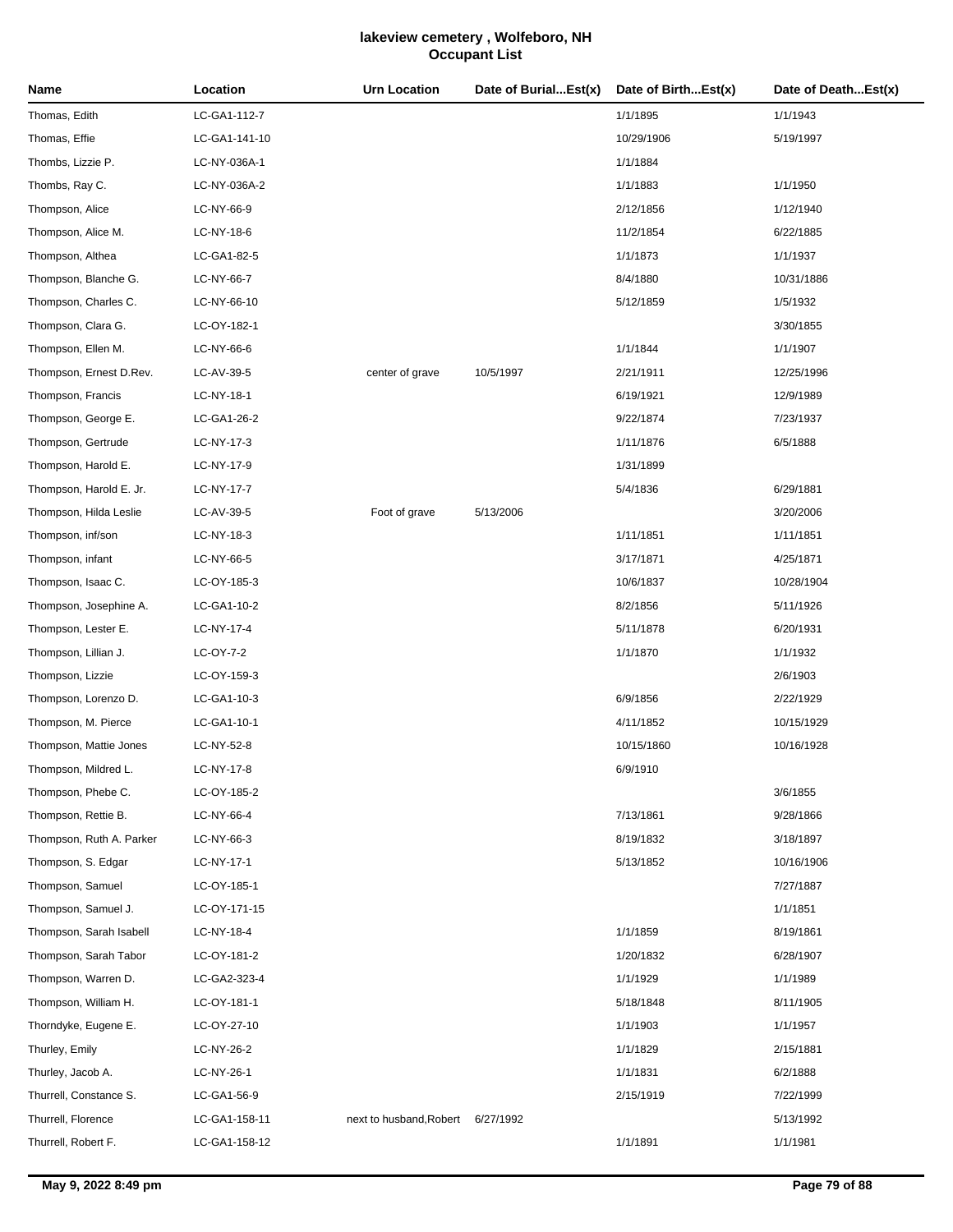| Name                       | Location      | <b>Urn Location</b> | Date of BurialEst(x) | Date of BirthEst(x) | Date of DeathEst(x) |
|----------------------------|---------------|---------------------|----------------------|---------------------|---------------------|
| Thurston, Arthur D.        | LC-GA1-3-1    |                     |                      | 6/4/1880            | 4/17/1923           |
| Thurston, David M.         | LC-GA1-3-6    |                     |                      | 6/11/1848           | 2/19/1917           |
| Thurston, Robert D.        | LC-GA1-3-11   |                     |                      | 6/29/1915           | 7/21/1976           |
| Thurston, Rose A.          | LC-GA1-3-5    |                     |                      | 12/26/1858          | 1/4/1923            |
| Thurston, Susan E.         | LC-GA1-3-2    |                     |                      | 1/7/1881            | 2/23/1961           |
| Thyng, Wayne E.            | LC-GA1-119-6  |                     |                      | 1/1/1964            | 1/1/1992            |
| Tibbetts, Abigail          | LC-OY-36-5    |                     |                      | 1/1/1889            | 1/1/1942            |
| Tibbetts, Benjamin         | LC-OY-36-4    |                     |                      | 1/1/1773            | 1/1/1844            |
| Tibbetts, Benjamin F.      | LC-OY-36-6    |                     |                      | 1/1/1824            | 1/1/1846            |
| Tibbetts, Charles E.       | LC-NY-39-5    |                     |                      | 1/1/1846            | 1/1/1926            |
| Tibbetts, Charles G.       | LC-OY-36-1    |                     |                      | 1/1/1817            | 1/1/1972            |
| Tibbetts, Deborah          | LC-NY-12-8    |                     |                      | 2/9/1827            | 3/27/1902           |
| Tibbetts, Edna H.          | LC-NY-39-9    |                     |                      | 1/1/1878            | 1/1/1949            |
| Tibbetts, Edward L.        | LC-NY-13-5    |                     |                      | 2/12/1874           |                     |
| Tibbetts, Eliza Ann        | LC-OY-47-1    |                     |                      |                     | 9/2/1851            |
| Tibbetts, Emma J.          | LC-NY-12-6    |                     |                      | 1/1/1861            | 4/16/1886           |
| Tibbetts, Ezra             | LC-NY-12-9    |                     |                      | 9/6/1821            | 3/5/1895            |
| Tibbetts, Harriett A.      | LC-NY-13-3    |                     |                      | 4/22/1853           | 12/12/1921          |
| Tibbetts, Horace P.        | LC-NY-13-4    |                     |                      | 3/29/1890           | 12/26/1915          |
| Tibbetts, Leander E.       | LC-NY-13-2    |                     |                      | 6/21/1851           | 3/3/1906            |
| Tibbetts, Mae Louise Wille | LC-GA2-189-5  |                     |                      | 1/1/1897            | 1/1/1964            |
| Tibbetts, Mary Jane        | LC-NY-39-1    |                     |                      | 1/1/1875            | 1/1/1952            |
| Tibbetts, Stella May       | LC-NY-39-2    |                     |                      | 1/1/1871            | 1/1/1941            |
| Tibbetts, Stephen E.       | LC-GA2-189-7  |                     |                      | 1/1/1885            | 1/1/1967            |
| Tilton, Arthur L.          | LC-GA1-156-12 |                     |                      | 1/1/1875            | 1/1/1952            |
| Tilton, Clifford           | LC-GA1-156-10 |                     |                      |                     |                     |
| Tilton, J. Wilbur          | LC-GA1-1-7    |                     |                      | 1/1/1866            | 1/1/1922            |
| Tilton, Lillian E.         | LC-GA1-156-11 |                     |                      | 1/1/1887            | 1/1/1955            |
| Tilton, Nellie H.          | LC-GA1-1-8    |                     |                      | 1/1/1877            | 1/1/1957            |
| Tinker, Adelma G.          | LC-GA1-35-8   |                     |                      | 1/1/1886            | 1/1/1974            |
| Tisdale, Hettie C.         | LC-GA1-59-11  |                     |                      | 10/10/1850          | 1/1/1946            |
| Tisdale, William S.        | LC-GA1-59-10  |                     |                      | 1/1/1849            | 1/1/1935            |
| Titus, Barbara             | LC-GA2-195-8  |                     |                      | 1/1/1923            | 8/20/1968           |
| Tobey, Dr. Fred            | LC-NY-123-5   |                     |                      | 1/1/1878            | 1/1/1907            |
| Tobey, Franklin O.         | LC-NY-123-1   |                     |                      | 1/1/1845            | 1/1/1904            |
| Tobey, Louis               | LC-NY-123-7   |                     |                      | 1/1/1906            | 1/1/1974            |
| Tobey, Margaret S.         | LC-NY-123-4   |                     |                      | 1/1/1876            | 1/1/1939            |
| Tobyne, Louise Irish       | LC-NY-119-9   |                     |                      | 8/17/1924           | 11/15/1997          |
| Tolman, Mary Ann           | LC-NY-70-4    |                     |                      | 1/1/1821            | 1/1/1871            |
| Torrente, Crescenta U.     | LC-NY-013A-3  |                     |                      | 1/1/1896            | 1/1/1960            |
| Tower, Frank Stanley       | LC-GA1-139-4  |                     |                      | 6/2/1890            | 3/27/1946           |
| Tower, Mary P.             | LC-GA1-139-3  |                     |                      | 1/26/1891           | 9/27/1947           |
| Towle, Lena s.             | LC-GA1-10-8   |                     |                      | 1/1/1890            | 1/1/1934            |
| Towne, Ella R.             | LC-GA1-79-6   |                     |                      | 1/1/1874            | 1/1/1956            |
| Townsend, Ebenezer         | LC-OY-13-4    |                     |                      | 1/1/1799            | 11/11/1811          |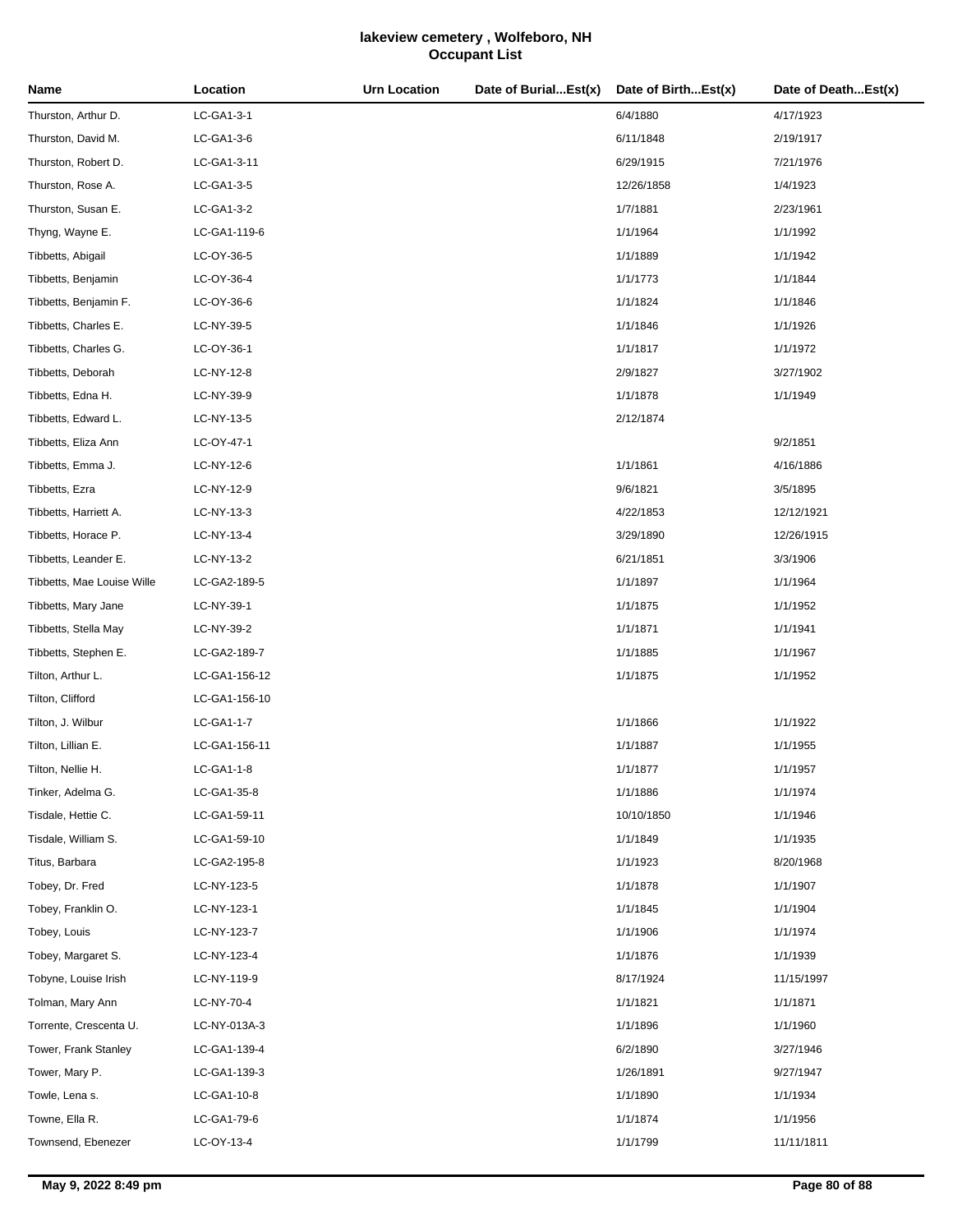| Name                    | Location      | <b>Urn Location</b> | Date of BurialEst(x) | Date of BirthEst(x) | Date of DeathEst(x) |
|-------------------------|---------------|---------------------|----------------------|---------------------|---------------------|
| Townsend, Experience    | LC-OY-13-2    |                     |                      |                     |                     |
| Townsend, Isaac         | LC-OY-13-1    |                     |                      | 1/1/1757            | 8/3/1846            |
| Townsend, Lydia         | LC-OY-13-3    |                     |                      | 1/1/1778            | 10/28/1856          |
| Trasher, Edith Francis  | LC-NY-62-8    |                     |                      | 1/1/1889            | 7/9/1889            |
| Traver, Angie           | LC-NY-131-2   |                     |                      | 1/1/1898            | 1/1/1965            |
| Traver, Fred W.         | LC-NY-131-1   |                     |                      | 1/1/1900            | 1/1/1966            |
| Travis, Luke            | LC-GA2-301-8  |                     | 5/12/1992            | 1/1/1895            | 1/7/1991            |
| Travis, Maude Schenck   | LC-GA2-301-7  |                     |                      | 1/1/1907            | 5/2/1982            |
| Trenholm, Foris J.      | LC-GA2-296-3  |                     |                      | 1/1/1920            | 9/11/1975           |
| Trott, Douglas          | LC-GA1-50-6   |                     |                      | 2/29/1948           | 8/13/1997           |
| Trott, Esther           | LC-GA1-50-4   |                     |                      | 2/13/1923           | 10/19/1991          |
| Trott, Frank W.         | LC-GA1-50-5   |                     |                      | 6/22/1904           | 7/12/1965           |
| Tucker, Evelyn S.       | LC-GA1-48-8   |                     |                      | 10/22/1898          | 12/2/1946           |
| Tuckerman, Preston G.   | LC-NY-061A-1  |                     |                      | 11/8/1908           | 8/17/1943           |
| Tully, Charles Hugh     | LC-GA1-45-8   |                     |                      | 4/25/1880           | 3/27/1954           |
| Turner, Chester W.      | LC-GA1-150-4  |                     |                      | 9/29/1907           | 3/22/1975           |
| Turner, Harry C.        | LC-GA1-150-2  |                     |                      | 7/24/1878           | 7/29/1963           |
| Turner, Margaret A.     | LC-AV-4-1     |                     | 9/3/1997             | 1/1/1921            | 8/31/1997           |
| Turner, Norman W.       | LC-GA1-142-11 |                     |                      | 1/1/1907            | 1/1/1976            |
| Turner, Paul W.         | LC-AV-4-2     | under Vet marker    | 12/10/2016           |                     | 12/4/2016           |
| Turner, Shirley Manning | LC-GA1-153-3  |                     |                      | 7/13/1908           |                     |
| Turner, Virginia Harvey | LC-GA1-142-12 |                     |                      | 4/12/1912           | 3/29/1998           |
| Turrill, John Frederick | LC-OY-28-1    |                     |                      |                     | 9/2/1931            |
| Tuttle, Alice Ada       | LC-GA2-231-5  |                     | 7/23/2005            |                     | 1/25/2005           |
| Tuttle, Anna Belle      | LC-GA1-116-5  |                     |                      | 1/1/1883            | 1/1/1945            |
| Tuttle, George W.       | LC-OY-38-5    |                     |                      | 4/24/1850           | 4/25/1850           |
| Tuttle, Gladys Holt     | LC-GA2-231-3  |                     |                      | 1/1/1901            | 10/27/1981          |
| Tuttle, Hannah Fox      | LC-OY-38-2    |                     |                      | 7/15/1809           | 3/21/1895           |
| Tuttle, Hiram O.        | LC-NY-34-8    |                     |                      | 5/29/1836           | 3/30/1909           |
| Tuttle, John E.         | LC-OY-38-3    |                     |                      | 4/1/1843            | 8/16/1847           |
| Tuttle, John L.         | LC-OY-38-1    |                     |                      | 1/28/1809           | 4/20/1894           |
| Tuttle, Julia A.        | LC-NY-34-9    |                     |                      | 9/14/1844           | 2/8/1917            |
| Tuttle, Ralph W. MD     | LC-GA1-116-2  |                     |                      | 1/1/1881            | 1/1/1954            |
| Tuttle, Samuel F.       | LC-OY-38-4    |                     |                      | 4/25/1839           | 7/15/1850           |
| Tuttle, Weare Fred      | LC-GA2-231-4  |                     |                      | 1/1/1899            | 5/20/1972           |
| Tyler, Anna M. Lanata   | LC-GA2-209-3  |                     |                      | 1/1/1922            |                     |
| Tyler, Ken Hartwell     | LC-GA2-329-4  |                     |                      | 8/20/1950           | 7/19/1987           |
| Tyler, Maurice L.       | LC-GA2-209-4  |                     |                      | 1/1/1894            | 2/6/1970            |
| Tyler, Milicent         | LC-GA2-329-5  |                     |                      | 1/1/1925            | 3/11/1995           |
| Tyler, Nadine Virginia  | LC-GA2-301-3  |                     |                      | 12/29/1913          | 3/13/1994           |
| Tyler, Neal             | LC-GA2-329-6  |                     |                      | 1/1/1922            | 1/11/1999           |
| Tyler, Robert M.        | LC-GA2-209-5  |                     |                      | 8/22/1933           | 1/22/1989           |
| Tyler, Warren Perley    | LC-GA2-301-4  |                     |                      | 10/22/1907          | 8/1/1975            |
| Vail, Richard James     | LC-AV-35-4    |                     | 10/17/2003           | 1/1/1923            | 10/14/2003          |
| Valentine, Richard G.   | LC-GA2-287-4  |                     |                      | 1/1/1914            | 3/23/1989           |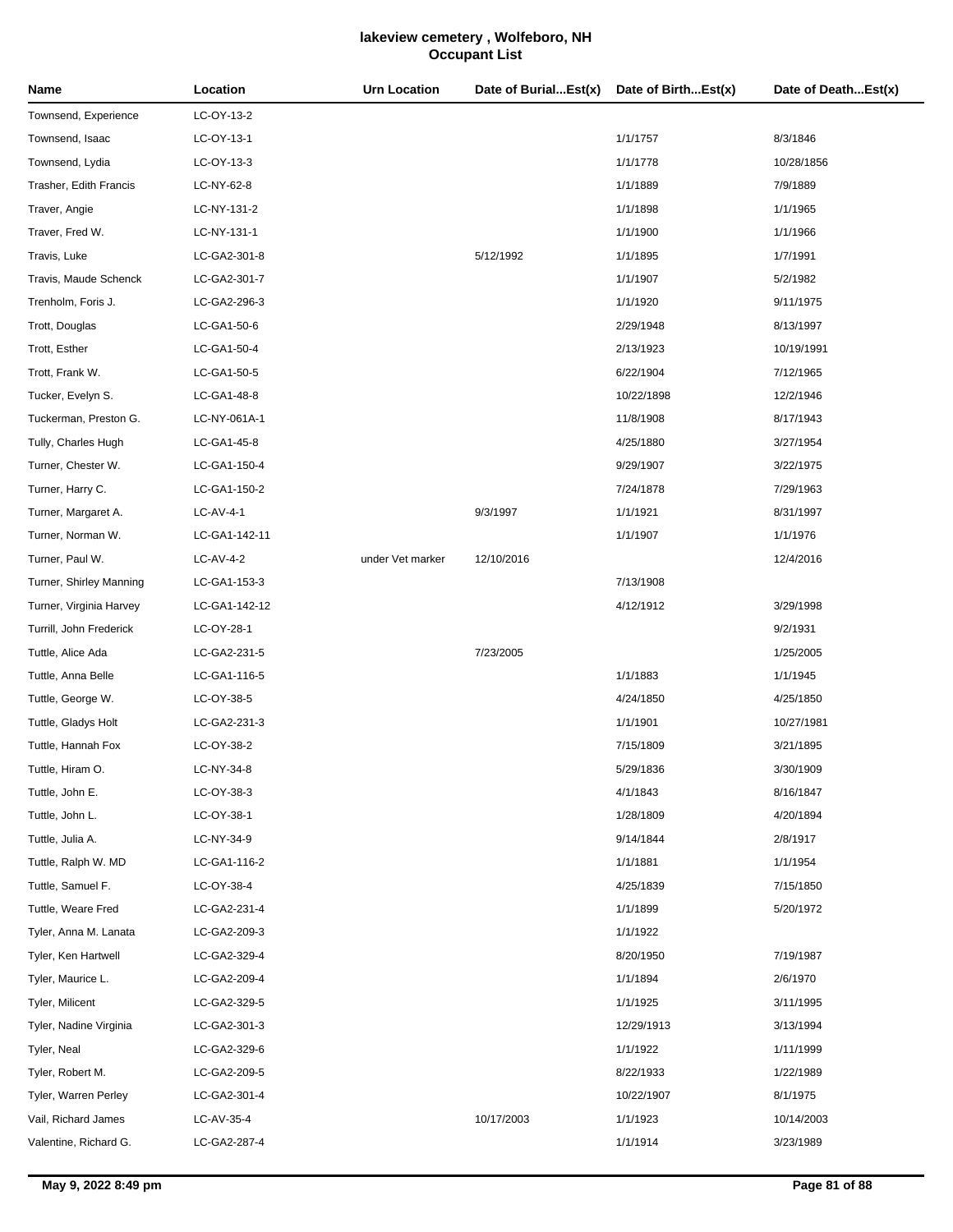| Name                    | Location     | <b>Urn Location</b> | Date of BurialEst(x) | Date of BirthEst(x) | Date of DeathEst(x) |
|-------------------------|--------------|---------------------|----------------------|---------------------|---------------------|
| Valentine, Ruth Woodson | LC-GA2-287-3 |                     |                      | 1/1/1915            | 3/18/2002           |
| Valley, Albena M.       | LC-GA1-114-7 |                     |                      | 9/22/1895           | 12/13/1991          |
| Valley, Henry P.        | LC-GA2-234-5 |                     |                      | 3/27/1918           | 9/3/1988            |
| Valley, Joseph          | LC-GA1-112-1 |                     |                      | 1/1/1891            | 1/1/1969            |
| Valley, Joseph Henry    | LC-GA2-190-8 |                     |                      | 1/1/1902            | 1/1/1963            |
| Valley, Margaret        | LC-GA2-234-6 | 1'from foot         | 6/9/2007             |                     | 3/22/2007           |
| VanderWolk, Sabra       | LC-GA1-123-6 |                     |                      | 8/29/1834           | 10/7/1997           |
| Varney, Abbie L.        | LC-NY-19-3   |                     |                      | 5/9/1853            | 1/22/1928           |
| Varney, Augustus C.     | LC-OY-165-5  |                     |                      |                     | 11/26/1821          |
| Varney, Augustus J.     | LC-NY-49-2   |                     |                      | 1/1/1825            | 1/1/1908            |
| Varney, Donald P.       | LC-NY-49-7   |                     |                      | 7/14/1929           | 11/28/1956          |
| Varney, Dorothy E.      | LC-OY-153-5  |                     |                      |                     | 12/25/1909          |
| Varney, Elmira H.       | LC-NY-19-4   |                     |                      | 10/16/1825          | 10/20/1899          |
| Varney, Emma J.         | LC-NY-77-5   |                     |                      | 6/19/1831           | 3/2/1915            |
| Varney, Emma L.         | LC-NY-49-4   |                     |                      | 1/1/1863            | 1/1/1951            |
| Varney, Fred W.         | LC-NY-70-6   |                     |                      | 7/18/1885           | 7/29/1945           |
| Varney, Hannah          | LC-OY-165-2  |                     |                      |                     | 11/30/1853          |
| Varney, Huldah H.       | LC-OY-165-9  |                     |                      |                     | 12/21/1826          |
| Varney, Isabella D.     | LC-OY-165-3  |                     |                      |                     | 10/10/1810          |
| Varney, Jonas C. M.     | LC-OY-165-11 |                     |                      |                     | 11/13/1825          |
| Varney, Jonathan M.     | LC-OY-153-1  |                     |                      |                     | 12/17/1888          |
| Varney, Joseph          | LC-OY-165-1  |                     |                      |                     | 9/9/1852            |
| Varney, Joseph          | LC-NY-77-6   |                     |                      | 8/20/1829           | 2/8/1902            |
| Varney, Joseph D.       | LC-OY-153-4  |                     |                      |                     | 9/3/1842            |
| Varney, Joseph E.       | LC-OY-165-6  |                     |                      |                     | 5/13/1826           |
| Varney, Kenneth P.      | LC-NY-49-5   |                     |                      | 11/5/1898           | 5/20/1965           |
| Varney, Laura           | LC-OY-153-3  |                     |                      |                     | 9/8/1847            |
| Varney, Mary Banfield   | LC-NY-70-5   |                     |                      | 1/1/1890            | 1/1/1973            |
| Varney, Mercy           | LC-NY-49-1   |                     |                      | 1/1/1827            | 1/1/1906            |
| Varney, Minnie Banfield | LC-NY-70-1   |                     |                      | 1/1/1862            | 1/1/1908            |
| Varney, Moses           | LC-NY-19-5   |                     |                      | 9/10/1810           | 7/16/1886           |
| Varney, Penn            | LC-NY-49-3   |                     |                      | 1/1/1859            | 1/1/1949            |
| Varney, Richard D.      | LC-OY-165-7  |                     |                      |                     | 2/21/1819           |
| Varney, Sarah           | LC-OY-153-2  |                     |                      |                     | 2/28/1860           |
| Varney, Susan           | LC-OY-165-4  |                     |                      |                     | 10/30/1830          |
| Varney, William H.      | LC-NY-19-1   |                     |                      |                     | 9/3/1849            |
| Vaughan, Burtis Fleming | LC-GA2-306-1 |                     |                      | 12/25/1916          | 9/3/1998            |
| Vaughan, Virginia P.    | LC-GA2-306-2 |                     |                      | 1/1/1920            | 12/4/1985           |
| Vierstra, James G.      | LC-GA2-304-5 |                     | 11/23/2019           |                     | 4/18/2014           |
| Vierstra, Patricia Ann  | LC-GA2-304-6 |                     | 11/23/2019           |                     | 11/15/2019          |
| Vogel, Alice Shaw       | LC-GA1-140-8 |                     |                      | 2/9/1886            | 11/16/1968          |
| Vyskup, Joseph Peter    | LC-AV-8-8    | 16'Under VA marker  | 10/30/2010           |                     | 10/23/2010          |
| Wadleigh, Etta Rust     | LC-GA1-36-6  |                     |                      | 1/1/1862            | 1/1/1942            |
| Wadlia, Daniel          | LC-OY-102-1  |                     |                      |                     |                     |
| Wadlia, Vesta           | LC-OY-102-2  |                     |                      |                     |                     |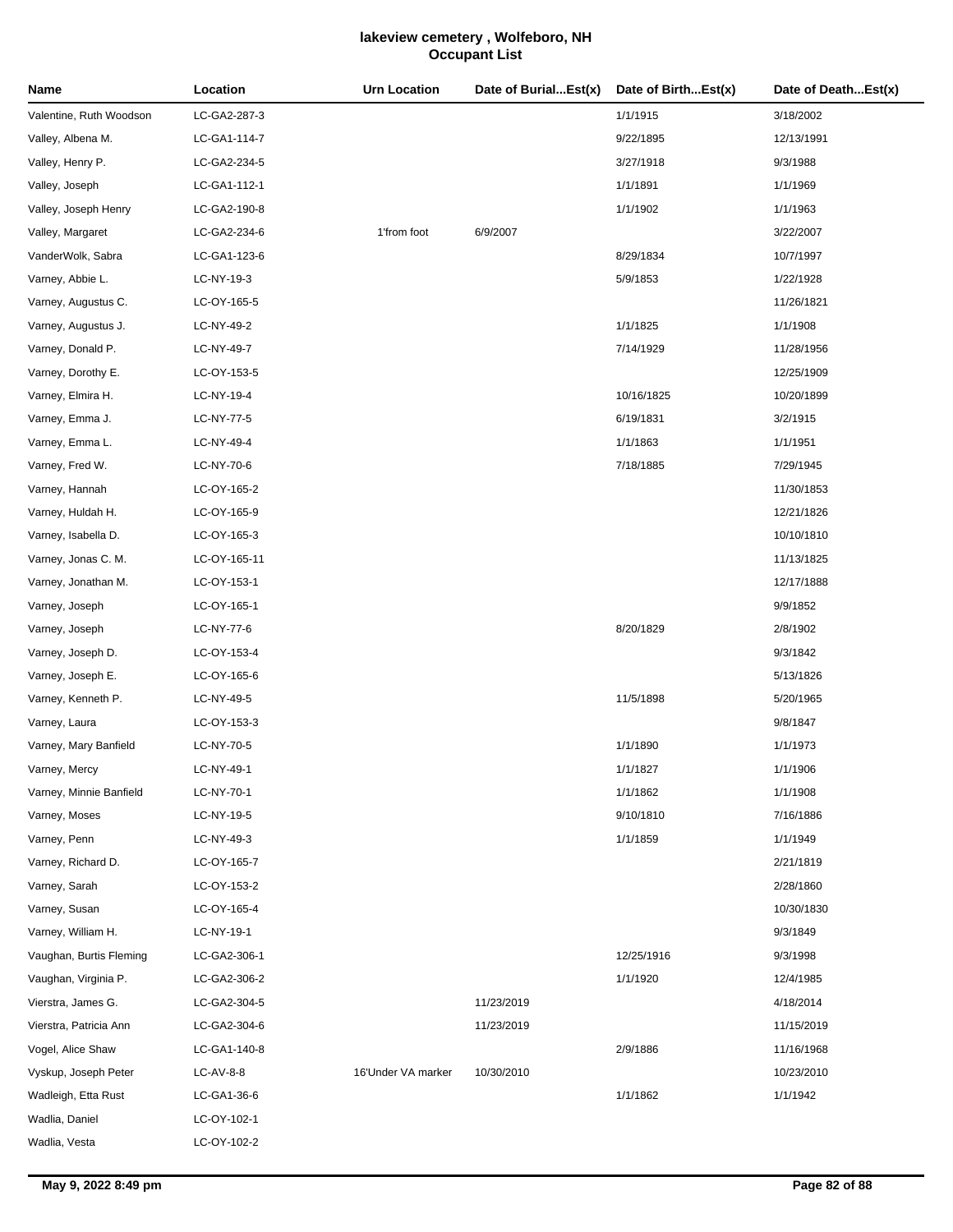| Name                        | Location      | <b>Urn Location</b>               | Date of BurialEst(x) | Date of BirthEst(x) | Date of DeathEst(x) |
|-----------------------------|---------------|-----------------------------------|----------------------|---------------------|---------------------|
| Wagner                      | LC-AV-24-7    |                                   |                      |                     |                     |
| Waite, F. Grant             | LC-AV-99-3    |                                   |                      | 1/1/1940            | 9/19/2001           |
| Waldron, Dorothy            | LC-GA1-90-4   |                                   |                      | 1/1/1916            |                     |
| Walker, Hortense            | LC-GA1-183-6  | 18" from stone on left            | 5/23/2012            | 12/12/1919          |                     |
| Walker, Lawrence D.         | LC-GA1-146-5  |                                   |                      | 1/1/1898            | 1/1/1973            |
| Walker, Mary E. Edmunds     | LC-OY-57-3    |                                   |                      |                     | 9/9/1852            |
| Walker, Mary Goodhue        | LC-GA1-146-4  |                                   |                      | 1/1/1903            | 1/1/1993            |
| Walker, Warren F.           | LC-GA1-183-4  |                                   |                      | 1/1/1885            | 1/1/1963            |
| Walker, Warren Franklin, Jr | LC-GA1-183-6  | 18" from Stone on Right 6/29/2013 |                      |                     | 5/23/2013           |
| Wallace, Charley H.         | LC-OY-103-1   |                                   |                      |                     | 9/7/1887            |
| Wallace, Clayton M.         | LC-GA1-129-11 |                                   |                      | 1/1/1897            | 1/1/1981            |
| Wallace, Elizabeth A.       | LC-GA1-129-7  |                                   |                      | 1/1/1870            | 1/1/1947            |
| Wallace, Ethel S.           | LC-GA1-129-12 |                                   |                      | 1/1/1895            |                     |
| Wallace, Florence           | LC-OY-103-2   |                                   |                      | 1/1/1859            | 1/1/1847            |
| Wallace, Hugh Hill          | LC-GA1-129-9  |                                   |                      | 1/1/1864            | 1/1/1952            |
| Wallace, Robert T.          | LC-GA2-306-3  |                                   |                      | 8/25/1931           | 6/10/2002           |
| Walpole, Susan Ruth         | LC-GA2-262-2  |                                   |                      | 1/1/1949            | 9/26/1977           |
| Walsh, Catherine            | LC-GA2-341-4  |                                   |                      | 1/1/1962            | 1/1/1987            |
| Walsh, Donald Charles Dr.   | LC-AV-47-3    |                                   | 8/27/2004            |                     | 8/24/2003           |
| Walsh, Earle L.             | LC-GA1-155-6  |                                   |                      | 5/18/1897           | 2/7/1951            |
| Walsh, Jesse L.             | LC-GA1-155-5  |                                   |                      | 7/1/1895            | 3/6/1969            |
| Walsh, Lawrence Joseph      | LC-AV-8-7     |                                   |                      |                     | 11/10/2007          |
| Walsh, Margaret J.          | LC-AV-47-3    | center of grave                   | 8/17/2019            |                     | 8/3/2019            |
| Warren, Frederick C.        | LC-NY-084A-7  |                                   |                      | 8/8/1900            | 8/12/1955           |
| Warren, Louisa              | LC-OY-4-2     |                                   |                      |                     | 2/14/1899           |
| Warren, Mary Bilodeau       | LC-GA1-178-2  |                                   | 9/14/2007            |                     | 9/10/2007           |
| Wass, Mildred               | LC-GA2-316-2  |                                   |                      | 1/1/1894            | 11/1/1982           |
| Waterman, Dennis Thayer     | LC-GA2-311-1  |                                   | 4/3/2010             |                     | 3/26/2010           |
| Watson, Esther K.           | LC-GA2-303-1  |                                   |                      | 1/1/1895            | 9/1/1979            |
| Watson, William             | LC-GA2-303-2  |                                   |                      | 1/1/1904            | 1/23/1992           |
| Watts, Alice J.             | LC-OY-87-4    |                                   |                      |                     | 9/27/1892           |
| Waugh, Elsie                | LC-GA2-293-8  |                                   |                      | 1/1/1910            | 5/25/1999           |
| Waugh, George               | LC-NY-013A-5  |                                   | 1/22/1986            |                     |                     |
| Waugh, Julia M.             | LC-NY-013A-6  | x                                 | 7/5/1962             | 1/1/1905            | 1/1/1962            |
| Wayland, Helen J.           | LC-AV-36-6    | family burial                     |                      | 6/10/1913           | 7/18/2011           |
| Wayland, Judith             | LC-AV-36-3    | <b>Family Burial</b>              | 12/1/1999            | 11/19/1947          | 10/29/1999          |
| Weavers, Edith              | LC-GA1-40-6   |                                   |                      | 1/1/1867            | 1/1/1953            |
| Webster, Benjamin K.        | LC-OY-150-1   |                                   |                      |                     | 7/27/1910           |
| Webster, Emily              | LC-OY-150-2   |                                   |                      |                     | 10/7/1875           |
| Webster, Helen C.           | LC-NY-102-3   |                                   |                      | 1/24/1880           | 7/30/1978           |
| Wedgewood, Eliza            | LC-OY-146-7   |                                   |                      |                     | 5/4/1884            |
| Weigel, Suzane              | LC-GA2-294-6  | 2'from monument                   | 5/24/2014            |                     | 11/24/2013          |
| Weiss, Marjorie             | LC-GA2-261-1  |                                   |                      | 1/1/1922            | 8/7/1973            |
| Weiss, Ted                  | LC-GA2-261-1  | middle of grave                   | 6/21/2000            |                     | 6/18/2000           |
| Weldon, Charles L.          | LC-GA1-182-3  |                                   |                      | 9/8/1881            | 11/3/1959           |
|                             |               |                                   |                      |                     |                     |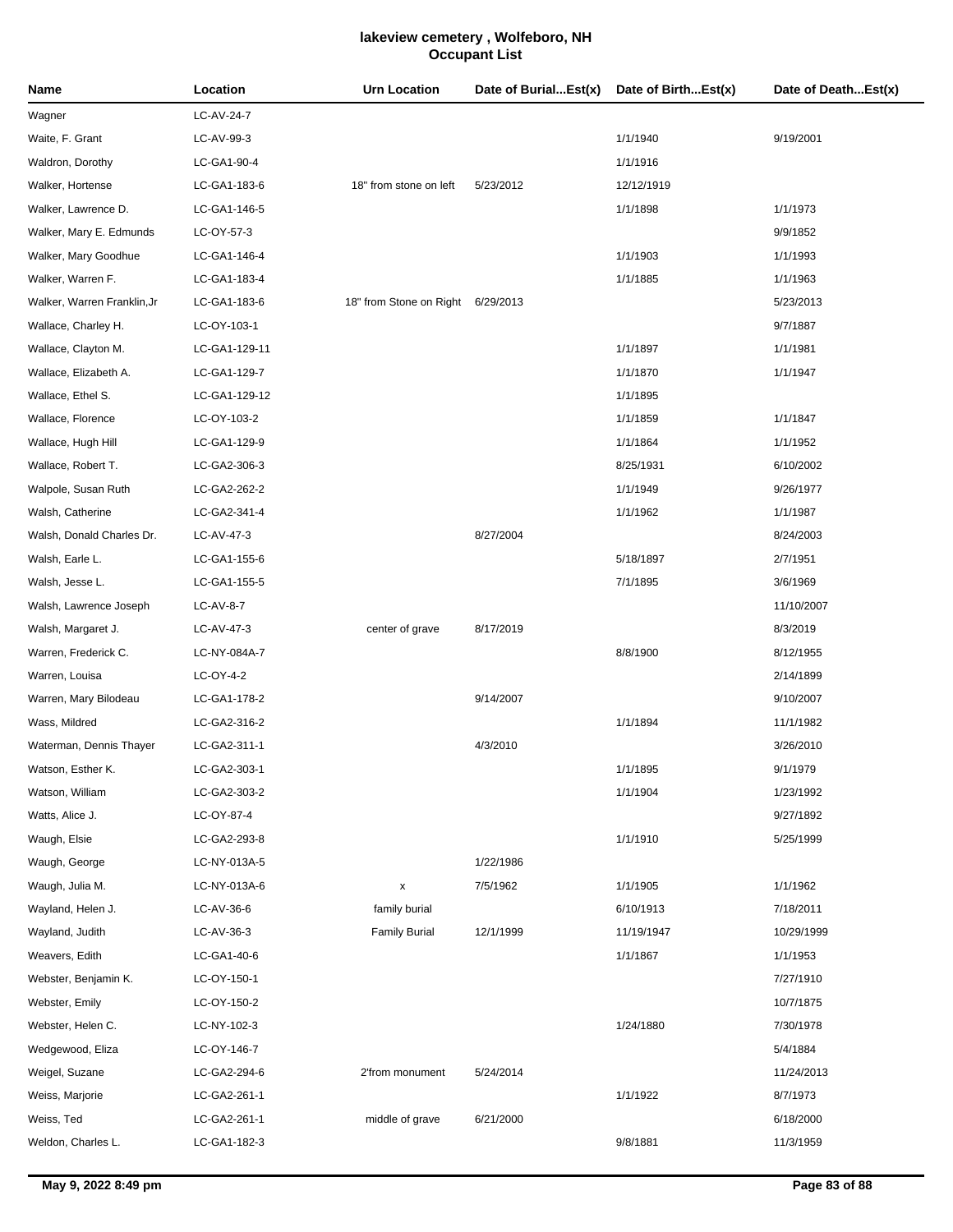| Name                        | Location      | <b>Urn Location</b> | Date of BurialEst(x) | Date of BirthEst(x) | Date of DeathEst(x) |
|-----------------------------|---------------|---------------------|----------------------|---------------------|---------------------|
| Wells, Frank                | LC-OY-49-2    |                     |                      | 1/1/1890            |                     |
| Wells, Moody E.             | LC-OY-49-1    |                     |                      | 1/1/1876            | 1/1/1918            |
| Wells, Rhoda B.             | LC-OY-49-3    |                     |                      | 1/1/1886            |                     |
| Wentworth, Albert C.        | LC-GA1-136-7  |                     |                      |                     | 1/2/1999            |
| Wentworth, Eileen M.        | LC-OY-199-3   |                     |                      |                     | 1/28/1865           |
| Wentworth, Eugene           | LC-NY-111-6   |                     |                      | 1/1/1867            | 1/1/1911            |
| Wentworth, Evelyn M         | LC-GA1-136-8  |                     | 5/18/2021            |                     | 12/10/2020          |
| Wentworth, Lillian V.       | LC-NY-111-7   |                     |                      | 1/1/1875            | 1/1/1945            |
| Wentworth, Llewellyn Haynes | LC-GA1-87-8   |                     |                      | 2/18/1877           | 5/30/1937           |
| Wentworth, Margaret M.      | LC-GA1-136-10 |                     |                      | 3/26/1925           |                     |
| Wentworth, Mary F.          | LC-NY-100-10  |                     |                      | 1/1/1839            | 1/1/1933            |
| Wentworth, Steven Albert    | LC-NY-084A-5  |                     |                      | 1/1/1855            | 1/1/1955            |
| Wentworth, William          | LC-GA1-136-11 |                     |                      | 5/29/1922           |                     |
| Wentworth, William Belding  | LC-GA1-136-9  |                     | 4/11/2012            | 5/29/1922           | 4/8/2012            |
| West, Stanley               | LC-GA2-255-5  |                     |                      | 1/1/1944            | 4/30/1978           |
| Weyand, Jean C.             | LC-AV-94-7    |                     | 3/30/2016            |                     | 3/17/2016           |
| Weyer, Margaret E.          | LC-OY-117-2   |                     |                      | 1/1/1864            | 1/1/1948            |
| Wheeler, Charles            | LC-OY-165-8   |                     |                      |                     | 2/17/1812           |
| Wheeler, Shirley L.         | LC-GA2-250-7  |                     |                      | 1/1/1926            | 5/29/1975           |
| Wheeler, Tenny M.           | LC-GA2-250-8  |                     |                      | 1/1/1922            | 9/17/1974           |
| Wheeler, Timothy Allen      | LC-GA2-250-7  | foot of grave       | 9/12/2019            |                     | 9/3/2019            |
| White, Alvin R.             | LC-GA1-79-6   | under grass marker  | 4/16/2016            |                     | 3/27/2016           |
| White, Dorothy Stewart      | LC-GA1-79-9   |                     |                      |                     |                     |
| White, Esther R.            | LC-GA1-179-2  |                     |                      | 1/1/1900            | 1/1/1989            |
| White, Florence M.          | LC-GA1-160-2  |                     |                      | 12/2/1893           | 10/26/1972          |
| White, George W.            | LC-GA1-79-8   |                     |                      | 1/1/1914            | 1/1/1953            |
| White, J. Warren            | LC-GA1-79-3   |                     |                      | 1/1/1893            | 1/1/1962            |
| White, Joseph Warren        | LC-GA1-79-12  |                     |                      | 1/1/1912            | 1/1/1979            |
| White, Lydia                | LC-OY-101-14  |                     |                      |                     | 2/3/1830            |
| White, Lydia D.             | LC-OY-101-9   |                     |                      |                     |                     |
| White, Mehitable            | LC-OY-101-8   |                     |                      |                     | 12/4/1835           |
| White, Nancy S.             | LC-OY-101-7   |                     |                      |                     | 10/17/1840          |
| White, Walter C.            | LC-GA1-179-1  |                     |                      | 1/1/1902            | 1/1/1965            |
| Whitehead, Alice            | LC-GA2-316A-6 | next to Marker      | 5/31/2008            |                     | 5/8/2008            |
| Whitehead, Ross             | LC-GA2-316A-5 |                     |                      | 1/1/1908            | 5/9/1967            |
| Whitehouse, Edith M.        | LC-GA1-38-7   |                     |                      | 1/1/1891            | 1/1/1923            |
| Whitehouse, Ida B.          | LC-GA1-62-4   |                     |                      | 1/1/1865            | 1/1/1953            |
| Whiting, Alice Monroe       | LC-GA2-338-5  | 16"under marker     | 8/21/2007            |                     | 8/12/2007           |
| Whiting, Dorothy Onthank    | LC-GA2-313-2  |                     |                      | 7/4/1916            | 7/27/2001           |
| Whiting, Leon C.            | LC-GA2-338-5  | front Rt, edge      | 5/10/1996            | 1/1/1916            | 4/25/1996           |
| Whiting, Timothy Carlton    | LC-GA2-338-5  | 12"under marker     | 10/2/2018            |                     | 9/17/2018           |
| Whiting, Wayne O.           | LC-GA2-313-1  |                     |                      | 8/2/1909            | 3/12/1996           |
| Whitman, Catherine W.       | LC-GA2-252-6  |                     |                      | 1/1/1914            | 1/1/1972            |
| Whitten, Edward Rice        | LC-GA1-30-7   |                     |                      | 1/1/1863            | 1/1/1942            |
| Whitten, Infant             | LC-OY-81-4    |                     |                      |                     | 2/1/1832            |
|                             |               |                     |                      |                     |                     |

J.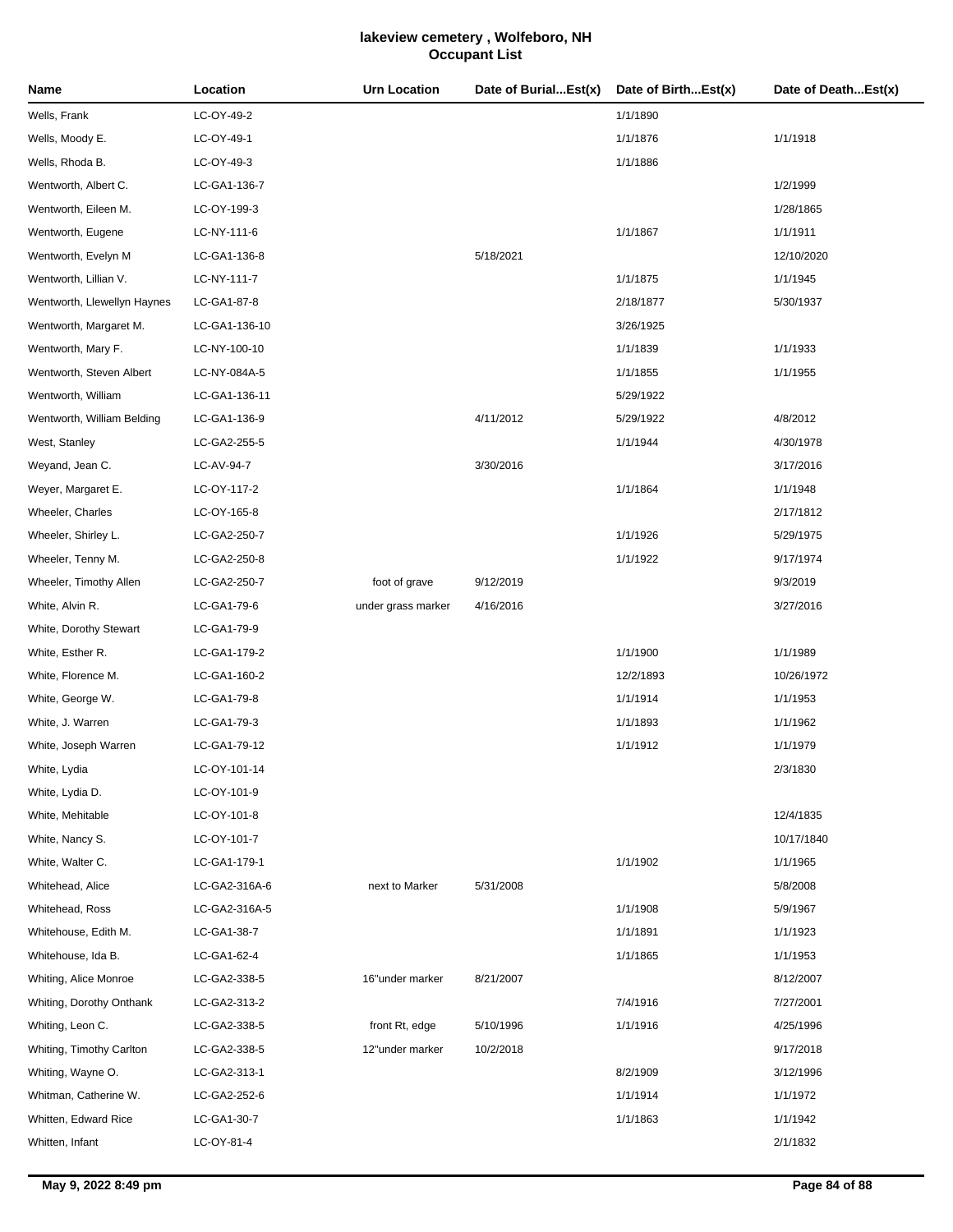| LC-OY-81-1<br>2/16/1901<br>LC-OY-81-6<br>8/24/1869<br>LC-OY-81-5<br>9/1/1835<br>LC-OY-81-2<br>3/16/1888<br>1/1/1957<br>LC-GA1-30-1<br>1/1/1957<br>LC-OY-81-3<br>10/28/1832<br>LC-GA1-30-12<br>1/1/1898<br>1/1/1969<br>LC-OY-207-4<br>7/10/1876<br>1/9/1917<br>LC-OY-207-5<br>10/6/1871<br>2/3/1936<br>LC-GA1-72-1<br>1/1/1947<br>1/1/1967<br>LC-GA1-72-2<br>1/1/1911<br>1/1/1992<br>LC-GA1-72-2<br>1/1/1914<br>1/1/1996<br>LC-OY-169-2<br>5/5/1850<br>10/29/1897<br>LC-OY-169-6<br>5/26/1839<br>10/28/1908<br>LC-OY-169-8<br>11/16/1873<br>4/24/1896<br>LC-NY-14-7<br>1/1/1877<br>1/1/1971<br>LC-NY-35-9<br>1/1/1881<br>1/1/1954<br>8/8/1878<br>LC-OY-169-3<br>8/17/1878<br>LC-OY-169-7<br>9/27/1840<br>12/11/1875<br>LC-OY-169-5<br>3/18/1886<br>3/20/1886<br>LC-OY-169-1<br>4/10/1836<br>12/7/1914<br>LC-OY-169-4<br>5/3/1883<br>11/13/1884<br>LC-GA1-19-10<br>1/1/1888<br>1/1/1955<br>1/1/1913<br>LC-GA1-19-12<br>1/1/1986<br>LC-GA2-285-6<br>5/4/2016<br>1/10/2015<br>under marker<br>LC-GA2-285-5<br>10/4/1913<br>5/16/1993<br>LC-GA2-171-4<br>foot of grave<br>7/8/2019<br>8/22/1928<br>5/24/2019<br>LC-GA2-171-3<br>7/2/1927<br>9/30/1995<br>LC-GA2-171-6<br>11/2/1955<br>8/1/1830<br>9/13/2012<br>LC-NY-116-1<br>LC-OY-116-1<br>12/27/1810<br>LC-OY-96-1<br>6/13/1853<br>LC-OY-29-4<br>5/7/1925<br>LC-OY-116-2<br>5/27/1806<br>LC-OY-29-5<br>8/21/1872<br>LC-OY-53-10<br>9/23/1858<br>4/4/1858<br>LC-NY-116-3<br>9/24/1858<br>1/1/1845<br>LC-OY-11-9<br>9/15/1847<br>LC-OY-74-1<br>4/7/1896<br>1/1/1803<br>LC-OY-10-3<br>4/23/1834<br>LC-OY-11-4<br>1/1/1811<br>1/27/1876<br>1/1/1828<br>LC-OY-12-1<br>2/10/1898<br>LC-GA2-186-1<br>9/14/1882<br>5/17/1971<br>1/1/1847<br>LC-OY-11-7<br>9/20/1847 | Name                    | Location    | <b>Urn Location</b> | Date of BurialEst(x) | Date of BirthEst(x) | Date of DeathEst(x) |
|-----------------------------------------------------------------------------------------------------------------------------------------------------------------------------------------------------------------------------------------------------------------------------------------------------------------------------------------------------------------------------------------------------------------------------------------------------------------------------------------------------------------------------------------------------------------------------------------------------------------------------------------------------------------------------------------------------------------------------------------------------------------------------------------------------------------------------------------------------------------------------------------------------------------------------------------------------------------------------------------------------------------------------------------------------------------------------------------------------------------------------------------------------------------------------------------------------------------------------------------------------------------------------------------------------------------------------------------------------------------------------------------------------------------------------------------------------------------------------------------------------------------------------------------------------------------------------------------------------------------------------------------------------------------------------------------------------------|-------------------------|-------------|---------------------|----------------------|---------------------|---------------------|
|                                                                                                                                                                                                                                                                                                                                                                                                                                                                                                                                                                                                                                                                                                                                                                                                                                                                                                                                                                                                                                                                                                                                                                                                                                                                                                                                                                                                                                                                                                                                                                                                                                                                                                           | Whitten, Joseph W.      |             |                     |                      |                     |                     |
|                                                                                                                                                                                                                                                                                                                                                                                                                                                                                                                                                                                                                                                                                                                                                                                                                                                                                                                                                                                                                                                                                                                                                                                                                                                                                                                                                                                                                                                                                                                                                                                                                                                                                                           | Whitten, Katie H.       |             |                     |                      |                     |                     |
|                                                                                                                                                                                                                                                                                                                                                                                                                                                                                                                                                                                                                                                                                                                                                                                                                                                                                                                                                                                                                                                                                                                                                                                                                                                                                                                                                                                                                                                                                                                                                                                                                                                                                                           | Whitten, Mary E.        |             |                     |                      |                     |                     |
|                                                                                                                                                                                                                                                                                                                                                                                                                                                                                                                                                                                                                                                                                                                                                                                                                                                                                                                                                                                                                                                                                                                                                                                                                                                                                                                                                                                                                                                                                                                                                                                                                                                                                                           | Whitten, Mary E.        |             |                     |                      |                     |                     |
|                                                                                                                                                                                                                                                                                                                                                                                                                                                                                                                                                                                                                                                                                                                                                                                                                                                                                                                                                                                                                                                                                                                                                                                                                                                                                                                                                                                                                                                                                                                                                                                                                                                                                                           | Whitten, Steven Evans   |             |                     |                      |                     |                     |
|                                                                                                                                                                                                                                                                                                                                                                                                                                                                                                                                                                                                                                                                                                                                                                                                                                                                                                                                                                                                                                                                                                                                                                                                                                                                                                                                                                                                                                                                                                                                                                                                                                                                                                           | Whitten, Susan          |             |                     |                      |                     |                     |
|                                                                                                                                                                                                                                                                                                                                                                                                                                                                                                                                                                                                                                                                                                                                                                                                                                                                                                                                                                                                                                                                                                                                                                                                                                                                                                                                                                                                                                                                                                                                                                                                                                                                                                           | Whitten, Theodora Hayes |             |                     |                      |                     |                     |
|                                                                                                                                                                                                                                                                                                                                                                                                                                                                                                                                                                                                                                                                                                                                                                                                                                                                                                                                                                                                                                                                                                                                                                                                                                                                                                                                                                                                                                                                                                                                                                                                                                                                                                           | Whittier, Agnes M.      |             |                     |                      |                     |                     |
|                                                                                                                                                                                                                                                                                                                                                                                                                                                                                                                                                                                                                                                                                                                                                                                                                                                                                                                                                                                                                                                                                                                                                                                                                                                                                                                                                                                                                                                                                                                                                                                                                                                                                                           | Whittier, Thomas        |             |                     |                      |                     |                     |
|                                                                                                                                                                                                                                                                                                                                                                                                                                                                                                                                                                                                                                                                                                                                                                                                                                                                                                                                                                                                                                                                                                                                                                                                                                                                                                                                                                                                                                                                                                                                                                                                                                                                                                           | Whittle, David I.       |             |                     |                      |                     |                     |
|                                                                                                                                                                                                                                                                                                                                                                                                                                                                                                                                                                                                                                                                                                                                                                                                                                                                                                                                                                                                                                                                                                                                                                                                                                                                                                                                                                                                                                                                                                                                                                                                                                                                                                           | Whittle, Francis a.     |             |                     |                      |                     |                     |
|                                                                                                                                                                                                                                                                                                                                                                                                                                                                                                                                                                                                                                                                                                                                                                                                                                                                                                                                                                                                                                                                                                                                                                                                                                                                                                                                                                                                                                                                                                                                                                                                                                                                                                           | Whittle, Laura A.       |             |                     |                      |                     |                     |
|                                                                                                                                                                                                                                                                                                                                                                                                                                                                                                                                                                                                                                                                                                                                                                                                                                                                                                                                                                                                                                                                                                                                                                                                                                                                                                                                                                                                                                                                                                                                                                                                                                                                                                           | Whitton, Clara Blake    |             |                     |                      |                     |                     |
|                                                                                                                                                                                                                                                                                                                                                                                                                                                                                                                                                                                                                                                                                                                                                                                                                                                                                                                                                                                                                                                                                                                                                                                                                                                                                                                                                                                                                                                                                                                                                                                                                                                                                                           | Whitton, David E.       |             |                     |                      |                     |                     |
|                                                                                                                                                                                                                                                                                                                                                                                                                                                                                                                                                                                                                                                                                                                                                                                                                                                                                                                                                                                                                                                                                                                                                                                                                                                                                                                                                                                                                                                                                                                                                                                                                                                                                                           | Whitton, Edwin T.       |             |                     |                      |                     |                     |
|                                                                                                                                                                                                                                                                                                                                                                                                                                                                                                                                                                                                                                                                                                                                                                                                                                                                                                                                                                                                                                                                                                                                                                                                                                                                                                                                                                                                                                                                                                                                                                                                                                                                                                           | Whitton, Esther C.      |             |                     |                      |                     |                     |
|                                                                                                                                                                                                                                                                                                                                                                                                                                                                                                                                                                                                                                                                                                                                                                                                                                                                                                                                                                                                                                                                                                                                                                                                                                                                                                                                                                                                                                                                                                                                                                                                                                                                                                           | Whitton, Luella         |             |                     |                      |                     |                     |
|                                                                                                                                                                                                                                                                                                                                                                                                                                                                                                                                                                                                                                                                                                                                                                                                                                                                                                                                                                                                                                                                                                                                                                                                                                                                                                                                                                                                                                                                                                                                                                                                                                                                                                           | Whitton, Margaret       |             |                     |                      |                     |                     |
|                                                                                                                                                                                                                                                                                                                                                                                                                                                                                                                                                                                                                                                                                                                                                                                                                                                                                                                                                                                                                                                                                                                                                                                                                                                                                                                                                                                                                                                                                                                                                                                                                                                                                                           | Whitton, Nettie A.      |             |                     |                      |                     |                     |
|                                                                                                                                                                                                                                                                                                                                                                                                                                                                                                                                                                                                                                                                                                                                                                                                                                                                                                                                                                                                                                                                                                                                                                                                                                                                                                                                                                                                                                                                                                                                                                                                                                                                                                           | Whitton, Oscar          |             |                     |                      |                     |                     |
|                                                                                                                                                                                                                                                                                                                                                                                                                                                                                                                                                                                                                                                                                                                                                                                                                                                                                                                                                                                                                                                                                                                                                                                                                                                                                                                                                                                                                                                                                                                                                                                                                                                                                                           | Whitton, Oscar F.       |             |                     |                      |                     |                     |
|                                                                                                                                                                                                                                                                                                                                                                                                                                                                                                                                                                                                                                                                                                                                                                                                                                                                                                                                                                                                                                                                                                                                                                                                                                                                                                                                                                                                                                                                                                                                                                                                                                                                                                           | Whitton, Ruth           |             |                     |                      |                     |                     |
|                                                                                                                                                                                                                                                                                                                                                                                                                                                                                                                                                                                                                                                                                                                                                                                                                                                                                                                                                                                                                                                                                                                                                                                                                                                                                                                                                                                                                                                                                                                                                                                                                                                                                                           | Wicks, Frederick M.     |             |                     |                      |                     |                     |
|                                                                                                                                                                                                                                                                                                                                                                                                                                                                                                                                                                                                                                                                                                                                                                                                                                                                                                                                                                                                                                                                                                                                                                                                                                                                                                                                                                                                                                                                                                                                                                                                                                                                                                           | Wicks, Marjorie F.      |             |                     |                      |                     |                     |
|                                                                                                                                                                                                                                                                                                                                                                                                                                                                                                                                                                                                                                                                                                                                                                                                                                                                                                                                                                                                                                                                                                                                                                                                                                                                                                                                                                                                                                                                                                                                                                                                                                                                                                           | Widerstrom, Marjorie S. |             |                     |                      |                     |                     |
|                                                                                                                                                                                                                                                                                                                                                                                                                                                                                                                                                                                                                                                                                                                                                                                                                                                                                                                                                                                                                                                                                                                                                                                                                                                                                                                                                                                                                                                                                                                                                                                                                                                                                                           | Widerstrom, Wilbert F.  |             |                     |                      |                     |                     |
|                                                                                                                                                                                                                                                                                                                                                                                                                                                                                                                                                                                                                                                                                                                                                                                                                                                                                                                                                                                                                                                                                                                                                                                                                                                                                                                                                                                                                                                                                                                                                                                                                                                                                                           | Wiedmann, Bernice K.    |             |                     |                      |                     |                     |
|                                                                                                                                                                                                                                                                                                                                                                                                                                                                                                                                                                                                                                                                                                                                                                                                                                                                                                                                                                                                                                                                                                                                                                                                                                                                                                                                                                                                                                                                                                                                                                                                                                                                                                           | Wiedmann, George A.     |             |                     |                      |                     |                     |
|                                                                                                                                                                                                                                                                                                                                                                                                                                                                                                                                                                                                                                                                                                                                                                                                                                                                                                                                                                                                                                                                                                                                                                                                                                                                                                                                                                                                                                                                                                                                                                                                                                                                                                           | Wiedmann, Susan L.      |             |                     |                      |                     |                     |
|                                                                                                                                                                                                                                                                                                                                                                                                                                                                                                                                                                                                                                                                                                                                                                                                                                                                                                                                                                                                                                                                                                                                                                                                                                                                                                                                                                                                                                                                                                                                                                                                                                                                                                           | Wiggin, Albert W.       |             |                     |                      |                     |                     |
|                                                                                                                                                                                                                                                                                                                                                                                                                                                                                                                                                                                                                                                                                                                                                                                                                                                                                                                                                                                                                                                                                                                                                                                                                                                                                                                                                                                                                                                                                                                                                                                                                                                                                                           | Wiggin, Andrew          |             |                     |                      |                     |                     |
|                                                                                                                                                                                                                                                                                                                                                                                                                                                                                                                                                                                                                                                                                                                                                                                                                                                                                                                                                                                                                                                                                                                                                                                                                                                                                                                                                                                                                                                                                                                                                                                                                                                                                                           | Wiggin, Andrew          |             |                     |                      |                     |                     |
|                                                                                                                                                                                                                                                                                                                                                                                                                                                                                                                                                                                                                                                                                                                                                                                                                                                                                                                                                                                                                                                                                                                                                                                                                                                                                                                                                                                                                                                                                                                                                                                                                                                                                                           | Wiggin, Annette A.      |             |                     |                      |                     |                     |
|                                                                                                                                                                                                                                                                                                                                                                                                                                                                                                                                                                                                                                                                                                                                                                                                                                                                                                                                                                                                                                                                                                                                                                                                                                                                                                                                                                                                                                                                                                                                                                                                                                                                                                           | Wiggin, Annie Barker    |             |                     |                      |                     |                     |
|                                                                                                                                                                                                                                                                                                                                                                                                                                                                                                                                                                                                                                                                                                                                                                                                                                                                                                                                                                                                                                                                                                                                                                                                                                                                                                                                                                                                                                                                                                                                                                                                                                                                                                           | Wiggin, Annie May       |             |                     |                      |                     |                     |
|                                                                                                                                                                                                                                                                                                                                                                                                                                                                                                                                                                                                                                                                                                                                                                                                                                                                                                                                                                                                                                                                                                                                                                                                                                                                                                                                                                                                                                                                                                                                                                                                                                                                                                           | Wiggin, Arabell         |             |                     |                      |                     |                     |
|                                                                                                                                                                                                                                                                                                                                                                                                                                                                                                                                                                                                                                                                                                                                                                                                                                                                                                                                                                                                                                                                                                                                                                                                                                                                                                                                                                                                                                                                                                                                                                                                                                                                                                           | Wiggin, Arabell         |             |                     |                      |                     |                     |
|                                                                                                                                                                                                                                                                                                                                                                                                                                                                                                                                                                                                                                                                                                                                                                                                                                                                                                                                                                                                                                                                                                                                                                                                                                                                                                                                                                                                                                                                                                                                                                                                                                                                                                           | Wiggin, Bartley H.      |             |                     |                      |                     |                     |
|                                                                                                                                                                                                                                                                                                                                                                                                                                                                                                                                                                                                                                                                                                                                                                                                                                                                                                                                                                                                                                                                                                                                                                                                                                                                                                                                                                                                                                                                                                                                                                                                                                                                                                           | Wiggin, Benjamin        |             |                     |                      |                     |                     |
|                                                                                                                                                                                                                                                                                                                                                                                                                                                                                                                                                                                                                                                                                                                                                                                                                                                                                                                                                                                                                                                                                                                                                                                                                                                                                                                                                                                                                                                                                                                                                                                                                                                                                                           | Wiggin, Betsey          |             |                     |                      |                     |                     |
|                                                                                                                                                                                                                                                                                                                                                                                                                                                                                                                                                                                                                                                                                                                                                                                                                                                                                                                                                                                                                                                                                                                                                                                                                                                                                                                                                                                                                                                                                                                                                                                                                                                                                                           | Wiggin, Caroline B.     |             |                     |                      |                     |                     |
|                                                                                                                                                                                                                                                                                                                                                                                                                                                                                                                                                                                                                                                                                                                                                                                                                                                                                                                                                                                                                                                                                                                                                                                                                                                                                                                                                                                                                                                                                                                                                                                                                                                                                                           | Wiggin, Charles         |             |                     |                      |                     |                     |
|                                                                                                                                                                                                                                                                                                                                                                                                                                                                                                                                                                                                                                                                                                                                                                                                                                                                                                                                                                                                                                                                                                                                                                                                                                                                                                                                                                                                                                                                                                                                                                                                                                                                                                           | Wiggin, Clara A.        |             |                     |                      |                     |                     |
|                                                                                                                                                                                                                                                                                                                                                                                                                                                                                                                                                                                                                                                                                                                                                                                                                                                                                                                                                                                                                                                                                                                                                                                                                                                                                                                                                                                                                                                                                                                                                                                                                                                                                                           | Wiggin, Clara E.        |             |                     |                      |                     |                     |
|                                                                                                                                                                                                                                                                                                                                                                                                                                                                                                                                                                                                                                                                                                                                                                                                                                                                                                                                                                                                                                                                                                                                                                                                                                                                                                                                                                                                                                                                                                                                                                                                                                                                                                           | Wiggin, Clarence H.     | LC-OY-53-11 |                     |                      |                     | 7/16/1865           |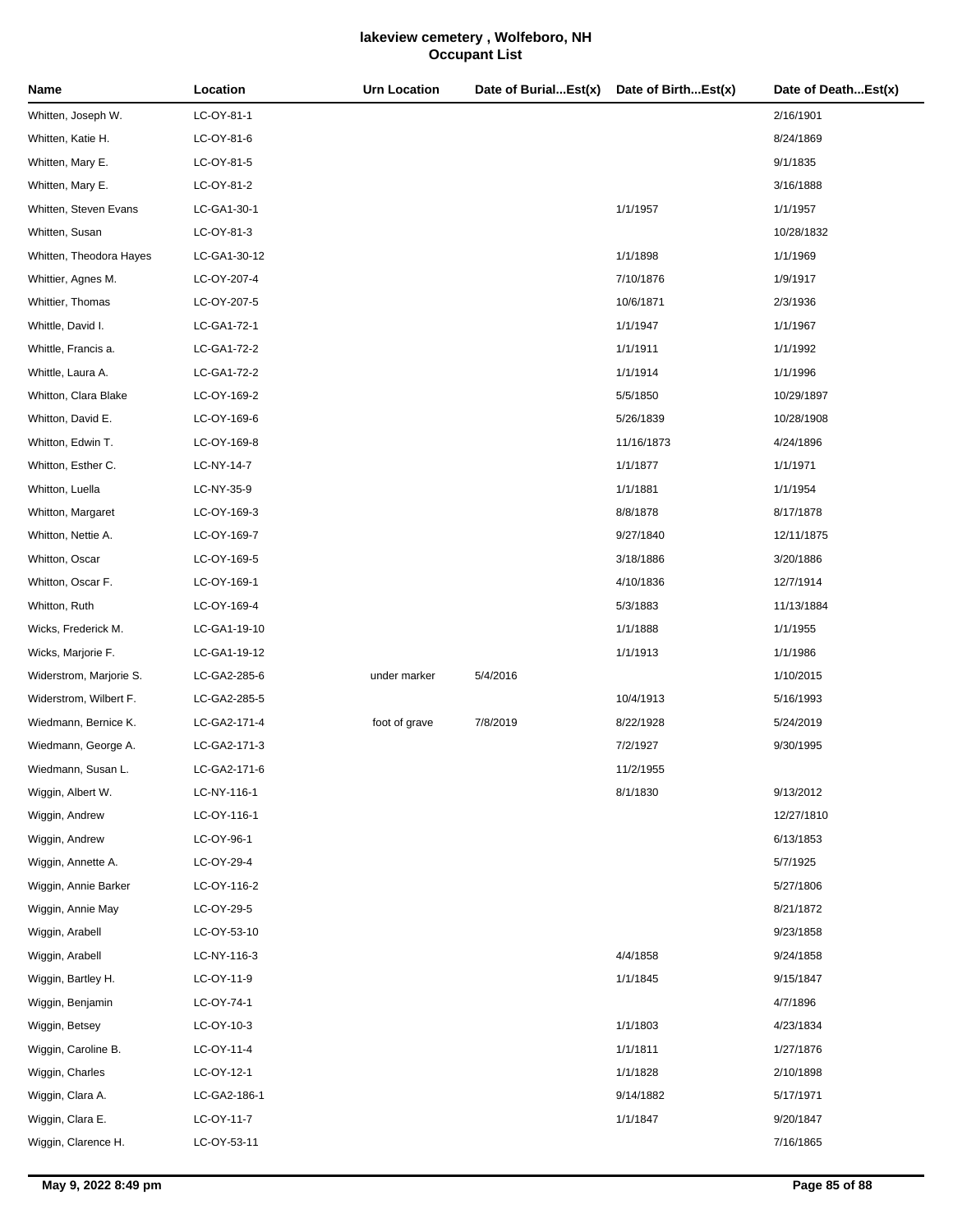| Name                   | Location      | <b>Urn Location</b> | Date of BurialEst(x) | Date of BirthEst(x) | Date of DeathEst(x) |
|------------------------|---------------|---------------------|----------------------|---------------------|---------------------|
| Wiggin, Clarence H.    | LC-NY-116-4   |                     |                      | 2/8/1865            | 7/16/1865           |
| Wiggin, Clarence I.    | LC-OY-29-2    |                     |                      | 1/1/1857            | 1/1/1994            |
| Wiggin, Daniel         | LC-OY-11-5    |                     |                      | 1/1/1811            | 6/1/1892            |
| Wiggin, Daniel         | LC-OY-10-4    |                     |                      | 1/1/1771            | 8/14/1811           |
| Wiggin, Deborah        | LC-OY-10-5    |                     |                      | 1/1/1772            | 1/1/1863            |
| Wiggin, Elenor         | LC-OY-200-4   |                     |                      |                     |                     |
| Wiggin, Eliza C.       | LC-OY-11-2    |                     |                      | 1/1/1849            | 4/26/1836           |
| Wiggin, Eliza C.       | LC-OY-10-7    |                     |                      | 1/1/1803            | 6/3/1848            |
| Wiggin, Elizabeth A.   | LC-NY-125-5   |                     |                      | 2/4/1888            | 11/22/1944          |
| Wiggin, Elizabeth J.   | LC-OY-11-6    |                     |                      | 1/1/1813            | 10/5/1908           |
| Wiggin, Emma Jane      | LC-OY-29-1    |                     |                      | 1/1/1865            | 1/1/1924            |
| Wiggin, Ethel P.       | LC-NY-125-2   |                     |                      | 9/21/1977           | 8/20/1971           |
| Wiggin, Ethel U.       | LC-NY-63-4    |                     |                      | 1/1/1894            | 1/1/1944            |
| Wiggin, Everett D.     | LC-NY-63-1    |                     |                      | 1/1/1863            | 1/1/1917            |
| Wiggin, Frank          | LC-GA2-186-2  |                     |                      | 4/24/1883           | 3/7/1965            |
| Wiggin, Frederick A.   | LC-NY-125-1   |                     |                      | 7/11/1858           | 7/26/1940           |
| Wiggin, George H.      | LC-OY-11-1    |                     |                      | 1/1/1838            | 11/20/1915          |
| Wiggin, Hezelton       | LC-OY-10-1    |                     |                      |                     |                     |
| Wiggin, James M.       | LC-OY-11-3    |                     |                      | 1/1/1908            | 12/31/1889          |
| Wiggin, Jane N.        | LC-OY-12-2    |                     |                      | 1/1/1842            | 12/6/1925           |
| Wiggin, Jennie M.      | LC-OY-200-2   |                     |                      | 10/7/1845           | 8/23/1876           |
| Wiggin, John A.        | LC-OY-10-8    |                     |                      | 11/22/1796          | 6/4/1834            |
| Wiggin, John H.        | LC-OY-12-3    |                     |                      | 4/30/1837           | 12/24/1910          |
| Wiggin, John L.        | LC-OY-29-3    |                     |                      |                     | 7/30/1905           |
| Wiggin, Joseph M.      | LC-OY-200-1   |                     |                      | 10/22/1840          | 4/30/1892           |
| Wiggin, Lizzie B.      | LC-OY-12-4    |                     |                      | 3/8/1838            | 2/23/1930           |
| Wiggin, Lucy C.        | LC-OY-74-2    |                     |                      |                     | 7/11/1882           |
| Wiggin, Lydia C.       | LC-NY-43-4    |                     |                      | 1/1/1836            | 1/1/1917            |
| Wiggin, Mabel B.       | LC-NY-125-7   |                     |                      | 1/1/1861            | 1/1/1905            |
| Wiggin, Maria B.       | LC-OY-11-8    |                     |                      | 1/1/1841            | 9/15/1841           |
| Wiggin, Marie Campbell | LC-OY-5-5     |                     |                      | 7/21/1863           | 4/8/1921            |
| Wiggin, Mary Ann       | LC-OY-116-3   |                     |                      |                     | 11/6/1839           |
| Wiggin, Molly          | LC-OY-116-5   |                     |                      |                     | 12/23/1822          |
| Wiggin, Moses          | LC-OY-116-4   |                     |                      |                     | 5/14/1830           |
| Wiggin, Nancy          | LC-OY-77-2    |                     |                      |                     | 8/29/1852           |
| Wiggin, Nancy          | LC-OY-10-6    |                     |                      | 1/1/1795            | 12/8/1876           |
| Wiggin, Nathaniel      | LC-OY-200-3   |                     |                      |                     |                     |
| Wiggin, Samuel         | LC-OY-77-1    |                     |                      |                     | 11/15/1861          |
| Wiggin, Susan M.       | LC-NY-116-2   |                     |                      | 3/16/1833           | 5/24/1896           |
| Wiggin, Susan P.       | LC-OY-10-9    |                     |                      | 3/29/1803           | 2/1/1884            |
| Wiggin, Thomas J.      | LC-OY-10-2    |                     |                      | 1/1/1804            | 12/17/1878          |
| Wiggin, William H.     | LC-NY-125-4   |                     |                      | 3/14/1891           | 4/25/1943           |
| Wilcox, Ralph Gibson   | LC-GA2-273A-1 |                     |                      | 1/13/1920           | 10/20/1991          |
| Wilkes, Christine O.   | LC-GA2-189-1  |                     | 5/14/2007            |                     | 4/7/2007            |
| Wilkes, Ernest H.      | LC-GA2-189-6  |                     | 5/17/1993            |                     | 2/19/1993           |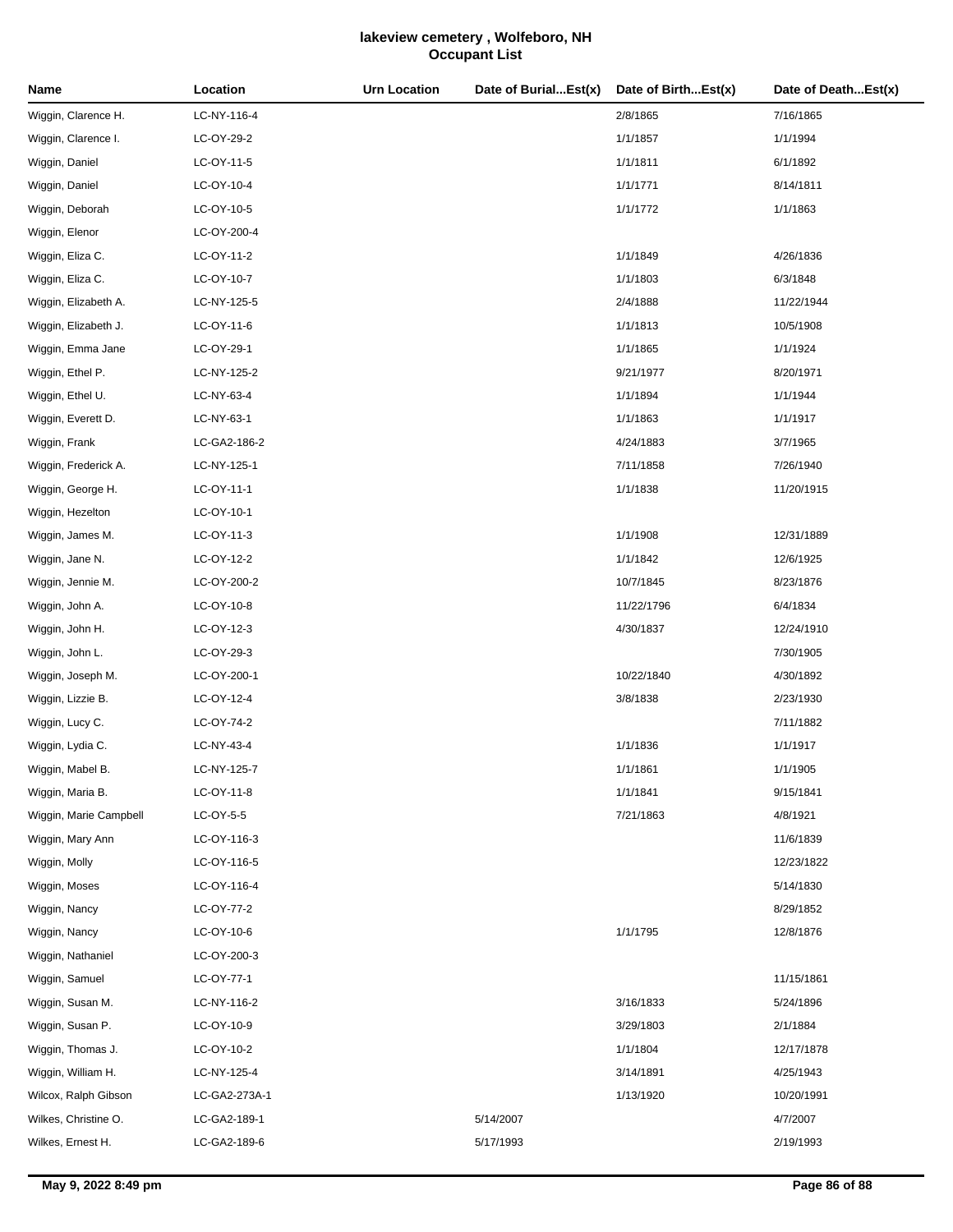| Name                         | Location      | Urn Location         | Date of BurialEst(x) | Date of BirthEst(x) | Date of DeathEst(x) |
|------------------------------|---------------|----------------------|----------------------|---------------------|---------------------|
| Wilkes, Ernest H.            | LC-GA2-189-2  |                      |                      |                     | 2/19/1993           |
| Wilkes, Esther Ella Glid     | LC-GA2-189-3  |                      |                      | 1/1/1911            | 1/1/1962            |
| Wilkes, Michael A.           | LC-GA2-189-4  | foot of grave        | 6/22/2013            |                     | 2/4/2013            |
| Will, John A.                | LC-GA1-126-7  |                      |                      | 1/1/1900            | 1/1/1960            |
| Willey, Addie F.             | LC-GA1-14-11  |                      |                      | 1/1/1874            | 1/1/1954            |
| Willey, Gladys Belle         | LC-NY-106-4   |                      |                      | 1/1/1898            | 1/1/1945            |
| Willey, Kimberly             | LC-AV-60-5    |                      | 5/2/1997             | 1/1/1969            | 1/3/1997            |
| Willey, W. Howard            | LC-NY-106-2   |                      |                      | 1/1/1877            | 1/1/1955            |
| Willey, Walter               | LC-GA1-14-12  |                      |                      | 1/1/1896            | 1/1/1956            |
| Willgoose, Ruth              | LC-GA2-335-3  | under VA Marker      | 11/6/2012            |                     | 7/14/2012           |
| Williams, Alice S.           | LC-GA2-213-7  |                      |                      | 2/4/1908            | 2/5/1966            |
| Williams, Eva                | LC-AV-83-2    |                      | 6/9/2010             |                     | 1/22/2010           |
| Williams, Hazel Kennedy      | LC-GA2-223-2  |                      |                      | 1/17/1900           | 11/6/1990           |
| Williams, Lawrence           | LC-GA2-213-8  |                      |                      | 1/1/1943            | 1/1/1988            |
| Williams, Marion L.          | LC-NY-121-7   |                      |                      |                     | 5/7/1990            |
| Williams, Richard L.         | LC-GA2-223-1  |                      |                      | 1/1/1901            | 8/18/1995           |
| Willis, Lenore               | LC-GA1-56-1   |                      |                      | 10/25/1877          | 4/1/1974            |
| Wilson, George R.            | LC-NY-126-8   |                      |                      | 9/13/1859           | 12/14/1918          |
| Wilson, M. Annie             | LC-NY-126-9   |                      |                      | 4/19/1857           | 5/27/1943           |
| Wilson, Robert Hatch         | LC-CRG--4     | left side            | 8/12/2020            |                     | 7/25/2020           |
| Windhorst, John H.           | LC-GA2-273-9  |                      |                      | 9/1/1897            | 8/3/1971            |
| Windhorst, Rebekah K.        | LC-GA2-273-8  |                      |                      | 1/1/1896            | 1/1/1971            |
| Wing, Ann L.                 | LC-GA2-294-7  |                      |                      | 1/1/1916            | 1/1/1974            |
| Wingate, Roger H.            | LC-GA1-150-11 |                      | 5/27/2008            |                     | 12/24/2007          |
| Wingate, Ruth                | LC-GA1-150-12 |                      | 8/15/2002            | 1/1/1916            | 8/13/2002           |
| Winking, Joseph Leigh George | LC-AV-43-4    |                      |                      | 3/4/1944            | 10/11/2000          |
| Wolfe, Elizabeth Buford      | LC-GA1-68-4   |                      |                      |                     | 7/21/1954           |
| Wolfe, Otto A.               | LC-GA1-68-3   |                      |                      |                     | 3/16/1953           |
| Wood, Lawrence J.            | LC-GA1-160-3  |                      |                      | 9/4/1914            | 5/6/1990            |
| Wootton, Charles E.          | LC-GA2-190-5  |                      |                      | 1/1/1891            | 1/1/1962            |
| Wootton, Violet Lapsey B.    | LC-GA2-190-6  |                      |                      | 1/1/1882            | 10/26/1970          |
| Wormood, Arthur              | LC-GA2-300-7  |                      |                      |                     | 7/6/1998            |
| Wormood, Beatrice M.         | LC-GA2-300-2  |                      |                      | 1/1/1892            | 5/26/1977           |
| Wright, Bertha L.            | LC-GA1-150-3  |                      |                      | 1/19/1878           | 1/14/1964           |
| Wright, Norman O.            | LC-GA1-48-10  |                      |                      | 2/28/1906           | 5/5/1958            |
| Wyatt, Jean M.               | LC-GA2-309-1  |                      | 8/11/2009            |                     | 8/7/2009            |
| Wyers, Martha                | LC-GA2-270-8  |                      | 5/21/2004            | 1/1/1926            | 3/10/2004           |
| x                            | LC-AV-82-6    |                      |                      |                     |                     |
| x, x                         | LC-GA2-270-8  |                      |                      |                     |                     |
| Yeaton, Charles B.           | LC-OY-82-1    |                      |                      | 10/13/1852          | 6/3/1914            |
| Yeaton, Dorinda T.           | LC-OY-82-2    |                      |                      | 2/9/1852            | 3/14/2013           |
| York, Delia May              | LC-GA1-78-5   |                      |                      | 1/1/1891            | 1/1/1936            |
| York, Frank Harrison         | LC-GA1-92-1   |                      | 7/5/2009             |                     | 6/27/2009           |
| York, Gregory                | LC-GA2-299-1  | in front of monument | 5/2/2007             |                     | 4/26/2007           |
| York, Horace Bliss           | LC-GA1-174-1  |                      |                      | 1/1/1888            | 1/1/1967            |